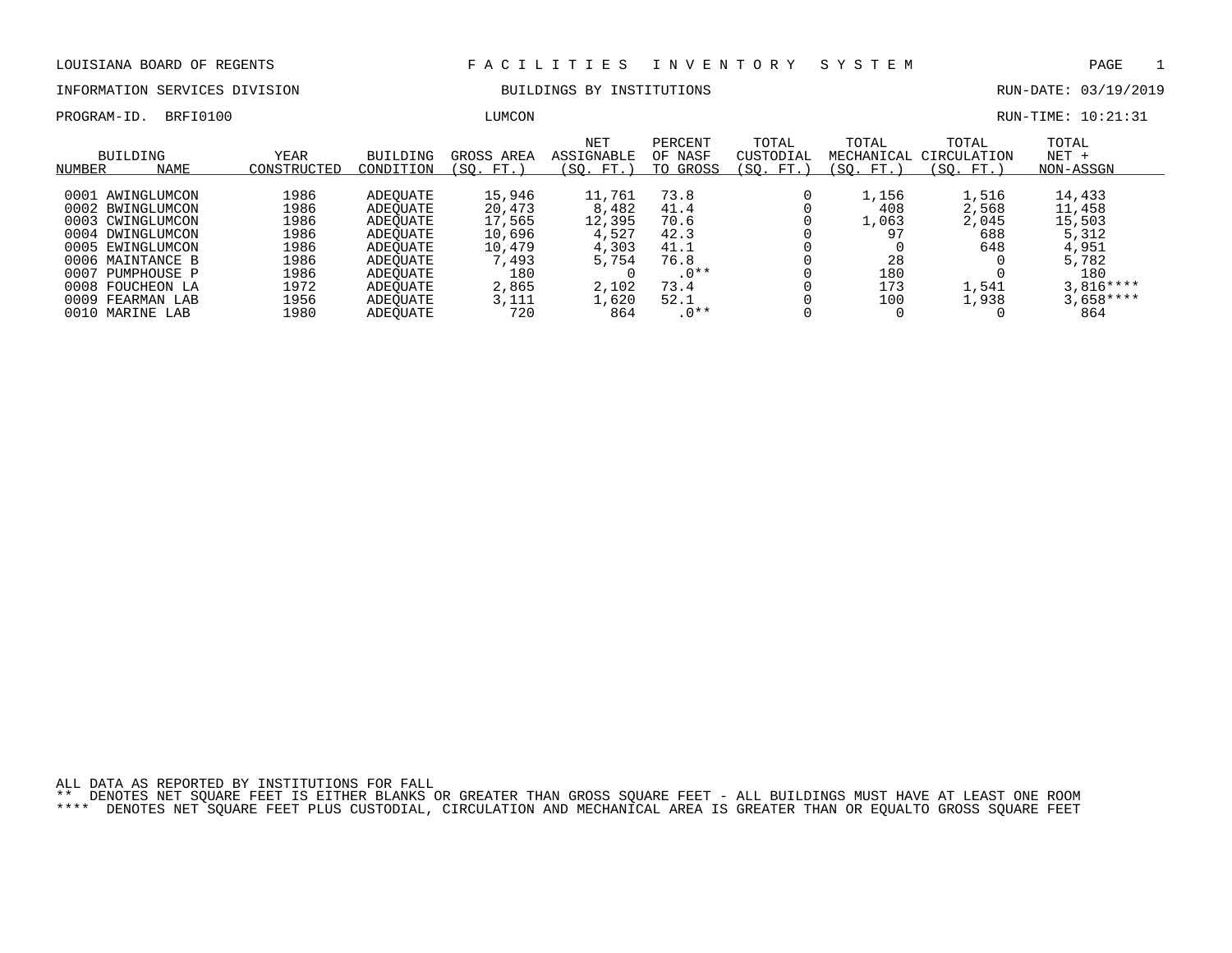# INFORMATION SERVICES DIVISION BUILDINGS BY INSTITUTIONS RUN-DATE: 03/19/2019

### PROGRAM-ID. BRFI0100 CRAMBLING STATE UNIVERSITY STATE UNIVERSITY RUN-TIME: 10:21:31

| <b>BUILDING</b>         | <b>YEAR</b> | <b>BUILDING</b> |           | <b>NET</b><br>GROSS AREA ASSIGNABLE | PERCENT<br>OF NASF | TOTAL<br>CUSTODIAL | TOTAL                                                        | TOTAL<br>MECHANICAL CIRCULATION | TOTAL<br>$NET +$ |  |
|-------------------------|-------------|-----------------|-----------|-------------------------------------|--------------------|--------------------|--------------------------------------------------------------|---------------------------------|------------------|--|
| NUMBER<br><b>NAME</b>   | CONSTRUCTED | CONDITION       | (SO. FT.) | (SO. FT. )                          | TO GROSS           | (SO. FT. )         | (SO. FT. )                                                   | (SO. FT.)                       | NON-ASSGN        |  |
| 0001 LONG-JONES HALL    | 1939        | ADEQUATE        | 35,705    | 20,132                              | 56.4               | 85                 | 617                                                          | 6,252                           | 27,086           |  |
| 0002 EDDIE ROBINSON MUS | 1943        | ADEOUATE        | 15,598    | 13,025                              | 83.5               | 0                  | 33                                                           | 218                             | 13,276           |  |
| 0003 LEE<br>HALL        | 1939        | REMOD-C         | 10,065    | 7,409                               | 73.6               | $\mathbf 0$        | 90                                                           | 1,185                           | 8,684            |  |
| 0006 MEN 'S MEMORIAL    | 1954        | REMOD-C         | 35,850    | 9,355                               | 26.1               | 97                 | $\overline{0}$                                               | 4,380                           | 13,832           |  |
| 0007 FOSTER- JOHNSON    | 1958        | REMOD-C         | 8,111     | 5,523                               | 68.1               | 185                | 125                                                          | 929                             | 6,762            |  |
| 0008 ATHLETICS          | 1954        | ADEQUATE        | 6,794     | 4,638                               | 68.3               | 23                 | 156                                                          | 1,048                           | 5,865            |  |
| 0010 UNIVERSITY POLICE  | 1942        | ADEQUATE        | 5,538     | 3,567                               | 64.4               |                    | $\overline{0}$                                               | 1,369                           | 4,936            |  |
| 0011 ATHLETIC ANNEX     | 1990        | ADEQUATE        | 2,016     | 1,482                               | 73.5               |                    | $\mathbf 0$                                                  | 350                             | 1,832            |  |
| 0012 PURCHASING         | 1939        | ADEQUATE        | 3,046     | 2,436                               | 80.0               |                    | $\Omega$                                                     | $\overline{0}$                  | 2,436            |  |
| 0013 CAMPUS MINISTRY    | 1944        | OBSOLETE        | 1,442     | 807                                 | 56.0               |                    | $\mathbf 0$                                                  | 0                               | 807              |  |
| 0014 JUDICIAL AFFAIRS   | 1958        | OBSOLETE        | 2,061     | 1,302                               | 63.2               |                    | $\begin{bmatrix} 0 \\ 0 \\ 0 \\ 0 \end{bmatrix}$<br>$\Omega$ | $\mathbf 0$                     | 1,302            |  |
| 0022 JEWETT HALL        | 1939        | REMOD-C         | 14,301    | 7,534                               | 52.7               | $\mathbf 0$        | $\Omega$                                                     | 0                               | 7,534            |  |
| 0029 A. C. LEWIS MEMORI | 1961        | ADEOUATE        | 61,720    | 50,567                              | 81.9               | 282                | 667                                                          | 3,615                           | 55,131           |  |
| 0030 GSU LAB HIGH SCHO  | 1965        | REMOD-C         | 27,759    | 20,323                              | 73.2               | 89                 | 728                                                          | 4,573                           | 25,713           |  |
| 0031 GSU LAB GYM/BAND   | 1955        | REMOD-C         | 14,644    | 13,463                              | 91.9               | $\overline{0}$     | 38                                                           | 754                             | 14,255           |  |
| 0032 GSU LAB JUNIOR HIG | 1955        | REMOD-C         | 14,543    | 8,385                               | 57.7               | 27                 | 511                                                          | 2,885                           | 11,808           |  |
| 0033 CRIMINAL JUSTICE D | 1955        | REMOD-C         | 30,316    | 10,290                              | 33.9               | 45                 | 839                                                          | 3,984                           | 15,158           |  |
| 0034 GSU LAB CAFETERIA- | 1955        | REMOD-C         | 7,850     | 3,208                               | 40.9               | $\overline{0}$     | 77                                                           | 36                              | 3,321            |  |
| 0035 LAUNDRY            | 1959        | REMOD-C         | 5,892     | 5,388                               | 91.4               | $\mathbf 0$        | $\overline{0}$                                               | 0                               | 5,388            |  |
| 0037 ARMY ROTC          | 1956        | REMOD-C         | 7,200     | 6,741                               | 93.6               | 18                 | 127                                                          | $\Omega$                        | 6,886            |  |
| 0038 INSTITUTIONAL ADVA | 1956        | ADEQUATE        | 7,200     | 6,336                               | 88.0               | $\overline{0}$     | $\mathbf{0}$                                                 | 273                             | 6,609            |  |
| 0040 TL JAMES HALL      | 1956        | ADEOUATE        | 37,031    | 30,931                              | 83.5               | 33                 | 1,561                                                        | $\overline{0}$                  | 32,525           |  |
| 0041 MARTHA ADAMS       | 1969        | REMOD-C         | 73,480    | 58,312                              | 79.4               | $\overline{0}$     | $\Omega$                                                     | $\overline{0}$                  | 58,312           |  |
| 0042 CHARLES P.ADAMS    | 1969        | ADEOUATE        | 89,212    | 57,229                              | 64.1               | 154                | 1,760                                                        | 14,446                          | 73,589           |  |
| 0043 PRESIDENT HOUSE &  | 1944        | ADEQUATE        | 2,404     | 2,109                               | 87.7               | $\mathbf 0$        | $\Omega$                                                     | $\Omega$                        | 2,109            |  |
| 0048 GARAGE             | 1960        | REMOD-C         | 2,406     | 2,112                               | 87.8               | $\mathbf 0$        | 0                                                            | $\overline{0}$                  | 2,112            |  |
| 0051 BROWN HALL         | 1956        | REMOD-C         | 24,960    | 10,872                              | 43.6               | 94                 | 355                                                          | 2,537                           | 13,858           |  |
| 0055 DUNBAR HALL        | 1956        | REMOD-C         | 57,416    | 33,286                              | 58.0               | 240                | 2,718                                                        | 10,437                          | 46,681           |  |
| 0056 PROPERTY STORES/RE | 1956        | REMOD-C         | 6,000     | 4,874                               | 81.2               | $\mathbf 0$        | $\Omega$                                                     | 240                             | 5,114            |  |
| 0058 CARVER HALL ANNEX  | 1969        | REMOD-C         | 43,288    | 34,787                              | 80.4               | 469                | 2,001                                                        | 4,474                           | 41,731           |  |
| 0059 MEMORIAL STADIUM   | 1958        | REMOD-C         | 27,209    | 12,859                              | 47.3               | 0                  | 1,309                                                        | 7,226                           | 21,394           |  |
| 0060 MCCALL HALL        | 1960        | REMOD-A         | 42,996    | 11,804                              | 27.5               | 162                | 1,657                                                        | 505                             | 14,128           |  |
| 0061 CARVER HALL        | 1958        | ADEQUATE        | 99,201    | 57,467                              | 57.9               | 84                 | 3,438                                                        | 17,717                          | 78,706           |  |
| 0062 C. D. HENRY NATATO | 1958        | REMOD-A         | 31,348    | 29,505                              | 94.1               | 68                 | 488                                                          | 987                             | 31,048           |  |
| 0063 TH HARRIS HALL     | 1960        | ADEQUATE        | 24,487    | 24,254                              | 99.0               | $\Omega$           | $\Omega$                                                     | $\Omega$                        | 24,254           |  |
| 0067 FAVROT STUDENT UNI | 1959        | ADEQUATE        | 45,096    | 36,749                              | 81.5               | 1,159              | 2,171                                                        | 4,985                           | 45,064           |  |
| 0069 JEANES HALL        | 1960        | REMOD-C         | 22,528    | 14,375                              | 63.8               | $\mathbf 0$        | $\overline{0}$                                               | $\overline{0}$                  | 14,375           |  |
| 0070 WASHINGTON JOHNSON | 1962        | ADEQUATE        | 40,882    | 24,743                              | 60.5               | $\overline{0}$     | 0                                                            | 2,157                           | 26,900           |  |
| 0074 WOODSON HALL       | 1967        | ADEOUATE        | 54,075    | 33,127                              | 61.3               | 80                 | 896                                                          | 7,056                           | 41,159           |  |
| 0076 ALMA. J. BROWN ELE | 1982        | REMOD-C         | 37,984    | 21,999                              | 57.9               | 100                | 326                                                          | 5,893                           | 28,318           |  |
|                         |             |                 |           |                                     |                    |                    |                                                              |                                 |                  |  |

ALL DATA AS REPORTED BY INSTITUTIONS FOR FALL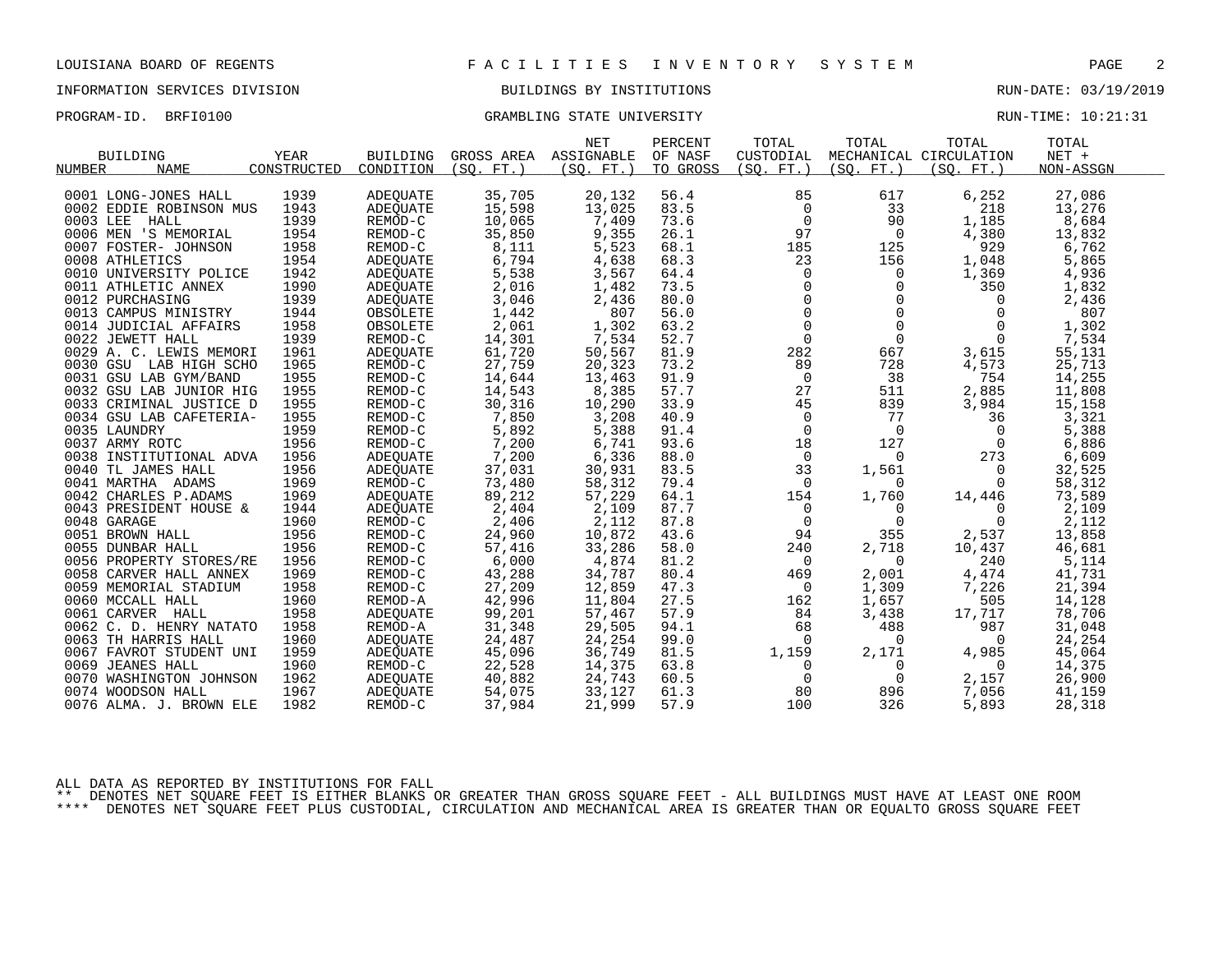# INFORMATION SERVICES DIVISION BUILDINGS BY INSTITUTIONS RUN-DATE: 03/19/2019

# PROGRAM-ID. BRFI0100 CRAMBLING STATE UNIVERSITY STATE UNIVERSITY RUN-TIME: 10:21:31

| NUMBER         | <b>BUILDING</b><br><b>NAME</b> | YEAR<br>CONSTRUCTED | <b>BUILDING</b><br>CONDITION | GROSS AREA ASSIGNABLE<br>(SO. FT. ) | <b>NET</b><br>(SO. FT. ) | PERCENT<br>OF NASF<br>TO GROSS | TOTAL<br>CUSTODIAL<br>(SO. FT.) | TOTAL<br>(SO. FT. ) | TOTAL<br>MECHANICAL CIRCULATION<br>(SO. FT. ) | TOTAL<br>$NET +$<br>NON-ASSGN |  |
|----------------|--------------------------------|---------------------|------------------------------|-------------------------------------|--------------------------|--------------------------------|---------------------------------|---------------------|-----------------------------------------------|-------------------------------|--|
|                | 0077 ROBINSON STADIUM          | 1982                | <b>ADEQUATE</b>              | 26,235                              | 9,754                    | 37.2                           | 0                               | $\Omega$            | 0                                             | 9,754                         |  |
|                | 0078 PUMP HOUSE                | 1983                | REMOD-A                      | 1,532                               | $\Omega$                 | $.0**$                         | $\mathbf 0$                     | 1,232               | 0                                             | 1,232                         |  |
|                | 0079 PRESIDENT'S RESIDE        | 1984                | <b>ADEOUATE</b>              | 5,697                               | 5,133                    | 90.1                           | 0                               | 0                   | 0                                             | 5,133                         |  |
|                | 0080 TELEPHONE EXCHANGE        | 1984                | <b>ADEOUATE</b>              | 1,161                               | 934                      | 80.4                           | 0                               | 33                  | 0                                             | 967                           |  |
|                | 0081 SCHOOL OF NURSING         | 1987                | <b>ADEQUATE</b>              | 56,010                              | 33,485                   | 59.8                           | 58                              | 1,291               | 10,026                                        | 44,860                        |  |
|                | 0082 JACOB T. STEWART B        | 1992                | <b>ADEOUATE</b>              | 78,159                              | 43,511                   | 55.7                           | 104                             | 2,485               | 15,236                                        | 61,336                        |  |
|                | 0083 INTRAMURAL CENTER         | 1991                | <b>ADEOUATE</b>              | 33,279                              | 19,851                   | 59.7                           | 25                              | 1,228               | 6,651                                         | 27,755                        |  |
|                | 0086 UTILITY BUILDING          | 1985                | <b>ADEQUATE</b>              | 200                                 | 175                      | 87.5                           | $\mathbf 0$                     | 0                   | $\Omega$                                      | 175                           |  |
|                | 0087 UTILITY BUILDING          | 1985                | ADEOUATE                     | 200                                 | 175                      | 87.5                           | 0                               | 0                   | 0                                             | 175                           |  |
|                | 0088 UTILITY BUILDING          | 1985                | ADEQUATE                     | 200                                 | 175                      | 87.5                           | $\Omega$                        | $\Omega$            | $\Omega$                                      | 175                           |  |
|                | 0089 UTILITY BUILDING          | 1985                | ADEQUATE                     | 200                                 | 175                      | 87.5                           | 0                               |                     | $\Omega$                                      | 175                           |  |
|                | 0090 UTILITY BUILDING          | 1985                | ADEOUATE                     | 200                                 | 175                      | 87.5                           | 0                               |                     | $\mathbf 0$                                   | 175                           |  |
|                | 0091 UTILITY BUILDING          | 1985                | ADEQUATE                     | 200                                 | 175                      | 87.5                           | $\Omega$                        | $\Omega$            | $\Omega$                                      | 175                           |  |
|                | 0092 UTILITY BUILDING          | 1985                | <b>ADEOUATE</b>              | 200                                 | 175                      | 87.5                           | 0                               | $\Omega$            | $\Omega$                                      | 175                           |  |
|                | 0093 UTILITY BUILDING          | 1985                | ADEOUATE                     | 200                                 | 175                      | 87.5                           | 0                               | $\mathbf 0$         | 0                                             | 175                           |  |
|                | 0094 VIRGINIA HARRIS HU        | 1994                | <b>ADEQUATE</b>              | 14,148                              | 12,219                   | 86.4                           | $\Omega$                        | $\Omega$            | $\Omega$                                      | 12,219                        |  |
|                | 0095 ELIZABETH ROBINSO         | 1994                | ADEOUATE                     | 15,032                              | 11,443                   | 76.1                           | 0                               | 496                 | 0                                             | 11,939                        |  |
|                | 0096 WILLIAM GARNER HAL        | 1994                | <b>ADEQUATE</b>              | 14,676                              | 11,661                   | 79.5                           | 0                               | 462                 | $\Omega$                                      | 12,123                        |  |
|                | 0097 LAFAYETTE RICHMOND        | 1994                | <b>ADEQUATE</b>              | 13,578                              | 9,284                    | 68.4                           | $\Omega$                        | 208                 | $\Omega$                                      | 9,492                         |  |
|                | 0100 SEWAGE TREATMENT P        | 1958                | REMOD-A                      | 964                                 | 0                        | $.0**$                         | $\mathbf 0$                     | 764                 | 0                                             | 764                           |  |
|                | 0101 FISH HATCHERY             | 1963                | <b>ADEQUATE</b>              | 5,316                               | 1,938                    | 36.5                           | 0                               | $\Omega$            | $\Omega$                                      | 1,938                         |  |
| 0102 PAVILLION |                                | 1980                | <b>ADEQUATE</b>              | 527                                 | 510                      | 96.8                           | $\Omega$                        | $\Omega$            | $\Omega$                                      | 510                           |  |
| 0103 SILO      |                                | 1966                | OBSOLETE                     | 123                                 | $\overline{0}$           | $.0**$                         | $\mathbf 0$                     | 97                  | 0                                             | 97                            |  |
| 0104 STORAGE   |                                | 1963                | REMOD-B                      | 1,495                               | 1,432                    | 95.8                           | 0                               | $\mathbf 0$         | 0                                             | 1,432                         |  |
|                | 0105 CARVER GREENHOUSE         | 1967                | OBSOLETE                     | 1,440                               | 1,318                    | 91.5                           | $\Omega$                        | $\Omega$            | $\Omega$                                      | 1,318                         |  |
|                | 0106 LAKE SECURITY BUIL        | 1990                | ADEQUATE                     | 348                                 | 335                      | 96.3                           | $\Omega$                        | $\Omega$            | $\Omega$                                      | 335                           |  |
|                | 0107 WATER TREATMENT PL        | 1988                | ADEQUATE                     | 578                                 | $\Omega$                 | $.0**$                         | 0                               | 488                 | 0                                             | 488                           |  |
|                | 0108 RADIO ANTENNA BUIL        | 1990                | ADEQUATE                     | 160                                 | 140                      | 87.5                           | 0                               | 0                   | $\Omega$                                      | 140                           |  |
|                | 0109 FACILITIES ANNEX          | 1957                | REMOD-A                      | 6,144                               | 5,784                    | 94.1                           | $\Omega$                        | $\Omega$            | $\Omega$                                      | 5,784                         |  |
| 0110 STORAGE   |                                | 1963                | REMOD-B                      | 437                                 | 360                      | 82.4                           | 0                               | $\Omega$            | $\Omega$                                      | 360                           |  |
|                | 0111 FACILITIES OPERATI        | 1984                | ADEQUATE                     | 6,420                               | 5,812                    | 90.5                           | $\mathbf 0$                     | 51                  | 0                                             | 5,863                         |  |
|                | 0112 FACILITIES WAREHOU        | 1987                | <b>ADEOUATE</b>              | 2,522                               | 2,319                    | 92.0                           | $\mathbf 0$                     | 0                   | 84                                            | 2,403                         |  |
| 0113 BUS COVER |                                | 1987                | <b>ADEQUATE</b>              | 2,052                               | $\Omega$                 | $.0**$                         | $\Omega$                        | $\Omega$            | 2,032                                         | 2,032                         |  |
|                | 0114 FACILITIES MANAGEM        | 1987                | ADEOUATE                     | 6,221                               | 4,396                    | 70.7                           | 64                              | 269                 | 906                                           | 5,635                         |  |
|                | 0115 OUTDOOR CLASSROOM         | 1981                | <b>ADEQUATE</b>              | 324                                 | 300                      | 92.6                           | 0                               | 0                   | 0                                             | 300                           |  |
|                | 0116 UTILITY BUILDING          | 1972                | REMOD-A                      | 260                                 | 220                      | 84.6                           | 0                               | 0                   | 0                                             | 220                           |  |
|                | 0117 UTILITY BUILDING          | 1977                | REMOD-A                      | 142                                 | 102                      | 71.8                           |                                 |                     | 0                                             | 102                           |  |
|                | 0118 UTILITY BUILDING          | 1983                | REMOD-A                      | 108                                 | 68                       | 63.0                           | $\Omega$                        |                     | $\Omega$                                      | 68                            |  |
|                | 0121 BOOKSTORE ANNEX           | 1991                | <b>ADEQUATE</b>              | 1,680                               | 1,526                    | 90.8                           | $\Omega$                        | $\Omega$            | $\Omega$                                      | 1,526                         |  |
| 0122           | TEMPORARY BOOKSTOR             | 1995                | <b>ADEOUATE</b>              | 2,016                               | 1,910                    | 94.7                           | $\mathbf 0$                     | $\Omega$            | $\Omega$                                      | 1,910                         |  |
|                |                                |                     |                              |                                     |                          |                                |                                 |                     |                                               |                               |  |

ALL DATA AS REPORTED BY INSTITUTIONS FOR FALL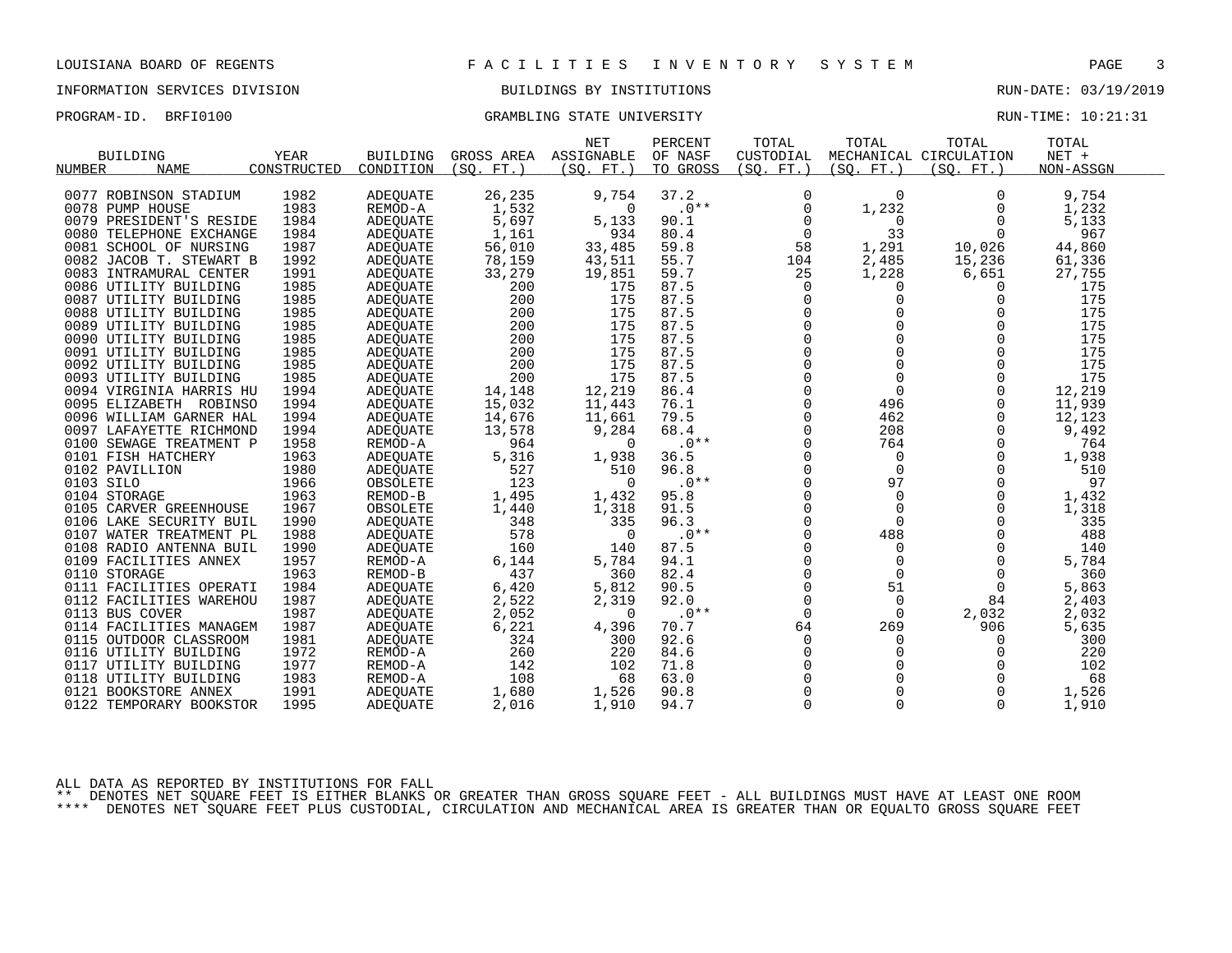# INFORMATION SERVICES DIVISION **EXECUTAS BUILDINGS BY INSTITUTIONS RUN-DATE: 03/19/2019**

PROGRAM-ID. BRFI0100 CRAMBLING STATE UNIVERSITY STATE UNIVERSITY RUN-TIME: 10:21:31

|                         |             |                 |            | <b>NET</b> | PERCENT  | TOTAL       | TOTAL       | TOTAL                  | TOTAL     |  |
|-------------------------|-------------|-----------------|------------|------------|----------|-------------|-------------|------------------------|-----------|--|
| <b>BUILDING</b>         | YEAR        | <b>BUILDING</b> | GROSS AREA | ASSIGNABLE | OF NASF  | CUSTODIAL   |             | MECHANICAL CIRCULATION | $NET +$   |  |
| <b>NAME</b><br>NUMBER   | CONSTRUCTED | CONDITION       | (SO. FT. ) | (SO. FT.   | TO GROSS | (SO. FT. )  | (SO. FT. )  | (SO. FT. )             | NON-ASSGN |  |
|                         |             |                 |            |            |          |             |             |                        |           |  |
| 0130 BOOK STORE/POST OF | 1996        | ADEQUATE        | 26,880     | 21,329     | 79.3     | 46          | 1,776       | 1,438                  | 24,589    |  |
| 0131 FAVROT STUDENT UNI | 1996        | <b>ADEQUATE</b> | 6,280      | 447        | 7.1      | $\Omega$    | 190         | 916                    | 1,553     |  |
| 0132 STADIUM SUPPORT FA | 1998        | ADEQUATE        | 25,892     | 19,037     | 73.5     | 91          | 1,709       | 3,261                  | 24,098    |  |
| 0133 HAZARDOUS WASTE ST | 1999        | ADEQUATE        | 2,200      | 1,940      | 88.2     | $\Omega$    | 0           | $\Omega$               | 1,940     |  |
| 0134 STADIUM SUPPORT ME | 2000        | ADEQUATE        | 2,888      | 2,516      | 87.1     | $\Omega$    | 46          | $\Omega$               | 2,562     |  |
| 0135 GRAMBLING HALL     | 2001        | ADEQUATE        | 22,360     | 12,625     | 56.5     | 78          | 2,973       | 4,098                  | 19,774    |  |
| 029A LIBRARY ANNEX      | 1986        | ADEQUATE        | 25,000     | 14,453     | 57.8     | 156         | 526         | 1,914                  | 17,049    |  |
| 040A JAMES HALL ANNEX   | 1992        | <b>ADEOUATE</b> | 20,477     | 18,160     | 88.7     | 28          | 1,181       | 808                    | 20,177    |  |
| 0526 CHARLES P. ADAMS H | 2003        | ADEQUATE        | 89,412     | 2,128      | 2.4      | 0           | 0           | 0                      | 2,128     |  |
| 0527 DREW COMPLEX BLDG  | 2003        | ADEOUATE        | 8,350      | 7,792      | 93.3     | $\Omega$    | $\Omega$    | $\Omega$               | 7,792     |  |
| 0528 DREW COMPLEX BLDG  | 2003        | <b>ADEQUATE</b> | 5,972      | 4,832      | 80.9     | $\Omega$    | 0           | $\Omega$               | 4,832     |  |
| 0529 DREW COMPLEX BLDG  | 2003        | <b>ADEQUATE</b> | 5,580      | 4,832      | 86.6     | $\Omega$    | $\Omega$    | $\Omega$               | 4,832     |  |
| 0530 DREW COMPLEX BLDG  | 2003        | <b>ADEQUATE</b> | 8,350      | 7,792      | 93.3     | 0           | 0           | $\Omega$               | 7,792     |  |
| 0531 DREW COMPLEX BLDG  | 2003        | <b>ADEQUATE</b> | 5,580      | 4,832      | 86.6     | $\Omega$    | $\Omega$    | $\Omega$               | 4,832     |  |
| 0532 DREW COMPLEX BLDG  | 2003        | ADEOUATE        | 8,350      | 7,792      | 93.3     | $\Omega$    | $\Omega$    | $\Omega$               | 7,792     |  |
| 0533 DREW COMPLEX BLDG  | 2003        | ADEQUATE        | 3,137      | 2,837      | 90.4     | $\Omega$    | $\Omega$    | $\Omega$               | 2,837     |  |
| 0534 DREW COMPLEX BLDG  | 2003        | ADEQUATE        | 6,680      | 6,644      | 99.5     | $\Omega$    | $\Omega$    | $\Omega$               | 6,644     |  |
| 0535 DREW COMPLEX BLDG  | 2003        | ADEQUATE        | 8,350      | 7,792      | 93.3     | $\mathbf 0$ | $\mathbf 0$ | $\Omega$               | 7,792     |  |
| 0537 PERFORMING ARTS CE | 2009        | ADEOUATE        | 62,089     | 36,623     | 59.0     | 84          | 956         | $\Omega$               | 37,663    |  |
| 0538 GSU WEST ADMIN BUI | 1968        | ADEOUATE        | 5,425      | 3,876      | 71.4     | 28          | 99          | 248                    | 4,251     |  |
| 0539 GSU WEST BLEACHERS | 1975        | ADEQUATE        | 60         | 20         | 33.3     | $\Omega$    | 0           | $\Omega$               | 20        |  |
| 0540 GSU WEST BUS STORA | 1968        | <b>ADEOUATE</b> | 1,345      | 1,045      | 77.7     | $\Omega$    | $\Omega$    | $\Omega$               | 1,045     |  |
| 0541 GSU WEST COLD STOR | 1947        | ADEQUATE        | 4,500      | 4,200      | 93.3     | 0           | 0           | 0                      | 4,200     |  |
| 0542 GSU WEST COMMUNITY | 1980        | ADEQUATE        | 2,550      | 2,250      | 88.2     | $\Omega$    | $\Omega$    | $\Omega$               | 2,250     |  |
| 0543 GSU WEST COMMUNITY | 1967        | ADEQUATE        | 2,357      | 2,057      | 87.3     | $\Omega$    | $\Omega$    | $\Omega$               | 2,057     |  |
| 0544 GSU WEST ELEV WATE | 1948        | ADEQUATE        | 92         | $\Omega$   | $.0**$   | $\Omega$    | 52          | $\Omega$               | 52        |  |
| 0545 GSU WEST ENCL PAVI | 1983        | ADEQUATE        | 2,400      | 2,100      | 87.5     | 0           | $\mathbf 0$ |                        | 2,100     |  |
| 0546 GSU WEST GLASS GRE | 1968        | REMOD-B         | 1,400      | 1,375      | 98.2     | $\Omega$    | 0           | 0                      | 1,375     |  |
| 0547 GSU WEST GLASS GRE | 1980        | REMOD-A         | 1,400      | 1,375      | 98.2     | $\Omega$    | $\Omega$    | $\Omega$               | 1,375     |  |
| 0548 GSU WEST GREENHOUS | 1978        | REMOD-A         | 900        | 600        | 66.7     | 0           | $\mathbf 0$ | 0                      | 600       |  |
| 0549 GSU WEST GROUP HOM | 1980        | <b>ADEQUATE</b> | 2,143      | 1,843      | 86.0     | 0           | 0           | 0                      | 1,843     |  |
| 0550 GSU WEST GYMNASIUM | 1977        | <b>ADEOUATE</b> | 9,900      | 9,725      | 98.2     | $\mathbf 0$ | $\Omega$    | $\Omega$               | 9,725     |  |
| 0551 GSU WEST HOME MAIN | 1966        | ADEOUATE        | 573        | 273        | 47.6     | $\Omega$    | $\mathbf 0$ | 0                      | 273       |  |
| 0552 GSU WEST HOUSEKEEP | 1997        | <b>ADEOUATE</b> | 556        | $\cap$     | $.0**$   | 256         | $\mathbf 0$ | $\Omega$               | 256       |  |
| 0553 GSU WEST LUMBER BA | 1991        | ADEQUATE        | 5,100      | 4,800      | 94.1     | $\Omega$    | $\Omega$    | $\Omega$               | 4,800     |  |
| 0554 GSU WEST MAINTENAN | 1980        | ADEQUATE        | 14,514     | 13,575     | 93.5     | $\Omega$    | $\Omega$    | $\Omega$               | 13,575    |  |
| 0555 GSU WEST MEDICAL B | 1968        | <b>ADEQUATE</b> | 5,175      | 3,401      | 65.7     | $\Omega$    | 88          | 0                      | 3,489     |  |
| 0556 GSU WEST NUTRIONAL | 1976        | ADEQUATE        | 5,017      | 4,536      | 90.4     | $\Omega$    | 64          | $\Omega$               | 4,600     |  |
| 0557 GSU WEST OLD GREEN | 1968        | REMOD-B         | 525        | 477        | 90.9     | $\Omega$    | $\Omega$    | $\Omega$               | 477       |  |
|                         | 1996        |                 | 960        | 760        | 79.2     | $\Omega$    | $\Omega$    | $\Omega$               | 760       |  |
| 0558 GSU WEST PICNIC PA |             | <b>ADEQUATE</b> |            |            |          |             |             |                        |           |  |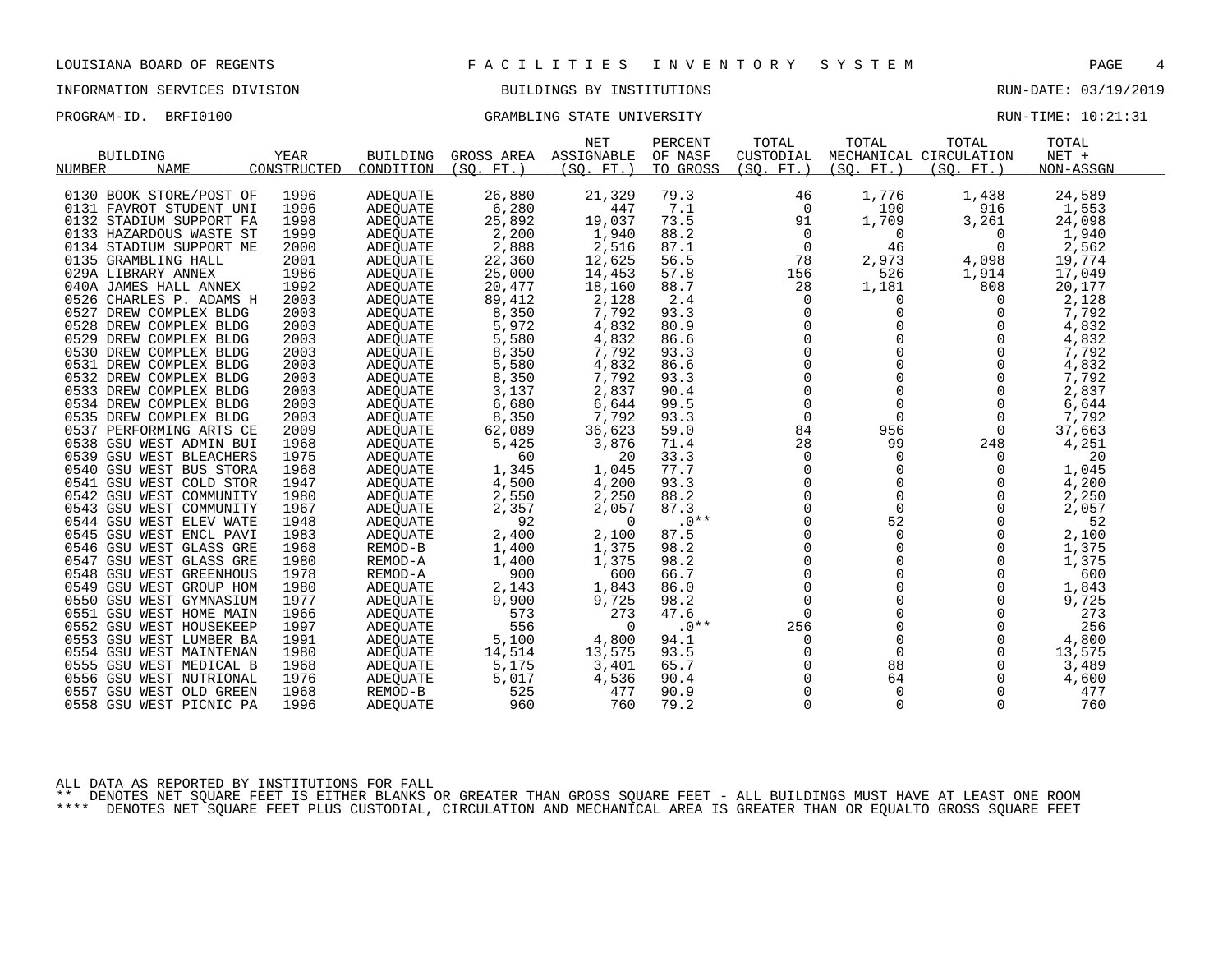### INFORMATION SERVICES DIVISION BUILDINGS BY INSTITUTIONS RUN-DATE: 03/19/2019

### PROGRAM-ID. BRFI0100 CRAMBLING STATE UNIVERSITY STATE UNIVERSITY RUN-TIME: 10:21:31

|                            |             |                 |            | NET        | PERCENT  | TOTAL     | TOTAL     | TOTAL                  | TOTAL     |  |
|----------------------------|-------------|-----------------|------------|------------|----------|-----------|-----------|------------------------|-----------|--|
| <b>BUILDING</b>            | YEAR        | <b>BUILDING</b> | GROSS AREA | ASSIGNABLE | OF NASF  | CUSTODIAL |           | MECHANICAL CIRCULATION | $NET +$   |  |
| NUMBER<br><b>NAME</b>      | CONSTRUCTED | CONDITION       | (SQ. FT.)  | (SQ. FT.)  | TO GROSS | (SQ. FT.) | (SQ. FT.) | (SQ. FT.)              | NON-ASSGN |  |
|                            |             |                 |            |            |          |           |           |                        |           |  |
| 0559 GSU WEST PICNIC PA    | 1994        | ADEQUATE        | 876        | 576        | 65.8     |           |           |                        | 576       |  |
| 0560<br>GSU WEST PINE 400  | 1968        | ADEQUATE        | 4,922      | 4,718      | 95.9     |           |           |                        | 4,718     |  |
| 0561 GSU WEST PINE 500     | 1968        | ADEQUATE        | 4,922      | 4,718      | 95.9     |           |           |                        | 4,718     |  |
| 0562 GSU WEST PINE<br>600  | 1980        | ADEOUATE        | 4,922      | 4,718      | 95.9     |           |           |                        | 4,718     |  |
| 0563 GSU WEST PINE<br>700  | 1980        | ADEOUATE        | 4,922      | 4,718      | 95.9     |           |           |                        | 4,718     |  |
| 0564 GSU WEST PINE 800     | 1980        | ADEQUATE        | 4,922      | 4,718      | 95.9     |           |           |                        | 4,718     |  |
| 0565<br>GSU WEST POTTING H | 1995        | ADEOUATE        | 1,800      | 1,500      | 83.3     |           |           |                        | 1,500     |  |
| 0566 GSU WEST POW BLDG     | 1947        | REMOD-C         | 5,091      | 4,791      | 94.1     |           |           |                        | 4,791     |  |
| 0567<br>GSU WEST POW BLDG  | 1960        | REMOD-C         | 3,082      | 2,782      | 90.3     | $\Omega$  |           |                        | 2,782     |  |
| 0568 GSU WEST PROFESSIO    | 1968        | ADEOUATE        | 22,683     | 16,577     | 73.1     | 118       | 224       |                        | 16,919    |  |
| 0569<br>GSU WEST PROP CONT | 1994        | ADEQUATE        | 2,800      | 2,500      | 89.3     | $\Omega$  | $\Omega$  |                        | 2,500     |  |
| 0570<br>GSU WEST PROP MGMT | 1978        | ADEOUATE        | 924        | 624        | 67.5     |           |           |                        | 624       |  |
| 0571<br>GSU WEST PSYCHOLOG | 1968        | ADEOUATE        | 3,360      | 2,930      | 87.2     |           | 36        |                        | 2,966     |  |
| 0572 GSU WEST RECREATIO    | 1980        | ADEQUATE        | 13,005     | 10,242     | 78.8     |           | 455       |                        | 10,697    |  |
| 0573 GSU WEST STAFF HOM    | 1967        | ADEOUATE        | 2,347      | 2,047      | 87.2     |           |           |                        | 2,047     |  |
| 0574 GSU WEST STAFF HOM    | 1967        | ADEQUATE        | 2,347      | 2,047      | 87.2     |           |           |                        | 2,047     |  |
| 0575 GSU WEST SUPERINT     | 1978        | ADEQUATE        | 1,452      | 1,152      | 79.3     |           |           |                        | 1,152     |  |
| 0576 GSU WEST SUPERINTE    | 1975        | ADEOUATE        | 3,324      | 3,024      | 91.0     |           |           |                        | 3,024     |  |
| GSU WEST TRIPX MUL<br>0577 | 1985        | ADEOUATE        | 2,605      | 2,305      | 88.5     |           |           |                        | 2,305     |  |
| 0578 GSU WEST VEHICLE S    | 1980        | ADEQUATE        | 5,799      | 5,499      | 94.8     |           |           |                        | 5,499     |  |
| GSU WEST VOC SRV B<br>0580 | 1988        | ADEQUATE        | 3,900      | 3,600      | 92.3     |           |           |                        | 3,600     |  |
| 0581<br>GSU WEST WATER WEL | 1968        | ADEOUATE        | 442        | $\Omega$   | $.0**$   |           | 142       |                        | 142       |  |
| 0582 GSU WEST WILLOW 10    | 1968        | ADEQUATE        | 4,363      | 4,211      | 96.5     | 24        | 108       |                        | 4,343     |  |
| 0583 GSU WEST WILLOW 20    | 1968        | ADEOUATE        | 4,363      | 4,120      | 94.4     | 24        | 108       |                        | 4,252     |  |
| 0584 GSU WEST WILLOW 30    | 1968        | ADEQUATE        | 4,363      | 4,092      | 93.8     | 24        | 108       |                        | 4,224     |  |
| 0585<br>GSU WEST WORKSHOP  | 1994        | ADEQUATE        | 1,800      | 1,500      | 83.3     | 0         |           |                        | 1,500     |  |
| 111A GATE HOUSE            | 1983        | ADEQUATE        | 182        | 145        | 79.7     |           |           |                        | 145       |  |
| 4860 ASSEMBLY CENTER       | 2007        | ADEOUATE        | 160,450    | 76,449     | 47.6     | 536       | 2,036     | 17,074                 | 96,095    |  |

ALL DATA AS REPORTED BY INSTITUTIONS FOR FALL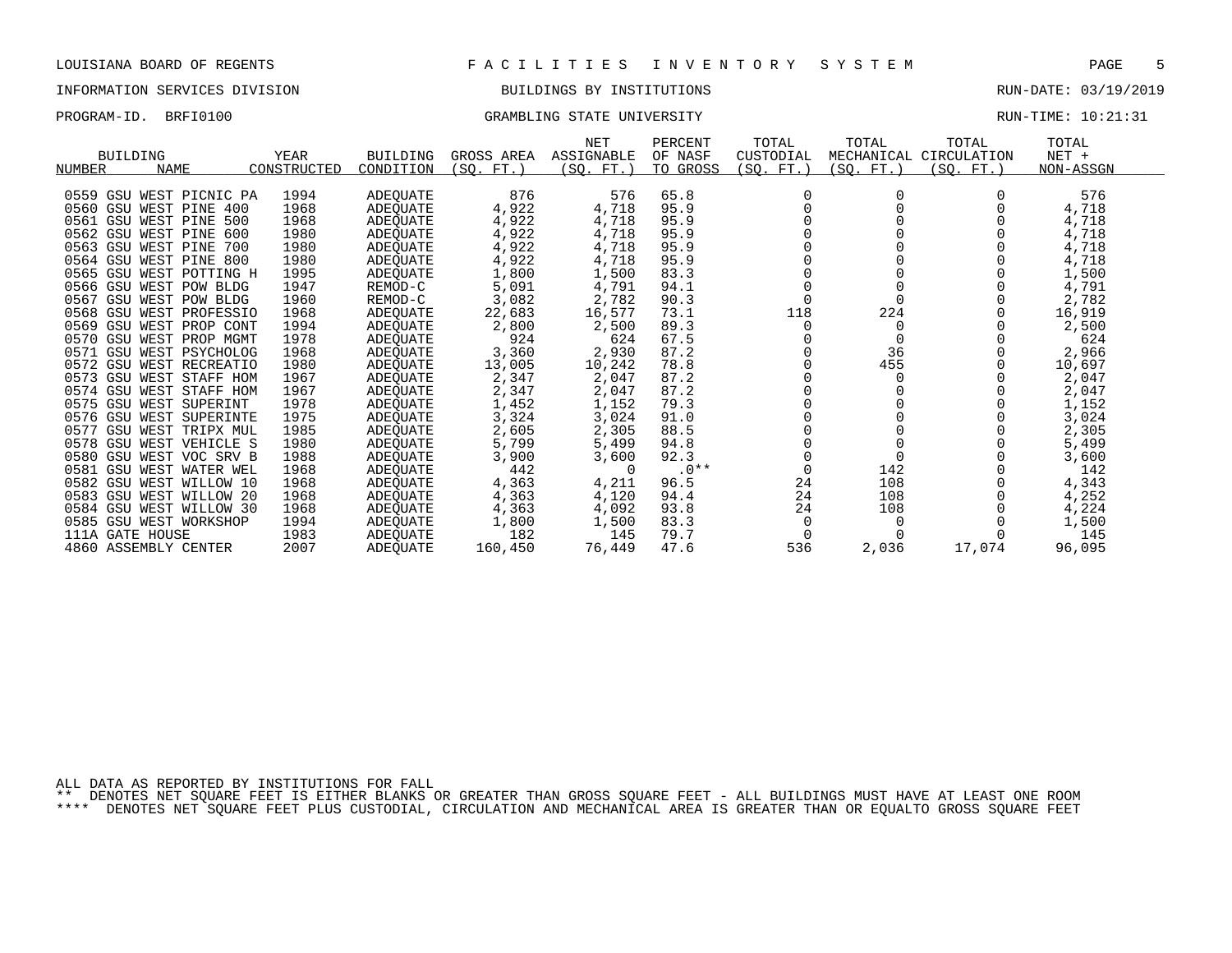# INFORMATION SERVICES DIVISION BUILDINGS BY INSTITUTIONS AND RUN-DATE: 03/19/2019

# PROGRAM-ID. BRFI0100 COULSIANA TECH UNIVERSITY COULSIANA TECH UNIVERSITY

| <b>BUILDING</b><br><b>NAME</b><br>NUMBER | <b>YEAR</b><br>CONSTRUCTED | <b>BUILDING</b><br>CONDITION | (SO, FT.)                                                | <b>NET</b><br>GROSS AREA ASSIGNABLE<br>(SO. FT. ) | PERCENT<br>OF NASF<br>TO GROSS | TOTAL<br>CUSTODIAL<br>(SO. FT. ) | TOTAL<br>(SO. FT. )                        | TOTAL<br>MECHANICAL CIRCULATION<br>(SO. FT. ) | TOTAL<br>$NET +$<br>NON-ASSGN |
|------------------------------------------|----------------------------|------------------------------|----------------------------------------------------------|---------------------------------------------------|--------------------------------|----------------------------------|--------------------------------------------|-----------------------------------------------|-------------------------------|
| 0001 HALE HALL<br>0002 WAREHOUSE&APPLIED | 2004<br>1963               | ADEQUATE<br>REMOD-C          | 41,843<br>9,383                                          | 25,225<br>9,031                                   | 60.3<br>96.2                   | 247<br>$\mathbf 0$               | 3,121<br>$\Omega$                          | 4,110<br>$\Omega$                             | 32,703<br>9,031               |
| 0003 ROPP CENTER                         | 1918                       | ADEQUATE                     | 8,121                                                    | 5,456                                             | 67.2                           | 93                               | 262                                        | 1,326                                         | 7,137                         |
| 0004 PHYSICAL PLANT BUT                  | 1978                       | REMOD-C                      | 8,749                                                    | 8,148                                             | 93.1                           | $\overline{0}$                   | $\mathbf 0$                                | $\Omega$                                      | 8,148                         |
| 0005 WYLY TOWER                          | 1972                       | REMOD-C                      | 186,359                                                  | 124,033                                           | 66.6                           | 875                              | 6,884                                      | 15,551                                        | 147,343                       |
| 0006 NEILSON C - UNIVER                  | 2008                       | ADEQUATE                     | 10,692                                                   | 9,622                                             | 90.0                           | $\overline{0}$                   | $\Omega$                                   | $\Omega$                                      | 9,622                         |
| 0008 UNIVERSITY HALL                     | 1927                       | ADEQUATE                     | 21,656                                                   | 14,133                                            | 65.3                           | 127                              | 1,771                                      | 4,011                                         | 20,042                        |
| 0009 ELEC. ENGINEERING                   | 1978                       | REMOD-C                      | 3,107                                                    | 3,005                                             | 96.7                           | $\overline{0}$                   | 0                                          | 0                                             | 3,005                         |
| 0010 MEAT PROCESSING PL                  | 1978                       | REMOD-C                      | 7,956                                                    | 7,250                                             | 91.1                           | $\mathsf{O}$                     | $\Omega$                                   | 141                                           | 7,391                         |
| 0012 KEENY HALL                          | 1936                       | REMOD-A                      | 56,825                                                   | 39,470                                            | 69.5                           | 201                              | 3,177                                      | 10,540                                        | 53,388                        |
| 0013 ASWELL HALL                         | 1939                       | REMOD-A                      | 25,313                                                   | 16,127                                            | 63.7                           | 139                              | 803                                        | 4,907                                         | 21,976                        |
| 0014 NEILSON D - UNIVER                  | 2008                       | ADEQUATE                     | 10,692                                                   | 9,622                                             | 90.0                           | $\overline{0}$                   | $\overline{0}$                             | $\overline{\phantom{0}}$                      | 9,622                         |
| 0015 BOGARD HALL                         | 1940                       | REMOD-C                      | 109,260                                                  | 70,605                                            | 64.6                           | 307                              | 4,692                                      | 13,882                                        | 89,486                        |
| 0016 HOWARD PERFORMING                   | 1939                       | REMOD-C                      | 65,331                                                   | 40,476                                            | 62.0                           | 76                               | 5,184                                      | 14,549                                        | 60,285                        |
| 0017 TOLLIVER DINING HA                  | 1940                       | REMOD-C                      | 37,725                                                   | 25,821                                            | 68.4                           | 280                              | 3,402                                      | 5,044                                         | 34,547                        |
| 0018 POWER PLANT                         | 1940                       | REMOD-C                      | 29,766                                                   | 2,364                                             | 7.9                            | $\overline{0}$                   | 18,056                                     | 400                                           | 20,820                        |
| 0019 ROBINSON HALL                       | 1940                       | REMOD-C                      | 15,701                                                   | 9,041                                             | 57.6                           | $\mathsf{O}$                     | 636                                        | 3,048                                         | 12,725                        |
| 0020 REESE HALL                          | 1940                       | REMOD-B                      | 20,027                                                   | 12,318                                            | 61.5                           | 43                               | 1,315                                      | 3,463                                         | 17,139                        |
| 0021 NEILSON B - UNIVER                  | 2008                       | ADEQUATE                     | 10,692                                                   | 9,865                                             | 92.3                           |                                  | $\overline{0}$<br>$\overline{\phantom{0}}$ | $\Omega$                                      | 9,865                         |
| 0022 DAIRY PRODUCTION C                  | 1976                       | REMOD-A                      | 4,574                                                    | 4,182                                             | 91.4                           | $\mathbb O$                      | $\overline{0}$                             | $\mathbf 0$                                   | 4,182                         |
| 0023 ENGINEERING ANNEX                   | 1946                       | REMOD-A                      | 14,463                                                   | 8,773                                             | 60.7                           | 106                              | 382                                        | 2,604                                         | 11,865                        |
| 0024 SOUTH HALL                          | 1947                       | REMOD-C                      | 12,730                                                   | 7,883                                             | 61.9                           | 11                               | 1,012                                      | 2,204                                         | 11,110                        |
| 0025 ADAMS HALL                          | 1947                       | REMOD-A                      | 44,981                                                   | 25,516                                            | 56.7                           | 232                              | 5,570                                      | 8,668                                         | 39,986                        |
| 0026 NEILSON A - UNIVER                  | 2008                       | ADEQUATE                     | 11,022                                                   | 9,919                                             | 90.0                           | $\overline{0}$                   | $\overline{0}$                             | $\overline{0}$                                | 9,919                         |
| 0027 COTTINGHAM HALL                     | 1949                       | REMOD-C                      | 20,394                                                   | 13,670                                            | 67.0                           | 139                              | $\Omega$                                   | 2,178                                         | 15,987                        |
| 0028 RICHARDSON HALL                     | 1949                       | REMOD-C                      |                                                          | 13,968                                            | 67.4                           | 151                              | 704                                        | 3,584                                         | 18,407                        |
| 0029 CUSTODIAL/GROUNDS                   | 1953                       | REMOD-C                      | 20,394<br>20,731<br>4,215                                | 3,825                                             | 90.7                           | $\overline{0}$                   | $\overline{0}$                             | $\overline{0}$                                | 3,825                         |
| 0030 MEMORIAL GYM                        | 1953                       | REMOD-B                      | 83,343                                                   | 52,863                                            | 63.4                           | 134                              | 3,243                                      | 16,734                                        | 72,974                        |
| 0031 T. H. HARRIS HALL                   | 1954                       | REMOD-C                      | 7,517                                                    | 4,699                                             | 62.5                           | 83                               | 556                                        | 1,213                                         | 6,551                         |
| 0032 DUDLEY HALL                         | 1956                       | REMOD-A                      | 25,946                                                   | 16,449                                            | 63.4                           | 48                               | 847                                        | 4,997                                         | 22,341                        |
| 0033 DAIRY PROCESSING P                  | 1956                       | REMOD-C                      | $\begin{array}{r} 6,164 \\ 10,713 \\ 94,712 \end{array}$ | 5,468                                             | 88.7                           | $\overline{0}$                   | $\overline{0}$                             | $\overline{0}$                                | 5,468                         |
| 0035 APPLIED TRADE SHOP                  | 1965                       | REMOD-A                      |                                                          | 9,894                                             | 92.4                           | 0                                | 84                                         | 482                                           | 10,460                        |
| 0036 CARSON TAYLOR HALL                  | 1957                       | REMOD-C                      | 94,712                                                   | 63,306                                            | 66.8                           | 126                              | 1,023                                      | 11,941                                        | 76,396                        |
| 0037 MCFARLAND-JENKINS                   | 1958                       | OBSOLETE                     | 49,972                                                   | 33,134                                            | 66.3                           | $\overline{0}$                   | $\Omega$                                   | $\Omega$                                      | 33,134                        |
| 0038 ENGINEERING TESTIN                  | 2009                       | ADEQUATE                     | 1,480                                                    | 1,332                                             | 90.0                           | $\mathbf 0$                      | $\mathbf 0$                                | $\overline{0}$                                | 1,332                         |
| 0040 STUDENT CENTER/BOO                  | 1959                       | REMOD-C                      | 113,234                                                  | 82,087                                            | 72.5                           | 212                              | 5,728                                      | 14,417                                        | 102,444                       |
| 0041 PRESCOTT LIBRARY                    | 1961                       | REMOD-C                      | 56,808                                                   | 45,555                                            | 80.2                           | 134                              | 1,479                                      | 4,303                                         | 51,471                        |
| 0042 WOODARD HALL                        | 1962                       | REMOD-C                      | 58,320                                                   | 39,252                                            | 67.3                           | 141                              | 920                                        | 6,340                                         | 46,653                        |
| 0043 GRAHAM HALL                         | 1962                       | REMOD-C                      | 42,645                                                   | 27,606                                            | 64.7                           | 321                              | 1,633                                      | 8,276                                         | 37,836                        |
| 0044 MITCHELL HALL                       | 1962                       | REMOD-C                      | 70,847                                                   | 53,291                                            | 75.2                           | 192                              | 293                                        | 1,896                                         | 55,672                        |

ALL DATA AS REPORTED BY INSTITUTIONS FOR FALL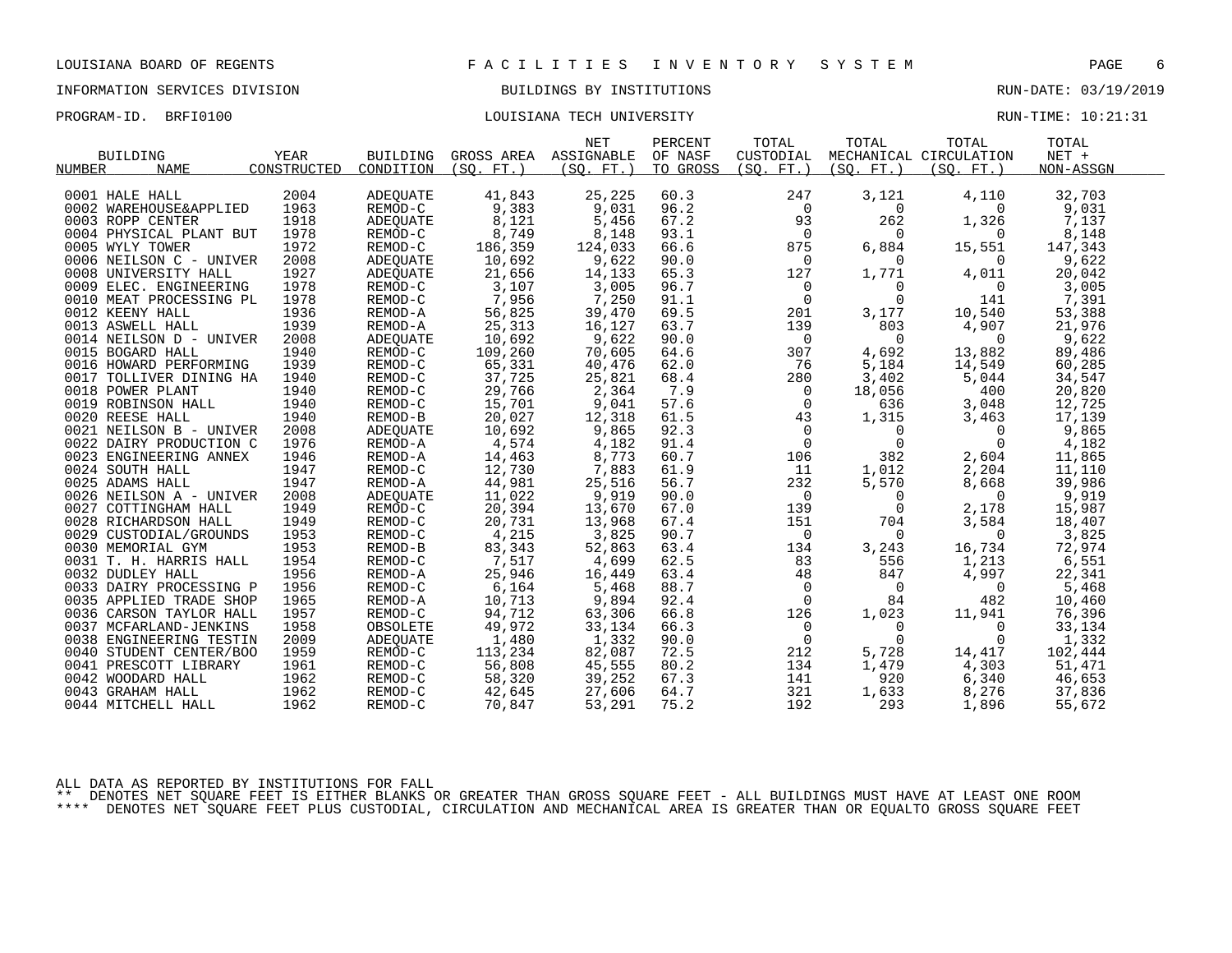# INFORMATION SERVICES DIVISION BUILDINGS BY INSTITUTIONS AND RUN-DATE: 03/19/2019

PROGRAM-ID. BRFI0100 LOUISIANA TECH UNIVERSITY RUN-TIME: 10:21:31

| <b>BUILDING</b><br>NUMBER<br><b>NAME</b> | <b>YEAR</b><br>CONSTRUCTED | <b>BUILDING</b><br>CONDITION | (SO. FT.) | <b>NET</b><br>GROSS AREA ASSIGNABLE<br>(SO. FT.) | PERCENT<br>OF NASF<br>TO GROSS | TOTAL<br>CUSTODIAL<br>(SO. FT. ) | TOTAL<br>(SO. FT. ) | TOTAL<br>MECHANICAL CIRCULATION<br>(SO. FT. ) | TOTAL<br>$NET +$<br>NON-ASSGN |  |
|------------------------------------------|----------------------------|------------------------------|-----------|--------------------------------------------------|--------------------------------|----------------------------------|---------------------|-----------------------------------------------|-------------------------------|--|
|                                          |                            |                              |           |                                                  |                                |                                  |                     |                                               |                               |  |
| 0045 ADVANCED STUDIES L                  | 1962                       | REMOD-B                      | 1,530     | 1,102                                            | 72.0                           | 0                                | 84                  | 99                                            | 1,285                         |  |
| 0046 ADVANCED STUDIES L                  | 1962                       | REMOD-B                      | 1,530     | 1,143                                            | 74.7                           | 0                                | 90                  | 75                                            | 1,308                         |  |
| 0047 ADVANCED STUDIES L                  | 1962                       | REMOD-B                      | 1,530     | 1,199                                            | 78.4                           | 0                                | 86                  | 77                                            | 1,362                         |  |
| 0048 ADVANCED STUDIES L                  | 1962                       | REMOD-B                      | 1,530     | 1,167                                            | 76.3                           | $\overline{0}$                   | 86                  | 99                                            | 1,352                         |  |
| 0049 ADVANCED STUDIES L                  | 1962                       | REMOD-B                      | 1,530     | 1,313                                            | 85.8                           | $\mathbf 0$                      | 86                  | 55                                            | 1,454                         |  |
| 0050 HARPER HALL                         | 1964                       | REMOD-C                      | 96,093    | 60,148                                           | 62.6                           | 1,589                            | 1,092               | 16,181                                        | 79,010                        |  |
| 0051 HUTCHESON HALL                      | 1964                       | OBSOLETE                     | 76,162    | 48,014                                           | 63.0                           | 552                              | $\Omega$            | 16,369                                        | 64,935                        |  |
| 0052 FORESTRY LAB BLDG                   | 1967                       | REMOD-C                      | 5,916     | 4,506                                            | 76.2                           | 19                               | 110                 | 691                                           | 5,326                         |  |
| 0053 BUSINESS BLDG                       | 1965                       | OBSOLETE                     | 44,753    | 20,328                                           | 45.4                           | 31                               | 1,589               | 8,529                                         | 30,477                        |  |
| 0055 DAVISON ATHLETIC C                  | 2015                       | ADEQUATE                     | 73,771    | 43,694                                           | 59.2                           | 285                              | 4,767               | 10,936                                        | 59,682                        |  |
| 0056 F.J. TAYLOR VISUAL                  | 1966                       | REMOD-A                      | 39,836    | 28,049                                           | 70.4                           | 51                               | 2,791               | 5,798                                         | 36,689                        |  |
| 0057 GEORGE T. MADISON                   | 1967                       | REMOD-C                      | 130,941   | 71,371                                           | 54.5                           | 360                              | 3,936               | 27,963                                        | 103,630                       |  |
| 0058 NETHKEN HALL                        | 1967                       | REMOD-C                      | 41,863    | 27,288                                           | 65.2                           | 125                              | 1,392               | 4,952                                         | 33,757                        |  |
| 0068 JOE AILLET FOOTBAL                  | 1969                       | ADEQUATE                     | 60,000    | 24,842                                           | 41.4                           | 100                              | 1,550               | 9,033                                         | 35,525                        |  |
| 0069 A E PHILLIPS                        | 1969                       | REMOD-A                      | 48,323    | 43,345                                           | 89.7                           | 130                              | 762                 | 3,070                                         | 47,307                        |  |
| 0071 BAND BUILDING                       | 1969                       | REMOD-B                      | 19,444    | 13,598                                           | 69.9                           | 33                               | 687                 | 4,200                                         | 18,518                        |  |
| 0072 MARBURY ALUMNI CEN                  | 1969                       | REMOD-B                      | 9,963     | 7,048                                            | 70.7                           | 38                               | 629                 | 1,328                                         | 9,043                         |  |
| 0073 AILLET FIELD HOUSE                  | 1971                       | REMOD-C                      | 33,712    | 23,024                                           | 68.3                           | 181                              | 2,250               | 3,873                                         | 29,328                        |  |
| 0074 TRACK STORAGE BLDG                  | 1971                       | ADEOUATE                     | 582       | 469                                              | 80.6                           | $\mathbf 0$                      | $\Omega$            | $\overline{0}$                                | 469                           |  |
| 0075 J.C. LOVE BASEBALL                  | 1971                       | REMOD-A                      | 17,767    | 7,782                                            | 43.8                           | $\Omega$                         | 935                 | 535                                           | 9,252                         |  |
| 0076 PHYSICAL PLANT/REC                  | 1973                       | REMOD-C                      | 12,717    | 11,652                                           | 91.6                           | 47                               | 200                 | 396                                           | 12,295                        |  |
| 0077 PRESIDENTS HOME                     | 1972                       | REMOD-B                      | 8,549     | 5,458                                            | 63.8                           | $\overline{0}$                   | $\mathbf{0}$        | 0                                             | 5,458                         |  |
| 0078 INST FOR MICROMANU                  | 1996                       | ADEQUATE                     | 66,073    | 25,993                                           | 39.3                           | 87                               | 3,568               | 7,585                                         | 37,233                        |  |
| 0079 ARCHERY RANGE OFFI                  | 2015                       | ADEQUATE                     | 288       | 230                                              | 79.9                           | 0                                | 54                  | $\Omega$                                      | 284                           |  |
| 0090 CARUTHERS HALL A (                  | 2004                       | ADEQUATE                     | 9,540     | 7,532                                            | 79.0                           | 0                                | 100                 | 174                                           | 7,806                         |  |
| 0091 CARUTHERS HALL B                    | 2004                       | ADEQUATE                     | 12,347    | 9,850                                            | 79.8                           | $\Omega$                         | 120                 | 220                                           | 10,190                        |  |
| 0092 CARUTHERS HALL C                    | 2004                       | ADEQUATE                     | 11,907    | 9,439                                            | 79.3                           | 0                                | 124                 | 220                                           | 9,783                         |  |
| 0093 THATCHER HALL A (L                  | 2004                       | ADEQUATE                     | 16,113    | 13,132                                           | 81.5                           | $\mathbf 0$                      | 298                 | 302                                           | 13,732                        |  |
| 0094 THATCHER HALL B (L                  | 2004                       | ADEQUATE                     | 8,844     | 7,346                                            | 83.1                           | $\mathbf 0$                      | 90                  | 243                                           | 7,679                         |  |
| 0095 KIDD B                              | 2004                       | ADEQUATE                     | 9,540     | 8,586                                            | 90.0                           | 0                                | $\overline{0}$      | $\mathbf{0}$                                  | 8,586                         |  |
| 0096 KIDD C                              | 2004                       | ADEQUATE                     | 9,540     | 8,586                                            | 90.0                           | $\mathsf{O}\xspace$              | $\mathbf 0$         | 0                                             | 8,586                         |  |
| 0097 KIDD A                              | 2005                       | ADEOUATE                     | 9,780     | 4,555                                            | 46.6                           | 0                                | 56                  | 94                                            | 4,705                         |  |
| 0098 SUTTON C                            | 2005                       | ADEQUATE                     | 7,732     | 6,145                                            | 79.5                           | $\mathbf 0$                      | 78                  | 212                                           | 6,435                         |  |
| 0099 SUTTON A                            | 2005                       | ADEOUATE                     | 9,540     | 7,554                                            | 79.2                           | $\mathsf{O}\xspace$              | 98                  | 174                                           | 7,826                         |  |
| 0100 SUTTON B                            | 2005                       | ADEOUATE                     | 4,250     | 3,436                                            | 80.8                           | 0                                | 40                  | 92                                            | 3,568                         |  |
| 0101 SUTTON E                            | 2005                       | ADEQUATE                     | 9,540     | 7,530                                            | 78.9                           | $\mathbf 0$                      | 100                 | 174                                           | 7,804                         |  |
| 0102 SUTTON D                            | 2005                       | ADEQUATE                     | 16,089    | 13,213                                           | 82.1                           | $\Omega$                         | 287                 | 302                                           | 13,802                        |  |
| 0103 ENTERPRISE CENTER                   | 1967                       | REMOD-B                      | 14,371    | 11,488                                           | 79.9                           | 54                               | 186                 | 2,076                                         | 13,804                        |  |
| 0104 CARUTHERS D - UNIV                  | 2008                       | ADEQUATE                     | 10,692    | 6,134                                            | 57.4                           | $\mathbf 0$                      | 87                  | 687                                           | 6,908                         |  |
| 0105 FORMER BANK                         | 1965                       | REMOD-B                      | 2,231     | 1,940                                            | 87.0                           | $\Omega$                         | 90                  | $\Omega$                                      | 2,030                         |  |

ALL DATA AS REPORTED BY INSTITUTIONS FOR FALL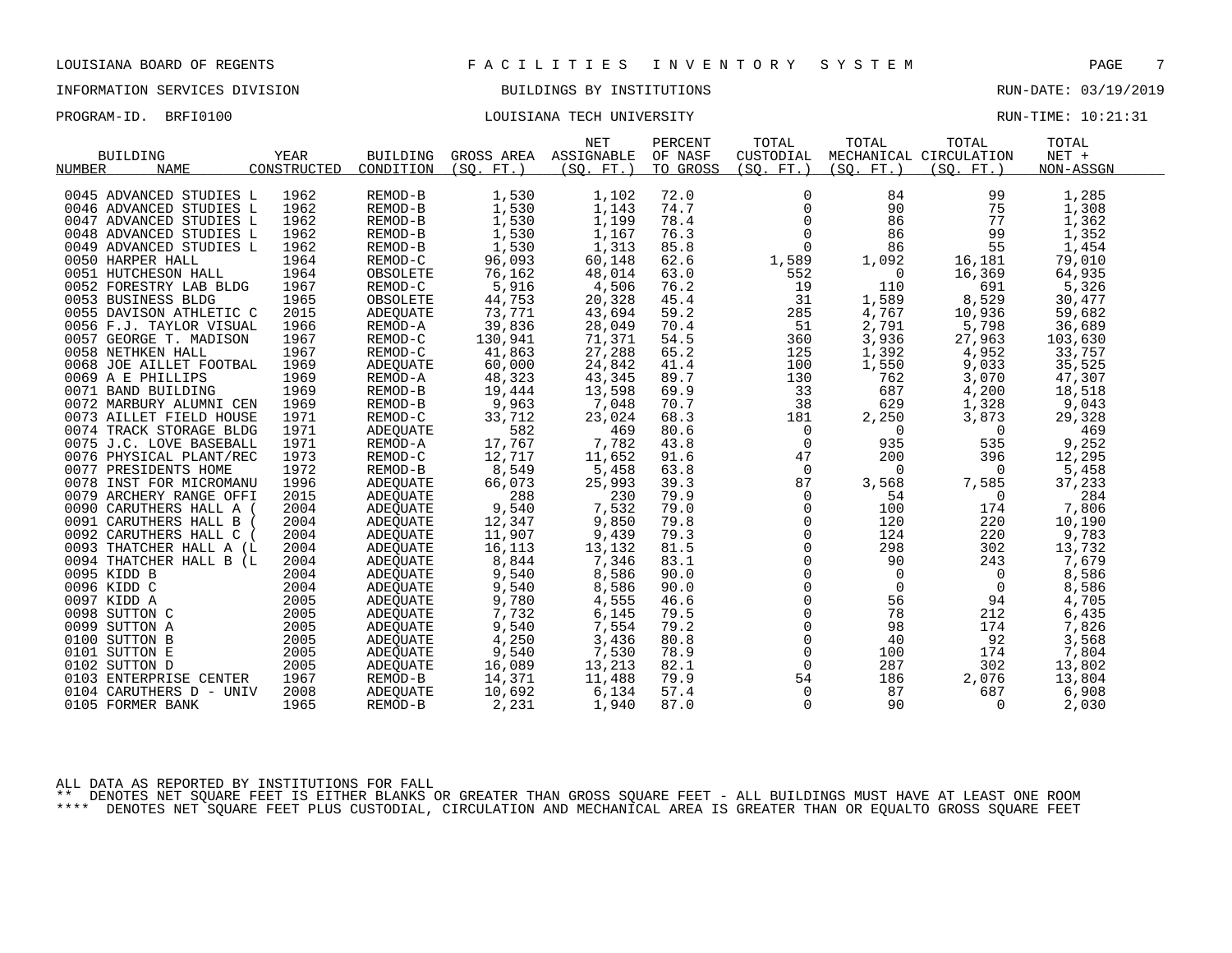# INFORMATION SERVICES DIVISION **EXECUTAS EXAMPLE SUILDINGS BY INSTITUTIONS EXECUTAS** RUN-DATE: 03/19/2019

## PROGRAM-ID. BRFI0100 COULSIANA TECH UNIVERSITY COULSIAN TECH UNIVERSITY RUN-TIME: 10:21:31

| <b>BUILDING</b>              | <b>YEAR</b> | <b>BUILDING</b> | GROSS AREA | <b>NET</b><br>ASSIGNABLE | PERCENT<br>OF NASF | TOTAL<br>CUSTODIAL | TOTAL       | TOTAL<br>MECHANICAL CIRCULATION | TOTAL<br>NET + |
|------------------------------|-------------|-----------------|------------|--------------------------|--------------------|--------------------|-------------|---------------------------------|----------------|
| <b>NUMBER</b><br><b>NAME</b> | CONSTRUCTED | CONDITION       | (SO, FT.)  | (SO. FT.)                | TO GROSS           | (SO. FT.)          | (SO, FT.)   | (SO. FT.)                       | NON-ASSGN      |
|                              |             |                 |            |                          |                    |                    |             |                                 |                |
| 0113 HEADHOUSE AND GREE      | 1939        | REMOD-A         | 9,395      | 8,896                    | 94.7               | $\Omega$           | 0           | $\Omega$                        | 8,896          |
| 0114 GREENHOUSE #048         | 1955        | OBSOLETE        | 1,797      | 1,712                    | 95.3               | 0                  | 0           | 0                               | 1,712          |
| 0115 SAWMILL                 | 1954        | ADEQUATE        | 3,534      | 3,484                    | 98.6               | $\Omega$           | $\Omega$    | $\Omega$                        | 3,484          |
| 0117 AGRICULTURAL MAINT      | 1939        | REMOD-B         | 8,318      | 8,088                    | 97.2               | $\Omega$           | $\Omega$    | $\Omega$                        | 8,088          |
| 0120 AGRICULTURAL MECHA      | 1939        | REMOD-B         | 3,995      | 3,707                    | 92.8               | $\Omega$           | $\Omega$    | $\Omega$                        | 3,707          |
| 0121 AGRICULTURAL INDOO      | 1939        | REMOD-A         | 6,024      | 5,568                    | 92.4               | $\Omega$           | $\Omega$    | $\Omega$                        | 5,568          |
| 0126 RESEARCH PARK OBSE      | 1966        | REMOD-B         | 1,489      | 400                      | 26.9               | 0                  | $\Omega$    | 0                               | 400            |
| 0130 TECH FARM SALES RO      | 1967        | REMOD-B         | 3,428      | 3,166                    | 92.4               | $\Omega$           | $\Omega$    | $\Omega$                        | 3,166          |
| 0131 ASWELL 1                | 2018        | <b>ADEOUATE</b> | 21,137     | 21,136                   | 100.0              | $\Omega$           | $\Omega$    | $\Omega$                        | 21,136         |
| 0132 ASWELL 2                | 2018        | <b>ADEQUATE</b> | 10,772     | 10,771                   | 100.0              | 0                  | 0           | $\Omega$                        | 10,771         |
| 0138 EQUIPMENT SHED&HAY      | 1939        | REMOD-B         | 4,097      | 3,687                    | 90.0               | $\Omega$           | $\Omega$    | $\Omega$                        | 3,687          |
| 0140 HORSE BARN #177         | 1939        | REMOD-B         | 4,027      | 2,390                    | 59.3               | $\Omega$           | $\Omega$    | 1,299                           | 3,689          |
| 0141 SWINE BARN              | 1956        | REMOD-B         | 1,258      | 1,156                    | 91.9               | $\mathbf 0$        | $\Omega$    | $\Omega$                        | 1,156          |
| 0144 FORESTRY STORAGE G      | 1954        | REMOD-B         | 1,238      | 1,191                    | 96.2               | $\mathbf 0$        | $\mathbf 0$ | 0                               | 1,191          |
| 0148 LATH HOUSE              | 1984        | REMOD-C         | 1,877      | 1,683                    | 89.7               | $\Omega$           | $\Omega$    | $\Omega$                        | 1,683          |
| 0157 THOMAS ASSEMBLY CE      | 1982        | REMOD-C         | 194,219    | 63,589                   | 32.7               | 688                | 27,255      | 51,499                          | 143,031        |
| 0158 LAMBRIGHT INTRAMUR      | 1981        | REMOD-A         | 115,721    | 95,071                   | 82.2               | 203                | 3,881       | 15,647                          | 114,802        |
| 0159 LOMAX HALL              | 1984        | REMOD-A         | 58,758     | 46,296                   | 78.8               | 106                | 1,429       | 3,247                           | 51,078         |
| 0160 LOMAX STORAGE BUIL      | 1984        | REMOD-A         | 6,269      | 5,647                    | 90.1               | $\Omega$           | $\Omega$    | $\Omega$                        | 5,647          |
| 0162 GOLF CLUBHOUSE          | 1981        | REMOD-B         | 758        | 569                      | 75.1               | 0                  | 40          | 0                               | 609            |
| 0163 GOLF COURSE SHOP        | 1981        | ADEQUATE        | 2,397      | 2,310                    | 96.4               | 0                  | $\mathbf 0$ | 0                               | 2,310          |
| 0165 PRESIDENT'S GREENH      | 1973        | REMOD-A         | 231        | 193                      | 83.5               | $\Omega$           | $\Omega$    | $\Omega$                        | 193            |
| 0166 GIRLS SOFTBALL FIE      | 1982        | REMOD-A         | 287        | $\Omega$                 | $.0**$             | $\Omega$           | 218         | $\Omega$                        | 218            |
| 0167 VEHICLE MAINTENANC      | 1981        | ADEQUATE        | 4,979      | 4,894                    | 98.3               | $\Omega$           | $\mathbf 0$ | $\Omega$                        | 4,894          |
| 0171 CHEMICAL STORAGE B      | 1977        | REMOD-B         | 675        | 552                      | 81.8               | $\Omega$           | $\Omega$    | $\Omega$                        | 552            |
| 0172 EQUINE CENTER OFFI      | 1982        | REMOD-C         | 2,798      | 2,493                    | 89.1               | 0                  | $\mathbf 0$ | 0                               | 2,493          |
| 0173 SHEEP/GOAT PAVILLI      | 1983        | <b>ADEQUATE</b> | 2,240      | 2,185                    | 97.5               | $\Omega$           | $\Omega$    | $\Omega$                        | 2,185          |
| 0174 CALVING BARN #216       | 1981        | REMOD-B         | 243        | 240                      | 98.8               | $\Omega$           | $\Omega$    | $\Omega$                        | 240            |
| 0177 EQUINE AUCTION BLE      | 1981        | REMOD-A         | 858        | 772                      | 90.0               | $\mathbf 0$        | 0           | 0                               | 772            |
| 0178 GRIFFIN MEM GREENH      | 1955        | REMOD-B         | 1,672      | 1,501                    | 89.8               | $\Omega$           | $\Omega$    | $\Omega$                        | 1,501          |
| 0179 HORSE SHELTER#1         | 1981        | ADEQUATE        | 153        | 134                      | 87.6               | $\Omega$           | $\Omega$    | $\Omega$                        | 134            |
| 0180 HORSE SHELTER#2         | 1981        | <b>ADEQUATE</b> | 150        | 132                      | 88.0               | $\Omega$           | $\Omega$    | $\Omega$                        | 132            |
| 0181 HORSE SHELTER#3         | 1981        | ADEOUATE        | 157        | 138                      | 87.9               | 0                  | $\mathbf 0$ | 0                               | 138            |
| 0182 HORSE SHELTER#4         | 1981        | <b>ADEOUATE</b> | 155        | 136                      | 87.7               | $\Omega$           | $\mathbf 0$ | 0                               | 136            |
| 0183 HORSE SHELTER#5         | 1981        | <b>ADEQUATE</b> | 135        | 125                      | 92.6               | $\Omega$           | $\Omega$    | $\Omega$                        | 125            |
| 0185 PRINTING SHOP-SERV      | 1985        | REMOD-C         | 8,750      | 7,248                    | 82.8               | 0                  | 275         | 487                             | 8,010          |
| 0191 RESEARCH PARK HAY       | 1990        | REMOD-A         | 3,084      | 3,060                    | 99.2               | $\Omega$           | 0           | 0                               | 3,060          |
| 0192 CENTENNIAL PLAZA C      | 1994        | ADEQUATE        | 1,212      | $\Omega$                 | $.0**$             | $\Omega$           | 905         | $\Omega$                        | 905            |
| 0193 RESEARCH PARK SHEE      | 1990        | REMOD-A         | 525        | 472                      | 89.9               | 0                  | $\mathbf 0$ | $\mathbf 0$                     | 472            |
| 0194 RESEARCH PARK STOR      | 1990        | REMOD-A         | 327        | 298                      | 91.1               | $\Omega$           | $\Omega$    | $\Omega$                        | 298            |
|                              |             |                 |            |                          |                    |                    |             |                                 |                |

ALL DATA AS REPORTED BY INSTITUTIONS FOR FALL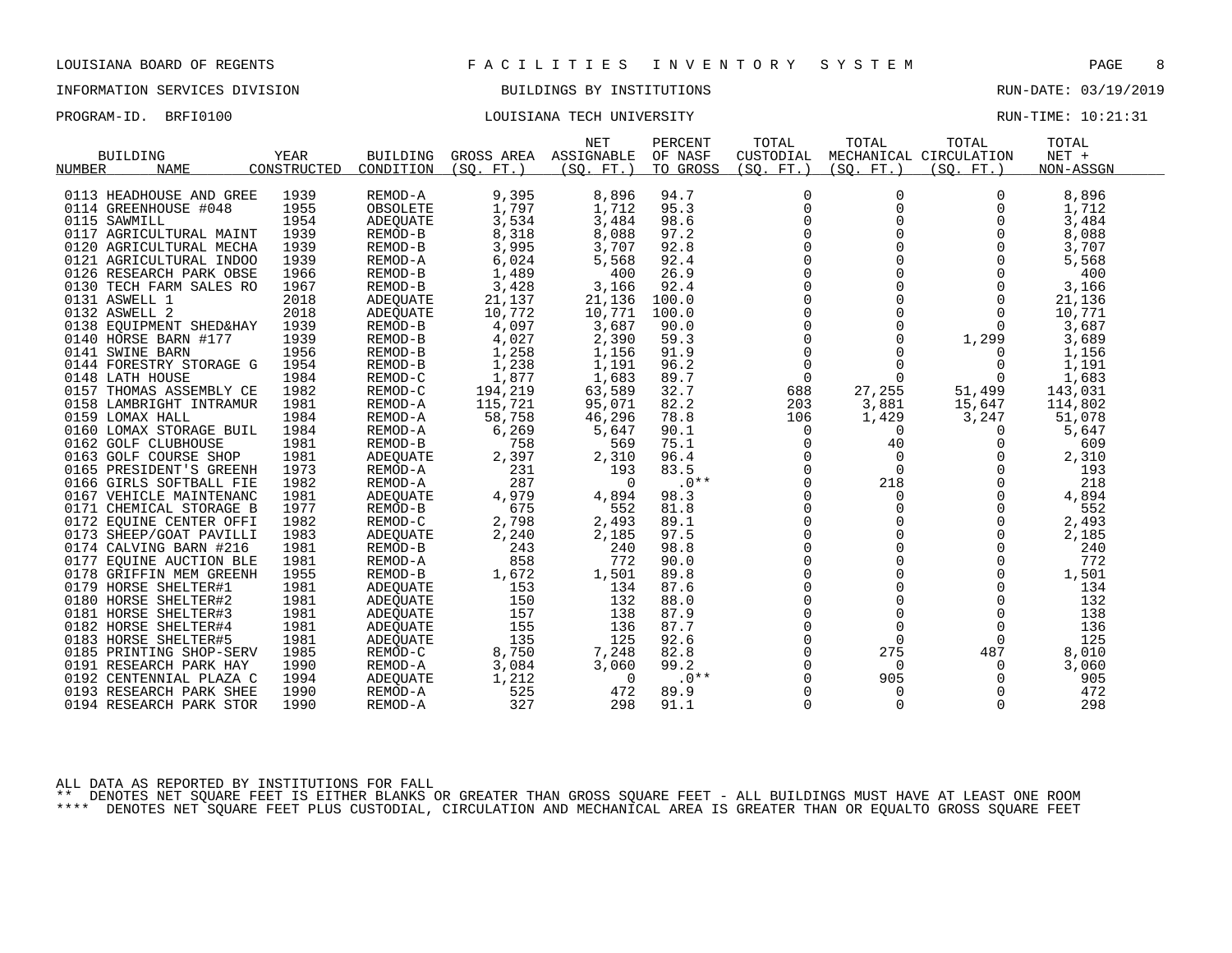# INFORMATION SERVICES DIVISION **EXECUTAS BUILDINGS BY INSTITUTIONS EXECUTAS** RUN-DATE: 03/19/2019

### PROGRAM-ID. BRFI0100 COULSIANA TECH UNIVERSITY COULSIAN TECH UNIVERSITY RUN-TIME: 10:21:31

|                           |             |                 |            | <b>NET</b> | PERCENT  | TOTAL          | TOTAL       | TOTAL                  | TOTAL     |  |
|---------------------------|-------------|-----------------|------------|------------|----------|----------------|-------------|------------------------|-----------|--|
| <b>BUILDING</b>           | <b>YEAR</b> | <b>BUILDING</b> | GROSS AREA | ASSIGNABLE | OF NASF  | CUSTODIAL      |             | MECHANICAL CIRCULATION | $NET +$   |  |
| NUMBER<br><b>NAME</b>     | CONSTRUCTED | CONDITION       | (SO. FT. ) | (SO. FT.)  | TO GROSS | (SO. FT. )     | (SO. FT. )  | (SO. FT.)              | NON-ASSGN |  |
|                           |             |                 |            |            |          |                |             |                        |           |  |
| 0195 RESEARCH PARK STAB   | 1990        | REMOD-A         | 333        | 320        | 96.1     | 0              | $\mathbf 0$ | 0                      | 320       |  |
| 0197 ART & ARCHITECTURE   | 1996        | <b>ADEQUATE</b> | 9,991      | 8,321      | 83.3     | 23             | 300         | 392                    | 9,036     |  |
| 0198 BASEBALL UTILITY     | 1995        | <b>ADEQUATE</b> | 450        | 420        | 93.3     | 0              | 0           | 0                      | 420       |  |
| 0210 LIVESTOCK PRODUCTI   | 1971        | REMOD-A         | 1,680      | 1,512      | 90.0     | 0              | $\Omega$    | $\Omega$               | 1,512     |  |
| 0212 SAWDUST STORAGE      | 1976        | REMOD-A         | 618        | 556        | 90.0     | $\Omega$       | $\Omega$    | $\Omega$               | 556       |  |
| 0215 CATTLE SHED #215     | 1981        | REMOD-B         | 302        | 271        | 89.7     | 0              | 0           | $\Omega$               | 271       |  |
| 0218 HAY STORAGE/FEED U   | 1970        | REMOD-B         | 280        | 250        | 89.3     | $\mathbf 0$    | $\Omega$    | $\mathbf 0$            | 250       |  |
| 0220 EQUINE UTILITY BUI   | 1970        | REMOD-A         | 144        | 129        | 89.6     | $\Omega$       | $\Omega$    | $\Omega$               | 129       |  |
| 0221 DAIRY HOLDING AREA   | 1980        | REMOD-A         | 38,811     | 38,521     | 99.3     | $\mathbf 0$    | 0           | $\Omega$               | 38,521    |  |
| 0223 SHEEP/GOAT UTIL BL   | 1981        | REMOD-A         | 119        | 111        | 93.3     | $\overline{0}$ | $\Omega$    | $\Omega$               | 111       |  |
| 0226 GIRLS SOFTBALL FLD   | 1981        | ADEQUATE        | 249        | 182        | 73.1     | $\Omega$       | $\Omega$    | $\Omega$               | 182       |  |
| 0227 GIRLS SOFTBALL FLD   | 1981        | <b>ADEOUATE</b> | 249        | 182        | 73.1     | $\mathbf 0$    | $\mathbf 0$ | $\Omega$               | 182       |  |
| 0250 ARGENT PAVILION      | 2009        | ADEQUATE        | 8,025      | 1,000      | 12.5     | $\mathbf 0$    | 510         | 6,270                  | 7,780     |  |
| 0251 EARLY CHILDHOOD ED   | 1950        | REMOD-C         | 4,758      | 3,296      | 69.3     | 59             | 88          | 910                    | 4,353     |  |
| 0252 IRRIGATION POND PU   | 2008        | <b>ADEQUATE</b> | 300        | 0          | $.0**$   | $\mathbf 0$    | 0           | 290                    | 290       |  |
| 0253 WOMEN'S SOCCER PRE   | 2010        | ADEQUATE        | 152        | 136        | 89.5     | 0              | 0           | 0                      | 136       |  |
| 0254 SOFTBALL PRESS       | 2013        | <b>ADEOUATE</b> | 192        | 172        | 89.6     | 0              | 0           | 0                      | 172       |  |
| 0255 SOFTBALL TEMPORARY   | 2013        | REMOD-A         | 910        | 594        | 65.3     | $\Omega$       | $\Omega$    | 247                    | 841       |  |
| 0321 DUDLEY A             | 2018        | <b>ADEOUATE</b> | 10,600     | 10,599     | 100.0    | 0              | $\mathbf 0$ | 0                      | 10,599    |  |
| 0322 DUDLEY B&C           | 2018        | ADEQUATE        | 20,680     | 20,679     | 100.0    | 0              | 0           | 0                      | 20,679    |  |
| 0323 DUDLEY D&E           | 2018        | <b>ADEQUATE</b> | 21,149     | 21,148     | 100.0    | $\Omega$       | $\Omega$    | $\Omega$               | 21,148    |  |
| 0511 INTRAMURAL EQUIPME   | 2018        | REMOD-A         | 1,850      | 1,849      | 99.9     | 0              | $\mathbf 0$ | 0                      | 1,849     |  |
| 0667 MCFARLAND A<br>(BUIL | 2009        | ADEQUATE        | 7,614      | 5,874      | 77.1     | 0              | 215         | 448                    | 6,537     |  |
| 0668 MCFARLAND B          | 2009        | <b>ADEOUATE</b> | 9,077      | 8,986      | 99.0     | $\Omega$       | $\Omega$    | $\Omega$               | 8,986     |  |
| 0669 MCFARLAND C          | 2009        | ADEQUATE        | 5,322      | 5,268      | 99.0     | $\mathbf 0$    | $\mathbf 0$ | 0                      | 5,268     |  |
| 0670 JENKINS A            | 2009        | ADEQUATE        | 13,181     | 13,049     | 99.0     | $\Omega$       | $\Omega$    | $\Omega$               | 13,049    |  |
| 0671 JENKINS B            | 2009        | <b>ADEOUATE</b> | 8,261      | 7,434      | 90.0     | $\mathbf 0$    | $\Omega$    | $\Omega$               | 7,434     |  |
| 0672 JENKINS C            | 2009        | <b>ADEQUATE</b> | 10,207     | 9,186      | 90.0     | $\mathbf 0$    | 0           | $\Omega$               | 9,186     |  |
| 0673 JENKINS D            | 2009        | <b>ADEOUATE</b> | 8,160      | 7,344      | 90.0     | $\mathsf 0$    | $\mathbf 0$ | 0                      | 7,344     |  |
| 0674 HUTCHESON A          | 2009        | ADEQUATE        | 12,800     | 11,520     | 90.0     | $\mathbf 0$    | $\Omega$    | $\Omega$               | 11,520    |  |
| 0675 HUTCHESON B          | 2009        | ADEQUATE        | 10,372     | 9,334      | 90.0     | $\mathbf 0$    | 0           | 0                      | 9,334     |  |
| 0676 HUTCHESON C          | 2009        | <b>ADEOUATE</b> | 8,785      | 7,906      | 90.0     | $\mathsf 0$    | $\mathbf 0$ | $\mathbf 0$            | 7,906     |  |
| 0677 HUTCHESON D          | 2009        | ADEQUATE        | 14,467     | 13,020     | 90.0     | $\mathbf 0$    | $\Omega$    | $\Omega$               | 13,020    |  |
| 0678 HUTCHESON E          | 2009        | <b>ADEOUATE</b> | 8,160      | 7,344      | 90.0     | $\Omega$       | $\Omega$    | $\Omega$               | 7,344     |  |
| 1111 FARM RESTROOM BLDG   | 1997        | ADEQUATE        | 160        | 137        | 85.6     | $\overline{0}$ | $\mathbf 0$ | $\Omega$               | 137       |  |
| 6911 AE PHILLIPS ADDITI   | 2012        | ADEQUATE        | 1,000      | 825        | 82.5     | 0              | 30          | 0                      | 855       |  |
| 6960 HARPER A             | 2017        | <b>ADEOUATE</b> | 6,911      | 6,151      | 89.0     | $\Omega$       | $\Omega$    | $\Omega$               | 6,151     |  |
| 6961 PEARCE A             | 2017        | ADEQUATE        | 9,050      | 8,055      | 89.0     | 0              | 0           | 0                      | 8,055     |  |
| 6962 PEARCE B             | 2017        | ADEQUATE        | 9,050      | 8,055      | 89.0     | $\mathbf 0$    | 0           | 0                      | 8,055     |  |
| 6963 PEARCE C             | 2017        | <b>ADEQUATE</b> | 9,566      | 8,055      | 84.2     | $\Omega$       | $\Omega$    | $\Omega$               | 8,055     |  |
|                           |             |                 |            |            |          |                |             |                        |           |  |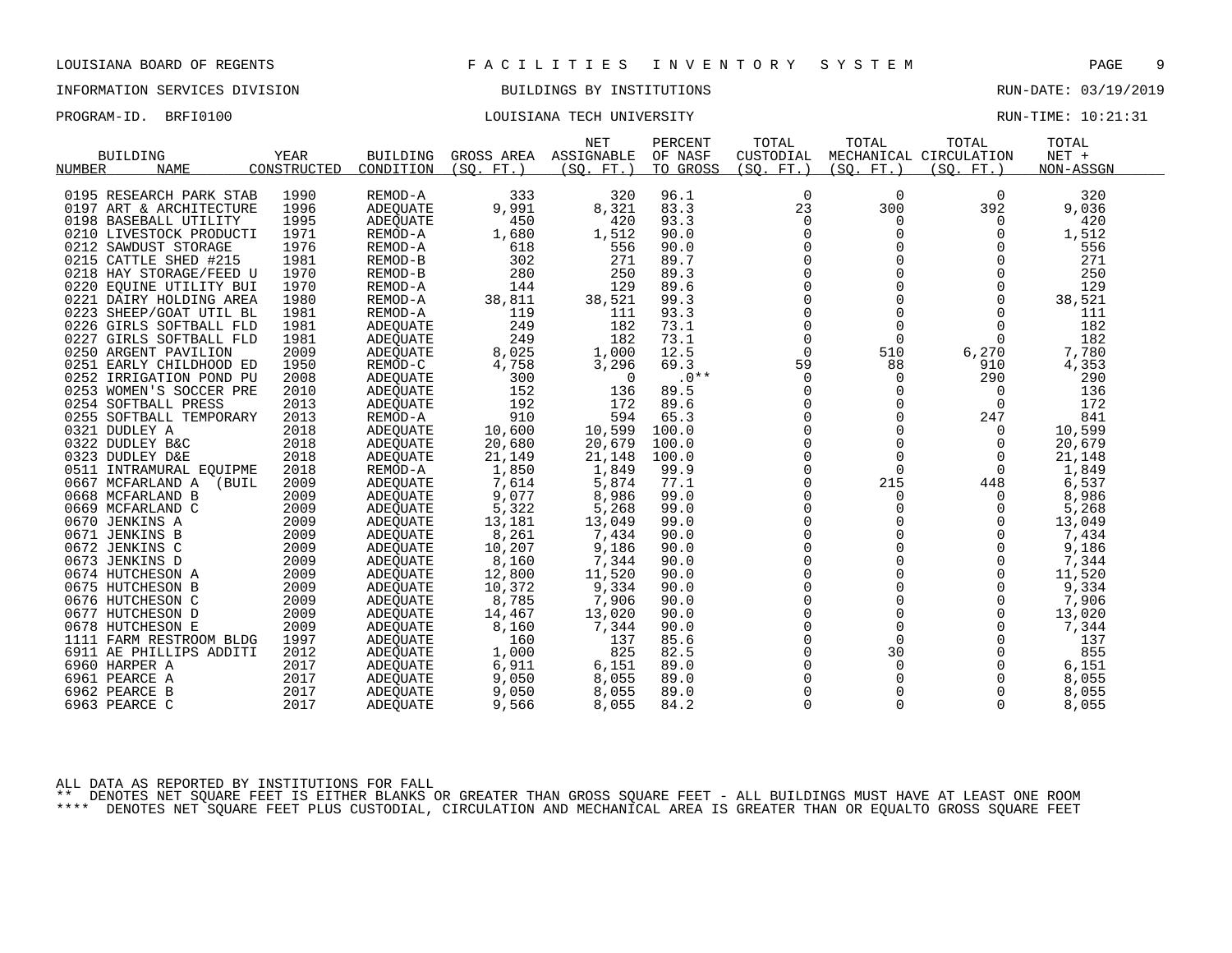### INFORMATION SERVICES DIVISION BUILDINGS BY INSTITUTIONS RUN-DATE: 03/19/2019

PROGRAM-ID. BRFI0100 LOUISIANA TECH UNIVERSITY RUN-TIME: 10:21:31

| BUILDING<br>NAME<br>NUMBER | YEAR<br>CONSTRUCTED | <b>BUILDING</b><br>CONDITION | GROSS AREA<br>(SQ. FT.) | NET<br>ASSIGNABLE<br>(SQ. FT.) | PERCENT<br>OF NASF<br>TO GROSS | TOTAL<br>CUSTODIAL<br>(SQ. FT.) | TOTAL<br>MECHANICAL<br>SO. FT. | TOTAL<br>CIRCULATION<br>(SQ. FT.) | TOTAL<br>$NET +$<br>NON-ASSGN |  |
|----------------------------|---------------------|------------------------------|-------------------------|--------------------------------|--------------------------------|---------------------------------|--------------------------------|-----------------------------------|-------------------------------|--|
| 6964 COLAB                 | 2013                | ADEOUATE                     | 6,808                   | 4,095                          | 60.1                           |                                 | 606                            | 1,857                             | 6,558                         |  |
| 6965 COLAB OUTDOOR KITC    | 2013                | ADEOUATE                     | 306                     | 272                            | 88.9                           |                                 |                                |                                   | 272                           |  |
| 6966 HARPER B              | 2017                | ADEOUATE                     | 9,566                   | 9,565                          | 100.0                          |                                 |                                |                                   | 9,565                         |  |
| 6967 HARPER C              | 2017                | ADEOUATE                     | 9,566                   | 9,565                          | 100.0                          |                                 |                                |                                   | 9,565                         |  |
| 7777<br>SHREVEPORT CENTER  | 1997                | ADEOUATE                     | 17,974                  | 14,368                         | 79.9                           |                                 | 714                            | 1,480                             | 16,562                        |  |
| 7789<br>TECH POINTE        | 2011                | REMOD-A                      | 42,000                  | 20,951                         | 49.9                           | 77                              | 4,104                          | 11,518                            | 36,650                        |  |
| 8887 ACADEMIC SUCCESS C    | 2018                | ADEOUATE                     | 30,000                  | 27,183                         | 90.6                           |                                 |                                | 1,407                             | 28,590                        |  |
| 8888<br>WOMEN'S CENTER     | 1970                | REMOD-C                      | 3,605                   | 2,150                          | 59.6                           |                                 | 74                             | 154                               | 2,378                         |  |
| 8889 PROFESSIONAL AVIA.    | 1998                | ADEOUATE                     | 16,575                  | 6,355                          | 38.3                           | 63                              | 1,073                          | 1,491                             | 8,982                         |  |
| 8890 BIOMEDICAL ENGINEE    | 2007                | ADEOUATE                     | 63,589                  | 48,596                         | 76.4                           | 260                             | 2,275                          | 8,563                             | 59,694                        |  |
| 8891 TRENCHLESS TECHNOL    | 2007                | ADEOUATE                     | 5,120                   | 4,425                          | 86.4                           |                                 | 82                             | 160                               | 4,667                         |  |
| 9990 ARCHITECTURE SHOP     | 2003                | ADEOUATE                     | 4,800                   | 2,970                          | 61.9                           |                                 |                                | 900                               | 3,870                         |  |
| 9991 COLLEGE OF BUSINES    | 2012                | ADEOUATE                     | 70,314                  | 37,082                         | 52.7                           | 255                             | 8,265                          | 19,239                            | 64,841                        |  |
| 9992 TRACK LOCKER ROOM     | 1999                | ADEOUATE                     | 1,908                   | 1,138                          | 59.6                           |                                 | 442                            | 34                                | 1,614                         |  |
| 9993 J.C. LOVE BATTING     | 2000                | ADEOUATE                     | 3,780                   | 3,402                          | 90.0                           |                                 |                                |                                   | 3,402                         |  |
| 9994 ENGINEERING RESEAR    | 1966                | REMOD-B                      | 1,229                   | 1,192                          | 97.0                           |                                 |                                |                                   | 1,192                         |  |
| 9995 EOUIPMENT SHED WES    | 1998                | ADEOUATE                     | 3,630                   | 3,267                          | 90.0                           |                                 |                                |                                   | 3,267                         |  |
| 9996 ENVIRONMENTAL SAFE    | 1998                | ADEOUATE                     | 4,200                   | 3,774                          | 89.9                           |                                 | 65                             |                                   | 3,839                         |  |
| 9997<br>MYCOGEN HOUSE      | 1984                | REMOD-C                      | 1,953                   | 1,786                          | 91.4                           |                                 |                                |                                   | 1,786                         |  |
| 9998 DAVISON HALL          | 1999                | ADEOUATE                     | 49,557                  | 30,062                         | 60.7                           | 314                             | 3,910                          | 8,302                             | 42,588                        |  |

ENVIRONMENTAL SAFE 1998 ADEQUATE 2,480 1,354 54.6 0 272 610 2,236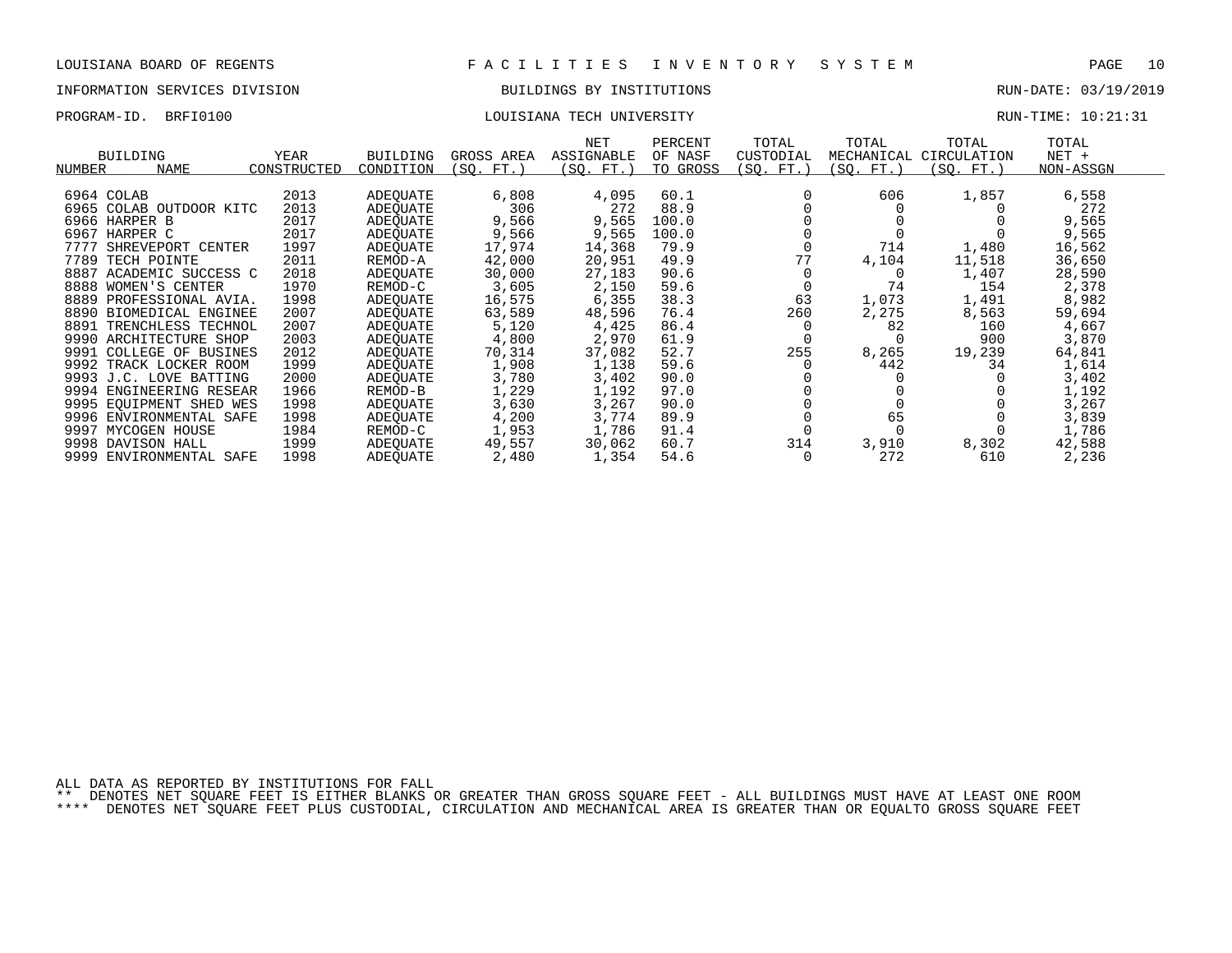# INFORMATION SERVICES DIVISION BUILDINGS BY INSTITUTIONS RUN-DATE: 03/19/2019

PROGRAM-ID. BRFI0100 **MONEESE STATE UNIVERSITY RUN-TIME: 10:21:31** 

|                         |             |                      |            | <b>NET</b> | PERCENT   | TOTAL          | TOTAL          | TOTAL                  | TOTAL     |  |
|-------------------------|-------------|----------------------|------------|------------|-----------|----------------|----------------|------------------------|-----------|--|
| <b>BUILDING</b>         | <b>YEAR</b> | <b>BUILDING</b>      | GROSS AREA | ASSIGNABLE | OF NASF   | CUSTODIAL      |                | MECHANICAL CIRCULATION | $NET +$   |  |
| NUMBER<br><b>NAME</b>   | CONSTRUCTED | CONDITION            | (SO. FT. ) | (SO. FT. ) | TO GROSS  | (SO. FT. )     | (SO. FT. )     | (SO. FT. )             | NON-ASSGN |  |
|                         |             |                      |            |            |           |                |                |                        |           |  |
| 0101 Shearman Fine Arts | 1949        | REMOD-C              | 133,437    | 72,070     | 54.0      | 297            | 7,579          | 26,474                 | 106,420   |  |
| 0102 Band Hall          | 1982        | ADEQUATE             | 13,416     | 9,692      | 72.2      | 40             | 776            | 1,727                  | 12,235    |  |
| 0103 Juliet Hardtner Ha | 2001        | ADEQUATE             | 52,764     | 33,385     | 63.3      | 125            | 3,138          | 11,193                 | 47,841    |  |
| 0201 F.G. Bulber Audito | 1939        | REMOD-A              | 45,730     | 34,648     | 75.8      | 0              | $\overline{0}$ | 0                      | 34,648    |  |
| 0202 Recreation Complex | 1943        | ADEOUATE             | 115,205    | 87,736     | 76.2      | 179            | 2,970          | 18,161                 | 109,046   |  |
| 0203 Pool Treatment Bui | 1983        | ADEQUATE             | 1,176      | -1         | $\cdot$ 1 | 0              | 1,073          | $\Omega$               | 1,074     |  |
| 0204 Smith Hall         | 1969        | ADEQUATE             | 17,682     | 11,696     | 66.1      | 52             | 1,112          | 2,903                  | 15,763    |  |
| 0205 Burton Business Ce | 1984        | ADEQUATE             | 63,420     | 43,530     | 68.6      | 281            | 3,244          | 10,632                 | 57,687    |  |
| 0206 (UCS/IT Building)  | 1956        | ADEQUATE             | 11,957     | 8,451      | 70.7      | 24             | 650            | 1,685                  | 10,810    |  |
| 0209 Parking Garage     | 2013        | ADEQUATE             | 341,253    | 115,862    | 34.0      | 0              | 114            | 8,759                  | 124,735   |  |
| 0301 Kaufman Hall       | 1939        | ADEQUATE             | 80,139     | 44,539     | 55.6      | 426            | 4,111          | 23,261                 | 72,337    |  |
| 0302 Memorial Gym       | 1948        | ADEOUATE             | 21,173     | 17,369     | 82.0      | 0              | 467            | 1,965                  | 19,801    |  |
| 0303 Farrar Hall        | 1969        | ADEQUATE             | 80,206     | 54,796     | 68.3      | 212            | 3,867          | 16,495                 | 75,370    |  |
| 0401 Frasch Hall        | 1955        | ADEQUATE             | 86,099     | 54,009     | 62.7      | 141            | 5,687          | 16,511                 | 76,348    |  |
| 0404 Bookstore          | 1953        | ADEOUATE             | 14,014     | 11,336     | 80.9      | 0              | 288            | 1,648                  | 13,272    |  |
| 0405 Holbrook Student U | 1956        | ADEQUATE             | 54,160     | 39,327     | 72.6      | 230            | 3,825          | 5,920                  | 49,302    |  |
| 0406 Student Union Anne | 1977        | ADEOUATE             | 30,352     | 17,553     | 57.8      | 135            | 2,438          | 7,444                  | 27,570    |  |
| 0410 Student Services   | 1987        | ADEQUATE             | 5,393      | 4,162      | 77.2      | $\mathbf 0$    | 241            | 120                    | 4,523     |  |
| 0411 University Post Of | 1987        | ADEQUATE             | 3,048      | 2,681      | 88.0      | $\mathbf 0$    | 47             | $\Omega$               | 2,728     |  |
| 0416 Zigler Suites      | 2001        | ADEQUATE             | 43,941     | 28,526     | 64.9      | 0              | 324            | 6,117                  | 34,967    |  |
| 0417 King Suites        | 2001        | ADEQUATE             | 43,941     | 28,526     | 64.9      | 0              | 324            | 6,117                  | 34,967    |  |
| 0418 Watkins Suites     | 2001        | ADEOUATE             | 43,941     | 28,526     | 64.9      | $\mathbf 0$    | 324            | 6,117                  | 34,967    |  |
| 0419 Leasing Office     | 2001        | ADEQUATE             | 4,715      | 3,218      | 68.3      | $\mathbf 0$    | 220            | 1,183                  | 4,621     |  |
| 0501 Frazar Memorial Li | 1962        | <b>ADEOUATE</b>      | 83,314     | 60,686     | 72.8      | 369            | 5,453          | 10,179                 | 76,687    |  |
| 0502 Watkins Infirmary  | 1966        | ADEQUATE             | 5,565      | 3,369      | 60.5      | 24             | 185            | 1,183                  | 4,761     |  |
| 0503 Kirkman Hall       | 1969        | REMOD-B              | 66,732     | 45,733     | 68.5      | 116            | 2,616          | 13,274                 | 61,739    |  |
| 0504 Engineering & Tech | 1978        | ADEOUATE             | 25,448     | 17,129     | 67.3      | 33             | 1,476          | 3,153                  | 21,791    |  |
| 0505 Central Plant      | 1985        | ADEQUATE             | 8,045      | 50         | .6        | $\overline{0}$ | 7,891          | $\overline{0}$         | 7,941     |  |
| 0508 Automotive Shop    | 1959        |                      | 1,750      | 1,527      | 87.3      | 18             | 32             | $\Omega$               | 1,577     |  |
| 0509 H. C. Drew Center  | 1970        | ADEOUATE<br>ADEOUATE |            | 1,391      | 62.0      | 20             | 151            | 429                    | 1,991     |  |
|                         | 1981        |                      | 2,243      |            | 70.8      | 23             | 212            |                        |           |  |
| 0510 Facility Planning  |             | ADEQUATE             | 3,543      | 2,507      |           |                |                | 361                    | 3,103     |  |
| 0511 Maintenance Wareho | 1981        | ADEOUATE             | 11,646     | 9,443      | 81.1      | 21             | 39             | 805                    | 10,308    |  |
| 0512 Drew Trust Hall    | 1983        | ADEQUATE             | 34,899     | 23,689     | 67.9      | 88             | 1,151          | 8,481                  | 33,409    |  |
| 0513 Hazardous Storage  | 1989        | ADEQUATE             | 1,500      | 1,290      | 86.0      | 0              | $\Omega$       | $\Omega$               | 1,290     |  |
| 0516 Bel Gardens        | 2001        | ADEOUATE             | 35,355     | 29,328     | 83.0      | $\mathbf 0$    | $\mathbf 0$    | 3,424                  | 32,752    |  |
| 0517 Sallier Gardens    | 2001        | ADEQUATE             | 35,355     | 29,328     | 83.0      | 0              | $\mathbf 0$    | 3,424                  | 32,752    |  |
| 0550 Building at 4411 C | 2010        | REMOD-B              | 14,400     | 14,062     | 97.7      | $\mathbf 0$    | $\mathbf 0$    | $\mathbf{0}$           | 14,062    |  |
| 0605 Gayle Hall Annex   | 1959        | ADEQUATE             | 4,140      | 3,550      | 85.7      | $\mathbf 0$    | 73             | 50                     | 3,673     |  |
| 0610 University Police  | 1967        | ADEOUATE             | 5,146      | 3,765      | 73.2      | 73             | 150            | 612                    | 4,600     |  |
| 0611 President's Home   | 1965        | ADEOUATE             | 6,054      | 5,337      | 88.2      | $\mathbf 0$    | $\Omega$       | 0                      | 5,337     |  |

ALL DATA AS REPORTED BY INSTITUTIONS FOR FALL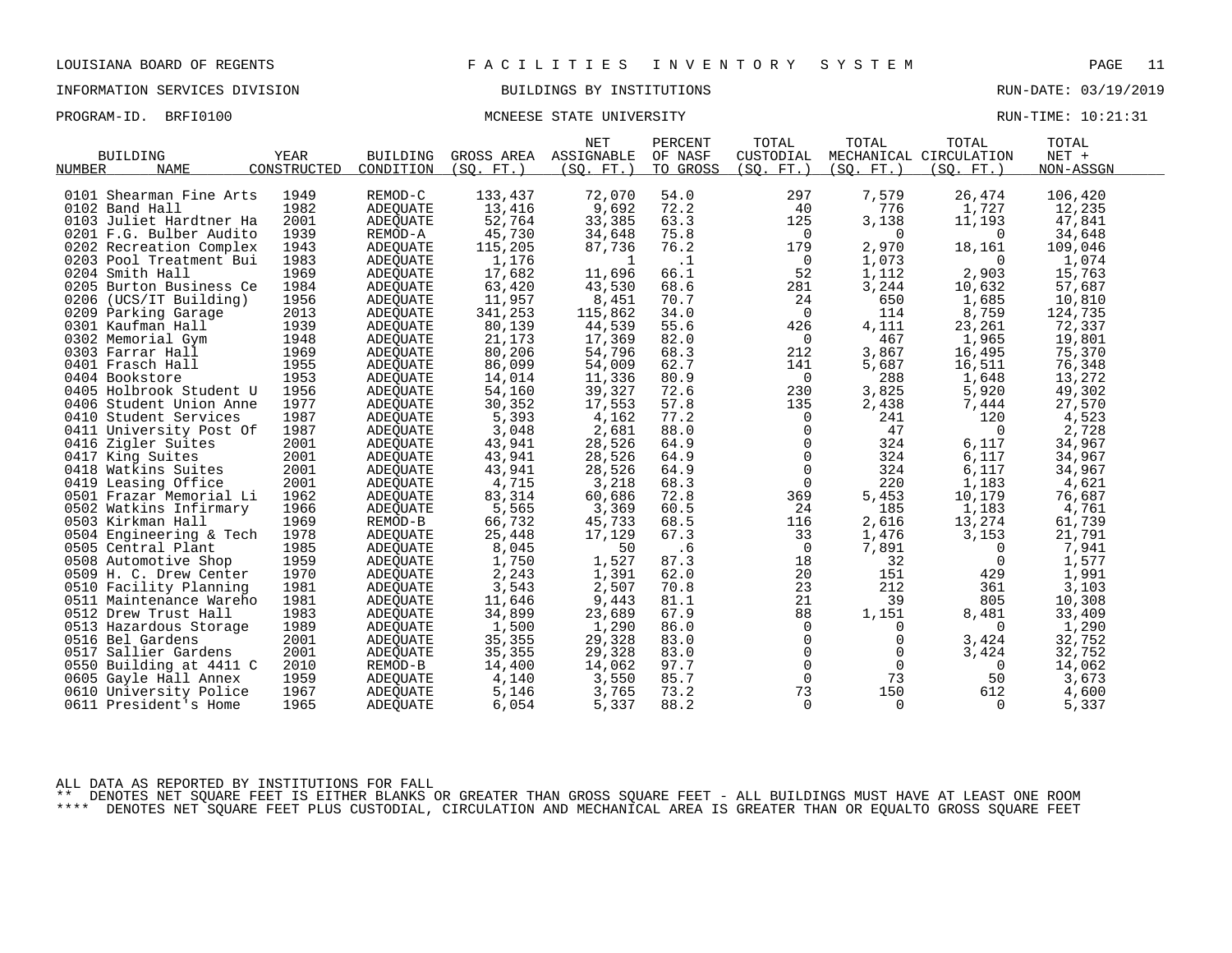# INFORMATION SERVICES DIVISION BUILDINGS BY INSTITUTIONS RUN-DATE: 03/19/2019

### PROGRAM-ID. BRFI0100 **MONEESE STATE UNIVERSITY RUN-TIME:** 10:21:31

| <b>BUILDING</b><br><b>YEAR</b><br><b>BUILDING</b><br>GROSS AREA<br>OF NASF<br>CUSTODIAL<br>MECHANICAL CIRCULATION<br>TO GROSS<br><b>NAME</b><br>CONSTRUCTED<br>CONDITION<br>(SQ. FT. )<br>(SQ. FT.)<br>(SQ. FT. )<br>(SQ. FT. )<br>(SQ. FT. )<br>NON-ASSGN<br>1970<br>43,717<br>1,959<br>29,624<br>67.8<br>70<br>8,288<br>39,941<br>0612 Gayle Hall<br>ADEQUATE<br>2008<br>2,086<br>1,276<br>61.2<br>180<br>392<br>1,848<br>0615 Building at 4120 R<br>ADEQUATE<br>$\Omega$<br>56.7<br>3,756<br>14,325<br>0620 SEED Building<br>2013<br>51,786<br>29,365<br>146<br>47,592<br>ADEQUATE<br>2,701<br>27,058<br>15,391<br>56.9<br>298<br>4,130<br>22,520<br>0701 Chozen Hall<br>1956<br><b>ADEOUATE</b><br>61.2<br>1,353<br>1966<br>40,485<br>24,764<br>55<br>8,907<br>35,079<br>0703 Collette Hall<br>ADEQUATE<br>56,541<br>78.5<br>93<br>1,263<br>7,694<br>0705 Burton Residence H<br>2013<br>44,411<br>53,461<br>ADEQUATE<br>2001<br>512<br>452<br>88.3<br>50<br>502<br>0717 Housing Maintenanc<br>0<br>ADEQUATE<br>0<br>6,336<br>78.0<br>26<br>673<br>5,845<br>0802 Stream Alumni Cent<br>1977<br>ADEQUATE<br>4,940<br>206<br>2014<br>4,898<br>3,395<br>424<br>443<br>4,262<br>0803 Robert Noland Alum<br>69.3<br>$\Omega$<br>ADEQUATE<br>69.2<br>1965<br>46,841<br>32,437<br>100<br>2,488<br>7,712<br>42,737<br>0805 Jack V. Doland Fie<br>ADEQUATE<br>2000<br>5,863<br>4,067<br>69.4<br>385<br>821<br>5,273<br>0806 Sports Medicine Fa<br>ADEQUATE<br>0<br>7,045<br>0808 Nolan SkyRanch<br>1998<br>14,530<br>48.5<br>1,309<br>4,094<br>12,448<br>ADEQUATE<br>$\mathbf 0$<br>784<br>0809 Cowboy Stadium Res<br>1964<br>996<br>.1<br>0<br>783<br>ADEQUATE<br>1<br>$\Omega$<br>1,026<br>$\cdot$ 1<br>$\Omega$<br>783<br>784<br>0810 Cowboy Stadium Res<br>1964<br>-1<br>$\Omega$<br>ADEOUATE<br>95.9<br>588<br>1964<br>613<br>588<br>$\Omega$<br>0811<br>Cowboy Stadium Con<br>$\Omega$<br>$\Omega$<br>ADEQUATE<br>588<br>775<br>588<br>75.9<br>$\mathbf 0$<br>$\mathbf 0$<br>$\Omega$<br>1964<br>0812 Cowboy Stadium Con<br>ADEQUATE<br>588<br>588<br>0813 Cowboy Stadium Con<br>613<br>95.9<br>0<br>$\mathbf 0$<br>$\Omega$<br>1964<br>ADEOUATE<br>775<br>735<br>94.8<br>$\Omega$<br>$\Omega$<br>735<br>1964<br>$\Omega$<br>0814 Cowboy Stadium Con<br>ADEQUATE<br>782<br>1964<br>996<br>$\Omega$<br>781<br>$\Omega$<br>0815 Cowboy Stadium Res<br>-1<br>$\cdot$ 1<br>ADEQUATE<br>1,026<br>$\cdot$ 1<br>0<br>803<br>804<br>0816 Cowboy Stadium Res<br>1964<br>-1<br>0<br>ADEQUATE<br>$\Omega$<br>170<br>3,231<br>81.4<br>362<br>3,763<br>0819 Earl Miller Cowboy<br>1981<br>3,969<br>ADEQUATE<br>1981<br>3,015<br>89.7<br>0<br>0820 Grounds Shop<br>3,360<br>0<br>3,015<br>ADEQUATE<br>$\Omega$<br>1983<br>288<br>256<br>88.9<br>$\Omega$<br>$\mathbf 0$<br>256<br>0821 Football Service B<br>0<br>REMOD-A<br>0824 Track Field House<br>1999<br>3,230<br>2,630<br>81.4<br>$\Omega$<br>90<br>206<br>2,926<br>ADEQUATE<br>1975<br>480<br>284<br>59.2<br>0<br>$\mathbf 0$<br>284<br>0826 Baseball Dugout So<br>0<br>ADEQUATE<br>480<br>59.2<br>$\mathbf 0$<br>284<br>1975<br>284<br>0<br>$\Omega$<br>0827<br>Baseball Dugout We<br>ADEQUATE<br>1970<br>9,487<br>47.4<br>0<br>206<br>1,065<br>5,764<br>0829 Baseball Field Hou<br>4,493<br>ADEQUATE<br>1986<br>216<br>157<br>72.7<br>$\Omega$<br>157<br>0831<br>Cowboy Diamond Pre<br>$\Omega$<br>ADEQUATE<br>$\Omega$<br>1975<br>871<br>45.6<br>$\Omega$<br>679<br>0832 Cowboy Diamond RR/<br>397<br>238<br>44<br>ADEQUATE<br>725<br>0916 Calf Barn<br>725<br>1956<br>ADEQUATE<br>1,200<br>60.4<br>$\Omega$<br>0<br>$\Omega$<br>1970<br>2,227<br>92.3<br>$\Omega$<br>2,227<br>2,414<br>$\Omega$<br>$\Omega$<br>0918 Stallion Barn<br>ADEQUATE<br>1970<br>9,263<br>96.0<br>$\Omega$<br>9,412<br>0919 Breeding Lab<br>9,644<br>149<br>$\Omega$<br>ADEQUATE<br>1970<br>4,518<br>0<br>3,974<br>0920 Meat Lab<br>REMOD-C<br>3,974<br>88.0<br>0<br>$\Omega$<br>2,250<br>90.0<br>$\Omega$<br>$\Omega$<br>2,250<br>0922 Hay Barn<br>1984<br><b>ADEOUATE</b><br>2,500<br>$\Omega$<br>0<br>9,839<br>1984<br>11,339<br>7,235<br>63.8<br>$\mathbf 0$<br>2,604<br>0923 Equine Center<br>ADEQUATE<br>2,268<br>1,994<br>87.9<br>0<br>1,994<br>1956<br>0<br>0970 Louisiana Environ.<br>ADEQUATE<br>$\Omega$<br>1958<br>1,768<br>1,559<br>88.2<br>$\Omega$<br>$\Omega$<br>1,559<br>1104 Residence at 3935<br>ADEQUATE<br>$\Omega$<br>39<br>383<br>2008<br>5,400<br>3,247<br>60.1<br>590<br>4,259<br>1120 Hodges Street Fiel<br>ADEQUATE<br>2011<br>4,177<br>4,150<br>99.4<br>$\mathbf 0$<br>4,150<br>1130 Sale Road Apartmen<br>REMOD-A<br>0<br>0<br>2,635<br>2011<br>2,600<br>98.7<br>$\mathbf 0$<br>0<br>$\Omega$<br>2,600<br>1131 Sale Road Apartmen<br>REMOD-A |               |  | <b>NET</b> | PERCENT | TOTAL | TOTAL | TOTAL | TOTAL   |  |
|-------------------------------------------------------------------------------------------------------------------------------------------------------------------------------------------------------------------------------------------------------------------------------------------------------------------------------------------------------------------------------------------------------------------------------------------------------------------------------------------------------------------------------------------------------------------------------------------------------------------------------------------------------------------------------------------------------------------------------------------------------------------------------------------------------------------------------------------------------------------------------------------------------------------------------------------------------------------------------------------------------------------------------------------------------------------------------------------------------------------------------------------------------------------------------------------------------------------------------------------------------------------------------------------------------------------------------------------------------------------------------------------------------------------------------------------------------------------------------------------------------------------------------------------------------------------------------------------------------------------------------------------------------------------------------------------------------------------------------------------------------------------------------------------------------------------------------------------------------------------------------------------------------------------------------------------------------------------------------------------------------------------------------------------------------------------------------------------------------------------------------------------------------------------------------------------------------------------------------------------------------------------------------------------------------------------------------------------------------------------------------------------------------------------------------------------------------------------------------------------------------------------------------------------------------------------------------------------------------------------------------------------------------------------------------------------------------------------------------------------------------------------------------------------------------------------------------------------------------------------------------------------------------------------------------------------------------------------------------------------------------------------------------------------------------------------------------------------------------------------------------------------------------------------------------------------------------------------------------------------------------------------------------------------------------------------------------------------------------------------------------------------------------------------------------------------------------------------------------------------------------------------------------------------------------------------------------------------------------------------------------------------------------------------------------------------------------------------------------------------------------------------------------------------------------------------------------------------------------------------------------------------------------------------------------------------------------------------------------------------------------------------------------------------------------------------------------------------------------------------------------------------------------------------------------------------------------------------------------------------------------------------------------------------------------------------------------------------------------------------------------------------------------------------------------------------------------------------------------------------------------------------------------------------------------------------------------------------------------------------------------------------------------------------------------------------------|---------------|--|------------|---------|-------|-------|-------|---------|--|
|                                                                                                                                                                                                                                                                                                                                                                                                                                                                                                                                                                                                                                                                                                                                                                                                                                                                                                                                                                                                                                                                                                                                                                                                                                                                                                                                                                                                                                                                                                                                                                                                                                                                                                                                                                                                                                                                                                                                                                                                                                                                                                                                                                                                                                                                                                                                                                                                                                                                                                                                                                                                                                                                                                                                                                                                                                                                                                                                                                                                                                                                                                                                                                                                                                                                                                                                                                                                                                                                                                                                                                                                                                                                                                                                                                                                                                                                                                                                                                                                                                                                                                                                                                                                                                                                                                                                                                                                                                                                                                                                                                                                                                                                                                 |               |  | ASSIGNABLE |         |       |       |       | $NET +$ |  |
|                                                                                                                                                                                                                                                                                                                                                                                                                                                                                                                                                                                                                                                                                                                                                                                                                                                                                                                                                                                                                                                                                                                                                                                                                                                                                                                                                                                                                                                                                                                                                                                                                                                                                                                                                                                                                                                                                                                                                                                                                                                                                                                                                                                                                                                                                                                                                                                                                                                                                                                                                                                                                                                                                                                                                                                                                                                                                                                                                                                                                                                                                                                                                                                                                                                                                                                                                                                                                                                                                                                                                                                                                                                                                                                                                                                                                                                                                                                                                                                                                                                                                                                                                                                                                                                                                                                                                                                                                                                                                                                                                                                                                                                                                                 | <b>NUMBER</b> |  |            |         |       |       |       |         |  |
|                                                                                                                                                                                                                                                                                                                                                                                                                                                                                                                                                                                                                                                                                                                                                                                                                                                                                                                                                                                                                                                                                                                                                                                                                                                                                                                                                                                                                                                                                                                                                                                                                                                                                                                                                                                                                                                                                                                                                                                                                                                                                                                                                                                                                                                                                                                                                                                                                                                                                                                                                                                                                                                                                                                                                                                                                                                                                                                                                                                                                                                                                                                                                                                                                                                                                                                                                                                                                                                                                                                                                                                                                                                                                                                                                                                                                                                                                                                                                                                                                                                                                                                                                                                                                                                                                                                                                                                                                                                                                                                                                                                                                                                                                                 |               |  |            |         |       |       |       |         |  |
|                                                                                                                                                                                                                                                                                                                                                                                                                                                                                                                                                                                                                                                                                                                                                                                                                                                                                                                                                                                                                                                                                                                                                                                                                                                                                                                                                                                                                                                                                                                                                                                                                                                                                                                                                                                                                                                                                                                                                                                                                                                                                                                                                                                                                                                                                                                                                                                                                                                                                                                                                                                                                                                                                                                                                                                                                                                                                                                                                                                                                                                                                                                                                                                                                                                                                                                                                                                                                                                                                                                                                                                                                                                                                                                                                                                                                                                                                                                                                                                                                                                                                                                                                                                                                                                                                                                                                                                                                                                                                                                                                                                                                                                                                                 |               |  |            |         |       |       |       |         |  |
|                                                                                                                                                                                                                                                                                                                                                                                                                                                                                                                                                                                                                                                                                                                                                                                                                                                                                                                                                                                                                                                                                                                                                                                                                                                                                                                                                                                                                                                                                                                                                                                                                                                                                                                                                                                                                                                                                                                                                                                                                                                                                                                                                                                                                                                                                                                                                                                                                                                                                                                                                                                                                                                                                                                                                                                                                                                                                                                                                                                                                                                                                                                                                                                                                                                                                                                                                                                                                                                                                                                                                                                                                                                                                                                                                                                                                                                                                                                                                                                                                                                                                                                                                                                                                                                                                                                                                                                                                                                                                                                                                                                                                                                                                                 |               |  |            |         |       |       |       |         |  |
|                                                                                                                                                                                                                                                                                                                                                                                                                                                                                                                                                                                                                                                                                                                                                                                                                                                                                                                                                                                                                                                                                                                                                                                                                                                                                                                                                                                                                                                                                                                                                                                                                                                                                                                                                                                                                                                                                                                                                                                                                                                                                                                                                                                                                                                                                                                                                                                                                                                                                                                                                                                                                                                                                                                                                                                                                                                                                                                                                                                                                                                                                                                                                                                                                                                                                                                                                                                                                                                                                                                                                                                                                                                                                                                                                                                                                                                                                                                                                                                                                                                                                                                                                                                                                                                                                                                                                                                                                                                                                                                                                                                                                                                                                                 |               |  |            |         |       |       |       |         |  |
|                                                                                                                                                                                                                                                                                                                                                                                                                                                                                                                                                                                                                                                                                                                                                                                                                                                                                                                                                                                                                                                                                                                                                                                                                                                                                                                                                                                                                                                                                                                                                                                                                                                                                                                                                                                                                                                                                                                                                                                                                                                                                                                                                                                                                                                                                                                                                                                                                                                                                                                                                                                                                                                                                                                                                                                                                                                                                                                                                                                                                                                                                                                                                                                                                                                                                                                                                                                                                                                                                                                                                                                                                                                                                                                                                                                                                                                                                                                                                                                                                                                                                                                                                                                                                                                                                                                                                                                                                                                                                                                                                                                                                                                                                                 |               |  |            |         |       |       |       |         |  |
|                                                                                                                                                                                                                                                                                                                                                                                                                                                                                                                                                                                                                                                                                                                                                                                                                                                                                                                                                                                                                                                                                                                                                                                                                                                                                                                                                                                                                                                                                                                                                                                                                                                                                                                                                                                                                                                                                                                                                                                                                                                                                                                                                                                                                                                                                                                                                                                                                                                                                                                                                                                                                                                                                                                                                                                                                                                                                                                                                                                                                                                                                                                                                                                                                                                                                                                                                                                                                                                                                                                                                                                                                                                                                                                                                                                                                                                                                                                                                                                                                                                                                                                                                                                                                                                                                                                                                                                                                                                                                                                                                                                                                                                                                                 |               |  |            |         |       |       |       |         |  |
|                                                                                                                                                                                                                                                                                                                                                                                                                                                                                                                                                                                                                                                                                                                                                                                                                                                                                                                                                                                                                                                                                                                                                                                                                                                                                                                                                                                                                                                                                                                                                                                                                                                                                                                                                                                                                                                                                                                                                                                                                                                                                                                                                                                                                                                                                                                                                                                                                                                                                                                                                                                                                                                                                                                                                                                                                                                                                                                                                                                                                                                                                                                                                                                                                                                                                                                                                                                                                                                                                                                                                                                                                                                                                                                                                                                                                                                                                                                                                                                                                                                                                                                                                                                                                                                                                                                                                                                                                                                                                                                                                                                                                                                                                                 |               |  |            |         |       |       |       |         |  |
|                                                                                                                                                                                                                                                                                                                                                                                                                                                                                                                                                                                                                                                                                                                                                                                                                                                                                                                                                                                                                                                                                                                                                                                                                                                                                                                                                                                                                                                                                                                                                                                                                                                                                                                                                                                                                                                                                                                                                                                                                                                                                                                                                                                                                                                                                                                                                                                                                                                                                                                                                                                                                                                                                                                                                                                                                                                                                                                                                                                                                                                                                                                                                                                                                                                                                                                                                                                                                                                                                                                                                                                                                                                                                                                                                                                                                                                                                                                                                                                                                                                                                                                                                                                                                                                                                                                                                                                                                                                                                                                                                                                                                                                                                                 |               |  |            |         |       |       |       |         |  |
|                                                                                                                                                                                                                                                                                                                                                                                                                                                                                                                                                                                                                                                                                                                                                                                                                                                                                                                                                                                                                                                                                                                                                                                                                                                                                                                                                                                                                                                                                                                                                                                                                                                                                                                                                                                                                                                                                                                                                                                                                                                                                                                                                                                                                                                                                                                                                                                                                                                                                                                                                                                                                                                                                                                                                                                                                                                                                                                                                                                                                                                                                                                                                                                                                                                                                                                                                                                                                                                                                                                                                                                                                                                                                                                                                                                                                                                                                                                                                                                                                                                                                                                                                                                                                                                                                                                                                                                                                                                                                                                                                                                                                                                                                                 |               |  |            |         |       |       |       |         |  |
|                                                                                                                                                                                                                                                                                                                                                                                                                                                                                                                                                                                                                                                                                                                                                                                                                                                                                                                                                                                                                                                                                                                                                                                                                                                                                                                                                                                                                                                                                                                                                                                                                                                                                                                                                                                                                                                                                                                                                                                                                                                                                                                                                                                                                                                                                                                                                                                                                                                                                                                                                                                                                                                                                                                                                                                                                                                                                                                                                                                                                                                                                                                                                                                                                                                                                                                                                                                                                                                                                                                                                                                                                                                                                                                                                                                                                                                                                                                                                                                                                                                                                                                                                                                                                                                                                                                                                                                                                                                                                                                                                                                                                                                                                                 |               |  |            |         |       |       |       |         |  |
|                                                                                                                                                                                                                                                                                                                                                                                                                                                                                                                                                                                                                                                                                                                                                                                                                                                                                                                                                                                                                                                                                                                                                                                                                                                                                                                                                                                                                                                                                                                                                                                                                                                                                                                                                                                                                                                                                                                                                                                                                                                                                                                                                                                                                                                                                                                                                                                                                                                                                                                                                                                                                                                                                                                                                                                                                                                                                                                                                                                                                                                                                                                                                                                                                                                                                                                                                                                                                                                                                                                                                                                                                                                                                                                                                                                                                                                                                                                                                                                                                                                                                                                                                                                                                                                                                                                                                                                                                                                                                                                                                                                                                                                                                                 |               |  |            |         |       |       |       |         |  |
|                                                                                                                                                                                                                                                                                                                                                                                                                                                                                                                                                                                                                                                                                                                                                                                                                                                                                                                                                                                                                                                                                                                                                                                                                                                                                                                                                                                                                                                                                                                                                                                                                                                                                                                                                                                                                                                                                                                                                                                                                                                                                                                                                                                                                                                                                                                                                                                                                                                                                                                                                                                                                                                                                                                                                                                                                                                                                                                                                                                                                                                                                                                                                                                                                                                                                                                                                                                                                                                                                                                                                                                                                                                                                                                                                                                                                                                                                                                                                                                                                                                                                                                                                                                                                                                                                                                                                                                                                                                                                                                                                                                                                                                                                                 |               |  |            |         |       |       |       |         |  |
|                                                                                                                                                                                                                                                                                                                                                                                                                                                                                                                                                                                                                                                                                                                                                                                                                                                                                                                                                                                                                                                                                                                                                                                                                                                                                                                                                                                                                                                                                                                                                                                                                                                                                                                                                                                                                                                                                                                                                                                                                                                                                                                                                                                                                                                                                                                                                                                                                                                                                                                                                                                                                                                                                                                                                                                                                                                                                                                                                                                                                                                                                                                                                                                                                                                                                                                                                                                                                                                                                                                                                                                                                                                                                                                                                                                                                                                                                                                                                                                                                                                                                                                                                                                                                                                                                                                                                                                                                                                                                                                                                                                                                                                                                                 |               |  |            |         |       |       |       |         |  |
|                                                                                                                                                                                                                                                                                                                                                                                                                                                                                                                                                                                                                                                                                                                                                                                                                                                                                                                                                                                                                                                                                                                                                                                                                                                                                                                                                                                                                                                                                                                                                                                                                                                                                                                                                                                                                                                                                                                                                                                                                                                                                                                                                                                                                                                                                                                                                                                                                                                                                                                                                                                                                                                                                                                                                                                                                                                                                                                                                                                                                                                                                                                                                                                                                                                                                                                                                                                                                                                                                                                                                                                                                                                                                                                                                                                                                                                                                                                                                                                                                                                                                                                                                                                                                                                                                                                                                                                                                                                                                                                                                                                                                                                                                                 |               |  |            |         |       |       |       |         |  |
|                                                                                                                                                                                                                                                                                                                                                                                                                                                                                                                                                                                                                                                                                                                                                                                                                                                                                                                                                                                                                                                                                                                                                                                                                                                                                                                                                                                                                                                                                                                                                                                                                                                                                                                                                                                                                                                                                                                                                                                                                                                                                                                                                                                                                                                                                                                                                                                                                                                                                                                                                                                                                                                                                                                                                                                                                                                                                                                                                                                                                                                                                                                                                                                                                                                                                                                                                                                                                                                                                                                                                                                                                                                                                                                                                                                                                                                                                                                                                                                                                                                                                                                                                                                                                                                                                                                                                                                                                                                                                                                                                                                                                                                                                                 |               |  |            |         |       |       |       |         |  |
|                                                                                                                                                                                                                                                                                                                                                                                                                                                                                                                                                                                                                                                                                                                                                                                                                                                                                                                                                                                                                                                                                                                                                                                                                                                                                                                                                                                                                                                                                                                                                                                                                                                                                                                                                                                                                                                                                                                                                                                                                                                                                                                                                                                                                                                                                                                                                                                                                                                                                                                                                                                                                                                                                                                                                                                                                                                                                                                                                                                                                                                                                                                                                                                                                                                                                                                                                                                                                                                                                                                                                                                                                                                                                                                                                                                                                                                                                                                                                                                                                                                                                                                                                                                                                                                                                                                                                                                                                                                                                                                                                                                                                                                                                                 |               |  |            |         |       |       |       |         |  |
|                                                                                                                                                                                                                                                                                                                                                                                                                                                                                                                                                                                                                                                                                                                                                                                                                                                                                                                                                                                                                                                                                                                                                                                                                                                                                                                                                                                                                                                                                                                                                                                                                                                                                                                                                                                                                                                                                                                                                                                                                                                                                                                                                                                                                                                                                                                                                                                                                                                                                                                                                                                                                                                                                                                                                                                                                                                                                                                                                                                                                                                                                                                                                                                                                                                                                                                                                                                                                                                                                                                                                                                                                                                                                                                                                                                                                                                                                                                                                                                                                                                                                                                                                                                                                                                                                                                                                                                                                                                                                                                                                                                                                                                                                                 |               |  |            |         |       |       |       |         |  |
|                                                                                                                                                                                                                                                                                                                                                                                                                                                                                                                                                                                                                                                                                                                                                                                                                                                                                                                                                                                                                                                                                                                                                                                                                                                                                                                                                                                                                                                                                                                                                                                                                                                                                                                                                                                                                                                                                                                                                                                                                                                                                                                                                                                                                                                                                                                                                                                                                                                                                                                                                                                                                                                                                                                                                                                                                                                                                                                                                                                                                                                                                                                                                                                                                                                                                                                                                                                                                                                                                                                                                                                                                                                                                                                                                                                                                                                                                                                                                                                                                                                                                                                                                                                                                                                                                                                                                                                                                                                                                                                                                                                                                                                                                                 |               |  |            |         |       |       |       |         |  |
|                                                                                                                                                                                                                                                                                                                                                                                                                                                                                                                                                                                                                                                                                                                                                                                                                                                                                                                                                                                                                                                                                                                                                                                                                                                                                                                                                                                                                                                                                                                                                                                                                                                                                                                                                                                                                                                                                                                                                                                                                                                                                                                                                                                                                                                                                                                                                                                                                                                                                                                                                                                                                                                                                                                                                                                                                                                                                                                                                                                                                                                                                                                                                                                                                                                                                                                                                                                                                                                                                                                                                                                                                                                                                                                                                                                                                                                                                                                                                                                                                                                                                                                                                                                                                                                                                                                                                                                                                                                                                                                                                                                                                                                                                                 |               |  |            |         |       |       |       |         |  |
|                                                                                                                                                                                                                                                                                                                                                                                                                                                                                                                                                                                                                                                                                                                                                                                                                                                                                                                                                                                                                                                                                                                                                                                                                                                                                                                                                                                                                                                                                                                                                                                                                                                                                                                                                                                                                                                                                                                                                                                                                                                                                                                                                                                                                                                                                                                                                                                                                                                                                                                                                                                                                                                                                                                                                                                                                                                                                                                                                                                                                                                                                                                                                                                                                                                                                                                                                                                                                                                                                                                                                                                                                                                                                                                                                                                                                                                                                                                                                                                                                                                                                                                                                                                                                                                                                                                                                                                                                                                                                                                                                                                                                                                                                                 |               |  |            |         |       |       |       |         |  |
|                                                                                                                                                                                                                                                                                                                                                                                                                                                                                                                                                                                                                                                                                                                                                                                                                                                                                                                                                                                                                                                                                                                                                                                                                                                                                                                                                                                                                                                                                                                                                                                                                                                                                                                                                                                                                                                                                                                                                                                                                                                                                                                                                                                                                                                                                                                                                                                                                                                                                                                                                                                                                                                                                                                                                                                                                                                                                                                                                                                                                                                                                                                                                                                                                                                                                                                                                                                                                                                                                                                                                                                                                                                                                                                                                                                                                                                                                                                                                                                                                                                                                                                                                                                                                                                                                                                                                                                                                                                                                                                                                                                                                                                                                                 |               |  |            |         |       |       |       |         |  |
|                                                                                                                                                                                                                                                                                                                                                                                                                                                                                                                                                                                                                                                                                                                                                                                                                                                                                                                                                                                                                                                                                                                                                                                                                                                                                                                                                                                                                                                                                                                                                                                                                                                                                                                                                                                                                                                                                                                                                                                                                                                                                                                                                                                                                                                                                                                                                                                                                                                                                                                                                                                                                                                                                                                                                                                                                                                                                                                                                                                                                                                                                                                                                                                                                                                                                                                                                                                                                                                                                                                                                                                                                                                                                                                                                                                                                                                                                                                                                                                                                                                                                                                                                                                                                                                                                                                                                                                                                                                                                                                                                                                                                                                                                                 |               |  |            |         |       |       |       |         |  |
|                                                                                                                                                                                                                                                                                                                                                                                                                                                                                                                                                                                                                                                                                                                                                                                                                                                                                                                                                                                                                                                                                                                                                                                                                                                                                                                                                                                                                                                                                                                                                                                                                                                                                                                                                                                                                                                                                                                                                                                                                                                                                                                                                                                                                                                                                                                                                                                                                                                                                                                                                                                                                                                                                                                                                                                                                                                                                                                                                                                                                                                                                                                                                                                                                                                                                                                                                                                                                                                                                                                                                                                                                                                                                                                                                                                                                                                                                                                                                                                                                                                                                                                                                                                                                                                                                                                                                                                                                                                                                                                                                                                                                                                                                                 |               |  |            |         |       |       |       |         |  |
|                                                                                                                                                                                                                                                                                                                                                                                                                                                                                                                                                                                                                                                                                                                                                                                                                                                                                                                                                                                                                                                                                                                                                                                                                                                                                                                                                                                                                                                                                                                                                                                                                                                                                                                                                                                                                                                                                                                                                                                                                                                                                                                                                                                                                                                                                                                                                                                                                                                                                                                                                                                                                                                                                                                                                                                                                                                                                                                                                                                                                                                                                                                                                                                                                                                                                                                                                                                                                                                                                                                                                                                                                                                                                                                                                                                                                                                                                                                                                                                                                                                                                                                                                                                                                                                                                                                                                                                                                                                                                                                                                                                                                                                                                                 |               |  |            |         |       |       |       |         |  |
|                                                                                                                                                                                                                                                                                                                                                                                                                                                                                                                                                                                                                                                                                                                                                                                                                                                                                                                                                                                                                                                                                                                                                                                                                                                                                                                                                                                                                                                                                                                                                                                                                                                                                                                                                                                                                                                                                                                                                                                                                                                                                                                                                                                                                                                                                                                                                                                                                                                                                                                                                                                                                                                                                                                                                                                                                                                                                                                                                                                                                                                                                                                                                                                                                                                                                                                                                                                                                                                                                                                                                                                                                                                                                                                                                                                                                                                                                                                                                                                                                                                                                                                                                                                                                                                                                                                                                                                                                                                                                                                                                                                                                                                                                                 |               |  |            |         |       |       |       |         |  |
|                                                                                                                                                                                                                                                                                                                                                                                                                                                                                                                                                                                                                                                                                                                                                                                                                                                                                                                                                                                                                                                                                                                                                                                                                                                                                                                                                                                                                                                                                                                                                                                                                                                                                                                                                                                                                                                                                                                                                                                                                                                                                                                                                                                                                                                                                                                                                                                                                                                                                                                                                                                                                                                                                                                                                                                                                                                                                                                                                                                                                                                                                                                                                                                                                                                                                                                                                                                                                                                                                                                                                                                                                                                                                                                                                                                                                                                                                                                                                                                                                                                                                                                                                                                                                                                                                                                                                                                                                                                                                                                                                                                                                                                                                                 |               |  |            |         |       |       |       |         |  |
|                                                                                                                                                                                                                                                                                                                                                                                                                                                                                                                                                                                                                                                                                                                                                                                                                                                                                                                                                                                                                                                                                                                                                                                                                                                                                                                                                                                                                                                                                                                                                                                                                                                                                                                                                                                                                                                                                                                                                                                                                                                                                                                                                                                                                                                                                                                                                                                                                                                                                                                                                                                                                                                                                                                                                                                                                                                                                                                                                                                                                                                                                                                                                                                                                                                                                                                                                                                                                                                                                                                                                                                                                                                                                                                                                                                                                                                                                                                                                                                                                                                                                                                                                                                                                                                                                                                                                                                                                                                                                                                                                                                                                                                                                                 |               |  |            |         |       |       |       |         |  |
|                                                                                                                                                                                                                                                                                                                                                                                                                                                                                                                                                                                                                                                                                                                                                                                                                                                                                                                                                                                                                                                                                                                                                                                                                                                                                                                                                                                                                                                                                                                                                                                                                                                                                                                                                                                                                                                                                                                                                                                                                                                                                                                                                                                                                                                                                                                                                                                                                                                                                                                                                                                                                                                                                                                                                                                                                                                                                                                                                                                                                                                                                                                                                                                                                                                                                                                                                                                                                                                                                                                                                                                                                                                                                                                                                                                                                                                                                                                                                                                                                                                                                                                                                                                                                                                                                                                                                                                                                                                                                                                                                                                                                                                                                                 |               |  |            |         |       |       |       |         |  |
|                                                                                                                                                                                                                                                                                                                                                                                                                                                                                                                                                                                                                                                                                                                                                                                                                                                                                                                                                                                                                                                                                                                                                                                                                                                                                                                                                                                                                                                                                                                                                                                                                                                                                                                                                                                                                                                                                                                                                                                                                                                                                                                                                                                                                                                                                                                                                                                                                                                                                                                                                                                                                                                                                                                                                                                                                                                                                                                                                                                                                                                                                                                                                                                                                                                                                                                                                                                                                                                                                                                                                                                                                                                                                                                                                                                                                                                                                                                                                                                                                                                                                                                                                                                                                                                                                                                                                                                                                                                                                                                                                                                                                                                                                                 |               |  |            |         |       |       |       |         |  |
|                                                                                                                                                                                                                                                                                                                                                                                                                                                                                                                                                                                                                                                                                                                                                                                                                                                                                                                                                                                                                                                                                                                                                                                                                                                                                                                                                                                                                                                                                                                                                                                                                                                                                                                                                                                                                                                                                                                                                                                                                                                                                                                                                                                                                                                                                                                                                                                                                                                                                                                                                                                                                                                                                                                                                                                                                                                                                                                                                                                                                                                                                                                                                                                                                                                                                                                                                                                                                                                                                                                                                                                                                                                                                                                                                                                                                                                                                                                                                                                                                                                                                                                                                                                                                                                                                                                                                                                                                                                                                                                                                                                                                                                                                                 |               |  |            |         |       |       |       |         |  |
|                                                                                                                                                                                                                                                                                                                                                                                                                                                                                                                                                                                                                                                                                                                                                                                                                                                                                                                                                                                                                                                                                                                                                                                                                                                                                                                                                                                                                                                                                                                                                                                                                                                                                                                                                                                                                                                                                                                                                                                                                                                                                                                                                                                                                                                                                                                                                                                                                                                                                                                                                                                                                                                                                                                                                                                                                                                                                                                                                                                                                                                                                                                                                                                                                                                                                                                                                                                                                                                                                                                                                                                                                                                                                                                                                                                                                                                                                                                                                                                                                                                                                                                                                                                                                                                                                                                                                                                                                                                                                                                                                                                                                                                                                                 |               |  |            |         |       |       |       |         |  |
|                                                                                                                                                                                                                                                                                                                                                                                                                                                                                                                                                                                                                                                                                                                                                                                                                                                                                                                                                                                                                                                                                                                                                                                                                                                                                                                                                                                                                                                                                                                                                                                                                                                                                                                                                                                                                                                                                                                                                                                                                                                                                                                                                                                                                                                                                                                                                                                                                                                                                                                                                                                                                                                                                                                                                                                                                                                                                                                                                                                                                                                                                                                                                                                                                                                                                                                                                                                                                                                                                                                                                                                                                                                                                                                                                                                                                                                                                                                                                                                                                                                                                                                                                                                                                                                                                                                                                                                                                                                                                                                                                                                                                                                                                                 |               |  |            |         |       |       |       |         |  |
|                                                                                                                                                                                                                                                                                                                                                                                                                                                                                                                                                                                                                                                                                                                                                                                                                                                                                                                                                                                                                                                                                                                                                                                                                                                                                                                                                                                                                                                                                                                                                                                                                                                                                                                                                                                                                                                                                                                                                                                                                                                                                                                                                                                                                                                                                                                                                                                                                                                                                                                                                                                                                                                                                                                                                                                                                                                                                                                                                                                                                                                                                                                                                                                                                                                                                                                                                                                                                                                                                                                                                                                                                                                                                                                                                                                                                                                                                                                                                                                                                                                                                                                                                                                                                                                                                                                                                                                                                                                                                                                                                                                                                                                                                                 |               |  |            |         |       |       |       |         |  |
|                                                                                                                                                                                                                                                                                                                                                                                                                                                                                                                                                                                                                                                                                                                                                                                                                                                                                                                                                                                                                                                                                                                                                                                                                                                                                                                                                                                                                                                                                                                                                                                                                                                                                                                                                                                                                                                                                                                                                                                                                                                                                                                                                                                                                                                                                                                                                                                                                                                                                                                                                                                                                                                                                                                                                                                                                                                                                                                                                                                                                                                                                                                                                                                                                                                                                                                                                                                                                                                                                                                                                                                                                                                                                                                                                                                                                                                                                                                                                                                                                                                                                                                                                                                                                                                                                                                                                                                                                                                                                                                                                                                                                                                                                                 |               |  |            |         |       |       |       |         |  |
|                                                                                                                                                                                                                                                                                                                                                                                                                                                                                                                                                                                                                                                                                                                                                                                                                                                                                                                                                                                                                                                                                                                                                                                                                                                                                                                                                                                                                                                                                                                                                                                                                                                                                                                                                                                                                                                                                                                                                                                                                                                                                                                                                                                                                                                                                                                                                                                                                                                                                                                                                                                                                                                                                                                                                                                                                                                                                                                                                                                                                                                                                                                                                                                                                                                                                                                                                                                                                                                                                                                                                                                                                                                                                                                                                                                                                                                                                                                                                                                                                                                                                                                                                                                                                                                                                                                                                                                                                                                                                                                                                                                                                                                                                                 |               |  |            |         |       |       |       |         |  |
|                                                                                                                                                                                                                                                                                                                                                                                                                                                                                                                                                                                                                                                                                                                                                                                                                                                                                                                                                                                                                                                                                                                                                                                                                                                                                                                                                                                                                                                                                                                                                                                                                                                                                                                                                                                                                                                                                                                                                                                                                                                                                                                                                                                                                                                                                                                                                                                                                                                                                                                                                                                                                                                                                                                                                                                                                                                                                                                                                                                                                                                                                                                                                                                                                                                                                                                                                                                                                                                                                                                                                                                                                                                                                                                                                                                                                                                                                                                                                                                                                                                                                                                                                                                                                                                                                                                                                                                                                                                                                                                                                                                                                                                                                                 |               |  |            |         |       |       |       |         |  |
|                                                                                                                                                                                                                                                                                                                                                                                                                                                                                                                                                                                                                                                                                                                                                                                                                                                                                                                                                                                                                                                                                                                                                                                                                                                                                                                                                                                                                                                                                                                                                                                                                                                                                                                                                                                                                                                                                                                                                                                                                                                                                                                                                                                                                                                                                                                                                                                                                                                                                                                                                                                                                                                                                                                                                                                                                                                                                                                                                                                                                                                                                                                                                                                                                                                                                                                                                                                                                                                                                                                                                                                                                                                                                                                                                                                                                                                                                                                                                                                                                                                                                                                                                                                                                                                                                                                                                                                                                                                                                                                                                                                                                                                                                                 |               |  |            |         |       |       |       |         |  |
|                                                                                                                                                                                                                                                                                                                                                                                                                                                                                                                                                                                                                                                                                                                                                                                                                                                                                                                                                                                                                                                                                                                                                                                                                                                                                                                                                                                                                                                                                                                                                                                                                                                                                                                                                                                                                                                                                                                                                                                                                                                                                                                                                                                                                                                                                                                                                                                                                                                                                                                                                                                                                                                                                                                                                                                                                                                                                                                                                                                                                                                                                                                                                                                                                                                                                                                                                                                                                                                                                                                                                                                                                                                                                                                                                                                                                                                                                                                                                                                                                                                                                                                                                                                                                                                                                                                                                                                                                                                                                                                                                                                                                                                                                                 |               |  |            |         |       |       |       |         |  |
|                                                                                                                                                                                                                                                                                                                                                                                                                                                                                                                                                                                                                                                                                                                                                                                                                                                                                                                                                                                                                                                                                                                                                                                                                                                                                                                                                                                                                                                                                                                                                                                                                                                                                                                                                                                                                                                                                                                                                                                                                                                                                                                                                                                                                                                                                                                                                                                                                                                                                                                                                                                                                                                                                                                                                                                                                                                                                                                                                                                                                                                                                                                                                                                                                                                                                                                                                                                                                                                                                                                                                                                                                                                                                                                                                                                                                                                                                                                                                                                                                                                                                                                                                                                                                                                                                                                                                                                                                                                                                                                                                                                                                                                                                                 |               |  |            |         |       |       |       |         |  |
|                                                                                                                                                                                                                                                                                                                                                                                                                                                                                                                                                                                                                                                                                                                                                                                                                                                                                                                                                                                                                                                                                                                                                                                                                                                                                                                                                                                                                                                                                                                                                                                                                                                                                                                                                                                                                                                                                                                                                                                                                                                                                                                                                                                                                                                                                                                                                                                                                                                                                                                                                                                                                                                                                                                                                                                                                                                                                                                                                                                                                                                                                                                                                                                                                                                                                                                                                                                                                                                                                                                                                                                                                                                                                                                                                                                                                                                                                                                                                                                                                                                                                                                                                                                                                                                                                                                                                                                                                                                                                                                                                                                                                                                                                                 |               |  |            |         |       |       |       |         |  |
|                                                                                                                                                                                                                                                                                                                                                                                                                                                                                                                                                                                                                                                                                                                                                                                                                                                                                                                                                                                                                                                                                                                                                                                                                                                                                                                                                                                                                                                                                                                                                                                                                                                                                                                                                                                                                                                                                                                                                                                                                                                                                                                                                                                                                                                                                                                                                                                                                                                                                                                                                                                                                                                                                                                                                                                                                                                                                                                                                                                                                                                                                                                                                                                                                                                                                                                                                                                                                                                                                                                                                                                                                                                                                                                                                                                                                                                                                                                                                                                                                                                                                                                                                                                                                                                                                                                                                                                                                                                                                                                                                                                                                                                                                                 |               |  |            |         |       |       |       |         |  |

ALL DATA AS REPORTED BY INSTITUTIONS FOR FALL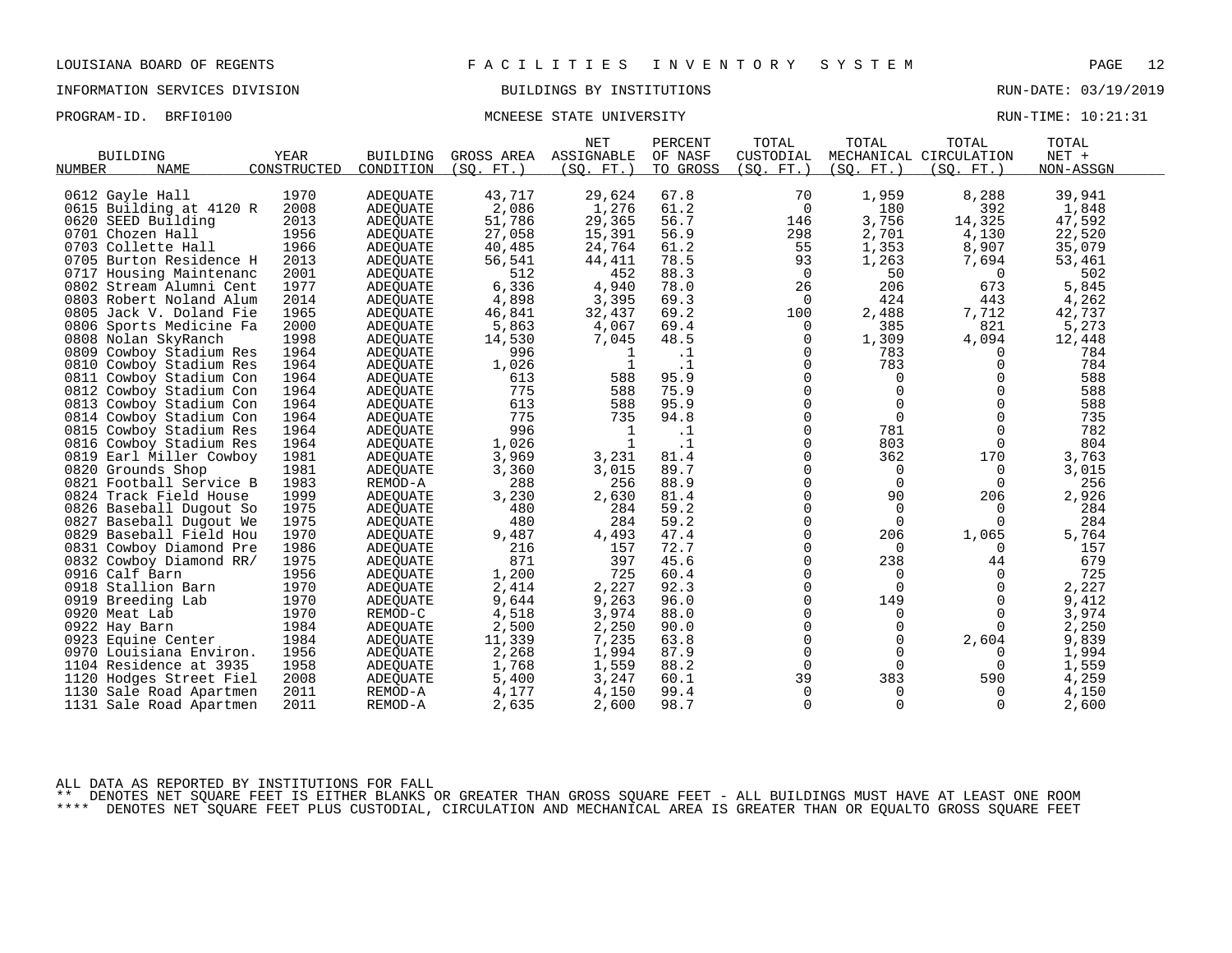ALL DATA AS REPORTED BY INSTITUTIONS FOR FALL \*\* DENOTES NET SQUARE FEET IS EITHER BLANKS OR GREATER THAN GROSS SQUARE FEET - ALL BUILDINGS MUST HAVE AT LEAST ONE ROOM \*\*\*\* DENOTES NET SQUARE FEET PLUS CUSTODIAL, CIRCULATION AND MECHANICAL AREA IS GREATER THAN OR EQUALTO GROSS SQUARE FEET

| INFORMATION SERVICES DIVISION |                      |             |           |            | BUILDINGS BY INSTITUTIONS |                    |                    |                  |                                 | RUN-DATE: 03/19/2019 |  |
|-------------------------------|----------------------|-------------|-----------|------------|---------------------------|--------------------|--------------------|------------------|---------------------------------|----------------------|--|
|                               | PROGRAM-ID. BRFI0100 |             |           |            | MCNEESE STATE UNIVERSITY  |                    |                    |                  |                                 | RUN-TIME: 10:21:31   |  |
| BUILDING                      |                      | YEAR        | BUILDING  | GROSS AREA | NET<br>ASSIGNABLE         | PERCENT<br>OF NASF | TOTAL<br>CUSTODIAL | TOTAL            | TOTAL<br>MECHANICAL CIRCULATION | TOTAL<br>NET +       |  |
| NUMBER                        | NAME                 | CONSTRUCTED | CONDITION | (SO. FT.   | $^{\prime}$ SO .          | TO GROSS           | (SO. FT.           | $FT.$ $^{\circ}$ | 'SO.                            | NON-ASSGN            |  |

5101 CAMPP 2011 ADEQUATE 7,566 5,285 69.9 29 43 902 6,259

LOUISIANA BOARD OF REGENTS F A C I L I T I E S I N V E N T O R Y S Y S T E M PAGE 13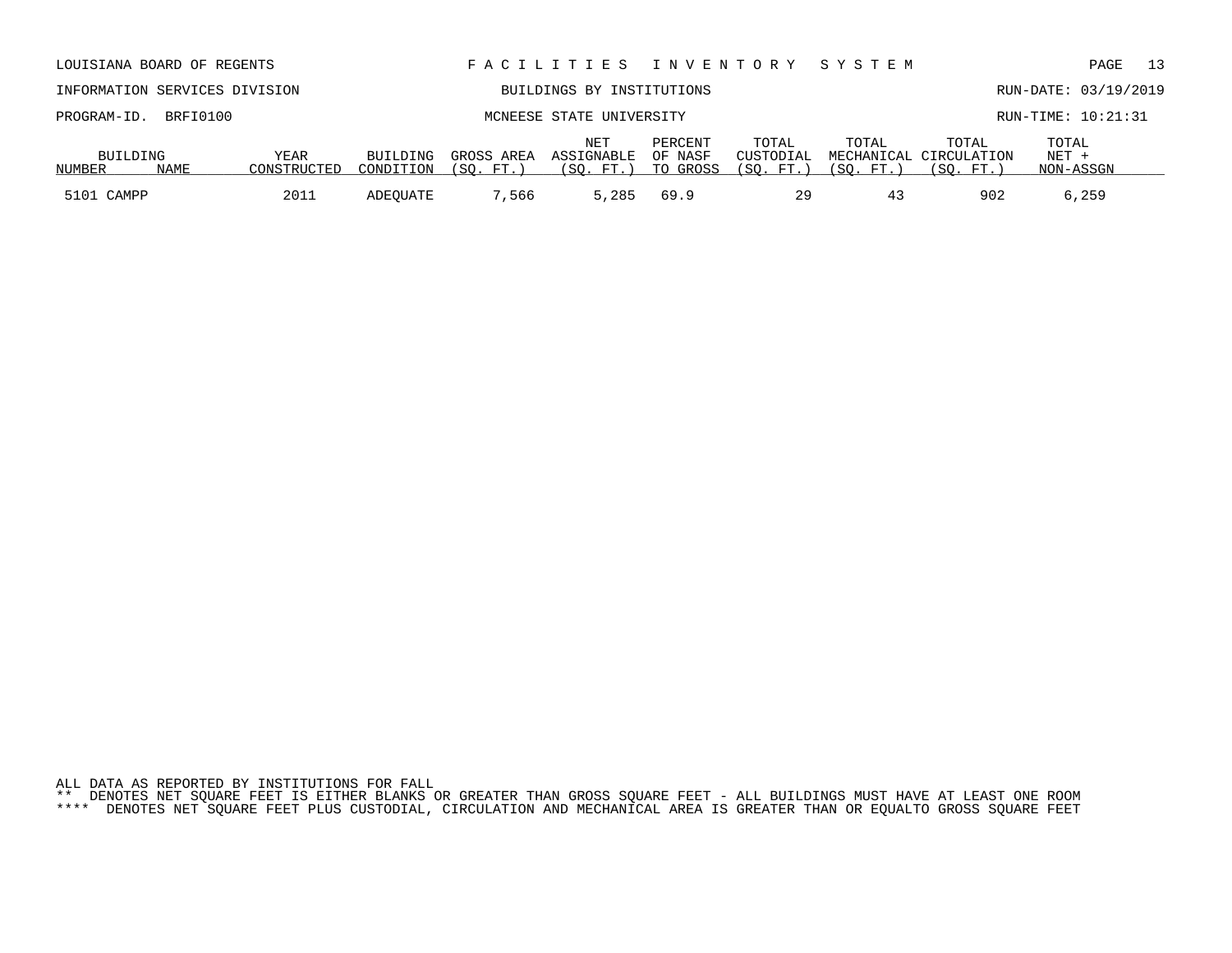# INFORMATION SERVICES DIVISION BUILDINGS BY INSTITUTIONS RUN-DATE: 03/19/2019

### PROGRAM-ID. BRFI0100 NICHOLLS STATE UNIVERSITY RUN-TIME: 10:21:31

|                         |             |                 |            | <b>NET</b>            | PERCENT  | TOTAL               | TOTAL          | TOTAL                  | TOTAL     |  |
|-------------------------|-------------|-----------------|------------|-----------------------|----------|---------------------|----------------|------------------------|-----------|--|
| <b>BUILDING</b>         | <b>YEAR</b> | <b>BUILDING</b> |            | GROSS AREA ASSIGNABLE | OF NASF  | CUSTODIAL           |                | MECHANICAL CIRCULATION | $NET +$   |  |
| <b>NAME</b><br>NUMBER   | CONSTRUCTED | CONDITION       | (SO. FT. ) | (SO. FT. )            | TO GROSS | (SO. FT. )          | (SO. FT. )     | (SO. FT.)              | NON-ASSGN |  |
|                         |             |                 |            |                       |          |                     |                |                        |           |  |
| 0001 C C ELKINS HALL    | 1948        | <b>ADEQUATE</b> | 41,116     | 32,580                | 79.2     | 111                 | 1,609          | 6,116                  | 40,416    |  |
| 0002 E D WHITE HALL     | 1956        | ADEQUATE        | 20,000     | 10,599                | 53.0     | 96                  | 217            | 0                      | 10,912    |  |
| 0003 R C SHAVER GYMNASI | 1957        | <b>ADEQUATE</b> | 29,050     | 24,276                | 83.6     | 205                 | 1,622          | 2,859                  | 28,962    |  |
| 0004 D R STOPHER GYMNAS | 1967        | REMOD-A         | 51,012     | 37,130                | 72.8     | $\overline{0}$      | 1,021          | 2,447                  | 40,598    |  |
| 0005 P G T BEAUREGARD H | 1960        | ADEQUATE        | 61,182     | 32,885                | 53.7     | $\overline{0}$      | 154            | 0                      | 33,039    |  |
| 0006 O E PELTIER HALL   | 1966        | ADEOUATE        | 108,380    | 84,652                | 78.1     | 72                  | 3,291          | 48                     | 88,063    |  |
| 0007 LEONIDAS POLK HALL | 1963        | ADEOUATE        | 48,275     | 26,555                | 55.0     | 208                 | 1,555          | 0                      | 28,318    |  |
| 0008 V F GALLIANO HALL/ | 1964        | ADEQUATE        | 29,720     | 24,930                | 83.9     | 63                  | 1,960          | 639                    | 27,592    |  |
| 0009 BOLLINGER MEM ST U | 1967        | ADEOUATE        | 73,376     | 44,371                | 60.5     | 190                 | 4,662          | 9,797                  | 59,020    |  |
| 0010 RICHARD E TALBOT H | 1970        | ADEOUATE        | 75,532     | 44,599                | 59.0     | 135                 | 0              | $\overline{0}$         | 44,734    |  |
| 0011 ALUMNI             | 1986        | ADEQUATE        | 3,537      | 2,538                 | 71.8     | 0                   | 234            | 459                    | 3,231     |  |
| 0012 STUDENT PUBLICATIO | 1970        | ADEOUATE        | 10,177     | 7,232                 | 71.1     | $\mathbf 0$         | 334            | 1,599                  | 9,165     |  |
| 0014 JAMES LYNN POWELL  | 1971        | ADEQUATE        | 38,323     | 28,389                | 74.1     | 55                  | 545            | $\overline{0}$         | 28,989    |  |
| 0015 FAMILY AND CONSUME | 1975        | ADEQUATE        | 10,000     | 6,333                 | 63.3     | 281                 | 1,736          | 1,421                  | 9,771     |  |
| 0016 PICCIOLA HALL      | 1978        | ADEOUATE        | 9,374      | 7,372                 | 78.6     | 53                  | 469            | 369                    | 8,263     |  |
| 0017 ELLENDER MEMORIAL  | 1980        | ADEQUATE        | 149,215    | 107,209               | 71.8     | 658                 | 16,068         | 13,121                 | 137,056   |  |
| 0018 CANDIES HALL       | 1985        | ADEQUATE        | 9,674      | 6,002                 | 62.0     | 13                  | 326            | 2,475                  | 8,816     |  |
| 0019 FRANCOIS T GOUAUX  | 1981        | ADEOUATE        | 67,760     | 46,183                | 68.2     | 130                 | 3,891          | 0                      | 50,204    |  |
| 0020 TIMOTHY R. LINDSLE | 1993        | ADEQUATE        | 10,000     | 4,843                 | 48.4     | 0                   | $\mathbf 0$    | 0                      | 4,843     |  |
| 0021 BETSY CHERAMIE AYO | 2001        | ADEQUATE        | 74,753     | 43,851                | 58.7     | 297                 | 2,337          | $\Omega$               | 46,485    |  |
| 0022 ALLIED HEALTH/CONT | 2001        | ADEOUATE        | 19,859     | 14,782                | 74.4     | 0                   | 100            | $\Omega$               | 14,882    |  |
| 0027 TRACTOR BAR        | 1950        | ADEQUATE        | 1,584      | 1,108                 | 69.9     | $\mathbf 0$         | $\mathbf 0$    | $\Omega$               | 1,108     |  |
| 0028 FEED BARN          | 1950        | ADEQUATE        | 180        | 168                   | 93.3     | $\mathbf 0$         | $\mathbf 0$    | $\mathbf 0$            | 168       |  |
| 0030 PRESIDENTS HOUSE   | 1956        | <b>ADEOUATE</b> | 5,969      | 5,253                 | 88.0     | $\mathsf{O}\xspace$ |                | 0                      | 5,253     |  |
| 0032 LABORATORY         | 1975        | ADEQUATE        | 1,643      | 1,500                 | 91.3     | $\Omega$            | $\Omega$       | $\Omega$               | 1,500     |  |
| 0033 FARM HOUSE         | 1950        | ADEQUATE        | 1,225      | 1,078                 | 88.0     | $\mathsf{O}\xspace$ | 0              | $\mathbf 0$            | 1,078     |  |
| 0034 FARM HOUSE         | 1950        | ADEOUATE        | 1,225      | 1,078                 | 88.0     | $\mathsf{O}$        | $\Omega$       | $\Omega$               | 1,078     |  |
| 0035 FARM HOUSE         | 1950        | ADEQUATE        | 1,285      | 1,131                 | 88.0     | $\Omega$            | $\Omega$       | $\Omega$               | 1,131     |  |
| 0036 FARM HOUSE         | 1950        | ADEQUATE        | 967        | 851                   | 88.0     | $\mathsf{O}\xspace$ | $\mathbf{0}$   | $\mathbf 0$            | 851       |  |
| 0037 FARM HOUSE         | 1950        | ADEQUATE        | 967        | 851                   | 88.0     | $\mathbf 0$         | $\Omega$       | $\mathbf 0$            | 851       |  |
| 0038 FARM HOUSE         | 1950        | <b>ADEQUATE</b> | 967        | 851                   | 88.0     | $\Omega$            | $\Omega$       | $\Omega$               | 851       |  |
| 0039 FARM HOUSE         | 1950        | ADEOUATE        | 967        | 851                   | 88.0     | $\mathsf{O}$        | $\overline{0}$ | $\mathbf 0$            | 851       |  |
| 0040 GROUNDS MAI        | 1963        | <b>ADEQUATE</b> | 10,578     | 10,250                | 96.9     | $\mathbf 0$         | $\Omega$       | $\Omega$               | 10,250    |  |
| 0041 STALLION BA        | 1950        | ADEOUATE        | 5,655      | 5,500                 | 97.3     | $\overline{0}$      | $\Omega$       | $\Omega$               | 5,500     |  |
| 0042 FARM STABLE        | 1950        | ADEOUATE        | 2,310      | 2,200                 | 95.2     | $\mathsf{O}$        | $\mathbf 0$    | $\mathbf 0$            | 2,200     |  |
| 0043 HORSE BARN         | 1950        | ADEQUATE        | 31,900     | 31,750                | 99.5     | $\mathsf{O}\xspace$ | $\Omega$       | $\mathbf 0$            | 31,750    |  |
| 0044 MILK PARLOR        | 1950        | ADEQUATE        | 877        | 815                   | 92.9     | $\mathsf{O}$        | $\Omega$       | 0                      | 815       |  |
| 0045 GREENHOUSE         | 1960        | ADEQUATE        | 4,744      | 4,650                 | 98.0     | $\mathbf 0$         | $\Omega$       | $\Omega$               | 4,650     |  |
| 0046 BASEBALL FI        | 1966        | ADEQUATE        | 315        | 283                   | 89.8     | $\mathsf{O}$        | $\mathbf 0$    | $\mathbf 0$            | 283       |  |
| 0047 BASEBALL FI        | 1966        | ADEQUATE        | 372        | 304                   | 81.7     | $\mathbf 0$         | $\mathbf 0$    | 0                      | 304       |  |
|                         |             |                 |            |                       |          |                     |                |                        |           |  |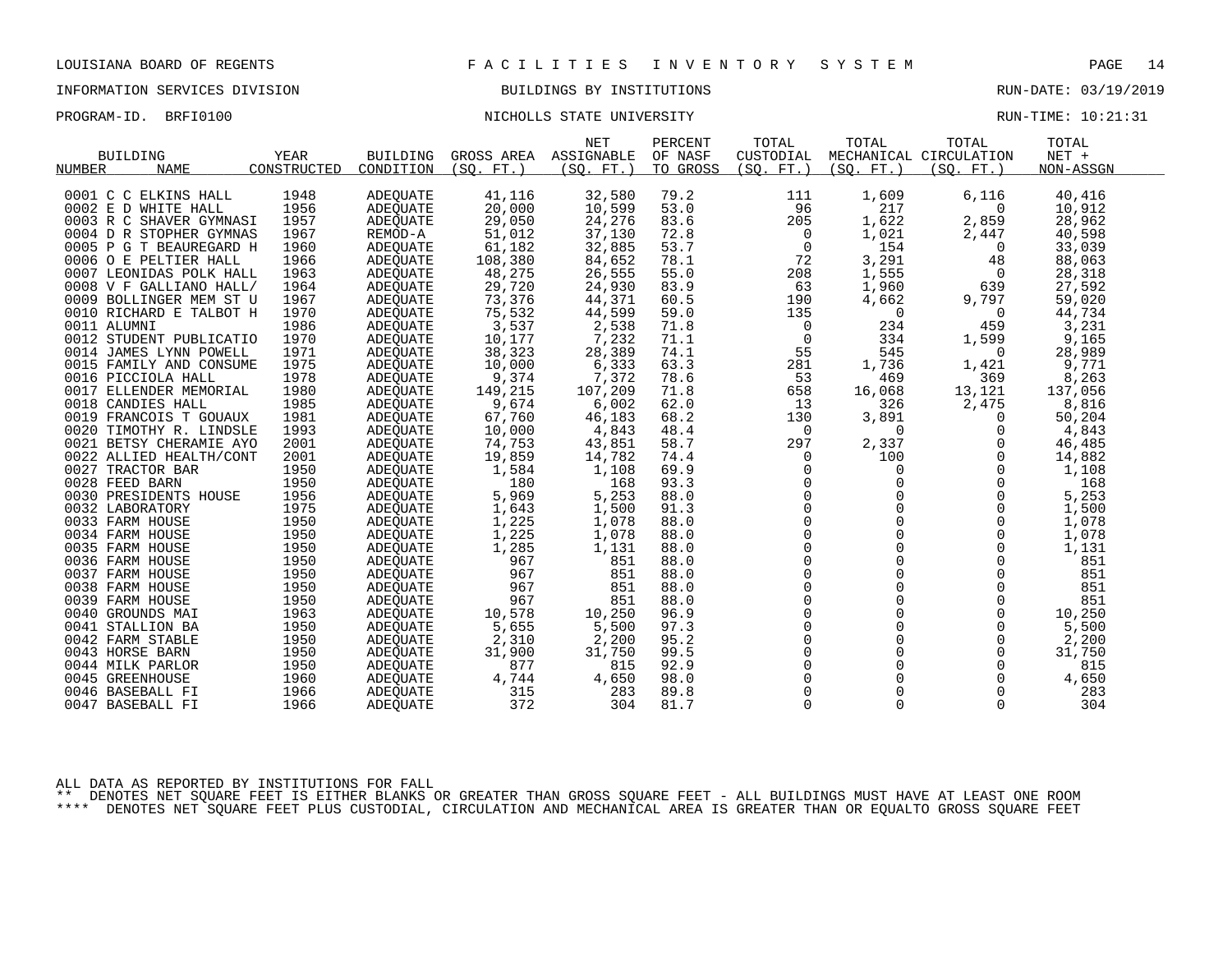# INFORMATION SERVICES DIVISION BUILDINGS BY INSTITUTIONS AND RUN-DATE: 03/19/2019

### PROGRAM-ID. BRFI0100 NICHOLLS STATE UNIVERSITY NEXT RUN-TIME: 10:21:31

|                              |             |                 |                  | <b>NET</b> | PERCENT  | TOTAL       | TOTAL       | TOTAL                  | TOTAL     |  |
|------------------------------|-------------|-----------------|------------------|------------|----------|-------------|-------------|------------------------|-----------|--|
| <b>BUILDING</b>              | YEAR        | <b>BUILDING</b> | GROSS AREA       | ASSIGNABLE | OF NASF  | CUSTODIAL   |             | MECHANICAL CIRCULATION | $NET +$   |  |
| <b>NAME</b><br><b>NUMBER</b> | CONSTRUCTED | CONDITION       | (SO, FT.)        | (SO. FT.)  | TO GROSS | (SO, FT.)   | (SO, FT.)   | (SO, FT.)              | NON-ASSGN |  |
|                              |             |                 |                  |            |          |             |             |                        |           |  |
| 0048 GREENHOUSE              | 1967        | ADEQUATE        | 290              | 225        | 77.6     | $\Omega$    | $\Omega$    | $\Omega$               | 225       |  |
| 0049 HAY BARN                | 1950        | ADEQUATE        | 6,433            | 6,300      | 97.9     | $\Omega$    | $\Omega$    | $\Omega$               | 6,300     |  |
| 0053 PAINT SHED              | 1970        | ADEQUATE        | 9,900            | 0          | $.0**$   | 9,500       | 0           | $\Omega$               | 9,500     |  |
| 0055 ARENA                   | 1950        | <b>ADEOUATE</b> | 21,816           | 21,000     | 96.3     | 0           | $\mathbf 0$ | $\Omega$               | 21,000    |  |
| 0062 RESIDENCE               | 1935        | ADEQUATE        | 1,600            | 1,408      | 88.0     | $\mathbf 0$ | $\Omega$    | $\Omega$               | 1,408     |  |
| 0063 BARN                    | 1935        | ADEQUATE        | 6,325            | 6,200      | 98.0     | $\Omega$    | $\Omega$    | $\Omega$               | 6,200     |  |
| 0068 GREENHOUSE              | 1971        | ADEOUATE        | 1,500            | 1,250      | 83.3     | $\mathbf 0$ | $\mathbf 0$ | $\Omega$               | 1,250     |  |
| 0070 FRANK L BAR             | 1972        | ADEQUATE        | 18,895           | 13,874     | 73.4     | 201         | 762         | 2,450                  | 17,287    |  |
| 0071 CHABERT HALL            | 1986        | ADEQUATE        | 4,320            | 3,602      | 83.4     | $\mathbf 0$ | 80          | 250                    | 3,932     |  |
| 0073 AYO SWIMMIN             | 1976        | ADEQUATE        | 1,417            | 937        | 66.1     | 0           | 137         | 147                    | 1,221     |  |
| 0078 DIDIER BASE             | 1979        | ADEQUATE        | 1,108            | 1,045      | 94.3     | 0           | 0           | $\Omega$               | 1,045     |  |
| 0085 CALECAS HALL            | 1972        | ADEQUATE        | 23,074           | 20,898     | 90.6     | $\Omega$    | $\Omega$    | $\Omega$               | 20,898    |  |
| 0086 JOHN L GUIDRY STAD      | 1972        | ADEOUATE        | 12,446           | 7,039      | 56.6     | 45          | 4,049       | 933                    | 12,066    |  |
| 0088 LST GREENHO             | 1982        | ADEOUATE        | 960              | 900        | 93.8     | $\mathbf 0$ | 0           | 0                      | 900       |  |
| 009A STUDENT UNI             | 1988        | ADEOUATE        | 8,214            | 4,325      | 52.7     | $\Omega$    | 969         | 2,147                  | 7,441     |  |
| 0090 SOUTH BABINGTON         | 1965        | ADEQUATE        | 22,269           | 13,230     | 59.4     | $\Omega$    | $\Omega$    | $\Omega$               | 13,230    |  |
| 0091 NORTH BABINGTON         | 1964        | ADEQUATE        | 13,266           | 7,056      | 53.2     | $\Omega$    | $\Omega$    | $\Omega$               | 7,056     |  |
| 0093 H D ELLENDER            | 1967        | ADEQUATE        | 63,606           | 23,700     | 37.3     | 0           | $\mathbf 0$ | $\Omega$               | 23,700    |  |
| 0094 FAMILY HOUSING          | 1978        | <b>ADEOUATE</b> | 14,524           | 11,620     | 80.0     | $\Omega$    | $\Omega$    | $\Omega$               | 11,620    |  |
| 0095 FAMILY RES CTR          | 1983        | ADEQUATE        | 2,517            | 182        | 7.2      | $\Omega$    | 124         | 225                    | 531       |  |
| 0096 CONTINUING EDUCATI      | 1971        | ADEQUATE        | 1,208            | 628        | 52.0     | 29          | 154         | 189                    | 1,000     |  |
| 0097 SCHOLARS HALL           | 2008        | <b>ADEOUATE</b> | 61,362           | 43,258     | 70.5     | $\mathbf 0$ | 0           | $\Omega$               | 43,258    |  |
| 0098 ZERINGUE HALL           | 2008        | ADEQUATE        | 55,453           | 39,514     | 71.3     | 0           | 0           | $\Omega$               | 39,514    |  |
| 0099 MILLET HALL             | 2008        | ADEQUATE        | 55,453           | 39,514     | 71.3     | $\mathbf 0$ | $\Omega$    | $\Omega$               | 39,514    |  |
| 0101 BRADY COMPLEX CLUB      | 2003        | <b>ADEOUATE</b> | 7,761            | 7,500      | 96.6     | $\Omega$    | $\Omega$    | $\Omega$               | 7,500     |  |
| 0102 BRADY COMPLEX BLDG      | 2003        | ADEQUATE        | 25,821           | 25,000     | 96.8     | $\mathbf 0$ | $\Omega$    | $\Omega$               | 25,000    |  |
| 0103 BRADY COMPLEX BLDG      | 2003        |                 |                  | 25,000     | 96.8     | 0           | $\Omega$    | $\Omega$               | 25,000    |  |
| 0104 BRADY COMPLEX BLDG      | 2003        | ADEQUATE        | 25,821<br>12,558 |            | 97.5     | $\Omega$    | $\Omega$    | $\Omega$               |           |  |
|                              |             | ADEQUATE        |                  | 12,250     | 96.8     | $\Omega$    | $\Omega$    | $\Omega$               | 12,250    |  |
| 0105 BRADY COMPLEX BLDG      | 2003        | ADEOUATE        | 25,821           | 25,000     | 97.5     | $\mathbf 0$ | $\Omega$    | $\Omega$               | 25,000    |  |
| 0106 BRADY COMPLEX BLDG      | 2003        | ADEQUATE        | 12,558           | 12,250     |          |             |             |                        | 12,250    |  |
| 0107 BRADY COMPLEX BLDG      | 2003        | ADEQUATE        | 25,821           | 25,000     | 96.8     | $\Omega$    | $\Omega$    | $\Omega$               | 25,000    |  |
| 0108 BRADY COMPLEX BLDG      | 2003        | <b>ADEOUATE</b> | 25,821           | 25,000     | 96.8     | $\mathbf 0$ | $\Omega$    | $\Omega$               | 25,000    |  |
| 0116 LANNY D. LEDET HAL      | 2015        | ADEOUATE        | 31,120           | 20,370     | 65.5     | 0           | $\Omega$    | $\Omega$               | 20,370    |  |
| 018A ELKINS MECH             | 1985        | ADEQUATE        | 1,935            | $\Omega$   | $.0**$   | $\mathbf 0$ | 1,877       | $\Omega$               | 1,877     |  |
| 019A GOUAUX HALL             | 1981        | ADEQUATE        | 2,000            |            | $.0**$   | $\Omega$    | 1,726       | $\Omega$               | 1,726     |  |
| 050A MAINTENANCE             | 1965        | ADEQUATE        | 6,130            |            | $.0**$   | 0           | 712         | 0                      | 712       |  |
| 050B MAINTENANCE             | 1959        | ADEOUATE        | 7,280            |            | $.0**$   | $\mathbf 0$ | 7,000       | $\mathbf 0$            | 7,000     |  |
| 050C MAINTENANCE             | 1968        | ADEQUATE        | 288              | $\Omega$   | $.0**$   | $\Omega$    | 200         | $\Omega$               | 200       |  |
| 050D MAINTENANCE             | 1968        | ADEQUATE        | 2,020            | $\Omega$   | $.0**$   | $\Omega$    | 1,950       | $\Omega$               | 1,950     |  |
| 070A MAINTENANCE             | 1959        | ADEOUATE        | 7,068            | $\Omega$   | $.0**$   | $\Omega$    | 6,800       | $\Omega$               | 6,800     |  |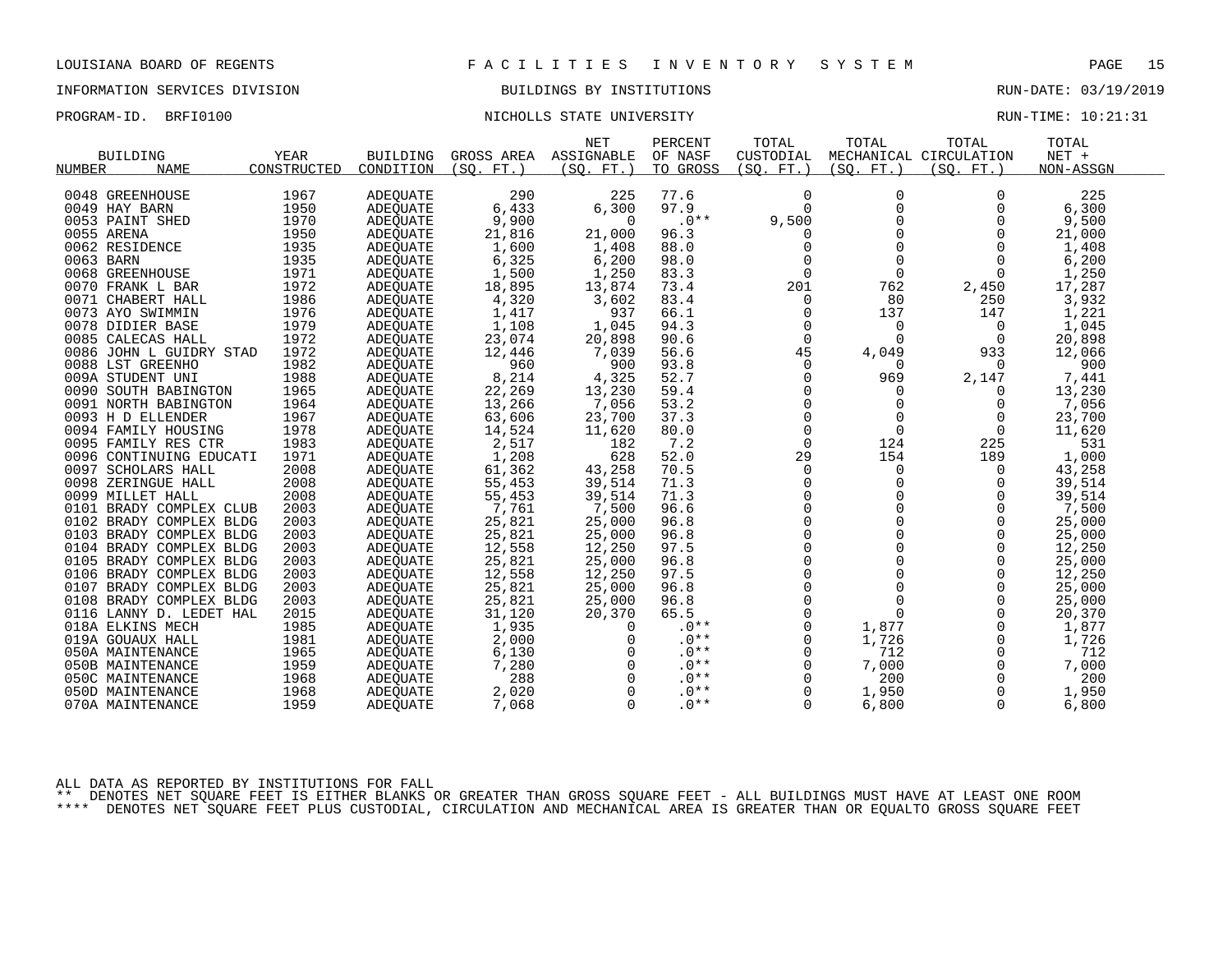# INFORMATION SERVICES DIVISION BUILDINGS BY INSTITUTIONS AND RUN-DATE: 03/19/2019

# PROGRAM-ID. BRFI0100 NICHOLLS STATE UNIVERSITY RUN-TIME: 10:21:31

| NUMBER | BUILDING<br><b>NAME</b> | <b>YEAR</b><br>CONSTRUCTED | <b>BUILDING</b><br>CONDITION | GROSS<br>AREA<br>'SO.<br>FT. | <b>NET</b><br>ASSIGNABLE<br>(SO. FT.) | PERCENT<br>OF NASF<br>TO GROSS | TOTAL<br>CUSTODIAL<br>$^{\prime}$ SO .<br>FT. | TOTAL<br>MECHANICAL<br>SO.<br>FT. | TOTAL<br>CIRCULATION<br>SO.<br>FT. | TOTAL<br>$NET +$<br>NON-ASSGN |  |
|--------|-------------------------|----------------------------|------------------------------|------------------------------|---------------------------------------|--------------------------------|-----------------------------------------------|-----------------------------------|------------------------------------|-------------------------------|--|
|        |                         |                            |                              |                              |                                       |                                |                                               |                                   |                                    |                               |  |
|        | 070B ATHLETICS B        | 1957                       | ADEOUATE                     | 2,076                        | 1,950                                 | 93.9                           |                                               |                                   |                                    | 1,950                         |  |
|        | 073A AYO SWIMMIN        | 1976                       | ADEOUATE                     | 916                          |                                       | $.0**$                         |                                               | 797                               |                                    | 797                           |  |
|        | 081A MECHANICAL         | 1964                       | ADEOUATE                     | 900                          |                                       | $.0**$                         |                                               | 821                               |                                    | 821                           |  |
|        | 083A MECHANICAL         | 1967                       | ADEOUATE                     | 768                          |                                       | $.0**$                         |                                               | 695                               |                                    | 695                           |  |
|        | 091A MECHANICAL         | 1964                       | ADEOUATE                     | 900                          |                                       | $.0**$                         |                                               | 821                               |                                    | 821                           |  |
|        | 093A MECHANICAL         | 1969                       | ADEOUATE                     | 640                          |                                       | $.0**$                         |                                               | 574                               |                                    | 574                           |  |
|        | 096A TELEPHONE E        | 1985                       | ADEOUATE                     | 1,705                        | 375                                   | 22.0                           |                                               | 946                               | 123                                | 1,444                         |  |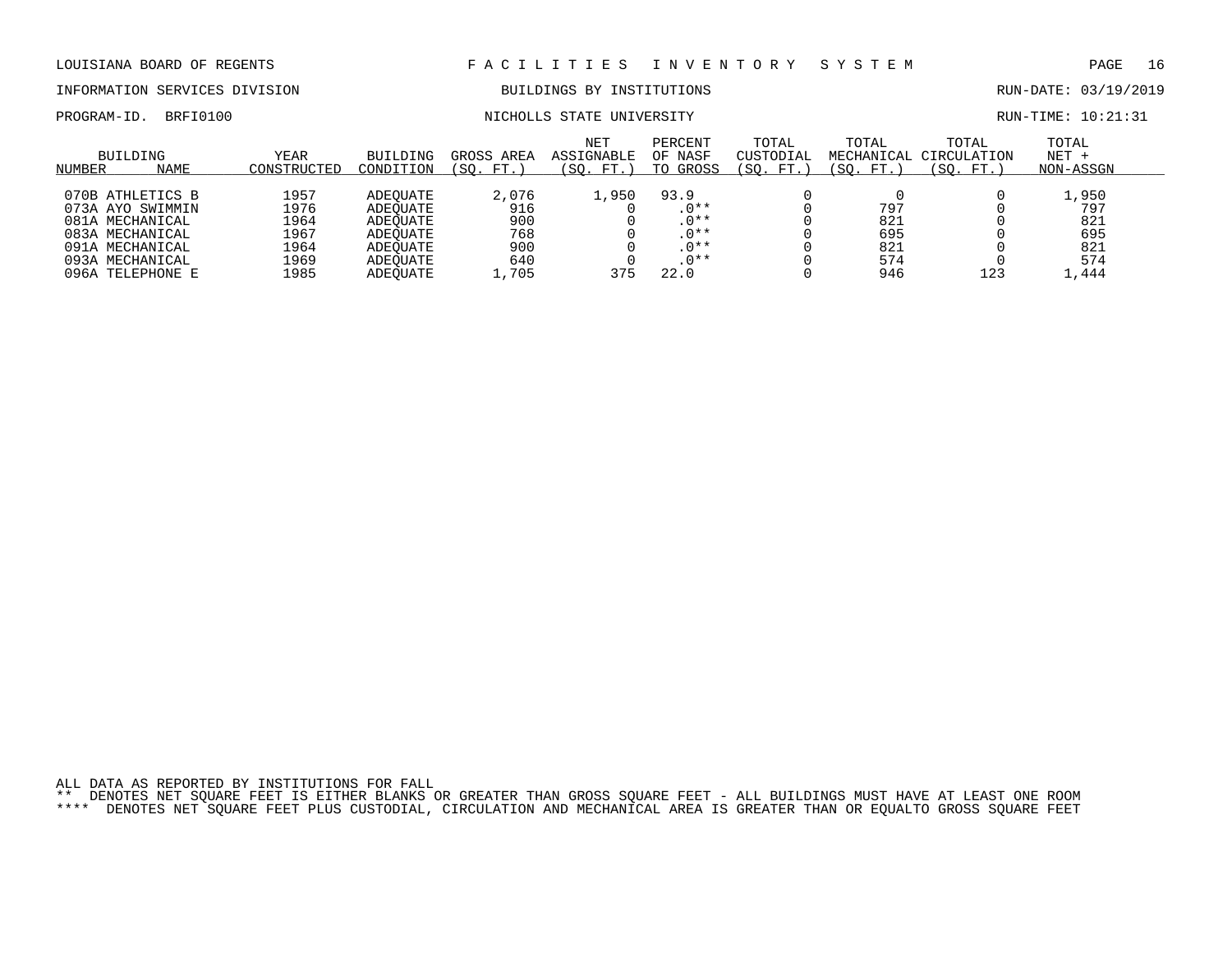# INFORMATION SERVICES DIVISION BUILDINGS BY INSTITUTIONS RUN-DATE: 03/19/2019

PROGRAM-ID. BRFI0100 **BRFI0100** UNIVERSITY OF LOUISIANA IN MONROE RUN-TIME: 10:21:31

|                         |             |           |           | <b>NET</b>            | PERCENT   | TOTAL          | TOTAL      | TOTAL                  | TOTAL     |  |
|-------------------------|-------------|-----------|-----------|-----------------------|-----------|----------------|------------|------------------------|-----------|--|
| <b>BUILDING</b>         | YEAR        | BUILDING  |           | GROSS AREA ASSIGNABLE | OF NASF   | CUSTODIAL      |            | MECHANICAL CIRCULATION | $NET +$   |  |
| NUMBER<br><b>NAME</b>   | CONSTRUCTED | CONDITION | (SO. FT.) | (SO. FT. )            | TO GROSS  | (SO. FT. )     | (SO. FT. ) | (SO. FT. )             | NON-ASSGN |  |
|                         | 1940        |           |           |                       |           |                | 409        |                        |           |  |
| 0002 UNIVERSITY HOUSE   |             | ADEQUATE  | 290,000   | 2,329                 | .8        | 15             |            | 537                    | 3,290     |  |
| 0003 Hemphill Hall      | 2002        | REMOD-A   | 902,600   | 32,240                | 3.6       | 240            | 3,044      | 11,158                 | 46,682    |  |
| 0004 Bayou Commons 1    | 2006        | ADEQUATE  | 239,300   | 41,350                | 17.3      | 0              | 464        | 10,267                 | 52,081    |  |
| 0005 Bayou Commons 2    | 2006        | ADEQUATE  | 427,000   | 51,321                | 12.0      | 0              | 993        | 15,661                 | 67,975    |  |
| 0006 Bayou Village Suit | 2006        | ADEQUATE  | 208,100   | 34,094                | 16.4      | 67             | 746        | 11,137                 | 46,044    |  |
| 0007 Claiborne Building |             | ADEQUATE  | 450,000   | 4,880                 | 1.1       | $\overline{0}$ | 128        | 455                    | 5,463     |  |
| 0009 Bienville Animal R |             | ADEQUATE  | 74,900    | 4,337                 | 5.8       | 72             | 1,302      | 3,048                  | 8,759     |  |
| 0013 VAPA ANNEX         |             | REMOD-C   | 50,200    | 9,936                 | 19.8      | 45             | 242        | 279                    | 10,502    |  |
| 0015 Building 5         | 2005        | REMOD-C   | 378,400   | 37,563                | 9.9       | 56             | 436        | 10,053                 | 48,108    |  |
| 0016 Building 6         | 2005        | ADEOUATE  | 378,400   | 37,413                | 9.9       | 112            | 414        | 10,169                 | 48,108    |  |
| 0017 Building 7         | 2005        | ADEQUATE  | 903,400   | 42,675                | 4.7       | 112            | 506        | 8,997                  | 52,290    |  |
| 0018 BIENVILLE BUILDING | 2000        | ADEQUATE  | 542,000   | 96,285                | 17.8      | 114            | 7,856      | 17,715                 | 121,970   |  |
| 0019 Student Health Cen | 2005        | ADEQUATE  | 780,000   | 4,223                 | .5        | 9              | 167        | 1,718                  | 6,117     |  |
| 0020 Softball Restrooms | 2005        | ADEQUATE  | 200,000   | 395                   | $\cdot$ 2 | $\overline{0}$ | 144        | $\Omega$               | 539       |  |
| 0021 Softball Concessio | 2005        | ADEOUATE  | 150,000   | 1,093                 | .7        | $\mathsf{O}$   | 68         | 123                    | 1,284     |  |
| 0022 SOCCER             |             | ADEQUATE  | 626,000   | 1,442                 | $\cdot$ 2 | $\mathsf{O}$   | 104        | 80                     | 1,626     |  |
| 0023 ULM CHILD DEVELOPM |             | ADEQUATE  | 686,000   | 2,945                 | .4        | $\mathsf{O}$   | 343        | 398                    | 3,686     |  |
| 0033 BAYOU POINTE STUDE | 2018        | ADEQUATE  | 677,200   | 25,409                | 3.8       | 5,417          | 2,722      | 6,891                  | 40,439    |  |
| 0101 Filhiol Hall       | 1957        | REMOD-C   | 620,800   | 8,488                 | 1.4       | 24             | 968        | 3,566                  | 13,046    |  |
| 0102 Biedenharn Hall    | 1939        | REMOD-C   | 727,900   | 25,604                | 3.5       | 120            | 3,743      | 9,911                  | 39,378    |  |
| 0103 Brown Hall         | 1931        | REMOD-C   | 771,100   | 16,636                | 2.2       | 515            | 873        | 5,917                  | 23,941    |  |
| 0104 Brown Auditorium   | 1931        | REMOD-C   | 346,700   | 23,599                | 6.8       | 44             | 1,081      | 3,149                  | 27,873    |  |
| 0105 Brown Gym          | 1932        | REMOD-C   | 157,200   | 17,712                | 11.3      | 132            | 736        | 1,608                  | 20,188    |  |
| 0106 Bry Hall           | 1939        | REMOD-C   | 710,300   | 11,681                | 1.6       | 48             | 550        | 2,414                  | 14,693    |  |
| 0107 STUBBS HALL        | 1956        | REMOD-C   | 661,100   | 40,490                | 6.1       | 481            | 3,905      | 15,236                 | 60,112    |  |
| 0108 Caldwell Hall      | 1949        | REMOD-C   | 161,600   | 13,893                | 8.6       | 23             | 716        | 4,363                  | 18,995    |  |
| 0109 Hanna Hall         | 1966        | REMOD-C   | 979,600   | 38,399                | 3.9       | 75             | 4,180      | 9,420                  | 52,074    |  |
| 0110 LAIRD WEEMS CENTER | 2018        | ADEOUATE  | 170,000   | 3,230                 | 1.9       | 354            | 246        | 2,119                  | 5,949     |  |
| 0111 SANDEL HALL        | 1963        | ADEOUATE  | 143,300   | 62,866                | 43.9      | 264            | 4,820      | $\overline{0}$         | 67,950    |  |
| 0112 George Walker Hall | 1969        | REMOD-C   | 257,540   | 85,046                | 33.0      | 543            | 4,675      | 27,216                 | 117,480   |  |
| 0113 Fant-Ewing Coliseu | 1971        | REMOD-C   | 312,720   | 82,367                | 26.3      | 599            | 7,243      | 23,865                 | 114,074   |  |
| 0114 Brown Stadium      | 1967        | REMOD-C   | 211,500   | 28,547                | 13.5      | 85             | 1,032      | 2,451                  | 32,115    |  |
| 0115 Student Union      | 1939        | REMOD-C   | 685,500   | 40,832                | 6.0       | 797            | 3,184      | 16,739                 | 61,552    |  |
| 0117 Leon Sugar Hall    | 1971        | REMOD-C   | 737,900   | 55,813                | 7.6       | 207            | 3,166      | 13,050                 | 72,236    |  |
| 0118 Strauss Hall       | 1973        | REMOD-C   | 216,400   | 42,062                | 19.4      | 102            | 2,384      | 12,641                 | 57,189    |  |
| 0119 Band Building      | 1973        | REMOD-C   | 520,000   | 10,930                | 2.1       | 25             | 2,015      | 2,142                  | 15,112    |  |
| 0120 Heard Tennis Stadi | 1976        | REMOD-C   | 237,000   | 4,537                 | 1.9       | $\overline{0}$ | 392        | 45                     | 4,974     |  |
| 0122 Malone Stadium     | 1978        | REMOD-C   | 275,830   | 126,526               | 45.9      | 241            | 7,713      | 11,116                 | 145,596   |  |
| 0123 Construction Build | 1981        | REMOD-C   | 755,200   | 13,632                | 1.8       | 0              | 1,474      | 2,666                  | 17,772    |  |
| 0124 KITTY DEGREE HALL  | 1981        | REMOD-B   | 130,400   | 42,043                | 32.2      | 370            | 3,066      | 11,423                 |           |  |
|                         |             |           |           |                       |           |                |            |                        | 56,902    |  |

ALL DATA AS REPORTED BY INSTITUTIONS FOR FALL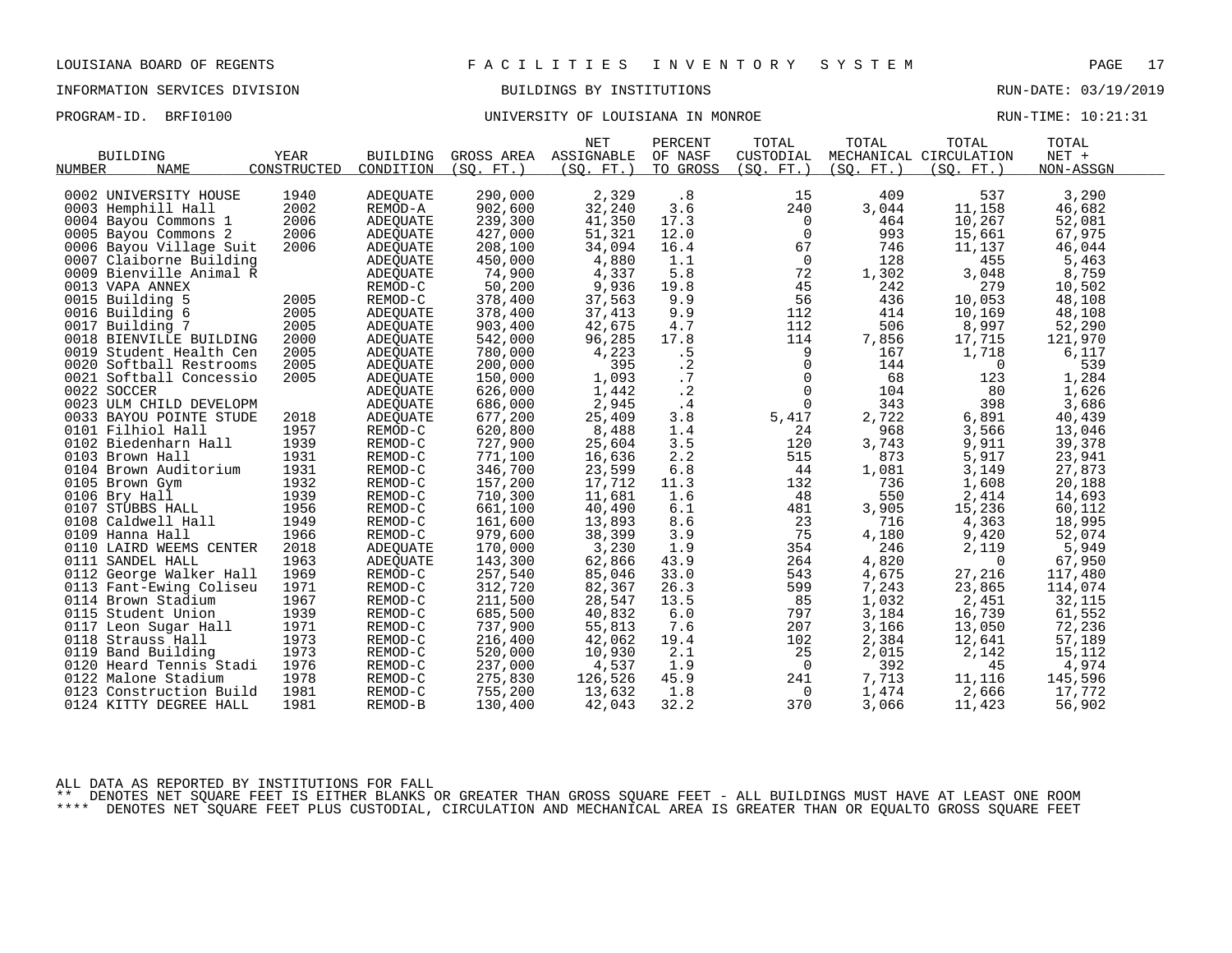# INFORMATION SERVICES DIVISION BUILDINGS BY INSTITUTIONS AND RUN-DATE: 03/19/2019

### PROGRAM-ID. BRFI0100 **BRFI0100** UNIVERSITY OF LOUISIANA IN MONROE RUN-TIME: 10:21:31

|                         |             |                 |            | <b>NET</b> | PERCENT           | TOTAL          | TOTAL       | TOTAL                  | TOTAL     |  |
|-------------------------|-------------|-----------------|------------|------------|-------------------|----------------|-------------|------------------------|-----------|--|
| <b>BUILDING</b>         | <b>YEAR</b> | <b>BUILDING</b> | GROSS AREA | ASSIGNABLE | OF NASF           | CUSTODIAL      |             | MECHANICAL CIRCULATION | $NET +$   |  |
| NUMBER<br><b>NAME</b>   | CONSTRUCTED | CONDITION       | (SQ. FT. ) | (SQ. FT. ) | TO GROSS          | (SQ. FT.)      | (SQ. FT. )  | (SQ. FT. )             | NON-ASSGN |  |
|                         |             |                 |            |            |                   |                |             |                        |           |  |
| 0125 Baseball Stadium   | 1982        | REMOD-C         | 88,700     | 20,515     | 23.1              | 200            | 1,717       | 2,587                  | 25,019    |  |
| 0126 Chemistry and Natu | 1984        | REMOD-C         | 250,000    | 57,117     | 22.8              | 372            | 9,651       | 16,750                 | 83,890    |  |
| 0128 UNIVERSITY LIBRARY | 1999        | <b>ADEQUATE</b> | 600,080    | 158,667    | 26.4              | 740            | 16,022      | 68,228                 | 243,657   |  |
| 0205 Madison Hall       | 1961        | REMOD-C         | 752,500    | 31,310     | 4.2               | 273            | 963         | 1,502                  | 34,048    |  |
| 0207 Ouachita Hall      | 1962        | REMOD-B         | 28,100     | 18,589     | 66.2              | 259            | 597         | 6,477                  | 25,922    |  |
| 0210 Masur Hall         | 1966        | OBSOLETE        | 762,900    | 50,013     | 6.6               | 1,140          | 1,768       | 18,326                 | 71,247    |  |
| 0228 RETIRED SENIOR VOL | 1956        | REMOD-C         | 605,000    | 1,358      | $\cdot$ 2         | 0              | 62          | 105                    | 1,525     |  |
| 0300 Bon Aire - Preside | 2008        | <b>ADEQUATE</b> | 705,000    | 8,897      | 1.3               | $\overline{0}$ | $\Omega$    | $\Omega$               | 8,897     |  |
| 0301 Clarke Williams St | 1960        | REMOD-C         | 425,800    | 12,031     | 2.8               | 85             | 1,416       | 4,839                  | 18,371    |  |
| 0302 SCHULZE DINING HAL | 1965        | <b>ADEOUATE</b> | 901,200    | 18,414     | 2.0               | 144            | 800         | 413                    | 19,771    |  |
| 0303 Coenen Hall        | 1966        | REMOD-B         | 633,800    | 9,886      | 1.6               | 56             | 812         | 3,782                  | 14,536    |  |
| 0406 Student Activity C | 1993        | REMOD-A         | 861,500    | 74,691     | 8.7               | 181            | 4,921       | 10,037                 | 89,830    |  |
| 0407 ADVANCEMENT/EXTERN |             | REMOD-B         | 500,000    | 6,123      | 1.2               | 0              | 41          | 395                    | 6,559     |  |
| 0501 Maintenance Shop   | 1967        | REMOD-C         | 87,200     | 9,404      | 10.8              | 0              | 43          | 430                    | 9,877     |  |
| 0502 Grounds Building   | 1967        | REMOD-C         | 495,000    | 4,201      | .8                | $\mathbf 0$    | 83          | 0                      | 4,284     |  |
| 0503 Auto Services      | 1984        | REMOD-C         | 380,000    | 4,184      | 1.1               | $\mathbf 0$    | 24          | $\Omega$               | 4,208     |  |
| 0504 Warehouse/Physical | 1967        | REMOD-C         | 403,500    | 11,743     | 2.9               | 17             | 111         | 611                    | 12,482    |  |
| 0505 Property Control S | 1984        | REMOD-C         | 40,000     | 2,020      | 5.1               | $\mathbf 0$    | $\mathbf 0$ | 0                      | 2,020     |  |
| 0506 Maintenance Buildi | 1985        | REMOD-C         | 868,000    | 1,244      | $\cdot$ 1         | 0              | $\mathbf 0$ | 0                      | 1,244     |  |
| 0507 Grounds Hothouse   | 1985        | REMOD-C         | 10,000     | 282        | 2.8               | $\mathbf 0$    | $\Omega$    | $\Omega$               | 282       |  |
| 0508 AG Greenhouse-Shor | 1985        | REMOD-C         | 10,000     | 282        | 2.8               | $\mathbf 0$    | $\Omega$    | $\Omega$               | 282       |  |
| 0509 AG Greenhouse-Long | 1985        | REMOD-C         | 10,000     | 282        | 2.8               | $\mathbf 0$    | $\Omega$    | $\Omega$               | 282       |  |
| 0510 Greenhouse Large   |             | REMOD-C         | 470,000    | 2,444      | .5                | $\mathbf 0$    | $\mathbf 0$ | $\mathbf 0$            | 2,444     |  |
| 0511 Custodial Services | 1990        | REMOD-C         | 50,000     | 1,132      | 2.3               | 67             | 91          | $\mathbf 0$            | 1,290     |  |
| 0601 Men's East Stadium | 1992        | REMOD-C         | 850,000    | 42         | $\cdot$ 0         | $\Omega$       | 3,483       | $\Omega$               | 3,525     |  |
| 0602 East Stadium Snack | 1992        | REMOD-C         | 130,000    | 523        | .4                | $\mathbf 0$    | 0           | $\mathbf 0$            | 523       |  |
| 0607 Women's Softball D | 1980        | REMOD-A         | 80,000     | 208        | $\cdot$ 3         | $\mathbf 0$    | $\Omega$    | $\Omega$               | 208       |  |
| 0608 Women's Softball D | 1980        | REMOD-A         | 80,000     | 208        | $\frac{1}{2}$     | $\Omega$       | $\Omega$    | $\Omega$               | 208       |  |
| 0613 Talent Search      | 1960        | OBSOLETE        | 832,000    | 1,956      |                   | $\mathsf{O}$   | $\mathbf 0$ | $\mathbf 0$            | 1,956     |  |
| 0615 OLDER WORKER PROGR | 1946        | OBSOLETE        | 489,000    | 2,226      |                   | $\mathbf 0$    | 62          | 0                      | 2,288     |  |
| 0616 ULM GOLF           | 1941        | REMOD-B         | 941,000    | 3,322      | $\frac{1}{1}$ . 5 | $\mathbf 0$    | 167         | $\mathbf 0$            | 3,489     |  |
| 0619 Residential Mainte | 1960        | REMOD-B         | 344,000    | 1,958      | .6                | 12             | 13          | $\Omega$               | 1,983     |  |
| 0624 L CLUB             | 1958        | OBSOLETE        | 674,000    | 1,559      | $\cdot$ 2         | $\mathbf 0$    | 20          | 0                      | 1,579     |  |
| 0637 Mechanical Buildin | 1981        | REMOD-C         | 760,000    | 0          | $.0**$            | $\mathbf 0$    | 676         | 0                      | 676       |  |
| 0638 Mechanical Buildin | 1982        | REMOD-C         | 760,000    | $\Omega$   | $.0**$            | $\Omega$       | 676         | $\Omega$               | 676       |  |
| 0642 North Tick Malone  | 1976        | REMOD-C         | 500,000    | 80         | $\cdot$ 0         | $\mathbf 0$    | $\mathbf 0$ | $\mathbf 0$            | 80        |  |
| 0643 South Tick Malone  | 1976        | REMOD-C         | 500,000    | 80         | $\cdot$ 0         | $\mathbf 0$    | $\Omega$    | $\mathbf 0$            | 80        |  |
| 0644 AG Greenhouse Stor |             | REMOD-C         | 500,000    | 85         | $\cdot$ 0         | $\Omega$       | $\Omega$    | $\Omega$               | 85        |  |
| 0645 4001 BON AIRE STOR | 1962        | OBSOLETE        | 500,000    | 539        | $\cdot$ 1         | $\mathbf 0$    | 0           | $\Omega$               | 539       |  |
| 0646 Plant Canopy       | 1982        | REMOD-C         | 500,000    | 400        | $\cdot$ 1         | $\Omega$       | $\Omega$    | $\Omega$               | 400       |  |
|                         |             |                 |            |            |                   |                |             |                        |           |  |

ALL DATA AS REPORTED BY INSTITUTIONS FOR FALL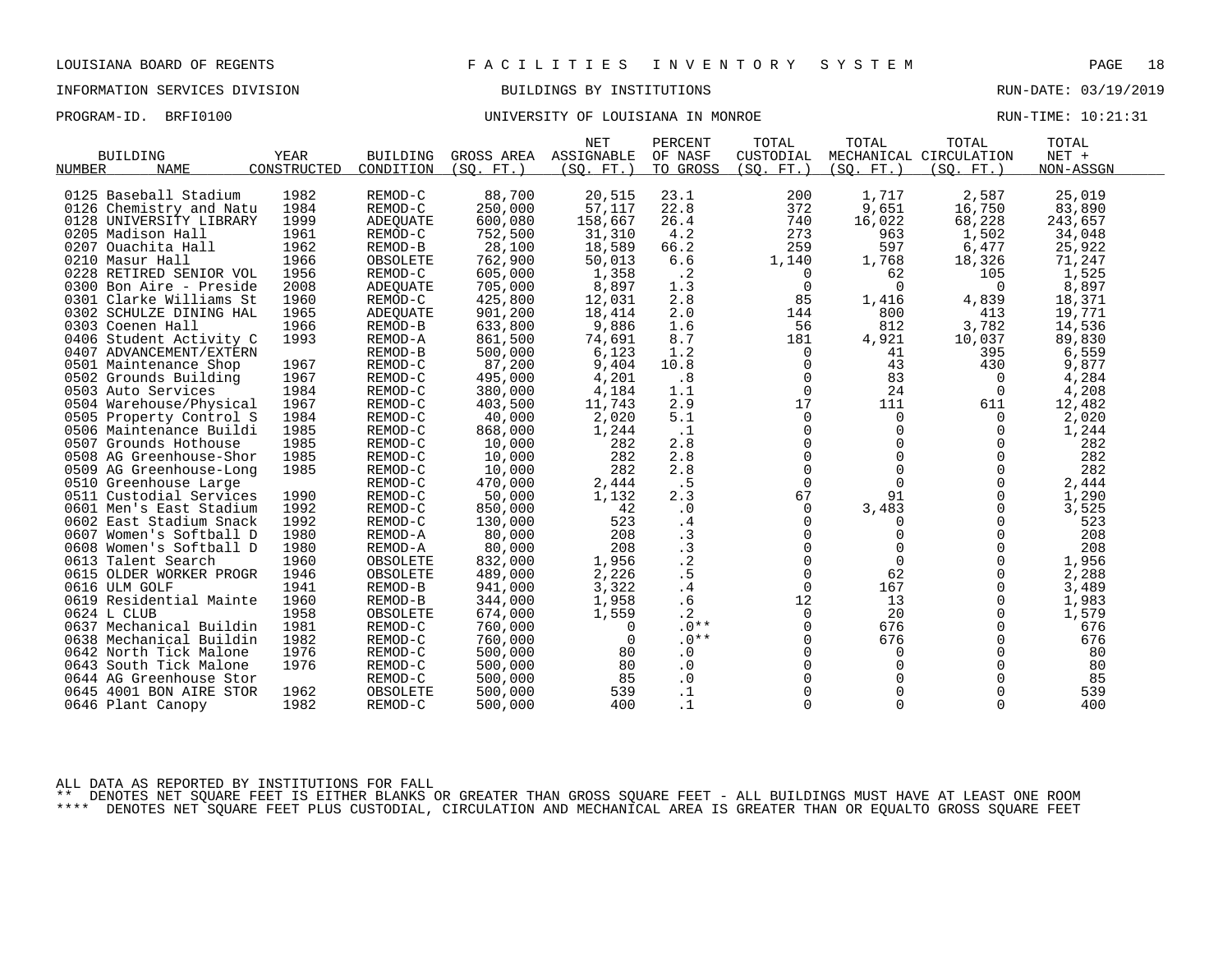### INFORMATION SERVICES DIVISION BUILDINGS BY INSTITUTIONS RUN-DATE: 03/19/2019

### PROGRAM-ID. BRFI0100 CONTROLLER UNIVERSITY OF LOUISIANA IN MONROE CONTROLLER RUN-TIME: 10:21:31

| <b>BUILDING</b><br>NAME<br>NUMBER                                                                                                                                                                              | <b>YEAR</b><br>CONSTRUCTED | <b>BUILDING</b><br>CONDITION                                                            | GROSS AREA<br>FT.<br>SO.                                                            | <b>NET</b><br><b>ASSIGNABLE</b><br>(SO. FT.        | PERCENT<br>OF NASF<br>GROSS<br>TO                       | TOTAL<br>CUSTODIAL<br>(SO. FT.) | TOTAL<br>MECHANICAL<br>'SO. FT. | TOTAL<br>CIRCULATION<br>(SO. FT. ) | TOTAL<br>$NET +$<br>NON-ASSGN                             |
|----------------------------------------------------------------------------------------------------------------------------------------------------------------------------------------------------------------|----------------------------|-----------------------------------------------------------------------------------------|-------------------------------------------------------------------------------------|----------------------------------------------------|---------------------------------------------------------|---------------------------------|---------------------------------|------------------------------------|-----------------------------------------------------------|
| 0647 Greenhouse Storage<br>0648 Greenhouse Storage<br>0649 Plant Potting Shed<br>0652 KEDM PUBLIC RADIO<br>0653 Softball Storage<br>0686 BB TICKET<br>0700<br>INTERMODAL TRANSIT<br>0701<br>ULM BASEBALL PRACT | 2008<br>2014               | REMOD-C<br>REMOD-C<br>REMOD-C<br>ADEOUATE<br>REMOD-B<br>REMOD-C<br>ADEOUATE<br>ADEOUATE | 80,000<br>100,000<br>200,000<br>100,000<br>600,000<br>100,000<br>695,400<br>840,000 | 108<br>200<br>720<br>160<br>100<br>86,007<br>6,800 | . .<br>. 4<br>. 4<br>$.0**$<br>$\cdot$ 0<br>12.4<br>. 8 | 24                              | 870<br>185                      | 924                                | 108<br>200<br>720<br>870<br>160<br>100<br>87,140<br>6,800 |
| 0703 LIEW FAMILY INTERN<br>DELANO HOUSE<br>0704<br>0705<br>UNIVERSITY PARK MA                                                                                                                                  | 2015<br>2016               | ADEOUATE<br>REMOD-C<br>ADEOUATE                                                         | 100,000<br>779,000<br>560,000                                                       | 5,783<br>2,080<br>2,560                            | 5.8<br>. 3<br>. 5                                       | 35                              | 484<br>544                      | 454<br>109                         | 6,756<br>2,733<br>2,560                                   |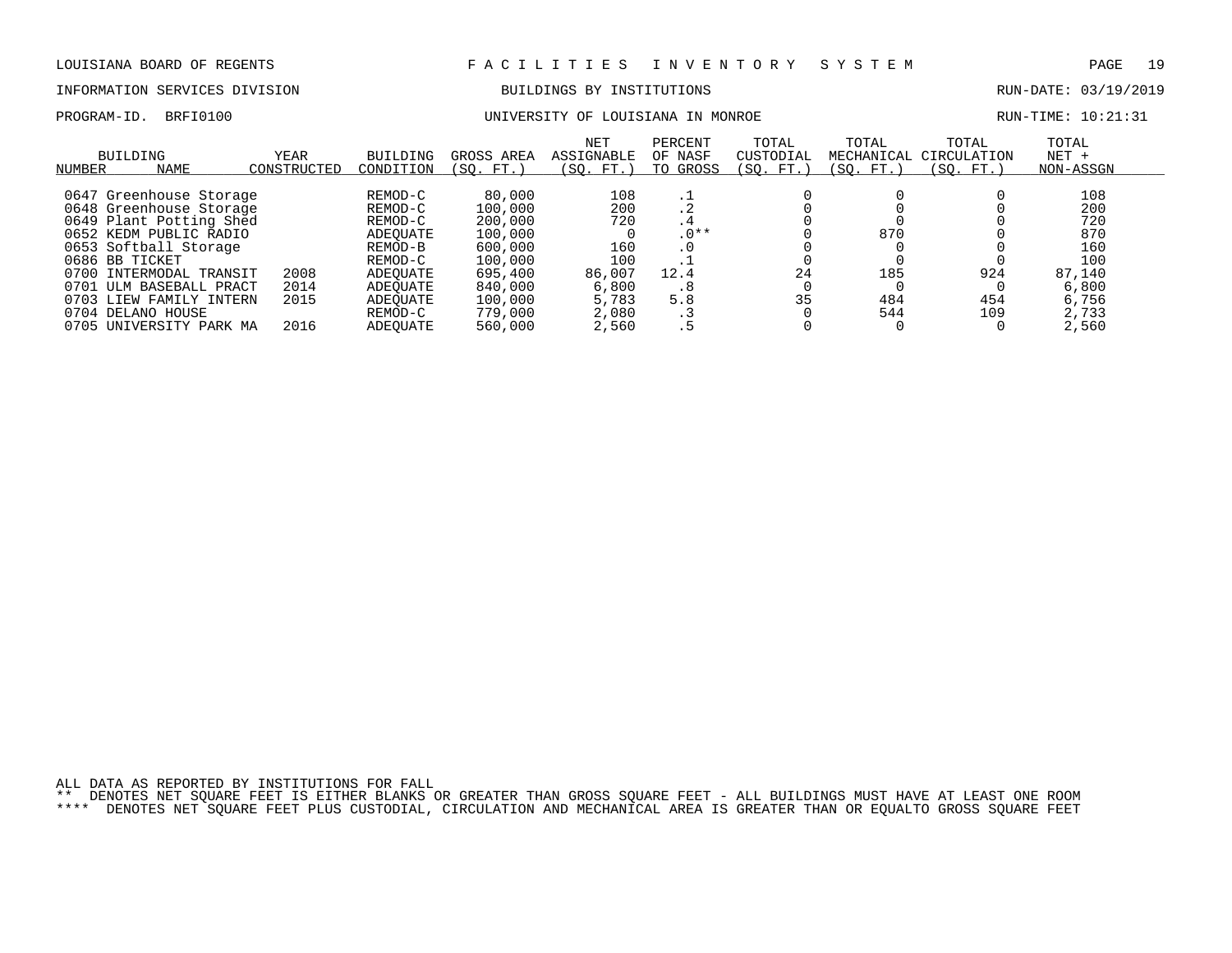# INFORMATION SERVICES DIVISION BUILDINGS BY INSTITUTIONS RUN-DATE: 03/19/2019

# PROGRAM-ID. BRFI0100 **NORTHWESTERN STATE UNIVERSITY** NEXT RUN-TIME: 10:21:31

|                          |             |                 |            | <b>NET</b> | PERCENT  | TOTAL               | TOTAL          | TOTAL                  | TOTAL     |  |
|--------------------------|-------------|-----------------|------------|------------|----------|---------------------|----------------|------------------------|-----------|--|
| <b>BUILDING</b>          | YEAR        | BUILDING        | GROSS AREA | ASSIGNABLE | OF NASF  | CUSTODIAL           |                | MECHANICAL CIRCULATION | $NET +$   |  |
| <b>NAME</b><br>NUMBER    | CONSTRUCTED | CONDITION       | (SO, FT.)  | (SO, FT.)  | TO GROSS | (SO. FT. )          | (SO. FT.)      | (SO, FT.)              | NON-ASSGN |  |
|                          |             |                 |            |            |          |                     |                |                        |           |  |
| 0001 NICHOLS SCHOOL HOU  | 1906        | ADEOUATE        | 560        | 500        | 89.3     | $\mathbf 0$         | $\Omega$       | $\Omega$               | 500       |  |
| 0005 INFIRMARY           | 1920        | ADEOUATE        | 6,677      | 5,085      | 76.2     | 19                  | 211            | 256                    | 5,571     |  |
| 0008 LEE A NELSON HALL   | 1923        | OBSOLETE        | 15,592     | 7,628      | 48.9     | $\overline{0}$      | $\Omega$       | $\overline{0}$         | 7,628     |  |
| 0010 WARREN EASTON HALL  | 1928        | ADEQUATE        | 66,364     | 61,194     | 92.2     | 500                 | 3,849          | 525                    | 66,068    |  |
| 0011 ALUMNI CENTER       | 1929        | ADEOUATE        | 4,868      | 4,049      | 83.2     | $\overline{0}$      | 122            | 518                    | 4,689     |  |
| 0012 ALUMNI CENTER GARA  | 1950        | ADEQUATE        | 441        | 440        | 99.8     | $\mathbf 0$         | $\Omega$       | $\overline{0}$         | 440       |  |
| 0015 RUSSELL HALL        | 1936        | ADEOUATE        | 41,713     | 28,380     | 68.0     | 493                 | 1,732          | 7,887                  | 38,492    |  |
| 0017 CASPARI HALL        | 1939        | ADEOUATE        | 16,843     | 8,620      | 51.2     | 136                 | 1,467          | 2,808                  | 13,031    |  |
| 0018 HARRY "RAGS" TURPI  | 1939        | ADEOUATE        | 142,724    | 39,001     | 27.3     | 87                  | 6,680          | 64,963                 | 110,731   |  |
| 0019 TRISLER POWER PLAN  | 1939        | ADEQUATE        | 13,226     | 1,395      | 10.5     | $\overline{0}$      | 4,507          | $\overline{0}$         | 5,902     |  |
| 0020 VARNADO HALL        | 1939        | ADEOUATE        | 51,630     | 40,755     | 78.9     | 0                   | $\Omega$       | $\Omega$               | 40,755    |  |
| 0025 A.A. FREDERICKS FIN | 1939        | ADEOUATE        | 104,326    | 74,125     | 71.1     | 142                 | 3,600          | 14,261                 | 92,128    |  |
| 0026 WELLNESS RECREATIO  | 1940        | ADEQUATE        | 89,348     | 60,974     | 68.2     | 236                 | 5,209          | 6,022                  | 72,441    |  |
| 0030 SOUTH HALL          | 1944        | <b>ADEOUATE</b> | 15,605     | 6,989      | 44.8     | 56                  | 771            | 793                    | 8,609     |  |
| 0031 JAMES A. NOE MILIT  | 1945        | ADEQUATE        | 12,449     | 8,595      | 69.0     | $\mathsf{O}$        | 98             | $\mathbf{0}$           | 8,693     |  |
| 0042 MORRISON HALL       | 1950        | ADEQUATE        | 18,924     | 11,580     | 61.2     | 476                 | 1,336          | 3,319                  | 16,711    |  |
| 0043 FOURNET HALL        | 1950        | ADEOUATE        | 35,495     | 22,509     | 63.4     | 109                 | 1,759          | 5,445                  | 29,822    |  |
| 0044 FAMILY AND CONSUME  | 1950        | ADEQUATE        | 18,216     | 12,483     | 68.5     | 74                  | 1,333          | 2,998                  | 16,888    |  |
| 0046 WAREHOUSE           | 1950        | ADEOUATE        | 13,645     | 12,605     | 92.4     | 0                   | 45             | 0                      | 12,650    |  |
| 005A GAS STATION         | 1992        | ADEOUATE        | 448        | 438        | 97.8     | $\mathbf 0$         | $\mathbf 0$    | $\Omega$               | 438       |  |
| 005B VISITOR CENTER      | 2007        | ADEQUATE        | 80         | 77         | 96.3     | $\mathbf{0}$        | $\mathbf{0}$   | $\Omega$               | 77        |  |
| 0050 INDUSTRIAL EDUCATI  | 1955        | ADEOUATE        | 14,772     | 9,481      | 64.2     | $\mathsf{O}\xspace$ | $\overline{0}$ | $\Omega$               | 9,481     |  |
| 0053 ST. DENIS HALL      | 1958        | ADEQUATE        | 11,774     | 8,634      | 73.3     | $\mathbf 0$         | 798            | 2,260                  | 11,692    |  |
| 0054 WILLIAMSON HALL     | 1958        | ADEOUATE        | 31,956     | 19,674     | 61.6     | 90                  | 1,068          | 1,480                  | 22,312    |  |
| 0055 STUDENT SVCS CENTE  | 2012        | ADEQUATE        | 34,451     | 18,558     | 53.9     | 180                 | 2,240          | 6,497                  | 27,475    |  |
| 0057 CARPENTER SHOP      | 1960        | ADEQUATE        | 6,480      | 5,513      | 85.1     | 0                   | 185            | $\overline{0}$         | 5,698     |  |
| 0067 PRATHER COLISEUM    | 1963        | <b>ADEOUATE</b> | 103,841    | 67,293     | 64.8     | 137                 | 6,920          | 18,849                 | 93,199    |  |
| 0071 ROY HALL            | 1964        | ADEQUATE        | 27,534     | 9,499      | 34.5     | 0                   | 763            | $\overline{0}$         | 10,262    |  |
| 0074 IBERVILLE DINING H  | 1966        | ADEQUATE        | 26,418     | 22,937     | 86.8     | 0                   | 1,213          | 443                    | 24,593    |  |
| 0077 STUDENT UNION       | 1966        | <b>ADEOUATE</b> | 71,358     | 57,487     | 80.6     | 310                 | 3,019          | 6,700                  | 67,516    |  |
| 0079 CULINARY ARTS ANNE  | 1967        | ADEOUATE        | 2,910      | 2,792      | 95.9     | $\mathbf 0$         | 33             | $\Omega$               | 2,825     |  |
| 0081 JOHN S.KYSER HALL   | 1968        | ADEOUATE        | 135,879    | 89,917     | 66.2     | 116                 | 6,947          | 14,378                 | 111,358   |  |
| 0082 LUMBER SHED/AUTO D  | 1968        | ADEQUATE        | 2,917      | 2,717      | 93.1     | 0                   | 0              | 0                      | 2,717     |  |
| 0085 GROUNDS AUTO FACIL  | 1970        | ADEQUATE        | 11,590     | 7,537      | 65.0     | $\Omega$            | $\Omega$       | $\Omega$               | 7,537     |  |
| 0086 POST OFFICE         | 1969        | ADEOUATE        | 3,351      | 1,566      | 46.7     | 0                   | 89             | 1,172                  | 2,827     |  |
| 0087 TEACHER ED CENTER,  | 1970        | ADEQUATE        | 1,080      | 1,000      | 92.6     | 0                   | 0              | 0                      | 1,000     |  |
| 0088 TEACHER ED CENTER   | 1970        | ADEQUATE        | 4,909      | 198        | 4.0      | $\mathbf 0$         | $\Omega$       | $\Omega$               | 198       |  |
| 0089 HEALTH & PE MAJORS  | 1970        | ADEQUATE        | 52,787     | 41,484     | 78.6     | 99                  | 2,004          | 6,744                  | 50,331    |  |
| 0090 BIENVENU HALL SCIE  | 1970        | ADEOUATE        | 52,678     | 40,991     | 77.8     | 104                 | 4,032          | 7,155                  | 52,282    |  |
| 0091 PRESIDENT'S RESIDE  | 1970        | <b>ADEQUATE</b> | 9,984      | 8,674      | 86.9     | $\mathbf 0$         | $\mathbf 0$    | $\Omega$               | 8,674     |  |
|                          |             |                 |            |            |          |                     |                |                        |           |  |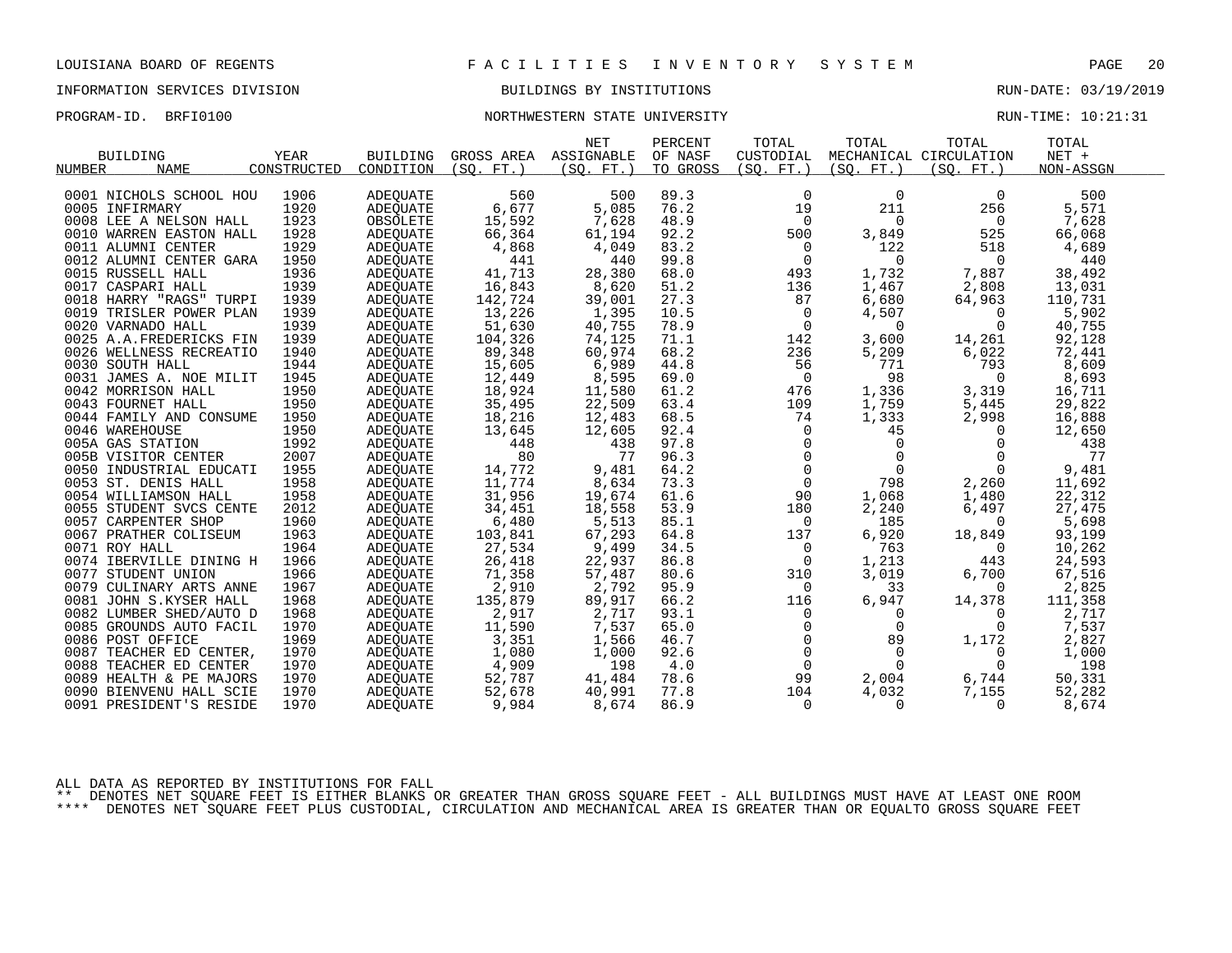# INFORMATION SERVICES DIVISION BUILDINGS BY INSTITUTIONS RUN-DATE: 03/19/2019

# PROGRAM-ID. BRFI0100 **NORTHWESTERN STATE UNIVERSITY** NEXT RUN-TIME: 10:21:31

|                                                    |              |                             |                       | NET            | PERCENT      | TOTAL                   | TOTAL                   | TOTAL                   | TOTAL     |  |
|----------------------------------------------------|--------------|-----------------------------|-----------------------|----------------|--------------|-------------------------|-------------------------|-------------------------|-----------|--|
| <b>BUILDING</b>                                    | <b>YEAR</b>  | <b>BUILDING</b>             | GROSS AREA ASSIGNABLE |                | OF NASF      | CUSTODIAL               |                         | MECHANICAL CIRCULATION  | $NET +$   |  |
| <b>NAME</b><br>NUMBER                              | CONSTRUCTED  | CONDITION                   | (SO. FT. )            | (SO. FT. )     | TO GROSS     | (SO. FT.)               | (SO. FT.)               | (SO. FT. )              | NON-ASSGN |  |
|                                                    |              |                             |                       |                |              |                         |                         |                         |           |  |
| 0092 E.P.WATSON MEMORIA                            | 1972         | ADEOUATE                    | 93,588                | 81,295         | 86.9         | 436                     | 3,876                   | 5,016                   | 90,623    |  |
| 0093 SUB STATION #1                                | 1970         | ADEOUATE                    | 1,800                 | 1,750          | 97.2         | 0                       | 0                       | 0                       | 1,750     |  |
| 0094 SUB STATION #2                                | 1970         | <b>ADEQUATE</b>             | 1,800                 | 1,750          | 97.2         | $\mathbf 0$             | $\mathbf 0$             | 0                       | 1,750     |  |
| 010A WE ACTIVITIES BLDG                            | 1987         | <b>ADEOUATE</b>             | 5,056                 | 4,944          | 97.8         | $\Omega$                | 65                      | $\Omega$                | 5,009     |  |
| 010B WE MECHANICAL EOUI                            | 1987         | ADEOUATE                    | 1,260                 | 1,188          | 94.3         | $\mathbf 0$             | $\mathbf 0$             | 0                       | 1,188     |  |
| 010C NURSERY OUTBULDING                            | 1987         | ADEQUATE                    | 240                   | 177            | 73.8         | $\Omega$                | $\Omega$                | $\mathbf 0$             | 177       |  |
| 0106 RECREATION COMPLEX                            | 1977         | ADEQUATE                    | 6,260                 | 5,016          | 80.1         | 78                      | 730                     | 399                     | 6,223     |  |
| 0108 TRACK BUILDING                                | 1977         | ADEQUATE                    | 1,800                 | 1,026          | 57.0         | $\mathbf 0$             | 588                     | 0                       | 1,614     |  |
| 0109 TRACK TOWER                                   | 1977         | ADEOUATE                    | 260                   | 250            | 96.2         | 0                       | 0                       | 0                       | 250       |  |
| 0110 TRAFFIC SAFETY CEN                            | 1976         | ADEQUATE                    | 785                   | 727            | 92.6         | $\mathbf 0$             | $\mathbf 0$             | $\Omega$                | 727       |  |
| 0111 TENNIS COMPLEX                                | 1978         | ADEOUATE                    | 676                   | 514            | 76.0         | $\overline{0}$          | $\Omega$                | $\Omega$                | 514       |  |
| 0112 PRO SHOP COMPLEX                              | 1980         | <b>ADEOUATE</b>             | 2,500                 | 2,300          | 92.0         | $\mathbf 0$             | $\mathbf 0$             | $\mathbf 0$             | 2,300     |  |
| 0113 REC COMPLEX MAINT                             | 1980         | ADEQUATE                    | 3,100                 | 2,950          | 95.2         | $\mathbf 0$             | $\Omega$                | 0                       | 2,950     |  |
| 0114 ATHLETIC FIELD HOU                            | 1979         | <b>ADEOUATE</b>             | 38,490                | 25,762         | 66.9         | 130                     | 1,214                   | 5,342                   | 32,448    |  |
| 0115 BASEBALL FACILITY                             | 1980         | ADEOUATE                    | 530                   | 288            | 54.3         | 0                       | 126                     | 0                       | 414       |  |
| 0116 DUGOUT 1ST BASE                               | 1980         | ADEQUATE                    | 416                   | 266            | 63.9         | $\mathbf 0$             | $\Omega$                | 0                       | 266       |  |
| 0117 DUGOUT 3RD BASE                               | 1980         | ADEOUATE                    | 416                   | 266            | 63.9         | $\mathbf 0$             | $\Omega$                | $\Omega$                | 266       |  |
| 0119 FAC SVCS COMPLEX                              | 2006         | ADEOUATE                    | 12,900                | 10,335         | 80.1         | 0                       | 1,067                   | 0                       | 11,402    |  |
| 0120 COLLINS ALUMNI PAV                            | 2011         | ADEOUATE                    | 3,706                 | 2,620          | 70.7         | 68                      | 420                     | $\mathbf 0$<br>$\Omega$ | 3,108     |  |
| 0123 WOMENS DUGOUT 3B<br>0124 WOMENS DUGOUT 1ST    | 1992<br>1992 | ADEOUATE                    | 480<br>300            | 70<br>270      | 14.6<br>90.0 | $\Omega$<br>$\mathbf 0$ | $\Omega$<br>$\mathbf 0$ | $\mathbf 0$             | 70<br>270 |  |
|                                                    | 1992         | ADEQUATE                    |                       |                | 72.9         | $\mathbf 0$             | 185                     |                         | 1,191     |  |
| 0125 WOMENS SOFTBALL FA<br>0126 NSU ROWING TEAM BA | 2006         | ADEOUATE                    | 1,380<br>2,800        | 1,006          | 96.4         | $\mathbf 0$             | $\mathbf 0$             | 0<br>0                  | 2,700     |  |
| 0129 FACILITIES SHOP                               | 2008         | ADEQUATE<br><b>ADEOUATE</b> |                       | 2,700<br>2,800 | 84.8         | $\Omega$                | $\Omega$                | $\Omega$                | 2,800     |  |
| 0130 EOUINE CENTER                                 | 2004         | ADEOUATE                    | 3,300<br>3,520        | 2,019          | 57.4         | $\mathbf 0$             | 75                      | $\mathbf 0$             | 2,094     |  |
| 0140 SOFTBALL COMPLEX                              | 2004         | ADEQUATE                    | 1,580                 | 1,100          | 69.6         | 0                       | $\mathbf 0$             | $\Omega$                | 1,100     |  |
| 0141 SOFTBALL COMPLEX                              | 2006         | ADEOUATE                    | 340                   | 290            | 85.3         | $\Omega$                | $\Omega$                | $\Omega$                | 290       |  |
| 0142 SOFTBALL COMPLEX                              | 2006         | ADEOUATE                    | 500                   | 450            | 90.0         | $\mathsf{O}$            | $\mathbf 0$             | $\mathbf 0$             | 450       |  |
| 0143 SOFTBALL BATTING C                            | 2007         | ADEOUATE                    | 2,075                 | 1,800          | 86.7         | $\mathsf{O}$            | $\Omega$                | $\mathbf 0$             | 1,800     |  |
| 0145 SOCCER/CONCESS                                | 2006         | <b>ADEOUATE</b>             | 660                   | 600            | 90.9         | $\mathbf 0$             | $\Omega$                | $\Omega$                | 600       |  |
| 0146 SOFTBALL AND SOCCE                            | 2006         | ADEOUATE                    | 340                   | 300            | 88.2         | 0                       | $\Omega$                | 0                       | 300       |  |
| 025A FINE ARTS NEW BUIL                            | 1982         | <b>ADEOUATE</b>             | 83,813                | 63,120         | 75.3         | 42                      | 5,224                   | 8,477                   | 76,863    |  |
| 0300 NURSING, S'PORT: WAR                          | 1966         | <b>ADEQUATE</b>             | 45,282                | 24,596         | 54.3         | 33                      | 357                     | 1,506                   | 26,492    |  |
| 0550 W C OWEN ADM BUILD                            | 1976         | <b>ADEOUATE</b>             | 11,161                | 10,225         | 91.6         | 188                     | 300                     | 312                     | 11,025    |  |
| 0551 ED CTR FT POLK A B                            | 1986         | ADEOUATE                    | 12,420                | 8,756          | 70.5         | 0                       | 810                     | 0                       | 9,566     |  |
| 0552 ED CTR FT POLK B B                            | 1986         | ADEQUATE                    | 13,470                | 10,902         | 80.9         | 218                     | 132                     | 462                     | 11,714    |  |
| 088A TEACHER ED CENTER,                            | 1970         | ADEQUATE                    | 45,460                | 31,272         | 68.8         | 45                      | 2,192                   | 3,978                   | 37,487    |  |
| 088B TEACHER ED CENTER,                            | 1970         | ADEQUATE                    | 6,362                 | 5,465          | 85.9         | 64                      | 54                      | 55                      | 5,638     |  |
| 088C TEACHER ED CENTER,                            | 1970         | ADEOUATE                    | 22,715                | 17,272         | 76.0         | $\mathbf 0$             | 684                     | 3,024                   | 20,980    |  |
| 088D TEACHER ED CENTER,                            | 1970         | <b>ADEQUATE</b>             | 9,940                 | 8,268          | 83.2         | 100                     | $\Omega$                | $\Omega$                | 8,368     |  |
|                                                    |              |                             |                       |                |              |                         |                         |                         |           |  |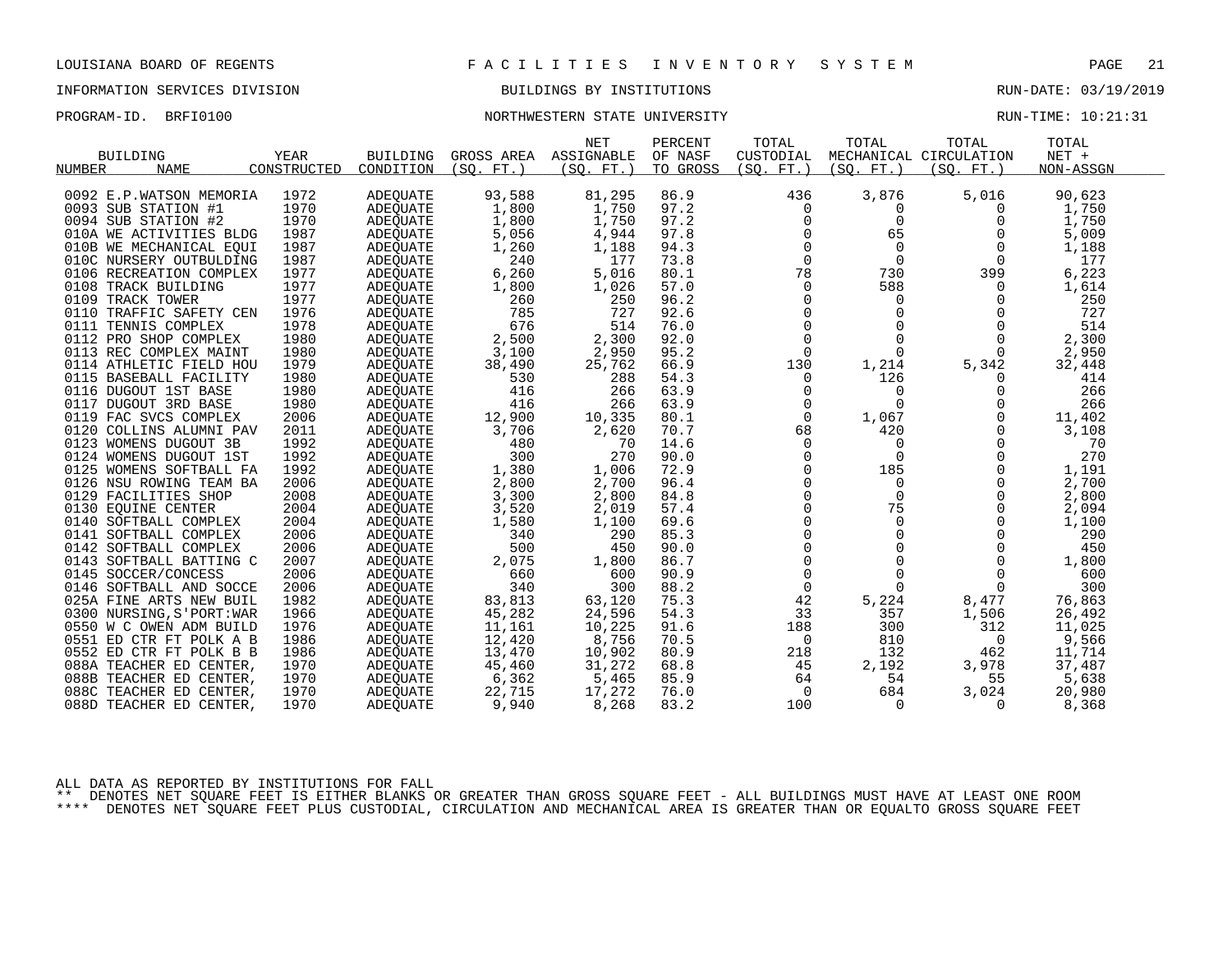# INFORMATION SERVICES DIVISION BUILDINGS BY INSTITUTIONS RUN-DATE: 03/19/2019

### PROGRAM-ID. BRFI0100 **NORTHWESTERN STATE UNIVERSITY** NORTHWESTERN STATE ON THE STATE ON THE STATE OF STATE OF STATE OF STATE OF STATE OF STATE OF STATE OF STATE OF STATE OF STATE OF STATE OF STATE OF STATE OF STATE OF STAT

| BUILDING<br>NAME<br>NUMBER | YEAR<br>CONSTRUCTED | BUILDING<br>CONDITION | GROSS AREA<br>$\sqrt{\text{SO}}$ .<br>$FT.$ , | <b>NET</b><br>ASSIGNABLE<br>(SO. FT.) | PERCENT<br>OF NASF<br>TO GROSS | TOTAL<br>CUSTODIAL<br>(SO. FT. | TOTAL<br>(SO. FT.) | TOTAL<br>MECHANICAL CIRCULATION<br>(SO. FT. | TOTAL<br>$NET +$<br>NON-ASSGN |  |
|----------------------------|---------------------|-----------------------|-----------------------------------------------|---------------------------------------|--------------------------------|--------------------------------|--------------------|---------------------------------------------|-------------------------------|--|
|                            |                     |                       |                                               |                                       |                                |                                |                    |                                             |                               |  |
| 092A LIBRARY MECH EOUIP    | 1972                | ADEOUATE              | 2,000                                         |                                       | $.0**$                         |                                | . . 000            |                                             | 1,000                         |  |
| 113A REC COMPLEX           | 1999                | ADEOUATE              | 1,100                                         | 1,000                                 | 90.9                           |                                |                    |                                             | l,000                         |  |
| 115A BASEBALL STORAGE      | 2007                | ADEOUATE              | 623                                           | 600                                   | 96.3                           |                                |                    |                                             | 600                           |  |
| 306A NURSES ED CTR A BL    | 1906                | ADEOUATE              | 17,876                                        | 7,224                                 | 40.4                           | 44                             | 2,090              | 3,754                                       | 13,112                        |  |
| 306B NURSES ED CTR B BL    | 1985                | ADEOUATE              | 43,360                                        | 27,906                                | 64.4                           | 129                            | 4,261              | 9,581                                       | 41,877                        |  |
| 306C NURSES ED CTR C BL    | 1985                | ADEOUATE              | 30,245                                        | 16,445                                | 54.4                           | 125                            | ,368               | 6,946                                       | 24,884                        |  |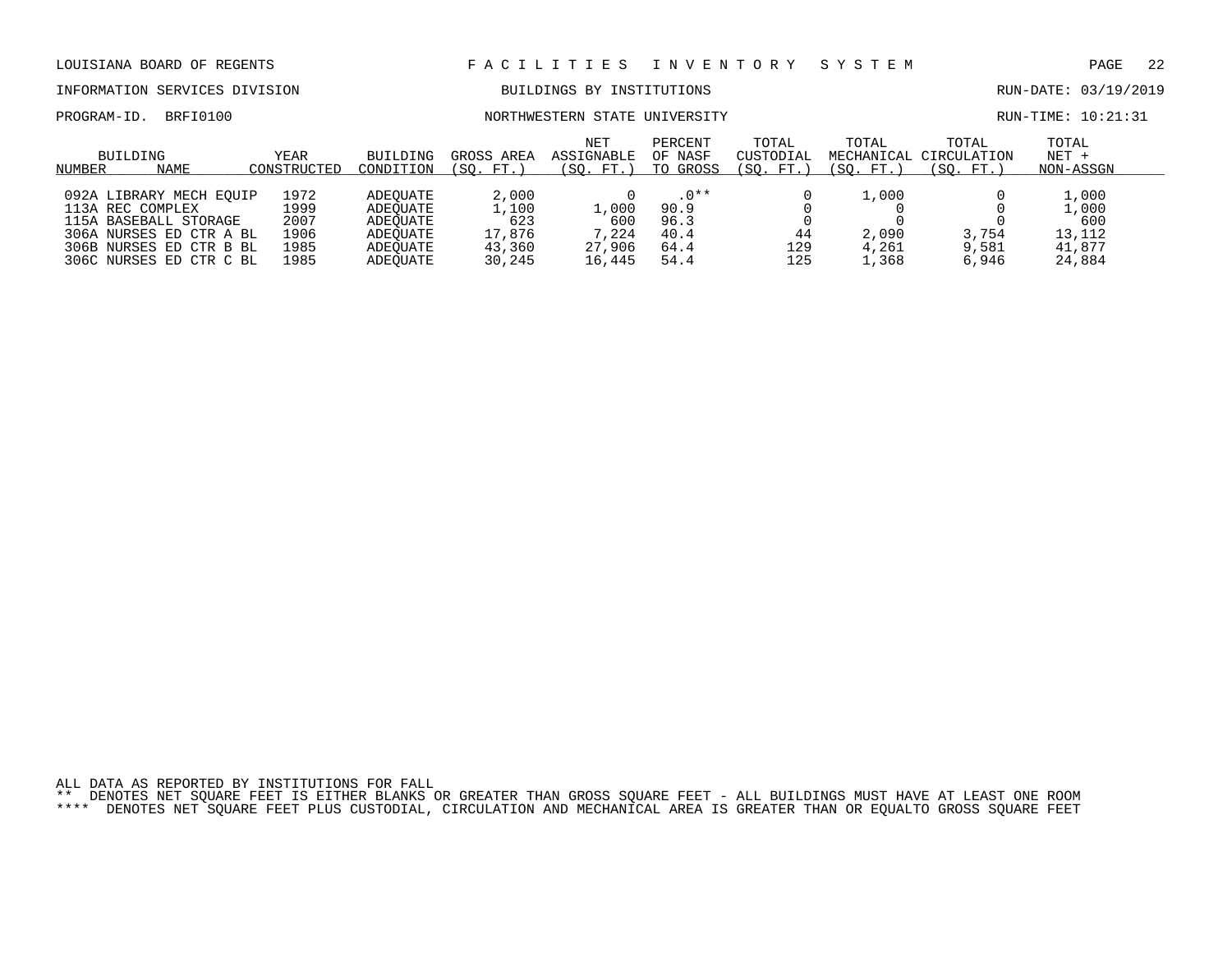# INFORMATION SERVICES DIVISION BUILDINGS BY INSTITUTIONS RUN-DATE: 03/19/2019

# PROGRAM-ID. BRFI0100 SOUTHEASTERN LOUISIANA UNIVERSITY RUN-TIME: 10:21:31

|                            |             |                 |                 | <b>NET</b> | PERCENT  | TOTAL          | TOTAL          | TOTAL                  | TOTAL     |  |
|----------------------------|-------------|-----------------|-----------------|------------|----------|----------------|----------------|------------------------|-----------|--|
| <b>BUILDING</b>            | <b>YEAR</b> | <b>BUILDING</b> | GROSS AREA      | ASSIGNABLE | OF NASF  | CUSTODIAL      |                | MECHANICAL CIRCULATION | $NET +$   |  |
| <b>NAME</b><br>NUMBER      | CONSTRUCTED | CONDITION       | $FT.$ )<br>(SO. | (SQ. FT. ) | TO GROSS | (SQ. FT. )     | (SO. FT. )     | (SO. FT.)              | NON-ASSGN |  |
|                            |             |                 |                 |            |          |                |                |                        |           |  |
| AFBF Alumni Field Batti    | 2011        | ADEQUATE        | 2,865           | 2,722      | 95.0     | 0              | 0              | $\Omega$               | 2,722     |  |
| AFLD Alumni Field          | 1995        | ADEQUATE        | 500             | 381        | 76.2     | $\Omega$       | $\Omega$       | $\Omega$               | 381       |  |
| AFST Alumni Field Stora    | 2001        | ADEQUATE        | 933             | 919        | 98.5     | $\mathbf 0$    | $\mathbf 0$    | $\Omega$               | 919       |  |
| ALUM Alumni Center         | 1994        | ADEQUATE        | 12,724          | 9,192      | 72.2     | 18             | 510            | 1,951                  | 11,671    |  |
| ARTF Art Foundry           | 1980        | ADEQUATE        | 1,000           | 864        | 86.4     | $\Omega$       | $\Omega$       | $\Omega$               | 864       |  |
| ASCH Ascension Hall        | 2018        | ADEOUATE        | 87,987          | 58,892     | 66.9     | 343            | 2,134          | 13,375                 | 74,744    |  |
| AZHO Charles Anzalone H    | 1964        | REMOD-B         | 25,745          | 19,634     | 76.3     | 64             | 586            | 2,190                  | 22,474    |  |
| BIOF Physical Plant Bio    | 2010        | ADEQUATE        | 256             | 255        | 99.6     | $\mathbf 0$    | $\Omega$       | $\Omega$               | 255       |  |
| BIOL Biology Building      | 1964        | ADEOUATE        | 91,539          | 54,343     | 59.4     | 385            | 7,749          | 18,351                 | 80,828    |  |
| BRC0 Baton Rouge Center    | 1982        | REMOD-A         | 68,633          | 38,850     | 56.6     | 1,969          | 5,150          | 15,926                 | 61,895    |  |
| CHAO Clark Hall Annex      | 1974        | ADEQUATE        | 5,347           | 4,559      | 85.3     | 0              | 199            | 314                    | 5,072     |  |
| CHRY Chrysanthemum Gree    | 1984        | ADEQUATE        | 1,922           | 1,851      | 96.3     | 0              | 0              | $\Omega$               | 1,851     |  |
| CHOO J. Leon Clark Hall    | 1939        | ADEQUATE        | 16,732          | 9,747      | 58.3     | 31             | 608            | 3,718                  | 14,104    |  |
| CLMB Columbia Theatre      | 1928        | ADEOUATE        | 39,614          | 17,925     | 45.2     | 126            | 5,145          | 11,170                 | 34,366    |  |
| CNHO Cardinal Newman Ha    | 1964        | REMOD-A         | 22,966          | 12,706     | 55.3     | 80             | 766            | 5,853                  | 19,405    |  |
| CSTB Computer Science &    | 2017        | ADEQUATE        | 74,583          | 47,010     | 63.0     | 129            | 6,872          | 13,056                 | 67,067    |  |
| CWCH Charles W. Campbel    | 1940        | REMOD-A         | 10,878          | 6,314      | 58.0     | 24             | 279            | 2,823                  | 9,440     |  |
| DCSA Dugas Center          | 1972        | ADEQUATE        | 27,873          | 18,907     | 67.8     | 236            | 2,091          | 3,848                  | 25,082    |  |
| DGCS Alumni Field-Dugou    | 1995        | ADEOUATE        | 558             | 458        | 82.1     | 0              | $\Omega$       | $\Omega$               | 458       |  |
| DUG0 Alumni Field-Dugou    | 1995        | ADEQUATE        | 1,150           | 448        | 39.0     | $\mathbf 0$    | 473            | $\Omega$               | 921       |  |
| DVIC D. Vickers Hall       | 1971        | REMOD-B         | 102,095         | 50,582     | 49.5     | 204            | 3,839          | 20,320                 | 74,945    |  |
| DYSN Luther H. Dyson Ha    | 1961        | REMOD-A         | 16,434          | 11,975     | 72.9     | 40             | 1,114          | 2,404                  | 15,533    |  |
| ECDS The Eye Center of     | 2009        | <b>ADEQUATE</b> | 1,327           | 600        | 45.2     | $\mathbf 0$    | 100            | 200                    | 900       |  |
| ELEC Main HV Switch        | 1945        | ADEQUATE        | 691             | $\Omega$   | $.0**$   | $\overline{0}$ | 632            | $\Omega$               | 632       |  |
| ESAO East Strawberry St    | 1937        | REMOD-B         | 11,636          | 9,601      | 82.5     | 56             | 437            | 81                     | 10,175    |  |
| ES00 East Strawberry St    | 1937        | REMOD-B         | 32,738          | 22,926     | 70.0     | 310            | 2,267          | 2,815                  | 28,318    |  |
| ETCK East Stadium Ticke    | 1981        | ADEOUATE        | 21,640          | 19,200     | 88.7     | $\Omega$       | $\Omega$       | $\Omega$               | 19,200    |  |
| FAYO Fayard Hall           | 2001        | ADEQUATE        | 101,742         | 58,254     | 57.3     | 563            | 6,442          | 25,279                 | 90,538    |  |
| GARR R. Norval Garrett     | 1962        | ADEQUATE        | 55,195          | 35,391     | 64.1     | 54             | 1,503          | 10,984                 | 47,932    |  |
| GREN Greenhouse One        | 2010        | ADEQUATE        | 2,976           | 2,897      | 97.3     | $\mathbf 0$    | $\overline{0}$ | $\Omega$               | 2,897     |  |
| HMBO Housing Maintenanc    | 2001        | ADEQUATE        | 1,678           | 1,520      | 90.6     | $\mathbf 0$    | 51             | $\Omega$               | 1,571     |  |
| HZMB Hazardous Material    | 1996        | ADEQUATE        | 931             | 797        | 85.6     | $\mathbf 0$    | $\Omega$       | $\Omega$               | 797       |  |
| INMO<br>Strawberry Stadium | 2009        | ADEQUATE        | 167,972         | 159,898    | 95.2     | $\mathbf 0$    | 1,655          | 6,165                  | 167,718   |  |
| INNO The Inn at Southea    | 1940        | <b>ADEOUATE</b> | 4,357           | 3,151      | 72.3     | $\mathbf 0$    | 20             | 412                    | 3,583     |  |
| JC00 Jefferson Court       | 1970        | ADEQUATE        | 2,788           | 1,750      | 62.8     | $\mathbf 0$    | 120            | 363                    | 2,233     |  |
| KHMB Kinesiology & Heal    | 2011        | ADEQUATE        | 1,259           | $\Omega$   | $.0**$   | 0              | 1,090          | 0                      | 1,090     |  |
| KHSA Kinesiology & Heal    | 2011        | ADEOUATE        | 35,007          | 22,764     | 65.0     | 64             | 1,947          | 7,460                  | 32,235    |  |
| KHSO Kinesiology & Heal    | 1969        | ADEQUATE        | 55,549          | 42,328     | 76.2     | 116            | 2,836          | 7,610                  | 52,890    |  |
| KTPB Kinesiology Track     | 2015        | ADEOUATE        | 256             | 224        | 87.5     | 0              | $\Omega$       | $\Omega$               | 224       |  |
| LAHO Louisiana Resident    | 2005        | ADEQUATE        | 35,613          | 22,922     | 64.4     | 434            | 1,074          | 4,689                  | 29,119    |  |
|                            |             |                 |                 |            |          |                |                |                        |           |  |

ALL DATA AS REPORTED BY INSTITUTIONS FOR FALL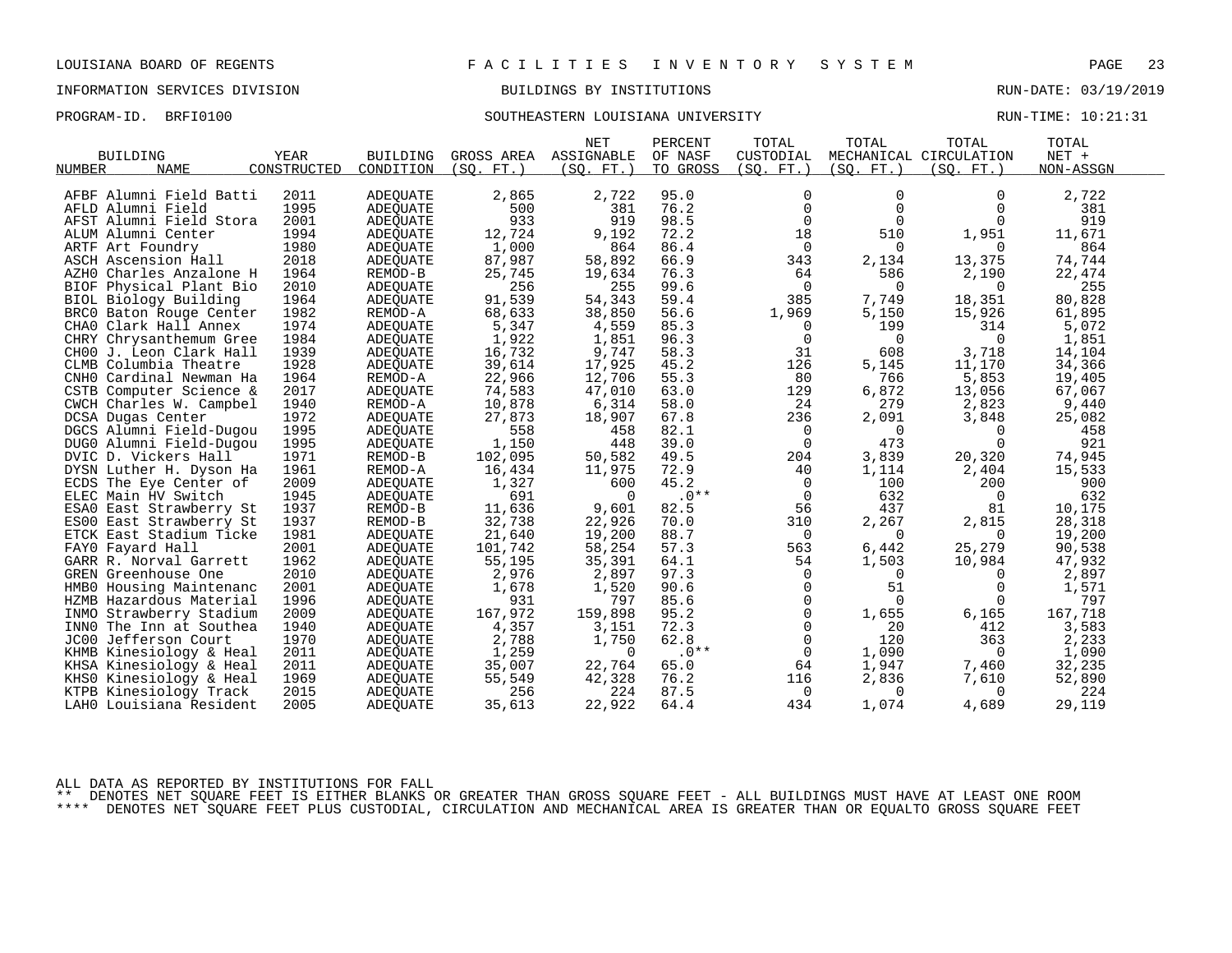# INFORMATION SERVICES DIVISION BUILDINGS BY INSTITUTIONS RUN-DATE: 03/19/2019

# PROGRAM-ID. BRFI0100 SOUTHEASTERN LOUISIANA UNIVERSITY RUN-TIME: 10:21:31

|                   |                                                    |              |                 |                 | <b>NET</b>        | PERCENT      | TOTAL                | TOTAL                | TOTAL                  | TOTAL          |  |
|-------------------|----------------------------------------------------|--------------|-----------------|-----------------|-------------------|--------------|----------------------|----------------------|------------------------|----------------|--|
| <b>BUILDING</b>   |                                                    | <b>YEAR</b>  | <b>BUILDING</b> | GROSS AREA      | ASSIGNABLE        | OF NASF      | CUSTODIAL            |                      | MECHANICAL CIRCULATION | NET +          |  |
| NUMBER            | <b>NAME</b>                                        | CONSTRUCTED  | CONDITION       | (SO. FT. )      | (SQ. FT.          | TO GROSS     | (SQ. FT. )           | (SQ. FT. )           | (SQ. FT. )             | NON-ASSGN      |  |
|                   | LIVH Livingston Residen                            | 2005         | ADEQUATE        | 48,376          | 32,120            | 66.4         | 76                   | 964                  | 6,688                  | 39,848         |  |
|                   | LLTC Clausen Family Bui                            | 2005         | <b>ADEQUATE</b> | 43,325          | 16,601            | 38.3         | $\Omega$             | 1,242                | 4,727                  | 22,570         |  |
|                   | LTOK Lions Traxx Shuttl                            | 2008         | ADEQUATE        | 556             | 500               | 89.9         | 0                    | 0                    | 0                      | 500            |  |
|                   | LTTN Lions Traxx Shuttl                            | 2008         | <b>ADEOUATE</b> | 87              | 83                | 95.4         | $\Omega$             | 0                    | 0                      | 83             |  |
|                   | LTUC Lions Traxx Shuttl                            | 2008         | <b>ADEQUATE</b> | 100             | 84                | 84.0         | $\Omega$             | $\Omega$             | $\Omega$               | 84             |  |
|                   | MCCL Jay W. McClimans H                            | 1939         | REMOD-A         | 26,236          | 17,309            | 66.0         | 105                  | 732                  | 3,256                  | 21,402         |  |
|                   | MCEO McClimans Hall Ele                            | 1939         | <b>ADEOUATE</b> | 174             | $\Omega$          | $.0**$       | 0                    | 141                  | $\Omega$               | 141            |  |
|                   | MCMO McClimans Hall Mec                            | 1939         | <b>ADEQUATE</b> | 370             | $\Omega$          | $.0**$       | $\Omega$             | 351                  | $\Omega$               | 351            |  |
|                   | MEAD Eleanore H. Meade                             | 1939         | REMOD-B         |                 | 9,970             | 51.8         | 135                  | 3,013                | 4,459                  | 17,577         |  |
| MES1 Mesocosm One |                                                    | 1987         | <b>ADEQUATE</b> | 19,245<br>2,490 | 2,400             | 96.4         | 0                    | 0                    | $\Omega$               | 2,400          |  |
|                   | MGHO Lucius McGehee Hal                            | 1934         | <b>ADEQUATE</b> | 20,618          | 13,475            | 65.4         | 102                  | 1,067                | 3,793                  | 18,437         |  |
|                   | MIMS Gertie Lee Mims Ha                            | 1948         | REMOD-B         | 31,272          | 13,740            | 43.9         | 69                   | 741                  | 3,740                  | 18,290         |  |
|                   | MPB0 Main Power Buildin                            | 1945         | <b>ADEOUATE</b> | 655             | $\Omega$          | $.0**$       | $\Omega$             | 598                  | $\Omega$               | 598            |  |
|                   |                                                    |              |                 |                 |                   | 59.5         |                      |                      |                        |                |  |
|                   | MUSA Music Building Ann                            | 1981<br>1983 | REMOD-A         | 34,068          | 20,274<br>2,896   | 38.5         | 129<br>$\Omega$      | 1,803<br>253         | 6,645<br>1,116         | 28,851         |  |
|                   | MUSR Music Recital Hall                            | 1961         | ADEQUATE        | 7,528<br>5,988  | 5,658             | 94.5         | $\mathbf 0$          | 0                    | 0                      | 4,265          |  |
|                   | NC-G North Campus Compl                            |              | REMOD-B         |                 |                   | 84.3         |                      | 490                  | 839                    | 5,658          |  |
|                   | NCAT North Campus Athle                            | 1961         | REMOD-A         | 16,120          | 13,582            |              | 0<br>$\Omega$        | 49                   | 84                     | 14,911<br>782  |  |
|                   | NCCO North Campus Commu                            | 1977         | ADEQUATE        | 924<br>20,833   | 649<br>12,071     | 70.2<br>57.9 | 217                  |                      |                        |                |  |
|                   | NCFA North Campus Finan                            | 1961         | ADEOUATE        |                 | $\Omega$          | $.0**$       | $\Omega$             | 1,336                | 4,691                  | 18,315         |  |
|                   | NCHP North Campus Housi                            | 2001<br>1968 | <b>ADEQUATE</b> | 138             | 3,615             | 68.2         | 50                   | 124<br>118           | $\Omega$<br>644        | 124<br>4,427   |  |
|                   | NCHR North Campus Human                            |              | ADEOUATE        | 5,302<br>64,074 | 40,978            |              |                      | 3,580                | 14,053                 | 59,024         |  |
|                   | NCMB North Campus-Main                             | 1961<br>1961 | REMOD-A         | 8,246           |                   | 64.0<br>83.6 | 413                  | 98                   | 33                     | 7,070          |  |
|                   | NCTR North Campus Textb                            | 2000         | REMOD-A         |                 | 6,890<br>$\Omega$ | $.0**$       | 49<br>$\Omega$       |                      | $\Omega$               |                |  |
|                   | NMEC North Campus Mecha<br>NOPS North Oak Park Sto | 2004         | <b>ADEOUATE</b> | 1,362<br>1,407  | 1,355             | 96.3         | $\Omega$             | 1,357<br>0           | 0                      | 1,357<br>1,355 |  |
|                   | NORC North Oak Park Con                            | 1999         | ADEOUATE        |                 |                   | 48.4         | $\Omega$             | 796                  | 39                     |                |  |
|                   |                                                    |              | ADEQUATE        | 2,304           | 1,115             |              |                      |                      |                        | 1,950          |  |
|                   | OPBF North Oak Park Bat                            | 2009<br>1993 | ADEQUATE        | 2,088<br>144    | 1,988<br>137      | 95.2<br>95.1 | $\Omega$<br>$\Omega$ | $\Omega$<br>$\Omega$ | $\Omega$<br>$\Omega$   | 1,988<br>137   |  |
|                   | OPP1 North Oak Park Pav                            |              | ADEQUATE        |                 | 137               | 95.1         | $\Omega$             | $\mathbf 0$          | 0                      | 137            |  |
|                   | OPP2 North Oak Park Pav                            | 1993         | <b>ADEQUATE</b> | 144             |                   | 95.1         | $\Omega$             | 0                    | $\Omega$               | 137            |  |
|                   | OPP3 North Oak Park Pav                            | 1993         | ADEOUATE        | 144             | 137<br>137        | 95.1         | $\Omega$             | $\Omega$             | $\Omega$               | 137            |  |
|                   | OPP4 North Oak Park Pav                            | 1993         | ADEOUATE        | 144             |                   |              | $\Omega$             | $\Omega$             |                        |                |  |
|                   | OPP5 North Oak Park Pav                            | 1993         | ADEQUATE        | 144             | 137               | 95.1         |                      | 0                    | 0                      | 137<br>137     |  |
|                   | OPP6 North Oak Park Pav                            | 1993         | ADEQUATE        | 144             | 137               | 95.1         | $\Omega$<br>$\Omega$ | $\Omega$             | $\Omega$               |                |  |
|                   | OPRS North Oak Park Pre                            | 2004         | ADEOUATE        | 144             | 127               | 88.2         |                      | $\Omega$             | $\Omega$<br>$\Omega$   | 127            |  |
|                   | OP11 North Oak Park 1-D                            | 1999         | ADEQUATE        | 279             | 235               | 84.2         | $\Omega$<br>$\Omega$ | 0                    |                        | 235            |  |
|                   | OP13 North Oak Park 1-D                            | 1999         | ADEQUATE        | 279             | 235               | 84.2         |                      |                      | 0                      | 235            |  |
|                   | OP2B North Oak Park 2 B                            | 2009         | <b>ADEOUATE</b> | 565             | 537               | 95.0         | $\Omega$             | $\Omega$             | $\Omega$               | 537            |  |
|                   | OP21 North Oak Park 2-D                            | 1999         | ADEQUATE        | 279             | 224               | 80.3         | $\Omega$             | $\Omega$             | $\Omega$               | 224            |  |
|                   | OP23 North Oak Park 2-D                            | 1999         | ADEOUATE        | 282             | 242               | 85.8         | $\Omega$             | 0                    | 0                      | 242            |  |
|                   | OP3B North Oak Park 3 B                            | 2009         | ADEQUATE        | 565             | 537               | 95.0         | $\Omega$             | $\Omega$             | $\Omega$               | 537            |  |

ALL DATA AS REPORTED BY INSTITUTIONS FOR FALL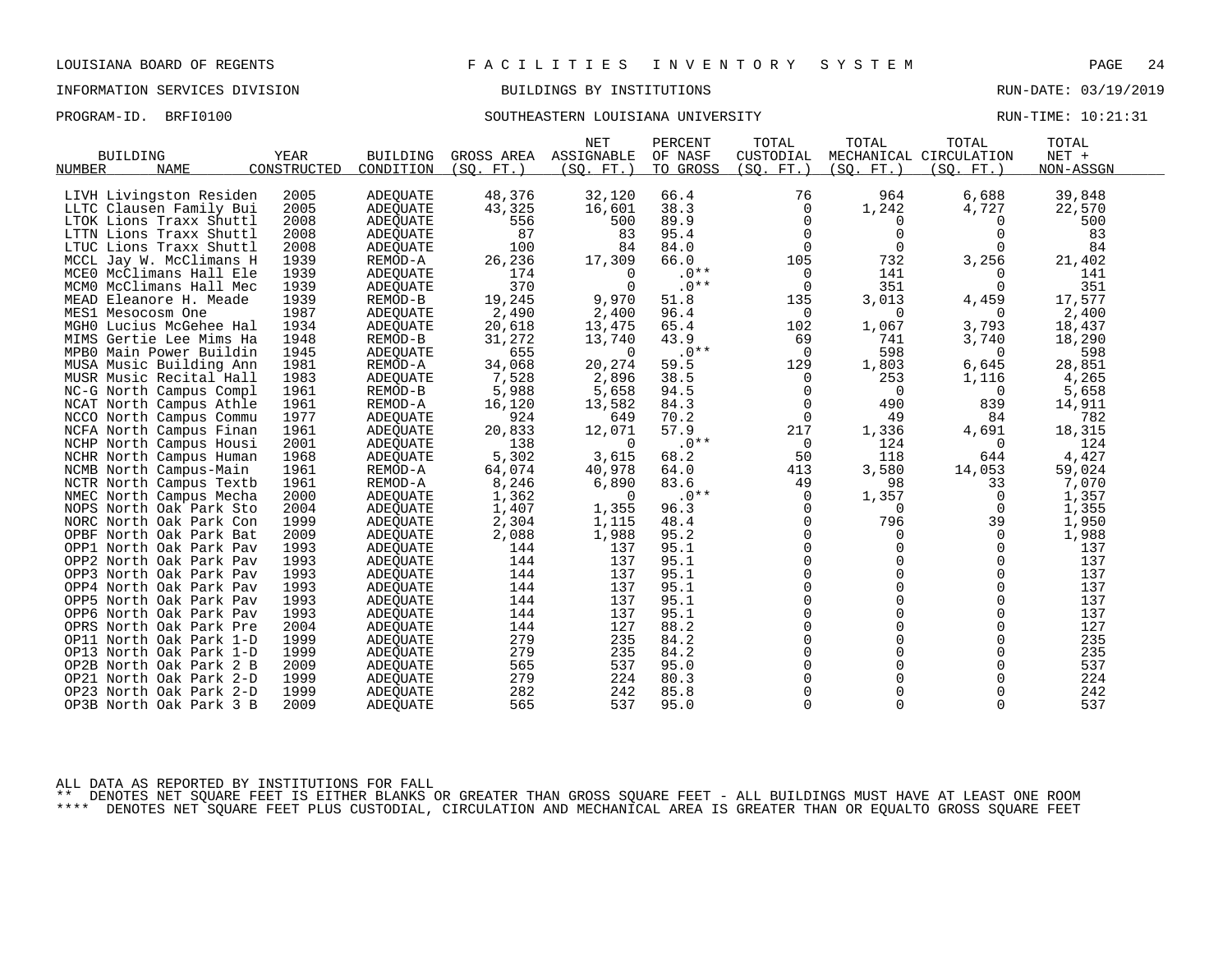# INFORMATION SERVICES DIVISION BUILDINGS BY INSTITUTIONS RUN-DATE: 03/19/2019

# PROGRAM-ID. BRFI0100 SOUTHEASTERN LOUISIANA UNIVERSITY RUN-TIME: 10:21:31

|                            |             |                 |            | <b>NET</b> | PERCENT  | TOTAL          | TOTAL       | TOTAL                  | TOTAL     |
|----------------------------|-------------|-----------------|------------|------------|----------|----------------|-------------|------------------------|-----------|
| <b>BUILDING</b>            | YEAR        | <b>BUILDING</b> | GROSS AREA | ASSIGNABLE | OF NASF  | CUSTODIAL      |             | MECHANICAL CIRCULATION | $NET +$   |
| NUMBER<br><b>NAME</b>      | CONSTRUCTED | CONDITION       | (SO. FT. ) | (SO. FT. ) | TO GROSS | (SO. FT. )     | (SO. FT. )  | (SO. FT.)              | NON-ASSGN |
|                            |             |                 |            |            |          |                |             |                        |           |
| OP31 North Oak Park 3-D    | 1999        | <b>ADEQUATE</b> | 279        | 242        | 86.7     | 0              | $\Omega$    | $\Omega$               | 242       |
| OP33 North Oak Park 3-D    | 1999        | <b>ADEOUATE</b> | 279        | 216        | 77.4     | $\mathbf 0$    | $\Omega$    | $\Omega$               | 216       |
| OP4B North Oak Park 4 B    | 2009        | <b>ADEQUATE</b> | 565        | 537        | 95.0     | 0              | $\mathbf 0$ | 0                      | 537       |
| OP41 North Oak Park 4-D    | 1999        | <b>ADEQUATE</b> | 279        | 224        | 80.3     | 0              | $\Omega$    | $\Omega$               | 224       |
| OP43 North Oak Park 4-D    | 1999        | <b>ADEOUATE</b> | 279        | 242        | 86.7     | $\Omega$       | $\Omega$    | $\Omega$               | 242       |
| OTIC North Oak Park Tic    | 2004        | <b>ADEQUATE</b> | 147        | 100        | 68.0     | $\mathbf 0$    | $\Omega$    | $\Omega$               | 100       |
| Primary Electrical<br>PEB0 | 1901        | ADEOUATE        | 474        | 0          | $.0**$   | 0              | 454         | 0                      | 454       |
| PH00 R.T. Pursley Hall     | 1967        | <b>ADEQUATE</b> | 57,380     | 32,566     | 56.8     | 58             | 844         | 6,743                  | 40,211    |
| POTL Ralph R. Pottle Mu    | 1939        | REMOD-B         | 25,796     | 13,910     | 53.9     | 64             | 2,520       | 4,214                  | 20,708    |
| PPED<br>Physical Plant Ele | 1983        | <b>ADEQUATE</b> | 137        | 0          | $.0**$   | 0              | 116         | $\mathbf 0$            | 116       |
| PPFS<br>Physical Plant Fue | 2010        | ADEQUATE        | 211        | 166        | 78.7     | 0              | $\mathbf 0$ | 0                      | 166       |
| Physical Plant M1<br>PPM1  | 1979        | ADEQUATE        | 10,110     | 9,095      | 90.0     | $\Omega$       | 444         | $\Omega$               | 9,539     |
| PPM2 Physical Plant M3     | 1980        | ADEQUATE        | 4,682      | 2,781      | 59.4     | 16             | 352         | 1,267                  | 4,416     |
| PPM3 Physical Plant M3     | 1980        | <b>ADEQUATE</b> | 10,165     | 7,728      | 76.0     | 0              | 232         | 167                    | 8,127     |
| PPM4 Purchasing & Prope    | 1980        | ADEQUATE        | 36,207     | 35,442     | 97.9     | 11             | 118         | 257                    | 35,828    |
| PPM6 Physical Plant M6     | 1967        | ADEQUATE        | 7,723      | 7,326      | 94.9     | 0              | 76          | $\Omega$               | 7,402     |
| PPV2<br>Physical Plant Veh | 1983        | <b>ADEQUATE</b> | 6,373      | 6,054      | 95.0     | $\mathbf 0$    | $\Omega$    | $\Omega$               | 6,054     |
| PRDH Pride Hall            | 2005        | ADEQUATE        | 55,684     | 36,259     | 65.1     | 543            | 2,059       | 6,927                  | 45,788    |
| PSCH Plant Science Club    | 1985        | <b>ADEQUATE</b> | 1,944      | 1,918      | 98.7     | 0              | $\Omega$    | $\Omega$               | 1,918     |
| SACO Claude B. Penningt    | 2001        | ADEQUATE        | 83,721     | 50,328     | 60.1     | 132            | 4,435       | 12,555                 | 67,450    |
| SBA0 Science Building A    | 1955        | <b>ADEQUATE</b> | 20,769     | 13,432     | 64.7     | 94             | 1,189       | 3,991                  | 18,706    |
| SCF0 Naquin Strength an    | 2009        | ADEQUATE        | 6,032      | 5,434      | 90.1     | $\overline{0}$ | 189         | 0                      | 5,623     |
| SEOA Southeastern Oaks     | 2001        | ADEQUATE        | 2,716      | 1,921      | 70.7     | 18             | 298         | 87                     | 2,324     |
| SE01 Southeastern Oaks     | 2001        | <b>ADEOUATE</b> | 13,117     | 11,568     | 88.2     | 0              | 0           | 0                      | 11,568    |
| SE02 Southeastern Oaks     | 2001        | ADEQUATE        | 13,116     | 11,568     | 88.2     | 0              | $\mathbf 0$ | 0                      | 11,568    |
| SE03<br>Southeastern Oaks  | 2001        | ADEQUATE        | 8,818      | 7,162      | 81.2     | $\mathbf 0$    | $\Omega$    | $\mathbf 0$            | 7,162     |
| SE04 Southeastern Oaks     | 2001        | <b>ADEQUATE</b> | 13,116     | 10,878     | 82.9     | $\mathbf 0$    | $\Omega$    | $\Omega$               | 10,878    |
| SE05 Southeastern Oaks     | 2001        | ADEQUATE        | 13,116     | 11,568     | 88.2     | $\mathbf 0$    | $\mathbf 0$ | $\Omega$               | 11,568    |
| SE06 Southeastern Oaks     | 2001        | <b>ADEQUATE</b> | 26,358     | 23,136     | 87.8     | $\mathbf 0$    | $\mathbf 0$ | $\mathbf 0$            | 23,136    |
| SGCW Student Government    | 1901        | ADEQUATE        | 1,152      | 1,094      | 95.0     | 0              | $\Omega$    | $\Omega$               | 1,094     |
| SHAA Washington Residen    | 2005        | ADEQUATE        | 47,080     | 32,112     | 68.2     | 343            | 931         | 6,516                  | 39,902    |
| SHAB St. Tammany Reside    | 2005        | <b>ADEOUATE</b> | 47,080     | 32,114     | 68.2     | 530            | 714         | 6,854                  | 40,212    |
| SHAC Tangipahoa Residen    | 2004        | ADEQUATE        | 31,651     | 20,471     | 64.7     | 121            | 842         | 4,170                  | 25,604    |
| SHAD Hammond Residentia    | 2004        | <b>ADEQUATE</b> | 42,615     | 28,980     | 68.0     | 166            | 960         | 5,588                  | 35,694    |
| SIMS Linus A. Sims Memo    | 1985        | ADEQUATE        | 143,374    | 103,511    | 72.2     | 739            | 11,147      | 17,528                 | 132,925   |
| SLBC Southeast Louisian    | 1995        | ADEQUATE        | 16,976     | 10,444     | 61.5     | 32             | 861         | 3,830                  | 15,167    |
| SOCR Soccer Dugout         | 2009        | ADEOUATE        | 1,070      | 798        | 74.6     | 0              | $\Omega$    | 136                    | 934       |
| SUA0 Student Union Anne    | 1983        | REMOD-A         | 28,752     | 18,983     | 66.0     | 68             | 1,603       | 6,033                  | 26,687    |
| SUMB<br>War Memorial Stude | 2003        | ADEQUATE        | 124        | $\Omega$   | $.0**$   | 0              | 103         | $\Omega$               | 103       |
| SUNO War Memorial Stude    | 2014        | ADEQUATE        | 88,572     | 57,702     | 65.1     | 259            | 7,082       | 14,122                 | 79,165    |
|                            |             |                 |            |            |          |                |             |                        |           |

ALL DATA AS REPORTED BY INSTITUTIONS FOR FALL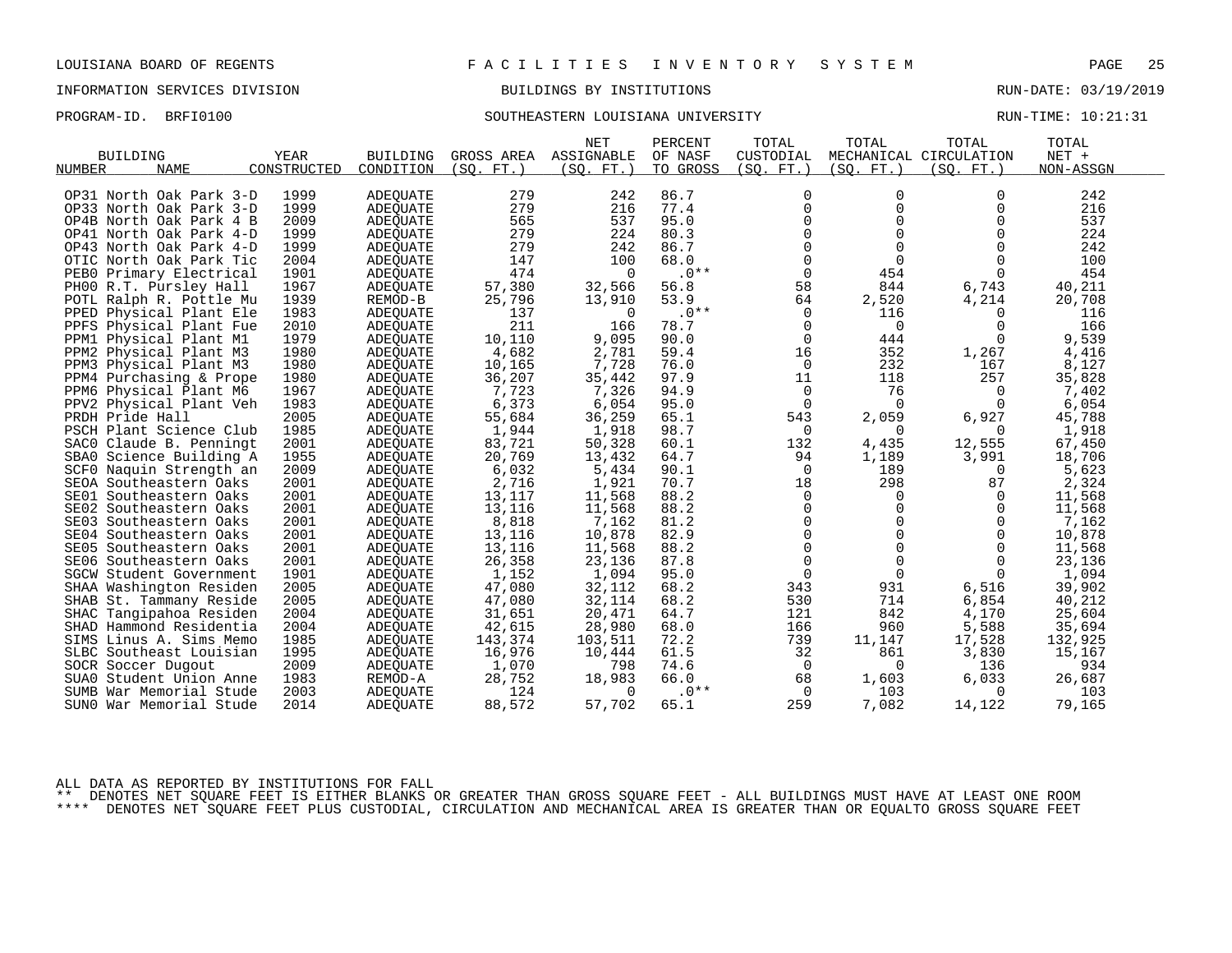# INFORMATION SERVICES DIVISION BUILDINGS BY INSTITUTIONS RUN-DATE: 03/19/2019

# PROGRAM-ID. BRFI0100 SOUTHEASTERN LOUISIANA UNIVERSITY RUN-TIME: 10:21:31

| <b>BUILDING</b>         | <b>YEAR</b> | <b>BUILDING</b> | GROSS AREA | <b>NET</b><br>ASSIGNABLE | PERCENT<br>OF NASF | TOTAL<br>CUSTODIAL | TOTAL      | TOTAL<br>MECHANICAL CIRCULATION | TOTAL<br>$NET +$ |  |
|-------------------------|-------------|-----------------|------------|--------------------------|--------------------|--------------------|------------|---------------------------------|------------------|--|
| <b>NAME</b><br>NUMBER   | CONSTRUCTED | CONDITION       | (SO. FT. ) | (SQ. FT. )               | TO GROSS           | (SQ. FT.)          | (SQ. FT. ) | (SQ. FT.)                       | NON-ASSGN        |  |
|                         |             |                 |            |                          |                    |                    |            |                                 |                  |  |
| SUSA Sustainability Cen | 2015        | ADEQUATE        | 2,000      | 1,817                    | 90.9               | 0                  | 49         | 0                               | 1,866            |  |
| SUST Sustainability Cen | 1984        | ADEOUATE        | 10,661     | 9,905                    | 92.9               | $\Omega$           | 88         | 130                             | 10,123           |  |
| SUWO War Memorial Stude | 1965        | ADEQUATE        | 25,912     | 17,912                   | 69.1               | 53                 | 3,624      | 1,768                           | 23,357           |  |
| SU00 War Memorial Stude | 1965        | ADEQUATE        | 36,204     | 23,218                   | 64.1               | 72                 | 1,898      | 4,373                           | 29,561           |  |
| TAYH Taylor Residential | 2005        | ADEOUATE        | 44,593     | 29,317                   | 65.7               | 176                | 1,191      | 5,919                           | 36,603           |  |
| TCBH Turtle Cove Boat H | 1983        | ADEOUATE        | 990        | 941                      | 95.1               | 0                  |            |                                 | 941              |  |
| TCCH Turtle Cove Careta | 2012        | <b>ADEQUATE</b> | 1,918      | 1,714                    | 89.4               |                    |            |                                 | 1,714            |  |
| TCGC Turtle Cove Comple | 2006        | ADEQUATE        | 3,360      | 1,942                    | 57.8               |                    | 61         | 584                             | 2,587            |  |
| TCGH Turtle Cove Guest  | 1940        | ADEQUATE        | 6,650      | 5,820                    | 87.5               |                    |            |                                 | 5,820            |  |
| TECM Cate TEC Mechanica | 1973        | ADEQUATE        | 1,326      | 108                      | 8.1                | 0                  |            |                                 | 108              |  |
| TECS TEC Storage Buildi | 2003        | ADEQUATE        | 709        | 632                      | 89.1               | $\Omega$           |            |                                 | 632              |  |
| TECO Charles E. Cate Te | 1973        | ADEOUATE        | 124,791    | 79,287                   | 63.5               | 569                | 7,364      | 23,551                          | 110,771          |  |
| THAO Tinsley Hall Annex | 1955        | REMOD-B         | 3,280      | 1,371                    | 41.8               | 0                  | 116        | 566                             | 2,053            |  |
| TH00 G. Jack Tinsley Ha | 1955        | REMOD-B         | 15,174     | 11,232                   | 74.0               | 76                 | 1,069      | 2,783                           | 15,160           |  |
| TWOH Twelve Oaks Hall   | 2018        | ADEOUATE        | 87,966     | 58,462                   | 66.5               | 316                | 2,366      | 14,810                          | 75,954           |  |
| UC00 University Center  | 1982        | REMOD-A         | 197,644    | 60,851                   | 30.8               | 1,439              | 20,521     | 44,086                          | 126,897          |  |
| UNIV University Residen | 2005        | ADEQUATE        | 7,545      | 6,458                    | 85.6               | 0                  | 0          | $\Omega$                        | 6,458            |  |
| UPD0 Range Hall         | 1971        | REMOD-A         | 7,446      | 5,592                    | 75.1               | 76                 | 197        | 986                             | 6,851            |  |
| URMB President's Reside | 2005        | ADEQUATE        | 250        | 220                      | 88.0               | 0                  | $\Omega$   | $\Omega$                        | 220              |  |
| VILA Greek Village A    | 2001        | <b>ADEQUATE</b> | 10,295     | 7,676                    | 74.6               | 0                  | 372        | 973                             | 9,021            |  |
| VILB Greek Village B    | 2001        | ADEQUATE        | 11,794     | 8,558                    | 72.6               | $\Omega$           | 422        | 1,386                           | 10,366           |  |
| VILC Greek Village C    | 2001        | ADEOUATE        | 1,775      | 1,374                    | 77.4               | 18                 | 206        | 0                               | 1,598            |  |
| VILD Greek Village D    | 2001        | ADEQUATE        | 20,864     | 15,029                   | 72.0               | 0                  | 758        | 2,328                           | 18,115           |  |
| VILE Greek Village E    | 2001        | ADEQUATE        | 9,000      | 6,491                    | 72.1               | $\Omega$           | 264        | 1,011                           | 7,766            |  |
| VILF Greek Village F    | 2001        | ADEOUATE        | 19,470     | 11,216                   | 57.6               | 86                 | 919        | 4,741                           | 16,962           |  |
| VVS0 Village Vending St | 2001        | ADEQUATE        | 143        | 97                       | 67.8               | 0                  | $\Omega$   | $\Omega$                        | 97               |  |
| WH00 White Hall         | 1960        | REMOD-B         | 31,674     | 19,826                   | 62.6               | 41                 | 1,544      | 7,690                           | 29,101           |  |
| WS00 West Strawberry St | 1937        | ADEOUATE        | 38,482     | 21,011                   | 54.6               | 502                | 6,990      | 4,494                           | 32,997           |  |

ALL DATA AS REPORTED BY INSTITUTIONS FOR FALL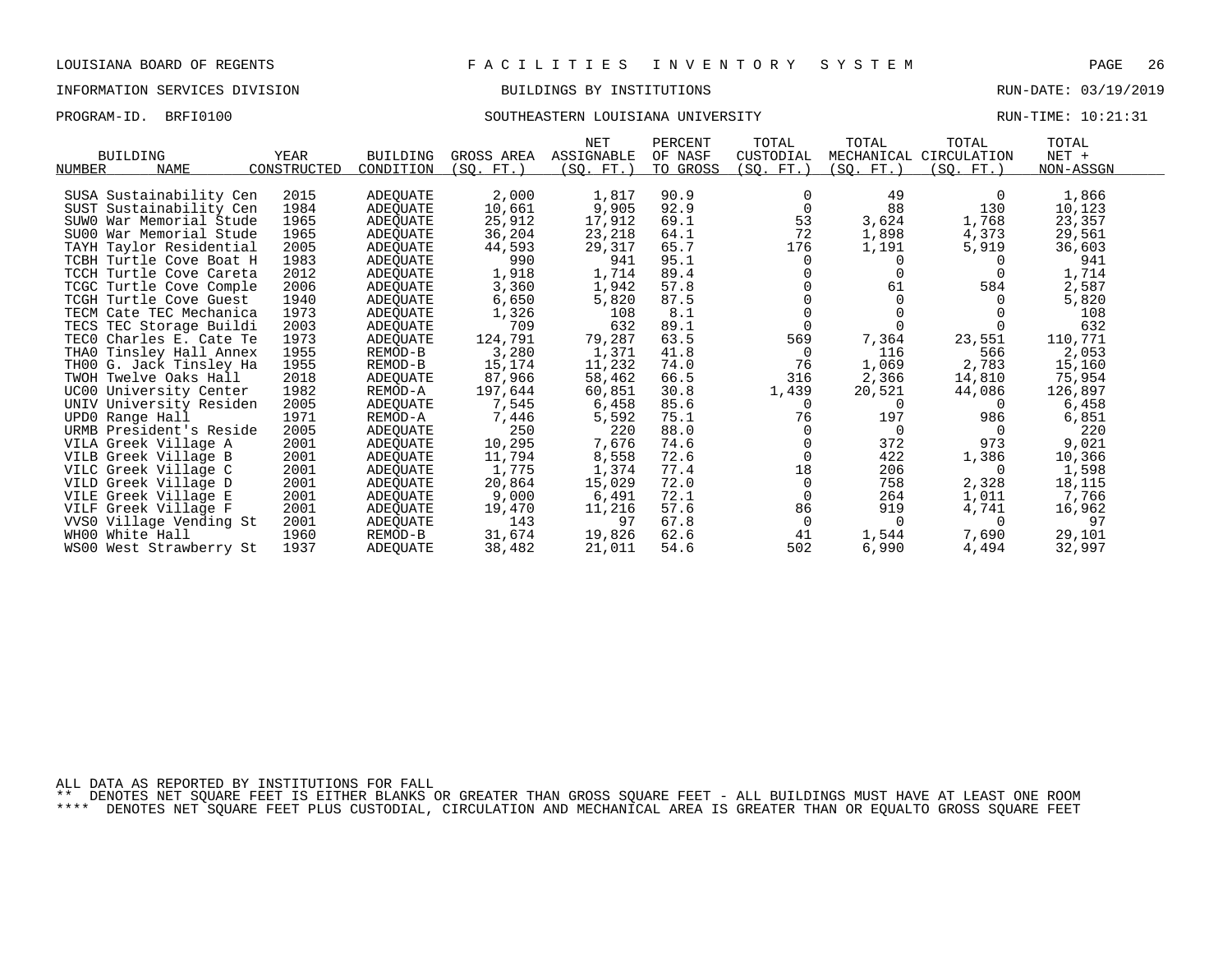PROGRAM-ID. BRFI0100 **BRFION CONFERSITY OF LOUISIANA IN LAFAYETTE** RUN-TIME: 10:21:31

|                            |             |                 |            | <b>NET</b> | PERCENT  | TOTAL          | TOTAL       | TOTAL                  | TOTAL     |  |
|----------------------------|-------------|-----------------|------------|------------|----------|----------------|-------------|------------------------|-----------|--|
| <b>BUILDING</b>            | <b>YEAR</b> | <b>BUILDING</b> | GROSS AREA | ASSIGNABLE | OF NASF  | CUSTODIAL      |             | MECHANICAL CIRCULATION | NET +     |  |
| <b>NAME</b><br>NUMBER      | CONSTRUCTED | CONDITION       | (SO. FT. ) | (SO. FT. ) | TO GROSS | (SO. FT. )     | (SO. FT. )  | (SO. FT. )             | NON-ASSGN |  |
|                            |             |                 |            |            |          |                |             |                        |           |  |
| ACAD LP Acadian Dorm       | 2010        | <b>ADEQUATE</b> | 31,377     | 10,777     | 34.3     | 0              | $\Omega$    | 0                      | 10,777    |  |
| ACBR Alumni Center Boar    | 1996        | <b>ADEOUATE</b> | 1,692      | 1,487      | 87.9     | $\mathbf 0$    | 122         | 34                     | 1,643     |  |
| AHAO Ackal Hall Annex B    | 2005        | ADEQUATE        | 2,014      | 1,478      | 73.4     | $\mathbf 0$    | 216         | 308                    | 2,002     |  |
| Police Training Ac<br>ALET | 2007        | <b>ADEQUATE</b> | 4,596      | 3,294      | 71.7     | $\mathbf 0$    | 450         | 617                    | 4,361     |  |
| ANDS Anders Book Store     | 1978        | <b>ADEQUATE</b> | 11,580     | 7,045      | 60.8     | 0              | 171         | 873                    | 8,089     |  |
| APCO Athlete Performanc    | 2015        | ADEQUATE        | 77,866     | 48,619     | 62.4     | 212            | 5,114       | 13,554                 | 67,499    |  |
| BKRO Baker Taft Street     | 2011        | <b>ADEQUATE</b> | 122,176    | 64,444     | 52.7     | 481            | 3,639       | 44,915                 | 113,479   |  |
| BK10 Micro and Small Bu    | 1998        | <b>ADEQUATE</b> | 2,818      | 1,531      | 54.3     | 0              | 212         | 702                    | 2,445     |  |
| BNA0 Rose Garden Bonin     | 2012        | <b>ADEOUATE</b> | 117,236    | 76,233     | 65.0     | 424            | 3,067       | 34,479                 | 114,203   |  |
| BNLP LP Bancroft Dorm      | 2010        | ADEQUATE        | 31,374     | 20,889     | 66.6     | 0              | $\Omega$    | 5,754                  | 26,643    |  |
| BOHS Bourgeois House       | 1971        | ADEQUATE        | 2,640      | 2,052      | 77.7     | $\mathbf 0$    | $\Omega$    | 0                      | 2,052     |  |
| BPB0 Bourgeois Pool Mec    | 2000        | <b>ADEQUATE</b> | 2,431      | 843        | 34.7     | $\mathbf 0$    | 1,296       | 0                      | 2,139     |  |
| BSHO Beau Soleil Home      | 2009        | ADEQUATE        | 2,300      | 676        | 29.4     | 15             | $\mathbf 0$ | 480                    | 1,171     |  |
| BTF0 Bookstore Tent Ann    | 2012        | <b>ADEOUATE</b> | 10,236     | 9,068      | 88.6     | 0              | 281         | 331                    | 9,680     |  |
| CAEC CLECO Alternative     | 2011        | <b>ADEQUATE</b> | 6,158      | 5,298      | 86.0     | 15             | 155         | 169                    | 5,637     |  |
| CAES CLECO storage buil    | 2011        | ADEQUATE        | 468        | 384        | 82.1     | $\overline{0}$ | $\mathbf 0$ | $\overline{0}$         | 384       |  |
| CAFF LP Caffery            | 2003        | ADEOUATE        | 15,570     | 12,109     | 77.8     | 0              | $\mathbf 0$ | 3,435                  | 15,544    |  |
| CALL LP_Callais            | 2003        | <b>ADEQUATE</b> | 25,841     | 18,086     | 70.0     | 144            | $\Omega$    | 5,748                  | 23,978    |  |
| CGIO CGI Federal           | 2016        | ADEQUATE        | 48,800     | 40,225     | 82.4     | 90             | 3,762       | 1,985                  | 46,062    |  |
| CHFA Chimpanzee Housing    | 2006        | <b>ADEQUATE</b> | 20,939     | 10,252     | 49.0     | 22             | 3,892       | 3,179                  | 17,345    |  |
| CONV Cajun Dome Convent    | 2002        | ADEQUATE        | 97,522     | 52,917     | 54.3     | 180            | 7,135       | 25,197                 | 85,429    |  |
| CRAO Rose Garden Coronn    | 2012        | ADEOUATE        | 115,230    | 63,683     | 55.3     | 312            | 3,310       | 31,796                 | 99,101    |  |
| CRSB Chimp Research Bui    | 2003        | ADEQUATE        | 3,111      | 2,561      | 82.3     | 0              | 120         | 76                     | 2,757     |  |
| DNLP LP_Denbo Dorm         | 2010        | ADEQUATE        | 31,377     | 20,684     | 65.9     | $\mathbf 0$    | $\Omega$    | 5,754                  | 26,438    |  |
| DPF2 Dome Pod Facility     | 2006        | ADEOUATE        | 1,183      | 1,038      | 87.7     | $\Omega$       | $\Omega$    | 0                      | 1,038     |  |
| DPF3 Dome Pod Facility     | 2006        | <b>ADEQUATE</b> | 2,366      | 2,076      | 87.7     | $\mathbf 0$    | $\Omega$    | $\Omega$               | 2,076     |  |
| DPF4 Dome Pod Facility     | 2006        | ADEQUATE        | 1,183      | 1,038      | 87.7     | $\mathbf 0$    | $\Omega$    | $\Omega$               | 1,038     |  |
| DPF5 Dome Pod Facility     | 2006        | <b>ADEQUATE</b> | 2,366      | 2,076      | 87.7     | $\mathbf 0$    | $\Omega$    | $\Omega$               | 2,076     |  |
| DPF6 Dome Pod Facility     | 2006        | ADEQUATE        | 2,366      | 2,076      | 87.7     | $\mathbf 0$    | $\Omega$    | $\Omega$               | 2,076     |  |
| ECDL CAFS Early Childho    | 2011        | ADEQUATE        | 3,667      | 2,092      | 57.0     | 0              | 249         | 274                    | 2,615     |  |
| EMDH LP_E.A.Martin Dorm    | 2003        | <b>ADEQUATE</b> | 31,377     | 20,747     | 66.1     | 0              | 35          | 5,754                  | 26,536    |  |
| EQIN Equipment/Incinera    | 1995        | <b>ADEQUATE</b> | 4,163      | 1,544      | 37.1     | $\Omega$       | 2,154       | $\Omega$               | 3,698     |  |
| HGRO Huger Taft Street     | 2011        | ADEQUATE        | 122,190    | 64,114     | 52.5     | 254            | 3,789       | 44,756                 | 112,913   |  |
| IMSC Intramural Sports     | 2015        | <b>ADEQUATE</b> | 2,541      | 1,803      | 71.0     | 20             | 388         | 0                      | 2,211     |  |
| LITE Louisiana Immersiv    | 2007        | <b>ADEQUATE</b> | 691,044    | 43,404     | 6.3      | 100            | 8,615       | 12,917                 | 65,036    |  |
| LPCF Primary Care Facil    | 1997        | ADEQUATE        | 14,870     | 10,349     | 69.6     | 116            | 604         | 2,506                  | 13,575    |  |
| LSS0 Lady Cajuns Softba    | 2011        | ADEQUATE        | 25,458     | 3,056      | 12.0     | 0              | 1,527       | 0                      | 4,583     |  |
| LSUE LSU Eunice            | 1991        | ADEQUATE        | 2,500      | 1,064      | 42.6     | 0              | $\Omega$    | $\Omega$               | 1,064     |  |
| MCCU LP McCullough Dorm    | 2003        | ADEOUATE        | 28,392     | 18,090     | 63.7     | 0              | $\Omega$    | 5,754                  | 23,844    |  |
| MIPF Leon Moncla Indoor    | 2006        |                 | 88,688     | 85,011     | 95.9     | 33             | 635         | 570                    |           |  |
|                            |             | ADEQUATE        |            |            |          |                |             |                        | 86,249    |  |

ALL DATA AS REPORTED BY INSTITUTIONS FOR FALL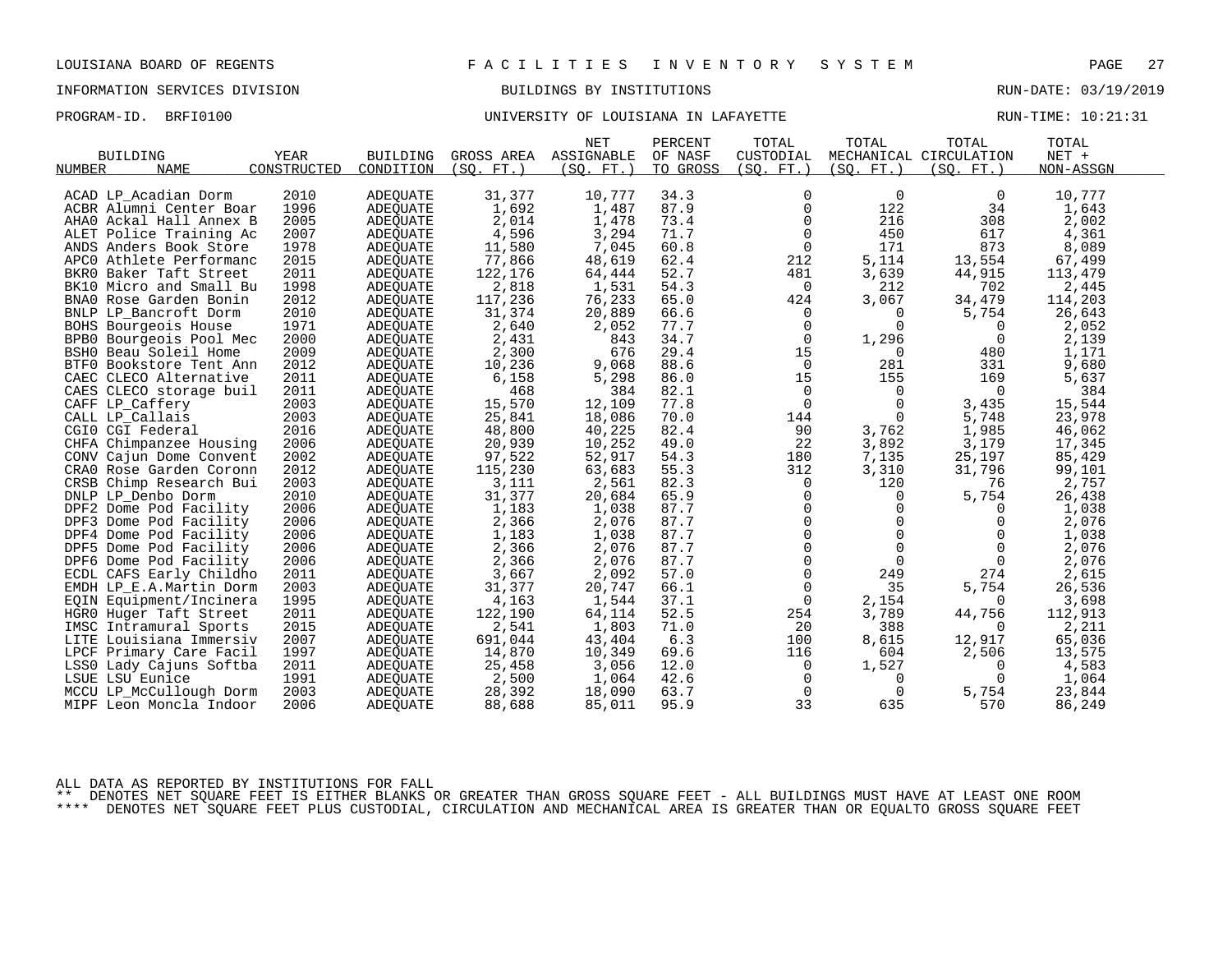PROGRAM-ID. BRFI0100 **BRFION CONTAINS AND SERVER UNIVERSITY OF LOUISIANA IN LAFAYETTE** PROGRAM-ID. RUN-TIME: 10:21:31

| <b>BUILDING</b>                               | <b>YEAR</b>  | <b>BUILDING</b>      |               | <b>NET</b><br>GROSS AREA ASSIGNABLE | PERCENT<br>OF NASF | TOTAL<br>CUSTODIAL | TOTAL          | TOTAL<br>MECHANICAL CIRCULATION | TOTAL<br>$NET +$ |  |
|-----------------------------------------------|--------------|----------------------|---------------|-------------------------------------|--------------------|--------------------|----------------|---------------------------------|------------------|--|
| <b>NAME</b><br>NUMBER                         | CONSTRUCTED  | CONDITION            | (SO. FT. )    | (SO. FT.)                           | TO GROSS           | (SO. FT. )         | (SO. FT. )     | (SO. FT. )                      | NON-ASSGN        |  |
| MNTS Maintanence Shop                         | 2004         | ADEQUATE             | 21,198        | 9,787                               | 46.2               | 0                  | 246            | 0                               | 10,033           |  |
| MTCO NIRC Modular Build                       | 2010         | ADEQUATE             | 962           | 809                                 | 84.1               | 0                  | 39             | 35                              | 883              |  |
| MTDO NIRC Modular Build                       | 2010         | ADEQUATE             | 962           | 834                                 | 86.7               | $\mathbf 0$        | 39             | 35                              | 908              |  |
| MT54 Modular Building                         | 2012         | <b>ADEOUATE</b>      | 1,312         | 820                                 | 62.5               | $\mathbf 0$        | 36             | 35                              | 891              |  |
| MX00 Moody Annex                              | 2003         |                      |               |                                     | 57.4               | 80                 |                |                                 |                  |  |
| M31C Modular Bldg. 31C                        | 2011         | ADEQUATE<br>ADEQUATE | 61,336<br>963 | 35,223<br>812                       | 84.3               | 0                  | 5,471<br>40    | 14,709<br>35                    | 55,483<br>887    |  |
| NIWH New Maintenance Sh                       | 1978         | <b>ADEOUATE</b>      | 10,396        | 9,881                               | 95.0               | $\overline{0}$     | 239            | $\Omega$                        | 10,120           |  |
| OLVR Oliver Hall                              | 2006         | ADEQUATE             | 61,272        | 36,942                              | 60.3               | 127                | 4,250          | 15,260                          | 56,579           |  |
| OLVT Olivier Parking To                       | 2012         | <b>ADEOUATE</b>      | 332,568       | 315,579                             | 94.9               | 181                | 605            | 5,417                           | 321,782          |  |
| PC46 Primate Colony Bld                       | 2007         | <b>ADEOUATE</b>      | 4,061         | 2,792                               | 68.8               | 0                  | 70             | 674                             | 3,536            |  |
| PDF1 Dome Pod Facility                        | 2006         | ADEQUATE             | 2,366         | 2,076                               | 87.7               | 0                  | $\mathbf 0$    | 0                               | 2,076            |  |
| PDF2 Dome Pod Facility                        | 2006         | ADEOUATE             | 2,662         | 2,122                               | 79.7               | $\mathbf 0$        | $\Omega$       | $\Omega$                        | 2,122            |  |
| PDF3 Dome Pod Facility                        | 2006         | ADEOUATE             | 5,212         | 3,086                               | 59.2               | $\Omega$           | $\Omega$       | $\Omega$                        | 3,086            |  |
| PDF4 Dome Pod Facility                        | 2006         | ADEQUATE             | 2,662         | 2,122                               | 79.7               | $\mathbf 0$        | $\mathbf 0$    | $\mathbf 0$                     | 2,122            |  |
| PDF5 Dome Pod Facility                        | 2006         | ADEQUATE             | 2,662         | 2,122                               | 79.7               | 0                  | $\mathbf 0$    | $\Omega$                        | 2,122            |  |
| PDF6 Dome Pod Facility                        | 2006         | ADEOUATE             | 2,366         | 1,590                               | 67.2               | $\Omega$           | $\Omega$       | $\Omega$                        | 1,590            |  |
|                                               | 2006         |                      | 2,094         | 1,761                               | 84.1               | 0                  | 35             | $\mathbf 0$                     | 1,796            |  |
| PRD0 Percussion Wing (A<br>RBRT Roberts House | 1955         | ADEQUATE<br>ADEQUATE | 1,904         | 1,509                               | 79.3               | $\mathbf 0$        | 90             | 37                              | 1,636            |  |
| RBTA Robert's House Apa                       | 1955         | <b>ADEOUATE</b>      | 476           | 468                                 | 98.3               | 0                  | $\mathbf 0$    | 0                               | 468              |  |
| RCTS Ragin Cajuns Team                        | 2012         | ADEQUATE             | 5,060         | 4,691                               | 92.7               | $\Omega$           | 88             | 127                             | 4,906            |  |
| RHFA Rhesus Facility                          | 2006         | ADEQUATE             | 13,818        | 6,917                               | 50.1               | 135                | 224            | 2,952                           | 10,228           |  |
| ROYO LP_Roy Dorm                              | 2003         | <b>ADEOUATE</b>      | 17,241        | 10,495                              | 60.9               | 0                  | $\overline{0}$ | 3,435                           | 13,930           |  |
| SNFH Sigma Nu Fraternit                       | 1985         | ADEQUATE             | 4,850         | 3,385                               | 69.8               | $\mathbf 0$        | 60             | 933                             | 4,378            |  |
| THIB LP Thibodeaux Dorm                       | 2003         | ADEQUATE             | 31,377        | 20,484                              | 65.3               | 446                | $\mathbf 0$    | 5,748                           | 26,678           |  |
| TRAH LP Trahan Dorm                           | 2003         | <b>ADEOUATE</b>      | 31,377        | 21,102                              | 67.3               | 144                | 0              | 5,754                           | 27,000           |  |
| TSCG Taft Street Concre                       | 2006         | ADEQUATE             | 139,706       | 132,660                             | 95.0               | $\mathbf 0$        | 364            | 2,194                           | 135,218          |  |
| TSTB Ticket Booth on Ta                       | 2006         | <b>ADEOUATE</b>      | 924           | 52                                  | 5.6                | $\mathbf 0$        | $\Omega$       | $\Omega$                        | 52               |  |
| UAM1 University Art Mus                       | 1967         | <b>ADEOUATE</b>      | 10,624        | 2,773                               | 26.1               | 58                 | 157            | 1,108                           | 4,096            |  |
| UAM2 University Art Mus                       | 2002         | <b>ADEQUATE</b>      | 32,390        | 19,082                              | 58.9               | 120                | 3,272          | 8,630                           | 31,104           |  |
| VOOR LP_Voorhies Dorm                         | 2003         | ADEQUATE             | 28,392        | 17,780                              | 62.6               | 144                | 0              | 5,754                           | 23,678           |  |
| VPTB Vermilion Ph. Tech                       | 1991         | ADEQUATE             | 2,500         | 840                                 | 33.6               | 0                  | 0              | 0                               | 840              |  |
| WLCN Welcome Center Tra                       | 2004         | ADEQUATE             | 1,749         | 605                                 | 34.6               | 0                  | 1,055          | $\Omega$                        | 1,660            |  |
| YPRF Youth Park Restroo                       | 1999         | ADEQUATE             | 191           | 51                                  | 26.7               | 0                  | 88             | $\Omega$                        | 139              |  |
| 0001 President's Reside                       | 1940         | ADEQUATE             | 8,243         | 6,553                               | 79.5               | $\mathbf 0$        | $\Omega$       | $\mathbf 0$                     | 6,553            |  |
| 0002 Girard Hall                              | 1922         | ADEQUATE             | 30,538        | 15,430                              | 50.5               | 161                | 2,049          | 5,461                           | 23,101           |  |
| 0004 Foster Hall                              | 1901         | ADEQUATE             | 16,456        | 8,685                               | 52.8               | 52                 | 2,451          | 3,746                           | 14,934           |  |
| 0005 Mouton Hall                              | 1938         | <b>ADEOUATE</b>      | 19,354        | 13,203                              | 68.2               | 72                 | 1,858          |                                 | 18,774           |  |
| 0006 Stephens Hall                            | 1940         | ADEQUATE             | 26,530        | 17,749                              | 66.9               | 77                 | 665            | 3,641<br>6,350                  | 24,841           |  |
|                                               |              |                      |               |                                     |                    | 82                 |                |                                 |                  |  |
| 0007 Broussard Hall                           | 1940<br>1925 | ADEQUATE             | 19,151        | 12,122                              | 63.3               | 515                | 1,509          | 3,859<br>3,656                  | 17,572           |  |
| 0008 Lee Hall                                 |              | <b>ADEOUATE</b>      | 17,431        | 10,722                              | 61.5               |                    | 1,490          |                                 | 16,383           |  |

ALL DATA AS REPORTED BY INSTITUTIONS FOR FALL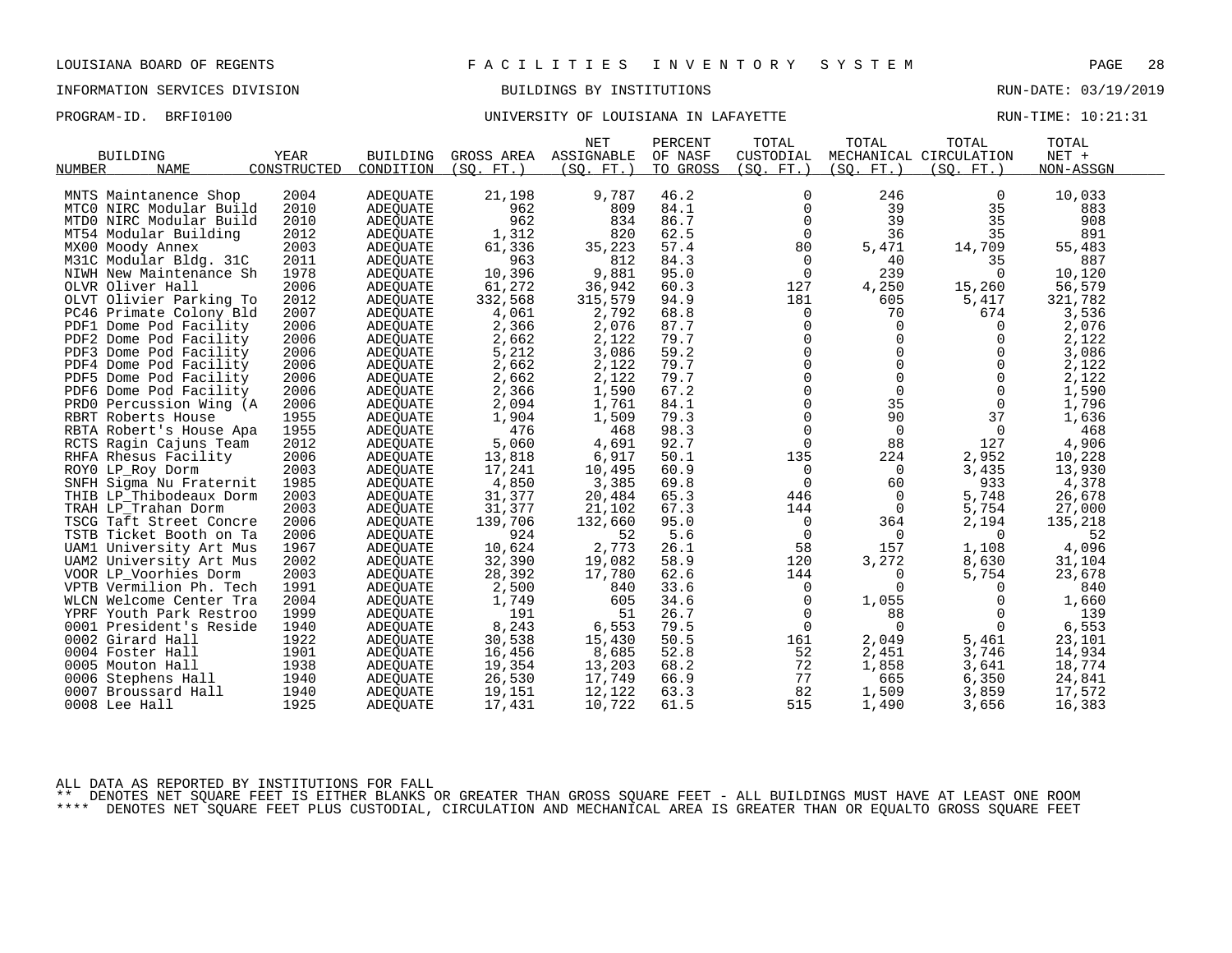PROGRAM-ID. BRFI0100 **BRFION CONTAINS AND SERVER UNIVERSITY OF LOUISIANA IN LAFAYETTE** PROGRAM-ID. RUN-TIME: 10:21:31

|                         |             |                 |            | <b>NET</b> | PERCENT  | TOTAL          | TOTAL      | TOTAL                  | TOTAL     |  |
|-------------------------|-------------|-----------------|------------|------------|----------|----------------|------------|------------------------|-----------|--|
| <b>BUILDING</b>         | <b>YEAR</b> | <b>BUILDING</b> | GROSS AREA | ASSIGNABLE | OF NASF  | CUSTODIAL      |            | MECHANICAL CIRCULATION | NET +     |  |
| <b>NAME</b><br>NUMBER   | CONSTRUCTED | CONDITION       | (SO, FT.)  | (SO. FT. ) | TO GROSS | (SO. FT. )     | (SO. FT. ) | (SO. FT.)              | NON-ASSGN |  |
|                         |             |                 |            |            |          |                |            |                        |           |  |
| 0009 Griffin House      | 1937        | REMOD-C         | 4,000      | 3,600      | 90.0     | $\mathbf 0$    | $\Omega$   | $\Omega$               | 3,600     |  |
| 0011 Roy House          | 1920        | ADEQUATE        | 4,450      | 4,304      | 96.7     | $\mathbf 0$    | $\Omega$   | $\Omega$               | 4,304     |  |
| 0012 Bittle Hall        | 1939        | REMOD-C         | 5,377      | 3,409      | 63.4     | $\overline{0}$ | 104        | 1,214                  | 4,727     |  |
| 0013 Declouet Hall      | 1903        | <b>ADEOUATE</b> | 16,923     | 10,179     | 60.1     | 340            | 1,221      | 2,902                  | 14,642    |  |
| 0014 Buchanan Hall      | 1935        | ADEQUATE        | 12,596     | 6,113      | 48.5     | 65             | 995        | 1,835                  | 9,008     |  |
| 0016 Wharton Hall       | 1968        | ADEQUATE        | 127,278    | 79,006     | 62.1     | 172            | 8,183      | 35,092                 | 122,453   |  |
| 0017 Maxim Doucet Hall  | 1966        | <b>ADEOUATE</b> | 58,310     | 40,549     | 69.5     | 173            | 3,395      | 14,093                 | 58,210    |  |
| 0018 O. K. Allen Hall   | 1935        | ADEQUATE        | 25,799     | 13,713     | 53.2     | 132            | 2,106      | 2,257                  | 18,208    |  |
| 0019 Burke Hawthorne Ha | 1940        | ADEOUATE        | 70,282     | 45,563     | 64.8     | 354            | 5,886      | 14,724                 | 66,527    |  |
| 0020 Alumni Hall-Studen | 1950        | ADEQUATE        | 1,808      | 1,359      | 75.2     | 0              | 74         | 10                     | 1,443     |  |
| 0024 Randolph Hall      | 1950        | ADEQUATE        | 12,346     | 7,445      | 60.3     | 34             | 2,323      | 825                    | 10,627    |  |
| 0025 Judice-Rickels     | 1927        | ADEQUATE        | 10,343     | 7,039      | 68.1     | 21             | 669        | 1,144                  | 8,873     |  |
| 0027 McLaurin Hall      | 1940        | ADEQUATE        | 17,335     | 12,965     | 74.8     | 18             | 398        | 2,317                  | 15,698    |  |
| 0028 Harris Hall        | 1937        | <b>ADEOUATE</b> | 31,840     | 23,214     | 72.9     | 341            | 623        | 6,169                  | 30,347    |  |
| 0029 Hamilton Hall      | 1940        | <b>ADEOUATE</b> | 43,607     | 27,698     | 63.5     | 128            | 3,212      | 9,205                  | 40,243    |  |
| 003A Martin Hall        | 1963        | ADEQUATE        | 50,087     | 31,636     | 63.2     | 20             | 4,139      | 11,445                 | 47,240    |  |
| 003B F. G. Mouton Hall  | 1963        | <b>ADEOUATE</b> | 33,973     | 24,132     | 71.0     | 19             | 1,645      | 6,386                  | 32,182    |  |
| 003C Martin Hall Info B | 1994        | ADEQUATE        | 100        | 36         | 36.0     | 0              | 0          | 0                      | 36        |  |
| 003D Martin Cooling Tow | 1963        | <b>ADEOUATE</b> | 750        | 500        | 66.7     | $\Omega$       | $\cap$     | $\Omega$               | 500       |  |
| 0031 Student Union      | 1971        | ADEQUATE        | 187,337    | 100,968    | 53.9     | 427            | 12,916     | 49,634                 | 163,945   |  |
| 0032 Farm Store         | 1954        | ADEQUATE        | 2,028      | 1,745      | 86.0     | $\overline{0}$ | 152        | 0                      | 1,897     |  |
| 0033 E. K. Long Gym     | 1938        | <b>ADEOUATE</b> | 28,614     | 22,489     | 78.6     | 618            | 1,080      | 3,024                  | 27,211    |  |
| 0037 Fletcher Hall      | 1977        | ADEQUATE        | 89,280     | 74,458     | 83.4     | 172            | 2,342      | 10,958                 | 87,930    |  |
| 0038 Continuing Ed. Cen | 1983        | ADEQUATE        | 12,264     | 6,827      | 55.7     | 67             | 446        | 1,519                  | 8,859     |  |
| 0039 Burke Hawthorne An | 1957        | ADEOUATE        | 756        | 393        | 52.0     | 0              | 64         | 179                    | 636       |  |
| 0041 Billeaud Hall      | 1958        | ADEQUATE        | 61,796     | 42,268     | 68.4     | 96             | 2,893      | 11,703                 | 56,960    |  |
| 0042 Montgomery Hall    | 1951        | ADEQUATE        | 46,045     | 31,972     | 69.4     | 115            | 2,465      | 8,216                  | 42,768    |  |
| 0043 French House       | 1954        | ADEQUATE        | 4,323      | 2,959      | 68.4     | $\overline{0}$ | 789        | 258                    | 4,006     |  |
| 0044 Madison Hall       | 1957        | <b>ADEOUATE</b> | 106,577    | 81,948     | 76.9     | 228            | 3,592      | 16,637                 | 102,405   |  |
| 0046 HL Griffin Hall    | 1972        | ADEQUATE        | 121,406    | 75,348     | 62.1     | 491            | 5,053      | 32,190                 | 113,082   |  |
| 0047 Arbolada House     | 1940        | ADEQUATE        | 1,700      | 1,400      | 82.4     | 0              | $\Omega$   | 0                      | 1,400     |  |
| 0048 Conference Center  | 1965        | <b>ADEOUATE</b> | 203,969    | 131,269    | 64.4     | 2,504          | 11,602     | 51,729                 | 197,104   |  |
| 0049 Bookstore Warehous | 1970        | <b>ADEOUATE</b> | 1,752      | 1,709      | 97.5     | 0              | 0          | $\Omega$               | 1,709     |  |
| 0052 Rougeou Hall       | 1988        | ADEQUATE        | 99,942     | 67,723     | 67.8     | 180            | 5,231      | 16,641                 | 89,775    |  |
| 0059 Maint. Receiving B | 1955        | <b>ADEOUATE</b> | 5,495      | 5,339      | 97.2     | 0              | 37         | $\Omega$               | 5,376     |  |
| 006A Stephens Equipment | 1976        | ADEQUATE        | 1,645      | 910        | 55.3     | 0              | 0          | 0                      | 910       |  |
| 0060 Maintenance Wareho | 1952        | ADEOUATE        | 19,025     | 13,573     | 71.3     | $\mathbf 0$    | 59         | 0                      | 13,632    |  |
| 0061 Maint. Office & Sh | 1938        | ADEQUATE        | 23,800     | 19,192     | 80.6     | 20             | 1,215      | 1,467                  | 21,894    |  |
| 0066 Visual Arts Annex  | 1933        | ADEQUATE        | 13,100     | 10,521     | 80.3     | 74             | 268        | 1,497                  | 12,360    |  |
| 0068 Parker Hall        | 1940        | <b>ADEOUATE</b> | 22,785     | 15,625     | 68.6     | 164            | 1,758      | 4,459                  | 22,006    |  |
|                         |             |                 |            |            |          |                |            |                        |           |  |

ALL DATA AS REPORTED BY INSTITUTIONS FOR FALL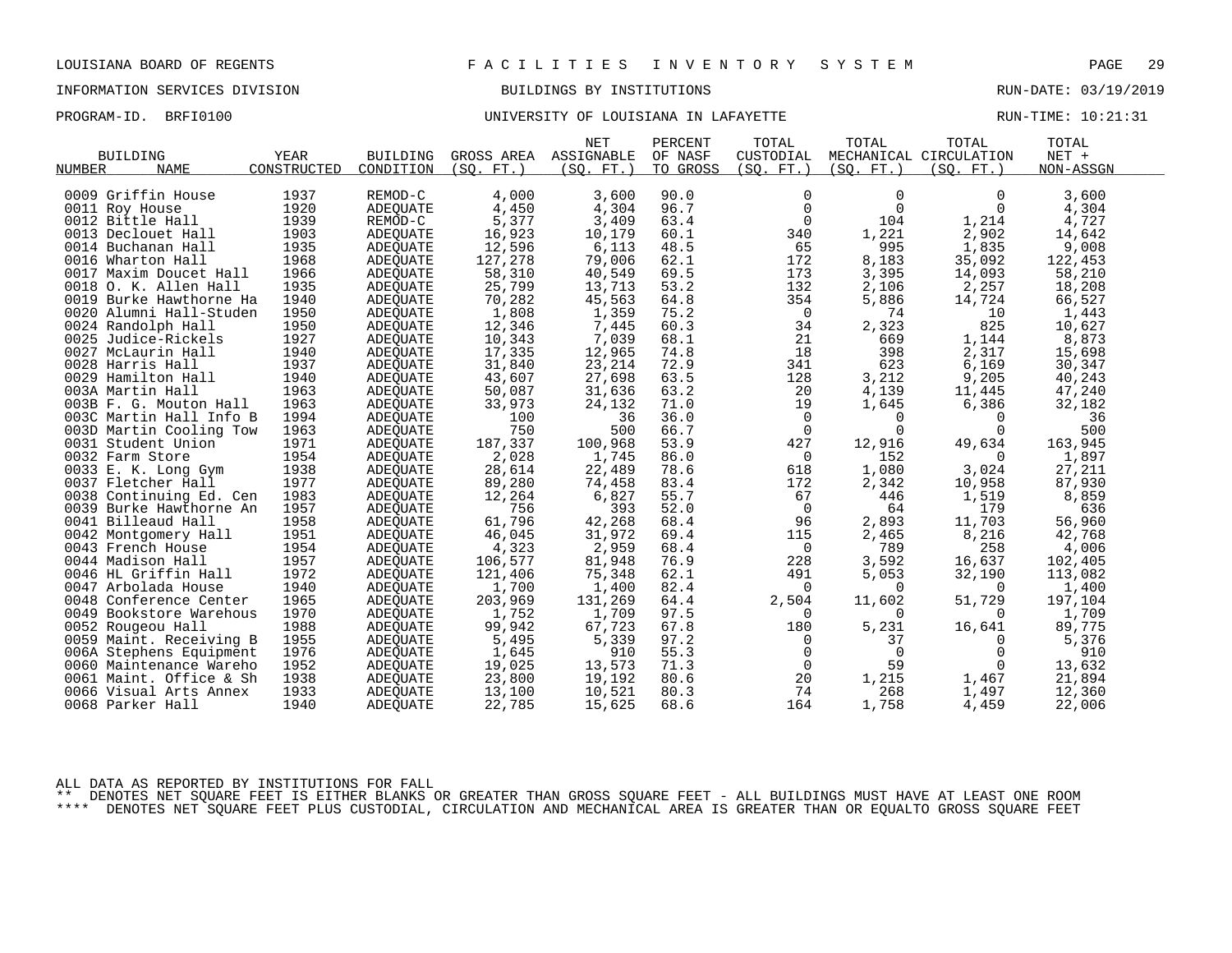PROGRAM-ID. BRFI0100 **BRFION CONTAINS AND SERVER UNIVERSITY OF LOUISIANA IN LAFAYETTE** PROGRAM-ID. RUN-TIME: 10:21:31

|                         |             |                 |            | <b>NET</b> | PERCENT   | TOTAL       | TOTAL       | TOTAL                  | TOTAL     |  |
|-------------------------|-------------|-----------------|------------|------------|-----------|-------------|-------------|------------------------|-----------|--|
| <b>BUILDING</b>         | YEAR        | <b>BUILDING</b> | GROSS AREA | ASSIGNABLE | OF NASF   | CUSTODIAL   |             | MECHANICAL CIRCULATION | NET +     |  |
| NUMBER<br><b>NAME</b>   | CONSTRUCTED | CONDITION       | (SO. FT. ) | (SO. FT. ) | TO GROSS  | (SO. FT. )  | (SO. FT. )  | (SO. FT.)              | NON-ASSGN |  |
|                         |             |                 |            |            |           |             |             |                        |           |  |
| 0072 Day Care Center (S | 2003        | <b>ADEQUATE</b> | 10,040     | 7,675      | 76.4      | 33          | 854         | 560                    | 9,122     |  |
| 0078 Whittington House  | 1920        | <b>ADEQUATE</b> | 4,010      | 3,581      | 89.3      | 18          | 57          | 320                    | 3,976     |  |
| 0087 Angelle Hall       | 1968        | ADEQUATE        | 56,226     | 38,607     | 68.7      | 61          | 2,676       | 11,026                 | 52,370    |  |
| 0092 Wagner House (Brod | 1953        | <b>ADEOUATE</b> | 2,568      | 2,387      | 93.0      | $\mathbf 0$ | 0           | 0                      | 2,387     |  |
| 0093 Bourgeois Hall     | 1986        | ADEOUATE        | 191,453    | 106,917    | 55.8      | 593         | 12,412      | 23,434                 | 143,356   |  |
| 0096 Tennis Stadium     | 1980        | ADEQUATE        | 2,612      | 128        | 4.9       | $\Omega$    | $\Omega$    | $\Omega$               | 128       |  |
| 0097 Football Stadium   | 1971        | ADEQUATE        | 355,042    | 14,490     | 4.1       | 382         | 16,904      | 2,211                  | 33,987    |  |
| 0098 Athletic Office Bu | 1971        | ADEQUATE        | 34,731     | 26,596     | 76.6      | 108         | 1,664       | 5,044                  | 33,412    |  |
| 0099 Athletic Mechanica | 1971        | <b>ADEOUATE</b> | 4,216      | 1,357      | 32.2      | 0           | 2,536       | 0                      | 3,893     |  |
| 0100 E. K. Long Gym Ann | 1967        | ADEQUATE        | 6,046      | 5,983      | 99.0      | 0           | 0           | 0                      | 5,983     |  |
| 0101 Cajun Dome         | 1985        | ADEQUATE        | 333,270    | 16,961     | 5.1       | $\Omega$    | $\Omega$    | $\Omega$               | 16,961    |  |
| 011A Hawkins House      | 1956        | ADEOUATE        | 4,230      | 377        | 8.9       | $\Omega$    |             | $\Omega$               | 377       |  |
| 011B Soulier House      | 1910        | ADEOUATE        | 2,527      | 1,742      | 68.9      | $\mathbf 0$ | 114         | 360                    | 2,216     |  |
| 011C Hawkins House Gara | 1988        | <b>ADEQUATE</b> | 495        | 411        | 83.0      | 0           | $\mathbf 0$ | 0                      | 411       |  |
| 0152 Central Receiving  | 2000        | ADEQUATE        | 5,038      | 4,410      | 87.5      | $\Omega$    | 77          | $\Omega$               | 4,487     |  |
| 0157 Dupre Library      | 1961        | ADEQUATE        | 236,744    | 193,751    | 81.8      | 204         | 10,688      | 16,891                 | 221,534   |  |
| 0160 Petroleum Eng. Dri | 1958        | <b>ADEOUATE</b> | 287,031    | 330        | $\cdot$ 1 | 0           | $\Omega$    | $\Omega$               | 330       |  |
| 017A Doucet Equipment B | 1966        | ADEQUATE        | 1,632      | 223        | 13.7      | 0           | 1,248       | 0                      | 1,471     |  |
| 0170 Transformer Vault  | 1996        | <b>ADEOUATE</b> | 516        | 510        | 98.8      | $\mathbf 0$ | $\Omega$    | $\Omega$               | 510       |  |
| 0200 Brook Street Annex | 1960        | ADEOUATE        | 20,504     | 6,832      | 33.3      | 0           | 1,169       | 11,225                 | 19,226    |  |
| 0201 Brook Street Annex | 1965        | ADEQUATE        | 10,526     | 6,131      | 58.2      | 40          | 586         | 3,126                  | 9,883     |  |
| 0203 Bus Workshop       | 1986        | <b>ADEQUATE</b> | 1,200      | 1,055      | 87.9      | $\mathbf 0$ | 67          | $\Omega$               | 1,122     |  |
| 0204 Flora Levy House   | 1993        | ADEQUATE        | 3,600      | 2,000      | 55.6      | 0           | $\mathbf 0$ | $\Omega$               | 2,000     |  |
| 0205 SATELITTE DISH-ANT | 1983        | ADEOUATE        | 115        | 100        | 87.0      | $\mathbf 0$ | $\mathbf 0$ | 0                      | 100       |  |
| 0207 Zone 14 Parking Bo | 1995        | ADEOUATE        | 36         | 30         | 83.3      | $\Omega$    | $\Omega$    | $\Omega$               | 30        |  |
| 0208 Zone 15 Parking Bo | 1995        | ADEQUATE        | 36         | 30         | 83.3      | $\Omega$    | $\Omega$    | $\Omega$               | 30        |  |
| 0209 Quadrangle Covered | 1937        | <b>ADEOUATE</b> | 20,470     | 20,019     | 97.8      | 0           | $\Omega$    | $\Omega$               | 20,019    |  |
| 0301 Tenant Dwelling 30 | 1939        | ADEQUATE        | 1,410      | 1,401      | 99.4      | 0           | $\mathbf 0$ | 0                      | 1,401     |  |
| 0304 Pump House (Cade)  | 1982        | ADEOUATE        | 42         | 41         | 97.6      | $\Omega$    | $\Omega$    | $\Omega$               | 41        |  |
| 0306 Beef Cattle Resear | 1982        | ADEQUATE        | 1,040      | 681        | 65.5      | $\mathbf 0$ | 53          | $\mathbf 0$            | 734       |  |
| 0309 Work Chute & Holdi | 1982        | ADEQUATE        | 7,200      | 7,031      | 97.7      | 0           | $\Omega$    | $\Omega$               | 7,031     |  |
| 0310 Equipment Shed (Ca | 1986        | ADEOUATE        | 4,848      | 500        | 10.3      | $\Omega$    | $\Omega$    | 0                      | 500       |  |
| 0313 Dairy Building & L | 1982        | ADEOUATE        | 5,550      | 3,298      | 59.4      | $\mathbf 0$ | 778         | 27                     | 4,103     |  |
| 0314 Freestall Feed She | 1982        | <b>ADEQUATE</b> | 12,973     | 12,475     | 96.2      | 0           | $\mathbf 0$ | 0                      | 12,475    |  |
| 0317 Maternity Barn & C | 1982        | ADEQUATE        | 2,880      | 2,712      | 94.2      | $\Omega$    | $\Omega$    | $\Omega$               | 2,712     |  |
| 0318 Hay Storage Barn ( | 1982        | ADEQUATE        | 2,400      | 2,184      | 91.0      | $\mathbf 0$ | $\mathbf 0$ | $\mathbf 0$            | 2,184     |  |
| 0319 Tractor Shed (Cade | 1982        | ADEOUATE        | 6,335      | 6,210      | 98.0      | 0           | $\mathbf 0$ | $\mathbf 0$            | 6,210     |  |
| 0326 Tenant Dwelling 32 | 1965        | ADEQUATE        | 1,170      | 1,105      | 94.4      | $\Omega$    | $\Omega$    | 0                      | 1,105     |  |
| 0329 Dairy Supt. House  | 1940        | <b>ADEQUATE</b> | 1,362      | 1,147      | 84.2      | $\Omega$    | 34          | 25                     | 1,206     |  |
| 033A Brick Storage Bldg | 1933        | <b>ADEOUATE</b> | 86         | 81         | 94.2      | $\Omega$    | $\Omega$    | $\Omega$               | 81        |  |
|                         |             |                 |            |            |           |             |             |                        |           |  |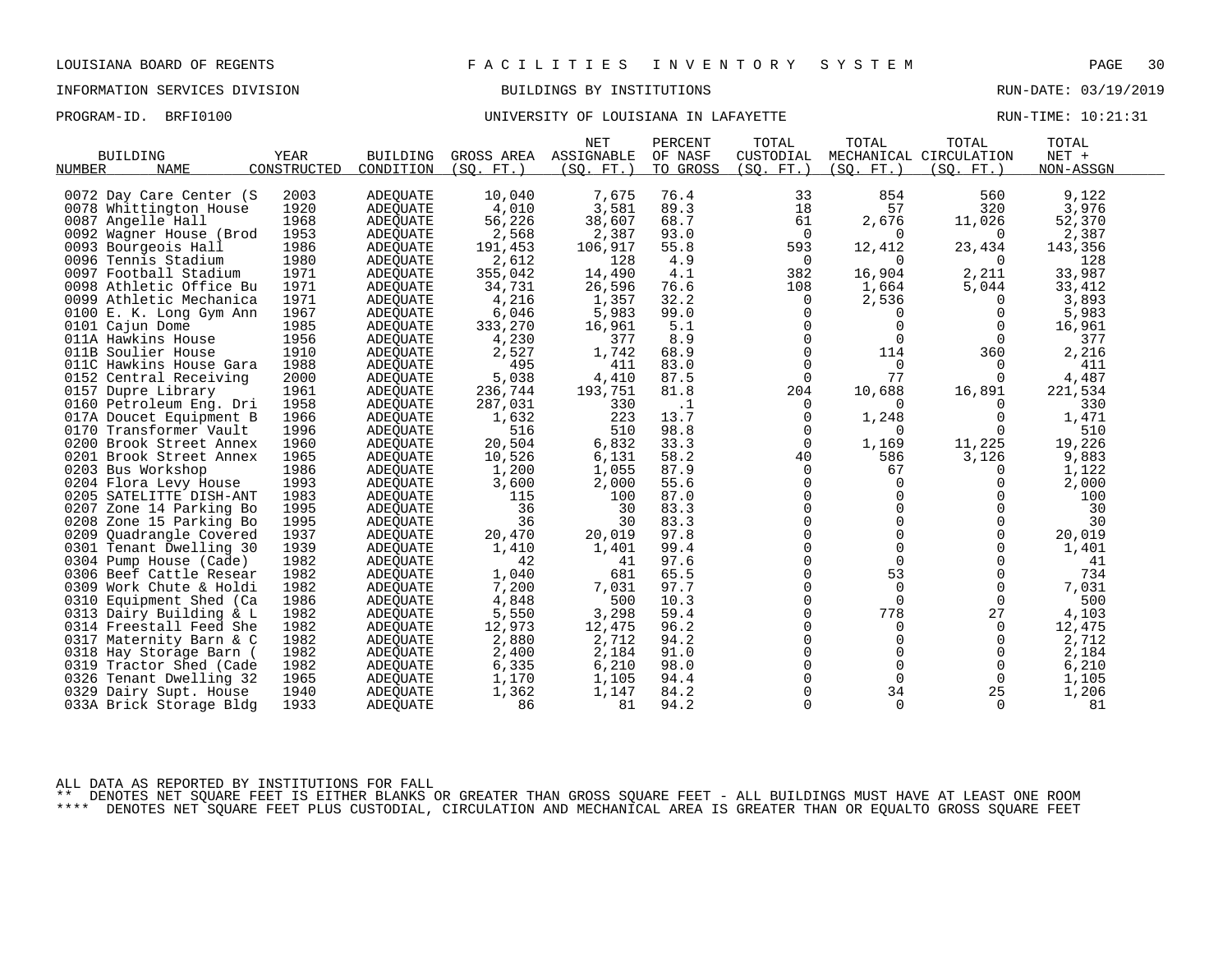# INFORMATION SERVICES DIVISION BUILDINGS BY INSTITUTIONS AND RUN-DATE: 03/19/2019

# PROGRAM-ID. BRFI0100 **BRFION CONTAINS AND SERVER UNIVERSITY OF LOUISIANA IN LAFAYETTE** PROGRAM-ID. RUN-TIME: 10:21:31

|                            |             |                 |                 | <b>NET</b> | PERCENT  | TOTAL          | TOTAL       | TOTAL                  | TOTAL     |  |
|----------------------------|-------------|-----------------|-----------------|------------|----------|----------------|-------------|------------------------|-----------|--|
| <b>BUILDING</b>            | YEAR        | <b>BUILDING</b> | GROSS AREA      | ASSIGNABLE | OF NASF  | CUSTODIAL      |             | MECHANICAL CIRCULATION | NET +     |  |
| NUMBER<br><b>NAME</b>      | CONSTRUCTED | CONDITION       | (SO.<br>$FT.$ ) | (SO. FT. ) | TO GROSS | (SO. FT. )     | (SO. FT. )  | (SO. FT. )             | NON-ASSGN |  |
|                            |             |                 |                 |            |          |                |             |                        |           |  |
| 0330 Tenant Dwelling 33    | 1939        | <b>ADEQUATE</b> | 1,208           | 1,139      | 94.3     | 0              | $\Omega$    | $\Omega$               | 1,139     |  |
| 0332 Cade Solar House      | 1980        | <b>ADEOUATE</b> | 1,698           | 1,383      | 81.4     | $\overline{0}$ | $\Omega$    | $\Omega$               | 1,383     |  |
| 0333 Tool Shed (Cade)      | 1982        | <b>ADEQUATE</b> | 425             | 388        | 91.3     | 0              | 0           | 0                      | 388       |  |
| 0355 Acadiana Conservat    | 1955        | <b>ADEQUATE</b> | 1,806           | 1,708      | 94.6     | $\Omega$       | $\Omega$    | $\Omega$               | 1,708     |  |
| 0360 Sheep Feed Barn (C    | 1993        | <b>ADEOUATE</b> | 1,643           | 1,628      | 99.1     | $\Omega$       | $\Omega$    | $\Omega$               | 1,628     |  |
| 0361 Sheep Shed (Cade)     | 1993        | ADEQUATE        | 1,128           | 1,109      | 98.3     | $\mathbf 0$    | $\Omega$    | $\Omega$               | 1,109     |  |
| 037A Fletcher Equipment    | 1977        | ADEOUATE        | 1,082           | 535        | 49.4     | 0              | 428         | 0                      | 963       |  |
| 0370 Pump House (Cade)     | 1990        | <b>ADEQUATE</b> | 100             | 98         | 98.0     | $\Omega$       | $\Omega$    | $\Omega$               | 98        |  |
| 0371 Swine Facility (Ca    | 1994        | ADEQUATE        | 2,000           | 1,986      | 99.3     | $\mathbf 0$    | $\mathbf 0$ | 0                      | 1,986     |  |
| 0372 Crawfish Storage B    | 1984        | <b>ADEQUATE</b> | 288             | 268        | 93.1     | $\mathbf 0$    | $\mathbf 0$ | 0                      | 268       |  |
| 0401 Creamery              | 1950        | ADEQUATE        | 6,744           | 5,672      | 84.1     | 0              | 195         | 100                    | 5,967     |  |
| 0404 Coliseum Equipment    | 1976        | ADEQUATE        | 2,600           | 754        | 29.0     | $\mathbf 0$    | 1,541       | $\Omega$               | 2,295     |  |
| 0405 Blackham Coliseum     | 1948        | ADEQUATE        | 71,711          | 26,174     | 36.5     | $\mathbf 0$    | 1,122       | 10,313                 | 37,609    |  |
| 0406 Exhibit Barn B        | 1952        | <b>ADEQUATE</b> | 14,520          | 14,170     | 97.6     | $\mathbf 0$    | 0           | 0                      | 14,170    |  |
| 0407<br>Exhibit Barn C     | 1966        | ADEQUATE        | 31,922          | 30,432     | 95.3     | $\Omega$       | 417         | $\Omega$               | 30,849    |  |
| 0408 Exhibit Barn D        | 1952        | ADEQUATE        | 23,012          | 22,709     | 98.7     | $\mathbf 0$    | 19          | 0                      | 22,728    |  |
| 0409 Exhibit Barn E        | 1955        | <b>ADEQUATE</b> | 4,188           | 3,896      | 93.0     | 0              | $\Omega$    | $\Omega$               | 3,896     |  |
| 041A Billeaud Mechanica    | 1958        | ADEQUATE        | 522             | 458        | 87.7     | $\Omega$       | $\Omega$    | $\Omega$               | 458       |  |
| 041B Billeaud Greenhous    | 1958        | <b>ADEQUATE</b> | 1,308           | 1,106      | 84.6     | $\mathbf 0$    | $\Omega$    | $\mathbf 0$            | 1,106     |  |
| 041C Billeaud Hall Grnh    | 1994        | ADEQUATE        | 1,419           | 1,396      | 98.4     | 0              | $\Omega$    | $\Omega$               | 1,396     |  |
| 0410 Exhibit Barn F        | 1955        | <b>ADEQUATE</b> | 4,107           | 3,995      | 97.3     | $\Omega$       | $\Omega$    | $\Omega$               | 3,995     |  |
| 0411 Exhibit Barn G        | 1976        | ADEQUATE        | 2,310           | 2,268      | 98.2     | 0              | 0           | 0                      | 2,268     |  |
| 0412<br>Tenant Dwelling (C | 1990        | ADEQUATE        | 5,625           | 5,317      | 94.5     | $\Omega$       | $\Omega$    | $\mathbf 0$            | 5,317     |  |
| 0413 Horticulture Compl    | 1961        | <b>ADEQUATE</b> | 9,257           | 9,145      | 98.8     | $\mathbf 0$    | $\Omega$    | 81                     | 9,226     |  |
| 0414 Horticulture Pump     | 1940        | ADEQUATE        | 36              | 34         | 94.4     | $\mathbf 0$    | $\mathbf 0$ | 0                      | 34        |  |
| 0415 Blackham LAGCO Bld    | 1990        | ADEQUATE        | 775             | 662        | 85.4     | 0              | $\Omega$    | 0                      | 662       |  |
| 0416 Horticulture Compl    | 1951        | <b>ADEQUATE</b> | 2,900           | 2,769      | 95.5     | $\mathbf 0$    | $\Omega$    | 0                      | 2,769     |  |
| 0417 Horticulture Compl    | 1951        | ADEQUATE        | 2,900           | 2,830      | 97.6     | $\mathbf 0$    | $\mathbf 0$ | 0                      | 2,830     |  |
| 0418 Horticulture Compl    | 1960        | <b>ADEQUATE</b> | 1,800           | 1,791      | 99.5     | $\mathbf 0$    | $\mathbf 0$ | $\overline{0}$         | 1,791     |  |
| 0420 Ira Nelson Center     | 1961        | ADEQUATE        | 6,460           | 4,847      | 75.0     | 43             | 106         | 909                    | 5,905     |  |
| 0422 Greenhouse null Ga    | 1958        | ADEQUATE        | 1,153           | 1,100      | 95.4     | $\mathbf 0$    | 0           | 0                      | 1,100     |  |
| 0423 Greenhouse Researc    | 1961        | <b>ADEOUATE</b> | 1,374           | 1,283      | 93.4     | $\mathbf 0$    | $\mathbf 0$ | 0                      | 1,283     |  |
| 0424 Greenhouse Reaseac    | 1961        | ADEQUATE        | 2,100           | 2,033      | 96.8     | 0              | $\mathbf 0$ | 0                      | 2,033     |  |
| 0425 Center For Greenho    | 1963        | <b>ADEQUATE</b> | 23,077          | 2,880      | 12.5     | $\Omega$       | $\Omega$    | $\Omega$               | 2,880     |  |
| 0428 Tractor Shed (Col.    | 1940        | ADEQUATE        | 2,850           | 2,704      | 94.9     | 0              | 27          | 0                      | 2,731     |  |
| 0429<br>Storage Shed (Col. | 1941        | ADEQUATE        | 848             | 807        | 95.2     | 0              | $\mathbf 0$ | $\mathbf 0$            | 807       |  |
| 0451 Tenant Dwelling (I    | 1938        | ADEOUATE        | 1,883           | 1,200      | 63.7     | $\Omega$       | $\Omega$    | 0                      | 1,200     |  |
| 0452 Mule Barn             | 1940        | ADEQUATE        | 2,233           | 2,108      | 94.4     | $\mathbf 0$    | 0           | $\mathbf 0$            | 2,108     |  |
| 0453 Potato Barn           | 1938        | ADEQUATE        | 1,442           | 1,290      | 89.5     | 0              | $\Omega$    | 0                      | 1,290     |  |
| 0454 Tenant Dwelling (C    | 1940        | ADEQUATE        | 1,801           | 1,739      | 96.6     | $\Omega$       | $\Omega$    | $\Omega$               | 1,739     |  |
|                            |             |                 |                 |            |          |                |             |                        |           |  |

ALL DATA AS REPORTED BY INSTITUTIONS FOR FALL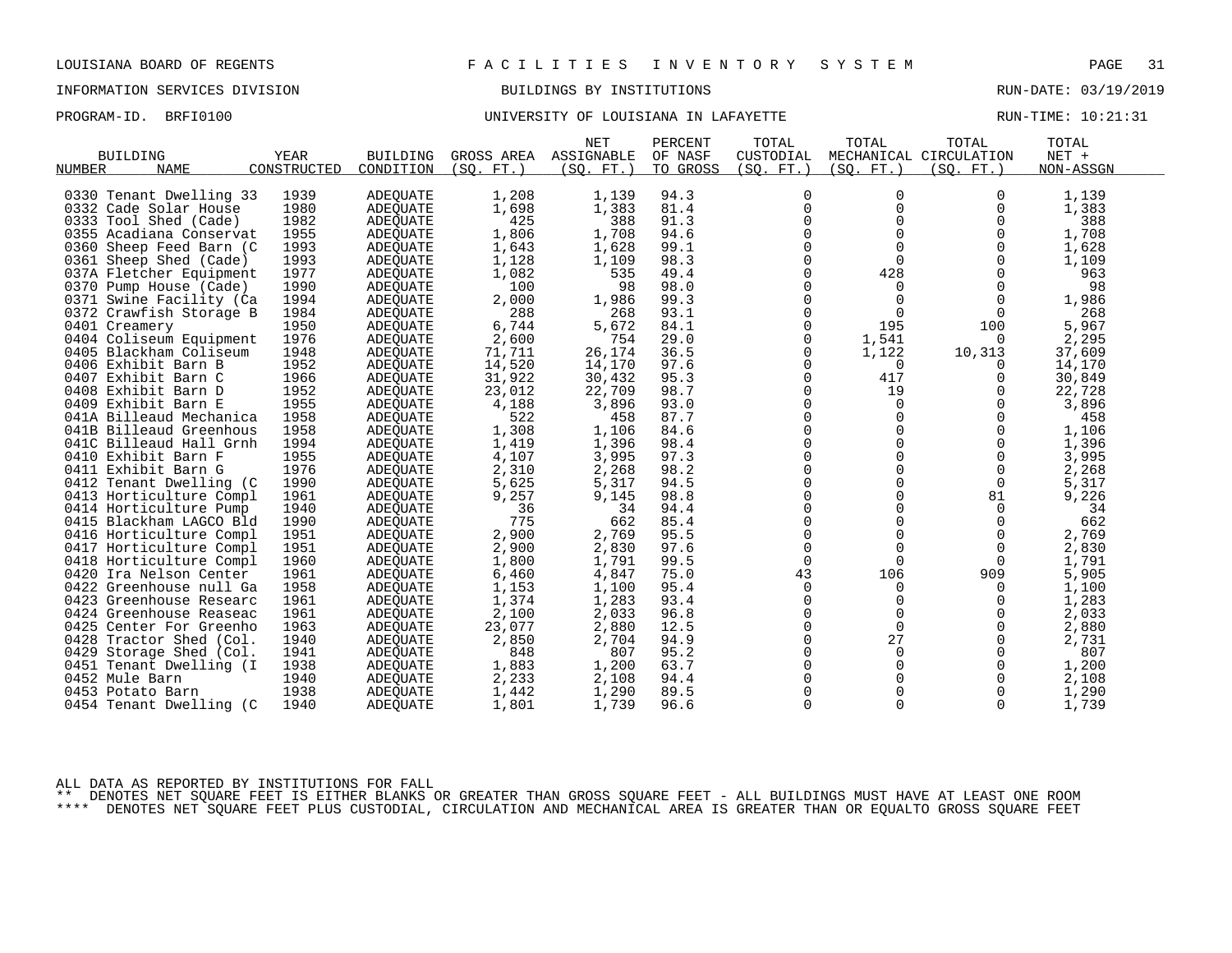# INFORMATION SERVICES DIVISION BUILDINGS BY INSTITUTIONS AND RUN-DATE: 03/19/2019

# PROGRAM-ID. BRFI0100 **BRFION CONTAINS AND SERVER UNIVERSITY OF LOUISIANA IN LAFAYETTE** PROGRAM-ID. RUN-TIME: 10:21:31

|                                          |                     |                              |                          | <b>NET</b>              | PERCENT             | TOTAL                   | TOTAL       | TOTAL                                | TOTAL              |  |
|------------------------------------------|---------------------|------------------------------|--------------------------|-------------------------|---------------------|-------------------------|-------------|--------------------------------------|--------------------|--|
| <b>BUILDING</b><br><b>NAME</b><br>NUMBER | YEAR<br>CONSTRUCTED | <b>BUILDING</b><br>CONDITION | GROSS AREA<br>(SO. FT. ) | ASSIGNABLE<br>(SO. FT.) | OF NASF<br>TO GROSS | CUSTODIAL<br>(SO. FT. ) | (SO. FT. )  | MECHANICAL CIRCULATION<br>(SQ. FT. ) | NET +<br>NON-ASSGN |  |
|                                          |                     |                              |                          |                         |                     |                         |             |                                      |                    |  |
| 0455 Greenhouse (Col. R                  | 1950                | <b>ADEQUATE</b>              | 1,160                    | 1,104                   | 95.2                | $\mathbf 0$             | 0           | 0                                    | 1,104              |  |
| 046A Griffin Mechanical                  | 1972                | <b>ADEQUATE</b>              | 2,730                    | 2,481                   | 90.9                | $\Omega$                | $\Omega$    | $\Omega$                             | 2,481              |  |
| 0465 La Accelerator Cen                  | 1981                | ADEQUATE                     | 13,996                   | 12,128                  | 86.7                | 100                     | 94          | 353                                  | 12,675             |  |
| 047A Arbolada Office                     | 1940                | <b>ADEOUATE</b>              | 360                      | 310                     | 86.1                | 0                       | $\mathbf 0$ | 0                                    | 310                |  |
| 0470<br>Tenant Dwelling (R               | 1940                | ADEQUATE                     | 1,293                    | 1,163                   | 89.9                | $\mathbf 0$             | $\Omega$    | 0                                    | 1,163              |  |
| 0479 Print Shop Storage                  | 1970                | ADEQUATE                     | 878                      | 803                     | 91.5                | $\Omega$                | 13          | $\Omega$                             | 816                |  |
| 0480<br>Print Shop & Offic               | 1976                | <b>ADEQUATE</b>              | 12,000                   | 11,306                  | 94.2                | $\mathbf 0$             | 139         | 263                                  | 11,708             |  |
| 0481 Main Campus Lighti                  | 1996                | ADEQUATE                     | 70                       | 1                       | 1.4                 | 0                       | 0           | 0                                    | 1                  |  |
| Cajun Field Bus St<br>0482               | 1979                | <b>ADEQUATE</b>              | 312                      | $\mathbf{1}$            | .3                  | $\Omega$                | $\Omega$    | 200                                  | 201                |  |
| 0483 Cajun Field Bus St                  | 1979                | ADEQUATE                     | 312                      |                         | $\cdot$ 3           | $\mathbf 0$             | 0           | 200                                  | 201                |  |
| 0485 Cajun Field Ticket                  | 1971                | <b>ADEQUATE</b>              | 66                       | 55                      | 83.3                | 0                       | 0           | $\Omega$                             | 55                 |  |
| 0486 Cajun Field Ticket                  | 1971                | <b>ADEOUATE</b>              | 66                       | 55                      | 83.3                | $\Omega$                | $\Omega$    | $\Omega$                             | 55                 |  |
| 0487 Cajun Field Ticket                  | 1971                | ADEQUATE                     | 66                       | 55                      | 83.3                | $\mathbf 0$             | $\Omega$    | $\mathbf 0$                          | 55                 |  |
| 052A Rougeou Equipment                   | 1988                | <b>ADEQUATE</b>              | 160                      | 128                     | 80.0                | 0                       | $\Omega$    | $\Omega$                             | 128                |  |
| 0560 Tenant Dwelling (D                  | 1947                | ADEOUATE                     | 1,684                    | 1,375                   | 81.7                | $\mathbf 0$             | $\Omega$    | $\Omega$                             | 1,375              |  |
| 0599 KRVS Radio Tower &                  | 1982                | ADEQUATE                     | 216                      | 100                     | 46.3                | $\mathbf 0$             | $\Omega$    | $\Omega$                             | 100                |  |
| 061A Maintenance Lumber                  | 1962                | ADEQUATE                     | 1,220                    | 1,075                   | 88.1                | $\mathbf 0$             | $\Omega$    | $\mathbf 0$                          | 1,075              |  |
| 062C Fleur Des Lis Food                  | 2003                | <b>ADEQUATE</b>              | 8,185                    | 6,851                   | 83.7                | 52                      | 511         | $\Omega$                             | 7,414              |  |
| 062D Stokes Mechanical                   | 1968                | <b>ADEQUATE</b>              | 1,860                    | 1,680                   | 90.3                | $\mathbf 0$             | $\Omega$    | $\Omega$                             | 1,680              |  |
| 0627<br>Primate Rsch/Path                | 1961                | ADEQUATE                     | 20,179                   | 10,884                  | 53.9                | 74                      | 1,134       | 4,279                                | 16,371             |  |
| 0628 Primate Clinical C                  | 1961                | ADEQUATE                     | 19,044                   | 13,927                  | 73.1                | 31                      | 1,479       | 2,226                                | 17,663             |  |
| 0629 Colony & Lab Bldg                   | 1961                | ADEQUATE                     | 28,771                   | 13,726                  | 47.7                | 0                       | 1,256       | 2,415                                | 17,397             |  |
| 0630 Building 30                         | 1961                | <b>ADEQUATE</b>              | 28,961                   | 20,955                  | 72.4                | 0                       | 1,649       | 2,967                                | 25,571             |  |
| 0631 Stor. Bldg./Was Au                  | 1961                | <b>ADEOUATE</b>              | 605                      | 255                     | 42.1                | 0                       | 74          | 0                                    | 329                |  |
| 0632 Primate Iso Test F                  | 1980                | ADEQUATE                     | 1,633                    | 1,470                   | 90.0                | $\Omega$                | $\Omega$    | $\Omega$                             | 1,470              |  |
| 0633 Primate Nursery/Pe                  | 1978                | ADEQUATE                     | 2,291                    | 1,946                   | 84.9                | $\mathbf 0$             | 180         | 0                                    | 2,126              |  |
| 0636 Large Animal Lab a                  | 1978                | <b>ADEQUATE</b>              | 3,303                    | 2,671                   | 80.9                | 0                       | 160         | 93                                   | 2,924              |  |
| 0637 Maintenance Shop                    | 1968                | ADEQUATE                     | 3,568                    | 2,830                   | 79.3                | $\Omega$                | 42          | 0                                    | 2,872              |  |
| 0638 Boat Shed null (NI                  | 1978                | ADEOUATE                     | 2,436                    | 2,356                   | 96.7                | $\mathbf 0$             | $\Omega$    | $\overline{0}$                       | 2,356              |  |
| 0641 Primate Colony-Bld                  | 1989                | <b>ADEQUATE</b>              | 8,049                    | 4,236                   | 52.6                | $\mathbf 0$             | 666         | 638                                  | 5,540              |  |
| 0642 Primate Colony-Bld                  | 1991                | ADEOUATE                     | 934                      | 798                     | 85.4                | $\Omega$                | 0           | 72                                   | 870                |  |
| 0643 Primate Colony-Vet                  | 1991                | <b>ADEQUATE</b>              | 990                      | 879                     | 88.8                | $\mathbf 0$             | $\Omega$    | $\Omega$                             | 879                |  |
| 0644 Primate Colony-Bld                  | 1991                | ADEQUATE                     | 5,745                    | 3,848                   | 67.0                | $\mathbf 0$             | 231         | 1,188                                | 5,267              |  |
| 0645 Primate Colony-Bld                  | 1991                | <b>ADEQUATE</b>              | 4,622                    | 2,785                   | 60.3                | $\Omega$                | 416         | 789                                  | 3,990              |  |
| 0646 Cage Wash Building                  | 1990                | ADEQUATE                     | 1,398                    | 1,120                   | 80.1                | 0                       | 149         | 0                                    | 1,269              |  |
| 0647<br>Colony-Vet Hosp.Bl               | 1994                | ADEQUATE                     | 8,265                    | 2,449                   | 29.6                | $\mathbf 0$             | 200         | 157                                  | 2,806              |  |
| 0648 Primate Colony-Bld                  | 1993                | <b>ADEQUATE</b>              | 2,285                    | 2,089                   | 91.4                | $\Omega$                | $\Omega$    | $\Omega$                             | 2,089              |  |
| 0649 Primate Colony-Bld                  | 1993                | ADEQUATE                     | 1,472                    | 1,441                   | 97.9                | $\mathbf 0$             | $\mathbf 0$ | 0                                    | 1,441              |  |
| 065A Cajun Village A                     | 1981                | ADEOUATE                     | 7,358                    | 6,520                   | 88.6                | 0                       | 0           | 0                                    | 6,520              |  |
| 065B Cajun Village B                     | 1981                | ADEQUATE                     | 7,358                    | 6,520                   | 88.6                | $\mathbf 0$             | $\Omega$    | $\Omega$                             | 6,520              |  |
|                                          |                     |                              |                          |                         |                     |                         |             |                                      |                    |  |

ALL DATA AS REPORTED BY INSTITUTIONS FOR FALL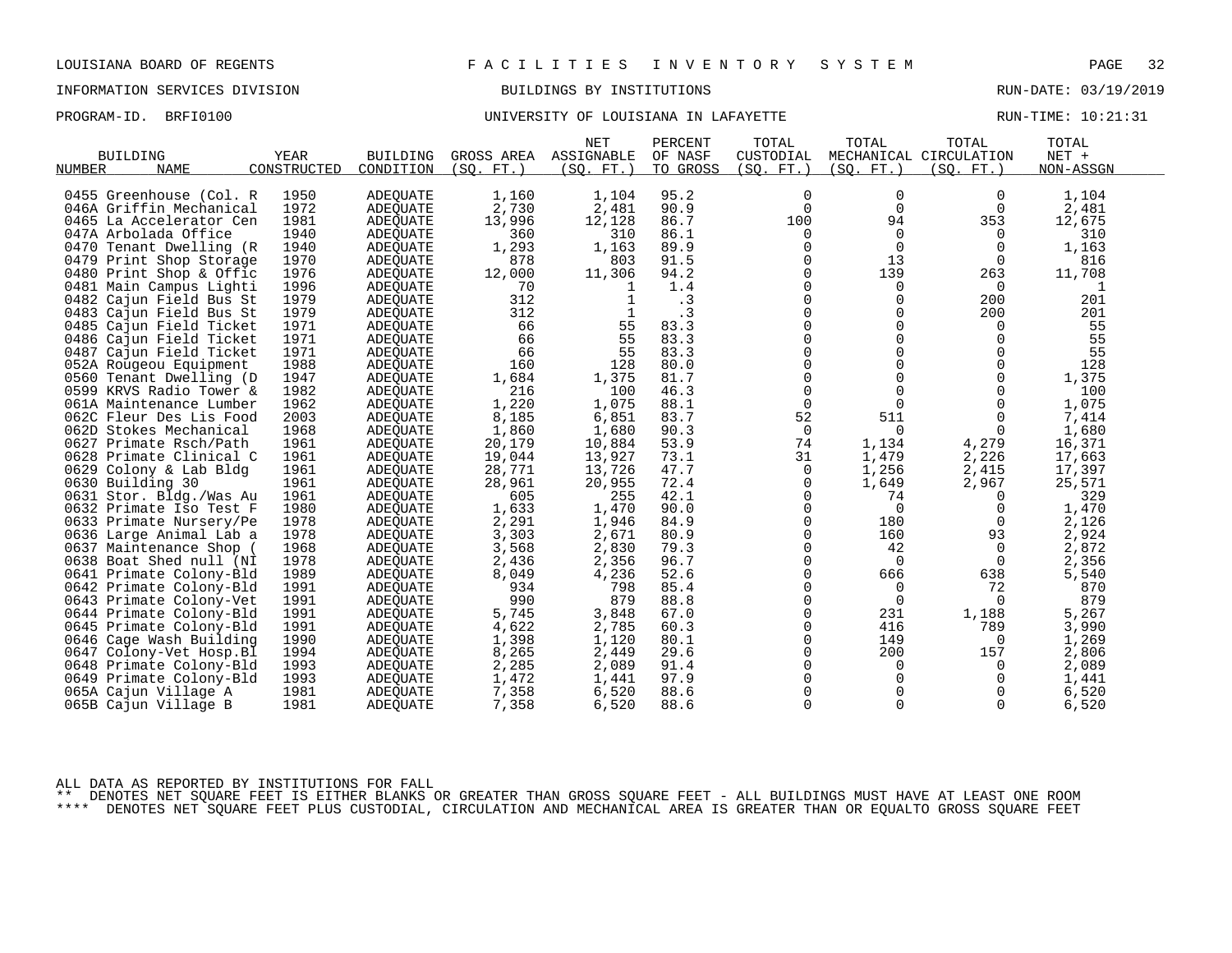PROGRAM-ID. BRFI0100 **BRFION CONTAINS AND SERVER UNIVERSITY OF LOUISIANA IN LAFAYETTE** PROGRAM-ID. RUN-TIME: 10:21:31

|                            |             |                 |            | <b>NET</b> | PERCENT  | TOTAL       | TOTAL          | TOTAL                  | TOTAL     |  |
|----------------------------|-------------|-----------------|------------|------------|----------|-------------|----------------|------------------------|-----------|--|
| <b>BUILDING</b>            | <b>YEAR</b> | <b>BUILDING</b> | GROSS AREA | ASSIGNABLE | OF NASF  | CUSTODIAL   |                | MECHANICAL CIRCULATION | NET +     |  |
| <b>NAME</b><br>NUMBER      | CONSTRUCTED | CONDITION       | (SO. FT. ) | (SO. FT.)  | TO GROSS | (SO. FT. )  | (SO. FT. )     | (SO. FT. )             | NON-ASSGN |  |
|                            |             |                 |            |            |          |             |                |                        |           |  |
| 065C Cajun Village C       | 1981        | <b>ADEQUATE</b> | 7,358      | 6,520      | 88.6     | 0           | 0              | 0                      | 6,520     |  |
| 065D Cajun Village D       | 1981        | <b>ADEQUATE</b> | 7,358      | 6,520      | 88.6     | $\mathbf 0$ | $\Omega$       | 0                      | 6,520     |  |
| 065E Cajun Village E       | 1981        | ADEQUATE        | 7,358      | 6,520      | 88.6     | $\mathbf 0$ | 0              | $\mathbf 0$            | 6,520     |  |
| 065F Cajun Village F       | 1981        | ADEOUATE        | 3,606      | 3,260      | 90.4     | $\Omega$    | $\Omega$       | $\mathbf 0$            | 3,260     |  |
| 065G Cajun Village G       | 1981        | <b>ADEQUATE</b> | 7,358      | 6,520      | 88.6     | $\Omega$    | $\Omega$       | $\Omega$               | 6,520     |  |
| 065H Cajun Village H       | 1981        | ADEQUATE        | 7,358      | 6,520      | 88.6     | $\mathbf 0$ | $\Omega$       | $\mathbf 0$            | 6,520     |  |
| 065I Cajun Village I       | 1981        | ADEQUATE        | 7,358      | 6,520      | 88.6     | 0           | $\Omega$       | $\mathbf 0$            | 6,520     |  |
| 065J Cajun Village J       | 1981        | ADEQUATE        | 7,358      | 6,520      | 88.6     | $\Omega$    | $\Omega$       | $\Omega$               | 6,520     |  |
| 065K Cajun Village K       | 1981        | ADEQUATE        | 7,358      | 6,520      | 88.6     | $\Omega$    | $\Omega$       | $\Omega$               | 6,520     |  |
| 065L Cajun Village L       | 1981        | ADEQUATE        | 7,358      | 6,520      | 88.6     | 0           | $\Omega$       | $\Omega$               | 6,520     |  |
| 065M Cajun Village M       | 1981        | ADEQUATE        | 7,358      | 6,520      | 88.6     | $\mathbf 0$ | 0              | 0                      | 6,520     |  |
| 0650 Break Room            | 1993        | ADEQUATE        | 615        | 602        | 97.9     | $\Omega$    | $\Omega$       | $\Omega$               | 602       |  |
| 0651 NIRC Life Sc.Bldg.    | 1995        | ADEQUATE        | 33,417     | 20,623     | 61.7     | 93          | 1,774          | 4,217                  | 26,707    |  |
| 0652 NIRC Life Science     | 1995        | ADEQUATE        | 4,112      | 1,567      | 38.1     | 0           | 2,335          | 0                      | 3,902     |  |
| 0700 Biology Lab & Resr    | 1994        | ADEQUATE        | 15,579     | 14,018     | 90.0     | $\Omega$    | 414            | 47                     | 14,479    |  |
| 0701 Equipment Shed (Re    | 1994        | ADEQUATE        | 3,021      | 2,950      | 97.6     | 0           | $\mathbf 0$    | 0                      | 2,950     |  |
| 0702 Water Pump Shed (R    | 1994        | <b>ADEQUATE</b> | 95         | 90         | 94.7     | $\mathbf 0$ | $\Omega$       | $\Omega$               | 90        |  |
| 0703 Greenhouses (Res.     | 1994        | <b>ADEQUATE</b> | 85,680     | 83,160     | 97.1     | $\Omega$    | $\Omega$       | $\Omega$               | 83,160    |  |
| 0704 Security Residence    | 1995        | ADEQUATE        | 898        | 784        | 87.3     | 0           | $\Omega$       | $\Omega$               | 784       |  |
| 0920 Abdalla Hall          | 2000        | ADEQUATE        | 49,956     | 27,457     | 55.0     | 55          | 3,230          | 4,977                  | 35,719    |  |
| 094A Track Concessions     | 2016        | ADEQUATE        | 13,440     | 7,074      | 52.6     | 580         | 896            | 1,166                  | 9,716     |  |
| 094B Track Stadium         | 1980        | ADEOUATE        | 140        | 120        | 85.7     | 0           | 0              | 0                      | 120       |  |
| 094C Track Dressing Roo    | 1980        | <b>ADEQUATE</b> | 2,880      | 1,390      | 48.3     | 0           | $\overline{0}$ | 140                    | 1,530     |  |
| 095A Baseball Dressing     | 1990        | ADEOUATE        | 3,192      | 2,525      | 79.1     | 0           | 410            | $\overline{0}$         | 2,935     |  |
| 096A Culotta Tennis Bui    | 2000        | ADEQUATE        | 2,028      | 1,296      | 63.9     | $\mathbf 0$ | 287            | 92                     | 1,675     |  |
| 097A Bourgeois Hall Bus    | 1986        | ADEQUATE        | 1,600      | 1,563      | 97.7     | $\Omega$    | $\Omega$       | $\Omega$               | 1,563     |  |
| 2312 Childhood Developm    | 2011        | ADEOUATE        | 42,809     | 28,049     | 65.5     | 115         | 4,105          | 8,342                  | 40,611    |  |
| 319A Tractor Sched Offi    | 1982        | ADEQUATE        | 930        | 889        | 95.6     | $\Omega$    | $\Omega$       | 0                      | 889       |  |
| 406A Cattle Shelter (Co    | 1965        | ADEQUATE        | 8,241      | 8,120      | 98.5     | 0           | $\Omega$       | 0                      | 8,120     |  |
| 5011 Moore Stadium         | 1980        | <b>ADEQUATE</b> | 2,094      | 1,119      | 53.4     | 0           | 785            | 0                      | 1,904     |  |
| 999A MSTC Bulkhead         | 1990        | <b>ADEQUATE</b> | 100        | 97         | 97.0     | $\Omega$    | $\Omega$       | $\Omega$               | 97        |  |
| 999B MSTC Platform         | 1990        | ADEOUATE        | 2,511      | 2,404      | 95.7     | $\mathbf 0$ | $\mathbf 0$    | 0                      | 2,404     |  |
| 999C MSTC Floating Dock    | 1990        | ADEQUATE        | 492        | 479        | 97.4     | 0           | $\Omega$       | $\Omega$               | 479       |  |
| 999D MSTC Maint. Bldg      | 1990        | <b>ADEOUATE</b> | 1,200      | 1,157      | 96.4     | $\Omega$    | $\Omega$       | $\Omega$               | 1,157     |  |
| 999E MSTC Instructor Tr    | 1990        | ADEQUATE        | 980        | 603        | 61.5     | $\mathbf 0$ | 40             | 0                      | 643       |  |
|                            | 1999        |                 |            | 3,640      | 93.6     | 0           | $\Omega$       | $\mathbf 0$            | 3,640     |  |
| 999F MSTC Swimming Pool    |             | ADEQUATE        | 3,888      |            |          |             |                |                        |           |  |
| 999G MSTC Shower Traile    | 1990        | ADEQUATE        | 980        | 760        | 77.6     | $\Omega$    | $\Omega$       | 0                      | 760       |  |
| 999H MSTC Large Pool Bu    | 2005        | ADEQUATE        | 9,816      | 9,134      | 93.1     | 0           | 159            | 416                    | 9,709     |  |
| 999I<br>MSTC Administrativ | 1990        | ADEOUATE        | 922        | 823        | 89.3     | $\Omega$    | 47             | 0                      | 870       |  |
| 999J MSTC Classrooms 1     | 2012        | ADEQUATE        | 1,500      | 1,400      | 93.3     | $\Omega$    | 80             | $\Omega$               | 1,480     |  |

ALL DATA AS REPORTED BY INSTITUTIONS FOR FALL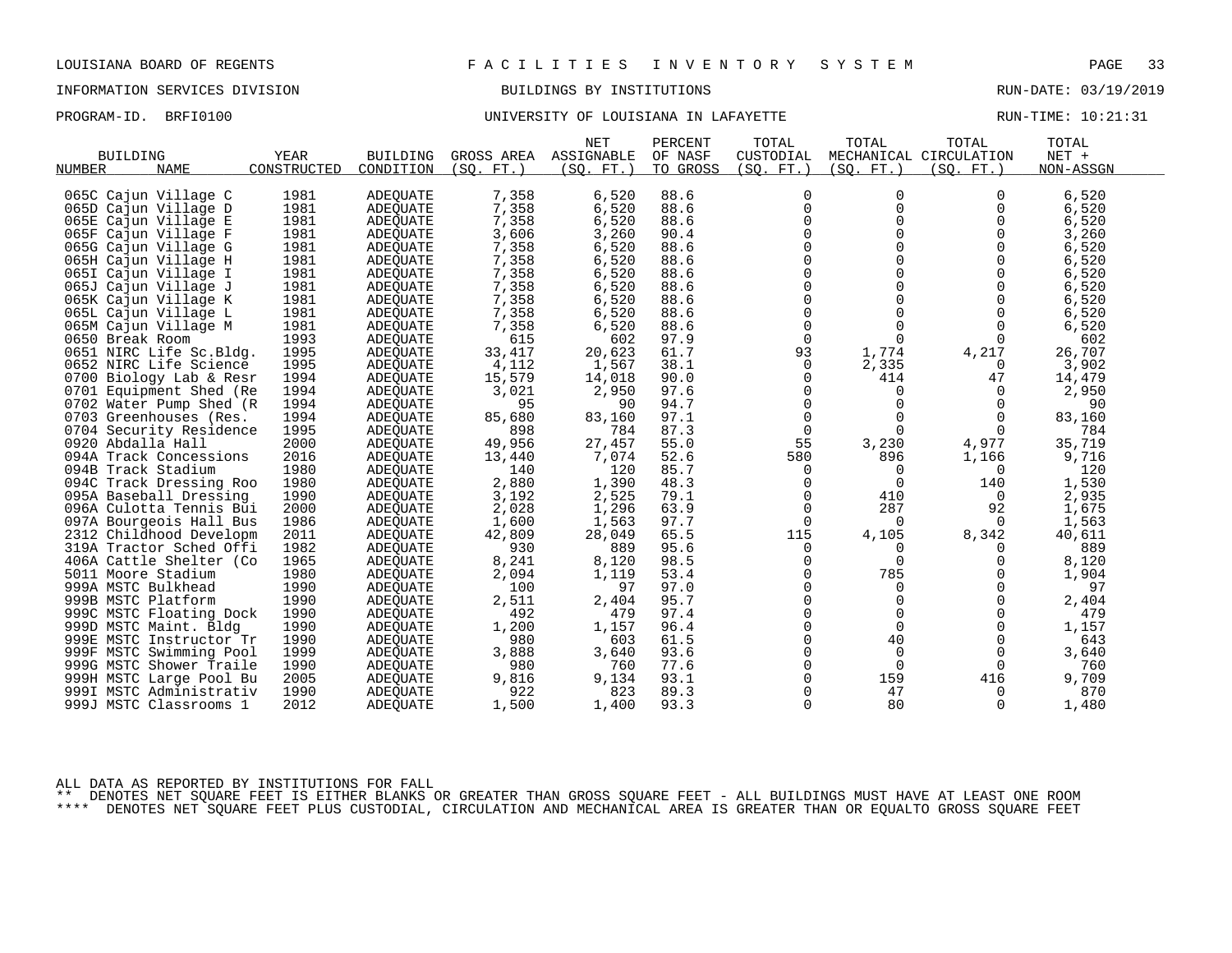| ALL DATA AS REPORTED BY INSTITUTIONS FOR FALL |  |  |  |  |  |  |                                                                                                                           |  |  |  |  |
|-----------------------------------------------|--|--|--|--|--|--|---------------------------------------------------------------------------------------------------------------------------|--|--|--|--|
|                                               |  |  |  |  |  |  | ** DENOTES NET SOUARE FEET IS EITHER BLANKS OR GREATER THAN GROSS SOUARE FEET - ALL BUILDINGS MUST HAVE AT LEAST ONE ROOM |  |  |  |  |

\*\*\*\* DENOTES NET SQUARE FEET PLUS CUSTODIAL, CIRCULATION AND MECHANICAL AREA IS GREATER THAN OR EQUALTO GROSS SQUARE FEET

| LOUISIANA BOARD OF REGENTS    | FACILITIES INVENTORY SYSTEM          |     |         |       |       |       |                      | PAGE 34 |  |
|-------------------------------|--------------------------------------|-----|---------|-------|-------|-------|----------------------|---------|--|
| INFORMATION SERVICES DIVISION | BUILDINGS BY INSTITUTIONS            |     |         |       |       |       | RUN-DATE: 03/19/2019 |         |  |
| PROGRAM-ID. BRFI0100          | UNIVERSITY OF LOUISIANA IN LAFAYETTE |     |         |       |       |       | RUN-TIME: 10:21:31   |         |  |
|                               |                                      | NET | PERCENT | TOTAL | TOTAL | TOTAL | TOTAL                |         |  |

BUILDING YEAR BUILDING GROSS AREA ASSIGNABLE OF NASF CUSTODIAL MECHANICAL CIRCULATION NET +

999K MSTC Classrooms 3 1990 ADEQUATE 1,363 1,263 92.7 0 76 0 1,339

NAME CONSTRUCTED CONDITION (SQ. FT.) (SQ. FT.) TO GROSS (SQ. FT.) (SQ. FT.) (SQ. FT.) NON-ASSGN

NUMBER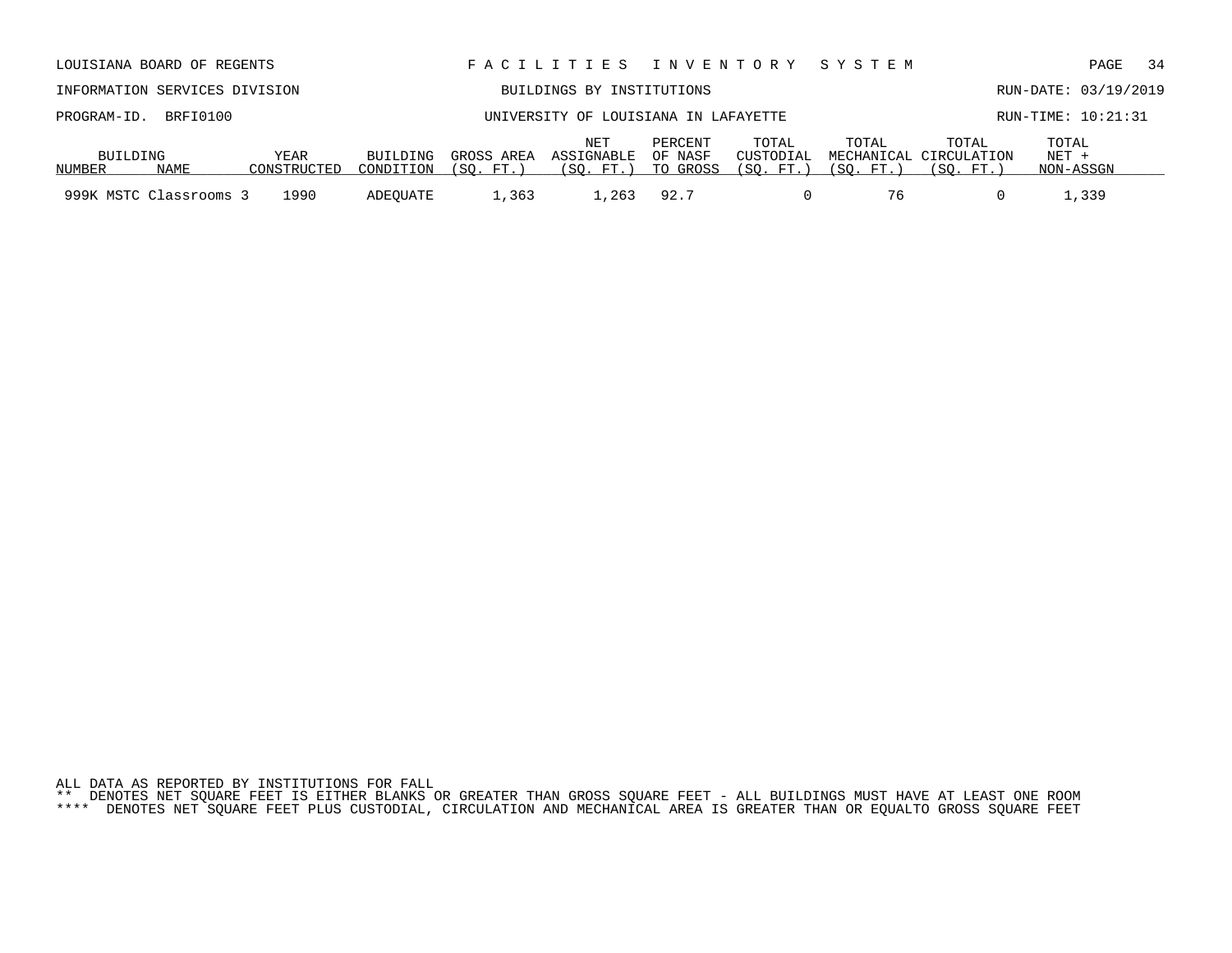# INFORMATION SERVICES DIVISION BUILDINGS BY INSTITUTIONS AND RUN-DATE: 03/19/2019

PROGRAM-ID. BRFI0100 PENNINGTON BIOMEDICAL CENTER RUN-TIME: 10:21:31

| NUMBER | BUILDING<br>NAME       |        | YEAR<br>CONSTRUCTED | <b>BUILDING</b><br>CONDITION | GROSS AREA<br>(SO. FT.) | <b>NET</b><br>ASSIGNABLE<br>(SO. FT.) | PERCENT<br>OF NASF<br>TO GROSS | TOTAL<br>CUSTODIAL<br>(SO. FT.) | TOTAL<br>MECHANICAL<br>(SO. FT.) | TOTAL<br>CIRCULATION<br>(SO. FT.) | TOTAL<br>$NET +$<br>NON-ASSGN |  |
|--------|------------------------|--------|---------------------|------------------------------|-------------------------|---------------------------------------|--------------------------------|---------------------------------|----------------------------------|-----------------------------------|-------------------------------|--|
|        |                        |        |                     |                              |                         |                                       |                                |                                 |                                  |                                   |                               |  |
| 0427   | BLDG<br>SERV           |        | 1984                | ADEOUATE                     | 18,300                  | 14,737                                | 80.5                           |                                 | 100                              |                                   | 14,837                        |  |
| 0772   | PENNINGTON BLDG B      |        | 1986                | ADEOUATE                     | 40,100                  | 20,965                                | 52.3                           | 999                             | 2,075                            | 9,243                             | 33,282                        |  |
| 1091   | PENNINGTON BLDG C      |        | 1986                | ADEOUATE                     | 89,930                  | 43,185                                | 48.0                           | 1,908                           | 12,280                           | 20,783                            | 78,156                        |  |
|        | 1092 PENNINGTON BLDG D |        | 1986                | ADEOUATE                     | 38,950                  | 19,282                                | 49.5                           | 2,005                           | 2,337                            | 10,055                            | 33,679                        |  |
| 1093   | PENNINGTON BLDG E      |        | 1986                | ADEOUATE                     | 55,600                  | 21,504                                | 38.7                           | 509                             | 17,316                           | 9,842                             | 49,171                        |  |
|        | 1094 PENNINGTON BLDG F |        | 1986                | ADEOUATE                     | 25,850                  | 13,366                                | 51.7                           | 2,660                           | 8,072                            |                                   | 24,098                        |  |
| 1095   | PENNINGTON BLDG G      |        | 1993                | ADEOUATE                     | 81,740                  | 42,479                                | 52.0                           | 1,731                           | 8,956                            | 20,493                            | 73,659                        |  |
|        | 1096 PENNINGTON BLDG H |        | 1993                | ADEOUATE                     | 17,500                  | 8,515                                 | 48.7                           | 286                             | 785                              | 1,628                             | 11,214                        |  |
| 1097   | PENNINGTON BLDG J      |        | 1993                | ADEOUATE                     | 8,600                   | 3,483                                 | 40.5                           | 821                             | 1,683                            | 1,425                             | 7,412                         |  |
|        | 1098 PENNINGTON BLDG K |        | 1993                | ADEOUATE                     | 1,400                   | 1,344                                 | 96.0                           |                                 |                                  |                                   | 1,344                         |  |
| 1099   | PENNINGTON BLDG L      |        | 2003                | ADEOUATE                     | 189,600                 | 93,637                                | 49.4                           | 1,486                           | 55,796                           | 24,947                            | 175,866                       |  |
| 1100   | PENNINGTON GARAGE      |        | 1995                | ADEOUATE                     | 41,750                  | 33,150                                | 79.4                           |                                 | 174                              |                                   | 33,324                        |  |
| 1101   | PENNINGTON BLDG M      |        | 2010                | ADEOUATE                     | 92,530                  | 55,741                                | 60.2                           | 3,066                           | 4,727                            | 22,171                            | 85,705                        |  |
| 1126   | PENNINGTON             | BLDG N | 2012                | ADEOUATE                     | 31,147                  | 20,647                                | 66.3                           | 763                             | 2,273                            | 4,518                             | 28,201                        |  |
|        | 1145 PENNINGTON BLDG P |        | 2013                | ADEOUATE                     | 30,379                  | 27,897                                | 91.8                           | 90                              | 346                              |                                   | 28,333                        |  |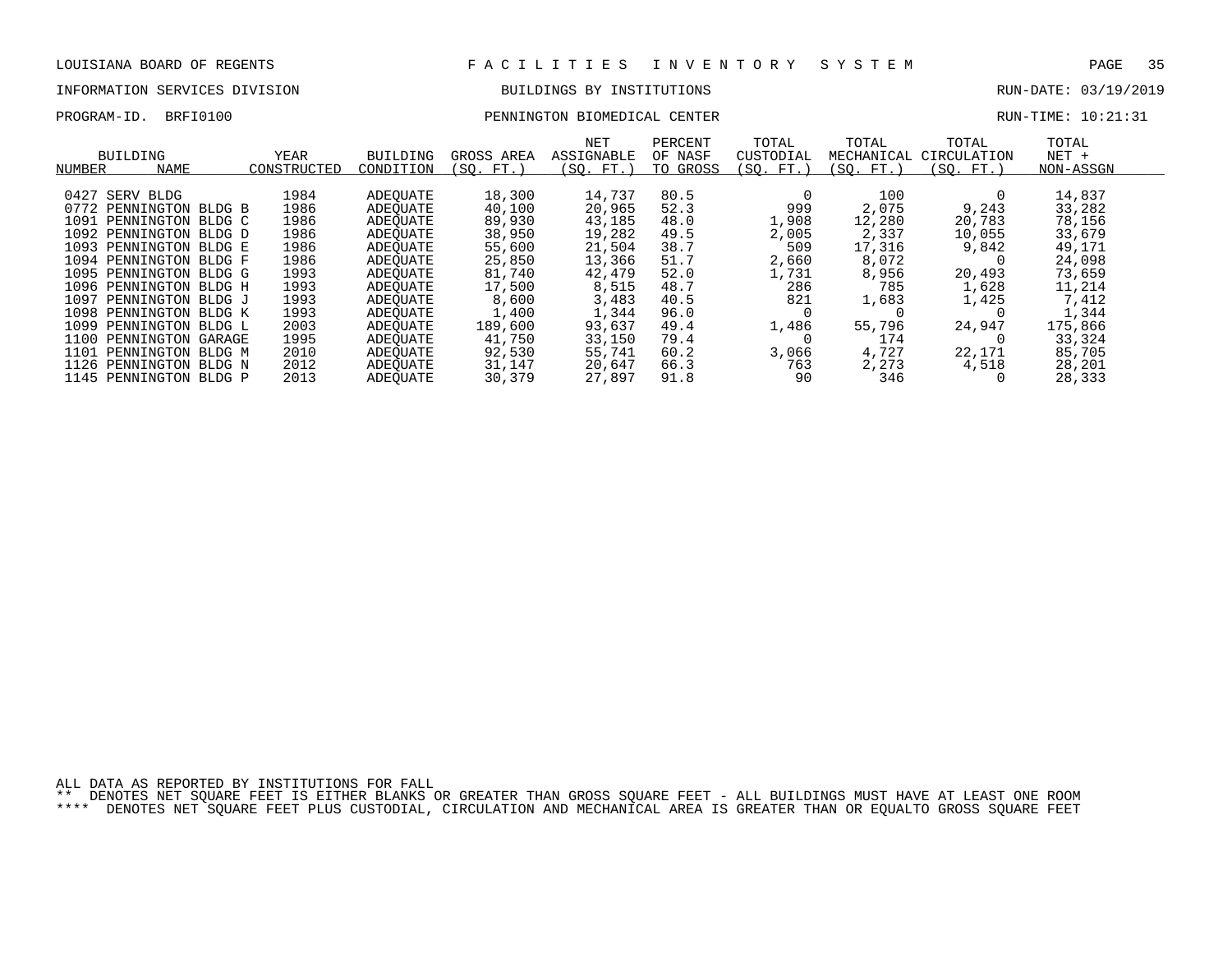| PROGRAM-ID. | BRFI0100 | LSU-ALEXANDRIA | RUN-TIME: 10:21:31 |
|-------------|----------|----------------|--------------------|
|             |          |                |                    |

|                           |             |                 |            | <b>NET</b> | PERCENT  | TOTAL       | TOTAL      | TOTAL                  | TOTAL     |  |
|---------------------------|-------------|-----------------|------------|------------|----------|-------------|------------|------------------------|-----------|--|
| <b>BUILDING</b>           | <b>YEAR</b> | <b>BUILDING</b> | GROSS AREA | ASSIGNABLE | OF NASF  | CUSTODIAL   |            | MECHANICAL CIRCULATION | $NET +$   |  |
| <b>NAME</b><br>NUMBER     | CONSTRUCTED | CONDITION       | (SO. FT. ) | (SO. FT.)  | TO GROSS | (SQ. FT.)   | (SQ. FT. ) | (SO. FT.)              | NON-ASSGN |  |
| 0056 Morris N. Abrams     | 1942        | <b>ADEQUATE</b> | 12,813     | 7,703      | 60.1     | 37          | 645        | 2,744                  | 11,129    |  |
| 0057 Chambers Hall        | 1955        | REMOD-A         | 18,710     | 10,988     | 58.7     | 52          | 1,053      | 4,184                  | 16,277    |  |
| 0058 Oakland Hall         | 1961        | REMOD-C         | 21,516     | 10,433     | 48.5     | 119         | 1,052      | 8,405                  | 20,009    |  |
| 0059 Science Building     | 1963        | <b>ADEQUATE</b> | 46,901     | 31,401     | 67.0     | 168         | 3,063      | 976                    | 35,608    |  |
| 0060 Bolton Library       | 1963        | REMOD-A         | 36,732     | 31,214     | 85.0     | 151         | 2,734      | 2,037                  | 36,136    |  |
| 0061 Student Center       | 1966        | ADEQUATE        | 162,627    | 11,612     | 7.1      | 172         | 2,547      | 4,579                  | 18,910    |  |
| 0063 Fitness Center       | 1967        | REMOD-A         | 40,658     | 31,316     | 77.0     | 188         | 2,516      | 4,045                  | 38,065    |  |
| 0064 Utilities Plant      | 1961        | REMOD-C         | 7,720      | 1,143      | 14.8     | 0           | 5,024      | 42                     | 6,209     |  |
| 0065 F. H. Coughlin Hal   | 1979        | REMOD-B         | 37,698     | 22,957     | 60.9     | 243         | 2,294      | 7,248                  | 32,742    |  |
| 0066 Golf Storage Build   | 1978        | ADEOUATE        | 1,715      | 1,015      | 59.2     | $\Omega$    | $\Omega$   | $\Omega$               | 1,015     |  |
| 0067 Waterwell Complex    | 1945        | ADEQUATE        | 329        | 328        | 99.7     | $\Omega$    | $\Omega$   | $\Omega$               | 328       |  |
| 0068 Avoyelles Hall       | 1941        | ADEQUATE        | 8,756      | 6,342      | 72.4     | 24          | 270        | 1,658                  | 8,294     |  |
| 0070 Dean's Residence     | 1945        | REMOD-A         | 2,438      | 2,245      | 92.1     | $\Omega$    | $\Omega$   |                        | 2,245     |  |
| 0071 Human Resource Man   | 1945        | REMOD-A         | 1,440      | 1,092      | 75.8     |             | 45         | 89                     | 1,231     |  |
| 0072 Residence #2         | 1945        | REMOD-A         | 1,887      | 1,742      | 92.3     |             | $\Omega$   |                        | 1,742     |  |
| 0073 Residence #1         | 1945        | REMOD-A         | 1,887      | 1,742      | 92.3     | $\Omega$    | $\Omega$   |                        | 1,742     |  |
| 0074 Storage Building     | 1971        | REMOD-C         | 884        | 834        | 94.3     | $\Omega$    |            |                        | 834       |  |
| 0075 Science Building S   | 1972        | ADEQUATE        | 100        | 99         | 99.0     | $\Omega$    | $\Omega$   | $\Omega$               | 99        |  |
| 0077 Facility Services    | 1984        | REMOD-A         | 16,123     | 14,938     | 92.7     | $\Omega$    | 449        | 149                    | 15,536    |  |
| 0100 Children's Center    | 1999        | ADEQUATE        | 4,279      | 3,229      | 75.5     | 11          | $\Omega$   | 809                    | 4,049     |  |
| 0109 Bo Nipper Building   | 2004        | ADEQUATE        | 8,727      | 5,453      | 62.5     | 40          | 576        | 1,325                  | 7,394     |  |
| 0111 Museum of Art        | 2003        | <b>ADEQUATE</b> | 1,981      | 1,887      | 95.3     | 0           | $\Omega$   |                        | 1,887     |  |
| 0112 Biological Science   | 2006        | <b>ADEQUATE</b> | 528        | 527        | 99.8     | $\Omega$    |            |                        | 527       |  |
| 0113 Epps House           | 2003        | <b>ADEQUATE</b> | 1,821      | 1,656      | 90.9     | $\mathbf 0$ |            |                        | 1,656     |  |
| 0114 Tennis Court Stora   | 2006        | <b>ADEQUATE</b> | 101        | $\Omega$   | $.0**$   | 99          |            |                        | 99        |  |
| 0115 Paint Shed           | 1983        | REMOD-A         | 127        | $\Omega$   | $.0**$   | 125         | $\Omega$   |                        | 125       |  |
| 0117<br>Baseball/Softball | 2008        | <b>ADEOUATE</b> | 1,216      | 1,155      | 95.0     | $\Omega$    | $\Omega$   |                        | 1,155     |  |
| 0118 MultiPurpose Acade   | 2011        | ADEQUATE        | 70,147     | 44,077     | 62.8     | 320         | 6,929      | 12,373                 | 63,699    |  |
| 1000 The Oaks             | 2006        | ADEOUATE        | 86,700     | 86,590     | 99.9     | $\Omega$    |            |                        | 86,590    |  |
| 9901 A.C. Buchanon Alli   |             | ADEQUATE        | 1,491      | 1,420      | 95.2     |             |            |                        | 1,420     |  |
| 9903 LCRP                 | 1991        | ADEQUATE        | 4,446      | 4,034      | 90.7     | $\Omega$    |            |                        | 4,034     |  |

ALL DATA AS REPORTED BY INSTITUTIONS FOR FALL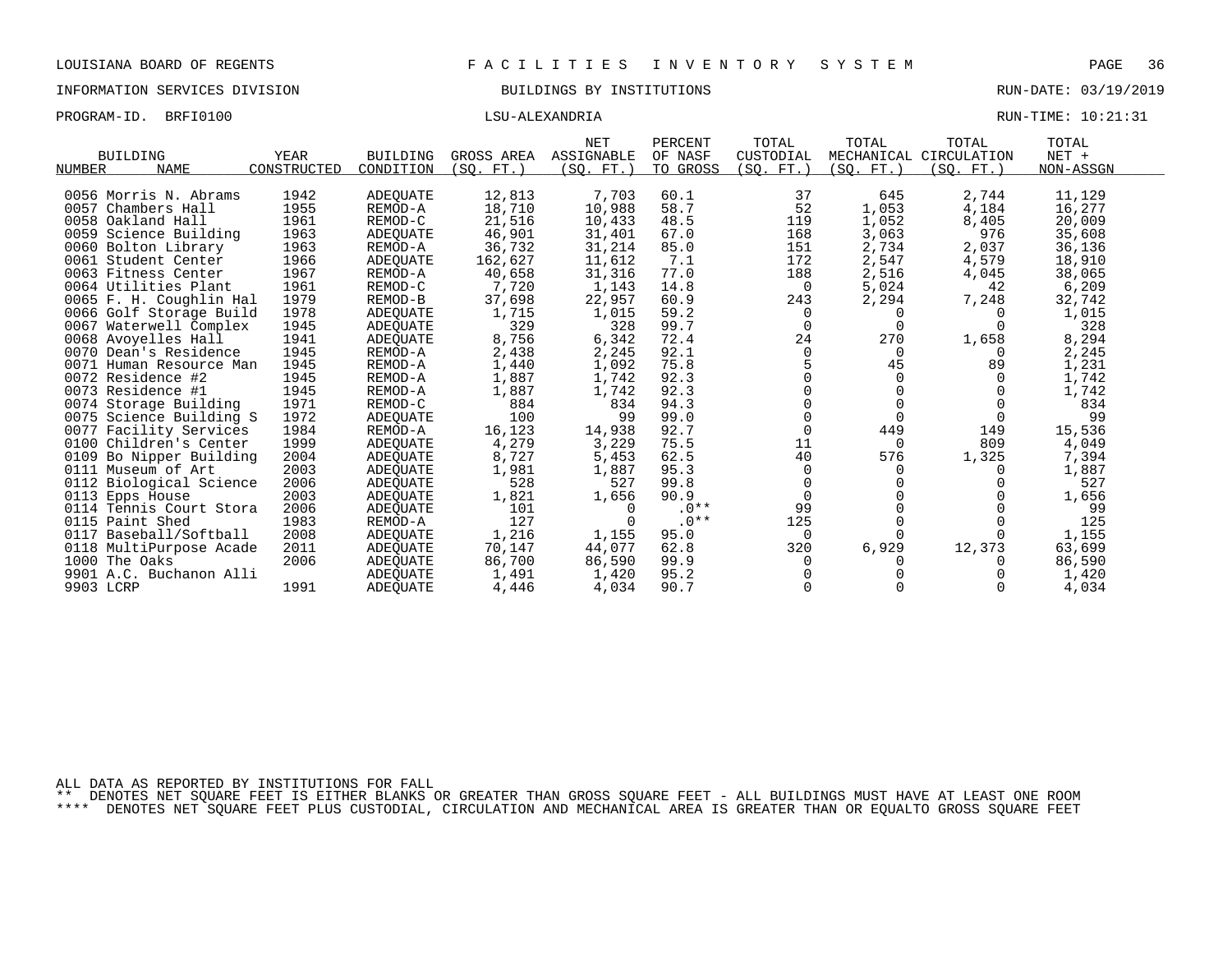INFORMATION SERVICES DIVISION BUILDINGS BY INSTITUTIONS RUN-DATE: 03/19/2019

| PROGRAM-ID. BRFI0100 | LSU-BATON ROUGE | RUN-TIME: 10:21:31 |  |
|----------------------|-----------------|--------------------|--|
|                      |                 |                    |  |

| <b>BUILDING</b>         | <b>YEAR</b> | <b>BUILDING</b> | GROSS AREA | <b>NET</b><br>ASSIGNABLE | PERCENT<br>OF NASF | TOTAL<br>CUSTODIAL | TOTAL      | TOTAL<br>MECHANICAL CIRCULATION | TOTAL<br>$NET +$ |
|-------------------------|-------------|-----------------|------------|--------------------------|--------------------|--------------------|------------|---------------------------------|------------------|
| <b>NAME</b><br>NUMBER   | CONSTRUCTED | CONDITION       | (SO. FT. ) | (SO. FT. )               | TO GROSS           | (SO. FT. )         | (SO. FT. ) | (SO. FT. )                      | NON-ASSGN        |
| C003 KITCHEN / DINING   | 1973        | <b>ADEQUATE</b> | 1,825      | 1,297                    | 71.1               | $\mathbf 0$        | 0          | $\Omega$                        | 1,297            |
| C004 OFFICER'S QUARTERS | 1973        | <b>ADEQUATE</b> | 497        | 496                      | 99.8               | $\Omega$           | $\Omega$   | $\Omega$                        | 496              |
| C005 SWISS CHALET       | 1973        | ADEOUATE        | 801        | 800                      | 99.9               | $\mathbf 0$        | 0          | 0                               | 800              |
| C006 THE ASYLUM         | 1973        | <b>ADEOUATE</b> | 721        | 720                      | 99.9               | $\overline{0}$     | 0          | $\Omega$                        | 720              |
| C007 THE CABOOSE        | 1973        | ADEQUATE        | 310        | 280                      | 90.3               | $\Omega$           | $\Omega$   | $\Omega$                        | 280              |
| C008 THE BROADMOOR      | 1973        | <b>ADEOUATE</b> | 517        | 516                      | 99.8               | $\mathbf 0$        | 0          | $\Omega$                        | 516              |
| C009 WELL SHED          | 1973        | <b>ADEOUATE</b> | 51         | 50                       | 98.0               | $\overline{0}$     | $\Omega$   | $\Omega$                        | 50               |
| C011 SI PA PU THE SOURC | 1973        | ADEQUATE        | 69         | $\Omega$                 | $.0**$             | $\Omega$           | 68         | $\Omega$                        | 68               |
| C013 GARBAGE STORAGE    | 1973        | ADEOUATE        | 36         | 35                       | 97.2               | $\mathbf 0$        | $\Omega$   | $\Omega$                        | 35               |
| C014 WALK IN COOLER     | 1973        | <b>ADEOUATE</b> | 129        | 128                      | 99.2               | $\Omega$           | $\Omega$   | 0                               | 128              |
| C016 ANTLER HOTEL       | 1973        | <b>ADEQUATE</b> | 201        | 200                      | 99.5               | $\Omega$           | 0          | $\Omega$                        | 200              |
| C017 SHOWERS            | 1973        | ADEOUATE        | 204        | 203                      | 99.5               | $\mathbf 0$        | $\Omega$   | $\Omega$                        | 203              |
| C018 TOILET             | 1973        | <b>ADEOUATE</b> | 23         | $\Omega$                 | $.0**$             | $\overline{0}$     | 22         | $\Omega$                        | 22               |
| C019 LAUNDRY/SHOWER HOU | 1981        | ADEQUATE        | 210        | 200                      | 95.2               | 0                  | 0          | $\Omega$                        | 200              |
| C020 OUTHOUSE           | 1973        | ADEOUATE        | 25         | 0                        | $.0**$             | $\Omega$           | 24         | $\Omega$                        | 24               |
| C022 OFFICE             | 1973        | ADEQUATE        | 385        | 384                      | 99.7               | $\Omega$           | $\Omega$   | $\Omega$                        | 384              |
| C023 CAMP SHOP/STORAGE  | 1973        | ADEQUATE        | 626        | 625                      | 99.8               | $\mathbf 0$        | 0          | $\Omega$                        | 625              |
| C024 CAMP WASH HOUSE    | 1973        | ADEQUATE        | 1,387      | 1,386                    | 99.9               | $\Omega$           | $\Omega$   | $\Omega$                        | 1,386            |
| C025 OLD HOTEL          | 1973        | <b>ADEQUATE</b> | 7,501      | 7,500                    | 100.0              | $\overline{0}$     | 0          | $\Omega$                        | 7,500            |
| C026 FACULTY CABIN #1   | 1973        | ADEQUATE        | 394        | 393                      | 99.7               | $\mathbf 0$        | 0          | $\Omega$                        | 393              |
| C027 LAUNDRY & SHOWER B | 1973        | ADEQUATE        | 210        | 200                      | 95.2               | $\Omega$           | $\Omega$   | $\Omega$                        | 200              |
| C028 STAFF CABIN #2     | 1973        | <b>ADEQUATE</b> | 793        | 792                      | 99.9               | $\overline{0}$     | $\Omega$   | 0                               | 792              |
| C029 CAMP STAFF CABIN # | 1973        | ADEQUATE        | 439        | 438                      | 99.8               | $\mathbf 0$        | 0          | $\Omega$                        | 438              |
| C030 CAMP STAFF CABIN # | 1973        | <b>ADEOUATE</b> | 377        | 376                      | 99.7               | $\Omega$           | $\Omega$   | $\Omega$                        | 376              |
| C031 CAMP STAFF CABIN # | 1973        | <b>ADEQUATE</b> | 438        | 437                      | 99.8               | $\overline{0}$     | $\Omega$   | $\Omega$                        | 437              |
| C033 UPPER FERRELL CABI | 1982        | <b>ADEQUATE</b> | 433        | 432                      | 99.8               | $\mathbf 0$        | 0          | $\Omega$                        | 432              |
| C034 LOWER FERRELL CABI | 1982        | <b>ADEOUATE</b> | 432        | 383                      | 88.7               | $\Omega$           | $\Omega$   | $\Omega$                        | 383              |
| C038 STORAGE            | 1973        | <b>ADEQUATE</b> | 56         | 55                       | 98.2               | $\overline{0}$     | $\Omega$   | 0                               | 55               |
| C039 WATER CISTERNS     | 1973        | <b>ADEQUATE</b> | 100        | 0                        | $.0**$             | 0                  | 99         | 0                               | 99               |
| C040 STORAGE            | 1973        | <b>ADEQUATE</b> | 24         | 20                       | 83.3               | $\Omega$           | $\Omega$   | $\Omega$                        | 20               |
| C041 CARETAKERS HOME    | 2007        | <b>ADEQUATE</b> | 1,920      | 1,900                    | 99.0               | $\mathbf 0$        | $\Omega$   | $\Omega$                        | 1,900            |
| C042 OUTHOUSE           | 1973        | <b>ADEOUATE</b> | 16         | $\Omega$                 | $.0**$             | $\mathbf 0$        | 14         |                                 | 14               |
| C043 OUTHOUSE           | 1973        | <b>ADEQUATE</b> | 16         | $\Omega$                 | $.0**$             | $\Omega$           | 14         | $\Omega$                        | 14               |
| C044 OUTHOUSE           | 1973        | <b>ADEQUATE</b> | 24         | 0                        | $.0**$             | $\mathbf 0$        | 20         | $\Omega$                        | 20               |
| C045 OUTHOUSE           | 1973        | <b>ADEQUATE</b> | 20         | $\Omega$                 | $.0**$             | 0                  | 18         | 0                               | 18               |
| J022 SG OYSTER HATCHERY | 2012        | <b>ADEQUATE</b> | 1,440      | 1,363                    | 94.7               | $\Omega$           | $\Omega$   | $\Omega$                        | 1,363            |
| 0001 POWER HOUSE        | 1974        | REMOD-B         | 44,066     | 95                       | $\cdot$ 2          | $\Omega$           | 32,632     | 284                             | 33,011           |
| 0002 FOSTER             | 1923        | REMOD-A         | 57,532     | 40,072                   | 69.7               | 309                | 1,469      | 11,091                          | 52,941           |
| 0003 BEAUREGARD HOUSE   | 1923        | REMOD-B         | 17,730     | 12,680                   | 71.5               | 0                  | 195        | 1,440                           | 14,315           |
| 0004 JACKSON HOUSE      | 1923        | REMOD-B         | 17,730     | 12,586                   | 71.0               | 0                  | 195        | 1,440                           | 14,221           |
|                         |             |                 |            |                          |                    |                    |            |                                 |                  |

ALL DATA AS REPORTED BY INSTITUTIONS FOR FALL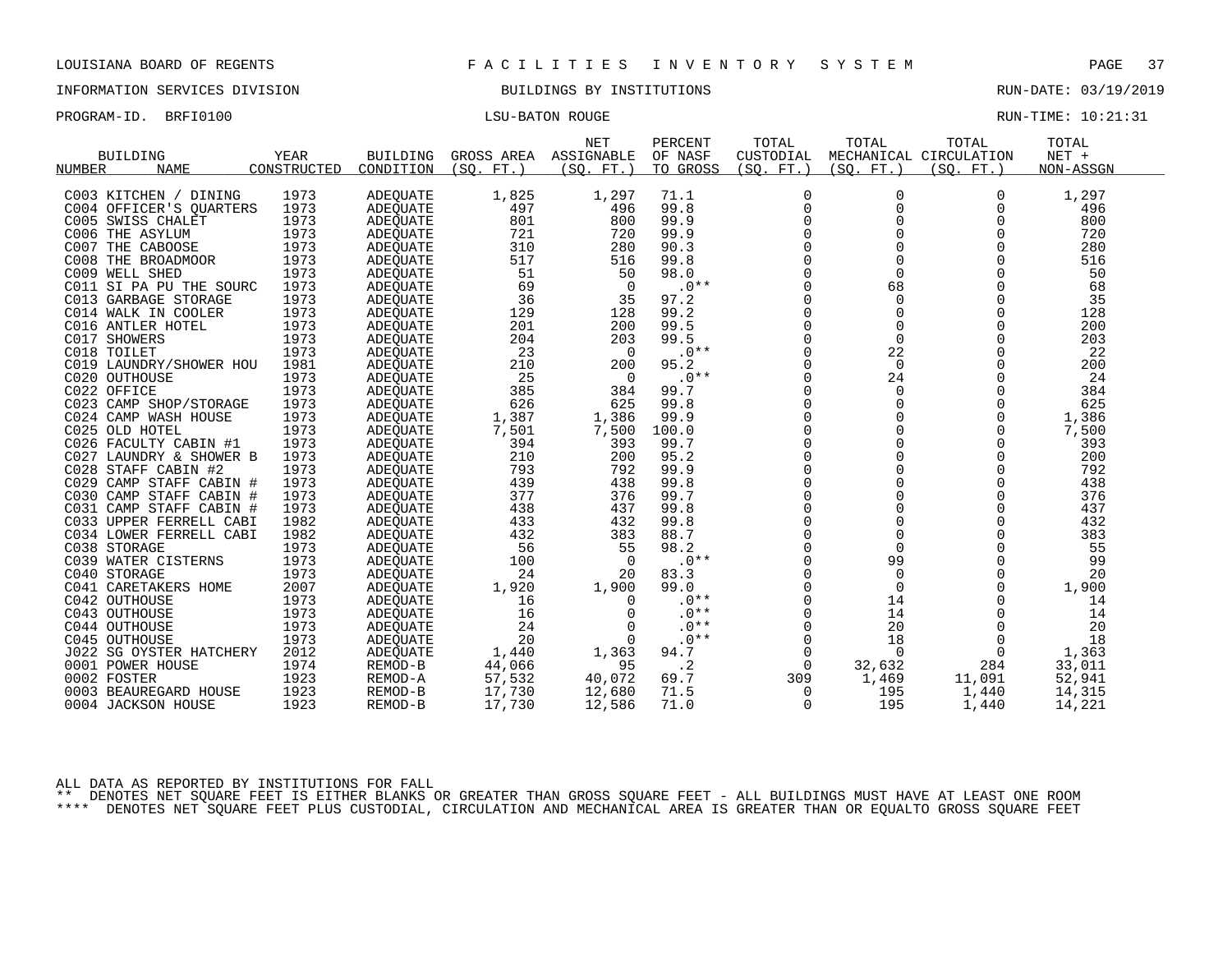INFORMATION SERVICES DIVISION BUILDINGS BY INSTITUTIONS RUN-DATE: 03/19/2019

| PROGRAM-ID. | BRFI0100 | LSU-BATON ROUGE | RUN-TIME: 10:21:31 |
|-------------|----------|-----------------|--------------------|
|             |          |                 |                    |

|                              |             |                 |            | <b>NET</b>            | PERCENT  | TOTAL             | TOTAL                                              | TOTAL                  | TOTAL     |
|------------------------------|-------------|-----------------|------------|-----------------------|----------|-------------------|----------------------------------------------------|------------------------|-----------|
| <b>BUILDING</b>              | YEAR        | <b>BUILDING</b> |            | GROSS AREA ASSIGNABLE | OF NASF  | CUSTODIAL         |                                                    | MECHANICAL CIRCULATION | $NET +$   |
| <b>NAME</b><br><b>NUMBER</b> | CONSTRUCTED | CONDITION       | (SO. FT. ) | (SO. FT. )            | TO GROSS | (SO. FT. )        | (SO. FT.)                                          | (SO. FT.)              | NON-ASSGN |
|                              |             |                 |            |                       |          |                   |                                                    |                        |           |
| 0005 LEJEUNE HOUSE           | 1923        | REMOD-B         | 17,730     | 12,780                | 72.1     | $\mathbf 0$       | 95                                                 | 1,440                  | 14,315    |
| 0006 TAYLOR HOUSE            | 1923        | REMOD-B         | 17,730     | 12,680                | 71.5     | $\mathbf 0$       | 100                                                | 1,440                  | 14,220    |
| 0008 SWINE PALACE            | 1923        | REMOD-B         | 34,826     | 14,815                | 42.5     | 300               | 2,873                                              | 2,047                  | 20,035    |
| 0009 OLD PRESIDENT'S HS      | 1923        | REMOD-B         | 4,140      | 2,537                 | 61.3     | $\mathsf{O}$      | 184                                                | 689                    | 3,410     |
| 0010 MEMORIAL TOWER          | 1924        | ADEQUATE        | 5,917      | 4,208                 | 71.1     | $\Omega$          | 513                                                | 741                    | 5,462     |
| 0011 THOMAS BOYD             | 1959        | ADEQUATE        | 69,068     | 48,453                | 70.2     | 1,623             | 2,235                                              | 8,624                  | 60,935    |
| 0012 HILL MEMORIAL LIB       | 1924        | ADEQUATE        | 64,930     | 52,381                | 80.7     | $\overline{0}$    | 2,665                                              | 262                    | 55,308    |
| 0013 PRESCOTT                | 1924        | ADEQUATE        | 23,760     | 14,639                | 61.6     | 207               | 674                                                | 5,031                  | 20,551    |
| 0014 STUBBS                  | 1924        | ADEOUATE        | 35,986     | 21,843                | 60.7     | 51                | 1,982                                              | 7,076                  | 30,952    |
| 0015 DODSON                  | 1924        | REMOD-B         | 8,112      | 2,573                 | 31.7     | 56                | 307                                                | 1,618                  | 4,554     |
| 0016 AUDUBON                 | 1924        | ADEQUATE        | 36,679     | 20,570                | 56.1     | 603               | 1,393                                              | 7,803                  | 30,369    |
| 0017 ATKINSON                | 1924        | ADEQUATE        | 43,080     | 26,909                | 62.5     | 1,055             | 402                                                | 10,096                 | 38,462    |
| 0018 ART BUILDING            | 1924        | REMOD-A         | 30,720     | 18,295                | 59.6     | 79                | 1,240                                              | 4,704                  | 24,318    |
| 0019 NUCLEAR SCIENCE SH      | 1924        | OBSOLETE        | 490        | 433                   | 88.4     | $\mathbf 0$       | $\overline{0}$                                     | $\overline{0}$         | 433       |
| 0020 STUDIO ARTS BLDG A      | 1924        | REMOD-B         | 19,798     | 14,248                | 72.0     | $\overline{0}$    | 266                                                | 3,756                  | 18,270    |
| 0021 STUDIO ARTS BLDG H      | 1924        | REMOD-B         | 11,677     | 7,470                 | 64.0     |                   | 476                                                | 1,647                  | 9,593     |
| 0022 STUDIO ARTS BLDG G      | 1924        | ADEQUATE        | 1,450      | 1,350                 | 93.1     |                   | $\overline{0}$                                     | $\overline{0}$         | 1,350     |
| 0023 STUDIO ARTS BLDG F      | 1924        | REMOD-B         | 11,390     | 7,894                 | 69.3     |                   | $\begin{bmatrix} 0 \\ 0 \\ 0 \end{bmatrix}$<br>410 | 1,481                  | 9,785     |
| 0024 STUDIO ARTS BLDG D      | 1924        | REMOD-B         | 6,477      | 4,666                 | 72.0     | $\overline{0}$    | 177                                                | 222                    | 5,065     |
| 0025 STUDIO ARTS BLDG B      | 1924        | REMOD-B         | 8,818      | 5,513                 | 62.5     | $0 \qquad \qquad$ | 878                                                | $\mathbf 0$            | 6,391     |
| 0026 COATES                  | 1950        | ADEQUATE        | 212,625    | 105,779               | 49.7     | 183               | 8,260                                              | 26,945                 | 141,167   |
| 0027 DAVID BOYD              | 1924        | ADEOUATE        | 15,680     | 11,091                | 70.7     | 285               | 179                                                | 2,324                  | 13,879    |
| 0028 NUCLEAR SCIENCE         | 1925        | ADEQUATE        | 16,375     | 10,339                | 63.1     | 16                | 1,103                                              | 3,232                  | 14,690    |
| 0029 GYM AUDITORIUM          | 1925        | REMOD-B         | 74,113     | 43,148                | 58.2     | 1,665             | 2,101                                              | 10,984                 | 57,898    |
| 0030 NORTH STADIUM           | 1925        | REMOD-B         | 327,945    | 112,714               | 34.4     | 31                | 11,038                                             | 192,607                | 316,390   |
| 0032 VET SCI ANNEX           | 1925        | REMOD-B         | 2,080      | 1,292                 | 62.1     | $\overline{0}$    | 121                                                | 293                    | 1,706     |
| 0033 BLDG 437 - FRONT G      | 1925        | REMOD-B         | 37,977     | 18,201                | 47.9     | $\overline{0}$    | $\mathbf 0$                                        | $\mathbf 0$            | 18,201    |
| 0034 PEABODY                 | 1926        | ADEQUATE        | 51,466     | 30,650                | 59.6     | 118               | 1,937                                              | 10,969                 | 43,674    |
| 0035 DEAN FRENCH HOUSE       | 1926        | OBSOLETE        | 3,460      | 2,256                 | 65.2     | $\Omega$          | 25                                                 | 411                    | 2,692     |
| 0036 LONG FIELDHOUSE         | 1928        | REMOD-B         | 59,048     | 33,170                | 56.2     | 1,557             | 1,660                                              | 10,642                 | 47,029    |
| 0037 H P LONG POOL           | 1928        | REMOD-A         | 31,261     | 28,864                | 92.3     | $\overline{0}$    | $\mathbf 0$                                        | $\overline{0}$         | 28,864    |
| 0040 PLEASANT                | 1966        | ADEOUATE        | 109,141    | 71,550                | 65.6     | 2,461             | 3,924                                              | 20,767                 | 98,702    |
| 0041 WEST STADIUM            | 1930        | REMOD-B         | 79,176     | 39,946                | 50.5     | 60                | 2,460                                              | 9,710                  | 52,176    |
| 0042 EAST STADIUM            | 1930        | REMOD-B         | 35,358     | 23,521                | 66.5     | 131               | 415                                                | 9,238                  | 33,305    |
| 0043 JOURNALISM              | 1931        | REMOD-A         | 25,247     | 9,751                 | 38.6     | 120               | 1,292                                              | 6,648                  | 17,811    |
| 0044 ALLEN                   | 1967        | ADEQUATE        | 80,059     | 55,347                | 69.1     | 3,303             | 2,391                                              | 14,666                 | 75,707    |
| 0045 M&DA BLDG               | 1959        | REMOD-A         | 125,947    | 55,588                | 44.1     | 478               | 8,071                                              | 19,615                 | 83,752    |
| 0046 HIGHLAND HALL           | 1933        | REMOD-A         | 36,746     | 23,576                | 64.2     | 32                | 726                                                | 6,318                  | 30,652    |
| 0048 WOODIN HALL             | 1935        | REMOD-A         | 47,818     | 28,196                | 59.0     | 321               | 765                                                | 8,618                  | 37,900    |
| 0050 FRANCIONI               | 1936        | REMOD-A         | 28,467     | 14,783                | 51.9     | 131               | 3,434                                              | 3,887                  | 22,235    |

ALL DATA AS REPORTED BY INSTITUTIONS FOR FALL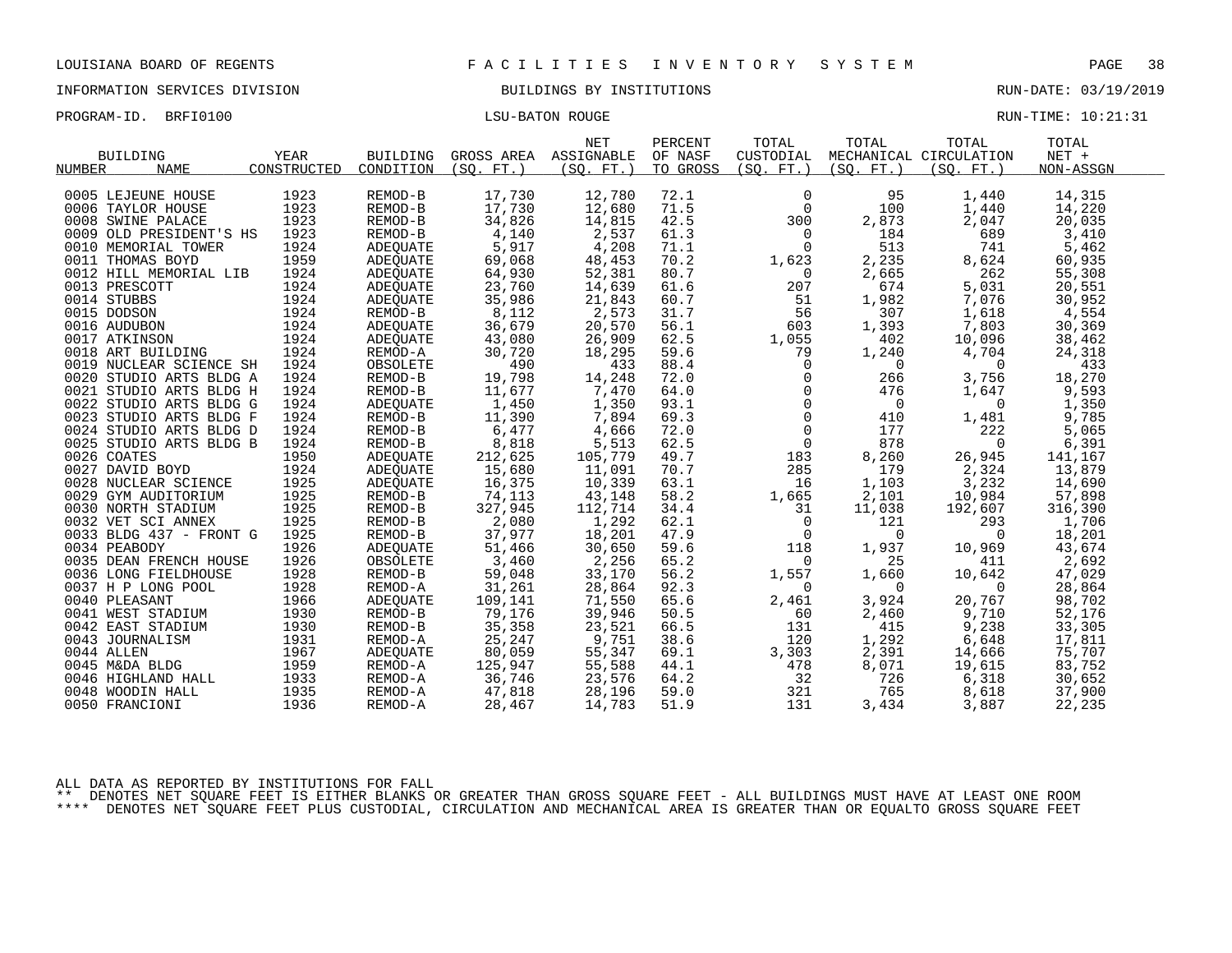INFORMATION SERVICES DIVISION BUILDINGS BY INSTITUTIONS RUN-DATE: 03/19/2019

PROGRAM-ID. BRFI0100 CONSERVERS IN THE LOST LATER TO LATER THE LOST LATER MONOGRAM-ID. BRIT LOST LOST LATER MANUSCULLE

|                                                                    |             |                 |           | <b>NET</b>            | PERCENT  | TOTAL             | TOTAL          | TOTAL                    | TOTAL     |  |
|--------------------------------------------------------------------|-------------|-----------------|-----------|-----------------------|----------|-------------------|----------------|--------------------------|-----------|--|
| <b>BUILDING</b>                                                    | YEAR        | <b>BUILDING</b> |           | GROSS AREA ASSIGNABLE | OF NASF  | CUSTODIAL         |                | MECHANICAL CIRCULATION   | $NET +$   |  |
| <b>NAME</b><br><b>NUMBER</b>                                       | CONSTRUCTED | CONDITION       | (SO, FT.) | (SO. FT. )            | TO GROSS | (SO, FT.)         | (SO, FT.)      | (SO, FT.)                | NON-ASSGN |  |
|                                                                    |             |                 |           |                       |          |                   |                |                          |           |  |
| 0051 FRENCH HOUSE                                                  | 1936        | ADEQUATE        | 19,565    | 9,047                 | 46.2     | 794               | 1,126          | 5,203                    | 16,170    |  |
| 0052 GRACE KING HALL                                               | 1936        | REMOD-A         | 17,762    | 9,469                 | 53.3     | 194               | 1,025          | 2,954                    | 13,642    |  |
| 0053 EVANGELINE HALL                                               | 1936        | REMOD-A         | 60,818    | 42,305                | 69.6     | 990               | 874            | 13,165                   | 57,334    |  |
| 0054 LOUISE GARIG HALL                                             | 1936        | REMOD-A         | 14,615    | 9,633                 | 65.9     | 138               | 664            | 2,962                    | 13,397    |  |
| 0055 NICHOLSON                                                     | 1960        | ADEOUATE        | 240,654   | 93,219                | 38.7     | 275               | 11,724         | 30,538                   | 135,756   |  |
| 0056 STUDENT HEALTH CTR                                            | 1938        | REMOD-B         | 35,873    | 18,117                | 50.5     | 168               | 2,550          | 7,692                    | 28,527    |  |
| 0059 CHEM ENGR                                                     | 1938        | REMOD-B         | 49,463    | 31,264                | 63.2     | 147               | 3,019          | 7,256                    | 41,686    |  |
| 0061 COLISEUM                                                      | 1937        | REMOD-A         | 157,914   | 101,395               | 64.2     | 792               | 3,353          | 18,197                   | 123,737   |  |
| 0062 ANNIE BOYD HALL                                               | 1937        | REMOD-A         | 44,810    | 20,608                | 46.0     | 251               | 9,583          | 8,193                    | 38,635    |  |
| 0070 HOWE RUSSELL E & W                                            | 1986        | ADEQUATE        | 187,743   | 111,387               | 59.3     | 524               | 10,224         | 37,453                   | 159,588   |  |
| 0076 HIMES                                                         | 1939        | REMOD-A         | 68,568    | 43,886                | 64.0     | 144               | 8,072          | 8,484                    | 60,586    |  |
| 0077 CARPENTER SHOP                                                | 1939        | OBSOLETE        | 15,981    | 13,200                | 82.6     | 204               | 158            | 179                      | 13,741    |  |
| 0078 BLDG 440 - MIDDLE                                             | 1939        | REMOD-B         | 19,816    | 9,485                 | 47.9     | $\overline{0}$    | $\overline{0}$ | $\overline{0}$           | 9,485     |  |
| 0079 FACULTY CLUB                                                  | 1939        | REMOD-B         | 26,244    | 11,967                | 45.6     | 331               | 847            | 7,316                    | 20,461    |  |
| 0080 ALPHA PHI ALPHA                                               | 1939        | ADEOUATE        | 4,272     | 2,481                 | 58.1     | $\overline{0}$    | 564            | 340                      | 3,385     |  |
| 0082 BUILDING 439                                                  | 1940        | REMOD-B         | 1,797     | 500                   | 27.8     | 0                 | $\overline{0}$ | $\overline{0}$           | 500       |  |
| 0084 ACADIAN HALL                                                  | 1961        | REMOD-A         | 51,825    | 33,686                | 65.0     | 647               | 2,307          | 12,519                   | 49,159    |  |
| 0086 BOILER CONTROL ROO                                            | 1943        | ADEQUATE        | 792       | $\Omega$              | $.0***$  | $\overline{0}$    | 642            | $\overline{\phantom{0}}$ | 642       |  |
| 0090 WETLAND RESOURCES                                             | 1946        | REMOD-B         | 18,976    | 10,271                | 54.1     | $\overline{7}$    | 1,713          | 4,050                    | 16,041    |  |
| 0091 SEA GRANT BUILDING                                            | 1946        | REMOD-C         | 19,780    | 12,250                | 61.9     | 48                | 2,431          | 3,270                    | 17,999    |  |
| 0098 FOOD SCIENCE                                                  | 1947        | REMOD-A         | 18,507    | 10,969                | 59.3     | 36                | 1,542          | 3,153                    | 15,700    |  |
| 0116 HODGES HALL                                                   | 1949        | REMOD-A         | 74,744    | 43,883                | 58.7     | 365               | 6,413          | 16,274                   | 66,935    |  |
| 0117 HATCHER HALL                                                  | 1949        | REMOD-A         | 120,000   | 66,196                | 55.2     | 1,061             | 12,216         | 23,051                   | 102,524   |  |
| 0118 JOHNSTON HALL                                                 | 1949        | REMOD-A         | 74,490    | 42,889                | 57.6     | 622               | 5,563          | 16,208                   | 65,282    |  |
| 0119 AUDUBON SUGAR INST                                            | 1949        | ADEQUATE        | 2,800     | 2,263                 | 80.8     | 15                | 63             | 84                       | 2,425     |  |
| 0120 ECOLOGY RESEARCH L                                            | 1949        | REMOD-C         | 3,559     | 2,458                 | 69.1     | $\overline{0}$    | 127            | $\Omega$                 | 2,585     |  |
| 0121 AG METAL BLDG                                                 | 1949        | REMOD-B         | 26,000    | 21,293                | 81.9     | 34                | 1,048          | 2,266                    | 24,641    |  |
| 0122 E B DORAN                                                     | 1949        | ADEQUATE        | 11,720    | 6,121                 | 52.2     | $\overline{0}$    | 704            | 2,003                    | 8,828     |  |
| 0123 J C MILLER                                                    | 1949        | ADEQUATE        | 39,151    | 24,558                | 62.7     | 158               | 1,278          | 7,729                    | 33,723    |  |
| 0124 EAST LAVILLE HALL                                             | 2012        | ADEQUATE        | 112,661   | 52,293                | 46.4     | 4,046             | 3,234          | 21,204                   | 80,777    |  |
| 0125 WEST LAVILLE HALL                                             | 1956        | REMOD-A         | 81,900    | 42,398                | 51.8     | 1,565             | 6,771          | 18,780                   | 69,514    |  |
| 0126 COMMONS                                                       | 1956        | REMOD-B         | 20,876    | 14,262                | 68.3     | 449               | 2,700          | 955                      | 18,366    |  |
| 0130 LAB HIGH SCHOOL                                               | 1951        | REMOD-A         | 34,800    | 23,259                | 66.8     | 834               | 364            | 7,531                    | 31,988    |  |
| 0133 STUDIO ARTS BLDG E                                            | 1953        | REMOD-B         | 1,176     | 1,107                 | 94.1     | $\overline{0}$    | $\overline{0}$ | $\overline{0}$           | 1,107     |  |
| 0152 INGRAM                                                        | 1955        | REMOD-A         | 18,375    | 13,875                | 75.5     | 70                | 607            | 1,587                    | 16,139    |  |
| 0153 SWEET POTATO LAB                                              | 1955        | REMOD-C         | 1,339     | 1,060                 | 79.2     | $\overline{0}$    | 16             | 82                       | 1,158     |  |
| 0171 VET SCI ANIMAL                                                | 1956        | REMOD-B         | 6,523     | 5,591                 | 85.7     | $\overline{0}$    | 113            | 337                      | 6,041     |  |
|                                                                    | 1956        | REMOD-B         | 2,508     | 1,720                 | 68.6     | $0 \qquad \qquad$ | 156            | 377                      | 2,253     |  |
| 0172 VET SCI POULTRY<br>0173 DALRYMPLE BLDG<br>0173 DALRYMPLE BLDG | 1900        | ADEQUATE        | 17,632    | 9,609                 | 54.5     | 124               | 355            | 2,639                    | 12,727    |  |
| 0174 DAIRY SCIENCE                                                 | 1960        | REMOD-A         | 23,158    | 15,104                | 65.2     | 195               | 1,153          | 2,030                    | 18,482    |  |
|                                                                    |             |                 |           |                       |          |                   |                |                          |           |  |

ALL DATA AS REPORTED BY INSTITUTIONS FOR FALL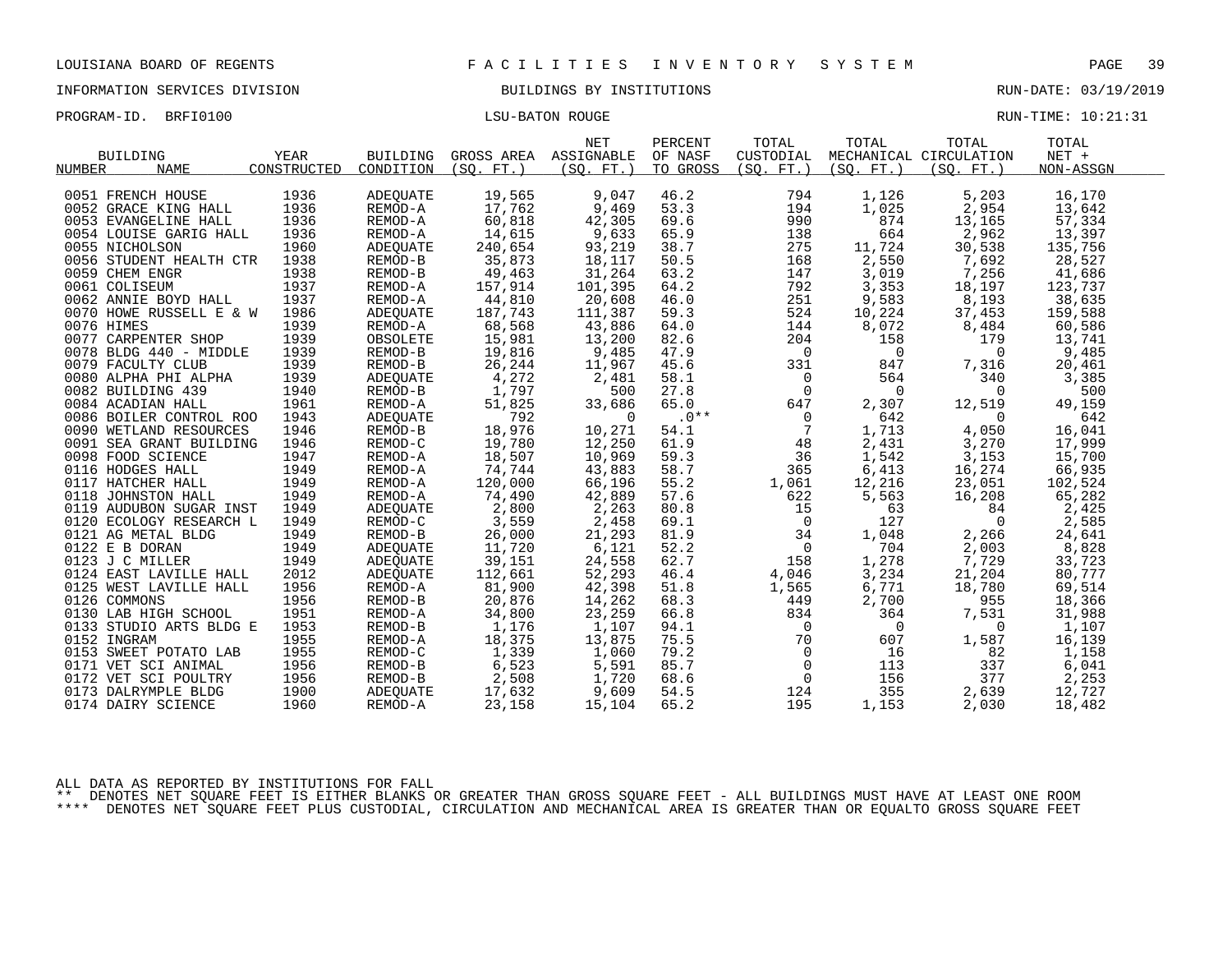INFORMATION SERVICES DIVISION BUILDINGS BY INSTITUTIONS RUN-DATE: 03/19/2019

PROGRAM-ID. BRFI0100 CONSERVERS IN THE LOST LATER TO LATER THE LOST LATER MONOGRAM-ID. BRIT LOST LOST LATER MANUSCULLE

| <b>BUILDING</b>              | <b>YEAR</b> | <b>BUILDING</b> | GROSS AREA ASSIGNABLE | <b>NET</b> | PERCENT<br>OF NASF | TOTAL<br>CUSTODIAL   | TOTAL                                                  | TOTAL<br>MECHANICAL CIRCULATION | TOTAL<br>NET + |
|------------------------------|-------------|-----------------|-----------------------|------------|--------------------|----------------------|--------------------------------------------------------|---------------------------------|----------------|
| <b>NAME</b><br><b>NUMBER</b> | CONSTRUCTED | CONDITION       | (SO, FT.)             | (SO, FT.)  | TO GROSS           | (SO. FT. )           | (SO. FT. )                                             | (SO. FT. )                      | NON-ASSGN      |
| 0175 OLD FORESTRY            | 1960        | REMOD-B         | 27,596                | 880        | 3.2                | $\mathbf 0$          | 209                                                    | $\Omega$                        | 1,089          |
| 0177 BLDG 428 - SUGARCA      | 1900        | REMOD-A         | 4,006                 | 3,557      | 88.8               | $\mathbf 0$          | 0                                                      | 124                             | 3,681          |
| 0178 KNAPP                   | 1955        | REMOD-A         | 45,369                | 28,715     | 63.3               | 158                  | 2,333                                                  | 9,993                           | 41,199         |
| 0179 LAB SCHOOL GYM          | 2004        | ADEQUATE        | 26,753                | 22,171     | 82.9               | 30                   | 1,413                                                  | 1,342                           | 24,956         |
| 0184 SOUTH STADIUM           | 1957        | REMOD-B         | 53,740                | 33,424     | 62.2               | 96                   | 330                                                    | 10,314                          | 44,164         |
| 0185 MIL-AERO STUDIES B      | 1957        | REMOD-A         | 40,569                | 28,626     | 70.6               | 200                  | 1,006                                                  | 6,938                           | 36,770         |
| 0187 MIDDLETON               | 1983        | ADEOUATE        | 324,870               | 252,780    | 77.8               | 380                  | 16,663                                                 | 48,350                          | 318,173        |
| 0189 NICHOLSON UNIT 1        | 1958        | REMOD-A         | 15,721                | 14,400     | 91.6               | $\Omega$             | $\Omega$                                               | $\Omega$                        | 14,400         |
| 0190 NICHOLSON UNIT 1        | 1958        | REMOD-A         | 15,721                | 14,400     | 91.6               | $\mathbf 0$          | $\Omega$                                               | $\Omega$                        | 14,400         |
| 0191 TRANS VAULT             | 1958        | ADEQUATE        | 225                   | 75         | 33.3               | $\mathbf 0$          | 75                                                     | $\Omega$                        | 150            |
| 0192 NICHOLSON UNIT 1        | 1958        | REMOD-A         | 20,929                | 19,200     | 91.7               | $\mathbf 0$          | $\Omega$                                               | $\Omega$                        | 19,200         |
| 0193 NICHOLSON UNIT 1        | 1958        | REMOD-A         | 15,794                | 14,400     | 91.2               | $\check{\mathbf{0}}$ | $\Omega$                                               | $\Omega$                        | 14,400         |
| 0194 TRANS VAULT             | 1958        | ADEQUATE        | 109                   | 35         | 32.1               | $\mathbf 0$          | 65                                                     | $\Omega$                        | 100            |
| 0195 BLDG 431 - WEED SE      | 1900        | REMOD-B         | 5,824                 | 2,656      | 45.6               | $\mathsf{O}$         | $\mathbf{0}$                                           | $\mathbf 0$                     | 2,656          |
| 0197 BAND HALL               | 1959        | REMOD-A         | 12,000                | 4,943      | 41.2               | $\Omega$             | 446                                                    | 169                             | 5,558          |
| 0201 MSRF                    | 1959        | REMOD-A         | 15,936                | 11,109     | 69.7               | 186                  | 177                                                    | 2,949                           | 14,421         |
| 0203 HORT FOREMAN RES        | 1959        | REMOD-A         | 1,200                 | 986        | 82.2               | $\mathbf 0$          | $\mathbf 0$                                            | $\Omega$                        | 986            |
| 0206 NICHOLSON UNIT 2        | 1961        | ADEQUATE        | 16,001                | 16,000     | 100.0              | 0                    | 0                                                      | 0                               | 16,000         |
| 0207 NICHOLSON UNIT 2        | 1961        | ADEQUATE        | 16,001                | 16,000     | 100.0              |                      | $\begin{array}{c} 0 \\ 0 \\ 0 \end{array}$<br>$\Omega$ | $\Omega$                        | 16,000         |
| 0208 NICHOLSON UNIT 2        | 1961        | REMOD-A         | 6,001                 | 6,000      | 100.0              |                      | $\mathbf 0$                                            | $\Omega$                        | 6,000          |
| 0209 APT LAUNDRY BLDG        | 1961        | REMOD-A         | 808                   | 681        | 84.3               |                      | $\Omega$                                               | $\Omega$                        | 681            |
| 0210 NICHOLSON UNIT 2        | 1961        | REMOD-A         | 16,001                | 16,000     | 100.0              | $\Omega$             | $\Omega$                                               | $\Omega$                        | 16,000         |
| 0211 NICHOLSON UNIT 2        | 1961        | REMOD-A         | 16,001                | 16,000     | 100.0              | $\mathbf 0$          | $\mathbf 0$                                            | $\Omega$                        | 16,000         |
| 0212 ELECTRICAL ENGR         | 1961        | ADEQUATE        | 45,600                | 27,410     | 60.1               | 169                  | 2,433                                                  | 6,779                           | 36,791         |
| 0213 HUMAN ECOLOGY           | 1961        | ADEOUATE        | 38,200                | 24,227     | 63.4               | 93                   | 2,596                                                  | 8,161                           | 35,077         |
| 0214 WILSON LAB              | 1961        | REMOD-A         | 28,000                | 17,647     | 63.0               | 97                   | 2,177                                                  | 4,601                           | 24,522         |
| 0215 BLAKE HALL              | 2008        | ADEOUATE        | 98,253                | 41,353     | 42.1               | 831                  | 2,859                                                  | 10,974                          | 56,017         |
| 0216 APT UTILITY BLDG        | 1962        | ADEQUATE        | 1,089                 | 1,035      | 95.0               | $\mathbf 0$          | $\Omega$                                               | $\Omega$                        | 1,035          |
| 0220 MCVOY HALL              | 1962        | ADEQUATE        | 40,000                | 25,282     | 63.2               | 244                  | 1,696                                                  | 8,061                           | 35,283         |
| 0221 STUDENT UNION           | 2011        | ADEQUATE        | 414,127               | 168,583    | 40.7               | 6,283                | 16,622                                                 | 78,888                          | 270,376        |
| 0223 W S BUILDING            | 1963        | ADEQUATE        | 4,017                 | 2,253      | 56.1               | $\Omega$             | 308                                                    | 235                             | 2,796          |
| 0229 APT STRG BLDG 1         | 1964        | ADEOUATE        | 800                   | 530        | 66.3               | $\mathbf 0$          | 52                                                     | $\mathbf 0$                     | 582            |
| 0230 COTTON FIBER LAB        | 1964        | REMOD-A         | 2,460                 | 1,735      | 70.5               | $\mathsf{O}$         | 157                                                    | 160                             | 2,052          |
| 0231 HERGET HALL             | 1964        | ADEOUATE        | 102,129               | 63,366     | 62.0               | 275                  | 3,831                                                  | 18,752                          | 86,224         |
| 0232 LAB SCHOOL AUDIT.       | 1964        | ADEQUATE        | 14,684                | 10,718     | 73.0               | 467                  | 594                                                    | 1,502                           | 13,281         |
| 0235 LAKESHORE HOUSE         | 1965        | ADEQUATE        | 17,230                | 11,649     | 67.6               | 22                   | 708                                                    | 3,861                           | 16,240         |
| 0236 EDWARD GAY APTS         | 1966        | ADEQUATE        | 40,852                | 37,110     | 90.8               | $\mathbf 0$          | $\mathbf 0$                                            | $\Omega$                        | 37,110         |
| 0237 EDWARD GAY APTS         | 1966        | ADEQUATE        | 40,852                | 40,140     | 98.3               | $\Omega$             | $\Omega$                                               | $\Omega$                        | 40,140         |
| 0238 APT LAUNDRY BLDG        | 1966        | ADEOUATE        | 2,331                 | 1,950      | 83.7               | $\mathbf 0$          | 111                                                    | $\Omega$                        | 2,061          |
| 0239 THE FIVE                | 1966        | ADEQUATE        | 28,745                | 24,522     | 85.3               | $\Omega$             | 2,184                                                  | 414                             | 27,120         |

ALL DATA AS REPORTED BY INSTITUTIONS FOR FALL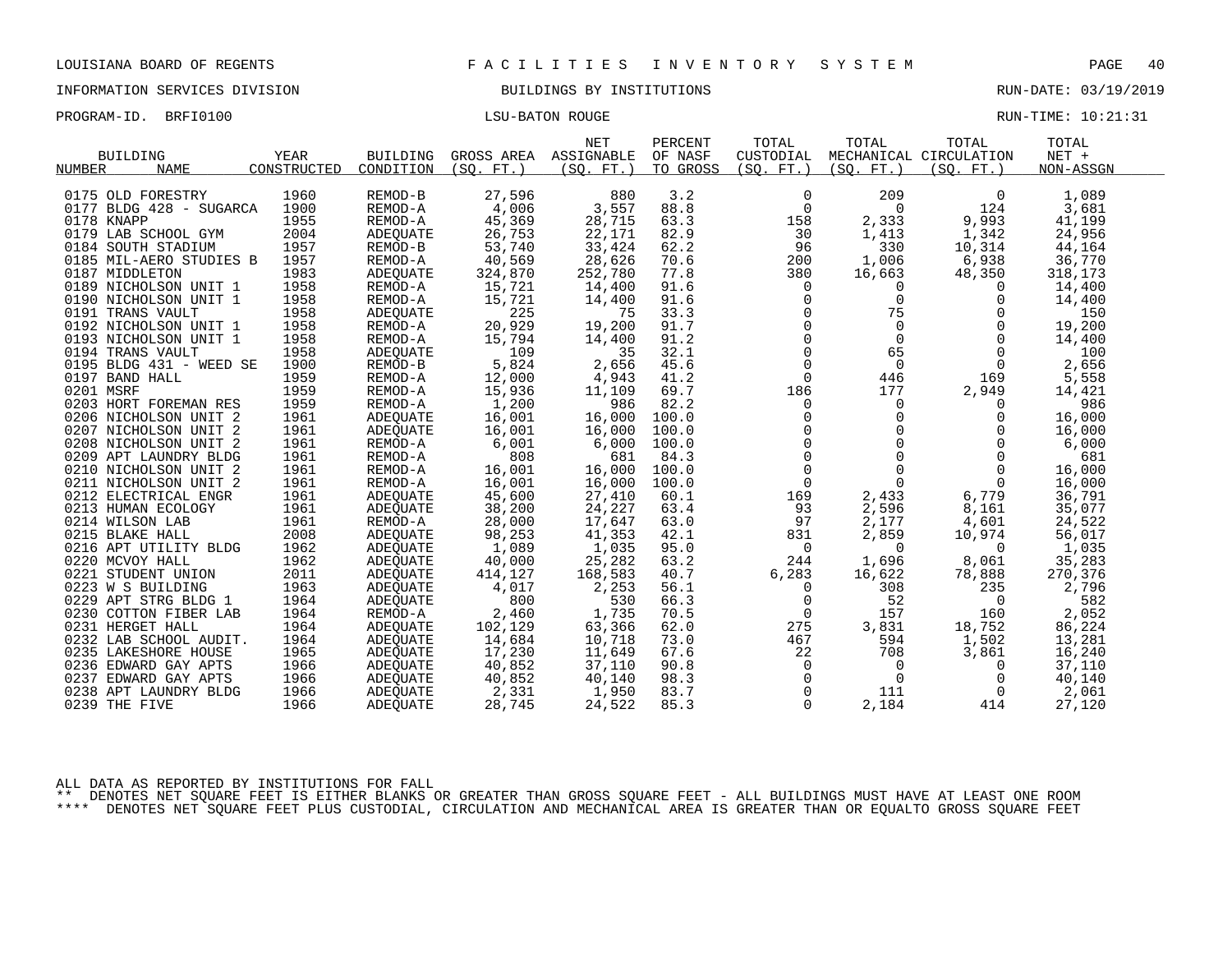INFORMATION SERVICES DIVISION BUILDINGS BY INSTITUTIONS RUN-DATE: 03/19/2019

| PROGRAM-ID. BRFI0100 | <b>LSU-BATON ROUGE</b> | RUN-TIME: 10:21:31 |  |
|----------------------|------------------------|--------------------|--|
|                      |                        |                    |  |

|           | <b>BUILDING</b>         | YEAR        | <b>BUILDING</b> | GROSS AREA | <b>NET</b><br>ASSIGNABLE | PERCENT<br>OF NASF | TOTAL<br>CUSTODIAL | TOTAL       | TOTAL<br>MECHANICAL CIRCULATION | TOTAL<br>$NET +$ |  |
|-----------|-------------------------|-------------|-----------------|------------|--------------------------|--------------------|--------------------|-------------|---------------------------------|------------------|--|
| NUMBER    | <b>NAME</b>             | CONSTRUCTED | CONDITION       | (SO, FT.)  | (SO. FT. )               | TO GROSS           | (SO.<br>$FT.$ )    | (SO. FT. )  | (SO. FT. )                      | NON-ASSGN        |  |
|           | 0240 BROUSSARD HALL     | 1966        | <b>ADEOUATE</b> | 56,651     | 28,429                   | 50.2               | 421                | 6,494       | 9,848                           | 45,192           |  |
|           | 0242 GREENHOUSE STRG    | 1966        | <b>ADEQUATE</b> | 1,838      | 1,745                    | 94.9               | 0                  | 0           | $\Omega$                        | 1,745            |  |
|           | 0248 PENTAGON SRVC BLDG | 1967        | REMOD-B         | 5,185      | 3,788                    | 73.1               | 144                | $\Omega$    | 489                             | 4,421            |  |
|           | 0249 PENTAGON STRG BLDG | 1967        | REMOD-A         | 599        | 515                      | 86.0               | 2                  | $\Omega$    | $\Omega$                        | 517              |  |
|           | 0250 KIRBY-SMITH HALL   | 1967        | ADEQUATE        | 154,645    | 104,107                  | 67.3               | 681                | 8,264       | 32,199                          | 145,251          |  |
| 0253 ELAB |                         | 1967        | ADEQUATE        | 44,600     | 32,733                   | 73.4               | 677                | 2,500       | 7,523                           | 43,433           |  |
|           | 0255 BLDG 306 - GOURIER | 1900        | <b>ADEOUATE</b> | 20,370     | 18,795                   | 92.3               | $\Omega$           | 568         | 233                             | 19,596           |  |
|           | 0256 WEST SHORE HOUSE   | 2015        | ADEQUATE        | 13,337     | 8,696                    | 65.2               | 830                | 187         | 2,389                           | 12,102           |  |
|           | 0258 BOAT GARAGE        | 1968        | REMOD-A         | 485        | 470                      | 96.9               | $\mathbf 0$        | $\Omega$    | $\Omega$                        | 470              |  |
|           | 0260 MILLER HALL        | 1968        | <b>ADEOUATE</b> | 102,122    | 65,625                   | 64.3               | 771                | 3,197       | 18,232                          | 87,825           |  |
|           | 0266 LOCKETT            | 1969        | <b>ADEQUATE</b> | 73,991     | 45,722                   | 61.8               | 127                | 2,561       | 16,075                          | 64,485           |  |
|           | 0270 TRACK TICKET       | 1970        | ADEOUATE        | 120        | 110                      | 91.7               | $\mathbf 0$        | $\Omega$    | $\Omega$                        | 110              |  |
|           | 0271 TRACK STADIUM      | 1970        | <b>ADEOUATE</b> | 4,061      | 3,692                    | 90.9               | $\overline{0}$     | $\mathbf 0$ | 0                               | 3,692            |  |
|           | 0272 TENNIS STADIUM     | 1970        | ADEQUATE        | 354        | 322                      | 91.0               | $\mathbf 0$        | $\Omega$    | $\Omega$                        | 322              |  |
|           | 0273 LIFE SCIENCES      | 1970        | REMOD-A         | 206,243    | 119,894                  | 58.1               | 225                | 17,618      | 42,874                          | 180,611          |  |
|           | 0274 MARAVICH ASSMBLY C | 2010        | ADEQUATE        | 315,404    | 154,985                  | 49.1               | 391                | 24,579      | 40,619                          | 220,574          |  |
|           | 0275 ENGR RES & DEV BLD | 1971        | ADEQUATE        | 54,810     | 35,418                   | 64.6               | 57                 | 4,490       | 9,556                           | 49,521           |  |
|           | 0276 LA TRANS RES CENTE | 1971        | ADEQUATE        | 26,741     | 18,026                   | 67.4               | 60                 | 1,801       | 3,493                           | 23,380           |  |
|           | 0277 BUILDING 435       | 1971        | ADEOUATE        | 1,525      | 1,449                    | 95.0               | 0                  | 0           | 0                               | 1,449            |  |
|           | 0278 OVERSEER RES       | 1835        | ADEQUATE        | 1,454      | 1,395                    | 95.9               | $\mathbf 0$        | 0           | $\Omega$                        | 1,395            |  |
|           | 0279 MAINTENANCE SHOP   | 1971        | ADEQUATE        | 4,000      | 3,857                    | 96.4               | $\Omega$           | $\Omega$    | $\Omega$                        | 3,857            |  |
|           | 0280 RESIDENCE          | 1972        | ADEOUATE        | 2,139      | 2,138                    | 100.0              | $\mathbf 0$        | $\mathbf 0$ | 0                               | 2,138            |  |
|           | 0281 GARDEN HOUSE       | 1972        | ADEQUATE        | 481        | 480                      | 99.8               | $\mathbf 0$        | $\Omega$    | $\Omega$                        | 480              |  |
| 0283 BARN |                         | 1972        | ADEQUATE        | 658        | 657                      | 99.8               | $\Omega$           | $\Omega$    | $\Omega$                        | 657              |  |
|           | 0284 PIGEON             | 1972        | <b>ADEOUATE</b> | 65         | 64                       | 98.5               | $\mathbf 0$        | $\mathbf 0$ | 0                               | 64               |  |
|           | 0285 GARAGE             | 1972        | ADEQUATE        | 677        | 676                      | 99.9               | $\mathbf 0$        | $\mathbf 0$ | $\mathbf 0$                     | 676              |  |
|           | 0297 KITCHEN            | 1855        | ADEQUATE        | 345        | 310                      | 89.9               | $\Omega$           | $\Omega$    | $\Omega$                        | 310              |  |
|           | 0298 ADMIN BLDG         | 1972        | ADEOUATE        | 5,589      | 3,933                    | 70.4               | 226                | 262         | 497                             | 4,918            |  |
|           | 0302 GENERAL STORE      | 1830        | <b>ADEQUATE</b> | 757        | 681                      | 90.0               | $\overline{0}$     | $\Omega$    | $\Omega$                        | 681              |  |
|           | 0320 APT UTILITY BLDG   | 1974        | <b>ADEQUATE</b> | 2,331      | 2,119                    | 90.9               | $\Omega$           | $\Omega$    | $\Omega$                        | 2,119            |  |
|           | 0321 FIELD HOUSE        | 1974        | ADEQUATE        | 100,182    | 88,190                   | 88.0               | 136                | 3,303       | 5,099                           | 96,728           |  |
|           | 0322 APT STRG BLDG 2    | 1974        | <b>ADEQUATE</b> | 401        | 400                      | 99.8               | $\Omega$           | $\Omega$    | $\Omega$                        | 400              |  |
|           | 0323 RIVER ROAD ANNEX   | 1974        | ADEQUATE        | 61,132     | 44,543                   | 72.9               | 78                 | 1,938       | 1,150                           | 47,709           |  |
|           | 0324 RIVER ROAD CHEM ST | 1974        | ADEOUATE        | 175        | 144                      | 82.3               | 0                  | 0           | 0                               | 144              |  |
|           | 0325 VEGETATION RSRCH L | 1974        | ADEQUATE        | 820        | 800                      | 97.6               | $\mathbf 0$        | $\mathbf 0$ | $\overline{0}$                  | 800              |  |
|           | 0334 EMS BUILDING       | 1974        | ADEQUATE        | 2,110      | 1,214                    | 57.5               | 229                | 38          | 628                             | 2,109            |  |
|           | 0342 PENTAGON STRG BLDG | 1975        | ADEQUATE        | 643        | 585                      | 91.0               | $\Omega$           | $\mathbf 0$ | $\Omega$                        | 585              |  |
|           | 0343 VM LAB ANIMAL RESR | 1975        | ADEQUATE        | 8,208      | 4,799                    | 58.5               | 223                | 285         | 1,081                           | 6,388            |  |
|           | 0348 ATHL PHYSICAL PLAN | 1976        | ADEOUATE        | 4,782      | 4,327                    | 90.5               | 0                  | 20          | $\Omega$                        | 4,347            |  |
|           | 0351 LIVESTOCK EXHIBIT  | 1976        | ADEQUATE        | 107,751    | 104,574                  | 97.1               | $\Omega$           | 1,033       | $\Omega$                        | 105,607          |  |
|           |                         |             |                 |            |                          |                    |                    |             |                                 |                  |  |

ALL DATA AS REPORTED BY INSTITUTIONS FOR FALL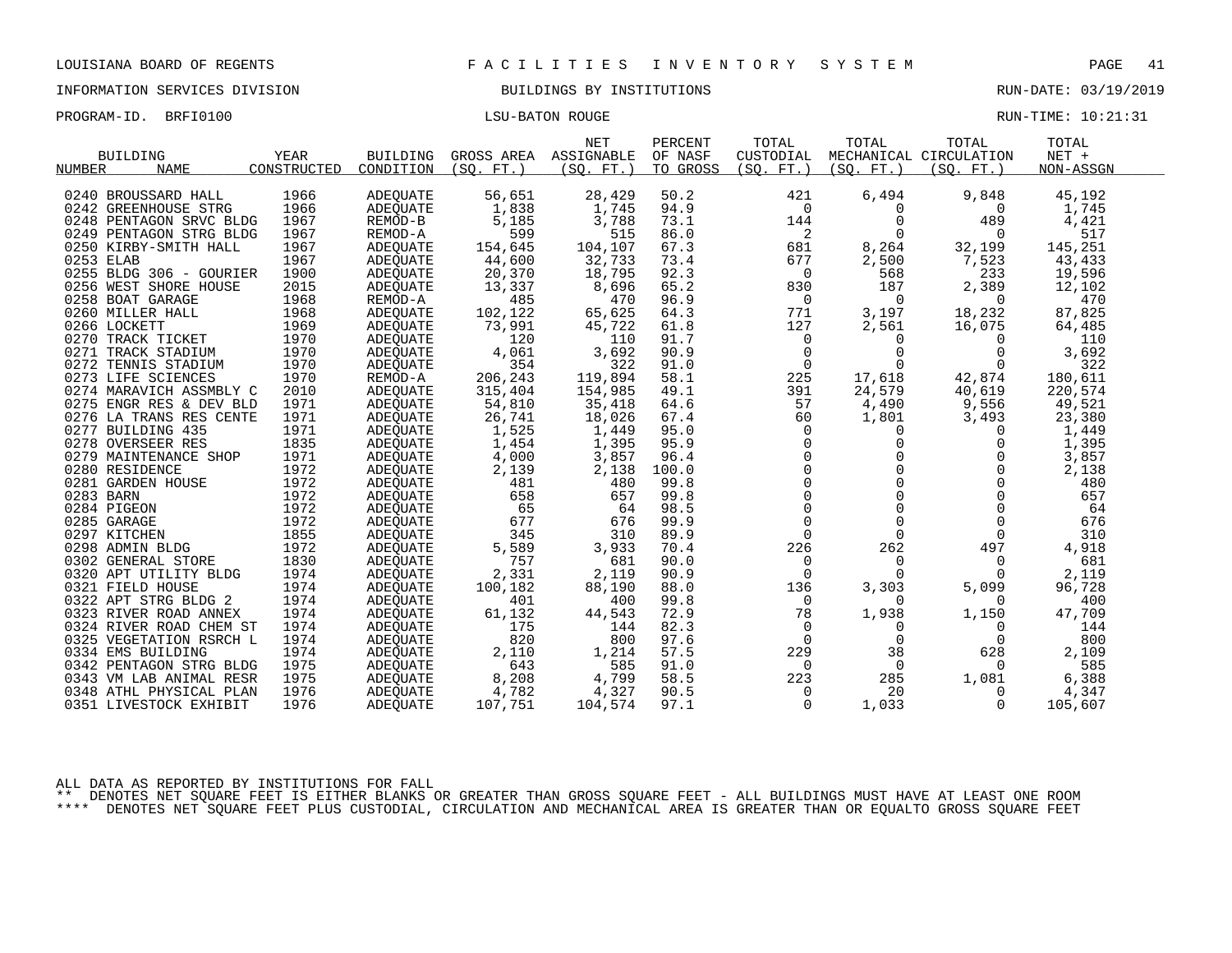INFORMATION SERVICES DIVISION BUILDINGS BY INSTITUTIONS RUN-DATE: 03/19/2019

PROGRAM-ID. BRFI0100 CONTENTION CONTENTS IN THE RUN-TIME: 10:21:31

| <b>BUILDING</b>              | YEAR        | <b>BUILDING</b> | GROSS AREA ASSIGNABLE | <b>NET</b> | PERCENT<br>OF NASF | TOTAL<br>CUSTODIAL | TOTAL       | TOTAL<br>MECHANICAL CIRCULATION | TOTAL<br>$NET +$ |
|------------------------------|-------------|-----------------|-----------------------|------------|--------------------|--------------------|-------------|---------------------------------|------------------|
| <b>NUMBER</b><br><b>NAME</b> | CONSTRUCTED | CONDITION       | (SO, FT.)             | (SQ. FT. ) | TO GROSS           | (SO. FT. )         | (SO. FT. )  | (SO. FT. )                      | NON-ASSGN        |
|                              |             |                 |                       |            |                    |                    |             |                                 |                  |
| 0352 CHOPPIN                 | 1976        | REMOD-A         | 169,333               | 87,584     | 51.7               | 279                | 19,965      | 38,933                          | 146,761          |
| 0353 CHOPPIN MECH            | 1976        | <b>ADEOUATE</b> | 261                   | 205        | 78.5               | $\Omega$           | 0           | $\Omega$                        | 205              |
| 0354 BARN/EXHIBIT BLDG       | 2010        | ADEQUATE        | 41,688                | 30,089     | 72.2               | 485                | 673         | 8,674                           | 39,921           |
| 0355 MULTI STORY PROP        | 1976        | <b>ADEOUATE</b> | 10,548                | 5,576      | 52.9               | 0                  | 0           | 468                             | 6,044            |
| 0364 MOTOR POOL              | 1977        | ADEQUATE        | 6,484                 | 5,370      | 82.8               | $\mathbf 0$        | 9           | 133                             | 5,512            |
| 0365 COOP EXT STRG           | 1977        | ADEQUATE        | 16,796                | 15,947     | 94.9               | $\Omega$           | $\Omega$    | $\Omega$                        | 15,947           |
| 0366 WILLIAMS                | 1977        | ADEQUATE        | 47,060                | 21,177     | 45.0               | 272                | 2,755       | 6,581                           | 30,785           |
| 0367 STUDIO ARTS BLDG C      | 1978        | ADEQUATE        | 2,558                 | 2,437      | 95.3               | 0                  | 0           | $\Omega$                        | 2,437            |
| 0369 APT STRG BLDG 3         | 1978        | <b>ADEOUATE</b> | 1,500                 | 1,425      | 95.0               | $\overline{0}$     | $\Omega$    | $\Omega$                        | 1,425            |
| 0370 VET MED BLDG            | 2003        | ADEQUATE        | 325,956               | 200,520    | 61.5               | 895                | 29,006      | 1,838                           | 232,259          |
| 0371 VET MED EQUINE RES      | 1978        | ADEQUATE        | 4,149                 | 2,052      | 49.5               | $\Omega$           | 1,141       | 378                             | 3,571            |
| 0373 PATRICK TAYLOR HAL      | 1978        | ADEQUATE        | 556,014               | 266,617    | 48.0               | 5,478              | 41,854      | 116,978                         | 430,927          |
| 0374 CONSTRUCTION MGMT       | 1978        | <b>ADEOUATE</b> | 7,735                 | 2,545      | 32.9               | 46                 | 3,940       | 535                             | 7,066            |
| 0375 FACILITY SRVCS BLD      | 1978        | ADEQUATE        | 43,878                | 26,877     | 61.3               | 389                | 2,609       | 3,864                           | 33,739           |
| 0376 FACILITY SRVCS WRH      | 1978        | <b>ADEOUATE</b> | 8,400                 | 6,425      | 76.5               | 0                  | 0           | $\Omega$                        | 6,425            |
| 0380 WAREHOUSE BUILDING      | 1978        | ADEQUATE        | 4,375                 | 4,175      | 95.4               | $\mathbf 0$        | $\mathbf 0$ | $\Omega$                        | 4,175            |
| 0381 INDUSTRIAL BUILDIN      | 1978        | ADEOUATE        | 5,890                 | 3,444      | 58.5               | 426                | 49          | 1,970                           | 5,889            |
| 0382 FACILITY SERV ANNE      | 1979        | ADEQUATE        | 7,415                 | 5,268      | 71.0               | 300                | 29          | 1,210                           | 6,807            |
| 0383 CREDIT UNION            | 1979        | ADEQUATE        | 13,845                | 8,217      | 59.3               | 64                 | 514         | 3,007                           | 11,802           |
| 0384 COPY & MAIL CENTER      | 1979        | <b>ADEOUATE</b> | 18,432                | 14,635     | 79.4               | 309                | 726         | 2,284                           | 17,954           |
| 0385 PLANT PATHOLOGY ST      | 1979        | ADEQUATE        | 922                   | 876        | 95.0               | $\mathbf 0$        | $\mathbf 0$ | $\Omega$                        | 876              |
| 0400 FACILITY SRVCS WHS      | 1981        | ADEOUATE        | 7,350                 | 7,061      | 96.1               | $\Omega$           | $\Omega$    | $\Omega$                        | 7,061            |
| 0401 CENTRAL UTILITY SH      | 1981        | ADEQUATE        | 5,164                 | $\Omega$   | $.0**$             | $\mathbf 0$        | 4,131       | $\Omega$                        | 4,131            |
| 0402 EFFERSON HALL           | 1981        | ADEQUATE        | 34,709                | 23,230     | 66.9               | 69                 | 2,298       | 5,920                           | 31,517           |
| 0403 L ELEM & MIDDLE SC      | 2004        | ADEQUATE        | 68,908                | 44,941     | 65.2               | 150                | 3,571       | 12,121                          | 60,783           |
| 0407 ECOLOGY GRNHOUSE        | 1982        | ADEQUATE        | 386                   | 340        | 88.1               | 0                  | $\Omega$    | 0                               | 340              |
| 0408 SEA GRANT STRG A        | 1982        | <b>ADEOUATE</b> | 4,840                 | 4,500      | 93.0               | $\mathbf 0$        | $\mathbf 0$ | $\Omega$                        | 4,500            |
| 0409 SEA GRANT STRG B        | 1982        | ADEQUATE        | 1,440                 | 1,344      | 93.3               | $\Omega$           | $\Omega$    | $\Omega$                        | 1,344            |
| 0410 SEA GRANT SHOP          | 1982        | ADEOUATE        | 20,596                | 18,488     | 89.8               | 381                | 38          | 1,075                           | 19,982           |
| 0413 NELSON MEMORIAL         | 1982        | ADEQUATE        | 5,167                 | 3,587      | 69.4               | 0                  | 342         | $\Omega$                        | 3,929            |
| 0414 4H MINI BARN            | 1982        | ADEQUATE        | 11,232                | 6,209      | 55.3               | 415                | 0           | 2,016                           | 8,640            |
| 0418 DESIGN BUILDING         | 1983        | ADEQUATE        | 100,675               | 58,498     | 58.1               | 1,331              | 2,905       | 30,652                          | 93,386           |
| 0422 AG ENGR SHOP            | 1983        | ADEQUATE        | 8,700                 | 6,470      | 74.4               | $\mathbf 0$        | 140         | 320                             | 6,930            |
| 0425 BLOWOUT CONTROL         | 1983        | ADEOUATE        | 1,390                 | 1,220      | 87.8               | $\Omega$           | 0           | 35                              | 1,255            |
| 0429 NATATORIUM              | 1984        | ADEQUATE        | 45,217                | 39,148     | 86.6               | 465                | 499         | 2,690                           | 42,802           |
| 0431 FIRE PUMP STATION       | 1984        | ADEOUATE        | 312                   | $\Omega$   | $.0**$             | $\mathbf 0$        | 297         | $\Omega$                        | 297              |
| 0432 LAB SCHOOL CHILLER      | 2004        | ADEQUATE        | 2,570                 | $\Omega$   | $.0**$             | 0                  | 1,279       | 0                               | 1,279            |
| 0433 FIRE PUMP STATION       | 1984        |                 | 312                   | 297        | 95.2               | $\Omega$           | $\Omega$    | $\Omega$                        | 297              |
| 0435 SCHOOL OF MUSIC         | 1985        | ADEQUATE        | 44,452                |            | 57.2               | 20                 |             | $\Omega$                        | 28,849           |
|                              |             | <b>ADEOUATE</b> |                       | 25,412     |                    |                    | 3,417       |                                 |                  |
| 0436 VET MED SWINE BARN      | 1985        | ADEQUATE        | 4,800                 | 4,773      | 99.4               | 0                  | 0           | $\Omega$                        | 4,773            |

ALL DATA AS REPORTED BY INSTITUTIONS FOR FALL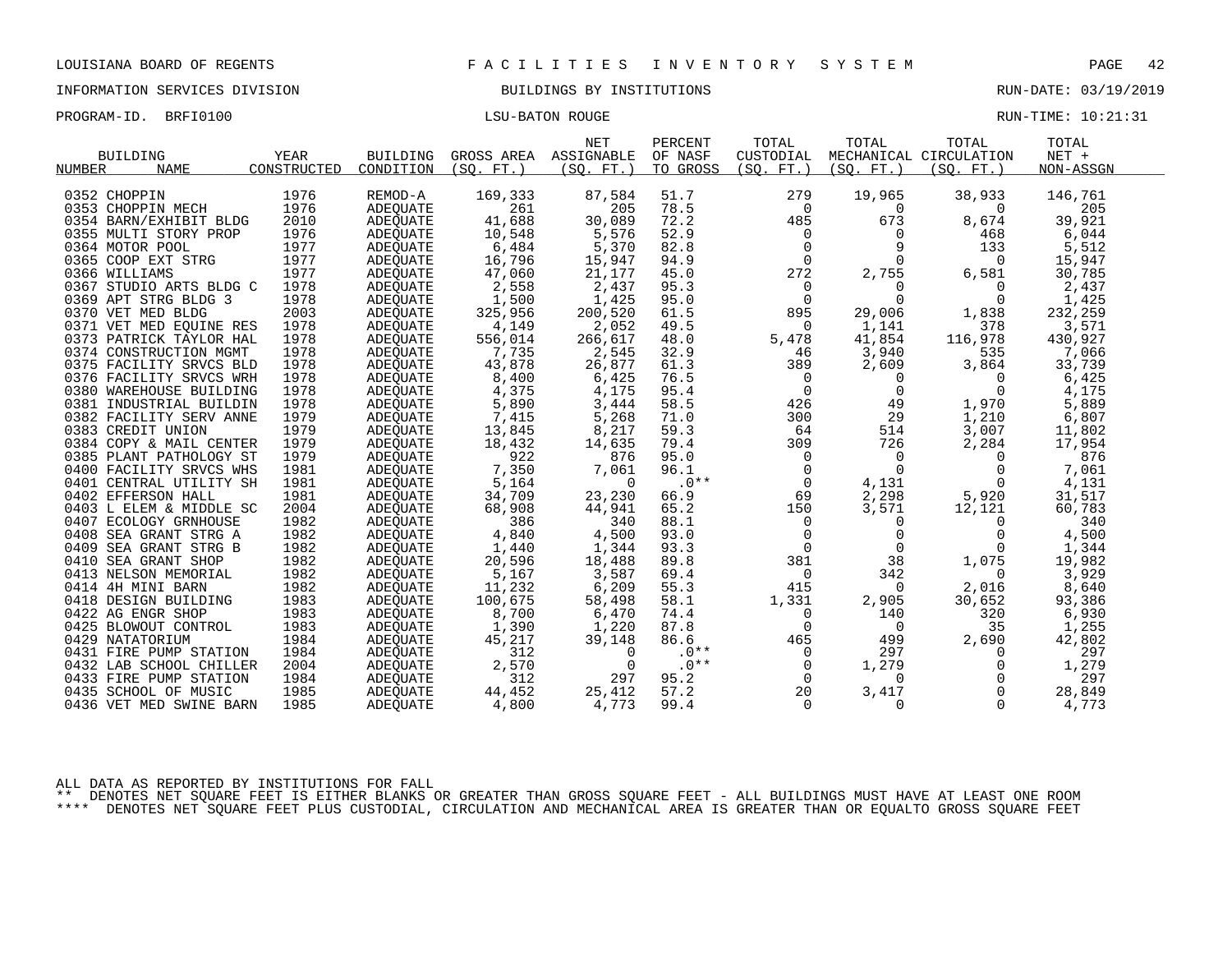INFORMATION SERVICES DIVISION BUILDINGS BY INSTITUTIONS RUN-DATE: 03/19/2019

PROGRAM-ID. BRFI0100 CONSERVERS IN THE LOST LATER TO LATER THE LOST LATER MONOGRAM-ID. BRIT LOST LOST LATER MANUSCULLE

| <b>BUILDING</b>   |                         | YEAR        | <b>BUILDING</b> | GROSS AREA | <b>NET</b><br>ASSIGNABLE | PERCENT<br>OF NASF | TOTAL<br>CUSTODIAL   | TOTAL                | TOTAL<br>MECHANICAL CIRCULATION | TOTAL<br>$NET +$ |
|-------------------|-------------------------|-------------|-----------------|------------|--------------------------|--------------------|----------------------|----------------------|---------------------------------|------------------|
| NUMBER            | <b>NAME</b>             | CONSTRUCTED | CONDITION       | (SO. FT. ) | (SO. FT.)                | TO GROSS           | (SQ. FT. )           | (SO. FT. )           | (SO.<br>$FT.$ )                 | NON-ASSGN        |
|                   | 0437 ENVIRONMENTAL STDI | 1985        | <b>ADEQUATE</b> | 7,439      | 5,477                    | 73.6               | 0                    | 315                  | 928                             | 6,720            |
| 0440 M B STURGIS  |                         | 1985        | <b>ADEQUATE</b> | 83,535     | 45,882                   | 54.9               | 145                  | 6,563                | $\Omega$                        | 52,590           |
|                   | 0442 VISITOR INFO CTR   | 1986        | <b>ADEOUATE</b> | 1,180      | 888                      | 75.3               |                      | 129                  | $\Omega$                        |                  |
|                   |                         |             |                 |            |                          |                    | 0                    |                      |                                 | 1,017            |
|                   | 0443 VET MED DOG HOLD   | 1986        | <b>ADEQUATE</b> | 1,600      | 1,480                    | 92.5               | 0                    | 80                   | O                               | 1,560            |
|                   | 0444 VM LRG ANIMAL BARN | 1986        | ADEQUATE        | 3,901      | 3,900                    | 100.0              | $\Omega$<br>$\Omega$ | $\Omega$<br>$\Omega$ |                                 | 3,900            |
|                   | 0445 VET MED BEDDING/FE | 1986        | ADEQUATE        | 3,092      | 3,050                    | 98.6               |                      |                      | $\Omega$                        | 3,050            |
| 0446 UNION WRHSE  |                         | 1987        | ADEQUATE        | 5,001      | 5,000                    | 100.0              | $\Omega$             | $\Omega$             | $\Omega$                        | 5,000            |
| 0447 SURPLUS STRG |                         | 1987        | ADEOUATE        | 10,200     | 9,709                    | 95.2               | $\mathbf 0$          | 30                   | 37                              | 9,776            |
| 0448 TUREAUD HALL |                         | 1987        | ADEQUATE        | 50,000     | 28,023                   | 56.0               | 167                  | 3,923                | 10,242                          | 42,355           |
|                   | 0449 VET MED INCIN      | 1999        | ADEQUATE        | 1,082      | 1,081                    | 99.9               | 0                    | $\Omega$             | O                               | 1,081            |
|                   | 0451 HORT GREENHOUSE ST | 1999        | REMOD-C         | 100        | 95                       | 95.0               | 0                    | $\Omega$             | 0                               | 95               |
|                   | 0464 RENEWABLE NAT RESR | 1986        | ADEQUATE        | 70,848     | 45,585                   | 64.3               | 874                  | 4,514                | 0                               | 50,973           |
|                   | 0465 RES ANIMAL INDUST  | 1901        | REMOD-B         | 1,092      | 849                      | 77.7               | 0                    | $\Omega$             | $\Omega$                        | 849              |
|                   | 0466 RES ANIMAL INDUST  | 1901        | REMOD-B         | 1,517      | 1,415                    | 93.3               | $\mathbf 0$          | $\mathbf 0$          | $\Omega$                        | 1,415            |
|                   | 0467 RES ANIMAL INDUST  | 1901        | REMOD-B         | 1,092      | 1,014                    | 92.9               | 0                    | 0                    | 0                               | 1,014            |
|                   | 0480 ENERGY CENTER      | 1978        | ADEQUATE        | 8,844      | 5,112                    | 57.8               | $\Omega$             | 642                  | 607                             | 6,361            |
| 0498 HAY STRG     |                         | 1901        | REMOD-B         | 1,500      | 1,425                    | 95.0               | $\Omega$             | $\Omega$             | $\Omega$                        | 1,425            |
|                   | 0521 UNIV ADMINISTRATIO | 1978        | ADEQUATE        | 31,000     | 19,594                   | 63.2               | 866                  | 1,002                | 3,757                           | 25,219           |
|                   | 0522 PRESIDENT RES      | 1948        | ADEQUATE        | 5,147      | 5,146                    | 100.0              | 0                    | $\Omega$             | $\Omega$                        | 5,146            |
|                   | 0523 PRES MAID RESIDENC | 1948        | ADEOUATE        | 2,017      | 2,016                    | 100.0              | 0                    | 0                    | $\Omega$                        | 2,016            |
|                   | 0550 INT'L CULTURAL CNT | 1900        | ADEQUATE        | 7,640      | 6,071                    | 79.5               | $\Omega$             | 253                  | 386                             | 6,710            |
| 0577 SCHOOLHOUSE  |                         | 1971        | ADEOUATE        | 340        | 306                      | 90.0               | $\Omega$             | $\Omega$             | $\Omega$                        | 306              |
|                   | 0578 BLACKSMITH SHOP    | 1835        | ADEQUATE        | 397        | 396                      | 99.7               | $\mathbf 0$          | 0                    | 0                               | 396              |
|                   | 0579 SINGLE RM SLAVE CA | 1971        | <b>ADEOUATE</b> | 263        | 236                      | 89.7               | $\Omega$             | $\Omega$             | $\Omega$                        | 236              |
|                   | 0580 SINGLE RM SLAVE CA | 1971        | <b>ADEOUATE</b> | 257        | 231                      | 89.9               | $\mathbf 0$          | 0                    | $\Omega$                        | 231              |
|                   | 0581 WORKMAN'S HOUSE    | 1971        | ADEQUATE        | 519        | 452                      | 87.1               | $\Omega$             | $\Omega$             | $\Omega$                        | 452              |
| 0582 SICKHOUSE    |                         | 1971        | ADEOUATE        | 526        | 464                      | 88.2               | $\overline{0}$       | 0                    | $\Omega$                        | 464              |
| 0583 SUGAR HOUSE  |                         | 1972        | ADEQUATE        | 562        | 442                      | 78.6               | $\mathbf 0$          | 0                    | $\Omega$                        | 442              |
|                   | 0585 PIONEER HOUSE      | 1972        | ADEQUATE        | 610        | 549                      | 90.0               | $\Omega$             | $\Omega$             | $\Omega$                        | 549              |
| 0586 CORN CRIB    |                         | 1840        | ADEQUATE        | 530        | 529                      | 99.8               | 0                    | 0                    | $\Omega$                        | 529              |
|                   | 0587 CHURCH BUILDING    | 1870        | ADEQUATE        | 725        | 652                      | 89.9               | $\Omega$             | 0                    | $\Omega$                        | 652              |
| 0589 SYRUP HOUSE  |                         | 1973        | ADEOUATE        | 197        | 196                      | 99.5               | $\Omega$             | $\Omega$             | $\Omega$                        | 196              |
| 0590 POTATO HOUSE |                         | 1977        | ADEQUATE        | 192        | 172                      | 89.6               | $\mathbf 0$          | $\Omega$             | 0                               | 172              |
| 0591 OUTHOUSE #2  |                         | 1979        | ADEQUATE        | 25         | 22                       | 88.0               | $\Omega$             | $\Omega$             | $\Omega$                        | 22               |
| 0592 GRIST MILL   |                         | 1979        | ADEOUATE        | 122        | 121                      | 99.2               | $\Omega$             | $\Omega$             | 0                               | 121              |
|                   | 0593 DOG TROT HOUSE     | 1870        | ADEQUATE        | 1,727      | 560                      | 32.4               | $\mathbf 0$          | 0                    | $\Omega$                        | 560              |
|                   | 0594 SLAVE CABN-SINGLE  | 1971        | ADEQUATE        | 202        | 182                      | 90.1               | 0                    | 0                    | $\Omega$                        | 182              |
|                   | 0595 CHICKEN HOUSE #1   | 1975        | ADEQUATE        | 46         | 41                       | 89.1               | $\Omega$             | $\Omega$             | $\Omega$                        | 41               |
|                   | 0596 SHOTGUN HOUSE      | 1975        | ADEOUATE        | 449        | 348                      | 77.5               | $\Omega$             | $\Omega$             | $\Omega$                        | 348              |
|                   | 0597 ACADIAN HOUSE      | 1974        | <b>ADEQUATE</b> | 484        | 282                      | 58.3               | $\Omega$             | $\Omega$             | $\Omega$                        | 282              |

ALL DATA AS REPORTED BY INSTITUTIONS FOR FALL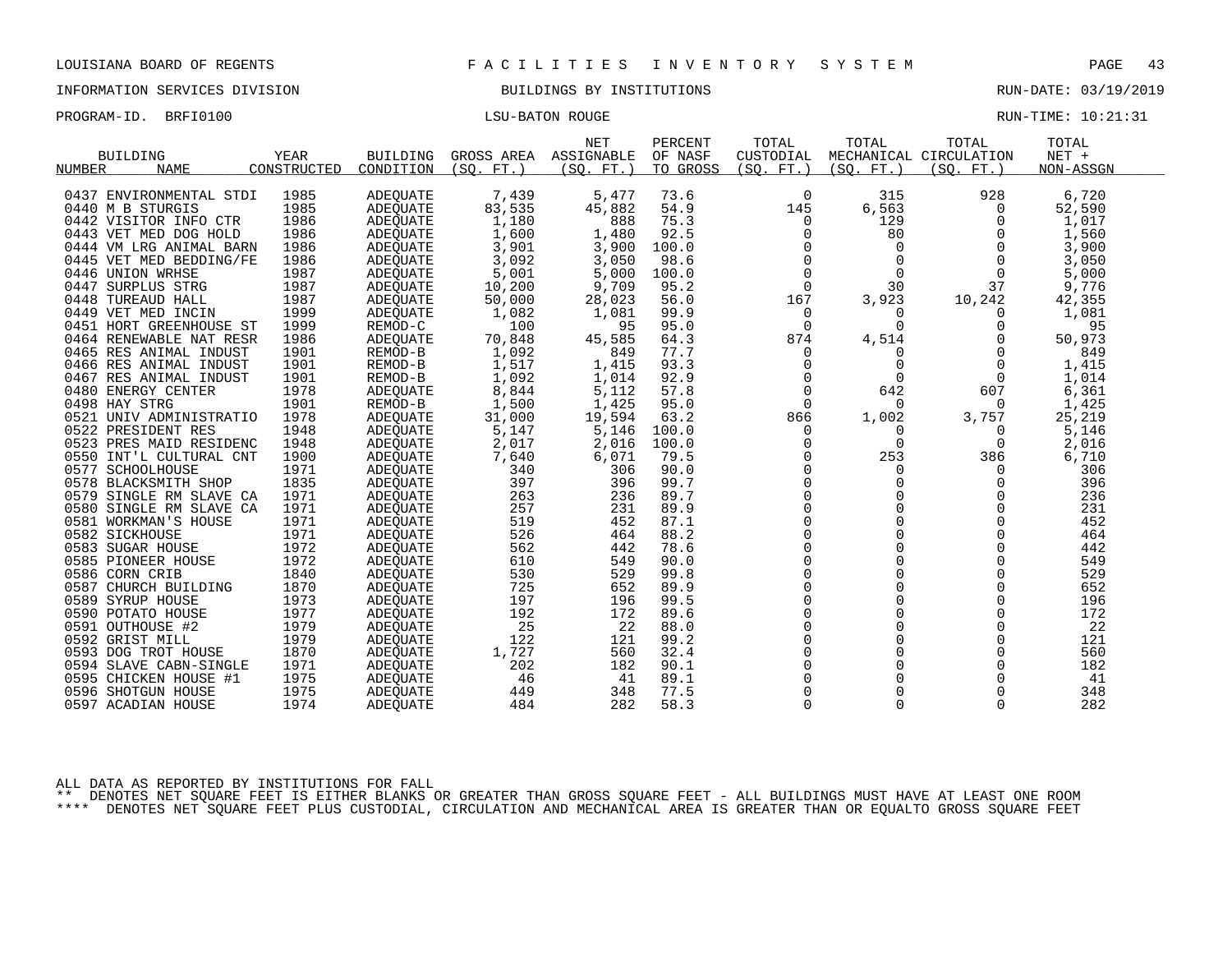INFORMATION SERVICES DIVISION BUILDINGS BY INSTITUTIONS RUN-DATE: 03/19/2019

PROGRAM-ID. BRFI0100 CONTROLLER STORE RUN-TIME: 10:21:31

| <b>BUILDING</b><br><b>NAME</b><br><b>NUMBER</b> | YEAR<br>CONSTRUCTED | <b>BUILDING</b><br>CONDITION | GROSS AREA<br>(SO.<br>FT. | <b>NET</b><br>ASSIGNABLE<br>(SO. FT.) | PERCENT<br>OF NASF<br>TO GROSS | TOTAL<br>CUSTODIAL<br>(SO. FT.) | TOTAL<br>(SO. FT.) | TOTAL<br>MECHANICAL CIRCULATION<br>(SO. FT.) | TOTAL<br>NET +<br>NON-ASSGN |  |
|-------------------------------------------------|---------------------|------------------------------|---------------------------|---------------------------------------|--------------------------------|---------------------------------|--------------------|----------------------------------------------|-----------------------------|--|
| 0599 FOUR HOLE OUTHOUSE                         | 1850                | ADEQUATE                     | 63                        | 58                                    | 92.1                           | $\mathbf 0$                     | 0                  | 0                                            | 58                          |  |
| 0613 INSTRUCTORS ANNEX                          | 1988                | ADEQUATE                     | 3,420                     | 2,013                                 | 58.9                           | 295                             | 20                 | 606                                          | 2,934                       |  |
| 0614 HAZMAT TRAINING BL                         | 1986                | ADEQUATE                     | 1,698                     | 1,325                                 | 78.0                           | 218                             | $\Omega$           | 0                                            | 1,543                       |  |
| 0615 SCBA BUILDING                              | 1988                | <b>ADEOUATE</b>              | 1,822                     | 1,537                                 | 84.4                           | $\Omega$                        | 170                | $\Omega$                                     | 1,707                       |  |
| 0633 NEW GOLF CLUB HOUS                         | 1998                | ADEQUATE                     | 14,302                    | 9,909                                 | 69.3                           | 669                             | 133                | 1,426                                        | 12,137                      |  |
| 0689 MILITARY-AIR GAR                           | 1987                | ADEQUATE                     | 496                       | 471                                   | 95.0                           | 0                               |                    |                                              | 471                         |  |
| 0690 RPTR REHAB FLGHT C                         | 1984                | ADEQUATE                     | 5,001                     | 5,000                                 | 100.0                          |                                 | 0                  | 0                                            | 5,000                       |  |
| 0698 CEBA STORAGE BLDG                          | 1977                | ADEQUATE                     | 168                       | 160                                   | 95.2                           |                                 | $\Omega$           | $\Omega$                                     | 160                         |  |
| 0699 BROUSSRD HLL PMP S                         | 1966                | ADEQUATE                     | 64                        | 0                                     | $.0**$                         |                                 | 42                 |                                              | 42                          |  |
| 0700 GREENHOUSE NO. 441                         | 1958                | <b>ADEQUATE</b>              | 543                       | 516                                   | 95.0                           |                                 | 0                  |                                              | 516                         |  |
| 0703 PLANT PATHOLOGY LA                         | 1979                | ADEQUATE                     | 600                       | 570                                   | 95.0                           |                                 | 0                  |                                              | 570                         |  |
| 0704 GREENHOUSE NO. 434                         | 1975                | ADEQUATE                     | 399                       | 322                                   | 80.7                           |                                 | 0                  |                                              | 322                         |  |
| 0707 BLDG 436 - SHOP                            | 1986                | ADEQUATE                     | 1,218                     | 866                                   | 71.1                           |                                 | 292                | 0                                            | 1,158                       |  |
| 0708 BUS STOP SHELTER #                         | 1982                | ADEOUATE                     | 247                       | 235                                   | 95.1                           |                                 |                    | $\Omega$                                     | 235                         |  |
| 0709 BUS STOP SHELTER #                         | 1982                | ADEQUATE                     | 247                       | 235                                   | 95.1                           | $\Omega$                        |                    | $\Omega$                                     | 235                         |  |
| 0711 BUS STOP SHELTER #                         | 1975                | ADEQUATE                     | 375                       | 356                                   | 94.9                           | $\Omega$                        |                    | $\Omega$                                     | 356                         |  |
| 0712 BUS STOP SHELTER #                         | 1960                | ADEQUATE                     | 327                       | 311                                   | 95.1                           |                                 |                    | $\Omega$                                     | 311                         |  |
| 0713 TENN STADIUM PMP S                         | 1958                | ADEQUATE                     | 33                        | 32                                    | 97.0                           | U                               |                    | $\Omega$                                     | 32                          |  |
| 0714 PICNIC SHELTER                             | 1982                | ADEOUATE                     | 502                       | 477                                   | 95.0                           |                                 | 0                  |                                              | 477                         |  |
| 0716 PLEASANT HALL STOR                         | 1966                | ADEQUATE                     | 68                        | 65                                    | 95.6                           |                                 | $\Omega$           |                                              | 65                          |  |
| 0717 MECH EQUIP BLG-BD                          | 1958                | ADEQUATE                     | 462                       | $\Omega$                              | $.0**$                         |                                 | 439                |                                              | 439                         |  |
| 0718 PENTAGON STOR BLG                          | 1923                | ADEOUATE                     | 684                       | 654                                   | 95.6                           |                                 |                    |                                              | 655                         |  |
| 0719 FORESTRY (OLD) PMP                         | 1960                | ADEQUATE                     | 81                        | 77                                    | 95.1                           |                                 |                    |                                              | 77                          |  |
| 0724 HIGHLAND BUS STOP                          | 1982                | ADEQUATE                     | 324                       | $\Omega$                              | $.0**$                         |                                 |                    | 308                                          | 308                         |  |
| 0725 EDWARD J GAY STR G                         | 1988                | ADEOUATE                     | 560                       | 532                                   | 95.0                           | $\Omega$                        |                    | $\Omega$                                     | 532                         |  |
| 0726 RECORDING SRV PMP                          | 1947                | ADEQUATE                     | 57                        | O                                     | $.0**$                         | $\Omega$                        | 56                 | $\Omega$                                     | 56                          |  |
| 0729<br>LUMBER STORAGE                          | 1978                | ADEQUATE                     | 1,169                     | 1,110                                 | 95.0                           | $\Omega$                        | $\Omega$           | 0                                            | 1,110                       |  |
| 0732 H P LONG FLDHSE ME                         | 1975                | ADEQUATE                     | 176                       | $\Omega$                              | $.0**$                         | $\Omega$                        | 167                | $\Omega$                                     | 167                         |  |
| 0734 W S WALK IN COOLER                         | 1975                | ADEQUATE                     | 264                       | 251                                   | 95.1                           |                                 | 0                  | 0                                            | 251                         |  |
| 0735 W S PROCESS SHED                           | 1975                | ADEQUATE                     | 374                       | 355                                   | 94.9                           |                                 | 0                  | $\Omega$                                     | 355                         |  |
| 0738<br>DEM EQUIP SUPP STO                      | 1987                | ADEQUATE                     | 6,687                     | 6,394                                 | 95.6                           |                                 | 48                 |                                              | 6,442                       |  |
| 0740 COOKHOUSE                                  | 1983                | <b>ADEOUATE</b>              | 319                       | 303                                   | 95.0                           |                                 | U                  | $\Omega$                                     | 303                         |  |

ALL DATA AS REPORTED BY INSTITUTIONS FOR FALL \*\* DENOTES NET SQUARE FEET IS EITHER BLANKS OR GREATER THAN GROSS SQUARE FEET - ALL BUILDINGS MUST HAVE AT LEAST ONE ROOM \*\*\*\* DENOTES NET SQUARE FEET PLUS CUSTODIAL, CIRCULATION AND MECHANICAL AREA IS GREATER THAN OR EQUALTO GROSS SQUARE FEET

0742 HOG SHED 1989 ADEQUATE 342 325 95.0 0 0 325 HORSE EXERCISE BLD 1988 ADEQUATE 3,433 3,261 95.0 0 0 0 3,261 0746 CHEM ENGR STORAGE 1975 ADEQUATE 140 133 95.0 0 0 0 0 133 POULTRY ISOLATION 1988 ADEQUATE 1,614 1,533 95.0 0 0 0 1,533 0755 BLOWOUT PRVNTN STR 1989 ADEQUATE 1,583 1,504 95.0 0 0 0 1,504 BLWOUT PRV SLDS CN 1983 ADEQUATE 3,668 3,485 95.0 0 0 0 3,485 0757 BLWOUT PRV TOX TRL 1975 ADEQUATE 770 737 95.7 0 0 0 737 BLWOUT PRV RES SHE 1983 ADEQUATE 5,303 5,038 95.0 0 0 0 5,038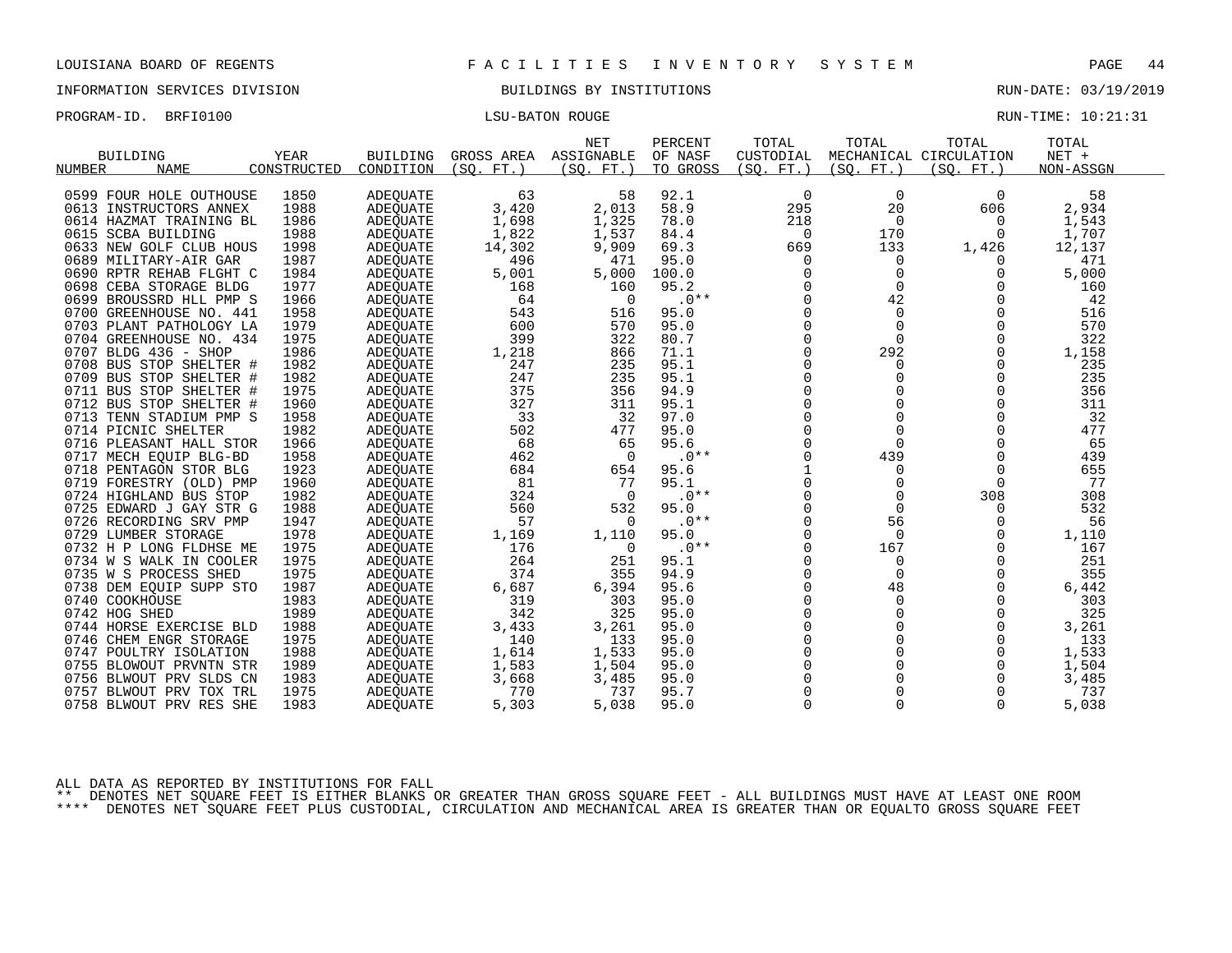INFORMATION SERVICES DIVISION BUILDINGS BY INSTITUTIONS AND RUN-DATE: 03/19/2019

PROGRAM-ID. BRFI0100 CONSERVERS IN THE LOST LATER TO LATER THE LOST LATER MONOGRAM-ID. BRIT LOST LOST LATER MANUSCULLE

| BUILDING<br><b>NAME</b><br><b>NUMBER</b> | YEAR<br>CONSTRUCTED | BUILDING<br>CONDITION | GROSS AREA<br>(SO. FT.) | <b>NET</b><br>ASSIGNABLE<br>(SO. FT. ) | PERCENT<br>OF NASF<br>TO GROSS | TOTAL<br>CUSTODIAL<br>(SQ. FT. ) | TOTAL<br>(SO. FT. ) | TOTAL<br>MECHANICAL CIRCULATION<br>(SO. FT. ) | TOTAL<br>$NET +$<br>NON-ASSGN |  |
|------------------------------------------|---------------------|-----------------------|-------------------------|----------------------------------------|--------------------------------|----------------------------------|---------------------|-----------------------------------------------|-------------------------------|--|
| 0759 BLWOUT PRV INSTRM                   | 1970                | ADEQUATE              | 248                     | 236                                    | 95.2                           | $\mathbf 0$                      | $\Omega$            | $\Omega$                                      | 236                           |  |
| 0760 BLWOUT PRV RES WEL                  | 1983                | <b>ADEOUATE</b>       | 2                       | -1                                     | 50.0                           | $\mathbf 0$                      | $\Omega$            | $\Omega$                                      | 1                             |  |
| 0761 BLWOUT CNTRL DERRI                  | 1983                | <b>ADEOUATE</b>       | 2                       | $\mathbf{1}$                           | 50.0                           | $\mathbf 0$                      | $\Omega$            | $\Omega$                                      | 1                             |  |
| 0763 FTBALL PRACTICE SH                  | 1978                | ADEQUATE              | 2,655                   | 2,522                                  | 95.0                           | $\mathbf 0$                      | $\mathbf 0$         | $\Omega$                                      | 2,522                         |  |
| 0764 FTBALL PRAC COAC B                  | 1975                | ADEOUATE              | 220                     | 200                                    | 90.9                           | $\Omega$                         | $\Omega$            | $\Omega$                                      | 200                           |  |
| 0791 EXHIBIT BUILDING                    | 1990                | ADEQUATE              | 1,721                   | 1,520                                  | 88.3                           | $\mathbf 0$                      | 43                  | $\Omega$                                      | 1,563                         |  |
| 0792 CAMD                                | 1991                | ADEOUATE              | 38,250                  | 30,044                                 | 78.5                           | $\mathbf 0$                      | 4,971               | 1,464                                         | 36,479                        |  |
| 0793 INDOOR PRACTICE FA                  | 1991                | ADEQUATE              | 91,440                  | 86,066                                 | 94.1                           | $\Omega$                         | 3,260               | $\Omega$                                      | 89,326                        |  |
| 0795 PRKNG LOT TOILET #                  | 1990                | ADEOUATE              | 1,225                   | 0                                      | $.0**$                         | 1,058                            | 0                   | 0                                             | 1,058                         |  |
| 0796 PRKNG LOT TOILET #                  | 1990                | ADEOUATE              | 972                     | $\Omega$                               | $.0**$                         | 868                              | $\mathbf 0$         | $\Omega$                                      | 868                           |  |
| 0797 PRKNG LOT TOILET #                  | 1990                | ADEQUATE              | 972                     | $\Omega$                               | $.0**$                         | 868                              | $\Omega$            | $\Omega$                                      | 868                           |  |
| 0798 PRKNG LOT TOILET #                  | 1990                | ADEOUATE              | 962                     | $\mathbf 0$                            | $.0**$                         | 868                              | $\Omega$            | $\Omega$                                      | 868                           |  |
| 0799 STUDENT REC COMPLE                  | 1992                | ADEQUATE              | 121,852                 | 86,075                                 | 70.6                           | 126                              | 5,482               | 23,692                                        | 115,375                       |  |
| 0802 GREEK THEATRE                       | 1901                | <b>ADEOUATE</b>       | 21,710                  | 19,539                                 | 90.0                           | 0                                | 0                   | $\Omega$                                      | 19,539                        |  |
| 0815 CHICKEN HOUSE #2                    | 1971                | ADEQUATE              | 10                      | 9                                      | 90.0                           | 0                                | $\Omega$            | $\Omega$                                      | 9                             |  |
| 0816 CHICKEN HOUSE #3                    | 1971                | ADEQUATE              | 20                      | 18                                     | 90.0                           | $\mathbf 0$                      | $\mathbf 0$         | 0                                             | 18                            |  |
| 0817 CHICKEN HOUSE #4                    | 1970                | ADEOUATE              | 13                      | 12                                     | 92.3                           | $\Omega$                         | $\Omega$            | $\Omega$                                      | 12                            |  |
| 0818 OUTHOUSE #1                         | 1970                | ADEQUATE              | 14                      | 12                                     | 85.7                           | $\mathbf 0$                      | $\Omega$            | $\mathbf 0$                                   | 12                            |  |
| 0819 OUTHOUSE #6                         | 1970                | ADEQUATE              | 12                      | 11                                     | 91.7                           | $\mathbf 0$                      | $\Omega$            | $\Omega$                                      | 11                            |  |
| 0820 OUTHOUSE #3                         | 1972                | ADEQUATE              | 16                      | 14                                     | 87.5                           | $\Omega$                         | $\Omega$            | $\Omega$                                      | 14                            |  |
| 0821 OUTHOUSE #4                         | 1970                | ADEOUATE              | 12                      | 11                                     | 91.7                           | 0                                | $\mathbf 0$         | $\mathbf 0$                                   | 11                            |  |
| 0822 OUTHOUSE #5                         | 1970                | ADEQUATE              | 14                      | 13                                     | 92.9                           | $\Omega$                         | $\Omega$            | $\Omega$                                      | 13                            |  |
| 0823 OVEN                                | 1981                | ADEQUATE              | 67                      | 66                                     | 98.5                           | $\Omega$                         | $\Omega$            | $\Omega$                                      | 66                            |  |
| 0824 SMOKEHOUSE                          | 1970                | <b>ADEOUATE</b>       | 82                      | 74                                     | 90.2                           | $\mathbf 0$                      | $\mathbf 0$         | $\Omega$                                      | 74                            |  |
| 0825 PUBLIC SAFETY STRG                  | 1992                | ADEQUATE              | 3,751                   | 3,716                                  | 99.1                           | $\mathbf 0$                      | 34                  | $\mathbf 0$                                   | 3,750                         |  |
| 0826 LSU SPORTSHOP                       | 2006                | ADEQUATE              | 12,180                  | 6,067                                  | 49.8                           | $\mathbf 0$                      | 385                 | 552                                           | 7,004                         |  |
| 0829 MORAN FAMILY CENTE                  | 1994                | ADEQUATE              | 65,154                  | 41,828                                 | 64.2                           | 740                              | 4,847               | 11,391                                        | 58,806                        |  |
| 0830 UNIV PUBLIC SAFETY                  | 1995                | ADEQUATE              | 13,850                  | 9,875                                  | 71.3                           | 23                               | 1,058               | 1,861                                         | 12,817                        |  |
| 0831 COMPUTING SERV CEN                  | 1995                | ADEOUATE              | 92,409                  | 52,454                                 | 56.8                           | 190                              | 3,505               | 7,661                                         | 63,810                        |  |
| 0832 AG CHEMISTRY                        | 1994                | ADEQUATE              | 66,247                  | 34,327                                 | 51.8                           | 0                                | 1,960               | 9,401                                         | 45,688                        |  |
| 0836 RES LIFE WRHOUSE                    | 2006                | ADEQUATE              | 11,723                  | 9,500                                  | 81.0                           | 38                               | 198                 | 354                                           | 10,090                        |  |
| 0841 W S BUILDING ANNEX                  | 1992                | ADEQUATE              | 1,048                   | 821                                    | 78.3                           | 0                                | 0                   | $\Omega$                                      | 821                           |  |
| 0851 UNIVERSITY STORES                   | 1997                | ADEOUATE              | 28,320                  | 24,975                                 | 88.2                           | 0                                | 280                 | 1,015                                         | 26,270                        |  |
| 0857 HORTICUL. TCHG FAC                  | 1997                | <b>ADEOUATE</b>       | 3,200                   | 2,475                                  | 77.3                           | $\mathbf 0$                      | 188                 | 466                                           | 3,129                         |  |
| 0860 CLASSROOM BUILDING                  | 1996                | ADEOUATE              | 5,675                   | 4,536                                  | 79.9                           | 370                              | $\overline{0}$      | 379                                           | 5,285                         |  |
| 0865 POWER ACTIVITY BLD                  | 1998                | ADEQUATE              | 4,681                   | 3,154                                  | 67.4                           | 211                              | 580                 | 420                                           | 4,365                         |  |
| 0866 BURDEN HALL                         | 1998                | ADEQUATE              | 12,860                  | 10,776                                 | 83.8                           | 0                                | 0                   | 0                                             | 10,776                        |  |
| 0867 COLE HALL                           | 1998                | ADEQUATE              | 12,860                  | 10,776                                 | 83.8                           | 0                                | 0                   | 0                                             | 10,776                        |  |
| 0868 DAGGETT HALL                        | 1998                | ADEQUATE              | 12,860                  | 10,776                                 | 83.8                           | $\Omega$                         | $\Omega$            | $\Omega$                                      | 10,776                        |  |
| 0869 DURIEUX HALL                        | 1998                | ADEOUATE              | 13,999                  | 11,904                                 | 85.0                           | $\mathbf 0$                      | $\Omega$            | $\Omega$                                      | 11,904                        |  |

ALL DATA AS REPORTED BY INSTITUTIONS FOR FALL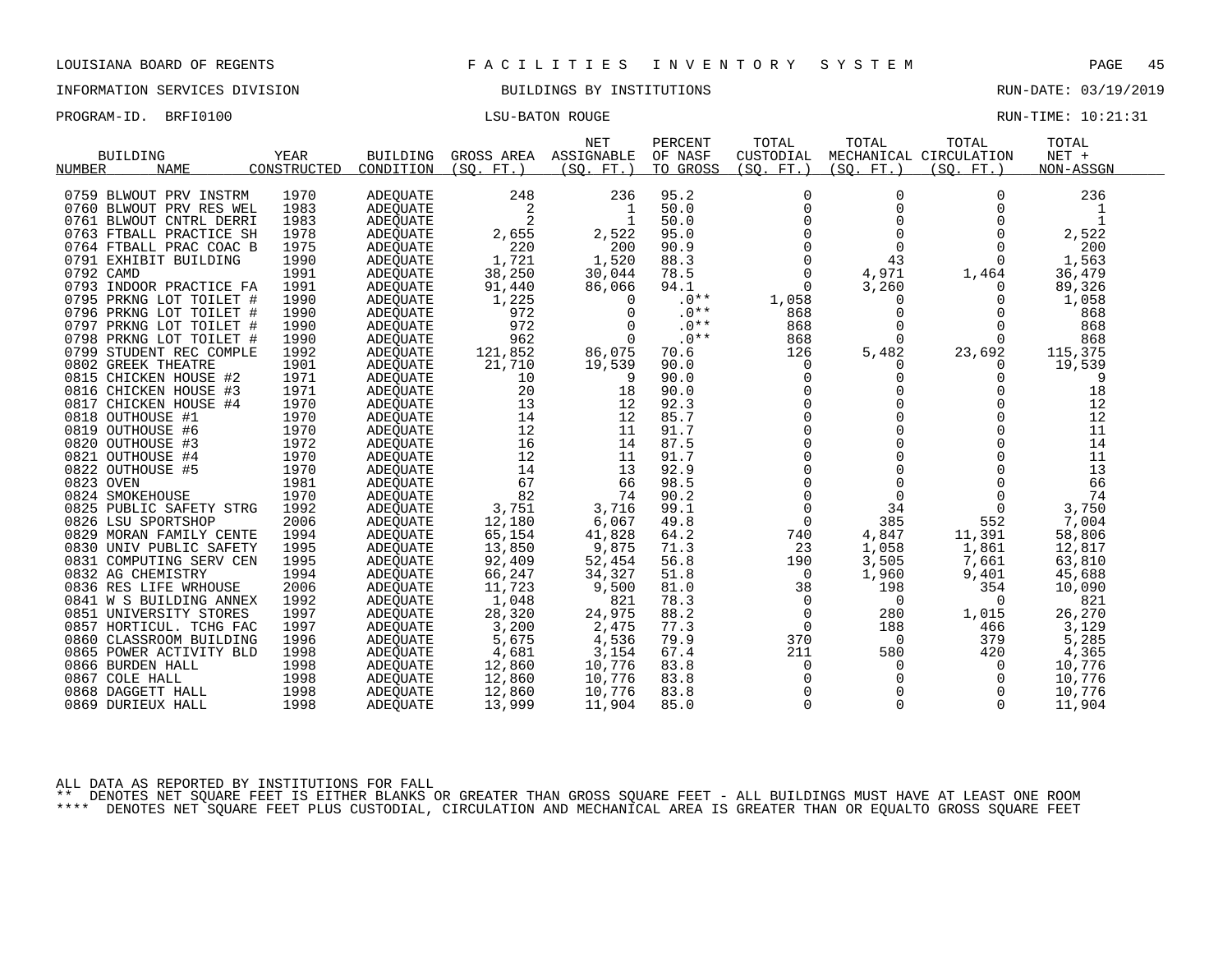INFORMATION SERVICES DIVISION BUILDINGS BY INSTITUTIONS RUN-DATE: 03/19/2019

PROGRAM-ID. BRFI0100 CONTENTION CONTENTS IN THE RUN-TIME: 10:21:31

|                           |             |                 |            | <b>NET</b> | PERCENT  | TOTAL        | TOTAL       | TOTAL                  | TOTAL     |  |
|---------------------------|-------------|-----------------|------------|------------|----------|--------------|-------------|------------------------|-----------|--|
| <b>BUILDING</b>           | <b>YEAR</b> | <b>BUILDING</b> | GROSS AREA | ASSIGNABLE | OF NASF  | CUSTODIAL    |             | MECHANICAL CIRCULATION | $NET +$   |  |
| <b>NAME</b><br>NUMBER     | CONSTRUCTED | CONDITION       | (SO. FT. ) | (SO. FT. ) | TO GROSS | (SO. FT. )   | (SO. FT. )  | (SO. FT. )             | NON-ASSGN |  |
|                           |             |                 |            |            |          |              |             |                        |           |  |
| 0870 GATES HALL           | 1998        | ADEOUATE        | 13,894     | 11,652     | 83.9     | $\mathbf 0$  | $\Omega$    | $\Omega$               | 11,652    |  |
| 0871 GORDON HALL          | 1998        | <b>ADEOUATE</b> | 13,894     | 11,616     | 83.6     | $\mathbf 0$  | $\Omega$    | $\Omega$               | 11,616    |  |
| 0872 HAUER HALL           | 1998        | ADEOUATE        | 12,860     | 10,776     | 83.8     | 0            | 0           | 0                      | 10,776    |  |
| 0873 HUNTER HALL          | 1998        | <b>ADEQUATE</b> | 12,860     | 10,776     | 83.8     | 0            | $\Omega$    | $\Omega$               | 10,776    |  |
| 0874 NEWMAN HALL          | 1998        | ADEOUATE        | 13,999     | 11,904     | 85.0     | $\Omega$     | $\Omega$    | $\Omega$               | 11,904    |  |
| 0875 MCKNIGHT HALL        | 1998        | ADEQUATE        | 13,894     | 12,030     | 86.6     | $\mathbf 0$  | $\mathbf 0$ | $\Omega$               | 12,030    |  |
| 0876 PIPKIN HALL          | 1998        | <b>ADEOUATE</b> | 13,894     | 11,652     | 83.9     | $\mathsf 0$  | $\Omega$    | $\Omega$               | 11,652    |  |
| 0877 SMITH HALL           | 1998        | ADEQUATE        | 13,999     | 11,863     | 84.7     | $\mathsf{O}$ | $\Omega$    | $\Omega$               | 11,863    |  |
| 0878 LOWERY HALL          | 1998        | <b>ADEQUATE</b> | 12,860     | 10,776     | 83.8     | $\Omega$     | $\Omega$    | $\Omega$               | 10,776    |  |
| 0879 BUILDING 14          | 1998        | ADEOUATE        | 13,999     | 11,904     | 85.0     | 0            | $\mathbf 0$ | 0                      | 11,904    |  |
| 0880 LIFE SCIENCES ANNE   | 2001        | ADEQUATE        | 139,043    | 78,605     | 56.5     | 537          | 14,562      | 25,023                 | 118,727   |  |
| 0890 CAMD OFFICE BLDG #   | 1999        | ADEOUATE        | 5,280      | 3,860      | 73.1     | $\mathbf 0$  | 480         | $\Omega$               | 4,340     |  |
| 0901 LSU SOCCER STADIUM   | 2000        | ADEQUATE        | 4,200      | 2,882      | 68.6     | 145          | 0           | 1,168                  | 4,195     |  |
| 0902 POLICE/PRKG STRG B   | 1999        | ADEQUATE        | 361        | 360        | 99.7     | $\mathbf 0$  | $\Omega$    | $\Omega$               | 360       |  |
| 0903 POLICE/PRKG VEH ST   | 1999        | ADEQUATE        | 361        | 360        | 99.7     | $\mathbf 0$  | $\Omega$    | $\Omega$               | 360       |  |
| 0904 TALL GOUR LANE GNH   | 1998        | ADEQUATE        | 1,695      | 1,694      | 99.9     | $\Omega$     | $\Omega$    | $\Omega$               | 1,694     |  |
| 0907 CAMD OFFICE BLDG #   | 1998        | ADEQUATE        | 4,358      | 2,068      | 47.5     | 52           | 780         | 1,062                  | 3,962     |  |
| 0910 HAZ MAT BUILDING     | 1980        | ADEQUATE        | 445        | 402        | 90.3     | $\mathbf 0$  | 0           | 0                      | 402       |  |
| 0911 ACADEMY DORM #2      | 2000        | ADEOUATE        | 1,290      | 1,141      | 88.4     | $\mathbf 0$  | $\mathbf 0$ | 37                     | 1,178     |  |
| 0912 CERTIFICATION BLDG   | 2000        | <b>ADEQUATE</b> | 1,290      | 837        | 64.9     | 158          | 45          | 130                    | 1,170     |  |
| 0916 ENER, COAST, & ENV B | 2003        | ADEOUATE        | 162,784    | 97,243     | 59.7     | 1,083        | 11,398      | 39,532                 | 149,256   |  |
| 0917 WCA ACTIVITY BLG #   | 2003        | ADEQUATE        | 8,445      | 5,803      | 68.7     | 53           | 277         | 975                    | 7,108     |  |
| 0920 H T ADMIN COMPLEX    | 2002        | ADEQUATE        | 1,687      | 1,280      | 75.9     | $\mathbf 0$  | 43          | 346                    | 1,669     |  |
| 0924 WCA BUILDING #1      | 2003        | ADEOUATE        | 17,479     | 12,355     | 70.7     | 48           | 16          | 3,129                  | 15,548    |  |
| 0925 WCA BUILDING #2      | 2003        | ADEQUATE        | 17,479     | 12,283     | 70.3     | 22           | 16          | 3,155                  | 15,476    |  |
| 0926 WCA BUILDING #3      | 2003        | ADEOUATE        | 13,188     | 8,058      | 61.1     | 25           | 13          | 2,331                  | 10,427    |  |
| 0927 WCA BUILDING #4      | 2003        | ADEOUATE        | 13,188     | 8,058      | 61.1     | 45           | 13          | 2,331                  | 10,447    |  |
| 0928 WCA BUILDING #5      | 2003        | ADEQUATE        | 13,188     | 8,058      | 61.1     | 45           | 13          | 2,331                  | 10,447    |  |
| 0929 WCA BUILDING #6      | 2003        | ADEQUATE        | 13,188     | 8,058      | 61.1     | 19           | 13          | 2,357                  | 10,447    |  |
| 0930 WCA BUILDING<br>#7   | 2003        | ADEOUATE        | 13,188     | 8,058      | 61.1     | 6            | 13          | 2,370                  | 10,447    |  |
| 0931 WCA BUILDING #8      | 2003        | ADEQUATE        | 17,479     | 12,354     | 70.7     | 22           | 16          | 3,155                  | 15,547    |  |
| 0932 WCA BUILDING #9      | 2003        | ADEOUATE        | 13,188     | 8,058      | 61.1     | 45           | 13          | 2,331                  | 10,447    |  |
| 0933 WCA BUILDING #10     | 2003        | <b>ADEQUATE</b> | 17,479     | 12,355     | 70.7     | 48           | 16          | 3,129                  | 15,548    |  |
| 0934 WCA BUILDING #11     | 2003        | ADEOUATE        | 17,479     | 12,355     | 70.7     | 32           | 16          | 3,145                  | 15,548    |  |
| 0935 WCA BUILDING #12     | 2003        | ADEQUATE        | 13,188     | 8,058      | 61.1     | 19           | 13          | 2,357                  | 10,447    |  |
| 0936 WCA SERVICE BLG #1   | 2003        | ADEQUATE        | 1,394      | 822        | 59.0     | $\mathbf 0$  | 307         | $\Omega$               | 1,129     |  |
| 0937 WCA OUTDOOR PAVLN    | 2003        | ADEOUATE        | 560        | 426        | 76.1     | $\mathbf 0$  | 0           | $\Omega$               | 426       |  |
| 0938 WCA OUTDOOR PAVLN    | 2003        | ADEQUATE        | 560        | 426        | 76.1     | 0            | $\mathbf 0$ | $\Omega$               | 426       |  |
| 0939 APPARATUS BUILDING   | 2002        | ADEOUATE        | 5,365      | 5,063      | 94.4     | 234          | $\Omega$    | $\Omega$               | 5,297     |  |
| 0940 ACADEMY DORM 1       | 2002        | ADEQUATE        | 1,620      | 1,202      | 74.2     | 275          | $\Omega$    | $\Omega$               | 1,477     |  |
|                           |             |                 |            |            |          |              |             |                        |           |  |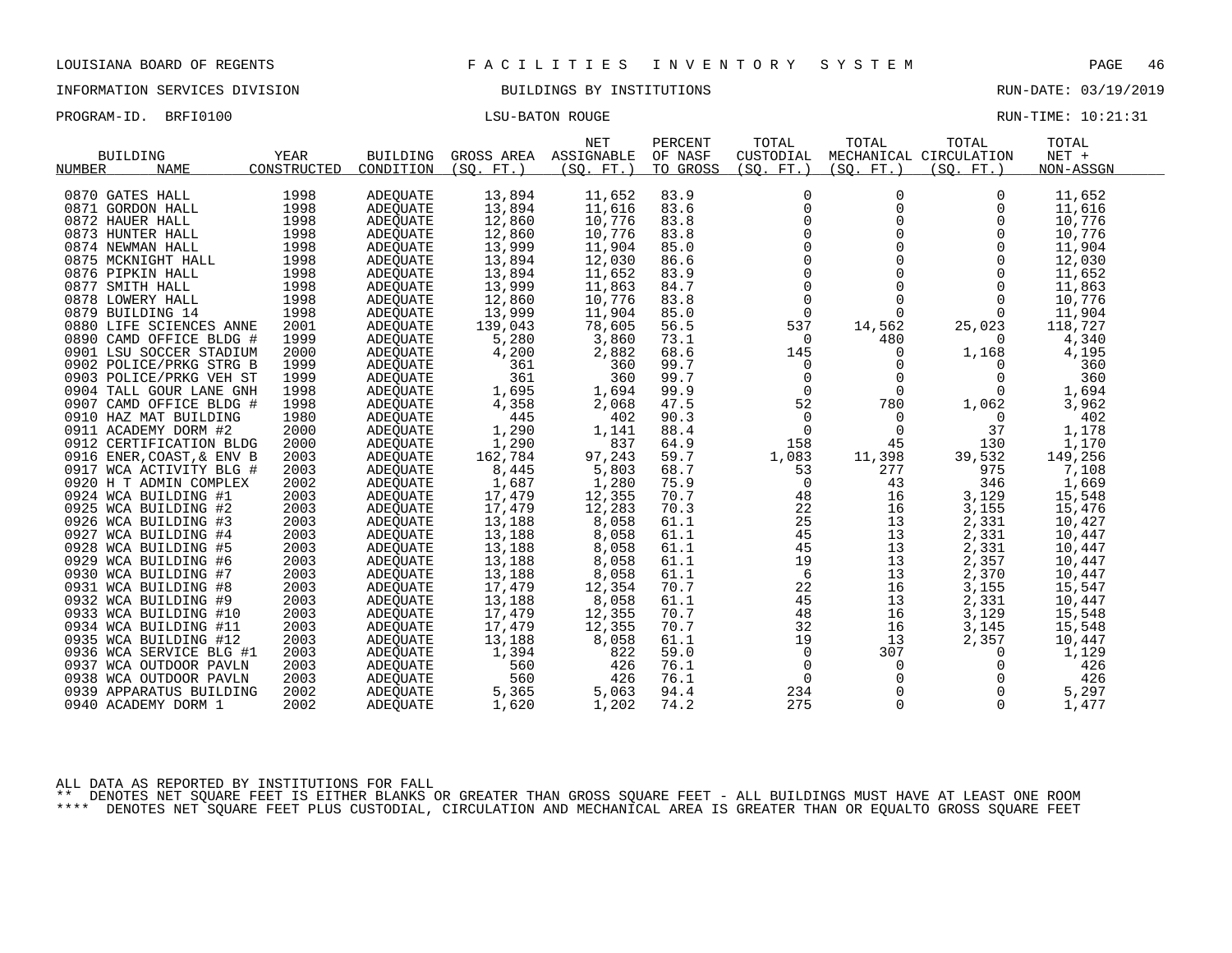INFORMATION SERVICES DIVISION BUILDINGS BY INSTITUTIONS RUN-DATE: 03/19/2019

| PROGRAM-ID. BRFI0100 | LSU-BATON ROUGE | RUN-TIME: 10:21:31 |  |
|----------------------|-----------------|--------------------|--|
|                      |                 |                    |  |

| <b>BUILDING</b><br><b>NUMBER</b><br><b>NAME</b> | <b>YEAR</b><br>CONSTRUCTED | BUILDING<br>CONDITION | GROSS AREA<br>(SO.<br>$FT.$ ) | <b>NET</b><br>ASSIGNABLE<br>(SO. FT. | PERCENT<br>OF NASF<br>TO GROSS | TOTAL<br>CUSTODIAL<br>(SO. FT. ) | TOTAL<br>(SO.<br>FT. | TOTAL<br>MECHANICAL CIRCULATION<br>(SO. FT.) | TOTAL<br>NET +<br>NON-ASSGN |
|-------------------------------------------------|----------------------------|-----------------------|-------------------------------|--------------------------------------|--------------------------------|----------------------------------|----------------------|----------------------------------------------|-----------------------------|
|                                                 |                            |                       |                               |                                      |                                |                                  |                      |                                              |                             |
| 0941 CAMD OFFICE BLDG #                         | 2002                       | <b>ADEQUATE</b>       | 3,648                         | 2,716                                | 74.5                           | 54                               | 119                  | $\Omega$                                     | 2,889                       |
| 0942 STAD EAST UPPER DE                         | 2001                       | <b>ADEOUATE</b>       | 147,154                       | 27,637                               | 18.8                           | 136                              | 21,693               | 52,020                                       | 101,486                     |
| 0944 RIVER MODELING BLD                         | 2003                       | <b>ADEOUATE</b>       | 3,900                         | 3,623                                | 92.9                           | $\Omega$                         | 90                   | 90                                           | 3,803                       |
| 0946 GARDEN GAZEBO                              | 1988                       | <b>ADEOUATE</b>       | 96                            | 93                                   | 96.9                           | $\Omega$                         | $\Omega$             | $\Omega$                                     | 93                          |
| 0947<br>STONER LOG CABIN                        | 1840                       | <b>ADEOUATE</b>       | 496                           | 411                                  | 82.9                           | $\Omega$                         | $\Omega$             | $\Omega$                                     | 411                         |
| 0948 STEAM ENGINE PAVIL                         | 1996                       | <b>ADEQUATE</b>       | 243                           | 222                                  | 91.4                           | $\Omega$                         | $\Omega$             | $\Omega$                                     | 222                         |
| 0949 STOKER BARN                                | 2000                       | <b>ADEQUATE</b>       | 1,652                         | 1,487                                | 90.0                           | $\Omega$                         | $\Omega$             | $\Omega$                                     | 1,487                       |
| 0950 LSU CHILD CARE CNT                         | 2004                       | <b>ADEQUATE</b>       | 19,415                        | 10,797                               | 55.6                           | 314                              | 255                  | 6,974                                        | 18,340                      |
| 0952 EMORY SMITH HOME                           | 1947                       | <b>ADEOUATE</b>       | 1,176                         | 1,096                                | 93.2                           | $\Omega$                         | $\Omega$             | $\Omega$                                     | 1,096                       |
| 0953 UNIV HIGH LOCKER R                         | 2012                       | ADEQUATE              | 2,834                         | 1,270                                | 44.8                           | 592                              | $\Omega$             | 56                                           | 1,918                       |
| 0954 LA EMERGING TECH C                         | 2005                       | ADEQUATE              | 89,360                        | 26,174                               | 29.3                           | 213                              | 9,614                | 13,802                                       | 49,803                      |
| 0955 LBTC 3000                                  | 1967                       | <b>ADEQUATE</b>       | 15,919                        | 8,613                                | 54.1                           | 52                               | 932                  | 5,034                                        | 14,631                      |
| 0957 LBTC 3110                                  | 1988                       | ADEOUATE              | 21,808                        | 14,847                               | 68.1                           | 19                               | 2,282                | 4,095                                        | 21,243                      |
| 0958 LBTC 3010                                  | 1967                       | <b>ADEQUATE</b>       | 9,100                         | 6,604                                | 72.6                           | $\Omega$                         | 647                  | 1,121                                        | 8,372                       |
| 0959 CBMM BUILDING                              | 1985                       | <b>ADEOUATE</b>       | 64,413                        | 38,758                               | 60.2                           | 170                              | 6,155                | 13,657                                       | 58,740                      |
| 0960 FAC SERV LNDSCPG #                         | 1978                       | <b>ADEQUATE</b>       | 1,331                         | 1,003                                | 75.4                           | $\Omega$                         | $\Omega$             | $\Omega$                                     | 1,003                       |
| 0961 NCBRT BUILDING #3                          | 1978                       | <b>ADEOUATE</b>       | 4,889                         | 4,424                                | 90.5                           | $\Omega$                         | $\Omega$             | $\Omega$                                     | 4,424                       |
| 0962 SC MECHANICAL BUIL                         | 1984                       | <b>ADEQUATE</b>       | 1,629                         | $\Omega$                             | $.0**$                         | $\Omega$                         | 1,269                | 93                                           | 1,362                       |
| 0963 FAC SERV LNDSCPG #                         | 1984                       | <b>ADEQUATE</b>       | 3,478                         | $\Omega$                             | $.0**$                         | $\Omega$                         | 2,997                | 100                                          | 3,097                       |
| 0964 NCBRT BUILDING #2                          | 1984                       | ADEQUATE              | 11,098                        | 9,744                                | 87.8                           | 0                                | 393                  | 42                                           | 10,179                      |
| 0965 LBTC 3085                                  | 1991                       | <b>ADEQUATE</b>       | 1,139                         | 1,076                                | 94.5                           | $\Omega$                         | 37                   | $\Omega$                                     | 1,113                       |
| 0966 FAC SERV LNDSCPG #                         | 1991                       | <b>ADEOUATE</b>       | 1,980                         | 1,892                                | 95.6                           | $\Omega$                         | $\Omega$             | $\Omega$                                     | 1,892                       |
| 0967 LBTC 3005                                  | 1967                       | <b>ADEQUATE</b>       | 8,931                         | 6,557                                | 73.4                           | 35                               | 395                  | 1,272                                        | 8,259                       |
| 0980 APPARATUS BUILDING                         | 2002                       | <b>ADEQUATE</b>       | 3,052                         | 2,998                                | 98.2                           | $\Omega$                         | 0                    | 0                                            | 2,998                       |
| 0981 HAZMAT LECTURE PAV                         | 2002                       | <b>ADEQUATE</b>       | 2,400                         | 2,317                                | 96.5                           | $\Omega$                         | $\Omega$             | $\Omega$                                     | 2,317                       |
| 0983 MAINTENANCE OFFICE                         | 2004                       | REMOD-A               | 675                           | 603                                  | 89.3                           | 0                                | 0                    | $\Omega$                                     | 603                         |
| 0990 HORTICULTURE STOR                          | 1998                       | <b>ADEQUATE</b>       | 1,822                         | 1,642                                | 90.1                           | $\Omega$                         | $\Omega$             | $\Omega$                                     | 1,642                       |
| 1004 LA HOUSE                                   | 2008                       | <b>ADEQUATE</b>       | 6,530                         | 4,566                                | 69.9                           | $\Omega$                         | $\Omega$             | 1,737                                        | 6,303                       |
| 1019 FAC SERV LNDSCPG #                         | 1991                       | <b>ADEQUATE</b>       | 2,200                         | 1,200                                | 54.5                           | $\Omega$                         | $\Omega$             | $\Omega$                                     | 1,200                       |
| 1020 SHAW CENTER                                | 2005                       | <b>ADEQUATE</b>       | 57,128                        | 34,436                               | 60.3                           | 82                               | 3,693                | 15,321                                       | 53,532                      |
| 1021 SPORT AND ADV CMPL                         | 2005                       | <b>ADEOUATE</b>       | 4,500                         | 2,187                                | 48.6                           | 32                               | 726                  | 825                                          | 3,770                       |
| 1022 FOOTBALL OP BLDG                           | 2004                       | <b>ADEQUATE</b>       | 104,411                       | 53,648                               | 51.4                           | 106                              | 5,779                | 11,728                                       | 71,261                      |
| 1024 STAD WEST UPPER DK                         | 2006                       | ADEOUATE              | 325,472                       | 49,425                               | 15.2                           | 8,472                            | 5,924                | 75,911                                       | 139,732                     |
| 1025 SOCCER PARK RESTRO                         | 2002                       | <b>ADEQUATE</b>       | 1,464                         | 186                                  | 12.7                           | 0                                | 440                  | 654                                          | 1,280                       |
| 1026 TIGER HABITAT                              | 2005                       | ADEQUATE              | 15,347                        | 934                                  | 6.1                            | $\Omega$                         | 84                   | 14,089                                       | 15,107                      |
| 1027 LTT ED CTR                                 | 2005                       | <b>ADEQUATE</b>       | 17,793                        | 10,126                               | 56.9                           | 34                               | 1,167                | 3,013                                        | 14,340                      |
| 1035 BLASTING BUILDING                          | 1978                       | <b>ADEOUATE</b>       | 225                           | 157                                  | 69.8                           | 0                                | 0                    | $\Omega$                                     | 157                         |
| 1036 LAB SCH UPPER ELEM                         | 2006                       | <b>ADEQUATE</b>       | 26,906                        | 15,913                               | 59.1                           | 54                               | 1,210                | 3,379                                        | 20,556                      |
| 1039 SRC MECHANICAL BLD                         | 1975                       | <b>ADEOUATE</b>       | 700                           | $\Omega$                             | $.0**$                         | $\Omega$                         | 300                  | 0                                            | 300                         |
| 1045 ED GAY TELECOM EAS                         | 2000                       | <b>ADEQUATE</b>       | 106                           | $\Omega$                             | $.0**$                         | $\Omega$                         | 80                   | $\Omega$                                     | 80                          |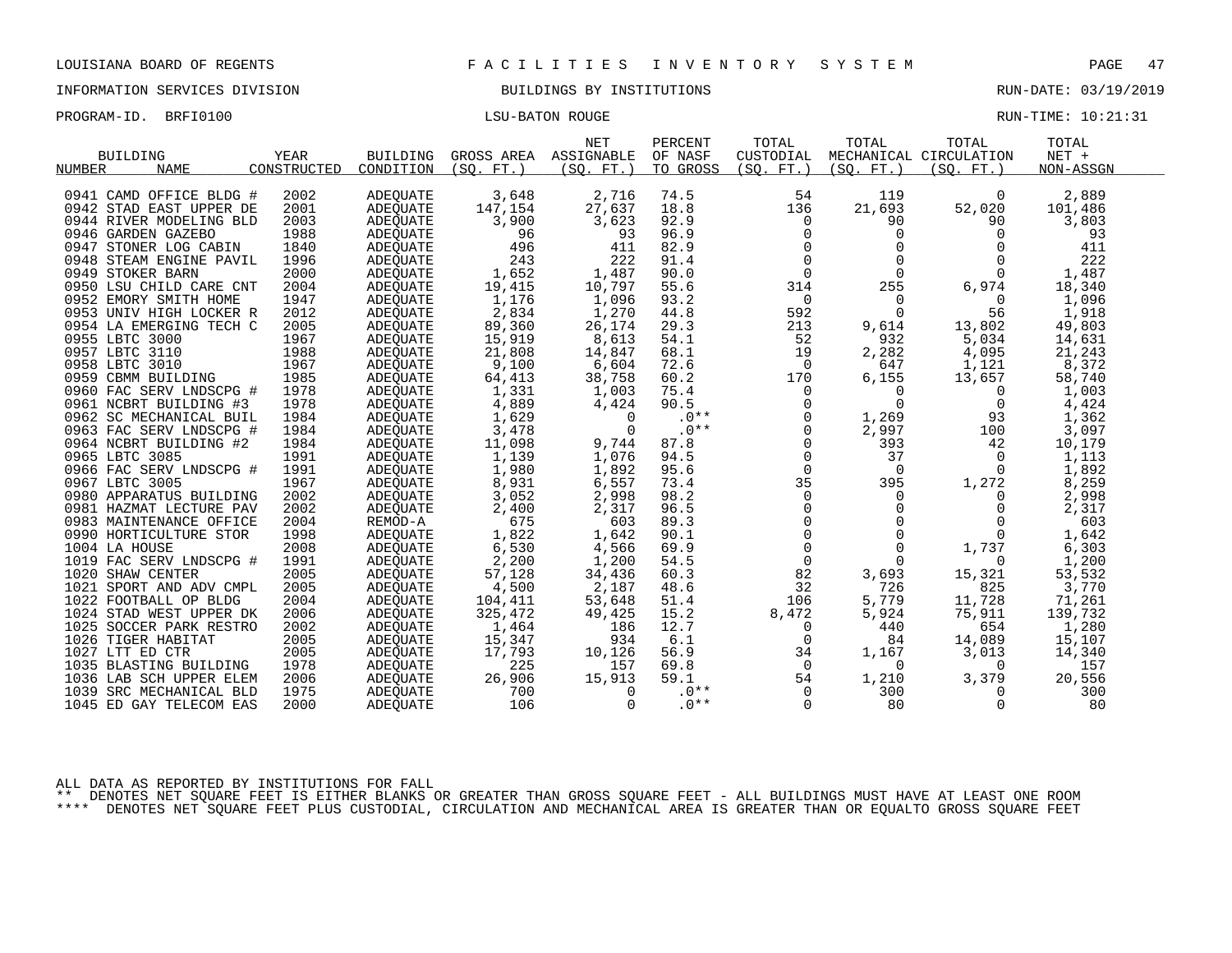INFORMATION SERVICES DIVISION BUILDINGS BY INSTITUTIONS RUN-DATE: 03/19/2019

|  | PROGRAM-ID. | BRFI0100 | LSU-BATON ROUGE | RUN-TIME: 10:21:31 |
|--|-------------|----------|-----------------|--------------------|
|--|-------------|----------|-----------------|--------------------|

| $NET +$<br><b>BUILDING</b><br><b>YEAR</b><br><b>BUILDING</b><br>GROSS AREA<br>ASSIGNABLE<br>OF NASF<br>CUSTODIAL<br>MECHANICAL CIRCULATION<br>CONSTRUCTED<br>CONDITION<br>TO GROSS<br><b>NUMBER</b><br><b>NAME</b><br>(SO. FT. )<br>(SO. FT.)<br>(SO. FT. )<br>(SO. FT. )<br>(SO. FT. )<br>NON-ASSGN<br>1047 RES COLL ONE S H<br>2007<br>54,665<br>34,410<br>62.9<br>1,306<br>13,189<br>48,969<br><b>ADEQUATE</b><br>64<br>2007<br>61.4<br>58<br>2,803<br>1048 RES COLL ONE W H<br><b>ADEOUATE</b><br>67,925<br>41,727<br>19,714<br>64,302<br>1890<br>1,078<br>1,022<br>1049 SPLIT CYPRESS BARN<br><b>ADEQUATE</b><br>94.8<br>$\Omega$<br>0<br>$\Omega$<br>1,022<br>90.2<br>1870<br>132<br>119<br>$\Omega$<br>0<br>$\mathbf 0$<br>119<br>1050 ROMEVILLE POST OFF<br><b>ADEQUATE</b><br>745<br>703<br>$\Omega$<br>$\Omega$<br>0<br>703<br>1051 BERGERON HOUSE<br>1880<br><b>ADEOUATE</b><br>94.4<br>$\Omega$<br>$\Omega$<br>1890<br>69<br>66<br>95.7<br>$\Omega$<br>66<br>1052 PIGEON COTE<br>ADEQUATE<br>$\Omega$<br>$\Omega$<br>$\Omega$<br>1850<br>234<br>212<br>90.6<br>212<br>1053 MOREHOUSE JAIL<br>ADEOUATE<br>22<br>$\Omega$<br>$\Omega$<br>$\Omega$<br>1054 RL-OUTHOUSE<br>1850<br>59.1<br>13<br>ADEQUATE<br>13<br>$\Omega$<br>81<br>98.8<br>$\Omega$<br>$\Omega$<br>80<br>1055 RL-WOOD SHED<br>1850<br>80<br>ADEOUATE<br>$\Omega$<br>47<br>$\Omega$<br>$\Omega$<br>1850<br>28<br>59.6<br>28<br>1056 RL-WOOD CHICKEN HO<br><b>ADEQUATE</b><br>$\Omega$<br>$\Omega$<br>$\Omega$<br>10<br>60.0<br>6<br>1057 RL-WD CHCKN HSE RS<br>1850<br><b>ADEQUATE</b><br>6 |                      |      |                 |    | <b>NET</b> | PERCENT | TOTAL    | TOTAL    | TOTAL    | TOTAL |
|----------------------------------------------------------------------------------------------------------------------------------------------------------------------------------------------------------------------------------------------------------------------------------------------------------------------------------------------------------------------------------------------------------------------------------------------------------------------------------------------------------------------------------------------------------------------------------------------------------------------------------------------------------------------------------------------------------------------------------------------------------------------------------------------------------------------------------------------------------------------------------------------------------------------------------------------------------------------------------------------------------------------------------------------------------------------------------------------------------------------------------------------------------------------------------------------------------------------------------------------------------------------------------------------------------------------------------------------------------------------------------------------------------------------------------------------------------------------------------------------------------------------------------------------------------------------|----------------------|------|-----------------|----|------------|---------|----------|----------|----------|-------|
|                                                                                                                                                                                                                                                                                                                                                                                                                                                                                                                                                                                                                                                                                                                                                                                                                                                                                                                                                                                                                                                                                                                                                                                                                                                                                                                                                                                                                                                                                                                                                                      |                      |      |                 |    |            |         |          |          |          |       |
|                                                                                                                                                                                                                                                                                                                                                                                                                                                                                                                                                                                                                                                                                                                                                                                                                                                                                                                                                                                                                                                                                                                                                                                                                                                                                                                                                                                                                                                                                                                                                                      |                      |      |                 |    |            |         |          |          |          |       |
|                                                                                                                                                                                                                                                                                                                                                                                                                                                                                                                                                                                                                                                                                                                                                                                                                                                                                                                                                                                                                                                                                                                                                                                                                                                                                                                                                                                                                                                                                                                                                                      |                      |      |                 |    |            |         |          |          |          |       |
|                                                                                                                                                                                                                                                                                                                                                                                                                                                                                                                                                                                                                                                                                                                                                                                                                                                                                                                                                                                                                                                                                                                                                                                                                                                                                                                                                                                                                                                                                                                                                                      |                      |      |                 |    |            |         |          |          |          |       |
|                                                                                                                                                                                                                                                                                                                                                                                                                                                                                                                                                                                                                                                                                                                                                                                                                                                                                                                                                                                                                                                                                                                                                                                                                                                                                                                                                                                                                                                                                                                                                                      |                      |      |                 |    |            |         |          |          |          |       |
|                                                                                                                                                                                                                                                                                                                                                                                                                                                                                                                                                                                                                                                                                                                                                                                                                                                                                                                                                                                                                                                                                                                                                                                                                                                                                                                                                                                                                                                                                                                                                                      |                      |      |                 |    |            |         |          |          |          |       |
|                                                                                                                                                                                                                                                                                                                                                                                                                                                                                                                                                                                                                                                                                                                                                                                                                                                                                                                                                                                                                                                                                                                                                                                                                                                                                                                                                                                                                                                                                                                                                                      |                      |      |                 |    |            |         |          |          |          |       |
|                                                                                                                                                                                                                                                                                                                                                                                                                                                                                                                                                                                                                                                                                                                                                                                                                                                                                                                                                                                                                                                                                                                                                                                                                                                                                                                                                                                                                                                                                                                                                                      |                      |      |                 |    |            |         |          |          |          |       |
|                                                                                                                                                                                                                                                                                                                                                                                                                                                                                                                                                                                                                                                                                                                                                                                                                                                                                                                                                                                                                                                                                                                                                                                                                                                                                                                                                                                                                                                                                                                                                                      |                      |      |                 |    |            |         |          |          |          |       |
|                                                                                                                                                                                                                                                                                                                                                                                                                                                                                                                                                                                                                                                                                                                                                                                                                                                                                                                                                                                                                                                                                                                                                                                                                                                                                                                                                                                                                                                                                                                                                                      |                      |      |                 |    |            |         |          |          |          |       |
|                                                                                                                                                                                                                                                                                                                                                                                                                                                                                                                                                                                                                                                                                                                                                                                                                                                                                                                                                                                                                                                                                                                                                                                                                                                                                                                                                                                                                                                                                                                                                                      |                      |      |                 |    |            |         |          |          |          |       |
|                                                                                                                                                                                                                                                                                                                                                                                                                                                                                                                                                                                                                                                                                                                                                                                                                                                                                                                                                                                                                                                                                                                                                                                                                                                                                                                                                                                                                                                                                                                                                                      |                      |      |                 |    |            |         |          |          |          |       |
|                                                                                                                                                                                                                                                                                                                                                                                                                                                                                                                                                                                                                                                                                                                                                                                                                                                                                                                                                                                                                                                                                                                                                                                                                                                                                                                                                                                                                                                                                                                                                                      |                      |      |                 |    |            |         |          |          |          |       |
|                                                                                                                                                                                                                                                                                                                                                                                                                                                                                                                                                                                                                                                                                                                                                                                                                                                                                                                                                                                                                                                                                                                                                                                                                                                                                                                                                                                                                                                                                                                                                                      |                      |      |                 |    |            |         |          |          |          |       |
|                                                                                                                                                                                                                                                                                                                                                                                                                                                                                                                                                                                                                                                                                                                                                                                                                                                                                                                                                                                                                                                                                                                                                                                                                                                                                                                                                                                                                                                                                                                                                                      | 1065 PARKING KIOSK A | 2007 | <b>ADEQUATE</b> | 40 | 25         | 62.5    | $\Omega$ | $\Omega$ | $\Omega$ | 25    |
| $\Omega$<br>$\Omega$<br>$\Omega$<br>25<br>2007<br>40<br>25<br>62.5<br><b>ADEQUATE</b><br>1066 PARKING KIOSK B                                                                                                                                                                                                                                                                                                                                                                                                                                                                                                                                                                                                                                                                                                                                                                                                                                                                                                                                                                                                                                                                                                                                                                                                                                                                                                                                                                                                                                                        |                      |      |                 |    |            |         |          |          |          |       |
| $\Omega$<br>62.5<br>$\Omega$<br>$\Omega$<br>25<br>1067 PARKING KIOSK C<br>2007<br>40<br>25<br><b>ADEQUATE</b>                                                                                                                                                                                                                                                                                                                                                                                                                                                                                                                                                                                                                                                                                                                                                                                                                                                                                                                                                                                                                                                                                                                                                                                                                                                                                                                                                                                                                                                        |                      |      |                 |    |            |         |          |          |          |       |
| 62.5<br>$\Omega$<br>25<br>2007<br>40<br>25<br>$\Omega$<br>$\Omega$<br>1068 PARKING KIOSK D<br>ADEQUATE                                                                                                                                                                                                                                                                                                                                                                                                                                                                                                                                                                                                                                                                                                                                                                                                                                                                                                                                                                                                                                                                                                                                                                                                                                                                                                                                                                                                                                                               |                      |      |                 |    |            |         |          |          |          |       |
| 74.2<br>74<br>1069 LANDSCAPE SERVICES<br>2009<br>15,570<br>11,550<br>43<br>788<br>12,455<br>ADEQUATE                                                                                                                                                                                                                                                                                                                                                                                                                                                                                                                                                                                                                                                                                                                                                                                                                                                                                                                                                                                                                                                                                                                                                                                                                                                                                                                                                                                                                                                                 |                      |      |                 |    |            |         |          |          |          |       |
| 95.7<br>2009<br>3,600<br>3,445<br>$\mathbf 0$<br>3,445<br>1072 EOUIPMENT STORAGE<br><b>ADEQUATE</b><br>$\Omega$<br>$\Omega$                                                                                                                                                                                                                                                                                                                                                                                                                                                                                                                                                                                                                                                                                                                                                                                                                                                                                                                                                                                                                                                                                                                                                                                                                                                                                                                                                                                                                                          |                      |      |                 |    |            |         |          |          |          |       |
| 2009<br>8,000<br>6,302<br>78.8<br>296<br>716<br>$\mathbf 0$<br>7,314<br>1079 LA ANIMAL DISEASE<br>ADEQUATE                                                                                                                                                                                                                                                                                                                                                                                                                                                                                                                                                                                                                                                                                                                                                                                                                                                                                                                                                                                                                                                                                                                                                                                                                                                                                                                                                                                                                                                           |                      |      |                 |    |            |         |          |          |          |       |
| 96.1<br>1083 GREEN HOUSE 1<br>2009<br>2,016<br>1,937<br>$\Omega$<br>1,937<br><b>ADEQUATE</b><br>$\Omega$<br>$\Omega$                                                                                                                                                                                                                                                                                                                                                                                                                                                                                                                                                                                                                                                                                                                                                                                                                                                                                                                                                                                                                                                                                                                                                                                                                                                                                                                                                                                                                                                 |                      |      |                 |    |            |         |          |          |          |       |
| 7,996<br>1084 ALEX BOX<br>2009<br><b>ADEOUATE</b><br>291,800<br>102,784<br>35.2<br>2,579<br>62,032<br>175,391                                                                                                                                                                                                                                                                                                                                                                                                                                                                                                                                                                                                                                                                                                                                                                                                                                                                                                                                                                                                                                                                                                                                                                                                                                                                                                                                                                                                                                                        |                      |      |                 |    |            |         |          |          |          |       |
| 2009<br>10,675<br>9,800<br>276<br>10,076<br>1085 ALEX BOX BAT CAGE<br><b>ADEQUATE</b><br>91.8<br>$\Omega$<br>0                                                                                                                                                                                                                                                                                                                                                                                                                                                                                                                                                                                                                                                                                                                                                                                                                                                                                                                                                                                                                                                                                                                                                                                                                                                                                                                                                                                                                                                       |                      |      |                 |    |            |         |          |          |          |       |
| 2005<br>758<br>674<br>88.9<br>0<br>674<br>1086 SUGAR WOODS BUILDI<br><b>ADEOUATE</b><br>$\Omega$<br>$\mathbf 0$                                                                                                                                                                                                                                                                                                                                                                                                                                                                                                                                                                                                                                                                                                                                                                                                                                                                                                                                                                                                                                                                                                                                                                                                                                                                                                                                                                                                                                                      |                      |      |                 |    |            |         |          |          |          |       |
| 1087 ECE MECHANICAL BLD<br>2003<br>1,605<br>$.0**$<br>1,420<br>1,420<br><b>ADEQUATE</b><br>$\Omega$<br>$\Omega$<br>$\Omega$                                                                                                                                                                                                                                                                                                                                                                                                                                                                                                                                                                                                                                                                                                                                                                                                                                                                                                                                                                                                                                                                                                                                                                                                                                                                                                                                                                                                                                          |                      |      |                 |    |            |         |          |          |          |       |
| 1,327<br>1088 TIGER PARK STADIUM<br>2009<br><b>ADEOUATE</b><br>23,440<br>9,588<br>40.9<br>50<br>7,960<br>18,925                                                                                                                                                                                                                                                                                                                                                                                                                                                                                                                                                                                                                                                                                                                                                                                                                                                                                                                                                                                                                                                                                                                                                                                                                                                                                                                                                                                                                                                      |                      |      |                 |    |            |         |          |          |          |       |
| 9,132<br>12.7<br>99<br>3,596<br>2009<br>72,045<br>12,923<br>1089 TIGER PARK CLUBHOU<br><b>ADEQUATE</b><br>96                                                                                                                                                                                                                                                                                                                                                                                                                                                                                                                                                                                                                                                                                                                                                                                                                                                                                                                                                                                                                                                                                                                                                                                                                                                                                                                                                                                                                                                         |                      |      |                 |    |            |         |          |          |          |       |
| 8,215<br>$.0**$<br>1090 ASSEMBLY CENTER ME<br>1969<br>ADEQUATE<br>$\Omega$<br>6,240<br>6,240<br>$\Omega$<br>$\Omega$                                                                                                                                                                                                                                                                                                                                                                                                                                                                                                                                                                                                                                                                                                                                                                                                                                                                                                                                                                                                                                                                                                                                                                                                                                                                                                                                                                                                                                                 |                      |      |                 |    |            |         |          |          |          |       |
| 66.8<br>521<br>1103 PENN MCKERNAN GYM<br>2011<br>17,220<br>11,502<br>1,267<br>2,387<br>15,677<br>ADEOUATE                                                                                                                                                                                                                                                                                                                                                                                                                                                                                                                                                                                                                                                                                                                                                                                                                                                                                                                                                                                                                                                                                                                                                                                                                                                                                                                                                                                                                                                            |                      |      |                 |    |            |         |          |          |          |       |
| 323<br>255<br>2011<br>$.0**$<br>255<br>1104 PENN MCKERNAN TOWE<br>ADEQUATE<br>$\Omega$<br>0<br>0                                                                                                                                                                                                                                                                                                                                                                                                                                                                                                                                                                                                                                                                                                                                                                                                                                                                                                                                                                                                                                                                                                                                                                                                                                                                                                                                                                                                                                                                     |                      |      |                 |    |            |         |          |          |          |       |
| 9,798<br>1961<br>9,797<br>100.0<br>$\Omega$<br>9,797<br>1105 NICHOLSON UNIT 2<br><b>ADEQUATE</b><br>$\Omega$<br>$\Omega$                                                                                                                                                                                                                                                                                                                                                                                                                                                                                                                                                                                                                                                                                                                                                                                                                                                                                                                                                                                                                                                                                                                                                                                                                                                                                                                                                                                                                                             |                      |      |                 |    |            |         |          |          |          |       |
| 2012<br>112,600<br>56,359<br>50.1<br>1,155<br>3,025<br>21,303<br>81,842<br>1106 RES COLL ONE N H<br><b>ADEQUATE</b>                                                                                                                                                                                                                                                                                                                                                                                                                                                                                                                                                                                                                                                                                                                                                                                                                                                                                                                                                                                                                                                                                                                                                                                                                                                                                                                                                                                                                                                  |                      |      |                 |    |            |         |          |          |          |       |
| 2012<br>7,425<br>4,951<br>66.7<br>128<br>1,351<br>6,512<br>82<br>1107 RES COLL ONE FAC R<br>ADEQUATE                                                                                                                                                                                                                                                                                                                                                                                                                                                                                                                                                                                                                                                                                                                                                                                                                                                                                                                                                                                                                                                                                                                                                                                                                                                                                                                                                                                                                                                                 |                      |      |                 |    |            |         |          |          |          |       |
| 38.5<br>5,392<br>1108 TIGER BAND HALL<br>2011<br>28,865<br>11,118<br>1,360<br>613<br>18,483<br><b>ADEQUATE</b>                                                                                                                                                                                                                                                                                                                                                                                                                                                                                                                                                                                                                                                                                                                                                                                                                                                                                                                                                                                                                                                                                                                                                                                                                                                                                                                                                                                                                                                       |                      |      |                 |    |            |         |          |          |          |       |
| $.0**$<br>780<br>1109 BAND HALL MECH BLD<br>2011<br><b>ADEOUATE</b><br>1,750<br>$\Omega$<br>780<br><sup>0</sup><br>$\Omega$                                                                                                                                                                                                                                                                                                                                                                                                                                                                                                                                                                                                                                                                                                                                                                                                                                                                                                                                                                                                                                                                                                                                                                                                                                                                                                                                                                                                                                          |                      |      |                 |    |            |         |          |          |          |       |
| $.0**$<br>212<br>212<br>2011<br>372<br>$\Omega$<br>1110 BAND HALL TOWER<br><b>ADEQUATE</b><br>$\Omega$<br>$\mathbf 0$                                                                                                                                                                                                                                                                                                                                                                                                                                                                                                                                                                                                                                                                                                                                                                                                                                                                                                                                                                                                                                                                                                                                                                                                                                                                                                                                                                                                                                                |                      |      |                 |    |            |         |          |          |          |       |
| 88,975<br>56.8<br>20,262<br>78,470<br>CHEM & MATERIALS B<br>2012<br>50,511<br>3,073<br>4,624<br>1111<br>ADEQUATE                                                                                                                                                                                                                                                                                                                                                                                                                                                                                                                                                                                                                                                                                                                                                                                                                                                                                                                                                                                                                                                                                                                                                                                                                                                                                                                                                                                                                                                     |                      |      |                 |    |            |         |          |          |          |       |
| 1113 UNION SOUARE<br>2012<br>442,542<br>322,616<br>72.9<br>1,415<br>8,402<br>20,743<br>353,176<br>ADEQUATE                                                                                                                                                                                                                                                                                                                                                                                                                                                                                                                                                                                                                                                                                                                                                                                                                                                                                                                                                                                                                                                                                                                                                                                                                                                                                                                                                                                                                                                           |                      |      |                 |    |            |         |          |          |          |       |
| 2013<br>30,499<br>55.7<br>795<br>2,692<br>11,230<br>45,216<br>1127 ANIMAL&FOOD SCIENC<br>54,750<br>ADEQUATE                                                                                                                                                                                                                                                                                                                                                                                                                                                                                                                                                                                                                                                                                                                                                                                                                                                                                                                                                                                                                                                                                                                                                                                                                                                                                                                                                                                                                                                          |                      |      |                 |    |            |         |          |          |          |       |
| 57.5<br>2013<br>100,855<br>57,987<br>1,417<br>5,343<br>25,971<br>90,718<br>1128 DIGITAL MEDIA CTR<br>ADEQUATE                                                                                                                                                                                                                                                                                                                                                                                                                                                                                                                                                                                                                                                                                                                                                                                                                                                                                                                                                                                                                                                                                                                                                                                                                                                                                                                                                                                                                                                        |                      |      |                 |    |            |         |          |          |          |       |
| 1129 PERTT LAB<br>2012<br>2,342<br>60.0<br>289<br>109<br>789<br>3,529<br><b>ADEOUATE</b><br>3,905                                                                                                                                                                                                                                                                                                                                                                                                                                                                                                                                                                                                                                                                                                                                                                                                                                                                                                                                                                                                                                                                                                                                                                                                                                                                                                                                                                                                                                                                    |                      |      |                 |    |            |         |          |          |          |       |
| 170<br>2013<br>100,629<br>44,912<br>44.6<br>11,431<br>14,805<br>71,318<br>1134 LA DIAGNOSTIC LAB<br>ADEOUATE                                                                                                                                                                                                                                                                                                                                                                                                                                                                                                                                                                                                                                                                                                                                                                                                                                                                                                                                                                                                                                                                                                                                                                                                                                                                                                                                                                                                                                                         |                      |      |                 |    |            |         |          |          |          |       |

ALL DATA AS REPORTED BY INSTITUTIONS FOR FALL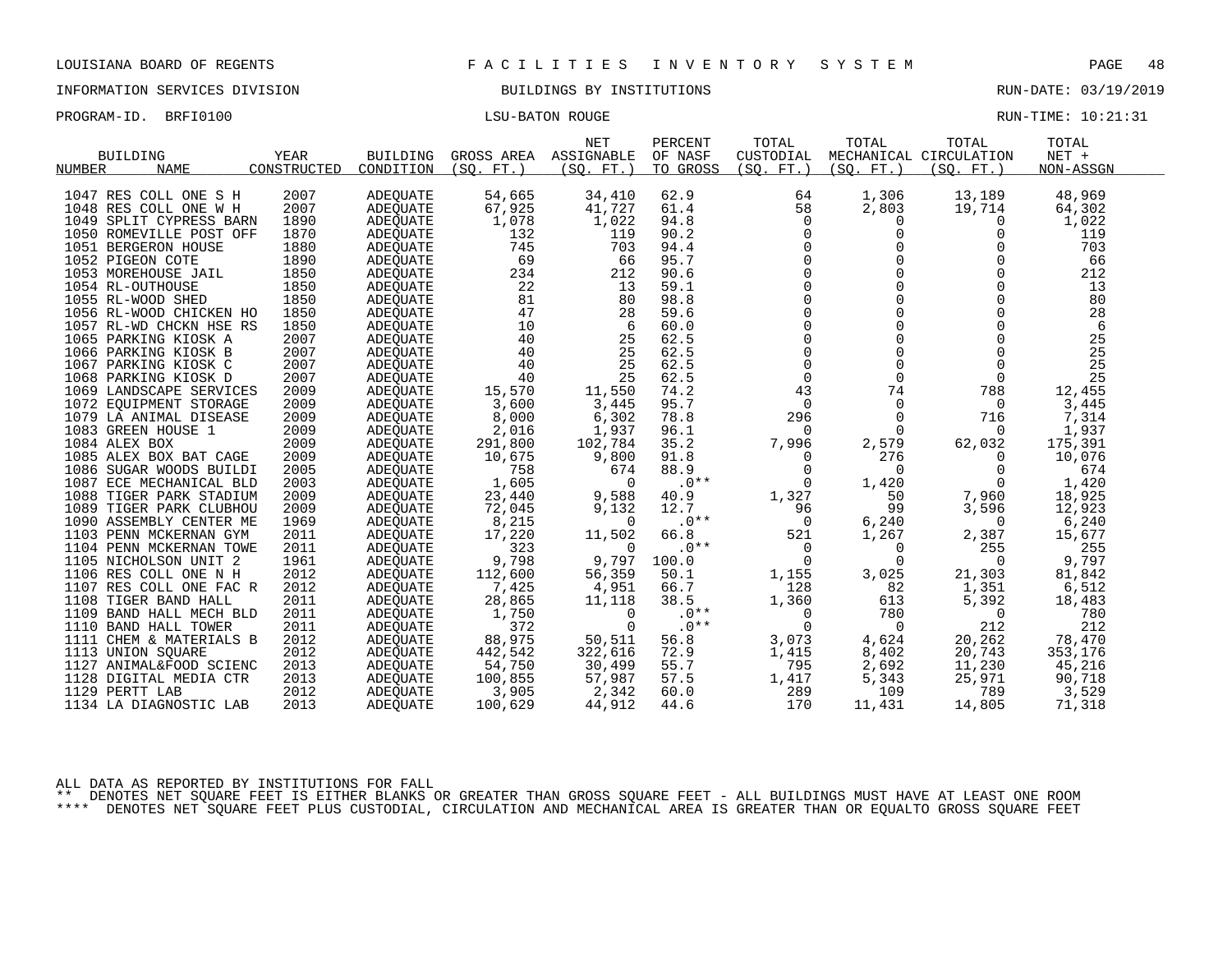INFORMATION SERVICES DIVISION BUILDINGS BY INSTITUTIONS RUN-DATE: 03/19/2019

| PROGRAM-ID. BRFI0100 | <b>LSU-BATON ROUGE</b> | RUN-TIME: 10:21:31 |  |
|----------------------|------------------------|--------------------|--|
|                      |                        |                    |  |

|                         |             |                 |            | <b>NET</b> | PERCENT  | TOTAL        | TOTAL       | TOTAL                  | TOTAL     |
|-------------------------|-------------|-----------------|------------|------------|----------|--------------|-------------|------------------------|-----------|
| <b>BUILDING</b>         | <b>YEAR</b> | <b>BUILDING</b> | GROSS AREA | ASSIGNABLE | OF NASF  | CUSTODIAL    |             | MECHANICAL CIRCULATION | NET +     |
| <b>NAME</b><br>NUMBER   | CONSTRUCTED | CONDITION       | (SO, FT.)  | (SO, FT.)  | TO GROSS | (SO. FT. )   | (SO. FT. )  | (SO. FT. )             | NON-ASSGN |
|                         |             |                 |            |            |          |              |             |                        |           |
| 1135 LA DIAGNOSTIC INC  | 2013        | <b>ADEQUATE</b> | 795        | 690        | 86.8     | 0            | $\mathbf 0$ | $\Omega$               | 690       |
| 1136 BUS ED AUDITORIUM  | 2012        | ADEOUATE        | 13,110     | 7,470      | 57.0     | 342          | 521         | 2,979                  | 11,312    |
| 1137 BUS ED S WING      | 2012        | <b>ADEQUATE</b> | 50,646     | 29,675     | 58.6     | 594          | 1,344       | 13,017                 | 44,630    |
| 1138 BUS ED N WING      | 2012        | <b>ADEOUATE</b> | 50,646     | 30,502     | 60.2     | 634          | 1,837       | 11,931                 | 44,904    |
| 1139 J FRANKS EQUINE IS | 2012        | ADEOUATE        | 23,565     | 3,819      | 16.2     | 24           | 3,361       | 8,382                  | 15,586    |
| 1140 SINGLE STORY BLDG  | 2000        | ADEQUATE        | 1,131      | 1,130      | 99.9     | 0            | 0           | $\Omega$               | 1,130     |
| 1141 GEAR ROOM          | 2000        | ADEOUATE        | 866        | 826        | 95.4     | $\Omega$     | $\Omega$    | $\Omega$               | 826       |
| 1142 U HIGH CONCESSION  | 2000        | ADEOUATE        | 2,034      | 675        | 33.2     | 760          | $\mathbf 0$ | 428                    | 1,863     |
| 1143 BILYEU PRACTICE FA | 2010        | ADEOUATE        | 4,870      | 3,454      | 70.9     | $\mathbf 0$  | $\Omega$    | 790                    | 4,244     |
| 1149 CHERRY OWENS LIBRA | 2002        | ADEOUATE        | 567        | 558        | 98.4     | $\mathbf 0$  | 0           | $\Omega$               | 558       |
| 1150 ARBORETUM SERVICE  | 2013        | ADEQUATE        | 525        | 478        | 91.0     | $\Omega$     | $\Omega$    | $\Omega$               | 478       |
| 1151 MAR HOLMES BROWN P | 2002        | ADEQUATE        | 2,461      | 2,460      | 100.0    | $\mathsf{O}$ | $\mathbf 0$ | $\Omega$               | 2,460     |
| 1152 ARBORETUM STORAGE  | 2013        | ADEQUATE        | 525        | 484        | 92.2     | $\Omega$     | $\Omega$    | $\Omega$               | 484       |
| 1153 COATES AUDITORIUM  | 2013        | ADEQUATE        | 2,641      | 1,608      | 60.9     | $\Omega$     | $\Omega$    | 1,032                  | 2,640     |
| 1154 BUS ED ROTUNDA     | 2012        | ADEQUATE        | 59,600     | 25,686     | 43.1     | 1,140        | 660         | 19,167                 | 46,653    |
| 1155 LPG LECTURE        | 2013        | ADEOUATE        | 284        | 280        | 98.6     | 0            | 0           | 0                      | 280       |
| 1156 COLLAPSE PROP LECT | 2013        | ADEQUATE        | 1,650      | 1,600      | 97.0     | $\Omega$     | $\Omega$    | $\Omega$               | 1,600     |
| 1157 COLLAPSE RESCUE PR | 2013        | ADEQUATE        | 535        | 530        | 99.1     | $\Omega$     | $\Omega$    | 0                      | 530       |
| 1158 PRESSURE PIT LEC   | 2013        | <b>ADEOUATE</b> | 288        | 280        | 97.2     | $\Omega$     | $\Omega$    | $\Omega$               | 280       |
| 1159 PROCESS UNIT LEC   | 2013        | ADEOUATE        | 284        | 280        | 98.6     | $\Omega$     | $\Omega$    | $\Omega$               | 280       |
| 1160 FIRE WATER PUMP BL | 2013        | ADEQUATE        | 455        | 450        | 98.9     | $\Omega$     | $\Omega$    | $\Omega$               | 450       |
| 1161 EXTINGUISHER BLDG  | 2013        | ADEOUATE        | 1,716      | 1,715      | 99.9     | $\Omega$     | $\Omega$    | $\Omega$               | 1,715     |
| 1162 BLENDING LECTURE P | 2013        | ADEOUATE        | 284        | 240        | 84.5     | $\mathbf 0$  | $\mathbf 0$ | 0                      | 240       |
| 1163 STUDENT LECTURE 1  | 2013        | ADEQUATE        | 327        | 303        | 92.7     | $\mathbf 0$  | $\Omega$    | 0                      | 303       |
| 1164 MULTI PROP         | 2013        | ADEOUATE        | 200        | 180        | 90.0     | $\mathbf 0$  | 0           | $\Omega$               | 180       |
| 1165 CHANGING #2        | 2013        | ADEQUATE        | 160        | 140        | 87.5     | $\Omega$     | $\Omega$    | $\Omega$               | 140       |
| 1166 CHANGING #1        | 2013        | ADEQUATE        | 160        | 140        | 87.5     | $\mathbf 0$  | $\Omega$    | $\Omega$               | 140       |
| 1167 ACADEMY STUDENT PA | 2013        | ADEQUATE        | 450        | 422        | 93.8     | $\mathbf 0$  | $\Omega$    | $\Omega$               | 422       |
| 1168 STUDENT PAVILION 1 | 2013        | ADEOUATE        | 648        | 612        | 94.4     | $\Omega$     | $\Omega$    | $\Omega$               | 612       |
| 1169 STUDENT PAVILION # | 2013        | ADEQUATE        | 378        | 352        | 93.1     | $\Omega$     | $\Omega$    | $\Omega$               | 352       |
| 1170 EXTRICATION LECTUR | 2013        | <b>ADEOUATE</b> | 468        | 439        | 93.8     | $\mathbf 0$  | $\Omega$    | 0                      | 439       |
| 1171 HLB/LPG LECTURE    | 2013        | ADEQUATE        | 468        | 439        | 93.8     | $\Omega$     | $\Omega$    | $\Omega$               | 439       |
| 1172 HAZMAT MARINE LECT | 2013        | ADEQUATE        | 288        | 279        | 96.9     | $\Omega$     | $\Omega$    | $\Omega$               | 279       |
| 1174 S STADIUM UPPER DE | 2014        | ADEOUATE        | 320,000    | 51,835     | 16.2     | 12,086       | 20,094      | 132,375                | 216,390   |
| 1245 CYPRESS HALL       | 2015        | ADEQUATE        | 109,446    | 64,643     | 59.1     | 3,175        | 6,048       | 19,916                 | 93,782    |
| 1247 LSU TENNIS FACILIT | 2015        | ADEQUATE        | 61,000     | 56,195     | 92.1     | 996          | 475         | 2,386                  | 60,052    |
| 1249 PUBLIC SAFETY ANNE | 2009        | ADEOUATE        | 849        | 800        | 94.2     | 0            | 0           | $\Omega$               | 800       |
| 1250 POLICE/PARKING BLD | 2008        | ADEOUATE        | 361        | 360        | 99.7     | $\Omega$     | $\Omega$    | O                      | 360       |
| 1254 RIVER MODELING     | 2016        | ADEOUATE        | 70,096     | 36,053     | 51.4     | 719          | 1,459       | 10,534                 | 48,765    |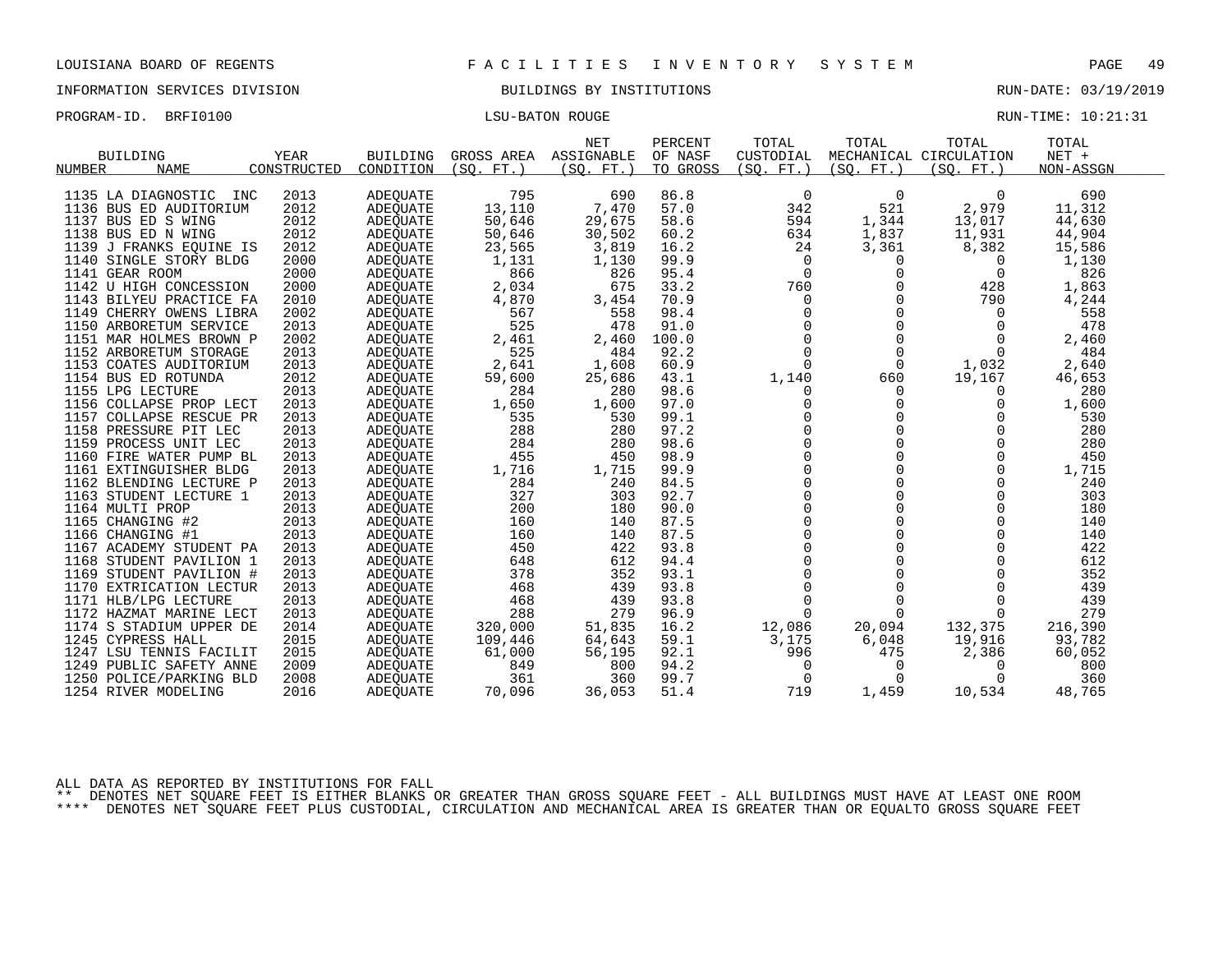## INFORMATION SERVICES DIVISION BUILDINGS BY INSTITUTIONS RUN-DATE: 03/19/2019

PROGRAM-ID. BRFI0100 CONTROL LEGISLATION CONTROLLER LOTE DESCRIPTION RUN-TIME: 10:21:31

| BUILDING<br>NAME<br>NUMBER | YEAR<br>CONSTRUCTED | BUILDING<br>CONDITION | GROSS AREA<br>(SO. FT.) | NET<br>ASSIGNABLE<br>(SO. FT. ) | PERCENT<br>OF NASF<br>TO GROSS | TOTAL<br>CUSTODIAL<br>(SO. FT.) | TOTAL<br>MECHANICAL<br>SO. FT. | TOTAL<br>CIRCULATION<br>(SO. FT.) | TOTAL<br>$NET +$<br>NON-ASSGN |  |
|----------------------------|---------------------|-----------------------|-------------------------|---------------------------------|--------------------------------|---------------------------------|--------------------------------|-----------------------------------|-------------------------------|--|
|                            |                     |                       |                         |                                 |                                |                                 |                                |                                   |                               |  |
| 0058 Central Utility       | 1967                | ADEOUATE              | 10,211                  | 5,247                           | 51.4                           |                                 | 2,608                          |                                   | 7,855                         |  |
| 0059 Library               | 1967                | REMOD-A               | 39,728                  | 30,077                          | 75.7                           | 188                             | 1,153                          | 2,421                             | 33,839                        |  |
| 0060 Science               | 1967                | REMOD-A               | 63,474                  | 43,392                          | 68.4                           | 308                             | 3,053                          | 12,808                            | 59,561                        |  |
| 0061 Chan's Residence      | 1968                | ADEOUATE              | 4,796                   | 4,400                           | 91.7                           |                                 |                                |                                   | 4,400                         |  |
| 0062 Acadian Center        | 1971                | ADEOUATE              | 49,382                  | 35,894                          | 72.7                           | 146                             | 2,775                          | 490                               | 39,305                        |  |
| 0063 Manuel Hall           | 1980                | ADEOUATE              | 50,320                  | 31,972                          | 63.5                           | 181                             | 3,229                          | 11,424                            | 46,806                        |  |
| 0064 Health & P E          | 1983                | ADEOUATE              | 44,368                  | 36,079                          | 81.3                           | 130                             | 2,918                          | 3,191                             | 42,318                        |  |
| 0068 Tennis Storage        | 1976                | ADEOUATE              | 362                     | 360                             | 99.4                           |                                 |                                |                                   | 360                           |  |
| 0089 Manuel Hall Annex     | 1994                | ADEOUATE              | 1,430                   | 1,350                           | 94.4                           |                                 |                                |                                   | 1,350                         |  |
| 0096 Greenhouse            | 1995                | ADEOUATE              | 576                     | 434                             | 75.3                           |                                 |                                |                                   | 434                           |  |
| 0097 Hlth Sci & Technol    | 1997                | ADEOUATE              | 43,835                  | 27,669                          | 63.1                           | 180                             | 2,802                          |                                   | 30,651                        |  |
| 0100 Grounds Maintenanc    | 2003                | ADEOUATE              | 6,335                   | 5,941                           | 93.8                           |                                 | 95                             |                                   | 6,036                         |  |
| 0101 Manuel Hall Annex     | 2004                | ADEOUATE              | 4,216                   | 2,704                           | 64.1                           |                                 | 50                             | 1,220                             | 3,974                         |  |
| 0107 Locker Room Facili    | 2009                | ADEOUATE              | 3,675                   | 1,749                           | 47.6                           |                                 | 1,152                          | 458                               | 3,359                         |  |
| 0111 Class Community Ed    | 2012                | ADEOUATE              | 47,589                  | 29,480                          | 61.9                           | 125                             | 2,362                          | 10,667                            | 42,634                        |  |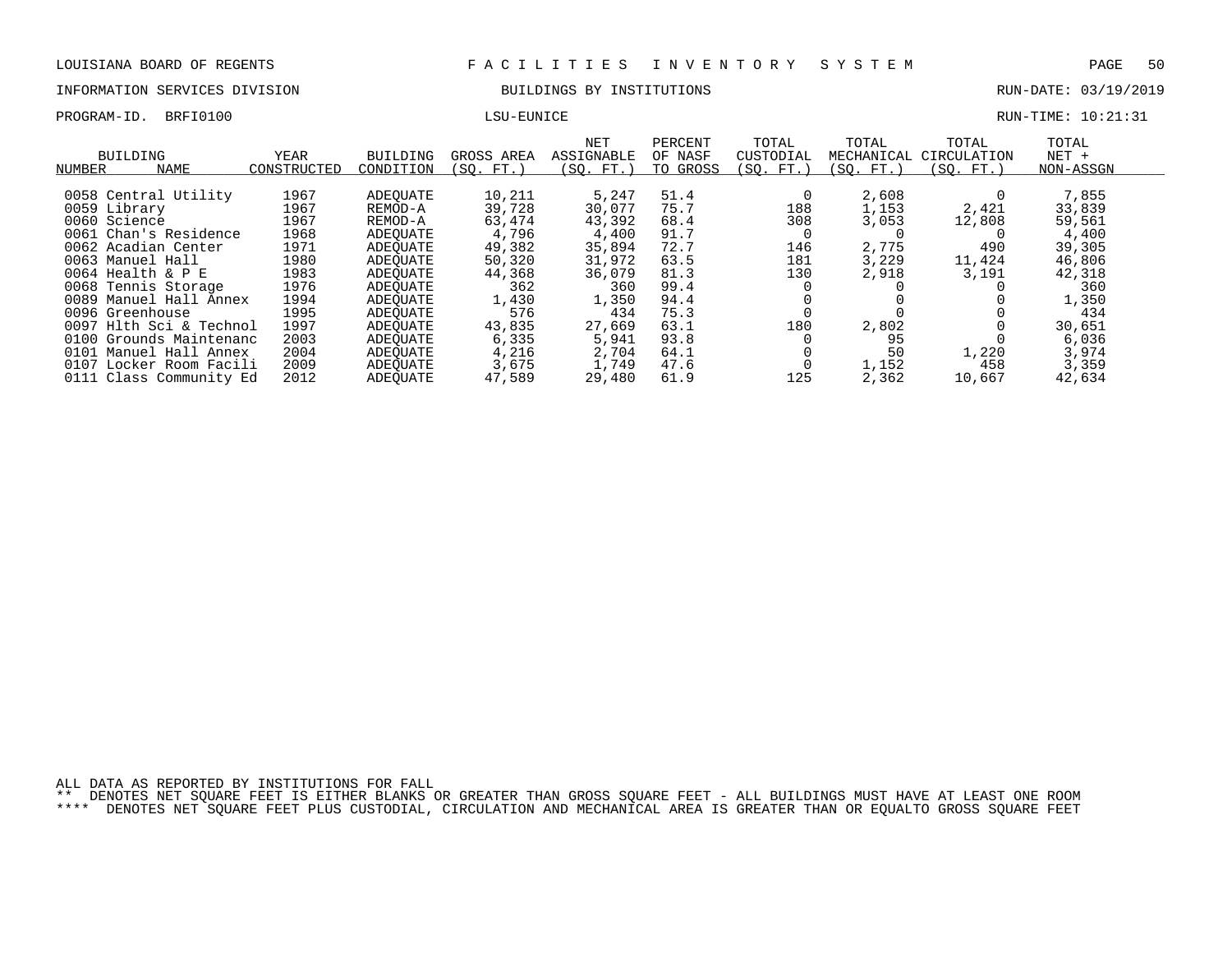## INFORMATION SERVICES DIVISION BUILDINGS BY INSTITUTIONS RUN-DATE: 03/19/2019

PROGRAM-ID. BRFI0100 CONTEXTS AND LATER LOTE THAT A LOTE THAT HE RUN-TIME: 10:21:31

|                              |             |                 |            | <b>NET</b> | PERCENT  | TOTAL     | TOTAL      | TOTAL       | TOTAL     |  |
|------------------------------|-------------|-----------------|------------|------------|----------|-----------|------------|-------------|-----------|--|
| <b>BUILDING</b>              | <b>YEAR</b> | <b>BUILDING</b> | GROSS AREA | ASSIGNABLE | OF NASF  | CUSTODIAL | MECHANICAL | CIRCULATION | $NET +$   |  |
| <b>NUMBER</b><br><b>NAME</b> | CONSTRUCTED | CONDITION       | (SQ. FT.)  | (SQ. FT.)  | TO GROSS | (SQ. FT.) | (SQ. FT.)  | (SQ. FT.)   | NON-ASSGN |  |
| 0012 CENTRAL UTILITY         | 1966        | ADEQUATE        | 11,000     | 2,308      | 21.0     | $\Omega$  | 8,576      |             | 10,884    |  |
| 0013 SCIENCE-CLASSROOM       | 1967        | ADEQUATE        | 76,092     | 47,046     | 61.8     | 290       | 2,045      | 17,665      | 67,046    |  |
| 0014 TECHNOLOGY CENTER       | 1967        | ADEQUATE        | 60,140     | 23,990     | 39.9     |           |            |             | 23,990    |  |
| 0015 FA LAB                  | 1967        | ADEOUATE        | 4,516      | 3,730      | 82.6     |           | 135        |             | 3,865     |  |
| 0016 H & P E STORAGE         | 1971        | ADEOUATE        | 246        | 84         | 34.1     | 0         |            |             | 84        |  |
| 0017<br>BUSINESS-EDUCATION   | 1981        | ADEQUATE        | 81,209     | 54,834     | 67.5     | 244       | 3,702      |             | 58,780    |  |
| 0018 BRONSON HALL            | 1973        | ADEOUATE        | 111,126    | 69,575     | 62.6     | 282       | 7,544      | 24,587      | 101,988   |  |
| 0019 GENERAL STORAGE         | 1978        | ADEQUATE        | 1,933      | 1,932      | 99.9     |           |            |             | 1,932     |  |
| 0020 MAINTENANCE-ADMIN       | 1978        | ADEQUATE        | 6,076      | 4,975      | 81.9     |           | 66         | 35          | 5,076     |  |
| 0021 UNIVERSITY CENTER       | 1979        | ADEQUATE        | 60,147     | 42,049     | 69.9     |           | 1,716      | 6,442       | 50,207    |  |
| 0022 CASPIANA HOUSE          | 1979        | ADEOUATE        | 4,000      | 3,403      | 85.1     |           |            |             | 3,403     |  |
| 0023 MAINT & RECEIVING       | 1973        | ADEOUATE        | 6,200      | 5,975      | 96.4     |           | 90         |             | 6,065     |  |
| 0024 HEALTH & P E            | 1982        | ADEOUATE        | 83,023     | 60,690     | 73.1     | 313       | 2,574      | 6,482       | 70,059    |  |
| 0025 THRASHER HOUSE          | 1982        | ADEOUATE        | 1,105      | 1,104      | 99.9     |           |            |             | 1,104     |  |
| 0026 DOCTORS OFFICE          | 1982        | ADEQUATE        | 524        | 430        | 82.1     |           |            |             | 430       |  |
| 0027 COMMISSARY              | 1982        | ADEQUATE        | 1,274      | 1,064      | 83.5     |           |            |             | 1,064     |  |
| 0028 KITCHEN                 | 1981        | ADEOUATE        | 340        | 336        | 98.8     |           |            |             | 336       |  |
| 0029 SCIENCE LECTURE BU      | 1967        | ADEOUATE        | 4,000      | 3,000      | 75.0     |           |            |             | 3,000     |  |
| 0039 ADMINISTRATION          | 1986        | ADEOUATE        | 39,742     | 26,062     | 65.6     | 69        | 2,040      | 231         | 28,402    |  |
| 0040 BLACKSMITH              | 1985        | ADEOUATE        | 324        | 320        | 98.8     |           |            |             | 320       |  |
| 0101 LIFE SCIENCE MUSEU      | 1990        | ADEOUATE        | 3,266      | 2,935      | 89.9     |           | 72         |             | 3,007     |  |
| 0110 NOEL LIBRARY            | 1993        | ADEQUATE        | 117,781    | 106,090    | 90.1     | 77        | 4,827      |             | 110,994   |  |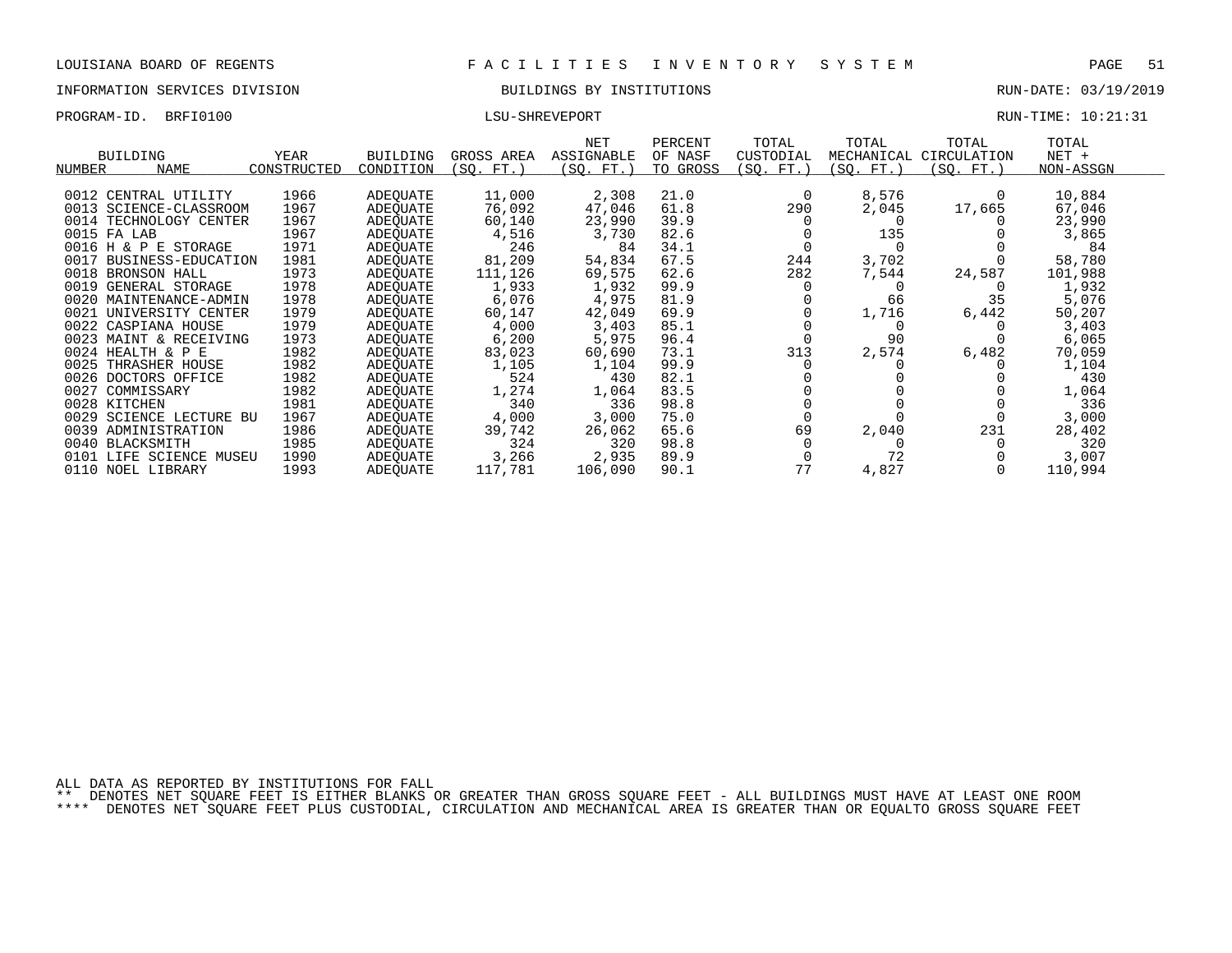# INFORMATION SERVICES DIVISION BUILDINGS BY INSTITUTIONS RUN-DATE: 03/19/2019

## PROGRAM-ID. BRFI0100 CONTER-NEW CONTER-NEW ORLEANS RUN-TIME: 10:21:31

|                            |             |                 |            | <b>NET</b> | PERCENT  | TOTAL       | TOTAL     | TOTAL                  | TOTAL     |
|----------------------------|-------------|-----------------|------------|------------|----------|-------------|-----------|------------------------|-----------|
| <b>BUILDING</b>            | YEAR        | BUILDING        | GROSS AREA | ASSIGNABLE | OF NASF  | CUSTODIAL   |           | MECHANICAL CIRCULATION | $NET +$   |
| NAME<br>NUMBER             | CONSTRUCTED | CONDITION       | (SQ. FT.)  | (SO. FT.)  | TO GROSS | (SO. FT.)   | (SO. FT.) | (SO. FT.)              | NON-ASSGN |
|                            |             |                 |            |            |          |             |           |                        |           |
| OACR ADV CLINICAL CARE     | 2017        | ADEQUATE        | 64,899     | 25,646     | 39.5     | 190         | 8,223     | 27,595                 | 61,654    |
| OHPP UNIV HOSPITAL POWE    | 2012        | ADEQUATE        | 13,504     | $\Omega$   | $.0**$   | 0           | 12,154    | $\Omega$               | 12,154    |
| OHUT DELGADO-HUTCHINSON    | 1950        | REMOD-A         | 15,665     | 14,098     | 90.0     | $\mathbf 0$ | 0         |                        | 14,098    |
| OIPP INTER-PROF PRIMARY    | 2015        | ADEOUATE        | 3,600      | 2,165      | 60.1     | 40          | 263       | 705                    | 3,173     |
| OMED MEDICAL EDUCATION     | 2013        | ADEQUATE        | 39,100     | 18,168     | 46.5     | 173         | 2,458     | 16,352                 | 37,151    |
| 0001 MEDICAL SCHOOL N O    | 1931        | ADEQUATE        | 316,212    | 255,628    | 80.8     | 510         | 12,886    | 17,533                 | 286,557   |
| 0002 STUDENT RESIDENCE     | 1900        | ADEQUATE        | 130,077    | 97,368     | 74.9     | 376         | 6,621     | 19,208                 | 123,573   |
| 0003 MEDICAL ED BUILDIN    | 1981        | ADEQUATE        | 366,251    | 210,641    | 57.5     | 329         | 30,898    | 123,983                | 365,851   |
| 0004 NURSE/ALLIED HEALT    | 1985        | ADEOUATE        | 208,858    | 114,125    | 54.6     | 634         | 13,770    | 69,347                 | 197,876   |
| 0005 PARKING GARAGE        | 1992        | ADEQUATE        | 392,000    | 92,000     | 23.5     | 0           | $\Omega$  | $\Omega$               | 92,000    |
| 0006 LIONS-LSU CLINICS     | 1986        | ADEQUATE        | 210,598    | 127,972    | 60.8     | 761         | 17,243    | 54,093                 | 200,069   |
| 0015 DENTAL SCHOOL CLIN    | 1971        | ADEQUATE        | 241,320    | 144,088    | 59.7     | 254         | 15,503    | 81,117                 | 240,962   |
| 0016 DENTAL SCHOOL ADMI    | 1971        | ADEOUATE        | 97,175     | 73,622     | 75.8     | 145         | 4,589     | 17,085                 | 95,441    |
| 0017 CENTRAL UTIL PLANT    | 1984        | ADEQUATE        | 8,073      | 372        | 4.6      | 0           | 7,298     | 0                      | 7,670     |
| 0061 RESOURCE CENTER       | 1988        | <b>ADEOUATE</b> | 152,594    | 94,704     | 62.1     | 812         | 14,232    | 35,520                 | 145,268   |
| 0074 CENTRAL UTILITY PL    | 1983        | ADEQUATE        | 12,429     | $\Omega$   | $.0**$   | $\Omega$    | 11,808    |                        | 11,808    |
| 0076 INTERIM LSU HOSPIT    | 1993        | REMOD-B         | 377.719    | 39,947     | 10.6     |             | $\Omega$  |                        | 39,947    |
| 0096 CHARITY MAIN HOSPI    | 1938        | OBSOLETE        | 998,749    | 98,874     | 9.9      |             |           |                        | 98,874    |
| 0098 LEPEYRE MILTENBERG    | 1933        | REMOD-B         | 52,615     | 47,353     | 90.0     | $\mathbf 0$ |           |                        | 47,353    |
| 0102 AUX ENTERPRISES WA    | 1988        | ADEQUATE        | 15,000     | $\Omega$   | $.0**$   | $\Omega$    | 14,256    |                        | 14,256    |
| 0113 SETON PROFESSIONAL    | 1993        | REMOD-A         | 78,914     | 60,413     | 76.6     | 44          | 4,002     | 6,706                  | 71,165    |
| 0119 DIBERT MEMORIAL BU    | 1932        | REMOD-C         | 58,035     | 52,231     | 90.0     | 0           | 0         |                        | 52,231    |
| 0145 OBGYN CLINIC          | 1995        | ADEQUATE        | 16,848     | 15,162     | 90.0     | 0           | $\Omega$  |                        | 15,162    |
| 0167 MLT CLINICAL SCIEN    | 2000        | ADEQUATE        | 201,714    | 112,349    | 55.7     | 898         | 24,494    | 53,888                 | 191,629   |
| 0169 BUTTERWORTH BUILDI    | 1950        | REMOD-A         | 22,651     | 20,386     | 90.0     | $\Omega$    | 0         |                        | 20,386    |
| 0171 PARKING GARAGE & E    | 2000        | ADEQUATE        | 280,000    | 80,000     | 28.6     |             |           |                        | 80,000    |
| 0173<br>STUDENT NURSES' RE | 2000        | ADEQUATE        | 127,205    | 43,702     | 34.4     | $\mathbf 0$ | 92        | 72,308                 | 116,102   |
| 0238 MAINTENANCE BLDG      | 2013        | ADEQUATE        | 2,846      | 2,288      | 80.4     | $\mathbf 0$ | 84        | 332                    | 2,704     |
| 0242 HUMAN DEVELOPMENT     | 2014        | ADEQUATE        | 109,000    | 62,382     | 57.2     | 234         | 12,436    | 33,048                 | 108,100   |

ALL DATA AS REPORTED BY INSTITUTIONS FOR FALL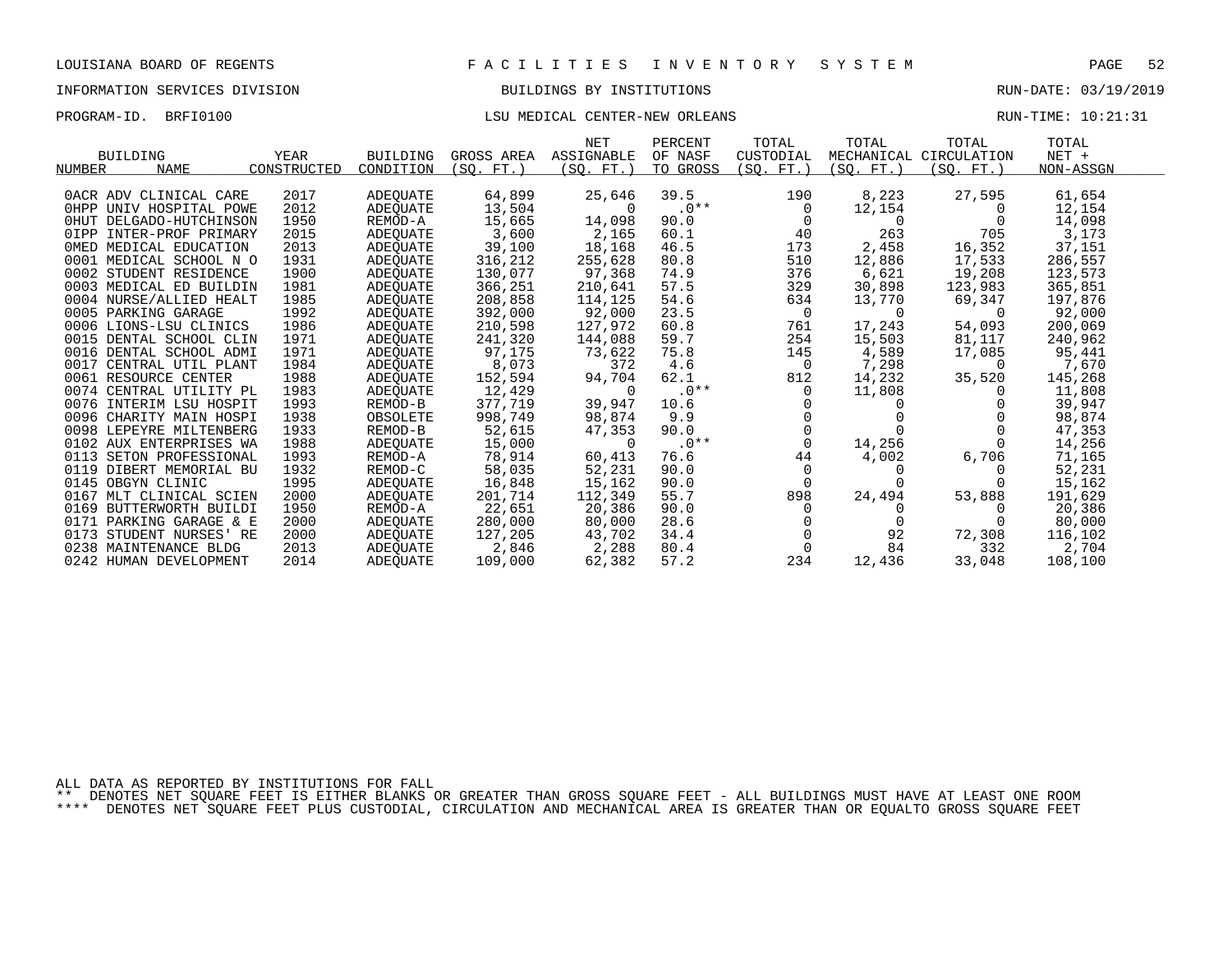# INFORMATION SERVICES DIVISION BUILDINGS BY INSTITUTIONS RUN-DATE: 03/19/2019

# PROGRAM-ID. BRFI0100 CONTENTION CONTENTION CONTENTS IN THE LOST RUN-TIME: 10:21:31

|                          |             |                      |            | <b>NET</b> | PERCENT      | TOTAL     | TOTAL      | TOTAL                  | TOTAL     |  |
|--------------------------|-------------|----------------------|------------|------------|--------------|-----------|------------|------------------------|-----------|--|
| <b>BUILDING</b>          | <b>YEAR</b> | <b>BUILDING</b>      | GROSS AREA | ASSIGNABLE | OF NASF      | CUSTODIAL |            | MECHANICAL CIRCULATION | NET +     |  |
| NUMBER<br><b>NAME</b>    | CONSTRUCTED | CONDITION            | (SO. FT. ) | (SO. FT.)  | TO GROSS     | (SO. FT.) | (SO. FT. ) | (SO. FT.)              | NON-ASSGN |  |
| 0041 Medical School B B  | 1975        | ADEQUATE             | 368,411    | 193,614    | 52.6         | 1,393     | 59,757     | 71,171                 | 325,935   |  |
| 0042 Medical School C B  | 1975        | ADEOUATE             | 130,768    | 73,590     | 56.3         | 159       | 32,964     | 20,670                 | 127,383   |  |
| 0043 Medical School A B  | 1975        | ADEQUATE             | 53,054     | 23,426     | 44.2         | 173       | 16,330     | 12,291                 | 52,220    |  |
| 0044 Medical School D B  | 1975        | ADEQUATE             | 13,984     | 165        | 1.2          | 84        | 12,403     | 178                    | 12,830    |  |
| 0045 Hazardous Mat. E B  | 1975        |                      | 2,082      | 1,308      | 62.8         | 0         | 371        |                        | 1,679     |  |
| 0064 Admin Bldg          | 1953        | ADEQUATE<br>ADEQUATE | 77,892     | 35,647     | 45.8         | 36        | 8,815      | 25,483                 | 69,981    |  |
| 0065 Print Shop          | 1953        |                      | 3,170      | 2,078      | 65.6         | 0         | 97         | 497                    | 2,672     |  |
| 0084 BRI                 | 2000        | ADEQUATE             | 193,541    | 77,453     | 40.0         | 782       |            | 49,356                 | 153,211   |  |
|                          |             | ADEQUATE             |            |            |              |           | 25,620     |                        |           |  |
| 0097 Mollie Webb         | 1999        | ADEQUATE             | 8,704      | 6,052      | 69.5<br>77.1 | 85        | 393<br>272 | 1,132                  | 7,662     |  |
| 0098 Student Union       | 1940        | ADEQUATE             | 3,993      | 3,077      |              | 364       |            | 0                      | 3,713     |  |
| 0107 Lee Dry Goods       | 1992        | ADEQUATE             | 60,160     | 55,392     | 92.1         | 91        | 1,303      | 2,316                  | 59,102    |  |
| 0119 FWCC                | 2004        | ADEOUATE             | 75,028     | 7,783      | 10.4         |           | 646        | 3,796                  | 12,225    |  |
| 0121 Stonewall Facility  | 1999        | ADEQUATE             | 7,985      | 4,920      | 61.6         |           | 514        | 1,551                  | 6,985     |  |
| 0123 Clinical Research   | 1967        | ADEQUATE             | 19,928     | 13,841     | 69.5         |           | 795        | 4,194                  | 18,830    |  |
| 0126 WIC                 | 2002        | ADEQUATE             | 2,415      | 1,726      | 71.5         |           | 132        | 160                    | 2,018     |  |
| 0127 Poison Control      | 2002        | ADEQUATE             | 5,133      | 3,774      | 73.5         | 214       | 23         | 598                    | 4,609     |  |
| 0129<br>Chevyland Bldg 1 | 1985        | ADEQUATE             | 1,280      | 753        | 58.8         | $\Omega$  | 28         | 376                    | 1,157     |  |
| 0130 Chevyland Bldg 2    | 1965        | ADEQUATE             | 8,870      | 7,363      | 83.0         | 172       | 478        | 119                    | 8,132     |  |
| 0131 Chevyland Bldg 3    | 1965        | ADEQUATE             | 700        | 572        | 81.7         | $\Omega$  | $\Omega$   | $\Omega$               | 572       |  |
| 0132 Chevyland Bldg 5    | 1965        | ADEQUATE             | 16,542     | 14,902     | 90.1         |           | 674        |                        | 15,576    |  |
| 0133 Chevyland Bldg 6    | 1975        | ADEQUATE             | 5,250      | 4,894      | 93.2         |           |            |                        | 4,894     |  |
| 0134 Chevyland Bldg 7    | 1975        | ADEOUATE             | 2,376      | 2,188      | 92.1         |           |            |                        | 2,188     |  |
| 0140 Chevyland Bldg 8    | 1985        | ADEOUATE             | 8,540      | 7,944      | 93.0         |           | 105        |                        | 8,049     |  |
| 0141 Chevyland Bldg 4    | 1965        | ADEQUATE             | 14,650     | 12,545     | 85.6         |           |            |                        | 12,545    |  |
| 0142 Allied Health Faci  | 2006        | ADEQUATE             | 76,963     | 48,123     | 62.5         | 3,396     | 3,759      | 13,566                 | 68,844    |  |
| 0143 Northwest Coalitio  | 1980        | ADEQUATE             | 3,356      | 2,413      | 71.9         | 124       |            | 448                    | 2,985     |  |

ALL DATA AS REPORTED BY INSTITUTIONS FOR FALL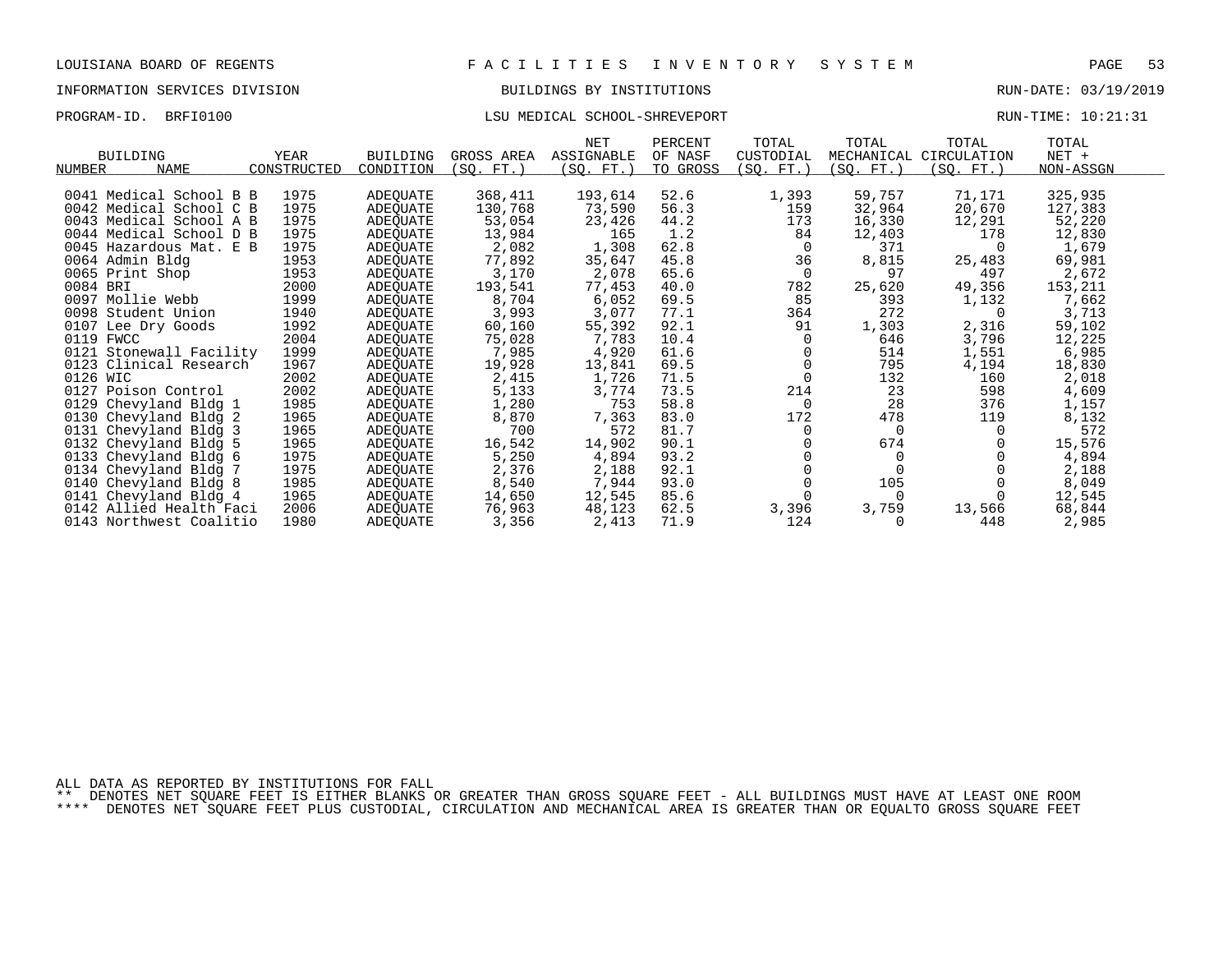# INFORMATION SERVICES DIVISION BUILDINGS BY INSTITUTIONS AND RUN-DATE: 03/19/2019

PROGRAM-ID. BRFI0100 CONTROLLER UNIVERSITY OF NEW ORLEANS CONTROLLER BUN-TIME: 10:21:31

| <b>BUILDING</b><br><b>NAME</b><br>NUMBER                                                                                                                                                                                             | <b>YEAR</b><br>CONSTRUCTED                                           | <b>BUILDING</b><br>CONDITION                                                                             | GROSS AREA<br>(SO, FT.)                                                              | <b>NET</b><br>ASSIGNABLE<br>(SO. FT. )                                               | PERCENT<br>OF NASF<br>TO GROSS                                       | TOTAL<br>CUSTODIAL<br>(SO. FT. )            | TOTAL<br>(SO. FT. )                                                                                                                                                 | TOTAL<br>MECHANICAL CIRCULATION<br>(SO, FT.)                                                                  | TOTAL<br>$NET +$<br>NON-ASSGN                                                        |
|--------------------------------------------------------------------------------------------------------------------------------------------------------------------------------------------------------------------------------------|----------------------------------------------------------------------|----------------------------------------------------------------------------------------------------------|--------------------------------------------------------------------------------------|--------------------------------------------------------------------------------------|----------------------------------------------------------------------|---------------------------------------------|---------------------------------------------------------------------------------------------------------------------------------------------------------------------|---------------------------------------------------------------------------------------------------------------|--------------------------------------------------------------------------------------|
| 0001 JEFFERSON CENTER                                                                                                                                                                                                                | 1975                                                                 | <b>ADEQUATE</b>                                                                                          | 56,204                                                                               | 42,027                                                                               | 74.8                                                                 | 255                                         | 3,206                                                                                                                                                               | 358                                                                                                           | 45,846                                                                               |
| 0002 THE ATHLETIC CENTE                                                                                                                                                                                                              | 1970                                                                 | ADEOUATE                                                                                                 | 18,805                                                                               | $\mathbf 0$                                                                          | $.0***$                                                              | $\overline{0}$                              | 721                                                                                                                                                                 | $\overline{0}$                                                                                                | 721                                                                                  |
| 0003 THE ATHLETIC CENTE                                                                                                                                                                                                              | 1970                                                                 | ADEQUATE                                                                                                 | 18,805                                                                               | 10,820                                                                               | 57.5                                                                 | 36                                          | 1,074                                                                                                                                                               | 2,278                                                                                                         | 14,208                                                                               |
| 0004 KIEFER LAKEFRONT A                                                                                                                                                                                                              | 1983                                                                 | ADEQUATE                                                                                                 | 482,992                                                                              | 114,402                                                                              | 23.7                                                                 | 1,328                                       | 42,330                                                                                                                                                              | 104,711                                                                                                       | 262,771                                                                              |
| 0005 EC - CENTRAL UTILI                                                                                                                                                                                                              | 1977                                                                 | ADEQUATE                                                                                                 | 24,720                                                                               | 3,758                                                                                | 15.2                                                                 | 104                                         | 19,578                                                                                                                                                              | $\mathbf{0}$                                                                                                  | 23,440                                                                               |
| 0006 MAESTRI FIELD HOME                                                                                                                                                                                                              | 1976                                                                 | ADEQUATE                                                                                                 | 15,780                                                                               | 420                                                                                  | 2.7                                                                  | $\mathbf 0$                                 | $\overline{0}$                                                                                                                                                      | $\mathbf 0$                                                                                                   | 420                                                                                  |
| 0007 MAESTRI FIELD DUGO                                                                                                                                                                                                              | 1976                                                                 | ADEOUATE                                                                                                 | 500                                                                                  | 420                                                                                  | 84.0                                                                 | $\mathbf 0$                                 | $\Omega$                                                                                                                                                            | $\Omega$                                                                                                      | 420                                                                                  |
| 0008 PONTCHARTRAIN HALL                                                                                                                                                                                                              | 2007                                                                 | ADEQUATE                                                                                                 | 108,415                                                                              | 86,829                                                                               | 80.1                                                                 | 548                                         | 1,242                                                                                                                                                               | 15,549                                                                                                        | 104,168                                                                              |
| 0009 PONTCHARTRAIN HALL                                                                                                                                                                                                              | 2007                                                                 | ADEQUATE                                                                                                 | 102,893                                                                              | 84,578                                                                               | 82.2                                                                 | 247                                         | 2,968                                                                                                                                                               | 14,697                                                                                                        | 102,490                                                                              |
| 0010 ADMINISTRATION                                                                                                                                                                                                                  | 1966                                                                 | ADEQUATE                                                                                                 | 24,099                                                                               | 13,672                                                                               | 56.7                                                                 | 67                                          | 2,361                                                                                                                                                               | 5,574                                                                                                         | 21,674                                                                               |
| 0011 STUDENT PARK PAVIL<br>0012 ADMINISTRATION ANN<br>0013 LAFITTE VILLAGE BL<br>0014 LAFITTE VILLAGE BL<br>0015 LAFITTE VILLAGE BL<br>0016 LAFITTE VILLAGE BL<br>0017 LAFITTE VILLAGE BL<br>0018 LAFITTE VILLAGE BL<br>0020 BIOLOGY | 1986<br>1974<br>1973<br>1973<br>1973<br>1973<br>1973<br>1973<br>1981 | ADEQUATE<br>ADEQUATE<br>ADEQUATE<br>ADEQUATE<br>ADEOUATE<br>ADEOUATE<br>ADEQUATE<br>ADEQUATE<br>ADEQUATE | 3,217<br>23,063<br>14,651<br>14,651<br>16,244<br>16,244<br>16,244<br>2,322<br>43,262 | 3,172<br>14,952<br>12,228<br>12,228<br>13,728<br>13,728<br>13,728<br>1,076<br>27,481 | 98.6<br>64.8<br>83.5<br>83.5<br>84.5<br>84.5<br>84.5<br>46.3<br>63.5 | $\mathbf 0$<br>264<br>$\overline{0}$<br>185 | $\mathbf 0$<br>1,449<br>$\Omega$<br>$\begin{array}{c} 0 \\ 0 \\ 0 \\ 0 \end{array}$<br>$\mathsf{O}$<br>$\mathbf{0}$<br>$\Omega$<br>$\overline{0}$<br>1,038<br>4,057 | $\overline{0}$<br>4,271<br>$\Omega$<br>$\mathbf 0$<br>0<br>$\Omega$<br>$\mathbf 0$<br>$\overline{0}$<br>7,839 | 3,172<br>20,936<br>12,228<br>12,228<br>13,728<br>13,728<br>13,728<br>2,114<br>39,562 |
| 0021 MILNEBURG HALL                                                                                                                                                                                                                  | 1967                                                                 | ADEOUATE                                                                                                 | 98,826                                                                               | 60,304                                                                               | 61.0                                                                 | 414                                         | 6,846                                                                                                                                                               | 23,425                                                                                                        | 90,989                                                                               |
| 0022 COMPUTER CENTER                                                                                                                                                                                                                 | 1980                                                                 | ADEQUATE                                                                                                 | 44,907                                                                               | 25,945                                                                               | 57.8                                                                 | 218                                         | 4,694                                                                                                                                                               | 8,808                                                                                                         | 39,665                                                                               |
| 0023 COMMONS                                                                                                                                                                                                                         | 1969                                                                 | ADEQUATE                                                                                                 | 18,485                                                                               | 13,764                                                                               | 74.5                                                                 | $\overline{0}$                              | 1,945                                                                                                                                                               | 1,698                                                                                                         | 17,407                                                                               |
| 0024 COVE                                                                                                                                                                                                                            | 1972                                                                 | ADEQUATE                                                                                                 | 16,962                                                                               | 13,527                                                                               | 79.7                                                                 | 59                                          | 1,082                                                                                                                                                               | 690                                                                                                           | 15,358                                                                               |
| 0025 ENGINEERING AUDITO                                                                                                                                                                                                              | 1987                                                                 | <b>ADEOUATE</b>                                                                                          | 5,399                                                                                | 4,666                                                                                | 86.4                                                                 | 74                                          | 271                                                                                                                                                                 | $\overline{0}$                                                                                                | 5,011                                                                                |
| 0026 BICENTENNIAL EDUCA                                                                                                                                                                                                              | 1976                                                                 | ADEQUATE                                                                                                 | 86,852                                                                               | 57,873                                                                               | 66.6                                                                 | 379                                         | 5,086                                                                                                                                                               | 21,925                                                                                                        | 85,263                                                                               |
| 0027 CUP GENERATOR BUIL                                                                                                                                                                                                              | 1984                                                                 | ADEQUATE                                                                                                 | 2,000                                                                                | $\mathbf 0$                                                                          | $.0***$                                                              | $\mathsf{O}$                                | 460                                                                                                                                                                 | $\mathbf 0$                                                                                                   | 460                                                                                  |
| 0028 ENGINEERING ANNEX                                                                                                                                                                                                               | 1987                                                                 | ADEQUATE                                                                                                 | 50,339                                                                               | 20,386                                                                               | 40.5                                                                 | 64                                          | 1,450                                                                                                                                                               | 26,064                                                                                                        | 47,964                                                                               |
| 0029 ENGINEERING                                                                                                                                                                                                                     | 1987                                                                 | ADEQUATE                                                                                                 | 84,343                                                                               | 67,679                                                                               | 80.2                                                                 | 548                                         | 7,981                                                                                                                                                               | 1,371                                                                                                         | 77,579                                                                               |
| 0030 FINE ARTS                                                                                                                                                                                                                       | 1974                                                                 | ADEOUATE                                                                                                 | 34,213                                                                               | 25,026                                                                               | 73.1                                                                 | 75                                          | 955                                                                                                                                                                 | 249                                                                                                           | 26,305                                                                               |
| 0031 GEOLOGY & PSYCHOLO                                                                                                                                                                                                              | 1972                                                                 | ADEQUATE                                                                                                 | 82,801                                                                               | 54,499                                                                               | 65.8                                                                 | 160                                         | 5,332                                                                                                                                                               | 17,031                                                                                                        | 77,022                                                                               |
| 0032 HAZARDOUS STORAGE                                                                                                                                                                                                               | 1986                                                                 | ADEQUATE                                                                                                 | 1,254                                                                                | 1,183                                                                                | 94.3                                                                 | $\overline{0}$                              | $\overline{0}$                                                                                                                                                      | $\overline{0}$                                                                                                | 1,183                                                                                |
| 0033 HUMAN PERFORMANCE                                                                                                                                                                                                               | 1968                                                                 | ADEQUATE                                                                                                 | 61,687                                                                               | 41,297                                                                               | 66.9                                                                 | 120                                         | 3,363                                                                                                                                                               | 7,585                                                                                                         | 52,365                                                                               |
| 0034 LIBERAL ARTS                                                                                                                                                                                                                    | 1960                                                                 | ADEQUATE                                                                                                 | 122,007                                                                              | 56,483                                                                               | 46.3                                                                 | 493                                         | 6,962                                                                                                                                                               | 15,073                                                                                                        | 79,011                                                                               |
| 0035 EARL K. LONG LIBRA                                                                                                                                                                                                              | 1964                                                                 | ADEOUATE                                                                                                 | 268,567                                                                              | 211,897                                                                              | 78.9                                                                 | 577                                         | 12,685                                                                                                                                                              | 19,873                                                                                                        | 245,032                                                                              |
| 0036 LAFITTE VILLAGE PI                                                                                                                                                                                                              | 1973                                                                 | ADEOUATE                                                                                                 | 782                                                                                  | 400                                                                                  | 51.2                                                                 | $\mathsf{O}$                                | $\overline{0}$                                                                                                                                                      | $\overline{0}$                                                                                                | 400                                                                                  |
| 0037 FACILITY SERVICES                                                                                                                                                                                                               | 1970                                                                 | ADEQUATE                                                                                                 | 19,567                                                                               | 15,579                                                                               | 79.6                                                                 | $\mathbf 0$                                 | 446                                                                                                                                                                 | 1,610                                                                                                         | 17,635                                                                               |
| 0038 MATHEMATICS                                                                                                                                                                                                                     | 1981                                                                 | ADEQUATE                                                                                                 | 56,819                                                                               | 33,895                                                                               | 59.7                                                                 | 327                                         | 5,830                                                                                                                                                               | 12,677                                                                                                        | 52,729                                                                               |
| 0039 PERFORMING ARTS CE                                                                                                                                                                                                              | 1971                                                                 | ADEQUATE                                                                                                 | 85,017                                                                               | 57,061                                                                               | 67.1                                                                 | 105                                         | 3,510                                                                                                                                                               | 19,089                                                                                                        | 79,765                                                                               |
| 0040 "HOTEL RESTAURANT                                                                                                                                                                                                               | 1982                                                                 | ADEOUATE                                                                                                 | 19,975                                                                               | 13,520                                                                               | 67.7                                                                 | 256                                         | 1,824                                                                                                                                                               | 2,072                                                                                                         | 17,672                                                                               |
| 0041 FACILITY SERVICES                                                                                                                                                                                                               | 1980                                                                 | ADEOUATE                                                                                                 | 1,291                                                                                | 1,280                                                                                | 99.1                                                                 | $\overline{0}$                              | $\mathbf 0$                                                                                                                                                         | $\overline{0}$                                                                                                | 1,280                                                                                |

ALL DATA AS REPORTED BY INSTITUTIONS FOR FALL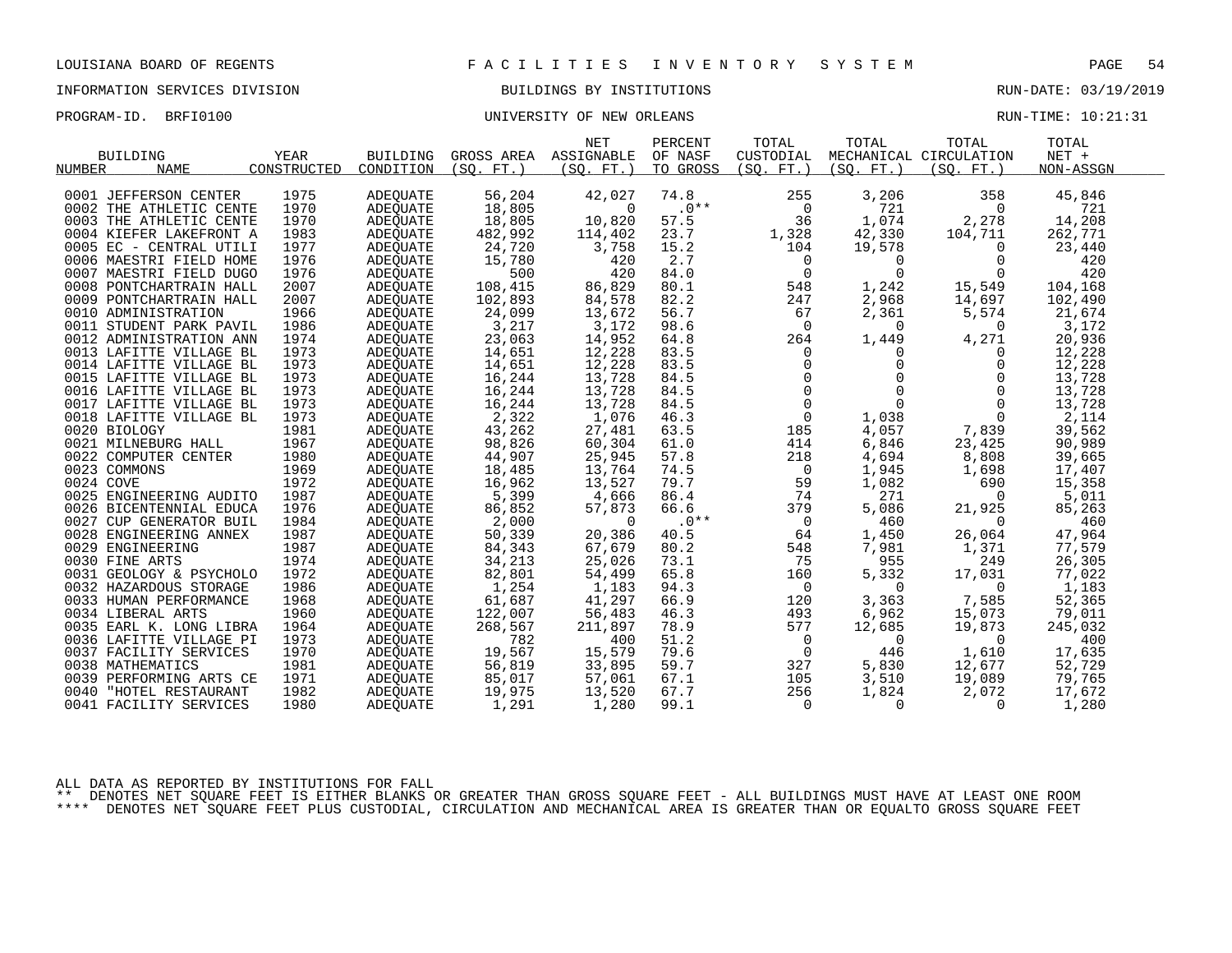# INFORMATION SERVICES DIVISION BUILDINGS BY INSTITUTIONS RUN-DATE: 03/19/2019

### PROGRAM-ID. BRFI0100 CONTROLLER UNIVERSITY OF NEW ORLEANS CONTROLLER BUN-TIME: 10:21:31

|                            |             |                 |            | NET         | PERCENT  | TOTAL     | TOTAL      | TOTAL       | TOTAL     |  |
|----------------------------|-------------|-----------------|------------|-------------|----------|-----------|------------|-------------|-----------|--|
| <b>BUILDING</b>            | YEAR        | <b>BUILDING</b> | GROSS AREA | ASSIGNABLE  | OF NASF  | CUSTODIAL | MECHANICAL | CIRCULATION | $NET +$   |  |
| <b>NAME</b><br>NUMBER      | CONSTRUCTED | CONDITION       | (SO. FT. ) | (SQ.<br>FT. | TO GROSS | (SQ. FT.) | (SQ. FT.)  | (SO. FT.)   | NON-ASSGN |  |
|                            |             |                 |            |             |          |           |            |             |           |  |
| 0042 HRT GARAGE            | 1982        | <b>ADEQUATE</b> | 4,000      | 624         | 15.6     | 0         | $\Omega$   | 0           | 624       |  |
| 0043 SCIENCE               | 1960        | REMOD-B         | 122,236    | 82,810      | 67.7     | 307       | 6,141      | 22,774      | 112,032   |  |
| 0044 BUS TERMINAL          | 1970        | ADEOUATE        | 3,024      | 696         | 23.0     | $\Omega$  | $\Omega$   | $\Omega$    | 696       |  |
| 0045 UNIVERSITY CENTER     | 1967        | ADEOUATE        | 124,204    | 86,863      | 69.9     | 339       | 5,889      | 6,187       | 99,278    |  |
| 0046 CENTRAL UTILITIES     | 1961        | ADEOUATE        | 5,112      | 672         | 13.1     |           | 1,646      | 84          | 2,402     |  |
| 0047 CHILDREN'S CENTER     | 1993        | <b>ADEQUATE</b> | 15,274     | 10,576      | 69.2     | $\Omega$  | 749        | 1,691       | 13,016    |  |
| 0048 OLIVER ST. PE' CEN    | 1996        | ADEOUATE        | 29,945     | 16,966      | 56.7     | 130       | 1,834      | 4,767       | 23,697    |  |
| 0049 CHEMICAL SCIENCE      | 1997        | ADEOUATE        | 65,518     | 40,928      | 62.5     | 255       | 4,458      | 16,093      | 61,734    |  |
| 0050 CNTR FOR ENERGY RE    | 2002        | ADEOUATE        | 88,555     | 69,970      | 79.0     | 155       | 7,214      | 9,866       | 87,205    |  |
| 0051 RECREATION & FITNE    | 2002        | ADEQUATE        | 114,424    | 69,123      | 60.4     | 166       | 9,794      | 9,204       | 88,287    |  |
| 0052 BIOLOGY GREENHOUSE    | 2005        | ADEOUATE        | 1,030      | 990         | 96.1     | O         | $\Omega$   |             | 990       |  |
| 0053 BIOLOGY GREENHOUSE    | 2005        | ADEOUATE        | 1,039      | 990         | 95.3     |           |            |             | 990       |  |
| 0054 BIOLOGY GREENHOUSE    | 2005        | ADEQUATE        | 870        | 500         | 57.5     |           |            |             | 500       |  |
| 0055 KIRSCHMAN HALL        | 2005        | ADEOUATE        | 141,648    | 75,466      | 53.3     | 500       | 11,432     | 2,610       | 90,008    |  |
| 0056 BASEBALL BATTING C    | 2002        | ADEOUATE        | 5,000      | 4,000       | 80.0     |           | 0          |             | 4,000     |  |
| 0057 MILNEBURG HALL BOI    | 2009        | ADEQUATE        | 2,855      |             | $.0**$   |           | 1,855      |             | 1,855     |  |
| 0058 NORTH CHILLER PLAN    | 2009        | <b>ADEQUATE</b> | 3,968      |             | $.0**$   |           | 3,600      |             | 3,600     |  |
| 0059 BOAT STORAGE #1       | 1992        | ADEQUATE        | 1,488      | 1,463       | 98.3     |           | 0          |             | 1,463     |  |
| 0060 BOAT STORAGE #2       | 1992        | ADEOUATE        | 1,488      | 1,440       | 96.8     |           |            |             | 1,440     |  |
| 0061 ENGINEERING COVERE    | 1987        | ADEQUATE        | 7,518      |             | $.0**$   |           |            | 6,518       | 6,518     |  |
| 0070 GOLDRING HALL         | 2003        | <b>ADEQUATE</b> | 53,746     | 48,860      | 90.9     |           |            |             | 48,860    |  |
| 0071 PRESIDENT'S RESIDE    | 1985        | ADEOUATE        | 6,246      | 5,246       | 84.0     |           |            |             | 5,246     |  |
| 0072 WWNO TRANSMITTER T    | 1990        | ADEOUATE        | 192        | 20          | 10.4     |           | $\Omega$   |             | 20        |  |
| 0073 PRIVATEER CLUBHOUS    | 1984        | ADEOUATE        | 4,354      | 1,971       | 45.3     | 38        | 152        | 1,218       | 3,379     |  |
| 0074 PRIVATEER BATHROOM    | 1996        | ADEQUATE        | 543        | 163         | 30.0     |           | 280        |             | 443       |  |
| 0075<br>TENNIS CENTER      | 2007        | ADEQUATE        | 6,320      | 2,112       | 33.4     |           | 0          |             | 2,112     |  |
| 0076 COASTAL ED & RESEA    | 2000        | ADEOUATE        | 7,590      | 7,554       | 99.5     |           |            |             | 7,554     |  |
| 0077<br>ST. CLAUDE GALLERY | 1940        | ADEQUATE        | 3,332      | 1,666       | 50.0     |           |            |             | 1,666     |  |
| 0078 CHEVRON BUILDING      | 1980        | OBSOLETE        | 18,000     | 16,368      | 90.9     |           |            |             | 16,368    |  |

ALL DATA AS REPORTED BY INSTITUTIONS FOR FALL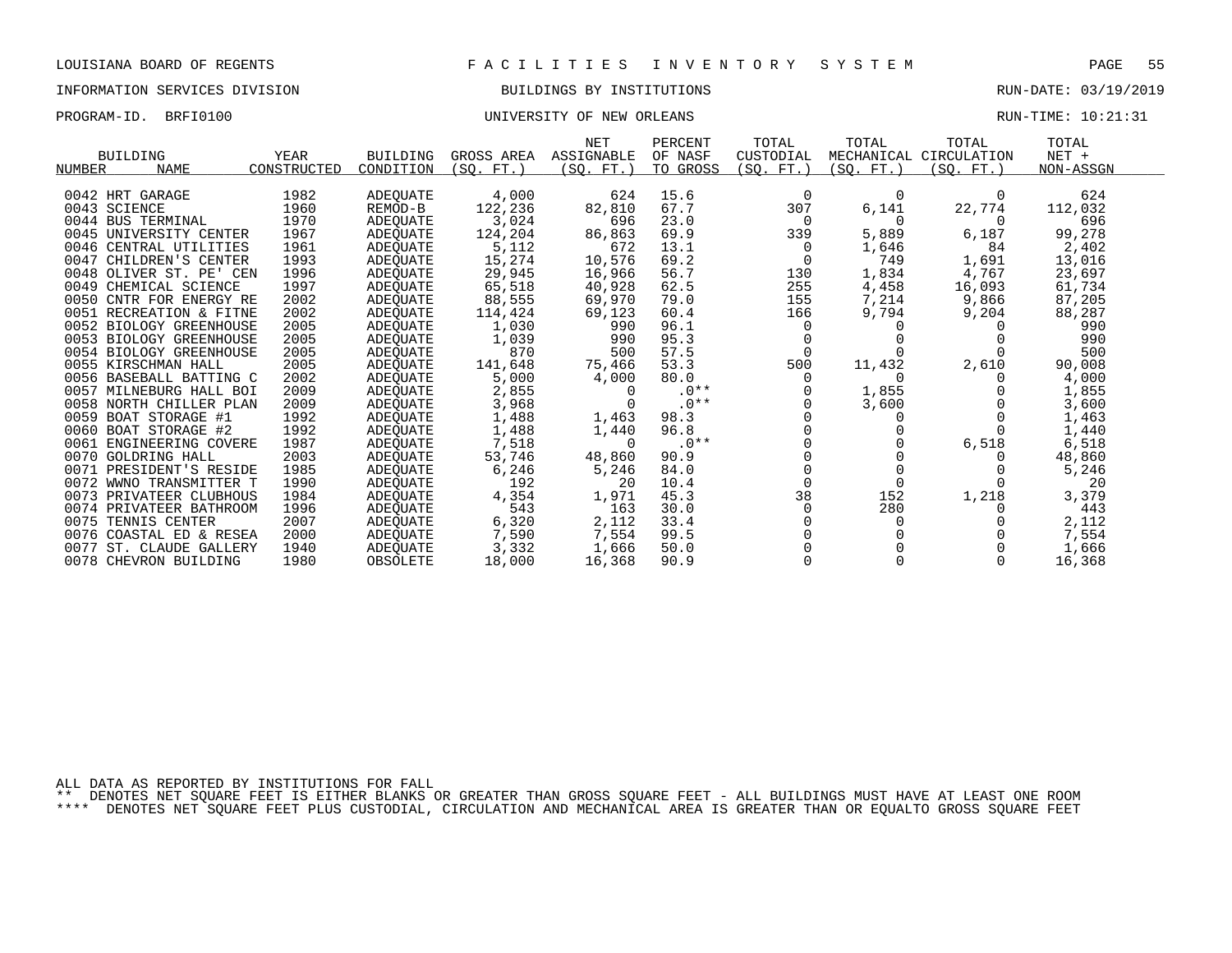# INFORMATION SERVICES DIVISION BUILDINGS BY INSTITUTIONS RUN-DATE: 03/19/2019

## PROGRAM-ID. BRFI0100 CONTENTION CONTENTIONS: LSU AGR. SCIENCE & RURAL DEVELOPMENT CONTENTIONS: 10:21:31

| <b>BUILDING</b><br><b>NAME</b><br>NUMBER | YEAR<br>CONSTRUCTED | <b>BUILDING</b><br>CONDITION | GROSS AREA<br>(SO. FT. ) | <b>NET</b><br>ASSIGNABLE<br>(SO. FT. ) | PERCENT<br>OF NASF<br>TO GROSS | TOTAL<br>CUSTODIAL<br>(SO. FT.) | TOTAL<br>(SO. FT. ) | TOTAL<br>MECHANICAL CIRCULATION<br>(SO. FT.) | TOTAL<br>$NET +$<br>NON-ASSGN |  |
|------------------------------------------|---------------------|------------------------------|--------------------------|----------------------------------------|--------------------------------|---------------------------------|---------------------|----------------------------------------------|-------------------------------|--|
|                                          |                     |                              |                          |                                        |                                |                                 |                     |                                              |                               |  |
| 0100 DAIRY CENTRAL OFC                   | 1947                | <b>ADEQUATE</b>              | 11,537                   | 9,120                                  | 79.1                           | 31                              | 283                 |                                              | 9,434                         |  |
| 0101 DAIRY BULL BARN                     | 1947                | ADEQUATE                     | 20,600                   | 10,867                                 | 52.8                           | 0                               | 250                 |                                              | 11,117                        |  |
| 0102 DAIRY HAY BARN                      | 1947                | ADEQUATE                     | 2,400                    | 2,160                                  | 90.0                           |                                 |                     |                                              | 2,160                         |  |
| DAIRY SM BULL BARN<br>0103               | 1947                | ADEQUATE                     | 544                      | 489                                    | 89.9                           |                                 |                     |                                              | 489                           |  |
| 0104 DAIRY SM BULL BARN                  | 1947                | ADEOUATE                     | 1,000                    | 900                                    | 90.0                           |                                 |                     |                                              | 900                           |  |
| 0105 DAIRY CT BULL BARN                  | 1947                | ADEOUATE                     | 544                      | 489                                    | 89.9                           |                                 |                     |                                              | 489                           |  |
| 0106 DAIRY SM BULL BARN                  | 1947                | ADEOUATE                     | 544                      | 489                                    | 89.9                           |                                 |                     |                                              | 489                           |  |
| DAIRY SM BULL BARN<br>0107               | 1947                | ADEQUATE                     | 544                      | 489                                    | 89.9                           |                                 |                     |                                              | 489                           |  |
| 0108<br>DAIRY SM BULL BARN               | 1947                | ADEQUATE                     | 544                      | 489                                    | 89.9                           |                                 |                     |                                              | 489                           |  |
| 0109<br>DAIRY SM BULL BARN               | 1947                | ADEOUATE                     | 544                      | 489                                    | 89.9                           |                                 |                     |                                              | 489                           |  |
| 0110 DAIRY SM BULL BARN                  | 1947                | ADEQUATE                     | 544                      | 489                                    | 89.9                           |                                 |                     |                                              | 489                           |  |
| 0186 DAIRY STALL BARN                    | 1957                | ADEOUATE                     | 12,500                   | 11,250                                 | 90.0                           |                                 |                     |                                              | 11,250                        |  |
| 0204 DAIRY MILK PARLOR                   | 1959                | ADEOUATE                     | 5,100                    | 3,936                                  | 77.2                           |                                 | 242                 | 120                                          | 4,298                         |  |
| 0330<br>DAIRY SM BULL BARN               | 1974                | ADEQUATE                     | 544                      | 489                                    | 89.9                           |                                 |                     |                                              | 489                           |  |
| 0331 DAIRY SM BULL BARN                  | 1974                | ADEQUATE                     | 544                      | 489                                    | 89.9                           |                                 |                     |                                              | 489                           |  |
| 0332 DAIRY SM BULL BARN                  | 1974                | ADEQUATE                     | 544                      | 489                                    | 89.9                           |                                 |                     |                                              | 489                           |  |
| 0333<br>DAIRY MANAGER RES                | 1974                | ADEQUATE                     | 2,044                    | 2,000                                  | 97.8                           |                                 |                     |                                              | 2,000                         |  |
| 0346 DAIRY CALF BARN                     | 1975                | ADEOUATE                     | 2,932                    | 1,934                                  | 66.0                           |                                 | 64                  | 80                                           | 2,078                         |  |
| 0404 DAIRY SHED                          | 1981                | ADEOUATE                     | 1,620                    | 1,100                                  | 67.9                           |                                 |                     |                                              | 1,100                         |  |
| 0453 DAIRY CNTL BARN                     | 1999                | ADEQUATE                     | 15,768                   | 3,765                                  | 23.9                           |                                 |                     |                                              | 3,765                         |  |
| 0483 DAIRY SILOS                         | 1901                | REMOD-A                      | 237                      | 207                                    | 87.3                           |                                 |                     |                                              | 207                           |  |
| 0484 DAIRY NUTRITION BL                  | 1901                | ADEQUATE                     | 2,051                    | 1,949                                  | 95.0                           |                                 |                     |                                              | 1,949                         |  |
| 0899 HEIFER BARN                         | 1999                | ADEOUATE                     | 3,040                    | 3,000                                  | 98.7                           |                                 |                     |                                              | 3,000                         |  |
| 0900<br>IMPL. BLDG.                      | 2000                | ADEOUATE                     | 4,000                    | 3,500                                  | 87.5                           |                                 |                     |                                              | 3,500                         |  |
| 1007<br>SHED                             | 1979                | ADEQUATE                     | 276                      | 270                                    | 97.8                           |                                 |                     |                                              | 270                           |  |
| 1008 COVER                               | 1974                | ADEQUATE                     | 3,355                    | 3,000                                  | 89.4                           |                                 |                     |                                              | 3,000                         |  |
| 1011 OFFICE                              | 1976                | <b>ADEOUATE</b>              | 2,845                    | 2,700                                  | 94.9                           |                                 |                     |                                              | 2,700                         |  |

ALL DATA AS REPORTED BY INSTITUTIONS FOR FALL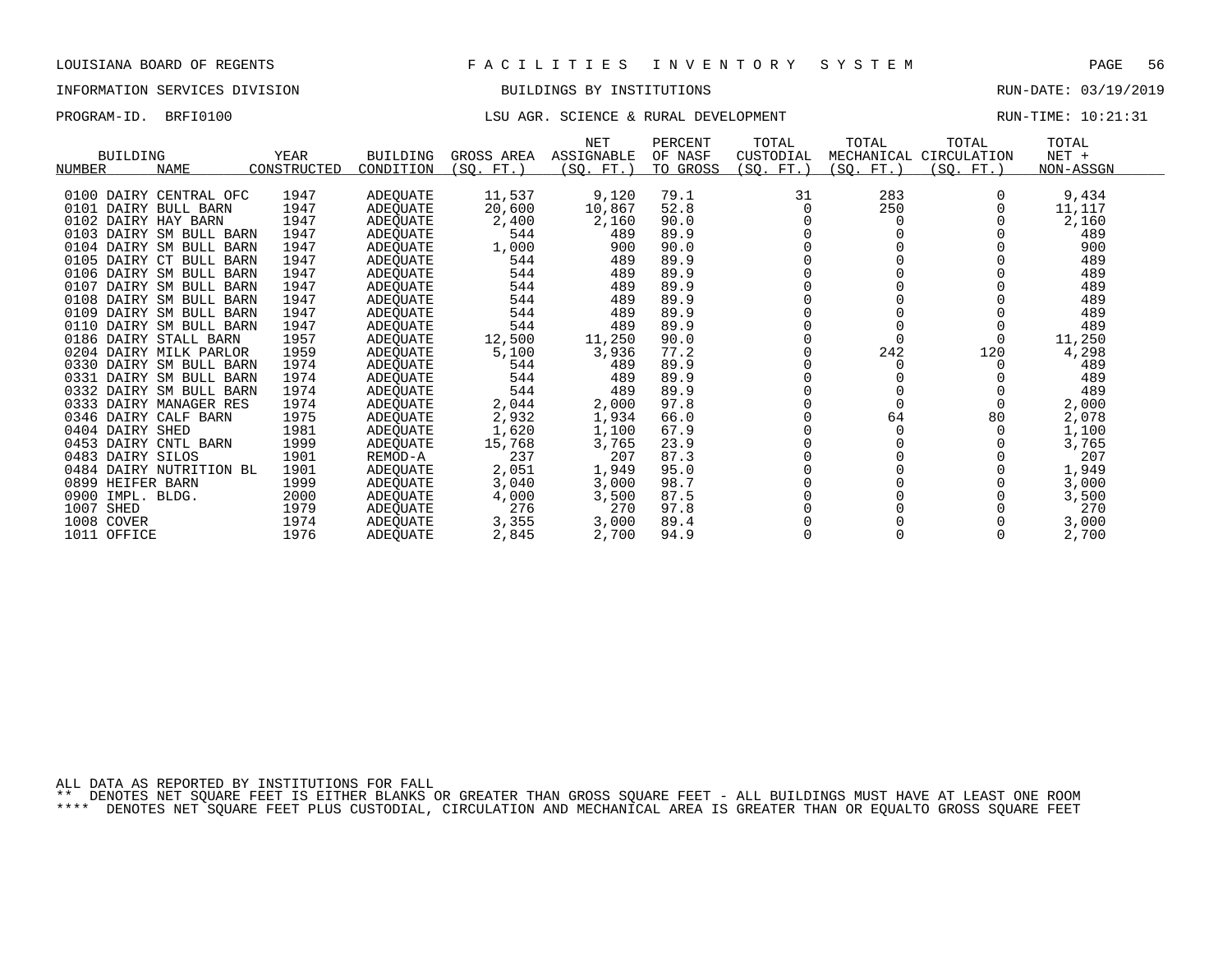# INFORMATION SERVICES DIVISION BUILDINGS BY INSTITUTIONS RUN-DATE: 03/19/2019

## PROGRAM-ID. BRFI0100 **EXAM-ID.** BRFI0100 LSU AGRI. BURDEN RESEARCH CENTER **RUN-TIME: 10:21:31**

| BUILDING<br><b>NAME</b><br>NUMBER | YEAR<br>CONSTRUCTED | <b>BUILDING</b><br>CONDITION | GROSS AREA<br>(SQ. FT.) | NET<br><b>ASSIGNABLE</b><br>(SQ. FT.) | PERCENT<br>OF NASF<br>TO GROSS | TOTAL<br>CUSTODIAL<br>(SQ. FT.) | TOTAL<br>MECHANICAL<br>(SQ. FT.) | TOTAL<br>CIRCULATION<br>(SQ. FT.) | TOTAL<br>$NET +$<br>NON-ASSGN |  |
|-----------------------------------|---------------------|------------------------------|-------------------------|---------------------------------------|--------------------------------|---------------------------------|----------------------------------|-----------------------------------|-------------------------------|--|
|                                   |                     |                              |                         |                                       |                                |                                 |                                  |                                   |                               |  |
| 0094 OLD TURF BLDG                | 1947                | ADEOUATE                     | 1,176                   | 1,059                                 | 90.1                           |                                 |                                  |                                   | 1,059                         |  |
| 0244 BRICK STAFF RESID            | 1967                | ADEOUATE                     | 2,160                   | 1,944                                 | 90.0                           |                                 |                                  |                                   | 1,944                         |  |
| 0245 IRRIGATION WELL              | 1967                | ADEOUATE                     | 36                      | 30                                    | 83.3                           |                                 |                                  |                                   | 30                            |  |
| 0246 NORTH STEEL STOR B           | 1967                | ADEOUATE                     | 6,045                   | 6,000                                 | 99.3                           |                                 |                                  |                                   | 6,000                         |  |
| 0282 WORKERS HOUSE                | 1972                | ADEOUATE                     | 1,122                   | 1,010                                 | 90.0                           |                                 |                                  |                                   | 1,010                         |  |
| 0299 SOUTH STEEL STOR B           | 1973                | ADEQUATE                     | 12,403                  | 10,305                                | 83.1                           |                                 | 98                               |                                   | 10,403                        |  |
| 0386 GLASS GREENHOUSE             | 1980                | ADEOUATE                     | 1,344                   | 1,209                                 | 90.0                           |                                 |                                  |                                   | 1,209                         |  |
| 0387<br>CONCRETE SHADEHOUS        | 1980                | ADEOUATE                     | 3,100                   | 2,790                                 | 90.0                           |                                 |                                  |                                   | 2,790                         |  |
| 0388 FIELD OFFICE                 | 1980                | ADEOUATE                     | 738                     | 576                                   | 78.0                           |                                 | 130                              |                                   | 706                           |  |
| 0396 ORNAMENTAL LAB               | 1981                | ADEOUATE                     | 1,800                   | 1,632                                 | 90.7                           |                                 | 99                               |                                   | 1,731                         |  |
| 0397<br>BIG SHADEHOUSE            | 1981                | ADEOUATE                     | 11,200                  | 10,080                                | 90.0                           |                                 |                                  |                                   | 10,080                        |  |
| 0415<br>IONE BURDEN CONF C        | 1983                | ADEOUATE                     | 4,200                   | 2,896                                 | 69.0                           | 32                              | 412                              |                                   | 3,340                         |  |
| 0426 PROPOGATION GREENH           | 1984                | ADEQUATE                     | 6,000                   | 5,400                                 | 90.0                           |                                 |                                  |                                   | 5,400                         |  |
| ORN STOR SHED & PO<br>0434        | 1985                | ADEOUATE                     | 2,206                   | 1,165                                 | 52.8                           |                                 | 41                               |                                   | 1,206                         |  |
| 0921<br>GREENHOUSE #3 CONP        | 2002                | ADEQUATE                     | 3,840                   | 3,456                                 | 90.0                           |                                 |                                  |                                   | 3,456                         |  |
| 0945 BURDEN POND GAZEBO           | 1988                | ADEQUATE                     | 92                      | 89                                    | 96.7                           |                                 |                                  |                                   | 89                            |  |
| 0976 GRNHSE A O&T                 | 2004                | ADEQUATE                     | 2,880                   | 2,600                                 | 90.3                           |                                 |                                  |                                   | 2,600                         |  |
| 0985 PEST SHED BLDG               | 1996                | ADEQUATE                     | 810                     | 800                                   | 98.8                           |                                 |                                  |                                   | 800                           |  |
| 0987<br>GREENHOUSE                | 2002                | ADEOUATE                     | 1,440                   | 1,439                                 | 99.9                           |                                 |                                  |                                   | 1,439                         |  |
| 0988 GREENHOUSE                   | 2002                | ADEQUATE                     | 4,608                   | 4,607                                 | 100.0                          |                                 |                                  |                                   | 4,607                         |  |

O&T STORAGE 2005 ADEQUATE 2,400 2,350 97.9 0 0 0 2,350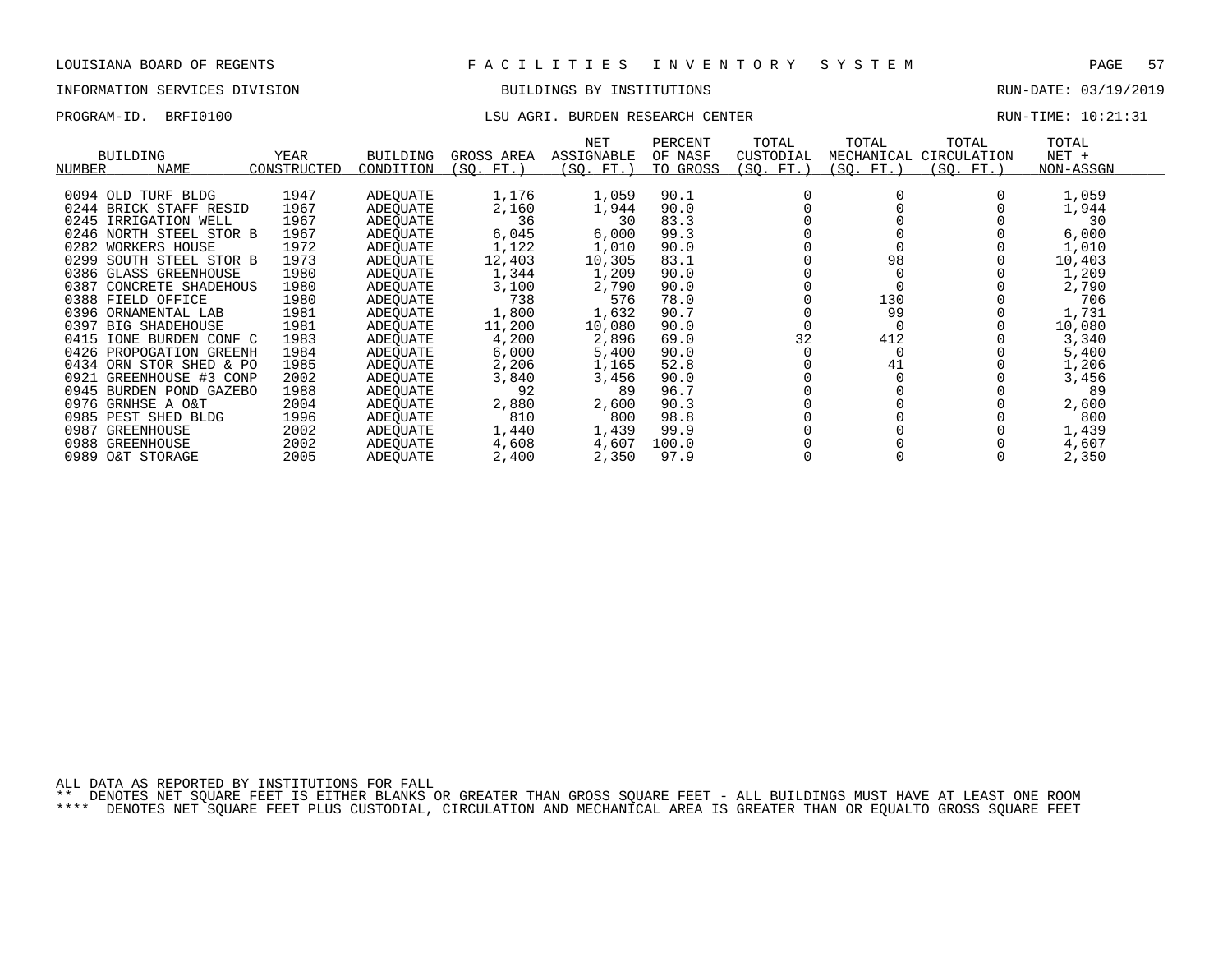# INFORMATION SERVICES DIVISION BUILDINGS BY INSTITUTIONS RUN-DATE: 03/19/2019

# PROGRAM-ID. BRFI0100 **EXAM-**ID. BRFI0100 LSU AGRI. BEN-HUR RESEARCH CENTER RUN-TIME: 10:21:31

|                           |             |                 |            | <b>NET</b> | PERCENT  | TOTAL        | TOTAL       | TOTAL                  | TOTAL     |
|---------------------------|-------------|-----------------|------------|------------|----------|--------------|-------------|------------------------|-----------|
| <b>BUILDING</b>           | <b>YEAR</b> | <b>BUILDING</b> | GROSS AREA | ASSIGNABLE | OF NASF  | CUSTODIAL    |             | MECHANICAL CIRCULATION | NET +     |
| NUMBER<br><b>NAME</b>     | CONSTRUCTED | CONDITION       | (SO. FT. ) | (SO. FT.)  | TO GROSS | (SQ. FT. )   | (SO. FT. )  | (SO. FT.)              | NON-ASSGN |
|                           |             |                 |            |            |          |              |             |                        |           |
| 0047 MARYE SHED           | 1935        | ADEOUATE        | 3,457      | 3,456      | 100.0    | 0            | 0           | 0                      | 3,456     |
| 0089 SHED                 | 1946        | <b>ADEQUATE</b> | 5,001      | 5,000      | 100.0    | $\mathbf 0$  | $\Omega$    | $\Omega$               | 5,000     |
| 0112 HOG SHED ISOLAT BA   | 1948        | ADEQUATE        | 751        | 750        | 99.9     | $\mathbf 0$  | 0           | 0                      | 750       |
| 0127<br>OUONSET           | 1950        | ADEQUATE        | 1,201      | 1,200      | 99.9     | 0            | $\Omega$    | $\mathbf 0$            | 1,200     |
| 0128 SHEEP WORKING BARN   | 1950        | ADEQUATE        | 1,001      | 1,000      | 99.9     | $\mathbf 0$  | $\Omega$    | $\Omega$               | 1,000     |
| 0129 ROP BARN             | 1951        | ADEQUATE        | 2,001      | 1,600      | 80.0     | $\mathbf 0$  | 400         | 0                      | 2,000     |
| 0131 HORSE BREEDING BAR   | 1952        | ADEQUATE        | 2,401      | 2,400      | 100.0    | 0            | $\Omega$    | $\Omega$               | 2,400     |
| 0132 SHEEP FEED LOT BAR   | 1952        | ADEQUATE        | 1,601      | 1,600      | 99.9     | $\Omega$     | $\Omega$    | $\Omega$               | 1,600     |
| 0139 BEEF RESIDENCE       | 1954        | ADEQUATE        | 1,501      | 1,500      | 99.9     | $\mathbf 0$  | 0           | 0                      | 1,500     |
| 0140 SHOP RESIDENCE       | 1954        | ADEQUATE        | 1,051      | 1,050      | 99.9     | $\mathsf 0$  | $\Omega$    | $\mathbf 0$            | 1,050     |
| 0145 FARM SERV RESIDENC   | 1955        | ADEQUATE        | 801        | 800        | 99.9     | $\Omega$     | $\Omega$    | $\Omega$               | 800       |
| 0147 SHEEP/HORSE RES      | 1955        | ADEQUATE        | 1,201      | 1,200      | 99.9     | $\mathbf 0$  | $\mathbf 0$ | $\Omega$               | 1,200     |
| 0247 SWINE FARM RES       | 1967        | ADEQUATE        | 1,341      | 1,340      | 99.9     | $\mathsf 0$  | $\mathbf 0$ | $\mathbf 0$            | 1,340     |
| 0257 SWINE FEEDLOT BARN   | 1968        | ADEQUATE        | 2,801      | 2,800      | 100.0    | 0            | 0           | $\Omega$               | 2,800     |
| 0262 STOR BLDG            | 1969        | ADEOUATE        | 1,441      | 1,440      | 99.9     | $\Omega$     | $\Omega$    | $\Omega$               | 1,440     |
| 0265 RESI DIR RESIDENT    | 1969        | ADEQUATE        | 1,651      | 1,650      | 99.9     | 0            | 0           | $\mathbf 0$            | 1,650     |
| 0286 IRRIGATION WELL      | 1972        | ADEQUATE        | 121        | 120        | 99.2     | 0            | 0           | 0                      | 120       |
| 0290 BARN #3              | 1972        | ADEQUATE        | 3,281      | 3,280      | 100.0    | $\Omega$     | $\Omega$    | $\Omega$               | 3,280     |
| 0291 BARN#1               | 1972        | ADEQUATE        | 2,701      | 2,700      | 100.0    | 0            | 0           | $\mathbf 0$            | 2,700     |
| 0300 SWINE IMPLEMENT SH   | 1973        | ADEQUATE        | 901        | 900        | 99.9     | $\mathbf 0$  | 0           | $\Omega$               | 900       |
| 0304 SHEEP BARN HDQR      | 1974        | ADEQUATE        | 1,729      | 1,728      | 99.9     | $\mathbf 0$  | $\Omega$    | $\Omega$               | 1,728     |
| 0305 RESIDENCE            | 1974        | ADEQUATE        | 1,701      | 1,700      | 99.9     | 0            | 0           | $\mathbf 0$            | 1,700     |
| 0306 SHOP                 | 1974        | ADEQUATE        | 1,441      | 1,440      | 99.9     | $\mathsf 0$  | $\Omega$    | $\mathbf 0$            | 1,440     |
| 0310 SWINE GROWING BARN   | 1974        | ADEQUATE        | 3,537      | 3,536      | 100.0    | $\mathbf 0$  | 0           | 0                      | 3,536     |
| 0311 SWINE FEED MILL      | 1974        | ADEQUATE        | 1,201      | 1,200      | 99.9     | $\mathbf 0$  | $\Omega$    | $\Omega$               | 1,200     |
| 0312 MAIN HORSE BARN      | 1974        | ADEOUATE        | 3,117      | 3,116      | 100.0    | $\mathsf 0$  | $\mathbf 0$ | 0                      | 3,116     |
| 0313<br>CROSSBRED HAY B # | 1974        | ADEQUATE        | 6,826      | 6,825      | 100.0    | $\mathbf 0$  | $\mathbf 0$ | 0                      | 6,825     |
| 0314 CROSSBRED HAY BARN   | 1974        | ADEQUATE        | 6,826      | 6,825      | 100.0    | $\mathbf 0$  | 0           | $\Omega$               | 6,825     |
| 0315 PUREBRED BARN        | 1974        | <b>ADEOUATE</b> | 3,841      | 3,840      | 100.0    | $\mathsf 0$  | $\mathbf 0$ | 0                      | 3,840     |
| 0316 BARN #2              | 1974        | ADEQUATE        | 3,281      | 3,280      | 100.0    | 0            | 0           | $\mathbf 0$            | 3,280     |
| 0336 GOAT BARN            | 1975        | ADEQUATE        | 501        | 500        | 99.8     | $\mathbf 0$  | $\Omega$    | $\Omega$               | 500       |
| 0356 STOR BLDG            | 1977        | <b>ADEOUATE</b> | 7,481      | 7,480      | 100.0    | $\mathsf{O}$ | $\mathbf 0$ | 0                      | 7,480     |
| 0357 SHOP                 | 1977        | ADEQUATE        | 3,201      | 3,200      | 100.0    | 0            | $\Omega$    | $\Omega$               | 3,200     |
| 0359 EAST FEEDING PEN     | 1977        | <b>ADEOUATE</b> | 1,793      | 1,792      | 99.9     | $\mathbf 0$  | 0           | 0                      | 1,792     |
| 0360 WEST FEEDING PEN     | 1977        | ADEQUATE        | 1,793      | 1,792      | 99.9     | 0            | $\mathbf 0$ | 0                      | 1,792     |
| 0362 IMPLEMENT SHED       | 1977        | ADEQUATE        | 3,201      | 3,200      | 100.0    | 0            | $\mathbf 0$ | $\Omega$               | 3,200     |
| 0389 SERVICE UNIT SHOP    | 1980        | ADEQUATE        | 2,450      | 2,298      | 93.8     | $\mathbf 0$  | 102         | 0                      | 2,400     |
| 0390 SWINE BARN/OFFICE    | 1980        | ADEQUATE        | 4,801      | 4,494      | 93.6     | 0            | 306         | 0                      | 4,800     |
| 0391 HEADOUARTERS         | 1980        | <b>ADEOUATE</b> | 720        | 468        | 65.0     | $\mathbf 0$  | 140         | $\mathbf 0$            | 608       |
| 0392 STORAGE              | 1980        | <b>ADEOUATE</b> | 401        | 400        | 99.8     | 0            | 0           | 0                      | 400       |
|                           |             |                 |            |            |          |              |             |                        |           |

ALL DATA AS REPORTED BY INSTITUTIONS FOR FALL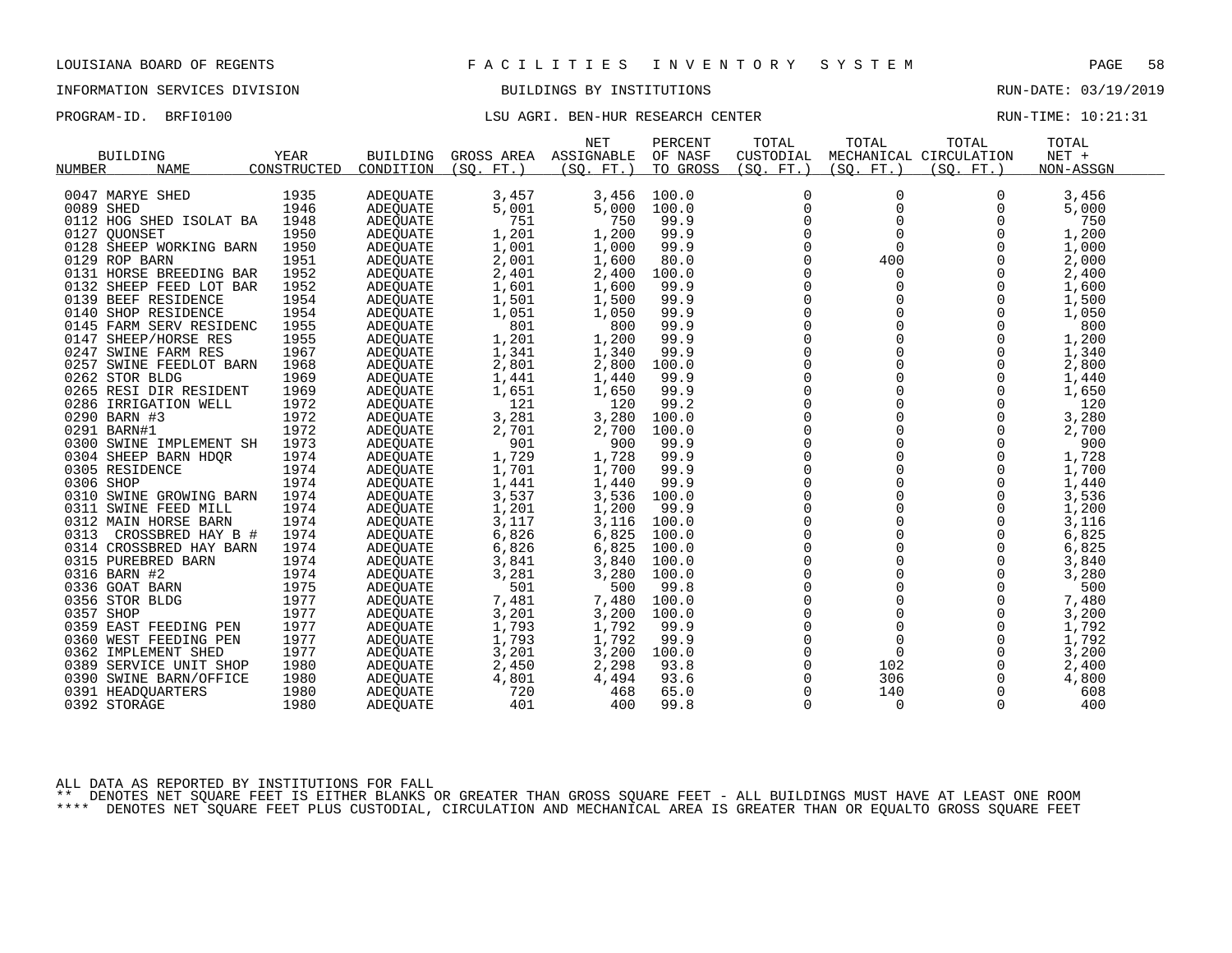# INFORMATION SERVICES DIVISION BUILDINGS BY INSTITUTIONS RUN-DATE: 03/19/2019

# PROGRAM-ID. BRFI0100 **EXAM-**ID. BRFI0100 LSU AGRI. BEN-HUR RESEARCH CENTER RUN-TIME: 10:21:31

|                                        |             |                 |                 | <b>NET</b> | PERCENT  | TOTAL       | TOTAL                   | TOTAL                  | TOTAL      |
|----------------------------------------|-------------|-----------------|-----------------|------------|----------|-------------|-------------------------|------------------------|------------|
| <b>BUILDING</b>                        | <b>YEAR</b> | <b>BUILDING</b> | GROSS AREA      | ASSIGNABLE | OF NASF  | CUSTODIAL   |                         | MECHANICAL CIRCULATION | NET +      |
| NUMBER<br><b>NAME</b>                  | CONSTRUCTED | CONDITION       | (SO.<br>$FT.$ ) | (SO. FT.)  | TO GROSS | (SO. FT. )  | (SO. FT.)               | (SO. FT.)              | NON-ASSGN  |
|                                        |             |                 |                 |            |          |             |                         |                        |            |
| 0393 METABOLISM BLDG                   | 1980        | <b>ADEQUATE</b> | 4,881           | 4,661      | 95.5     | 0           | 219                     | 0                      | 4,880      |
| 0405 WEED CONTROL SHOP                 | 1982        | ADEQUATE        | 2,265           | 2,103      | 92.8     | $\Omega$    | 84                      | 0                      | 2,187      |
| SWINE SCALE SHED<br>0406               | 1982        | <b>ADEQUATE</b> | 240             | 192        | 80.0     | 0           | 0                       | 0                      | 192        |
| 0416 LAB                               | 1983        | <b>ADEQUATE</b> | 1,260           | 1,120      | 88.9     | $\mathbf 0$ | $\mathbf 0$             | $\Omega$               | 1,120      |
| 0417 HATCHERY                          | 1983        | ADEQUATE        | 1,985           | 1,984      | 99.9     | $\Omega$    | $\Omega$                | $\Omega$               | 1,984      |
| 0441 STOR BLDG                         | 1986        | ADEQUATE        | 3,001           | 3,000      | 100.0    | 0           | $\mathbf 0$             | $\Omega$               | 3,000      |
| 0454 HORSE SO BALE BARN                | 1901        | ADEOUATE        | 3,073           | 3,072      | 100.0    | 0           | $\mathbf 0$             | 0                      | 3,072      |
| 0456 PLANT SCI TRACSHED                | 1901        | ADEQUATE        | 973             | 972        | 99.9     | $\mathbf 0$ | $\mathbf 0$             | $\Omega$               | 972        |
| 0457 PLANT SCIENCE SHED                | 1901        | ADEQUATE        | 1,360           | 1,358      | 99.9     | $\Omega$    | $\Omega$                | $\Omega$               | 1,358      |
| 0458 MULE BARN                         | 1901        | <b>ADEOUATE</b> | 1,261           | 1,260      | 99.9     | $\mathbf 0$ | $\mathbf 0$             | 0                      | 1,260      |
| 0459 SHEEP BARN                        | 1901        | ADEQUATE        | 1,301           | 1,300      | 99.9     | 0           | $\mathbf 0$             | $\Omega$               | 1,300      |
| 0512 PUREBRED HAY BARN                 | 1978        | ADEQUATE        | 3,201           | 3,200      | 100.0    | $\mathbf 0$ | $\Omega$                | $\Omega$               | 3,200      |
| 0513 IMPLEMENT SHED                    | 1974        | ADEQUATE        | 2,296           | 2,295      | 100.0    | 0           | $\mathbf 0$             | $\mathbf 0$            | 2,295      |
| 0514 CHUTE SHED                        | 1972        | ADEQUATE        | 1,681           | 1,680      | 99.9     | 0           | $\Omega$                | $\Omega$               | 1,680      |
| 0515 CROSSBRED EQUIP BL                | 1974        | ADEOUATE        | 6,826           | 6,825      | 100.0    | $\mathbf 0$ | $\mathbf 0$             | $\Omega$               | 6,825      |
| 0516 HAY BARN #1                       | 1978        | ADEQUATE        | 3,201           | 3,200      | 100.0    | 0           | $\mathbf 0$             | 0                      | 3,200      |
| 0518 OFFICE/STOR                       | 1979        | ADEQUATE        | 2,401           | 2,400      | 100.0    | $\mathbf 0$ | $\Omega$                | $\Omega$               | 2,400      |
| 0519 CHUTE SHED                        | 1965        | ADEOUATE        | 822             | 821        | 99.9     | $\mathbf 0$ | $\mathbf 0$             | $\Omega$               | 821        |
| 0635 IMPLEMENT SHED                    | 1980        | ADEQUATE        | 856             | 855        | 99.9     | 0           | $\mathbf 0$             | $\mathbf 0$            | 855        |
| 0636 HORSE SHED #1                     | 1974        | ADEQUATE        | 337             | 336        | 99.7     | $\mathbf 0$ | $\Omega$                | $\Omega$               | 336        |
| 0637 HORSE SHED #2                     | 1974        | ADEOUATE        | 337             | 336        | 99.7     | $\Omega$    | $\Omega$                | $\Omega$               | 336        |
| 0638 HORSE SHED #3                     | 1974        | ADEQUATE        | 337             | 336        | 99.7     | $\mathbf 0$ | $\Omega$                | $\Omega$               | 336        |
| 0639 SHEEP SHELTER #1                  | 1975        | ADEQUATE        | 541             | 540        | 99.8     | $\mathbf 0$ | $\mathbf 0$             | 0                      | 540        |
| 0640 SHEEP SHELTER #2                  | 1975        | ADEOUATE        | 541             | 540        | 99.8     | 0           | $\mathbf 0$             | $\mathbf 0$            | 540        |
| 0641 ANIMAL SHED #1                    | 1984        | ADEQUATE        | 385             | 384        | 99.7     | $\Omega$    | $\Omega$                | $\Omega$               | 384        |
| 0642 ANIMAL SHED #2                    | 1984        | ADEQUATE        | 385             | 384        | 99.7     | $\mathbf 0$ | $\mathbf 0$             | $\mathbf 0$            | 384        |
| 0644 FISH LAB STOR                     | 1969        | ADEOUATE        | 161             | 160        | 99.4     | 0           | 0                       | $\Omega$               | 160        |
| 0646 GREENHOUSE                        | 1985        | ADEQUATE        | 3,025           | 3,024      | 100.0    | $\Omega$    | $\Omega$                | $\Omega$               | 3,024      |
|                                        | 1985        |                 | 151             | 150        | 99.3     | $\mathbf 0$ | $\mathbf 0$             |                        | 150        |
| 0648 MINERAL SHELTER<br>0651 FISH SHED | 1970        | ADEOUATE        | 517             | 516        | 99.8     | $\mathbf 0$ | $\mathbf 0$             | 0<br>$\Omega$          | 516        |
|                                        |             | <b>ADEQUATE</b> |                 | 408        | 99.8     | $\Omega$    | $\Omega$                | $\Omega$               |            |
| 0653 ANIMAL WORK SHED #                | 1980        | ADEQUATE        | 409             |            |          |             |                         |                        | 408<br>360 |
| 0654 ANIMAL WORK SHED #                | 1986        | ADEOUATE        | 361             | 360        | 99.7     | $\mathbf 0$ | $\mathbf 0$<br>$\Omega$ | 0<br>$\Omega$          |            |
| 0661 HORSE SHED #4                     | 1977        | ADEQUATE        | 632             | 631        | 99.8     | $\mathbf 0$ |                         |                        | 631        |
| 0662 BULL SHED #1                      | 1977        | <b>ADEOUATE</b> | 459             | 458        | 99.8     | $\Omega$    | $\Omega$                | $\Omega$               | 458        |
| 0663 BULL SHED #2                      | 1977        | ADEOUATE        | 459             | 458        | 99.8     | 0           | 0                       | 0                      | 458        |
| 0664 BULL SHED #3                      | 1977        | <b>ADEQUATE</b> | 459             | 458        | 99.8     | $\mathbf 0$ | $\Omega$                | $\Omega$               | 458        |
| 0665 BULL SHED #4                      | 1977        | ADEQUATE        | 459             | 458        | 99.8     | 0           | 0                       | $\Omega$               | 458        |
| 0666 BULL SHED #5                      | 1977        | ADEQUATE        | 459             | 458        | 99.8     | $\Omega$    | $\Omega$                | $\Omega$               | 458        |
| 0668 CATTLE SHED                       | 1977        | ADEOUATE        | 1,869           | 1,868      | 99.9     | $\Omega$    | $\mathbf 0$             | $\mathbf 0$            | 1,868      |
| 0775 PEST WAREHOUSE                    | 1992        | ADEQUATE        | 865             | 864        | 99.9     | 0           | 0                       | 0                      | 864        |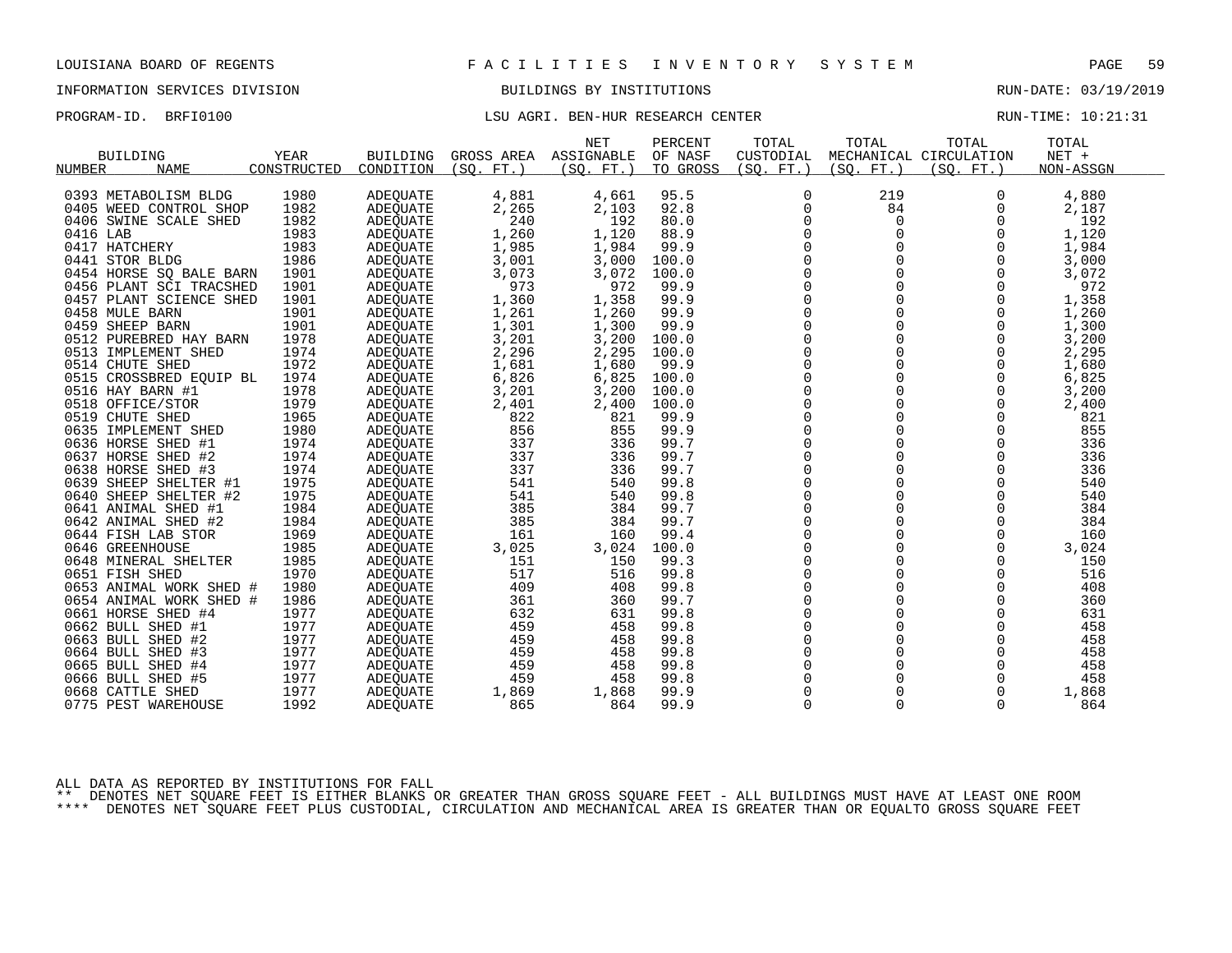# INFORMATION SERVICES DIVISION BUILDINGS BY INSTITUTIONS AND RUN-DATE: 03/19/2019

# PROGRAM-ID. BRFI0100 **EXAM-**ID. BRFI0100 LSU AGRI. BEN-HUR RESEARCH CENTER RUN-TIME: 10:21:31

|                         |             |                 |                 | <b>NET</b> | PERCENT  | TOTAL       | TOTAL       | TOTAL                  | TOTAL     |  |
|-------------------------|-------------|-----------------|-----------------|------------|----------|-------------|-------------|------------------------|-----------|--|
| <b>BUILDING</b>         | <b>YEAR</b> | <b>BUILDING</b> | GROSS AREA      | ASSIGNABLE | OF NASF  | CUSTODIAL   |             | MECHANICAL CIRCULATION | NET +     |  |
| <b>NAME</b><br>NUMBER   | CONSTRUCTED | CONDITION       | (SO.<br>$FT.$ ) | (SO, FT.)  | TO GROSS | (SO, FT.)   | (SO. FT. )  | (SO, FT.)              | NON-ASSGN |  |
|                         |             |                 |                 |            |          |             |             |                        |           |  |
| 0776 SEED PROCESSING    | 1992        | <b>ADEQUATE</b> | 7,909           | 4,317      | 54.6     | 0           | 100         | $\Omega$               | 4,417     |  |
| 0777 RESIDENCE          | 1941        | <b>ADEOUATE</b> | 1,121           | 1,120      | 99.9     | $\mathbf 0$ | 0           | 0                      | 1,120     |  |
| 0782 AQUA RES FAC       | 1991        | <b>ADEQUATE</b> | 21,620          | 15,942     | 73.7     | 34          | 1,236       | 0                      | 17,212    |  |
| 0807 SWINE FINISHING BL | 1992        | ADEOUATE        | 2,858           | 2,857      | 100.0    | 0           | 0           | 0                      | 2,857     |  |
| 0808 TERMITE METAL BLDG | 1992        | ADEOUATE        | 2,401           | 2,400      | 100.0    | 0           | 0           | 0                      | 2,400     |  |
| 0837 IMPLEMENT STOR SHE | 1994        | <b>ADEQUATE</b> | 7,001           | 7,000      | 100.0    | $\mathbf 0$ | $\Omega$    | $\Omega$               | 7,000     |  |
| 0838 PORT SWINE BLDG    | 1994        | ADEOUATE        | 841             | 840        | 99.9     | 0           |             | 0                      | 840       |  |
| 0845 CROSSBRED HAY BARN | 1993        | <b>ADEQUATE</b> | 3,201           | 3,200      | 100.0    | $\mathbf 0$ |             | 0                      | 3,200     |  |
| 0852 PLANT SCI STOR SHE | 1966        | <b>ADEQUATE</b> | 601             | 600        | 99.8     | $\Omega$    | $\Omega$    | $\Omega$               | 600       |  |
| 0853 PLANT SCIENCE SHOP | 1966        | ADEQUATE        | 601             | 600        | 99.8     | $\mathbf 0$ | $\mathbf 0$ | 0                      | 600       |  |
| 0854 PLANT SCI DAY ROOM | 1966        | ADEQUATE        | 751             | 750        | 99.9     | 0           | $\mathbf 0$ | 0                      | 750       |  |
| 0895 MAIN OFFICE/SHOP   | 1998        | ADEOUATE        | 17,670          | 2,600      | 14.7     | $\mathbf 0$ | $\Omega$    | $\Omega$               | 2,600     |  |
| 0896 PORT SWINE BLDG    | 1998        | ADEQUATE        | 2,644           | 2,600      | 98.3     | 0           | $\mathbf 0$ | 0                      | 2,600     |  |
| 0897 CALLEGARI CENTER   | 2000        | ADEQUATE        | 8,750           | 8,700      | 99.4     | 0           | $\Omega$    | $\Omega$               | 8,700     |  |
| 0898 FISH HOLDING       | 2000        | ADEOUATE        | 3,180           | 3,100      | 97.5     | $\Omega$    | $\Omega$    | $\Omega$               | 3,100     |  |
| 0968 BROILER HOUSE-B    | 1999        | ADEOUATE        | 9,105           | 9,000      | 98.8     | $\mathbf 0$ | $\mathbf 0$ | 0                      | 9,000     |  |
| 0969 POULTRY OFF/LAB BL | 1999        | ADEQUATE        | 9,169           | 9,000      | 98.2     | 0           | 0           | $\mathbf 0$            | 9,000     |  |
| 0970 FEED MILL          | 1999        | ADEQUATE        | 4,400           | 4,200      | 95.5     | $\mathbf 0$ | 0           | 0                      | 4,200     |  |
| 0971 MAINT. BLDG        | 1999        | ADEOUATE        | 3,601           | 3,600      | 100.0    | $\mathbf 0$ | $\Omega$    | $\mathbf 0$            | 3,600     |  |
| 0972 CAGE LAYER HOUSE-D | 1999        | ADEQUATE        | 7,920           | 7,900      | 99.7     | 0           |             | 0                      | 7,900     |  |
| 0973 BREEDER HOUSE-C    | 1999        | ADEQUATE        | 5,939           | 5,930      | 99.8     | $\mathbf 0$ | 0           | 0                      | 5,930     |  |
| 0974 PORT RESTROOM BLDG | 2003        | ADEOUATE        | 128             | 125        | 97.7     | $\Omega$    | $\Omega$    | $\Omega$               | 125       |  |
| 0992 INCINERATOR        | 1973        | <b>ADEQUATE</b> | 78              | 75         | 96.2     | 0           | $\mathbf 0$ | 0                      | 75        |  |
| 0993 TRAILER #1         | 1994        | <b>ADEQUATE</b> | 160             | 150        | 93.8     | 0           | $\mathbf 0$ | $\mathbf 0$            | 150       |  |
| 0997 BULL LOT SHELTER   | 1992        | <b>ADEQUATE</b> | 480             | 475        | 99.0     | $\Omega$    | $\Omega$    | $\Omega$               | 475       |  |
| 0998 SHED               | 1995        | ADEQUATE        | 160             | 155        | 96.9     | $\mathbf 0$ | 0           | $\mathbf 0$            | 155       |  |
| 0999 CROSSBRED UNIT SHE | 2000        | ADEQUATE        | 264             | 260        | 98.5     | 0           |             | 0                      | 260       |  |
| 1000 4H BLDG            | 1972        | ADEQUATE        | 8,660           | 8,650      | 99.9     | $\mathbf 0$ | $\Omega$    | $\Omega$               | 8,650     |  |
| 1001 CARPORT            | 2002        | ADEQUATE        | 726             | 725        | 99.9     | $\mathbf 0$ | 0           | $\mathbf 0$            | 725       |  |
| 1002 PEN COVER          | 2004        | ADEOUATE        | 650             | 645        | 99.2     | 0           | $\Omega$    | 0                      | 645       |  |
| 1003 MOBILE HOME        | 1997        | ADEQUATE        | 660             | 640        | 97.0     | $\Omega$    | $\Omega$    | $\Omega$               | 640       |  |
| 1005 MOBILE HOME        | 1997        | ADEOUATE        | 660             | 640        | 97.0     | $\mathbf 0$ | $\Omega$    | $\Omega$               | 640       |  |
| 1006 MOBILE HOME        | 1997        | ADEOUATE        | 700             | 640        | 91.4     | 0           | $\mathbf 0$ | 0                      | 640       |  |
| 1009 PLANT SCI STOR BLD | 1997        | <b>ADEQUATE</b> | 810             | 800        | 98.8     | $\mathbf 0$ |             | 0                      | 800       |  |
| 1010 BARN #2            | 1992        | ADEQUATE        | 5,600           | 5,400      | 96.4     | $\mathbf 0$ | $\Omega$    | 0                      | 5,400     |  |
| 1012 RESIDENCE          | 1974        | ADEQUATE        | 1,400           | 1,350      | 96.4     | 0           | 0           | 0                      | 1,350     |  |
| 1013 RESIDENCE          | 1939        | ADEQUATE        | 1,940           | 1,900      | 97.9     | 0           |             | $\mathbf 0$            | 1,900     |  |
| 1014 CANOPY SHED        | 1966        | ADEQUATE        | 276             | 270        | 97.8     | $\Omega$    | $\Omega$    | $\Omega$               | 270       |  |
|                         | 1997        |                 |                 |            | 97.9     | $\mathbf 0$ | 0           |                        |           |  |
| 1015 BARN               |             | ADEQUATE        | 2,400           | 2,350      |          |             |             | 0                      | 2,350     |  |
| 1016 LAB/SHOP           | 1978        | ADEQUATE        | 1,845           | 1,800      | 97.6     | $\Omega$    | $\Omega$    | $\Omega$               | 1,800     |  |

ALL DATA AS REPORTED BY INSTITUTIONS FOR FALL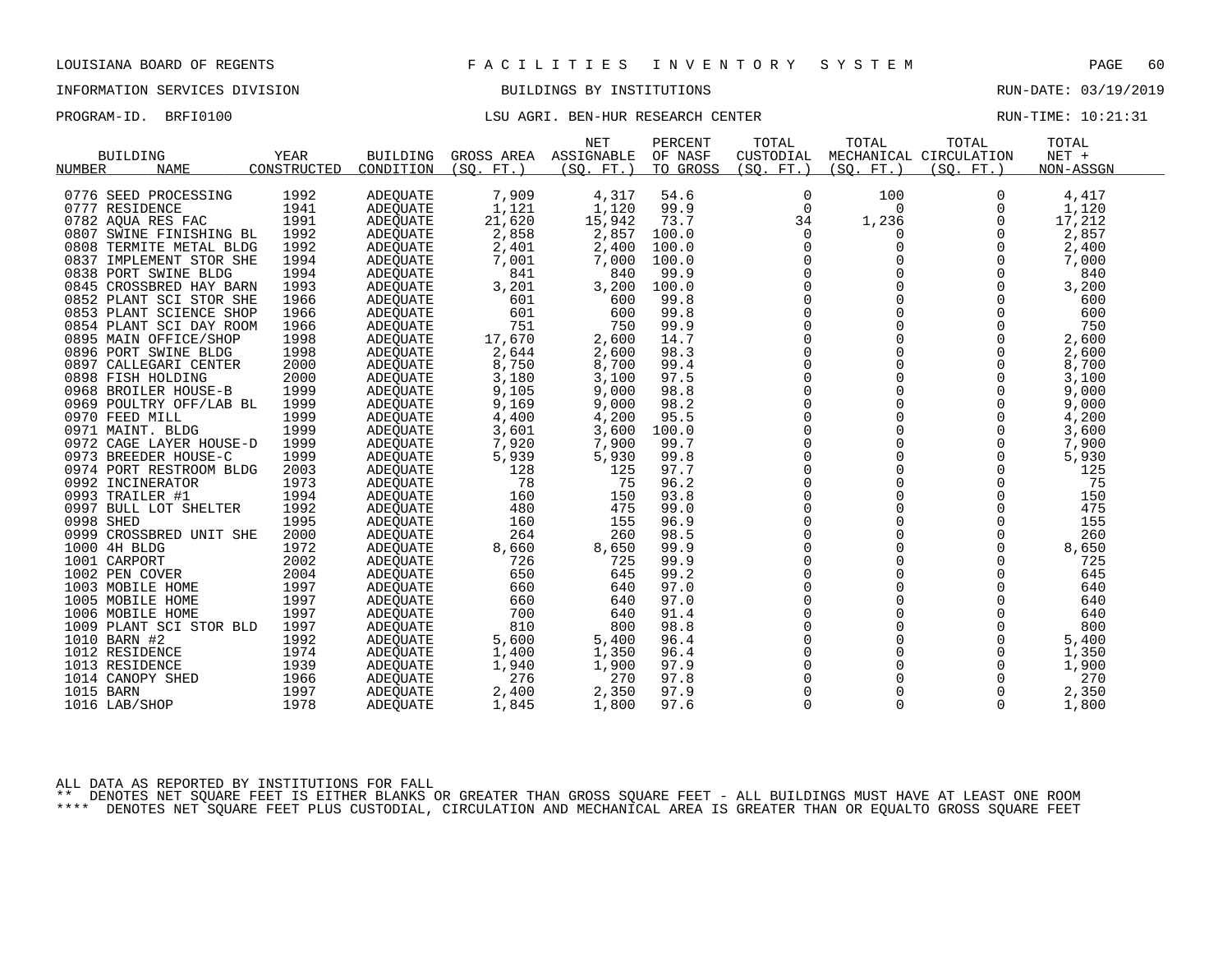# INFORMATION SERVICES DIVISION BUILDINGS BY INSTITUTIONS AND RUN-DATE: 03/19/2019

PROGRAM-ID. BRFI0100 **EXAM-ID.** BRFI0100 LSU AGRI. BEN-HUR RESEARCH CENTER RUN-TIME: 10:21:31

| NUMBER    | BUILDING<br><b>NAME</b> | <b>YEAR</b><br>CONSTRUCTED | <b>BUILDING</b><br>CONDITION | GROSS AREA<br>(SO. FT.) | <b>NET</b><br>ASSIGNABLE<br>(SO. FT.) | PERCENT<br>OF NASF<br>TO GROSS | TOTAL<br>CUSTODIAL<br>(SO. FT.) | TOTAL<br>MECHANICAL<br>SO. FT. | TOTAL<br>CIRCULATION<br>(SO. FT.) | TOTAL<br>$NET +$<br>NON-ASSGN |
|-----------|-------------------------|----------------------------|------------------------------|-------------------------|---------------------------------------|--------------------------------|---------------------------------|--------------------------------|-----------------------------------|-------------------------------|
|           |                         |                            |                              |                         |                                       |                                |                                 |                                |                                   |                               |
|           | 1114 WORKING FACILITY   | 2009                       | ADEOUATE                     | 3,414                   | 3,390                                 | 99.3                           |                                 |                                |                                   | 3,390                         |
| 1115 IDIF |                         | 2010                       | ADEOUATE                     | 13,352                  | 13,100                                | 98.1                           |                                 |                                |                                   | 13,100                        |
|           | 1116 HORSE SHELTER      | 2009                       | ADEOUATE                     | 512                     | 500                                   | 97.7                           |                                 |                                |                                   | 500                           |
| 1117      | HORSE SHELTER           | 2009                       | ADEOUATE                     | 512                     | 500                                   | 97.7                           |                                 |                                |                                   | 500                           |
|           | 1118 HORSE SHELTER      | 2009                       | ADEOUATE                     | 512                     | 500                                   | 97.7                           |                                 |                                |                                   | 500                           |
|           | 1119 HORSE WORKING FAC  | 2009                       | ADEOUATE                     | 4,200                   | 4,000                                 | 95.2                           |                                 |                                |                                   | 4,000                         |
|           | 1120 HAY BARN           | 2010                       | ADEOUATE                     | 5,000                   | 4,850                                 | 97.0                           |                                 |                                |                                   | 4,850                         |
|           | 1121 HAY BARN           | 2010                       | ADEOUATE                     | 5,000                   | 4,850                                 | 97.0                           |                                 |                                |                                   | 4,850                         |
|           | 1122 EQUIPMENT BARN     | 2010                       | ADEOUATE                     | 5,000                   | 4,850                                 | 97.0                           |                                 |                                |                                   | 4,850                         |
|           | 1123 CATTLE WORKING FAC | 2010                       | ADEOUATE                     | 400                     | 350                                   | 87.5                           |                                 |                                |                                   | 350                           |
|           | 1124 USDA SHOP          | 2010                       | ADEOUATE                     | 5,250                   | 5,000                                 | 95.2                           |                                 |                                |                                   | 5,000                         |
|           | 1125 VSF SHOP           | 2011                       | ADEOUATE                     | 7,020                   | 6,950                                 | 99.0                           |                                 |                                |                                   | 6,950                         |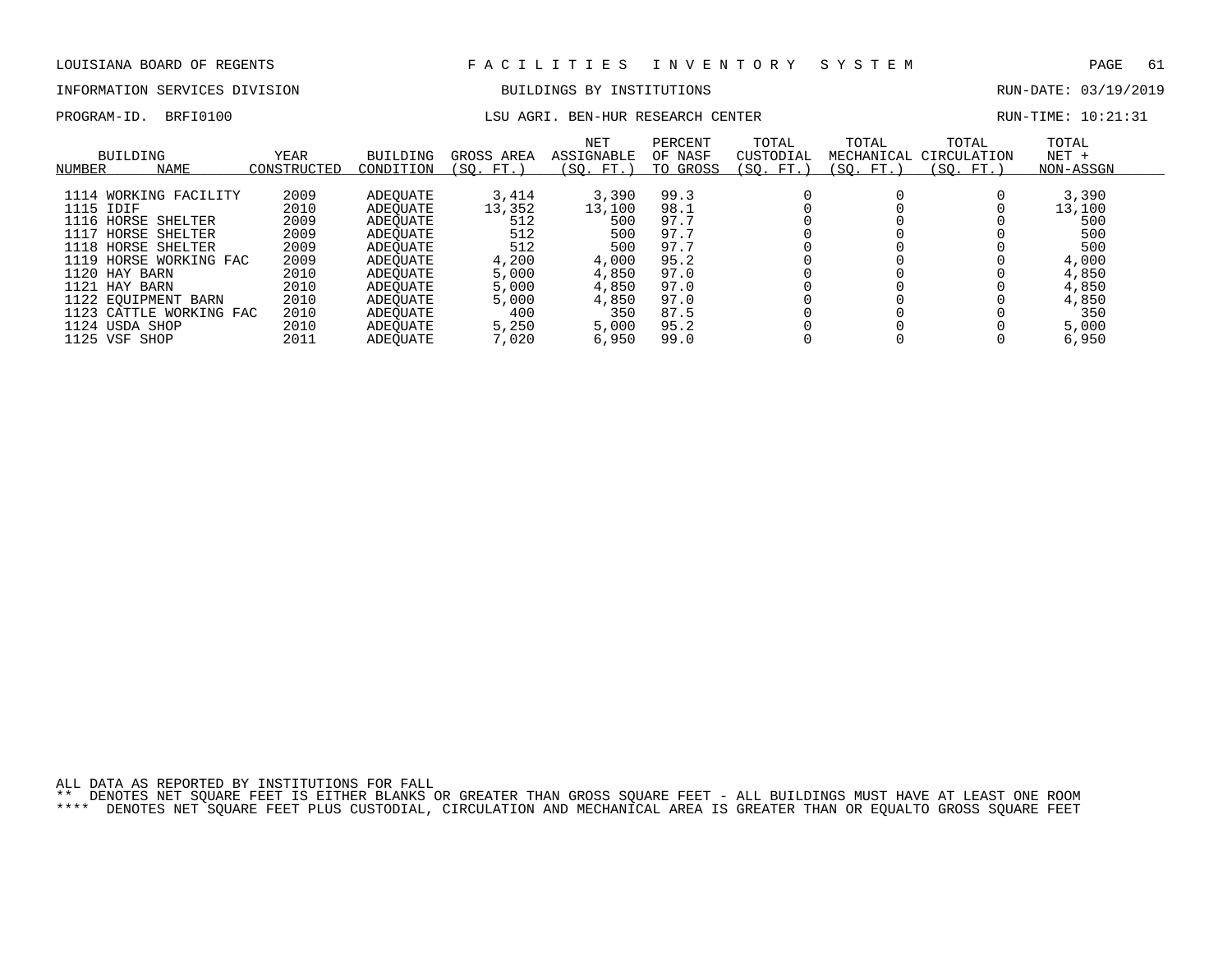# INFORMATION SERVICES DIVISION BUILDINGS BY INSTITUTIONS AND RUN-DATE: 03/19/2019

PROGRAM-ID. BRFI0100 **EXAM-ID.** BRFI0100 LSU AGRI. PERKINS RD. RESEARCH CENTER RUN-TIME: 10:21:31

| <b>NUMBER</b>                                       | BUILDING<br><b>NAME</b> | YEAR<br>CONSTRUCTED          | <b>BUILDING</b><br>CONDITION                 | GROSS AREA<br>΄SΟ.<br>FT.            | <b>NET</b><br>ASSIGNABLE<br>SO.<br>$FT.$ ) | PERCENT<br>OF NASF<br>TO GROSS | TOTAL<br>CUSTODIAL<br>$^{\prime}$ SO.<br>FT. | TOTAL<br>SO.<br>FT. | TOTAL<br>MECHANICAL CIRCULATION<br>'SO. | TOTAL<br>$NET +$<br>NON-ASSGN |
|-----------------------------------------------------|-------------------------|------------------------------|----------------------------------------------|--------------------------------------|--------------------------------------------|--------------------------------|----------------------------------------------|---------------------|-----------------------------------------|-------------------------------|
| 1059 STORAGE<br>1060 SHED<br>1061 SHED<br>1062 SHED |                         | 2007<br>2008<br>2008<br>2008 | ADEOUATE<br>ADEOUATE<br>ADEOUATE<br>ADEOUATE | 5,000<br>.,800<br>$\pm$ ,800<br>,800 | 4,990<br>.790<br>, 790<br>790              | 99.8<br>99.4<br>99.4<br>99.4   |                                              |                     |                                         | 4,990<br>,790<br>,790<br>,790 |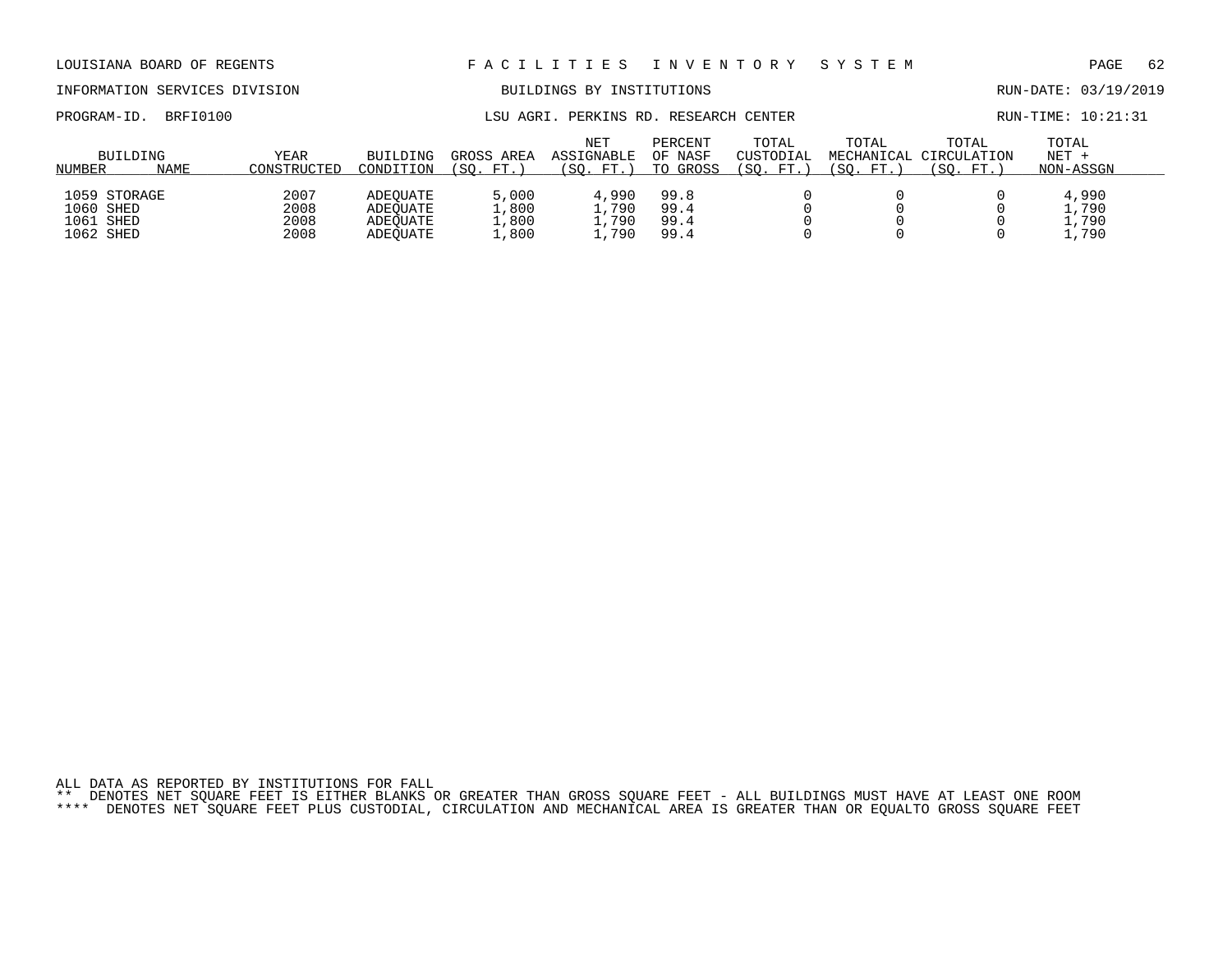# INFORMATION SERVICES DIVISION BUILDINGS BY INSTITUTIONS AND RUN-DATE: 03/19/2019

## PROGRAM-ID. BRFI0100 **LSU AGRI. LEE AGRI. CTR.-ALEXANDRIA** RUN-TIME: 10:21:31

| <b>BUILDING</b><br>NUMBER<br>NAME | YEAR<br>CONSTRUCTED | <b>BUILDING</b><br>CONDITION | GROSS AREA<br>(SO.<br>$FT.$ ) | <b>NET</b><br>ASSIGNABLE<br>(SO. FT.) | PERCENT<br>OF NASF<br>TO GROSS | TOTAL<br>CUSTODIAL<br>(SO. FT. ) | TOTAL<br>(SO. FT. ) | TOTAL<br>MECHANICAL CIRCULATION<br>(SO. FT.) | TOTAL<br>$NET +$<br>NON-ASSGN |
|-----------------------------------|---------------------|------------------------------|-------------------------------|---------------------------------------|--------------------------------|----------------------------------|---------------------|----------------------------------------------|-------------------------------|
|                                   |                     |                              |                               |                                       |                                |                                  |                     |                                              |                               |
| 0001 BULL TEST CENTER             | 1959                | ADEQUATE                     | 2,421                         | 2,420                                 | 100.0                          |                                  |                     |                                              | 2,420                         |
| 0002 FARM SHOP                    | 1967                | ADEQUATE                     | 2,689                         | 2,688                                 | 100.0                          |                                  |                     |                                              | 2,688                         |
| 0003 AGRONOMY RESD                | 1948                | ADEQUATE                     | 2,421                         | 2,420                                 | 100.0                          |                                  |                     |                                              | 2,420                         |
| 0004 FARM SUPER RESD              | 1948                | ADEQUATE                     | 1,872                         | 1,752                                 | 93.6                           |                                  |                     |                                              | 1,752                         |
| 0005 SUPT RESIDENCE               | 1948                | ADEQUATE                     | 2,033                         | 2,032                                 | 100.0                          |                                  |                     |                                              | 2,032                         |
| 0006 ANIM SCI RESD 1              | 1948                | ADEQUATE                     | 1,866                         | 1,865                                 | 99.9                           |                                  |                     |                                              | 1,865                         |
| 0007 ANIM SCI RESD 2              | 1948                | ADEQUATE                     | 1,866                         | 1,865                                 | 99.9                           |                                  |                     |                                              | 1,865                         |
| 0019 AGRONOMY STOR                | 1956                | ADEQUATE                     | 2,280                         | 2,279                                 | 100.0                          |                                  |                     |                                              | 2,279                         |
| 0020 DIAGNOSTIC LAB               | 1959                | ADEQUATE                     | 2,505                         | 1,759                                 | 70.2                           |                                  | 181                 |                                              | 1,940                         |
| 0022 FEED MILL FACIL              | 1964                | ADEQUATE                     | 3,481                         | 3,480                                 | 100.0                          |                                  |                     |                                              | 3,480                         |
| 0023 FEED STOR TANKS              | 1964                | ADEQUATE                     | 2                             |                                       | 50.0                           |                                  |                     |                                              |                               |
| 0024 SEED & FERTILIZ              | 1967                | ADEQUATE                     | 2,788                         | 2,573                                 | 92.3                           |                                  |                     |                                              | 2,573                         |
| 0025 HORSE BARN                   | 1967                | ADEQUATE                     | 2,040                         | 1,247                                 | 61.1                           |                                  |                     |                                              | 1,247                         |
| 0026 FARM PUMP                    | 1967                | ADEQUATE                     | 81                            | 80                                    | 98.8                           |                                  |                     |                                              | 80                            |
| 0032 LABORER RESI                 | 1968                | ADEQUATE                     | 1,379                         | 1,378                                 | 99.9                           |                                  |                     |                                              | 1,378                         |
| 0034 SHOW BARN                    | 1973                | ADEQUATE                     | 31,200                        | 23,820                                | 76.3                           |                                  | 180                 |                                              | 24,000                        |
| 0035 TRACTOR SHED                 | 1973                | <b>ADEQUATE</b>              | 5,901                         | 5,900                                 | 100.0                          |                                  | 0                   |                                              | 5,900                         |
| 0037 DEAN LEE ADMIN               | 1974                | ADEQUATE                     | 2,828                         | 2,495                                 | 88.2                           | 22                               | 301                 |                                              | 2,818                         |
| 0038 STEEL BEEF BARN              | 1978                | ADEQUATE                     | 2,881                         | 2,846                                 | 98.8                           | 0                                | 34                  |                                              | 2,880                         |
| 0039 EOUIP SHED                   | 1978                | ADEQUATE                     | 4,481                         | 4,480                                 | 100.0                          |                                  | $\overline{0}$      |                                              | 4,480                         |
| 0041 PESTICIDE BLDG               | 1979                | ADEQUATE                     | 1,257                         | 1,200                                 | 95.5                           |                                  | 56                  |                                              | 1,256                         |
| 0043 SILAGE FACILITY              | 1982                | <b>ADEQUATE</b>              | 3,261                         | 2,498                                 | 76.6                           | 0                                | 762                 |                                              | 3,260                         |
| 0044 SEED PROCESSING              | 1983                | ADEQUATE                     | 9,904                         | 8,778                                 | 88.6                           | 19                               | 197                 |                                              | 8,994                         |
| 0045 EQUIP SHED #3                | 1901                | ADEOUATE                     | 4,161                         | 4,160                                 | 100.0                          | 0                                | 0                   |                                              | 4,160                         |
| 0054 SCALE COVER                  | 1901                | ADEOUATE                     | 306                           | 305                                   | 99.7                           |                                  |                     |                                              | 305                           |
| 0055 PUMP SHED                    | 1901                | <b>ADEQUATE</b>              | 73                            | 72                                    | 98.6                           |                                  |                     |                                              | 72                            |
| 0094 CORRAL BARN                  | 1995                | <b>ADEQUATE</b>              | 6,001                         | 6,000                                 | 100.0                          |                                  |                     |                                              | 6,000                         |
| 0095 HAY BARN                     | 1996                | ADEQUATE                     | 4,001                         | 4,000                                 | 100.0                          |                                  |                     |                                              | 4,000                         |
| 0101 MET BLDG                     | 2002                | ADEOUATE                     | 2,700                         | 2,690                                 | 99.6                           |                                  |                     |                                              | 2,690                         |
| 0103 EXT OFFICE                   | 2003                | <b>ADEQUATE</b>              | 7,000                         | 5,000                                 | 71.4                           |                                  |                     |                                              | 5,000                         |
| 0104 SCALE COVER                  | 1900                | <b>ADEQUATE</b>              | 901                           | 900                                   | 99.9                           |                                  |                     |                                              | 900                           |
| 0112 SHOW FACILITY                | 2006                | <b>ADEOUATE</b>              | 78,300                        | 7,000                                 | 8.9                            |                                  |                     |                                              | 7,000                         |
| 0116 EOUIPMENT SHED NO.           | 2011                | <b>ADEOUATE</b>              | 3,800                         | 3,750                                 | 98.7                           | $\Omega$                         |                     | $\Omega$                                     | 3,750                         |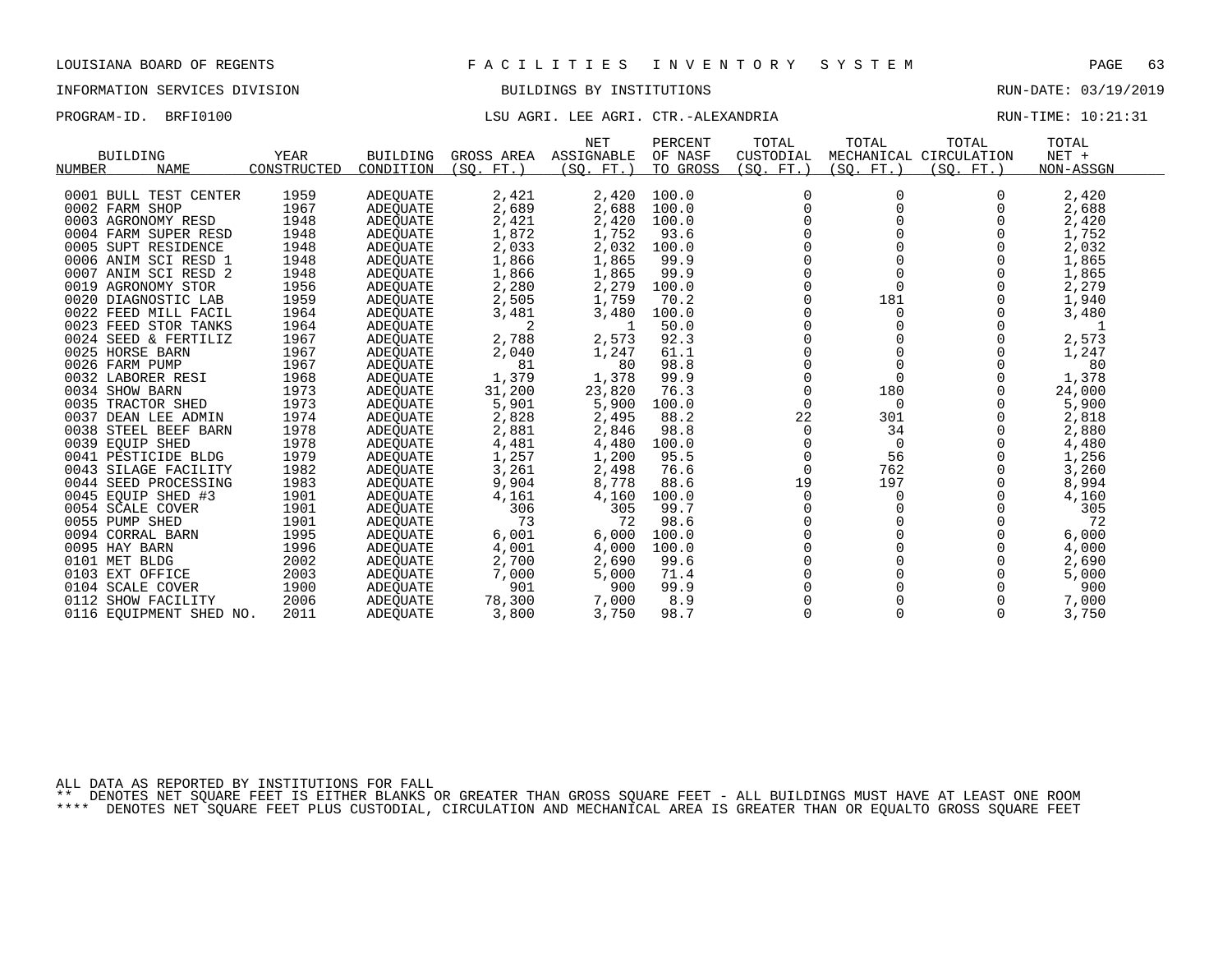## INFORMATION SERVICES DIVISION BUILDINGS BY INSTITUTIONS RUN-DATE: 03/19/2019

# PROGRAM-ID. BRFI0100 CONTEXT LOST LET AGRI. FRUIT & TRUCK - HAMMOND RUN-TIME: 10:21:31

| <b>BUILDING</b>             | <b>YEAR</b> | <b>BUILDING</b> | GROSS AREA  | <b>NET</b><br>ASSIGNABLE | PERCENT<br>OF NASF | TOTAL<br>CUSTODIAL | TOTAL      | TOTAL<br>MECHANICAL CIRCULATION | TOTAL<br>$NET +$ |
|-----------------------------|-------------|-----------------|-------------|--------------------------|--------------------|--------------------|------------|---------------------------------|------------------|
| <b>NAME</b><br>NUMBER       | CONSTRUCTED | CONDITION       | FT.<br>(SO. | (SO. FT.)                | TO GROSS           | (SQ. FT.)          | (SQ. FT. ) | (SO. FT.)                       | NON-ASSGN        |
|                             |             |                 |             |                          |                    |                    |            |                                 |                  |
| 0001 SE REGIONAL OFFICE     | 1904        | ADEQUATE        | 5,492       | 5,491                    | 100.0              | $\Omega$           | 0          |                                 | 5,491            |
| 0004 CONN GREENHOUSE        | 1951        | <b>ADEOUATE</b> | 1,681       | 1,680                    | 99.9               |                    |            |                                 | 1,680            |
| 0007<br>STAFF RES&GAR (NORT | 1952        | ADEQUATE        | 1,660       | 1,659                    | 99.9               |                    |            |                                 | 1,659            |
| 0010<br>STAFF RES&GAR SOUT  | 1953        | ADEOUATE        | 2,271       | 2,270                    | 100.0              |                    |            |                                 | 2,270            |
| SHADE HOUSE<br>0011         | 1953        | ADEQUATE        | 6,048       | 4,554                    | 75.3               |                    |            |                                 | 4,554            |
| 0012 LAWN EQUIP STOR        | 1953        | ADEQUATE        | 336         | 293                      | 87.2               |                    |            |                                 | 293              |
| 0016<br>LABORER HOUSE       | 1956        | ADEOUATE        | 1,293       | 1,292                    | 99.9               |                    |            |                                 | 1,292            |
| 0017 LABORER HOUSE          | 1957        | ADEQUATE        | 1,093       | 1,092                    | 99.9               |                    |            |                                 | 1,092            |
| 0019<br>BREAK ROOM & STORA  | 1958        | ADEOUATE        | 2,295       | 2,294                    | 100.0              |                    |            |                                 | 2,294            |
| 0021<br>WELL & PUMP         | 1968        | <b>ADEQUATE</b> | 141         | 140                      | 99.3               |                    |            |                                 | 140              |
| 0022 PLASTIC GREENHS        | 1978        | ADEQUATE        | 1,977       | 1,976                    | 99.9               |                    |            |                                 | 1,976            |
| 0023 POTTING SHED           | 1979        | ADEQUATE        | 1,201       | 1,200                    | 99.9               |                    | $\Omega$   |                                 | 1,200            |
| 0024 MAINT SHOP/STORAGE     | 1980        | ADEOUATE        | 3,205       | 3,070                    | 95.8               |                    | 134        |                                 | 3,204            |
| 0025 PROP HOUSE             | 1982        | ADEQUATE        | 961         | 960                      | 99.9               |                    | 0          |                                 | 960              |
| 0026<br>FIELD GREENHS NORT  | 1982        | ADEQUATE        | 961         | 960                      | 99.9               |                    |            |                                 | 960              |
| 0027<br>PEST STOR BLDG      | 1983        | ADEOUATE        | 1,183       | 1,182                    | 99.9               |                    |            |                                 | 1,182            |
| 0028 EOUIP STOR BLDG        | 1983        | ADEQUATE        | 1,851       | 1,850                    | 99.9               |                    |            |                                 | 1,850            |
| 0031 HALF QUONSET STORA     | 1901        | ADEQUATE        | 257         | 256                      | 99.6               |                    |            |                                 | 256              |
| 0034 HEAD HOUSE             | 1901        | ADEQUATE        | 855         | 824                      | 96.4               |                    | 30         |                                 | 854              |
| 0035 REGION OFF PUMP SH     | 1901        | ADEOUATE        | 301         | 300                      | 99.7               |                    | 0          |                                 | 300              |
| 0040 COOLER&STORAGE         | 1901        | ADEQUATE        | 608         | 400                      | 65.8               |                    |            |                                 | 400              |
| 0042 SLAB & LEAN-TO         | 1901        | ADEOUATE        | 321         | 320                      | 99.7               |                    |            |                                 | 320              |
| 0046 FIELD STOR SOUTHWE     | 1951        | ADEOUATE        | 152         | 151                      | 99.3               |                    |            |                                 | 151              |
| 0047<br>STOR BLDG           | 1951        | <b>ADEOUATE</b> | 151         | 150                      | 99.3               |                    |            |                                 | 150              |
| 0049 PUMP STATION           | 1975        | ADEOUATE        | 133         | 132                      | 99.2               |                    |            |                                 | 132              |
| 0057 HUT                    | 1982        | ADEQUATE        | 960         | 950                      | 99.0               |                    |            |                                 | 950              |
| 0058 COTTAGE                | 1951        | <b>ADEOUATE</b> | 1,177       | 1,100                    | 93.5               |                    |            |                                 | 1,100            |
| 0060 OFFICE                 | 2007        | ADEQUATE        | 3,722       | 3,721                    | 100.0              |                    |            |                                 | 3,721            |
| 0062 GAZEBO                 | 2011        | <b>ADEOUATE</b> | 256         | 245                      | 95.7               |                    |            | $\Omega$                        | 245              |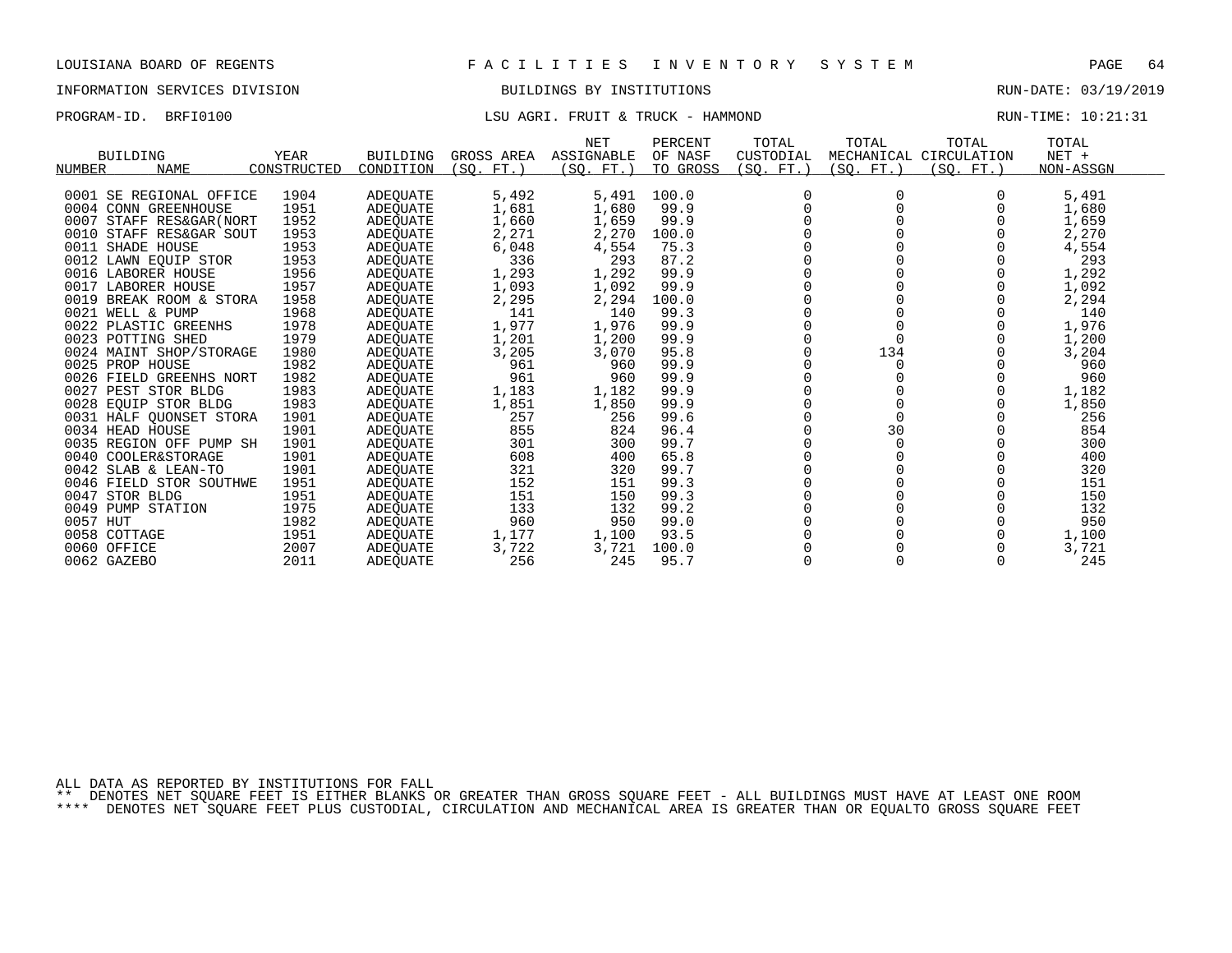## INFORMATION SERVICES DIVISION BUILDINGS BY INSTITUTIONS RUN-DATE: 03/19/2019

## PROGRAM-ID. BRFI0100 LSU AGRI. IBERIA LIVESTOCK - JEANERETTE RUN-TIME: 10:21:31

| <b>BUILDING</b><br><b>NAME</b><br>NUMBER | <b>YEAR</b><br>CONSTRUCTED | <b>BUILDING</b><br>CONDITION | GROSS AREA<br>(SO. FT. ) | <b>NET</b><br>ASSIGNABLE<br>(SO. FT. ) | PERCENT<br>OF NASF<br>TO GROSS | TOTAL<br>CUSTODIAL<br>(SO. FT.) | TOTAL<br>(SO. FT. ) | TOTAL<br>MECHANICAL CIRCULATION<br>(SQ. FT.) | TOTAL<br>$NET +$<br>NON-ASSGN |
|------------------------------------------|----------------------------|------------------------------|--------------------------|----------------------------------------|--------------------------------|---------------------------------|---------------------|----------------------------------------------|-------------------------------|
|                                          |                            |                              |                          |                                        |                                |                                 |                     |                                              |                               |
| 0002 CATTLE BARN #2                      | 1915                       | ADEQUATE                     | 8,800                    | 7,313                                  | 83.1                           | 0                               | 0                   |                                              | 7,313                         |
| 0003 PUMP HOUSE STORAGE                  | 1915                       | <b>ADEOUATE</b>              | 1,201                    | 1,200                                  | 99.9                           | 0                               | 0                   |                                              | 1,200                         |
| 0004 CATTLE BARN #1                      | 1918                       | ADEQUATE                     | 8,456                    | 8,455                                  | 100.0                          |                                 |                     |                                              | 8,455                         |
| 0005 DAIRY BARN                          | 1918                       | ADEQUATE                     | 2,369                    | 2,368                                  | 100.0                          |                                 |                     |                                              | 2,368                         |
| 0009 GREY METAL BLDG                     | 1967                       | ADEQUATE                     | 1,410                    | 1,409                                  | 99.9                           |                                 |                     |                                              | 1,409                         |
| 0010 NORTH BARN                          | 1973                       | ADEQUATE                     | 6,826                    | 6,825                                  | 100.0                          | 0                               |                     |                                              | 6,825                         |
| 0012 WEST BARN                           | 1974                       | <b>ADEOUATE</b>              | 2,825                    | 2,824                                  | 100.0                          | $\Omega$                        |                     | $\Omega$                                     | 2,824                         |
| 0015 CON.STAVE SILO                      | 1974                       | ADEQUATE                     | 201                      | 200                                    | 99.5                           | $\Omega$                        | $\Omega$            | $\Omega$                                     | 200                           |
| 0017 FEED & CALF BRN                     | 1974                       | ADEOUATE                     | 13,033                   | 13,032                                 | 100.0                          | $\Omega$                        | $\Omega$            | $\Omega$                                     | 13,032                        |
| 0018 BEEF LAB                            | 1975                       | ADEQUATE                     | 2,003                    | 1,978                                  | 98.8                           | $\Omega$                        | 24                  |                                              | 2,002                         |
| 0019 EQUIPMENT BARN                      | 1982                       | ADEQUATE                     | 4,000                    | 3,773                                  | 94.3                           |                                 | $\Omega$            |                                              | 3,773                         |
| 0020 LABORA BLDG                         | 1982                       | ADEQUATE                     | 3,899                    | 3,841                                  | 98.5                           | $\Omega$                        | 57                  |                                              | 3,898                         |
| 0021 HAY BARN ANNEX                      | 1982                       | ADEOUATE                     | 4,000                    | 3,773                                  | 94.3                           |                                 | $\Omega$            |                                              | 3,773                         |
| 0022 FEED MILL                           | 1983                       | ADEQUATE                     | 1,280                    | 1,209                                  | 94.5                           |                                 |                     |                                              | 1,209                         |
| 0023 PEST. STOR. BLDG.                   | 1986                       | ADEQUATE                     | 768                      | 599                                    | 78.0                           |                                 | 99                  |                                              | 698                           |
| 0024 RICHARD HOUSE                       | 1901                       | ADEQUATE                     | 1,879                    | 1,878                                  | 99.9                           |                                 |                     |                                              | 1,878                         |
| 0025 LEBLANC HOUSE                       | 1901                       | <b>ADEOUATE</b>              | 2,049                    | 2,048                                  | 100.0                          | $\mathbf 0$                     |                     | 0                                            | 2,048                         |
| 0026 HALLMARK HOUSE                      | 1901                       | ADEQUATE                     | 1,981                    | 1,980                                  | 99.9                           | 0                               |                     | 0                                            | 1,980                         |
| 0027<br>WILLIAMS HOUSE                   | 1901                       | ADEQUATE                     | 1,651                    | 1,650                                  | 99.9                           | $\mathbf 0$                     |                     |                                              | 1,650                         |
| 0028 WYATT HOUSE                         | 1901                       | <b>ADEQUATE</b>              | 1,566                    | 1,565                                  | 99.9                           | $\mathbf 0$                     | $\Omega$            |                                              | 1,565                         |
| 0029 VIATOR HOUSE                        | 1901                       | ADEQUATE                     | 2,815                    | 2,814                                  | 100.0                          | $\mathbf 0$                     | $\Omega$            |                                              | 2,814                         |
| 0030 OFFICE BLDG                         | 1901                       | <b>ADEQUATE</b>              | 2,912                    | 1,883                                  | 64.7                           | 12                              | 238                 | 0                                            | 2,133                         |
| 0032 CONC STAVE SILO                     | 1960                       | ADEQUATE                     | 255                      | 254                                    | 99.6                           | $\mathbf 0$                     | 0                   | $\Omega$                                     | 254                           |
| 0033 SOLID CONC SILO 6                   | 1955                       | ADEOUATE                     | 114                      | 113                                    | 99.1                           | $\Omega$                        | $\Omega$            |                                              | 113                           |
| 0036 SUGAR SHED                          | 1970                       | ADEQUATE                     | 1,921                    | 1,920                                  | 99.9                           | $\Omega$                        |                     |                                              | 1,920                         |
| 0038 WELL HSE/TANK                       | 1950                       | ADEOUATE                     | 31                       | 30                                     | 96.8                           |                                 | $\Omega$            |                                              | 30                            |
| 0045 D-1 SHED                            | 1975                       | ADEQUATE                     | 715                      | 714                                    | 99.9                           |                                 |                     |                                              | 714                           |
| 0046 SHOP/STORAGE BLDG                   | 1995                       | ADEQUATE                     | 4,376                    | 4,375                                  | 100.0                          | $\Omega$                        |                     |                                              | 4,375                         |
| 0047 COVER                               | 2005                       | <b>ADEOUATE</b>              | 1,200                    | 1,195                                  | 99.6                           |                                 |                     |                                              | 1,195                         |
| 0048 STORAGE BUILDING                    | 1975                       | ADEQUATE                     | 171                      | 150                                    | 87.7                           |                                 |                     |                                              | 150                           |
| 0049 WATER SOFTENER SHE                  | 1975                       | ADEQUATE                     | 140                      | 120                                    | 85.7                           |                                 |                     |                                              | 120                           |
| 0050 WELL HOUSE                          | 1975                       | ADEQUATE                     | 64                       | 60                                     | 93.8                           |                                 |                     |                                              | 60                            |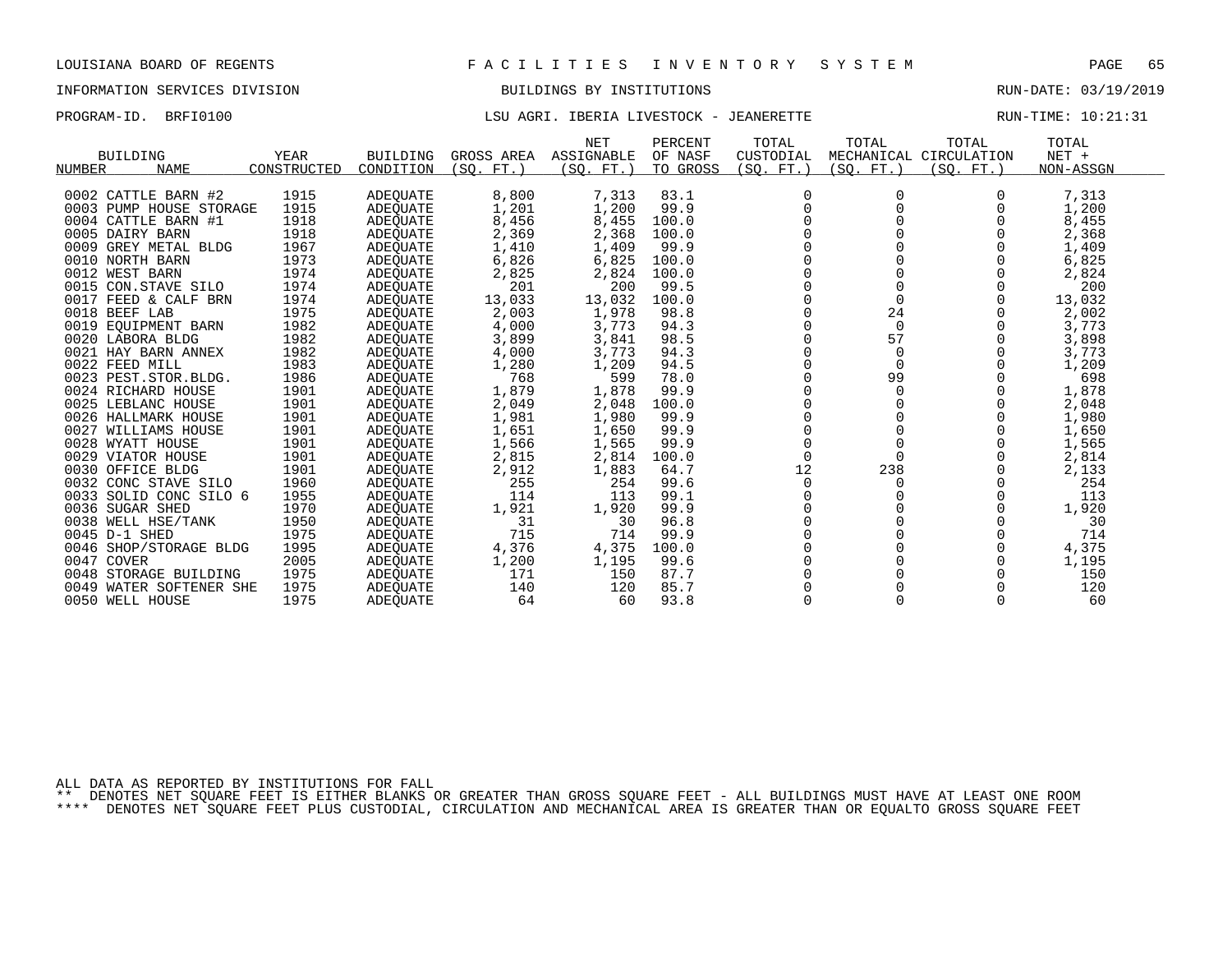# INFORMATION SERVICES DIVISION BUILDINGS BY INSTITUTIONS RUN-DATE: 03/19/2019

## PROGRAM-ID. BRFI0100 LSU AGRI. IDELWILD - CLINTON RUN-TIME: 10:21:31

| <b>BUILDING</b>              | YEAR        | <b>BUILDING</b> | GROSS AREA      | NET<br>ASSIGNABLE | PERCENT<br>OF NASF | TOTAL<br>CUSTODIAL | TOTAL      | TOTAL<br>MECHANICAL CIRCULATION | TOTAL<br>$NET +$ |  |
|------------------------------|-------------|-----------------|-----------------|-------------------|--------------------|--------------------|------------|---------------------------------|------------------|--|
| <b>NUMBER</b><br><b>NAME</b> | CONSTRUCTED | CONDITION       | (SO.<br>$FT.$ ) | (SO.<br>$FT.$ )   | TO GROSS           | (SQ. FT.)          | (SQ. FT. ) | (SQ.<br>$FT.$ )                 | NON-ASSGN        |  |
| 0001 FARM RESID              | 1957        | ADEQUATE        | 877             | 876               | 99.9               | $\Omega$           |            |                                 | 876              |  |
| 0002 FEED STOR               | 1957        | ADEQUATE        | 2,001           | 2,000             | 100.0              |                    |            |                                 | 2,000            |  |
| 0003 MACH. SHED/SHOP         | 1958        | ADEQUATE        | 2,210           | 2,209             | 100.0              |                    |            |                                 | 2,209            |  |
| 0004 FARM RESI               | 1958        | <b>ADEOUATE</b> | 852             | 851               | 99.9               |                    |            |                                 | 851              |  |
| 0005 LIVSTK/HAY BARN         | 1959        | ADEQUATE        | 1,729           | 1,728             | 99.9               |                    |            |                                 | 1,728            |  |
| 0006 CHEM. STOR.             | 1959        | ADEQUATE        | 8,993           | 210               | 2.3                |                    |            |                                 | 210              |  |
| 0007<br><b>STOREROOM</b>     | 1959        | ADEQUATE        | 1,310           | 180               | 13.7               |                    |            |                                 | 180              |  |
| 0008<br>IMPL. SHED           | 1960        | ADEQUATE        | 769             | 768               | 99.9               |                    |            |                                 | 768              |  |
| 0010<br>SAWMILL SHED         | 1968        | ADEQUATE        | 3,457           | 3,456             | 100.0              |                    |            |                                 | 3,456            |  |
| 0011<br>OBSERVATORY          | 1970        | ADEQUATE        | 4,685           | 4,684             | 100.0              |                    |            |                                 | 4,684            |  |
| 0012 OBSERVATORY PUMP H      | 1973        | ADEQUATE        | 145             | 144               | 99.3               |                    |            |                                 | 144              |  |
| 0013<br>CARPORT/STOR         | 1976        | ADEQUATE        | 277             | 80                | 28.9               |                    |            |                                 | 80               |  |
| OFFICE BLDG-NEW<br>0014      | 1976        | ADEQUATE        | 3,978           | 1,180             | 29.7               | 18                 | 144        |                                 | 1,342            |  |
| 0015<br>LOAFING BARN         | 1976        | ADEQUATE        | 2,133           | 2,132             | 100.0              |                    |            |                                 | 2,132            |  |
| 0016 SHED                    | 1976        | ADEQUATE        | 505             | 504               | 99.8               |                    |            |                                 | 504              |  |
| 0018 SHELTER                 | 1976        | ADEQUATE        | 865             | 864               | 99.9               |                    |            |                                 | 864              |  |
| 0019<br><b>COMBINE SHED</b>  | 1976        | ADEQUATE        | 817             | 816               | 99.9               |                    |            |                                 | 816              |  |
| 0020 RESIDENCE               | 1977        | ADEOUATE        | 2,522           | 2,521             | 100.0              |                    |            |                                 | 2,521            |  |
| 0021 RESIDENCE               | 1978        | ADEQUATE        | 1,361           | 1,360             | 99.9               |                    |            |                                 | 1,360            |  |
| 0022 PEACH SHED              | 1979        | ADEQUATE        | 4,001           | 4,000             | 100.0              |                    |            |                                 | 4,000            |  |
| 0024 WELL                    | 1966        | ADEOUATE        | 500             | 495               | 99.0               |                    |            |                                 | 495              |  |
| 0025<br>WELL                 | 1971        | ADEOUATE        | 800             | 495               | 61.9               |                    |            |                                 | 495              |  |
| 0026 WASH SHED               | 1960        | <b>ADEOUATE</b> | 87              | 86                | 98.9               |                    |            |                                 | 86               |  |
| 0027<br><b>BREAKROOM</b>     | 2002        | ADEQUATE        | 950             | 900               | 94.7               |                    |            |                                 | 900              |  |
| 0028 LAB                     | 2002        | ADEQUATE        | 748             | 720               | 96.3               |                    |            |                                 | 720              |  |
| 0029<br>STOR BLDG            | 1976        | ADEQUATE        | 759             | 750               | 98.8               |                    |            |                                 | 750              |  |
| 0030 DEER FAC                | 2004        | <b>ADEOUATE</b> | 1,920           | 1,900             | 99.0               |                    |            |                                 | 1,900            |  |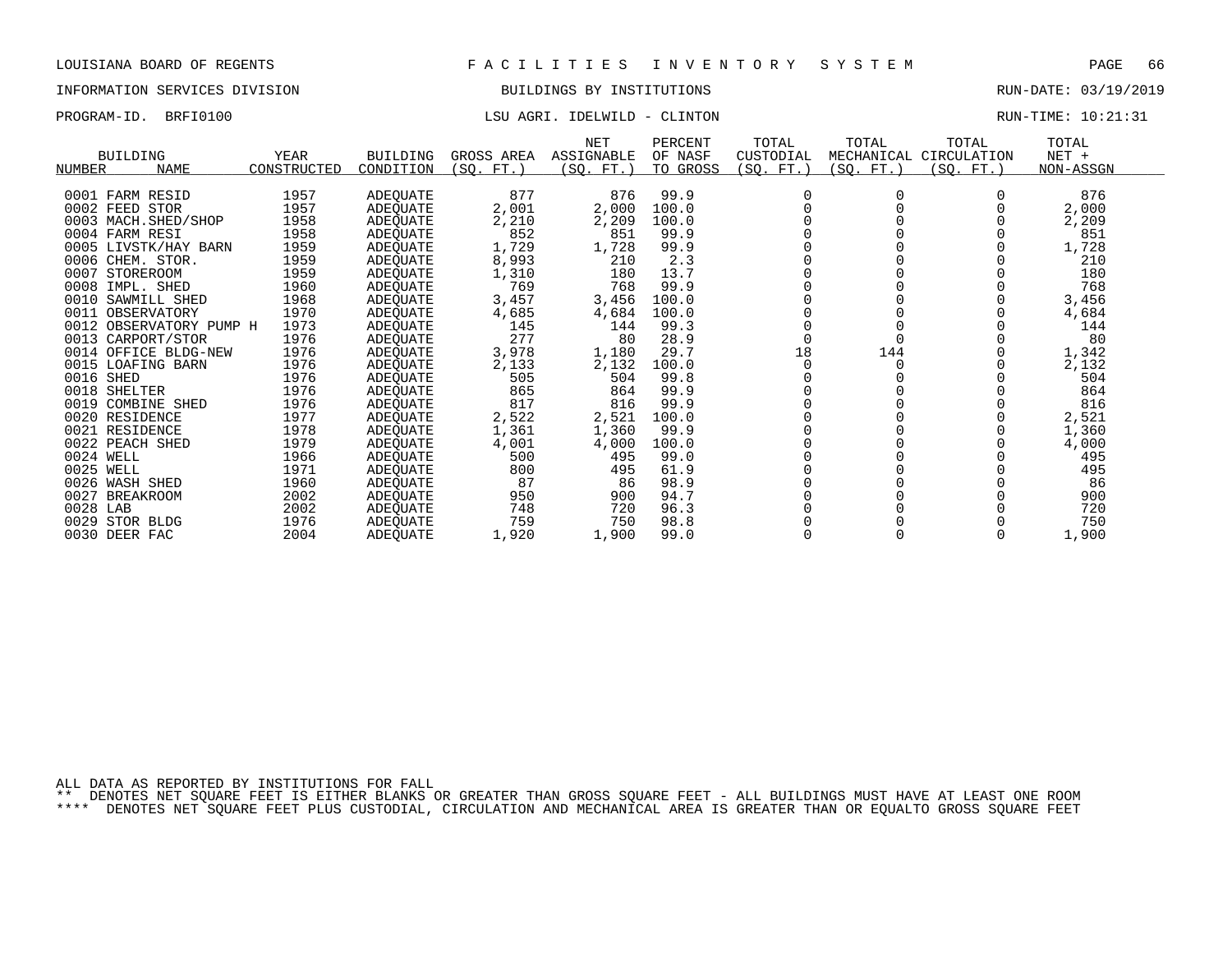# INFORMATION SERVICES DIVISION BUILDINGS BY INSTITUTIONS RUN-DATE: 03/19/2019

## PROGRAM-ID. BRFI0100 LSU AGRI. NORTH LOUISIANA - CALHOUN RUN-TIME: 10:21:31

| <b>BUILDING</b>         |      | YEAR        | <b>BUILDING</b> | GROSS AREA | <b>NET</b><br>ASSIGNABLE | PERCENT<br>OF NASF | TOTAL<br>CUSTODIAL | TOTAL<br>MECHANICAL | TOTAL<br>CIRCULATION | TOTAL<br>$NET +$ |  |
|-------------------------|------|-------------|-----------------|------------|--------------------------|--------------------|--------------------|---------------------|----------------------|------------------|--|
| NUMBER<br><b>NAME</b>   |      | CONSTRUCTED | CONDITION       | (SQ. FT. ) | (SQ. FT.)                | TO GROSS           | (SQ. FT.)          | (SQ. FT.)           | (SQ. FT.)            | NON-ASSGN        |  |
|                         |      |             |                 |            |                          |                    |                    |                     |                      |                  |  |
| 0001 FOREMAN'S RESI     |      | 1901        | ADEQUATE        | 2,977      | 2,976                    | 100.0              |                    |                     |                      | 2,976            |  |
| 0003<br>TRACTOR SHED    |      | 1949        | ADEOUATE        | 3,000      | 2,566                    | 85.5               |                    |                     |                      | 2,566            |  |
| 0005<br>OFFICE BLDG     |      | 1950        | ADEOUATE        | 2,275      | 2,013                    | 88.5               | 20                 | 241                 |                      | 2,274            |  |
| 0006 HAY & LOAF SHED    |      | 1951        | ADEOUATE        | 6,750      | 5,400                    | 80.0               |                    |                     |                      | 5,400            |  |
| 0009<br>AUDITORIUM/     | BARN | 1955        | ADEOUATE        | 6,000      | 5,607                    | 93.5               |                    | 159                 |                      | 5,766            |  |
| 0010 FEED HOUSE         |      | 1957        | REMOD-A         | 3,565      | 3,564                    | 100.0              |                    |                     |                      | 3,564            |  |
| 0012 GRN.HSE&HD.HSE.    |      | 1958        | ADEOUATE        | 1,900      | 1,853                    | 97.5               |                    |                     |                      | 1,853            |  |
| 0013 PRODUCE SHED       |      | 1958        | ADEOUATE        | 3,201      | 3,200                    | 100.0              |                    |                     |                      | 3,200            |  |
| 0014<br>SUPT RESIDENCE  |      | 1958        | ADEOUATE        | 1,691      | 1,690                    | 99.9               |                    |                     |                      | 1,690            |  |
| 0024<br>BROILER HOUSE   |      | 1960        | ADEOUATE        | 3,601      | 3,600                    | 100.0              |                    |                     |                      | 3,600            |  |
| 0025 LAB/CARP SHED      |      | 1961        | ADEQUATE        | 3,600      | 3,226                    | 89.6               |                    | 38                  |                      | 3,264            |  |
| 0027<br>IMPLEMENT SHED  |      | 1966        | ADEQUATE        | 2,461      | 2,244                    | 91.2               |                    | 216                 |                      | 2,460            |  |
| 0030 FARMER RESI        |      | 1967        | ADEQUATE        | 1,084      | 1,083                    | 99.9               |                    |                     |                      | 1,083            |  |
| 0031 FARMER RESI        |      | 1967        | ADEOUATE        | 1,084      | 1,083                    | 99.9               |                    |                     |                      | 1,083            |  |
| 0033 GOAT SHED          |      | 1968        | ADEQUATE        | 3,541      | 3,540                    | 100.0              |                    |                     |                      | 3,540            |  |
| 0034 HAY STOR BARN      |      | 1968        | ADEOUATE        | 2,184      | 2,137                    | 97.8               |                    |                     |                      | 2,137            |  |
| 0038<br>POULTRY STOR BL |      | 1978        | ADEOUATE        | 2,400      | 2,286                    | 95.3               |                    |                     |                      | 2,286            |  |
| 0039<br>ORNA. GREENHSE  |      | 1981        | ADEQUATE        | 1,977      | 1,976                    | 99.9               |                    |                     |                      | 1,976            |  |
| 0040<br>COOL SLS BLDG   |      | 1982        | ADEOUATE        | 900        | 781                      | 86.8               |                    |                     |                      | 781              |  |
| 0041 PEST. STOR. BLDG.  |      | 1983        | ADEQUATE        | 1,080      | 637                      | 59.0               |                    |                     |                      | 637              |  |
| 0042 EXTENSION OFFICE   |      | 1984        | ADEOUATE        | 2,816      | 1,886                    | 67.0               | 11                 | 234                 |                      | 2,131            |  |
| 0046 FARMER'S RESI      |      | 1967        | ADEQUATE        | 1,084      | 1,083                    | 99.9               |                    |                     |                      | 1,083            |  |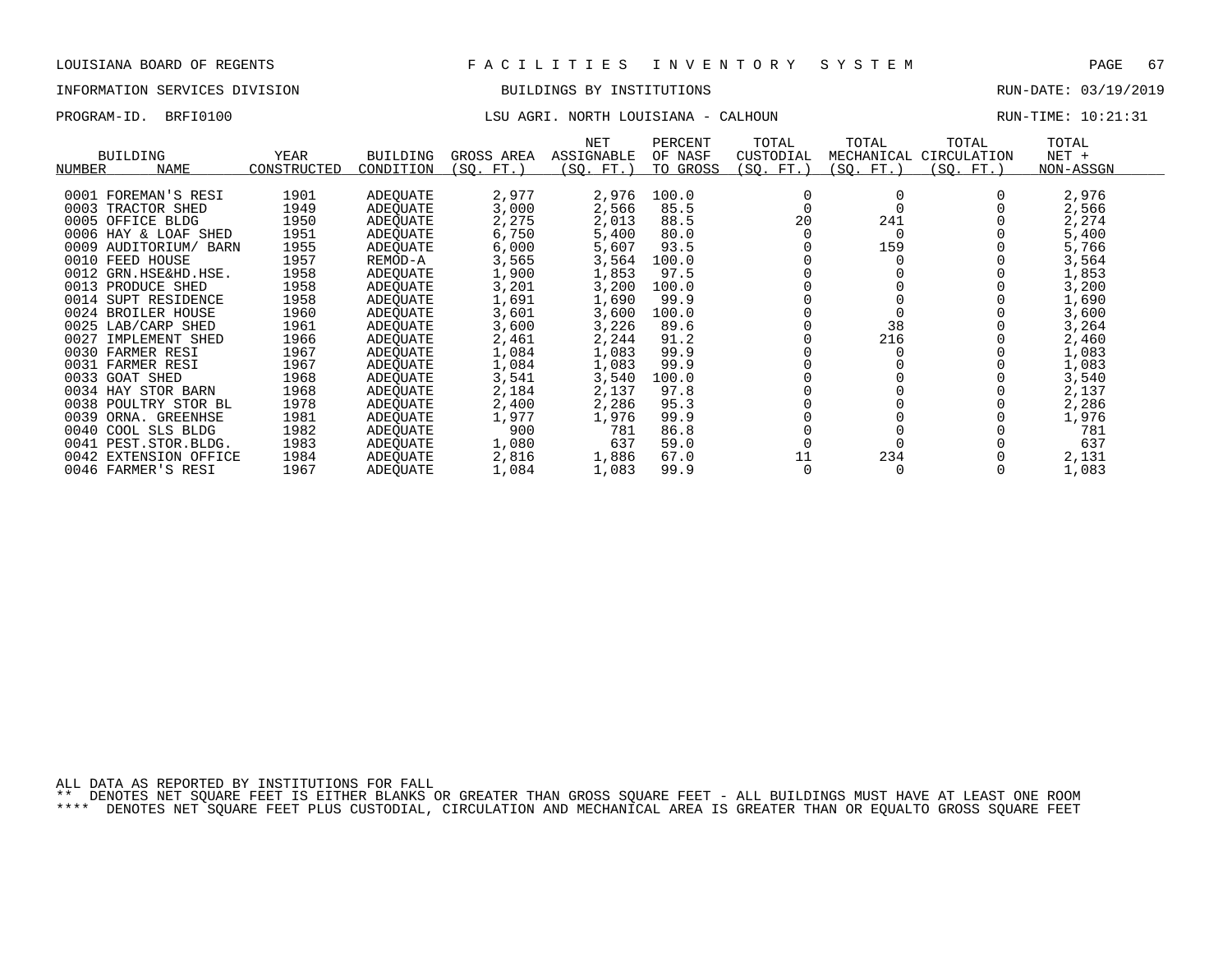INFORMATION SERVICES DIVISION BUILDINGS BY INSTITUTIONS AND RUN-DATE: 03/19/2019

PROGRAM-ID. BRFI0100 COMPUTE: 10:21:31

|                        |             |                 |            | <b>NET</b> | PERCENT  | TOTAL       | TOTAL       | TOTAL                  | TOTAL     |  |
|------------------------|-------------|-----------------|------------|------------|----------|-------------|-------------|------------------------|-----------|--|
| <b>BUILDING</b>        | YEAR        | <b>BUILDING</b> | GROSS AREA | ASSIGNABLE | OF NASF  | CUSTODIAL   |             | MECHANICAL CIRCULATION | NET +     |  |
| NUMBER<br><b>NAME</b>  | CONSTRUCTED | CONDITION       | (SQ. FT.)  | (SQ. FT. ) | TO GROSS | (SO. FT.)   | (SO. FT. )  | (SO. FT. )             | NON-ASSGN |  |
|                        |             |                 |            |            |          |             |             |                        |           |  |
| 0002 FARM SUPER RES    | 1946        | ADEQUATE        | 1,861      | 1,860      | 99.9     | 0           | 0           | 0                      | 1,860     |  |
| 0003 OFFICE BUILDING   | 1948        | <b>ADEOUATE</b> | 6,500      | 2,551      | 39.2     | 16          | 340         | 0                      | 2,907     |  |
| 0004 STAFF RESD NO.3   | 1948        | ADEQUATE        | 2,801      | 2,800      | 100.0    | 0           | $\mathbf 0$ | 0                      | 2,800     |  |
| 0005 MACH & IMP SHED   | 1948        | <b>ADEQUATE</b> | 4,896      | 4,708      | 96.2     | $\mathbf 0$ | 187         | 0                      | 4,895     |  |
| 0006 STAFF RESIDENCE   | 1949        | ADEQUATE        | 1,801      | 1,800      | 99.9     | $\Omega$    | $\Omega$    | $\Omega$               | 1,800     |  |
| 0007 STAFF RESIDENCE   | 1949        | ADEQUATE        | 1,801      | 1,800      | 99.9     | $\mathbf 0$ | $\mathbf 0$ | 0                      | 1,800     |  |
| 0008 LABORER COTTAGE   | 1949        | ADEOUATE        | 937        | 936        | 99.9     | 0           | $\Omega$    | $\mathbf 0$            | 936       |  |
| 0010 LABORER COTTAGE   | 1949        | <b>ADEQUATE</b> | 937        | 936        | 99.9     | $\mathbf 0$ | $\Omega$    | $\Omega$               | 936       |  |
| 0011 LABORER COTTAGE   | 1949        | <b>ADEQUATE</b> | 937        | 936        | 99.9     | $\Omega$    | $\Omega$    | $\Omega$               | 936       |  |
| 0013 PUMP HOUSE        | 1949        | ADEOUATE        | 281        | 280        | 99.6     | 0           | $\mathbf 0$ | 0                      | 280       |  |
| 0015 STAFF RESD NO.6   | 1949        | ADEQUATE        | 2,101      | 2,100      | 100.0    | $\mathbf 0$ |             | 0                      | 2,100     |  |
| 0017 STAFF RES NO 7    | 1949        | <b>ADEQUATE</b> | 2,830      | 2,500      | 88.3     | $\Omega$    | $\Omega$    | $\Omega$               | 2,500     |  |
| 0018 STAFF RES NO 8    | 1949        | ADEQUATE        | 2,001      | 2,000      | 100.0    | $\mathbf 0$ | 0           | 0                      | 2,000     |  |
| 0019 DRYING & STOR     | 1950        | ADEQUATE        | 2,241      | 2,240      | 100.0    | $\Omega$    | $\Omega$    | $\Omega$               | 2,240     |  |
| 0020 FERTILIZER HSE    | 1950        | ADEOUATE        | 666        | 612        | 91.9     | $\mathbf 0$ | $\Omega$    | $\Omega$               | 612       |  |
| 0021 OLD DAIRY PARLOR  | 1950        | ADEQUATE        | 7,500      | 1,011      | 13.5     | $\mathbf 0$ | 246         | 0                      | 1,257     |  |
| 0022 BULL BARN #2      | 1950        | ADEQUATE        | 360        | 300        | 83.3     | 0           | $\mathbf 0$ | $\mathbf 0$            | 300       |  |
| 0023 TACK/CATTLE SHED  | 1950        | ADEQUATE        | 1,585      | 1,584      | 99.9     | 0           | 0           | 0                      | 1,584     |  |
| 0024 HEAVY SPRING SHED | 1950        | ADEOUATE        | 208        | 140        | 67.3     | $\mathbf 0$ | $\Omega$    | $\Omega$               | 140       |  |
| 0025 HEAVY SPRING SHED | 1950        | <b>ADEQUATE</b> | 208        | 140        | 67.3     | 0           | 0           | 0                      | 140       |  |
| 0026 SEED HOUSE        | 1951        | ADEQUATE        | 3,160      | 2,280      | 72.2     | $\mathbf 0$ | $\Omega$    | 0                      | 2,280     |  |
| 0027 BULL SHED         | 1952        | ADEOUATE        | 396        | 360        | 90.9     | $\Omega$    | $\Omega$    | $\Omega$               | 360       |  |
| 0030 HAY STOR&BROIL.   | 1953        | <b>ADEQUATE</b> | 2,440      | 1,870      | 76.6     | $\mathbf 0$ | $\mathbf 0$ | 0                      | 1,870     |  |
| 0033 GEN.STOR.BLDG.    | 1955        | ADEQUATE        | 1,029      | 960        | 93.3     | 0           | $\Omega$    | $\mathbf 0$            | 960       |  |
| 0035 STAFF RESD NO.1   | 1956        | ADEQUATE        | 1,501      | 1,500      | 99.9     | $\mathbf 0$ | $\Omega$    | $\Omega$               | 1,500     |  |
| 0036 STAFF RESD NO.2   | 1956        | ADEQUATE        | 1,801      | 1,800      | 99.9     | $\mathbf 0$ | 0           | 0                      | 1,800     |  |
| 0037 FARM SUP RES 2    | 1956        | ADEOUATE        | 1,229      | 1,228      | 99.9     | $\mathbf 0$ | $\Omega$    | 0                      | 1,228     |  |
| 0038 FORESTRY SUPPLY   | 1956        | <b>ADEQUATE</b> | 320        | 238        | 74.4     | $\Omega$    | $\Omega$    | $\Omega$               | 238       |  |
| 0040 LAB ANIMALS       | 1957        | ADEQUATE        | 201        | 200        | 99.5     | $\Omega$    | $\Omega$    | $\Omega$               | 200       |  |
| 0041 4 CONC SILOS      | 1962        | ADEOUATE        | 600        | 152        | 25.3     | 0           | 0           | 0                      | 152       |  |
| 0042 FEED SHED & SUP   | 1967        | ADEQUATE        | 700        | 240        | 34.3     | $\mathbf 0$ | $\mathbf 0$ | $\mathbf 0$            | 240       |  |
| 0043 EQUIPMENT STOR.   | 1967        | ADEQUATE        | 1,560      | 616        | 39.5     | $\Omega$    | $\Omega$    | $\Omega$               | 616       |  |
| 0044 MASTITIS RES LB   | 1968        | <b>ADEQUATE</b> | 2,174      | 2,016      | 92.7     | 0           | 157         | 0                      | 2,173     |  |
| 0045 HAY STOR & FEED   | 1968        | ADEQUATE        | 1,561      | 1,560      | 99.9     | $\Omega$    | $\Omega$    | $\Omega$               | 1,560     |  |
| 0047 HAY STOR & FEED   | 1968        | ADEOUATE        | 1,561      | 1,560      | 99.9     | $\Omega$    | $\Omega$    | $\Omega$               | 1,560     |  |
| 0049 HAY STOR & FEED   | 1969        | ADEQUATE        | 1,561      | 1,560      | 99.9     | $\mathbf 0$ | $\Omega$    | 0                      | 1,560     |  |
| 0050 COMMODITY BARN    | 1979        | ADEQUATE        | 8,001      | 8,000      | 100.0    | 0           |             | $\mathbf 0$            | 8,000     |  |
| 0051 FREESTALL BARN    | 1979        | ADEQUATE        | 10,500     | 8,640      | 82.3     | $\mathbf 0$ |             | 0                      | 8,640     |  |
| 0052 DAIRY CORRAL      | 1979        | ADEOUATE        | 1,500      | 1,152      | 76.8     | $\mathbf 0$ | 0           | 0                      | 1,152     |  |
| 0054 MILKING PARLOR    | 1987        | ADEQUATE        | 3,201      | 3,200      | 100.0    | $\mathbf 0$ | $\Omega$    | $\Omega$               | 3,200     |  |
|                        |             |                 |            |            |          |             |             |                        |           |  |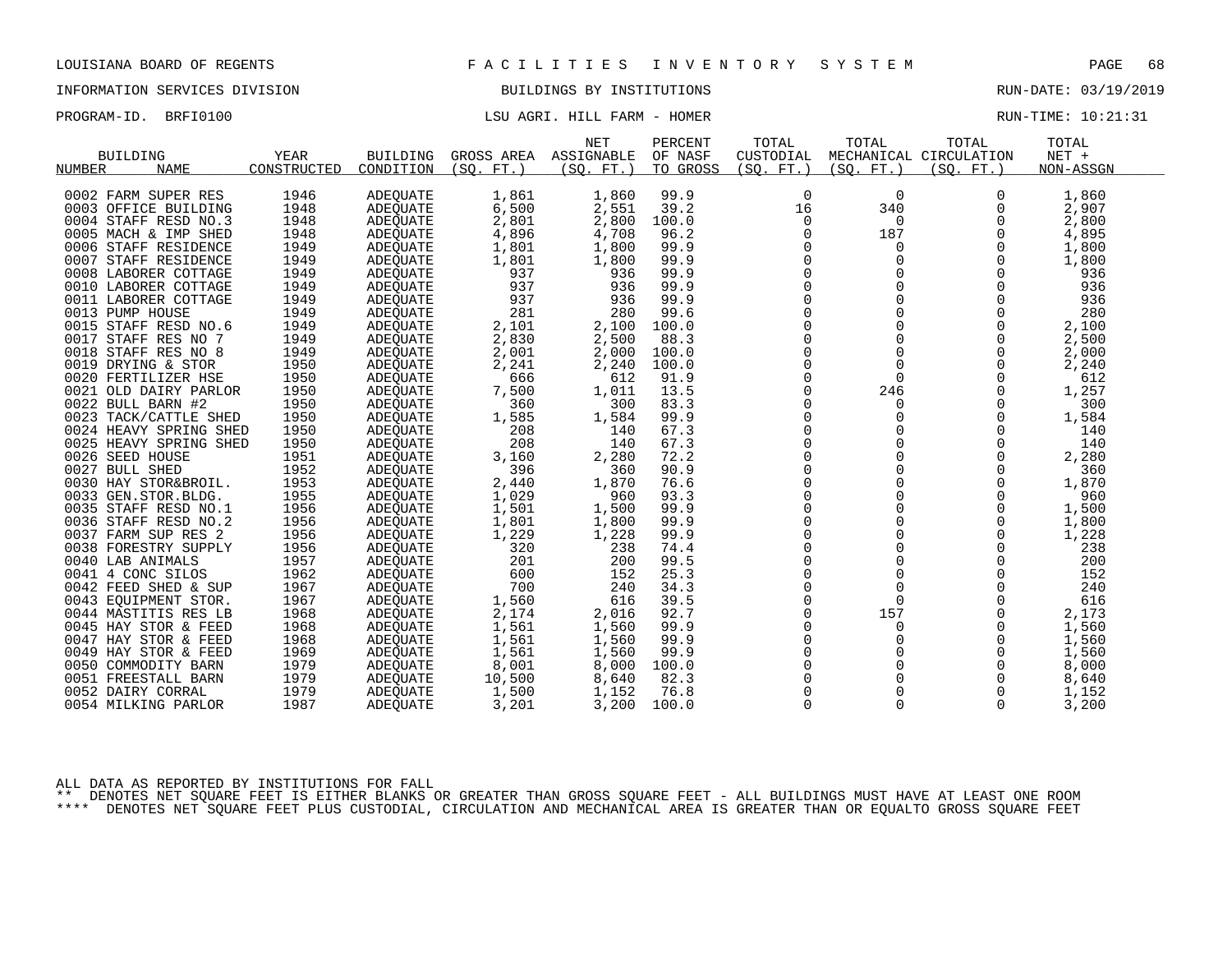# INFORMATION SERVICES DIVISION BUILDINGS BY INSTITUTIONS AND RUN-DATE: 03/19/2019

# PROGRAM-ID. BRFI0100 COMPUTE: 10:21:31

| NUMBER    | <b>BUILDING</b><br><b>NAME</b> | YEAR<br>CONSTRUCTED | <b>BUILDING</b><br>CONDITION | GROSS AREA<br>FT.<br>(SO. | NET<br><b>ASSIGNABLE</b><br>(SQ. FT. | PERCENT<br>OF NASF<br>TO GROSS | TOTAL<br>CUSTODIAL<br>(SQ. FT.) | TOTAL<br>MECHANICAL<br>(SQ. FT.) | TOTAL<br>CIRCULATION<br>(SO. FT.) | TOTAL<br>$NET +$<br>NON-ASSGN |
|-----------|--------------------------------|---------------------|------------------------------|---------------------------|--------------------------------------|--------------------------------|---------------------------------|----------------------------------|-----------------------------------|-------------------------------|
|           |                                |                     |                              |                           |                                      |                                |                                 |                                  |                                   |                               |
| 0059 SHED |                                | 1950                | ADEOUATE                     | 161                       | 160                                  | 99.4                           |                                 |                                  |                                   | 160                           |
| 0060      | SHED                           | 1950                | ADEOUATE                     | 161                       | 160                                  | 99.4                           |                                 |                                  |                                   | 160                           |
| 0061      | SHED                           | 1950                | ADEOUATE                     | 121                       | 120                                  | 99.2                           |                                 |                                  |                                   | 120                           |
| 0062 SHED |                                | 1950                | ADEOUATE                     | 121                       | 120                                  | 99.2                           |                                 |                                  |                                   | 120                           |
| 0064 SHED |                                | 1950                | ADEOUATE                     | 121                       | 120                                  | 99.2                           |                                 |                                  |                                   | 120                           |
| 0066 SHED |                                | 1950                | ADEOUATE                     | 121                       | 120                                  | 99.2                           |                                 |                                  |                                   | 120                           |
| 0067      | SHED                           | 1950                | ADEOUATE                     | 121                       | 120                                  | 99.2                           |                                 |                                  |                                   | 120                           |
| 0068 SHED |                                | 1950                | ADEQUATE                     | 121                       | 120                                  | 99.2                           |                                 |                                  |                                   | 120                           |
| 0071      | SHED                           | 1950                | ADEOUATE                     | 200                       | 120                                  | 60.0                           |                                 |                                  |                                   | 120                           |
|           | 0072 FEED BUNKER               | 1962                | ADEQUATE                     | 1,351                     | 1,350                                | 99.9                           |                                 |                                  |                                   | 1,350                         |
| 0073      | STORAGE SHED                   | 1965                | ADEOUATE                     | 301                       | 300                                  | 99.7                           |                                 |                                  |                                   | 300                           |
|           | 0075 PESTICIDE BLDG            | 1996                | ADEOUATE                     | 721                       | 720                                  | 99.9                           |                                 |                                  |                                   | 720                           |
|           | 0077 NEW MAINTENANCE SH        | 2004                | ADEOUATE                     | 6,136                     | 3,135                                | 51.1                           |                                 |                                  |                                   | 3,135                         |
|           | 0078 CORRAL COVER              | 1994                | ADEOUATE                     | 2,970                     | 2,960                                | 99.7                           |                                 |                                  |                                   | 2,960                         |
| 0079      | PUMP HOUSE                     | 2005                | ADEOUATE                     | 300                       | 290                                  | 96.7                           |                                 |                                  |                                   | 290                           |
| 0081      | POULTRY HOUSE                  | 2007                | ADEQUATE                     | 22,472                    | 22,400                               | 99.7                           |                                 |                                  |                                   | 22,400                        |
|           | 0082 POULTRY HOUSE             | 2007                | ADEOUATE                     | 22,472                    | 22,400                               | 99.7                           |                                 |                                  |                                   | 22,400                        |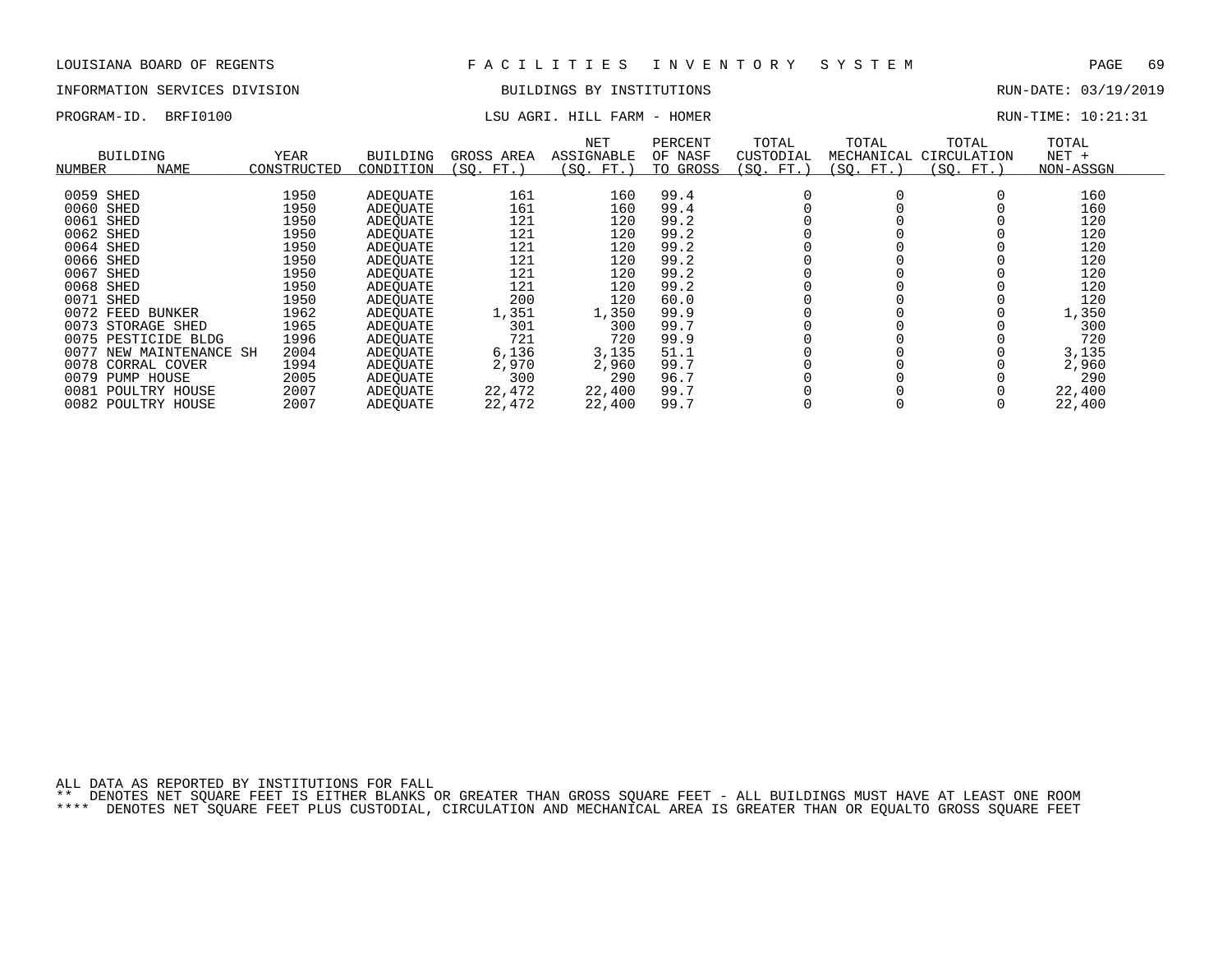# INFORMATION SERVICES DIVISION BUILDINGS BY INSTITUTIONS AND RUN-DATE: 03/19/2019

# PROGRAM-ID. BRFI0100 CONTENTION LSU AGRI. N/E LOUISIANA - ST. JOSEPH RUN-TIME: 10:21:31

| NUMBER | BUILDING<br><b>NAME</b> | YEAR<br>CONSTRUCTED | <b>BUILDING</b><br>CONDITION | GROSS AREA<br>(SO. FT. | <b>NET</b><br>ASSIGNABLE<br>(SO. FT.) | PERCENT<br>OF NASF<br>TO GROSS | TOTAL<br>CUSTODIAL<br>(SO. FT.) | TOTAL<br>MECHANICAL<br>(SO. FT.) | TOTAL<br>CIRCULATION<br>(SO. FT.) | TOTAL<br>$NET +$<br>NON-ASSGN |  |
|--------|-------------------------|---------------------|------------------------------|------------------------|---------------------------------------|--------------------------------|---------------------------------|----------------------------------|-----------------------------------|-------------------------------|--|
| 0001   | FOREMAN HOUSE           | 1930                | ADEOUATE                     | 1,203                  | 1,202                                 | 99.9                           |                                 |                                  |                                   | 1,202                         |  |
|        | 0002 STORAGE BLDG       | 1947                |                              | 161                    | 160                                   | 99.4                           |                                 |                                  |                                   | 160                           |  |
|        |                         |                     | ADEOUATE                     |                        |                                       | 99.9                           |                                 |                                  |                                   |                               |  |
|        | 0004 AG ENG RESID-GARAG | 1949                | ADEOUATE                     | 1,733                  | 1,732                                 |                                |                                 |                                  |                                   | 1,732                         |  |
| 0005   | AGRO RESID-GARAGE       | 1949                | ADEOUATE                     | 1,554                  | 1,553                                 | 99.9                           |                                 |                                  |                                   | 1,553                         |  |
|        | 0006 ANIMAL HUSB RESID  | 1949                | ADEOUATE                     | 1,537                  | 1,536                                 | 99.9                           |                                 |                                  |                                   | 1,536                         |  |
| 0007   | SHOP & EXTENSION        | 1950                | ADEOUATE                     | 6,593                  | 6,592                                 | 100.0                          |                                 |                                  |                                   | 6,592                         |  |
| 0008   | BLDG<br>OFFICE          | 1956                | ADEOUATE                     | 5,374                  | 4,891                                 | 91.0                           | 12                              | 470                              |                                   | 5,373                         |  |
|        | 0009 ASST AGRO RESID    | 1957                | ADEOUATE                     | 1,679                  | 1,678                                 | 99.9                           |                                 |                                  |                                   | 1,678                         |  |
| 0010   | SHEEP BARN              | 1957                | ADEOUATE                     | 2,951                  | 2,950                                 | 100.0                          |                                 |                                  |                                   | 2,950                         |  |
|        | 0011 HEADHOUSE          | 1959                | ADEOUATE                     | 241                    | 240                                   | 99.6                           |                                 |                                  |                                   | 240                           |  |
|        | 0012 CATTLE BARN        | 1962                | ADEOUATE                     | 6,460                  | 2,500                                 | 38.7                           |                                 |                                  |                                   | 2,500                         |  |
| 0013   | SUPT RESID-GARAGE       | 1964                | ADEOUATE                     | 2,586                  | 2,581                                 | 99.8                           |                                 |                                  |                                   | 2,581                         |  |
|        | 0014 FERT-CHEM STOR     | 1968                | ADEOUATE                     | 7,681                  | 7,568                                 | 98.5                           |                                 | 112                              |                                   | 7,680                         |  |
|        | 0015 LAB/STOR           | 1981                | ADEOUATE                     | 3,200                  | 2,899                                 | 90.6                           |                                 |                                  |                                   | 2,899                         |  |
| 0018   | TRACTOR SHED            | 1960                | ADEOUATE                     | 2,101                  | 2,100                                 | 100.0                          |                                 |                                  |                                   | 2,100                         |  |
|        | 0020 STOR BLDG          | 1999                | ADEOUATE                     | 2,210                  | 2,200                                 | 99.5                           |                                 |                                  |                                   | 2,200                         |  |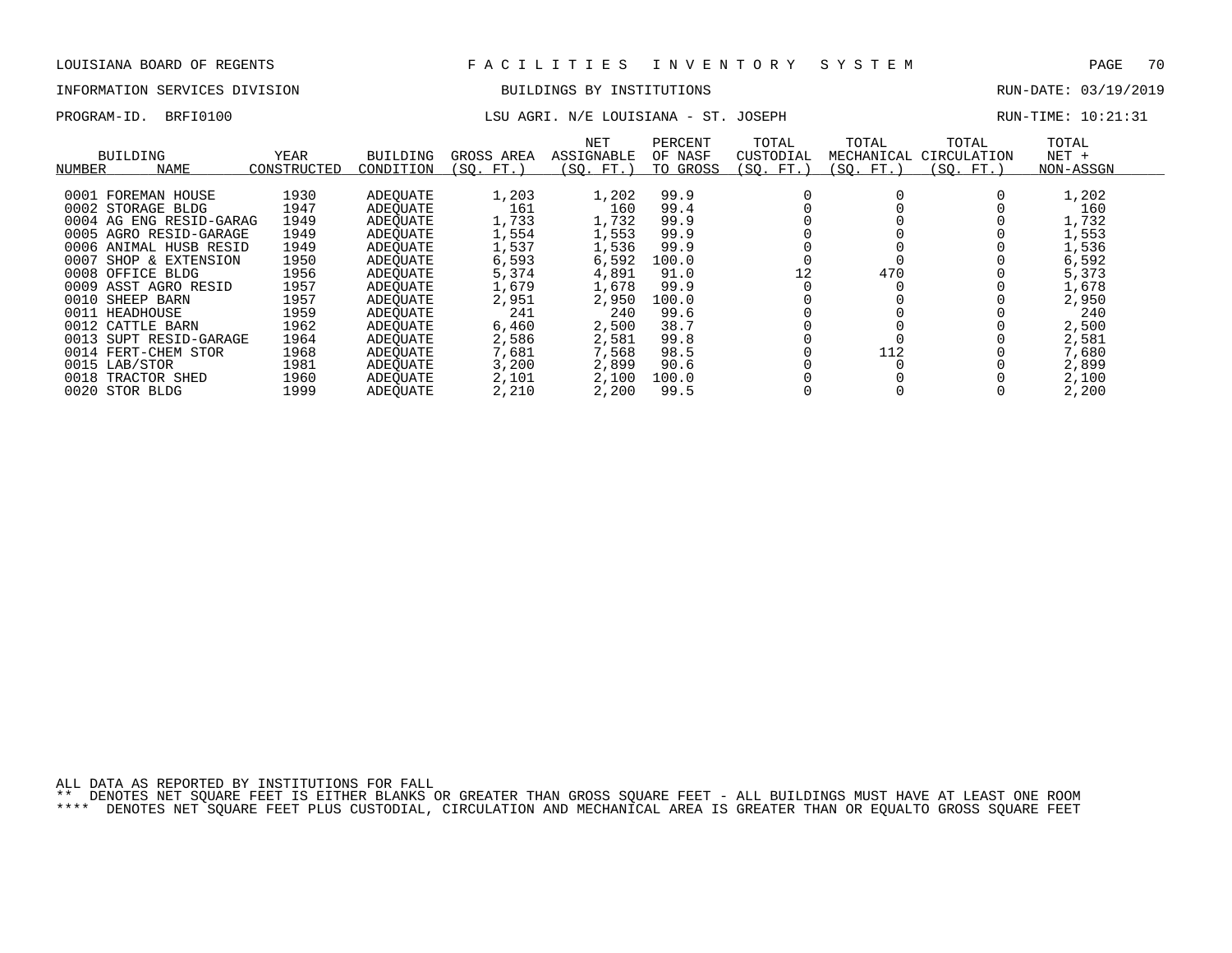# INFORMATION SERVICES DIVISION BUILDINGS BY INSTITUTIONS AND RUN-DATE: 03/19/2019

### PROGRAM-ID. BRFI0100 **LSU AGRI. PECAN RESEARCH - SHREVEPORT** RUN-TIME: 10:21:31

| NUMBER | BUILDING<br><b>NAME</b> | YEAR<br>CONSTRUCTED | <b>BUILDING</b><br>CONDITION | GROSS AREA<br>(SO. FT. | <b>NET</b><br>ASSIGNABLE<br>(SO. FT. ) | PERCENT<br>OF NASF<br>TO GROSS | TOTAL<br>CUSTODIAL<br>(SO. FT.) | TOTAL<br>MECHANICAL<br>(SO. FT.) | TOTAL<br>CIRCULATION<br>(SO. FT.) | TOTAL<br>$NET +$<br>NON-ASSGN |
|--------|-------------------------|---------------------|------------------------------|------------------------|----------------------------------------|--------------------------------|---------------------------------|----------------------------------|-----------------------------------|-------------------------------|
|        |                         |                     |                              |                        |                                        |                                |                                 |                                  |                                   |                               |
|        | 0001 ADMIN/LAB BLDG     | 1983                | ADEOUATE                     | 5,100                  | 3,488                                  | 68.4                           | 15                              | 519                              |                                   | 4,022                         |
|        | 0002 GARAGE/ IMPL BLDG  | 1929                | ADEOUATE                     | 4,030                  | 3,258                                  | 80.8                           |                                 |                                  |                                   | 3,258                         |
|        | 0004 ENTOMOLOGY BLDG    | 1966                | ADEOUATE                     | 940                    | 726                                    | 77.2                           |                                 | 49                               |                                   | 775                           |
|        | 0005 NUT DRY/STOR BARN  | 1974                | ADEOUATE                     | 1,951                  | 1,910                                  | 97.9                           |                                 | 40                               |                                   | 1,950                         |
|        | 0006 PEST/NUT PROC/EOUI | 1974                | ADEOUATE                     | 2,704                  | 2,703                                  | 100.0                          |                                 |                                  |                                   | 2,703                         |
|        | 0008 HEADHOUSE          | 1974                | ADEOUATE                     | 600                    | 551                                    | 91.8                           |                                 | 30                               |                                   | 581                           |
|        | 0010 RESEARCH COLD ROOM | 1979                | ADEOUATE                     | 120                    | 64                                     | 53.3                           |                                 |                                  |                                   | 64                            |
|        | 0011 EOUIP REPAIR SHOP  | 1982                | ADEOUATE                     | 2,110                  | 2,109                                  | 100.0                          |                                 |                                  |                                   | 2,109                         |
|        | 0114 GRNHSE #1 HORT     | 2000                | ADEOUATE                     | 1,440                  | 1,430                                  | 99.3                           |                                 |                                  |                                   | 1,430                         |
|        | 0115 GREENHOUSE #2 ENTO | 2000                | ADEOUATE                     | 1,440                  | 1,430                                  | 99.3                           |                                 |                                  |                                   | 1,430                         |
|        | 0116 GRNHSE 3 PATH      | 2003                | ADEOUATE                     | 1,440                  | 1,430                                  | 99.3                           |                                 |                                  |                                   | 1,430                         |
| 0117   | STORAGE                 | 2007                | <b>ADEOUATE</b>              | 1,800                  | 1,790                                  | 99.4                           |                                 |                                  |                                   | 1,790                         |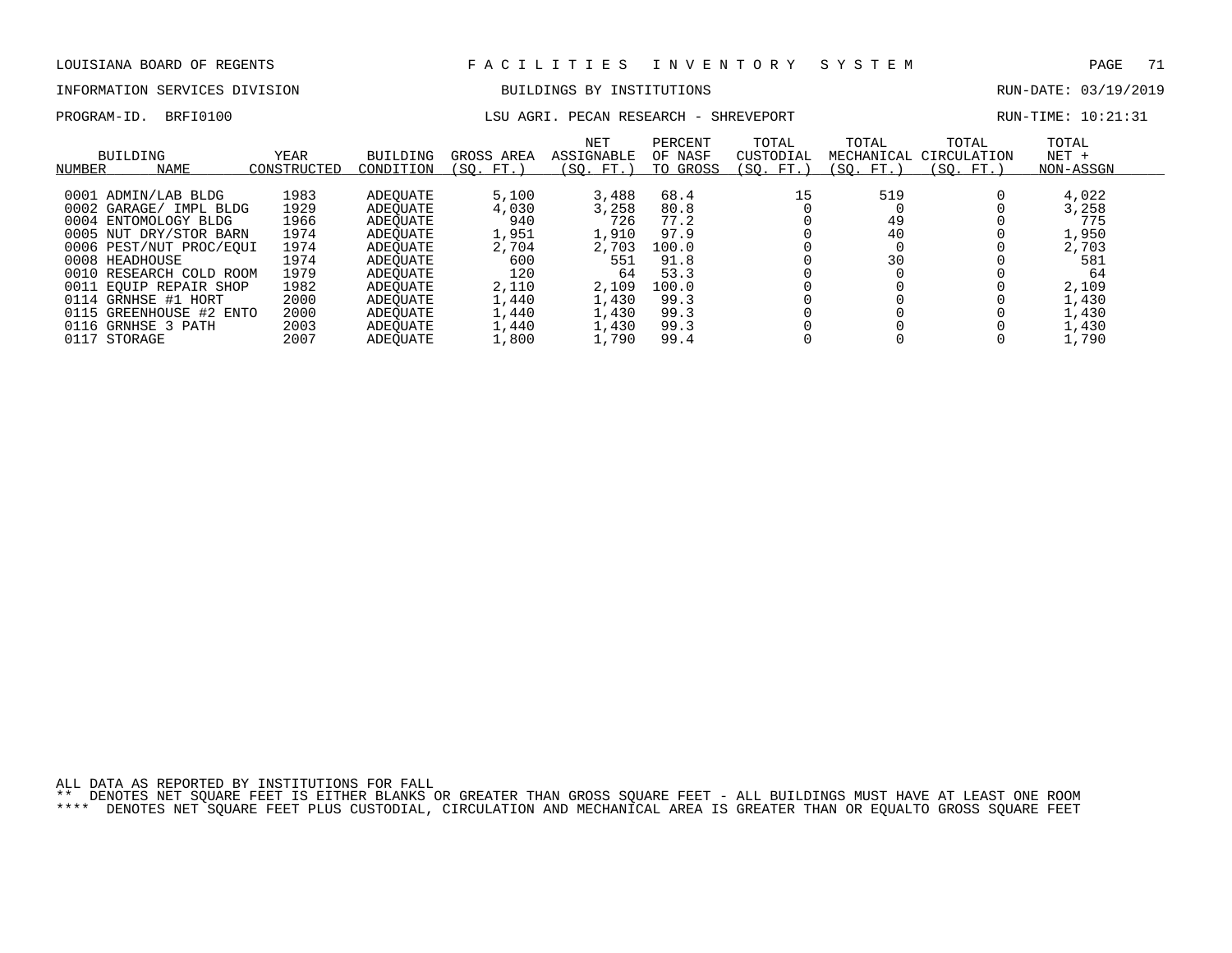# INFORMATION SERVICES DIVISION BUILDINGS BY INSTITUTIONS AND RUN-DATE: 03/19/2019

# PROGRAM-ID. BRFI0100 **EXELL AGRI. PLAQUEMINES - PORT SULPHUR** RUN-TIME: 10:21:31

| NUMBER | <b>BUILDING</b><br><b>NAME</b> | <b>YEAR</b><br>CONSTRUCTED | <b>BUILDING</b><br>CONDITION | GROSS AREA<br>(SO.<br>FT. | <b>NET</b><br><b>ASSIGNABLE</b><br>(SO. FT.) | PERCENT<br>OF NASF<br>TO GROSS | TOTAL<br>CUSTODIAL<br>(SO.<br>FT. | TOTAL<br>MECHANICAL<br>(SO. FT.) | TOTAL<br>CIRCULATION<br>SO.<br>FT.) | TOTAL<br>$NET +$<br>NON-ASSGN |
|--------|--------------------------------|----------------------------|------------------------------|---------------------------|----------------------------------------------|--------------------------------|-----------------------------------|----------------------------------|-------------------------------------|-------------------------------|
|        |                                |                            |                              |                           |                                              |                                |                                   |                                  |                                     |                               |
|        | 0001 RESI 2                    | 1949                       | ADEOUATE                     | 1,401                     | 1,400                                        | 99.9                           |                                   |                                  |                                     | 1,400                         |
|        | 0014 PUMP STATION              | 1979                       | ADEOUATE                     | 241                       | 240                                          | 99.6                           |                                   |                                  |                                     | 240                           |
|        | 0016 CHEMICAL STOR             | 1979                       | ADEOUATE                     | 481                       | 480                                          | 99.8                           |                                   |                                  |                                     | 480                           |
|        | 0018 SHOP/STOR                 | 1983                       | ADEOUATE                     | 6,000                     | 5,714                                        | 95.2                           |                                   | 136                              |                                     | 5,850                         |
|        | 0020 PUMP HOUSE                | 1901                       | ADEOUATE                     | 91                        | 90                                           | 98.9                           |                                   |                                  |                                     | 90                            |
|        | 0023 GRNHSE 5                  | 1992                       | ADEOUATE                     | 2,801                     | 2,800                                        | 100.0                          |                                   |                                  |                                     | 2,800                         |
|        | 0024 PACKING SHED              | 1993                       | ADEOUATE                     | 3,001                     | 3,000                                        | 100.0                          |                                   |                                  |                                     | 3,000                         |
|        | 0026 OFFICE                    | 2005                       | ADEOUATE                     | 1,800                     | 1,700                                        | 94.4                           |                                   |                                  |                                     | 1,700                         |
| 0027   | STORAGE                        | 2005                       | ADEOUATE                     | 1,758                     | 1,700                                        | 96.7                           |                                   |                                  |                                     | 1,700                         |
| 0030   | GREENHOUSE #1                  | 2011                       | ADEOUATE                     | 2,945                     | 2,850                                        | 96.8                           |                                   |                                  |                                     | 2,850                         |
|        | 0031 GREENHOUSE #2             | 2011                       | ADEOUATE                     | 2,945                     | 2,850                                        | 96.8                           |                                   |                                  |                                     | 2,850                         |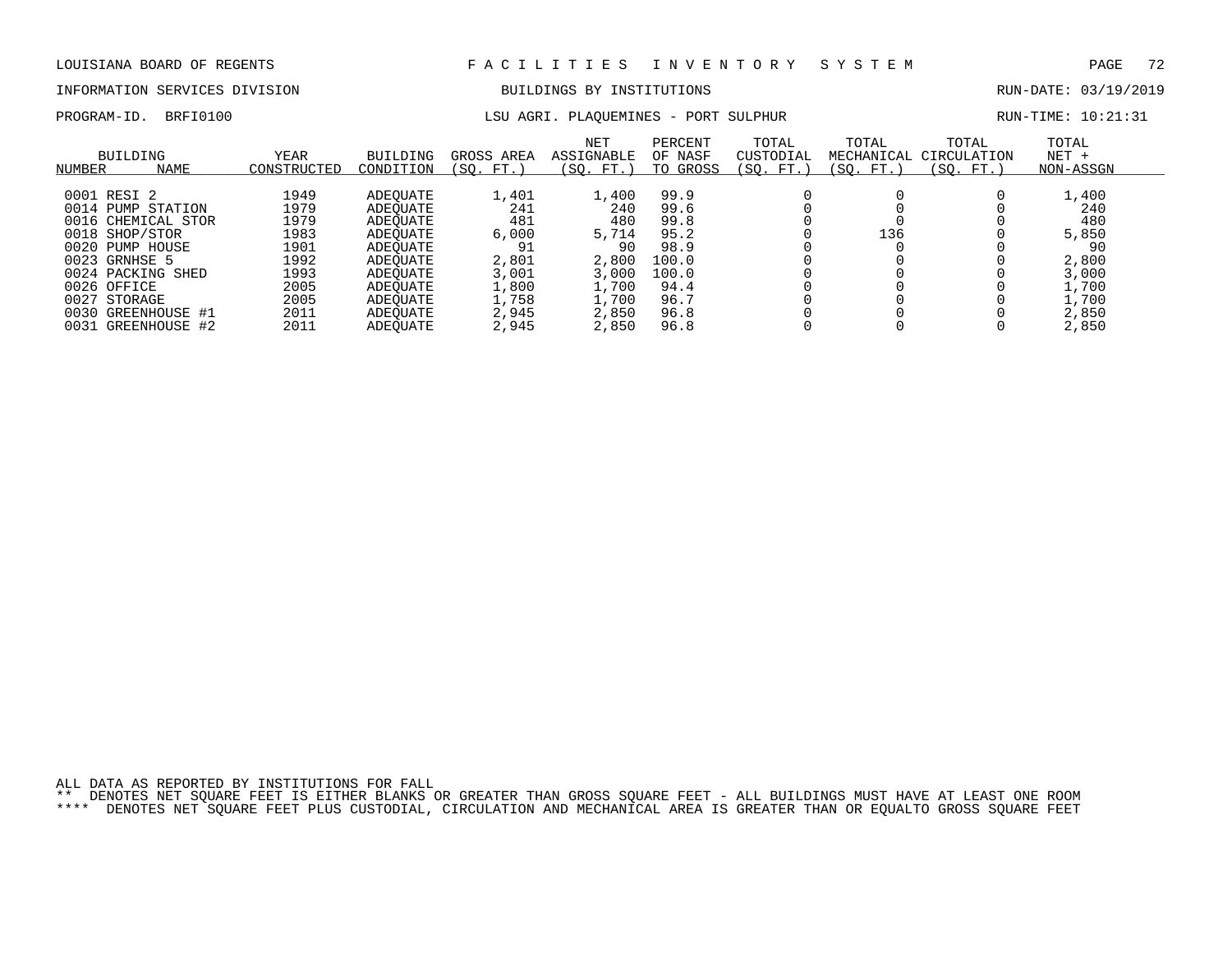# INFORMATION SERVICES DIVISION BUILDINGS BY INSTITUTIONS AND RUN-DATE: 03/19/2019

## PROGRAM-ID. BRFI0100 **EXAM-ID.** BRFI0100 LSU AGRI. RED RIVER VALLEY - BOSSIER CITY RUN-TIME: 10:21:31

|                         |             |                 |            | <b>NET</b> | PERCENT  | TOTAL       | TOTAL       | TOTAL                  | TOTAL     |  |
|-------------------------|-------------|-----------------|------------|------------|----------|-------------|-------------|------------------------|-----------|--|
| <b>BUILDING</b>         | <b>YEAR</b> | <b>BUILDING</b> | GROSS AREA | ASSIGNABLE | OF NASF  | CUSTODIAL   |             | MECHANICAL CIRCULATION | NET +     |  |
| <b>NAME</b><br>NUMBER   | CONSTRUCTED | CONDITION       | (SO, FT.)  | (SO, FT.)  | TO GROSS | (SO, FT.)   | (SO. FT. )  | (SO, FT.)              | NON-ASSGN |  |
| 0001 OUONSET BLDG       | 1947        | <b>ADEQUATE</b> | 3,001      | 3,000      | 100.0    | 0           | $\mathbf 0$ | 0                      | 3,000     |  |
| 0002 LAB & AUDITOIUM BL | 1948        | <b>ADEOUATE</b> | 6,312      | 5,394      | 85.5     | 50          | 832         | 0                      | 6,276     |  |
| 0003 ADMIN RESIDENCE    | 1948        | <b>ADEQUATE</b> | 2,501      | 2,500      | 100.0    | 0           | 0           | 0                      | 2,500     |  |
| 0004 COTTON HOUSE       | 1948        | REMOD-A         | 1,201      | 1,200      | 99.9     | $\mathbf 0$ | $\mathbf 0$ | 0                      | 1,200     |  |
| 0005 SOYBEAN BUILDING   | 1950        | ADEQUATE        | 3,165      | 3,164      | 100.0    | 0           | $\Omega$    | $\Omega$               | 3,164     |  |
| 0006 EMPLOYEE BREAK ROO | 1950        | ADEQUATE        | 404        | 315        | 78.0     | $\mathbf 0$ | 88          | 0                      | 403       |  |
| 0007 MINI RED BARN      | 1950        | <b>ADEOUATE</b> | 191        | 190        | 99.5     | 0           | 0           | $\mathbf 0$            | 190       |  |
| 0008 SUPERVISOR RESIDEN | 1951        | ADEQUATE        | 1,376      | 1,375      | 99.9     | 0           | 0           | 0                      | 1,375     |  |
| 0009 FERTILIZER STOR BL | 1951        | ADEOUATE        | 869        | 868        | 99.9     | $\mathbf 0$ | $\Omega$    | $\Omega$               | 868       |  |
| 0010 RED BARN           | 1951        | ADEQUATE        | 7,881      | 7,880      | 100.0    | 0           | $\mathbf 0$ | 0                      | 7,880     |  |
| 0011 PLANT LAB & OFF BL | 1952        | ADEQUATE        | 1,201      | 1,200      | 99.9     | 0           | 0           | 0                      | 1,200     |  |
| 0014 EOUIPMENT SHOP     | 1952        | <b>ADEOUATE</b> | 2,337      | 2,327      | 99.6     | $\mathbf 0$ | 9           | $\Omega$               | 2,336     |  |
| 0015 EQUIP STOR SHED-MA | 1952        | ADEQUATE        | 5,001      | 5,000      | 100.0    | 0           | $\mathbf 0$ | 0                      | 5,000     |  |
| 0016 LUMBER STORAGE SHE | 1952        | ADEQUATE        | 1,441      | 1,440      | 99.9     | 0           | $\Omega$    | $\Omega$               | 1,440     |  |
| 0019 HAY SHED - POLED   | 1952        | ADEQUATE        | 3,977      | 3,976      | 100.0    | $\mathbf 0$ | $\Omega$    | $\Omega$               | 3,976     |  |
| 0020 FAC CARPENTER SHOP | 1953        | ADEQUATE        | 2,304      | 1,569      | 68.1     | 0           | 0           | 0                      | 1,569     |  |
| 0021 RESIDENCE-OFFICE B | 1955        | ADEQUATE        | 1,351      | 1,350      | 99.9     | $\mathbf 0$ | $\mathbf 0$ | $\mathbf 0$            | 1,350     |  |
| 0022 WATER TOWER        | 1956        | ADEQUATE        | 2          | -1         | 50.0     | $\mathbf 0$ | $\Omega$    | $\Omega$               | 1         |  |
| 0024 ARMCO SEED BLDG    | 1958        | ADEQUATE        | 2,235      | 2,234      | 100.0    | 0           | $\Omega$    | $\Omega$               | 2,234     |  |
| 0025 COTTON SEED&STOR B | 1959        | <b>ADEOUATE</b> | 2,760      | 1,488      | 53.9     | $\mathsf 0$ | $\Omega$    | 0                      | 1,488     |  |
| 0026 EOUIPMENT SHED-SMA | 1960        | ADEQUATE        | 1,921      | 1,920      | 99.9     | $\mathbf 0$ | $\Omega$    | $\Omega$               | 1,920     |  |
| 0027 COTTON GIN         | 1961        | ADEQUATE        | 3,121      | 3,120      | 100.0    | $\mathbf 0$ | $\Omega$    | $\Omega$               | 3,120     |  |
| 0028 COOLER BUILDING    | 1964        | ADEQUATE        | 2,305      | 2,304      | 100.0    | $\mathsf 0$ | $\mathbf 0$ | $\mathbf 0$            | 2,304     |  |
| 0032 TENANT HOUSE CINDE | 1973        | ADEQUATE        | 817        | 816        | 99.9     | 0           | 0           | $\mathbf 0$            | 816       |  |
| 0033 EXTENSION OFFICE B | 1973        | ADEOUATE        | 1,301      | 1,300      | 99.9     | $\Omega$    | $\Omega$    | $\Omega$               | 1,300     |  |
| 0034 RESID - FAC MAINT  | 1976        | ADEQUATE        | 1,650      | 1,460      | 88.5     | 0           | 0           | $\mathbf 0$            | 1,460     |  |
| 0035 HAY SHED-METAL     | 1976        | ADEQUATE        | 1,801      | 1,800      | 99.9     | 0           | 0           | 0                      | 1,800     |  |
| 0036 FORAGE BLDG.       | 1977        | ADEQUATE        | 751        | 750        | 99.9     | $\Omega$    | $\Omega$    | $\Omega$               | 750       |  |
| 0037 VEHICLE GARAGE     | 1977        | ADEQUATE        | 2,626      | 2,625      | 100.0    | 0           | $\mathbf 0$ | 0                      | 2,625     |  |
| 0038 EQUIPMENT SHED     | 1977        | ADEQUATE        | 1,801      | 1,800      | 99.9     | 0           | 0           | 0                      | 1,800     |  |
| 0039 PEST STOR BLDG     | 1978        | ADEQUATE        | 1,741      | 1,740      | 99.9     | $\Omega$    | $\Omega$    | $\Omega$               | 1,740     |  |
| 0040 OLD PESTICIDE BLDG | 1901        | ADEOUATE        | 481        | 480        | 99.8     | $\mathbf 0$ | $\mathbf 0$ | 0                      | 480       |  |
| 0044 COMBINE SHED       | 1965        | ADEQUATE        | 541        | 540        | 99.8     | 0           | $\Omega$    | $\Omega$               | 540       |  |
| 0045 POWER WASHER SHED  | 1950        | REMOD-A         | 817        | 816        | 99.9     | $\mathbf 0$ | $\Omega$    | $\Omega$               | 816       |  |
| 0051 ADMIN BLDG         | 1983        | ADEQUATE        | 3,630      | 2,181      | 60.1     | 0           | 330         | 0                      | 2,511     |  |
| 0053 BREEDING GREENHOUS | 1992        | ADEQUATE        | 287        | 286        | 99.7     | 0           | 0           | $\mathbf 0$            | 286       |  |
| 0054 GRNHSE #2          | 1993        | ADEQUATE        | 2,881      | 2,880      | 100.0    | 0           | 0           | 0                      | 2,880     |  |
| 0055 GRNHSE #3-TOMATO   | 1993        | ADEQUATE        | 2,881      | 2,880      | 100.0    | $\Omega$    | $\Omega$    | $\Omega$               | 2,880     |  |
| 0056 GRNHSE #4-TOMATO   | 1994        | ADEQUATE        | 2,881      | 2,880      | 100.0    | $\mathbf 0$ | 0           | 0                      | 2,880     |  |
| 0057 GRNHSE #5-TOMATO   | 1994        | ADEQUATE        | 2,881      | 2,880      | 100.0    | 0           | 0           | 0                      | 2,880     |  |
|                         |             |                 |            |            |          |             |             |                        |           |  |

ALL DATA AS REPORTED BY INSTITUTIONS FOR FALL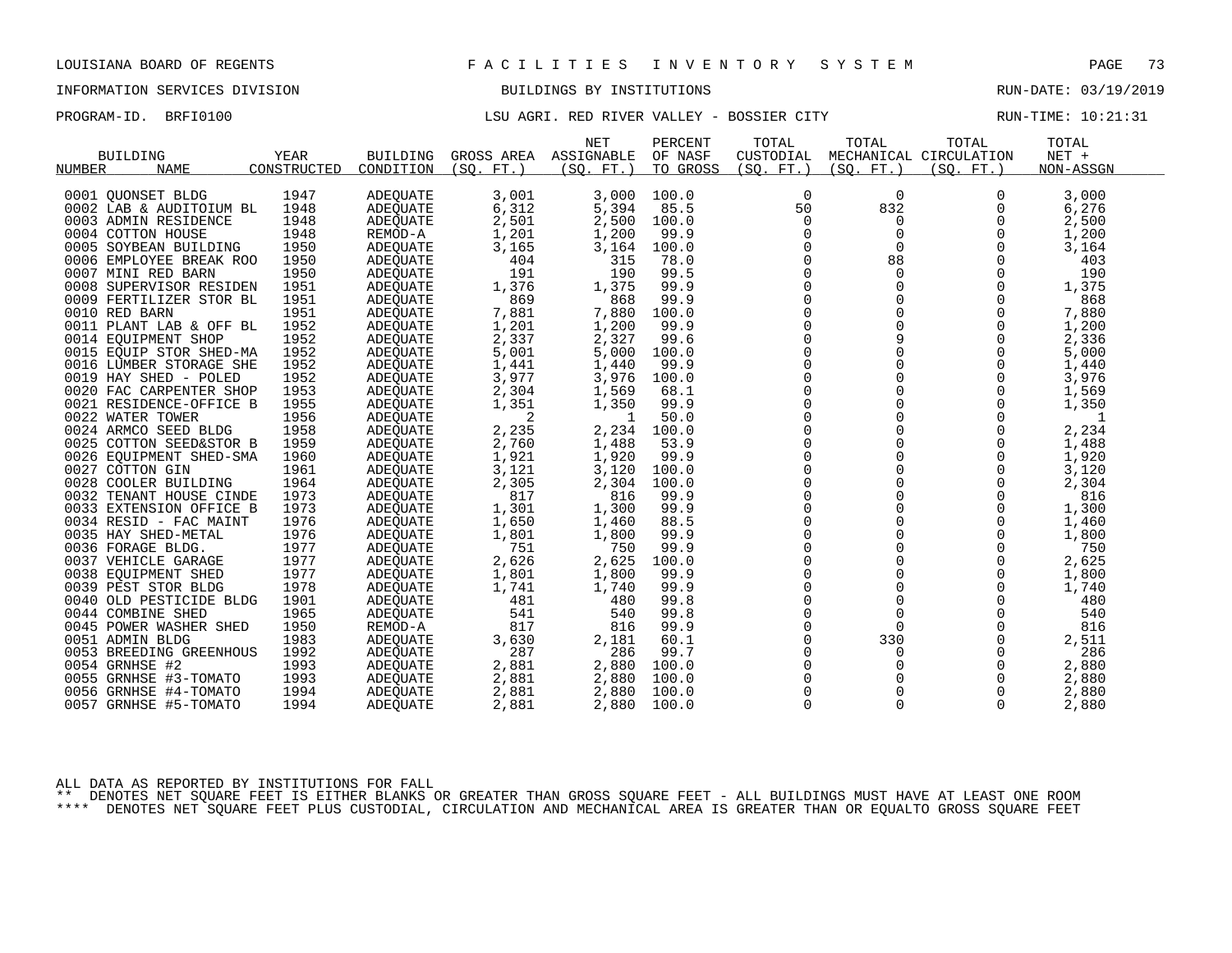# INFORMATION SERVICES DIVISION BUILDINGS BY INSTITUTIONS AND RUN-DATE: 03/19/2019

PROGRAM-ID. BRFI0100 **EXAM-ID.** BRFI0100 LSU AGRI. RED RIVER VALLEY - BOSSIER CITY RUN-TIME: 10:21:31

| NUMBER    | BUILDING<br><b>NAME</b> | YEAR<br>CONSTRUCTED | <b>BUILDING</b><br>CONDITION | GROSS AREA<br>(SO. FT.) | <b>NET</b><br>ASSIGNABLE<br>SO.<br>FT.) | PERCENT<br>OF NASF<br>TO GROSS | TOTAL<br>CUSTODIAL<br>'SO.<br>FT. | TOTAL<br>MECHANICAL<br>(SO. FT.) | TOTAL<br>CIRCULATION<br>SO.<br>FT.` | TOTAL<br>$NET +$<br>NON-ASSGN |  |
|-----------|-------------------------|---------------------|------------------------------|-------------------------|-----------------------------------------|--------------------------------|-----------------------------------|----------------------------------|-------------------------------------|-------------------------------|--|
|           |                         |                     |                              |                         |                                         |                                |                                   |                                  |                                     |                               |  |
|           | 0058 GRNHSE #6-TOMATO   | 1994                | ADEOUATE                     | 2,881                   | 2,880                                   | 100.0                          |                                   |                                  |                                     | 2,880                         |  |
|           | 0059 TOMATO SUP STOR #1 | 1993                | ADEOUATE                     | 241                     | 240                                     | 99.6                           |                                   |                                  |                                     | 240                           |  |
|           | 0060 TOMATO SUP STOR #2 | 1993                | ADEOUATE                     | 241                     | 240                                     | 99.6                           |                                   |                                  |                                     | 240                           |  |
| 0061      | GRNHSE SUP STOR         | 1992                | ADEOUATE                     | 241                     | 240                                     | 99.6                           |                                   |                                  |                                     | 240                           |  |
|           | 0062 PATH SUP BLDG      | 1991                | ADEOUATE                     | 241                     | 240                                     | 99.6                           |                                   |                                  |                                     | 240                           |  |
|           | 0063 PATH GREENHOUSE    | 1996                | ADEOUATE                     | 1,441                   | $\perp$ , 440                           | 99.9                           |                                   |                                  |                                     | 1,440                         |  |
| 0064 ENTO | GREENHOUSE              | 1996                | ADEOUATE                     | 1,441                   | 1,440                                   | 99.9                           |                                   |                                  |                                     | 1,440                         |  |
| 0065      | TOMATO GH SUP STOR      | 1996                | ADEOUATE                     | 337                     | 336                                     | 99.7                           |                                   |                                  |                                     | 336                           |  |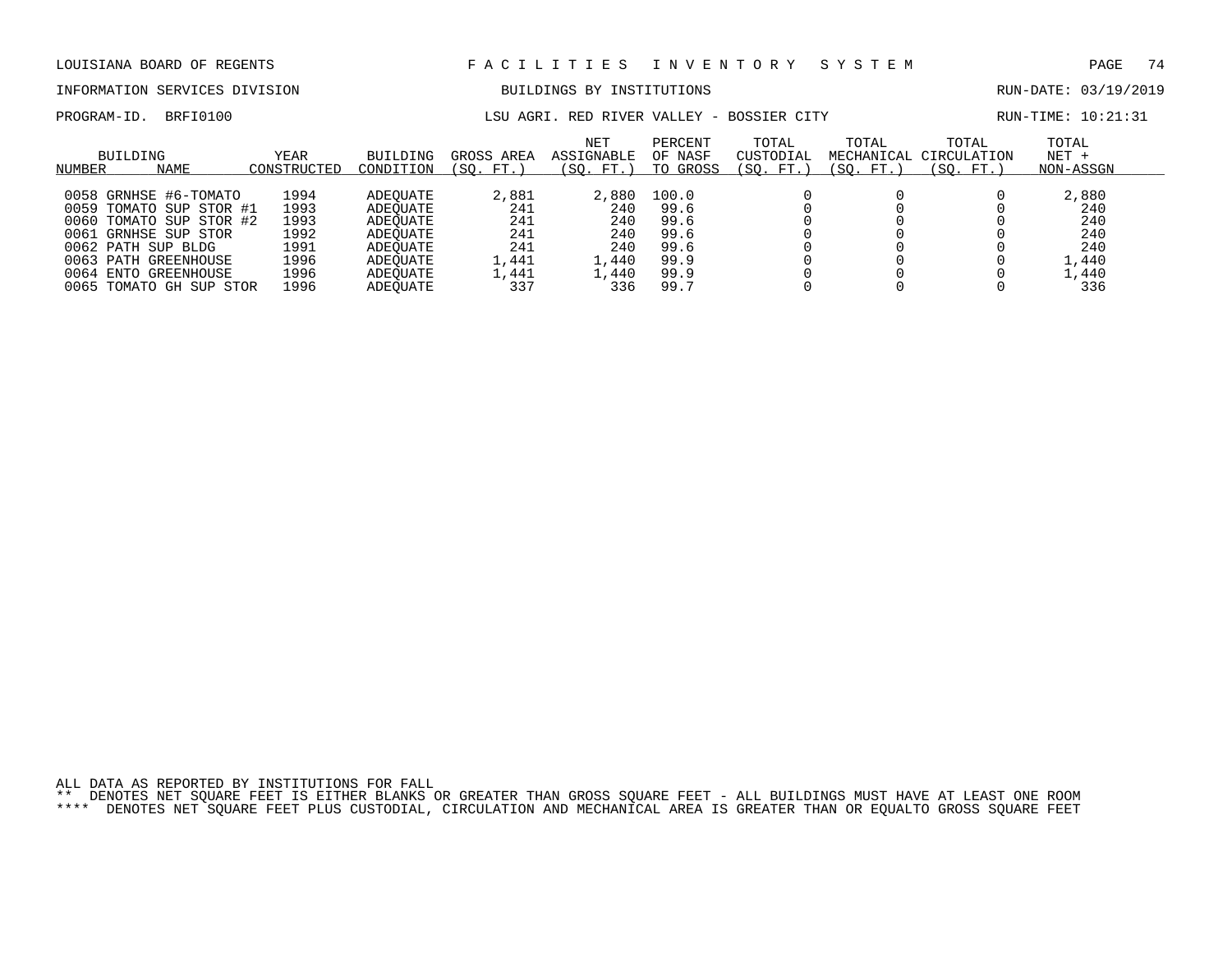INFORMATION SERVICES DIVISION BUILDINGS BY INSTITUTIONS RUN-DATE: 03/19/2019

PROGRAM-ID. BRFI0100 CONSERVERS IN THE LOTE OF LAST RICE - CROWLEY CONSERVERS IN THE RUN-TIME: 10:21:31

|                         |             |                             |                 | <b>NET</b> | PERCENT  | TOTAL            | TOTAL         | TOTAL                  | TOTAL     |  |
|-------------------------|-------------|-----------------------------|-----------------|------------|----------|------------------|---------------|------------------------|-----------|--|
| <b>BUILDING</b>         | <b>YEAR</b> | <b>BUILDING</b>             | GROSS AREA      | ASSIGNABLE | OF NASF  | CUSTODIAL        |               | MECHANICAL CIRCULATION | NET +     |  |
| <b>NAME</b><br>NUMBER   | CONSTRUCTED | CONDITION                   | $FT.$ )<br>(SO. | (SO, FT.)  | TO GROSS | (SO. FT. )       | (SO. FT. )    | (SO, FT.)              | NON-ASSGN |  |
|                         |             |                             |                 |            |          |                  |               |                        |           |  |
| 0001 OLD RESIDENCE      | 1920        | <b>ADEQUATE</b>             | 2,599           | 2,598      | 100.0    | $\mathbf 0$      | $\Omega$      | $\Omega$               | 2,598     |  |
| 0002 SHOP&MACH.MAINT    | 1949        | ADEQUATE                    | 2,401           | 2,400      | 100.0    | $\mathbf 0$      | 0             | 0                      | 2,400     |  |
| 0003 RICE DRIER BLDG    | 1949        | ADEQUATE                    | 7,464           | 6,665      | 89.3     | 0                | 0             | 0                      | 6,665     |  |
| 0004 RESIDENCE & GAR    | 1949        | ADEQUATE                    | 1,625           | 1,624      | 99.9     | 0                | $\mathbf 0$   | $\mathbf 0$            | 1,624     |  |
| 0005 UTILITY BLDG       | 1949        | ADEQUATE                    | 401             | 400        | 99.8     | 0                | 0             | 0                      | 400       |  |
| 0007 GRAIN BINS         | 1949        | ADEQUATE                    | 601             | 600        | 99.8     | $\mathbf 0$      | $\Omega$      | $\Omega$               | 600       |  |
| 0008 RES GAR-UTILITY    | 1950        | <b>ADEOUATE</b>             | 2,545           | 2,544      | 100.0    | 0                | $\mathbf 0$   | $\mathbf 0$            | 2,544     |  |
| 0009 MACH STOR BLDG     | 1950        | ADEQUATE                    | 4,800           | 4,790      | 99.8     | 0                | 0             | 0                      | 4,790     |  |
| 0010 RES GAR-UTILITY    | 1952        | <b>ADEOUATE</b>             | 2,579           | 2,578      | 100.0    | $\mathbf 0$      | $\Omega$      | $\Omega$               | 2,578     |  |
| 0011 WATER SYSTEM       | 1952        | ADEQUATE                    | 49              | 48         | 98.0     | 0                | 0             | 0                      | 48        |  |
| 0012 WATER TOWER        | 1952        | ADEQUATE                    | 65              | 64         | 98.5     | 0                | $\mathbf 0$   | 0                      | 64        |  |
| 0013 SEED-FERT STOR     | 1953        | <b>ADEOUATE</b>             | 3,200           | 3,025      | 94.5     | $\overline{0}$   | $\mathbf 0$   | $\mathbf 0$            | 3,025     |  |
| 0014 LABORER LATRINE    | 1953        | ADEQUATE                    | 117             | 58         | 49.6     | 0                | 58            | 0                      | 116       |  |
| 0015 RES GAR-UTILITY    | 1954        | ADEQUATE                    | 2,303           | 2,302      | 100.0    | 0                | $\Omega$      | $\Omega$               | 2,302     |  |
| 0016 RES GAR-UTILITY    | 1955        | <b>ADEOUATE</b>             | 2,545           | 2,544      | 100.0    | $\overline{0}$   | $\Omega$      | $\Omega$               | 2,544     |  |
| 0017 COMBINE STOR.      | 1956        | ADEQUATE                    | 5,601           | 5,600      | 100.0    | 0                | 0             | 0                      | 5,600     |  |
| 0018 RES-UTILITY BLD    | 1957        | <b>ADEOUATE</b>             | 1,626           | 1,625      | 99.9     | $\mathsf 0$      | $\mathbf 0$   | 0                      | 1,625     |  |
| 0019 MACH.STOR.BLDG.    | 1957        | ADEQUATE                    | 6,001           | 6,000      | 100.0    | $\mathbf 0$      | 0             | 0                      | 6,000     |  |
| 0021 PUMP SHED          | 1958        | <b>ADEQUATE</b>             | 561             | 560        | 99.8     | $\Omega$         | $\Omega$      | $\Omega$               | 560       |  |
| 0023 RESIDENCE          | 1960        | ADEOUATE                    | 1,754           | 1,753      | 99.9     | 0                | 0             | 0                      | 1,753     |  |
| 0024 WHSE SACH DRIER    | 1960        | ADEQUATE                    | 6,001           | 6,000      | 100.0    | 0                | 0             | 0                      | 6,000     |  |
| 0025 RICE TIRE STORAGE  | 1962        | <b>ADEQUATE</b>             | 131             | 130        | 99.2     | $\Omega$         | $\Omega$      | $\Omega$               | 130       |  |
| 0026 DEEP WELL/PUMP     | 1962        | ADEQUATE                    | 331             | 330        | 99.7     | $\mathbf 0$      | $\mathbf 0$   | 0                      | 330       |  |
| 0027 FERT STOR BLDG     | 1964        | ADEQUATE                    | 2,401           | 2,400      | 100.0    | $\mathbf 0$      | $\mathbf 0$   | $\mathbf 0$            | 2,400     |  |
| 0028 STAFF EQUIP STORAG | 1964        | ADEQUATE                    | 1,201           | 1,200      | 99.9     | $\Omega$         | $\Omega$      | $\Omega$               | 1,200     |  |
| 0029 STAFF RES          | 1964        | ADEQUATE                    | 2,031           | 2,030      | 100.0    | $\mathbf 0$      | $\mathbf 0$   | 0                      | 2,030     |  |
| 0031 STORAGE/BREAKROOM  | 1964        | ADEQUATE                    | 9,441           | 9,415      | 99.7     | 0                | 25            | $\mathbf 0$            | 9,440     |  |
| 0032 AQUA RES LAB       | 1964        | ADEQUATE                    | 2,107           | 1,355      | 64.3     | 0                | 50            | $\Omega$               | 1,405     |  |
| 0034 IRRIGATION WELL SH | 1965        | ADEQUATE                    | 331             | 330        | 99.7     | $\mathbf 0$      | $\Omega$      | $\Omega$               | 330       |  |
| 0035 HAY STOR BARN      | 1966        | ADEOUATE                    | 4,001           | 4,000      | 100.0    | $\mathsf 0$      | $\mathbf 0$   | 0                      | 4,000     |  |
| 0036 EQUIPMENT STORAGE  | 1967        | ADEQUATE                    | 1,800           | 225        | 12.5     | $\mathbf 0$      | $\mathbf 0$   | $\Omega$               | 225       |  |
| 0037 RICE PYSIOLOGY LAB | 1968        |                             | 4,000           | 3,631      | 90.8     | $\Omega$         | 35            | $\Omega$               | 3,666     |  |
| 0038 EOUIPMENT STORAGE  | 1969        | ADEQUATE<br><b>ADEOUATE</b> | 961             | 960        | 99.9     | 0                | 0             | 0                      | 960       |  |
|                         |             |                             |                 |            |          |                  |               |                        |           |  |
| 0039 RICE DRYING SHD    | 1969        | ADEQUATE                    | 1,801           | 1,800      | 99.9     | 0<br>$\mathbf 0$ | 0<br>$\Omega$ | 0                      | 1,800     |  |
| 0040 WEED SCIENCE BLDG  | 1969        | ADEQUATE                    | 1,296           | 444        | 34.3     |                  | $\mathbf 0$   | $\Omega$               | 444       |  |
| 0042 SUPT RESIDENCE     | 1970        | ADEQUATE                    | 2,455           | 2,454      | 100.0    | 0                |               | 0                      | 2,454     |  |
| 0043 RES GAR-UTILITY    | 1973        | ADEQUATE                    | 2,545           | 2,544      | 100.0    | $\overline{0}$   | $\mathbf 0$   | $\mathbf 0$            | 2,544     |  |
| 0044 USDA ENTO BLDG     | 1973        | ADEQUATE                    | 1,801           | 1,752      | 97.3     | 0                | 48            | 0                      | 1,800     |  |
| 0045 RICE AGROMONY LAB  | 1975        | ADEOUATE                    | 4,000           | 3,625      | 90.6     | 0                | 40            | 0                      | 3,665     |  |
| 0046 BREED-GENE LAB     | 1975        | ADEQUATE                    | 5,000           | 3,701      | 74.0     | $\Omega$         | 76            | $\Omega$               | 3,777     |  |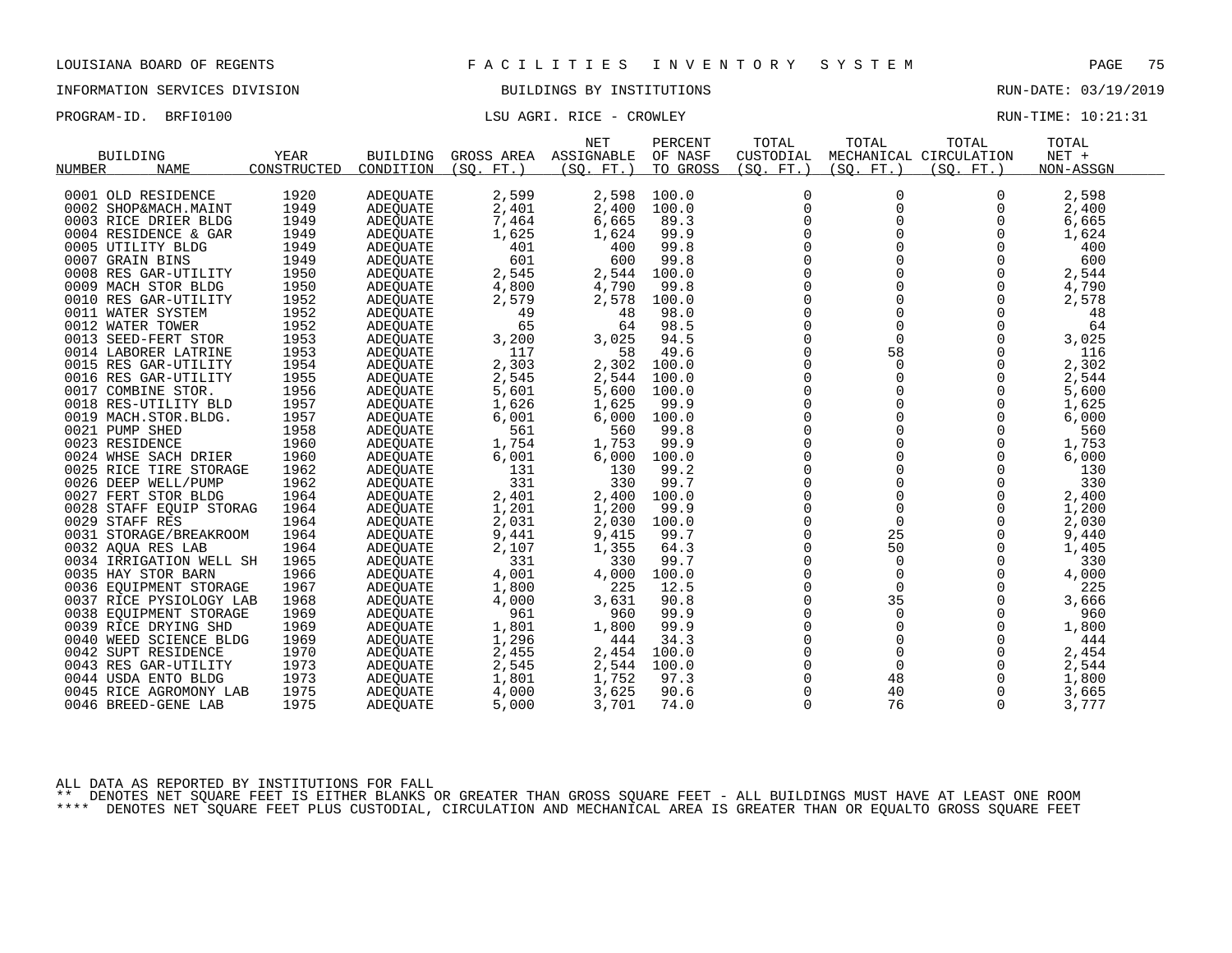### INFORMATION SERVICES DIVISION BUILDINGS BY INSTITUTIONS RUN-DATE: 03/19/2019

## PROGRAM-ID. BRFI0100 LSU AGRI. RICE - CROWLEY RUN-TIME: 10:21:31

|           | <b>BUILDING</b>         | <b>YEAR</b> | <b>BUILDING</b> | GROSS AREA | <b>NET</b><br>ASSIGNABLE | PERCENT<br>OF NASF | TOTAL<br>CUSTODIAL | TOTAL      | TOTAL<br>MECHANICAL CIRCULATION | TOTAL<br>$NET +$ |  |
|-----------|-------------------------|-------------|-----------------|------------|--------------------------|--------------------|--------------------|------------|---------------------------------|------------------|--|
| NUMBER    | <b>NAME</b>             | CONSTRUCTED | CONDITION       | (SQ. FT. ) | (SQ. FT.)                | TO GROSS           | (SQ. FT.)          | (SQ. FT. ) | (SQ. FT.)                       | NON-ASSGN        |  |
|           |                         |             |                 |            |                          |                    |                    |            |                                 |                  |  |
| 0047      | OFFICE BLDG             | 1978        | ADEQUATE        | 4,957      | 4,706                    | 94.9               | 18                 | 232        |                                 | 4,956            |  |
|           | 0048 PESTICIDE STOR     | 1979        | ADEOUATE        | 721        | 720                      | 99.9               |                    | 0          |                                 | 720              |  |
| 0049      | TISSUE CULTURE LAB      | 1980        | ADEQUATE        | 2,181      | 2,088                    | 95.7               |                    | 92         |                                 | 2,180            |  |
|           | 0050 ALUM-GLAS GRNHS    | 1980        | ADEOUATE        | 1,051      | 1,050                    | 99.9               |                    |            |                                 | 1,050            |  |
|           | 0051 ALUM-GLAS GRNHS    | 1980        | ADEQUATE        | 1,051      | 1,050                    | 99.9               |                    |            |                                 | 1,050            |  |
|           | 0052 ALM-GLA GREENHS    | 1982        | ADEQUATE        | 1,051      | 1,050                    | 99.9               |                    |            |                                 | 1,050            |  |
|           | 0053 HEADHOUSE          | 1983        | ADEQUATE        | 732        | 720                      | 98.4               |                    |            |                                 | 720              |  |
|           | 0054 NORTH OFFICE       | 1984        | ADEQUATE        | 2,816      | 1,854                    | 65.8               |                    | 240        |                                 | 2,094            |  |
|           | 0057 PATHOLOGY LAB      | 1901        | ADEQUATE        | 1,600      | 1,240                    | 77.5               |                    | 73         |                                 | 1,313            |  |
| 0075      | GREENHOUSE              | 1988        | ADEQUATE        | 2,425      | 2,424                    | 100.0              |                    |            |                                 | 2,424            |  |
|           | 0076 STORAGE BLDG       | 1955        | ADEQUATE        | 111        | 110                      | 99.1               |                    |            |                                 | 110              |  |
| 0077      | STORAGE BUILDING        | 1970        | ADEOUATE        | 2,044      | 2,043                    | 100.0              |                    |            |                                 | 2,043            |  |
|           | 0081 WELL HOUSE         | 1955        | ADEQUATE        | 69         | 65                       | 94.2               |                    |            |                                 | 65               |  |
| 0082      | ENTO WASH SHED          | 1955        | ADEQUATE        | 169        | 168                      | 99.4               |                    |            |                                 | 168              |  |
|           | 0083 WELL HOUSE         | 1965        | ADEQUATE        | 40         | 35                       | 87.5               |                    |            |                                 | 35               |  |
|           | 0085 STORAGE BLDG       | 1975        | ADEQUATE        | 330        | 329                      | 99.7               |                    |            |                                 | 329              |  |
|           | 0088 BIO LAB            | 1991        | ADEQUATE        | 1,800      | 1,584                    | 88.0               |                    | 31         |                                 | 1,615            |  |
|           | 0093 GREENHOUSE         | 1996        | ADEQUATE        | 1,201      | 1,200                    | 99.9               |                    |            |                                 | 1,200            |  |
|           | 0095 SEED FAC           | 1996        | ADEOUATE        | 21,000     | 12,362                   | 58.9               | 20                 | 189        |                                 | 12,571           |  |
|           | 0098 ANTHER CULTURE LAB | 1999        | ADEQUATE        | 2,400      | 100                      | 4.2                |                    |            |                                 | 100              |  |
|           | 0102 STORAGE            | 1965        | ADEQUATE        | 1,776      | 1,775                    | 99.9               |                    |            |                                 | 1,775            |  |
| 0103 WELL |                         | 1999        | ADEQUATE        | 2          |                          | 50.0               |                    |            |                                 |                  |  |
| 0104 BARN |                         | 1995        | ADEQUATE        | 481        | 480                      | 99.8               |                    |            |                                 | 480              |  |
| 0106 LAB  |                         | 2007        | ADEQUATE        | 1,800      | 1,700                    | 94.4               |                    |            |                                 | 1,700            |  |
|           | 0108 WEED CONTROL LAB   | 2009        | ADEQUATE        | 2,550      | 2,500                    | 98.0               |                    |            |                                 | 2,500            |  |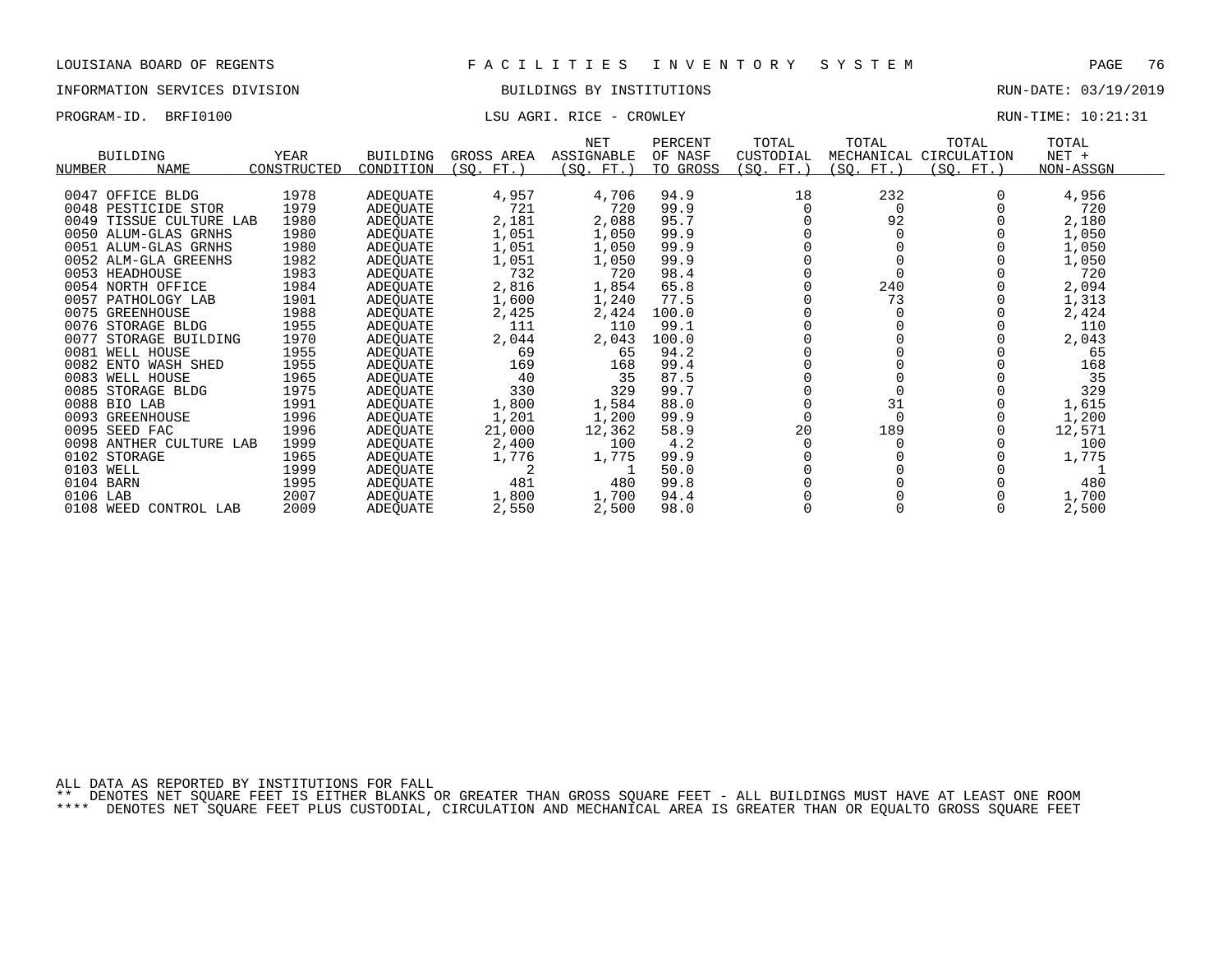## INFORMATION SERVICES DIVISION BUILDINGS BY INSTITUTIONS RUN-DATE: 03/19/2019

PROGRAM-ID. BRFI0100 **LSU AGRI. ST. GRABIEL - ST. GRABIEL** And the RUN-TIME: 10:21:31

|                              |             |                 |            | <b>NET</b> | PERCENT  | TOTAL       | TOTAL       | TOTAL                  | TOTAL     |
|------------------------------|-------------|-----------------|------------|------------|----------|-------------|-------------|------------------------|-----------|
| <b>BUILDING</b>              | YEAR        | BUILDING        | GROSS AREA | ASSIGNABLE | OF NASF  | CUSTODIAL   |             | MECHANICAL CIRCULATION | $NET +$   |
| <b>NAME</b><br><b>NUMBER</b> | CONSTRUCTED | CONDITION       | (SO, FT.)  | (SO. FT.)  | TO GROSS | (SO, FT.)   | (SO, FT.)   | (SO. FT.)              | NON-ASSGN |
|                              |             |                 |            |            |          |             |             |                        |           |
| 0001 RESCH SUPT RESD         | 1970        | ADEQUATE        | 1,651      | 1,650      | 99.9     | $\mathbf 0$ | 0           | 0                      | 1,650     |
| 0002 RESCH SUPT RESD         | 1970        | <b>ADEOUATE</b> | 1,651      | 1,650      | 99.9     | $\mathbf 0$ | 0           | $\Omega$               | 1,650     |
| 0003 RESCH SUPT RESD         | 1970        | ADEQUATE        | 1,651      | 1,650      | 99.9     | $\mathbf 0$ | 0           | $\Omega$               | 1,650     |
| 0004 RESIDENCE               | 1970        | <b>ADEOUATE</b> | 1,651      | 1,650      | 99.9     | $\mathsf 0$ | $\mathbf 0$ | $\Omega$               | 1,650     |
| 0005 RESIDENCE               | 1970        | ADEQUATE        | 1,351      | 1,350      | 99.9     | $\mathbf 0$ | $\Omega$    | $\Omega$               | 1,350     |
| 0006 RESIDENCE               | 1970        | ADEQUATE        | 1,351      | 1,350      | 99.9     | $\mathbf 0$ | 0           | 0                      | 1,350     |
| 0007 RESIDENCE               | 1970        | <b>ADEOUATE</b> | 1,351      | 1,350      | 99.9     | $\mathsf 0$ | $\mathbf 0$ | $\Omega$               | 1,350     |
| 0008 RESIDENCE               | 1970        | ADEQUATE        | 1,351      | 1,350      | 99.9     | $\mathbf 0$ | $\Omega$    | $\Omega$               | 1,350     |
| 0009 RESIDENCE               | 1970        | ADEQUATE        | 1,351      | 1,350      | 99.9     | $\mathbf 0$ | $\Omega$    | $\Omega$               | 1,350     |
| 0010 TRACTOR STORAGE         | 1970        | ADEQUATE        | 1,801      | 1,800      | 99.9     | $\mathbf 0$ | $\Omega$    | $\Omega$               | 1,800     |
| 0011 LAB                     | 1970        | ADEQUATE        | 1,735      | 1,626      | 93.7     | $\Omega$    | 108         | 0                      | 1,734     |
| 0012 SHOP                    | 1970        | <b>ADEOUATE</b> | 1,800      | 238        | 13.2     | $\Omega$    | $\mathbf 0$ | $\Omega$               | 238       |
| 0014 ANIMAL SHELTERS         | 1972        | ADEQUATE        | 1,351      | 1,350      | 99.9     | 0           | $\mathbf 0$ | $\Omega$               | 1,350     |
| 0015 FIELD LAB-ENTO          | 1972        | ADEQUATE        | 3,616      | 2,129      | 58.9     | $\Omega$    | 63          | $\Omega$               | 2,192     |
| 0016 PSYS RESCH LAB          | 1973        | ADEQUATE        | 3,200      | 3,056      | 95.5     | $\Omega$    | 128         | $\Omega$               | 3,184     |
| 0017 POLE BARN               | 1973        | ADEQUATE        | 10,081     | 10,080     | 100.0    | 0           | $\mathbf 0$ | $\Omega$               | 10,080    |
| 0018 STOR BARN               | 1974        | ADEQUATE        | 38,921     | 38,920     | 100.0    | $\mathbf 0$ | 0           | $\Omega$               | 38,920    |
| 0019 HAY STORAGE BLD         | 1974        | ADEQUATE        | 5,001      | 5,000      | 100.0    | $\Omega$    | $\Omega$    | $\Omega$               | 5,000     |
| 0020 RESIDENCE               | 1975        | ADEQUATE        | 2,522      | 2,521      | 100.0    | $\Omega$    | $\Omega$    | $\Omega$               | 2,521     |
| 0021 OFFICE                  | 1975        | <b>ADEOUATE</b> | 5,760      | 3,024      | 52.5     | 0           | 501         | $\mathbf 0$            | 3,525     |
| 0022 ASSEMBLY                | 1975        | ADEQUATE        | 6,323      | 6,249      | 98.8     | $\Omega$    | 73          | $\Omega$               | 6,322     |
| 0025 FARM SHOP               | 1977        | ADEQUATE        | 3,215      | 3,150      | 98.0     | 0           | 64          | $\Omega$               | 3,214     |
| 0027 STOR. BLDG. - ENTO      | 1977        | ADEQUATE        | 751        | 750        | 99.9     | $\mathbf 0$ | $\mathbf 0$ | $\Omega$               | 750       |
| 0028 BARN                    | 1979        | ADEQUATE        | 11,400     | 10,800     | 94.7     | 0           | $\mathbf 0$ | $\Omega$               | 10,800    |
| 0029 PESTICIDE BLDG.         | 1980        | ADEOUATE        | 2,178      | 2,097      | 96.3     | $\Omega$    | 80          | $\Omega$               | 2,177     |
| 0030 SEEDLING GRNHSE         | 1983        | ADEQUATE        | 6,556      | 6,345      | 96.8     | 0           | 210         | $\Omega$               | 6,555     |
| 0031 GRNHSE                  | 1983        | ADEQUATE        | 1,786      | 1,785      | 99.9     | 0           | 0           | 0                      | 1,785     |
| 0032 PHOTOPERIOD HSE         | 1983        | ADEQUATE        | 2,101      | 2,100      | 100.0    | $\Omega$    | $\Omega$    | $\Omega$               | 2,100     |
| 0033 OFFICE BUILDING         | 1983        | ADEQUATE        | 2,906      | 1,850      | 63.7     | 9           | 136         | 0                      | 1,995     |
| 0035 STOR. #1                | 1988        | ADEQUATE        | 275        | 274        | 99.6     | 0           | 0           | $\Omega$               | 274       |
| 0036 STORAGE #2              | 1972        | ADEQUATE        | 275        | 274        | 99.6     | $\Omega$    | $\Omega$    | $\Omega$               | 274       |
| 0037 STOR 3                  | 1975        | ADEOUATE        | 480        | 479        | 99.8     | $\mathbf 0$ | 0           | $\Omega$               | 479       |
| 0038 RESI #4 STOR            | 1970        | ADEQUATE        | 193        | 192        | 99.5     | $\mathbf 0$ | $\Omega$    | $\Omega$               | 192       |
| 0040 SHELTER #2              | 1975        | ADEQUATE        | 257        | 256        | 99.6     | $\Omega$    | $\Omega$    | $\Omega$               | 256       |
| 0041 SHELTER #3              | 1975        | ADEQUATE        | 257        | 256        | 99.6     | $\mathbf 0$ | 0           | 0                      | 256       |
| 0042 SHELTER #4              | 1975        | ADEQUATE        | 257        | 256        | 99.6     | 0           | $\Omega$    | $\Omega$               | 256       |
| 0043 SHELTER #5              | 1975        | ADEQUATE        | 257        | 256        | 99.6     | $\mathbf 0$ | 0           | $\Omega$               | 256       |
| 0044 SHELTER #6              | 1975        | ADEQUATE        | 257        | 256        | 99.6     | $\Omega$    | $\Omega$    | $\Omega$               | 256       |
| 0052 ANI SHELTER #6          | 1972        | <b>ADEOUATE</b> | 1,351      | 1,350      | 99.9     | $\mathbf 0$ | $\Omega$    | $\Omega$               | 1,350     |
|                              |             |                 |            |            |          |             |             | 0                      |           |
| 0053 ANI SHELTER #7          | 1972        | ADEQUATE        | 1,351      | 1,350      | 99.9     | 0           | 0           |                        | 1,350     |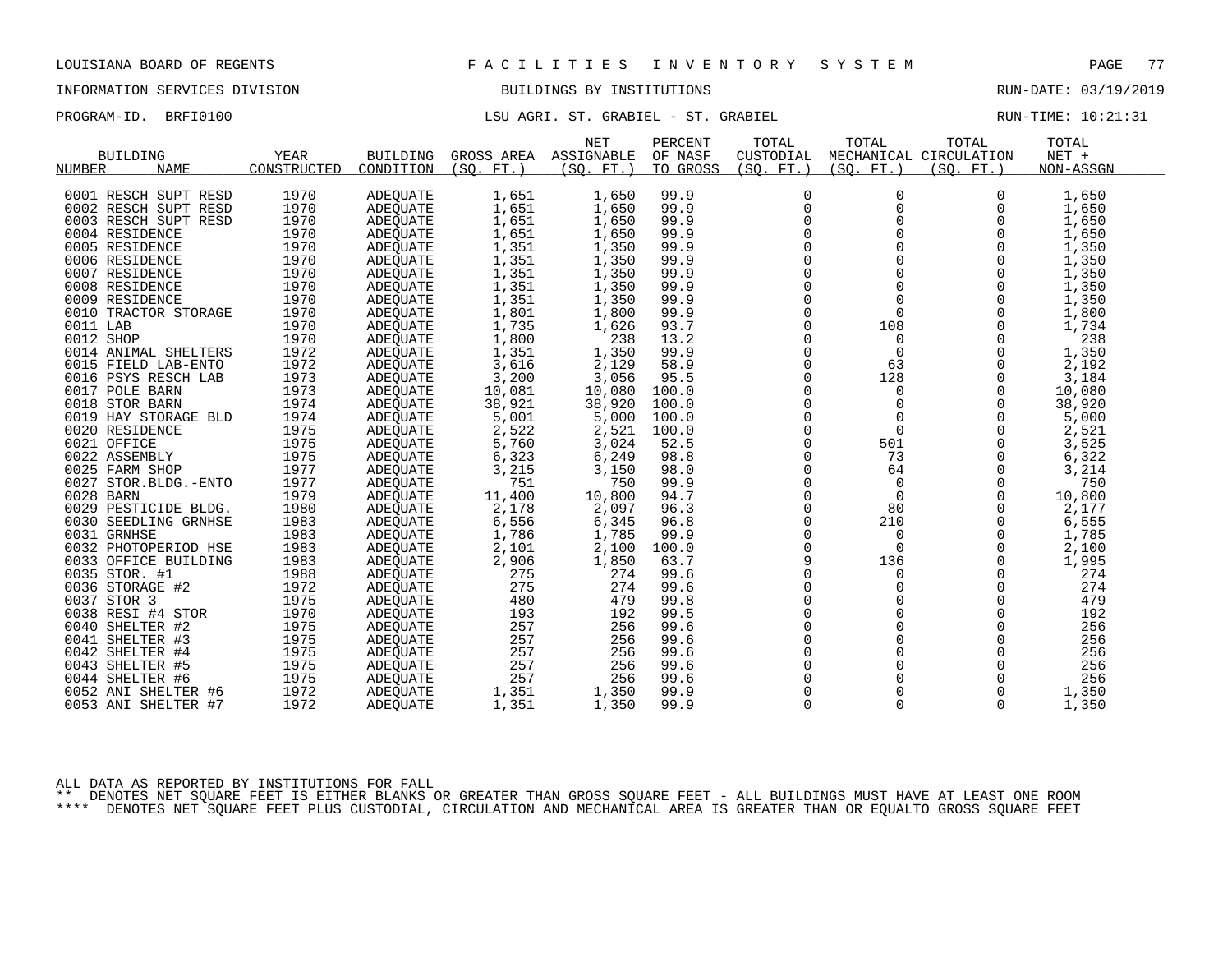# INFORMATION SERVICES DIVISION BUILDINGS BY INSTITUTIONS AND RUN-DATE: 03/19/2019

## PROGRAM-ID. BRFI0100 **RUN-TIME:** 10:21:31

| BUILDING<br>NAME<br>NUMBER | YEAR<br>CONSTRUCTED | <b>BUILDING</b><br>CONDITION | GROSS AREA<br>(SO.<br>FT. | <b>NET</b><br>ASSIGNABLE<br>(SO. FT. | PERCENT<br>OF NASF<br>TO GROSS | TOTAL<br>CUSTODIAL<br>SO.<br>FT. | TOTAL<br>MECHANICAL<br>SO. FT. | TOTAL<br>CIRCULATION<br>SO.<br>$FT.$ ) | TOTAL<br>$NET +$<br>NON-ASSGN |
|----------------------------|---------------------|------------------------------|---------------------------|--------------------------------------|--------------------------------|----------------------------------|--------------------------------|----------------------------------------|-------------------------------|
| 0054 ANI SHELTER #8        | 1972                | <b>ADEOUATE</b>              | 1,351                     | 1,350                                | 99.9                           |                                  |                                |                                        | 1,350                         |
| 0077<br>PUMP<br>HSE        | 1990                | ADEOUATE                     | 219                       | 218                                  | 99.5                           |                                  |                                |                                        | 218                           |
| 0080<br>STOR<br>BOAT       | 1955                | ADEOUATE                     | 12,001                    | 12,000                               | 100.0                          |                                  |                                |                                        | 12,000                        |
| 0081 COVER                 | 1997                | ADEOUATE                     | 3,011                     | 3,010                                | 100.0                          |                                  |                                |                                        | 3,010                         |
| 0082 BARN                  | 1995                | ADEOUATE                     | 3,001                     | 3,000                                | 100.0                          |                                  |                                |                                        | 3,000                         |
| 0085 PILOT PLANT           | 2004                | ADEOUATE                     | 4,000                     | 3,900                                | 97.5                           |                                  |                                |                                        | 3,900                         |
| 0086<br>RBC HORSE STOCKS   | 1998                | ADEOUATE                     | 360                       | 350                                  | 97.2                           |                                  |                                |                                        | 350                           |
| 0087 RBC CATTLE FAC        | 1972                | ADEOUATE                     | 1,350                     | 1,300                                | 96.3                           |                                  |                                |                                        | 1,300                         |
| 0088<br>SHADE STRUC        | 1972                | ADEOUATE                     | 152                       | 150                                  | 98.7                           |                                  |                                |                                        | 150                           |
| 0089<br>STORAGE            | 1955                | ADEOUATE                     | 480                       | 150                                  | 31.3                           |                                  |                                |                                        | 150                           |
| 0090 RBC PUMP HSE          | 1991                | ADEOUATE                     | 128                       | 110                                  | 85.9                           |                                  |                                |                                        | 110                           |
| 0091 RBC SHADE STRUCTUR    | 2005                | ADEOUATE                     | 1,400                     | 1,390                                | 99.3                           |                                  |                                |                                        | 1,390                         |
| 0092 SHADE STRUCTURE       | 2007                | ADEQUATE                     | 1,200                     | 1,190                                | 99.2                           |                                  |                                |                                        | 1,190                         |
| 0093<br>SHADE<br>STRUCTURE | 2007                | ADEOUATE                     | 1,200                     | 1,190                                | 99.2                           |                                  |                                |                                        | 1,190                         |
| 0094<br>SHADE STRUCTURE    | 2007                | ADEOUATE                     | 1,200                     | 1,190                                | 99.2                           |                                  |                                |                                        | 1,190                         |
| 0095<br>SHADE STRUCTURE    | 2007                | ADEOUATE                     | 1,200                     | 1,190                                | 99.2                           |                                  |                                |                                        | 1,190                         |
| 0096 STORAGE               | 2006                | ADEOUATE                     | 3,000                     | 2,995                                | 99.8                           |                                  |                                |                                        | 2,995                         |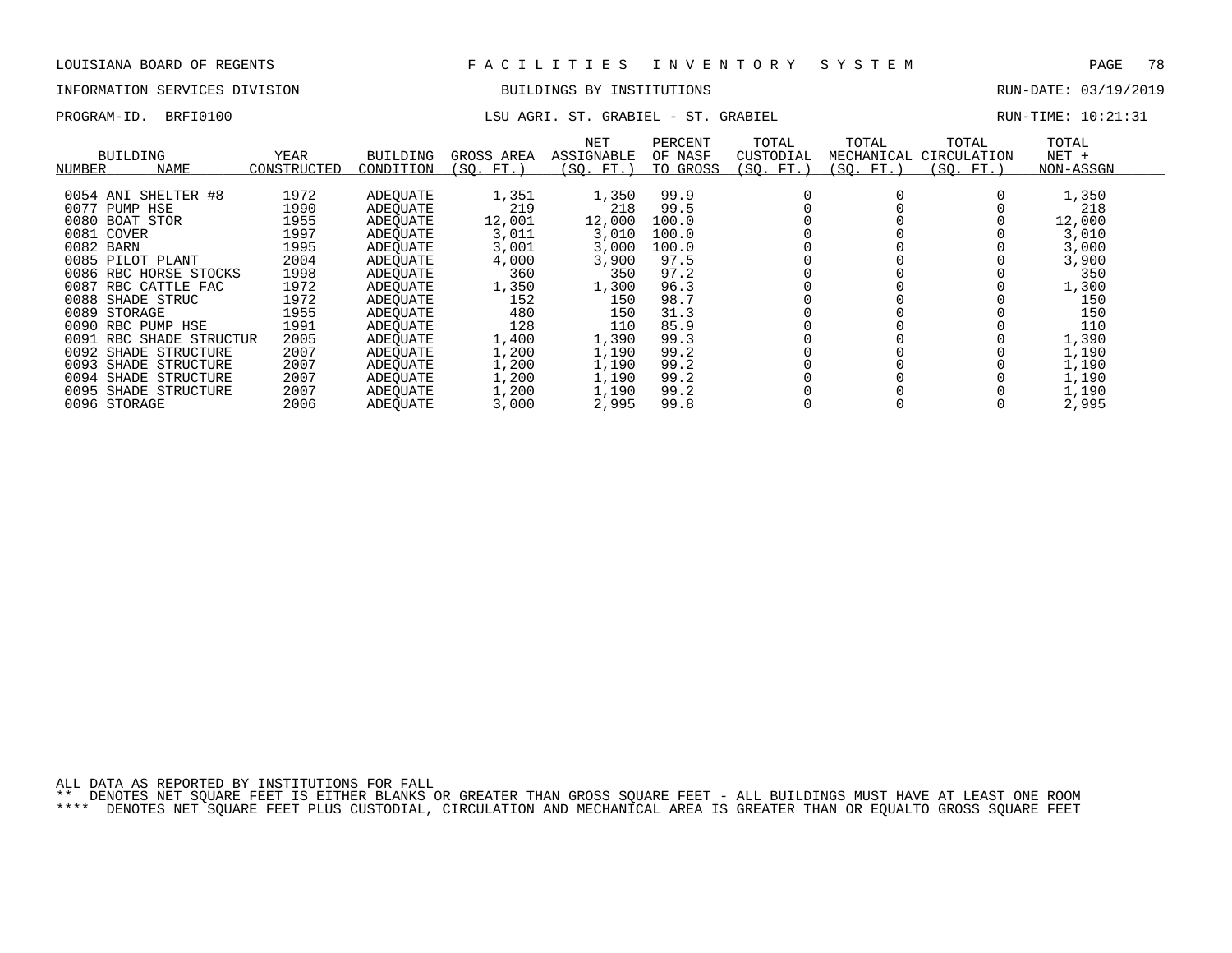## INFORMATION SERVICES DIVISION BUILDINGS BY INSTITUTIONS RUN-DATE: 03/19/2019

### PROGRAM-ID. BRFI0100 LSU AGRI. SOUTHEAST - FRANKLINTON RUN-TIME: 10:21:31

|           |                        |             |                 |                 | <b>NET</b> | PERCENT  | TOTAL       | TOTAL       | TOTAL                  | TOTAL     |  |
|-----------|------------------------|-------------|-----------------|-----------------|------------|----------|-------------|-------------|------------------------|-----------|--|
|           | <b>BUILDING</b>        | YEAR        | <b>BUILDING</b> | GROSS AREA      | ASSIGNABLE | OF NASF  | CUSTODIAL   |             | MECHANICAL CIRCULATION | NET +     |  |
| NUMBER    | <b>NAME</b>            | CONSTRUCTED | CONDITION       | (SO.<br>$FT.$ ) | (SO. FT.)  | TO GROSS | (SO. FT.)   | (SO. FT.)   | (SO. FT.)              | NON-ASSGN |  |
|           | 0005 SUPT RESD & GAR   | 1946        | <b>ADEQUATE</b> | 2,895           | 2,894      | 100.0    | $\Omega$    | $\Omega$    | 0                      | 2,894     |  |
|           | 0006 FOREMANS RESD     | 1946        | <b>ADEQUATE</b> | 1,054           | 1,053      | 99.9     | $\mathbf 0$ | $\mathbf 0$ | 0                      | 1,053     |  |
|           | 0007 LABOR COTTAGE     | 1946        | <b>ADEQUATE</b> | 923             | 922        | 99.9     | $\mathbf 0$ | $\Omega$    | $\Omega$               | 922       |  |
|           | 0009 PUMP HOUSE        | 1946        | <b>ADEQUATE</b> | 121             | 120        | 99.2     | $\Omega$    | $\mathbf 0$ | $\Omega$               | 120       |  |
|           | 0010 LABOR COTTAGE     | 1946        | ADEOUATE        | 923             | 922        | 99.9     | $\Omega$    | $\Omega$    | $\Omega$               | 922       |  |
|           | 0011 LABOR COTTAGE     | 1946        | ADEQUATE        | 923             | 922        | 99.9     | $\mathbf 0$ | $\Omega$    | $\Omega$               | 922       |  |
|           | 0012 LABOR COTTAGE     | 1946        | ADEQUATE        | 923             | 922        | 99.9     | 0           | $\mathbf 0$ | $\Omega$               | 922       |  |
|           | 0015 SEED/FERT.STOR.   | 1952        | ADEQUATE        | 1,500           | 1,372      | 91.5     | $\Omega$    | 30          | $\Omega$               | 1,402     |  |
|           | 0017 IMPLEM SHED 1     | 1952        | ADEQUATE        | 4,681           | 4,680      | 100.0    | $\mathbf 0$ | $\mathbf 0$ | $\mathbf 0$            | 4,680     |  |
|           | 0018 WAREHOUSE/STORAGE | 1952        | <b>ADEQUATE</b> | 4,117           | 4,116      | 100.0    | $\Omega$    | $\Omega$    | $\Omega$               | 4,116     |  |
|           | 0019 AGRO RESDI        | 1953        | <b>ADEOUATE</b> | 1,845           | 1,844      | 99.9     | $\Omega$    | $\Omega$    | $\Omega$               | 1,844     |  |
|           | 0020 DRYER BARN        | 1953        | ADEQUATE        | 601             | 600        | 99.8     | $\mathbf 0$ | $\mathbf 0$ | $\mathbf 0$            | 600       |  |
|           | 0021 DAIRY STORAGE     | 1953        | <b>ADEQUATE</b> | 749             | 748        | 99.9     | $\mathbf 0$ | $\Omega$    | $\Omega$               | 748       |  |
|           | 0022 ADMIN BLDG        | 1955        | <b>ADEOUATE</b> | 4,326           | 3,208      | 74.2     | $\Omega$    | 390         | $\Omega$               | 3,598     |  |
|           | 0024 HAY BARN          | 1957        | <b>ADEQUATE</b> | 4,001           | 4,000      | 100.0    | $\mathbf 0$ | 0           | 0                      | 4,000     |  |
|           | 0027 STAFF RESIDENCE   | 1960        | ADEQUATE        | 1,451           | 1,450      | 99.9     | $\mathbf 0$ | $\Omega$    | $\mathbf 0$            | 1,450     |  |
|           | 0031 SILO (18X50)      | 1966        | ADEQUATE        | 501             | 500        | 99.8     | $\Omega$    | $\Omega$    | $\Omega$               | 500       |  |
|           | 0033 CONC SILO         | 1967        | ADEQUATE        | 501             | 500        | 99.8     | $\Omega$    | $\Omega$    | $\Omega$               | 500       |  |
|           | 0034 FORAGE PROC BLD   | 1969        | <b>ADEOUATE</b> | 1,800           | 1,626      | 90.3     | $\mathbf 0$ | 42          | $\Omega$               | 1,668     |  |
| 0035 BARN |                        | 1971        | REMOD-A         | 7,200           | 6,960      | 96.7     | $\mathbf 0$ | $\mathbf 0$ | $\Omega$               | 6,960     |  |
|           | 0038 HAY BLDG          | 1975        | ADEQUATE        | 4,001           | 4,000      | 100.0    | $\Omega$    | $\Omega$    | $\Omega$               | 4,000     |  |
|           | 0040 PESTICIDE STOR    | 1980        | <b>ADEOUATE</b> | 721             | 720        | 99.9     | $\mathbf 0$ | $\mathbf 0$ | $\Omega$               | 720       |  |
|           | 0041 PLATFORM SCALES   | 1981        | ADEQUATE        | 301             | 300        | 99.7     | 0           | $\mathbf 0$ | $\Omega$               | 300       |  |
|           | 0042 DAIRY FEED BARN   | 1982        | <b>ADEOUATE</b> | 5,225           | 5,058      | 96.8     | $\Omega$    | $\Omega$    | $\Omega$               | 5,058     |  |
|           | 0043 COW BARN          | 1982        | ADEOUATE        | 559             | 558        | 99.8     | $\Omega$    | $\Omega$    | $\Omega$               | 558       |  |
|           | 0044 FORAGE QUAL LAB   | 1983        | ADEQUATE        | 3,820           | 3,051      | 79.9     | 40          | 115         | $\Omega$               | 3,206     |  |
|           | 0046 CONC STAVE SILO   | 1984        | <b>ADEOUATE</b> | 114             | 113        | 99.1     | $\mathbf 0$ | 0           | $\Omega$               | 113       |  |
|           | 0053 IRRI WELL         | 1970        | ADEQUATE        | 500             | 495        | 99.0     | $\mathbf 0$ | 0           | 0                      | 495       |  |
| 0054 SHED |                        | 1981        | <b>ADEQUATE</b> | 5,251           | 5,250      | 100.0    | $\mathbf 0$ | $\Omega$    | $\mathbf 0$            | 5,250     |  |
|           | 0060 UTILITY BLDG      | 1983        | ADEOUATE        | 128             | 127        | 99.2     | $\mathbf 0$ | 0           | $\Omega$               | 127       |  |
| 0068 SHED |                        | 1958        | ADEQUATE        | 1,134           | 1,133      | 99.9     | 0           | $\mathbf 0$ | $\Omega$               | 1,133     |  |
|           | 0069 SILO SHED         | 1985        | <b>ADEOUATE</b> | 1,100           | 1,099      | 99.9     | $\mathbf 0$ | $\Omega$    | $\Omega$               | 1,099     |  |
|           | 0070 SUPT STORAGE      | 1946        | <b>ADEOUATE</b> | 124             | 123        | 99.2     | $\mathbf 0$ | $\mathbf 0$ | $\Omega$               | 123       |  |
| 0076 BARN |                        | 1996        | <b>ADEQUATE</b> | 12,715          | 12,714     | 100.0    | $\Omega$    | $\Omega$    | $\Omega$               | 12,714    |  |
|           | 0080 FEED MILL         | 2002        | ADEQUATE        | 990             | 900        | 90.9     | $\mathbf 0$ | $\Omega$    | $\Omega$               | 900       |  |
|           | 0081 MILKING BARN      | 2002        | <b>ADEQUATE</b> | 4,376           | 4,300      | 98.3     | 0           | 0           | 0                      | 4,300     |  |
| 0082 BARN |                        | 2002        | <b>ADEQUATE</b> | 23,638          | 23,000     | 97.3     | $\Omega$    | $\Omega$    | $\Omega$               | 23,000    |  |
| 0084 SHED |                        | 1953        | ADEQUATE        | 144             | 140        | 97.2     | $\mathbf 0$ | 0           | 0                      | 140       |  |
| 0085 SHED |                        | 1953        | <b>ADEOUATE</b> | 144             | 140        | 97.2     | $\mathbf 0$ | $\Omega$    | $\Omega$               | 140       |  |
| 0086 SHED |                        | 1953        | ADEQUATE        | 144             | 140        | 97.2     | $\Omega$    | $\Omega$    | $\Omega$               | 140       |  |
|           |                        |             |                 |                 |            |          |             |             |                        |           |  |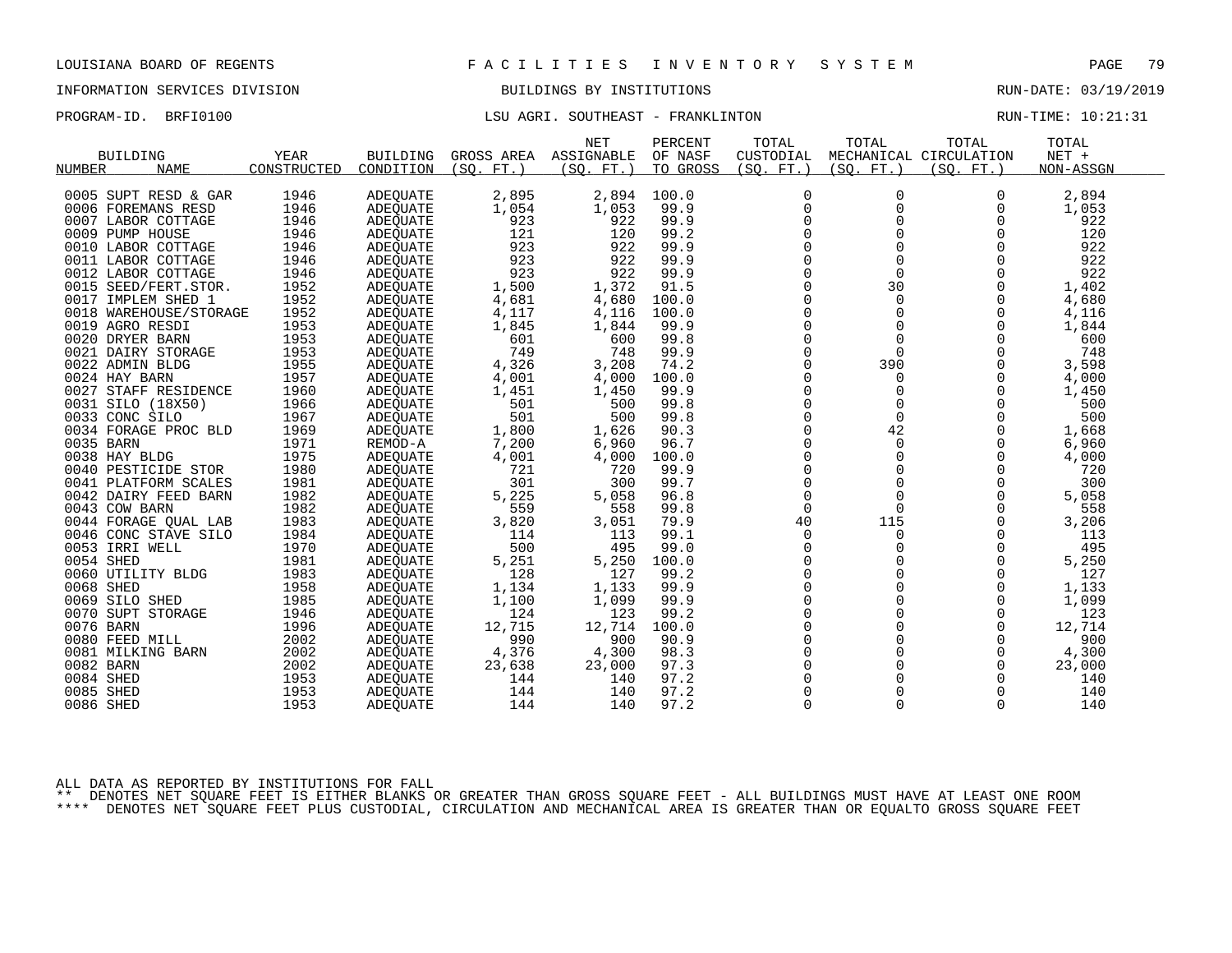# INFORMATION SERVICES DIVISION BUILDINGS BY INSTITUTIONS AND RUN-DATE: 03/19/2019

PROGRAM-ID. BRFI0100 CONSERVERS CONTRESS AGRI. SOUTHEAST - FRANKLINTON RUN-TIME: 10:21:31

| NUMBER    | BUILDING<br>NAME   | YEAR<br>CONSTRUCTED | <b>BUILDING</b><br>CONDITION | GROSS AREA<br>(SO.<br>FT. | <b>NET</b><br>ASSIGNABLE<br>(SO.<br>FT.) | PERCENT<br>OF NASF<br>TO GROSS | TOTAL<br>CUSTODIAL<br>(SO.<br>FT. | TOTAL<br>MECHANICAL<br>(SO. FT.) | TOTAL<br>CIRCULATION<br>(SO. FT.) | TOTAL<br>$NET +$<br>NON-ASSGN |  |
|-----------|--------------------|---------------------|------------------------------|---------------------------|------------------------------------------|--------------------------------|-----------------------------------|----------------------------------|-----------------------------------|-------------------------------|--|
|           |                    |                     |                              |                           |                                          |                                |                                   |                                  |                                   |                               |  |
| 0087 SHED |                    | 1953                | ADEOUATE                     | 144                       | 140                                      | 97.2                           |                                   |                                  |                                   | 140                           |  |
| 0088 SHED |                    | 1953                | ADEOUATE                     | 144                       | 140                                      | 97.2                           |                                   |                                  |                                   | 140                           |  |
| 0089 SHED |                    | 1953                | ADEOUATE                     | 144                       | 140                                      | 97.2                           |                                   |                                  |                                   | 140                           |  |
|           | 0090 CARPORT       | 1953                | ADEOUATE                     | 500                       | 495                                      | 99.0                           |                                   |                                  |                                   | 495                           |  |
| 0091      | BARN               | 1992                | ADEOUATE                     | 396                       | 375                                      | 94.7                           |                                   |                                  |                                   | 375                           |  |
|           | 0092 GREENHOUSE    | 2002                | ADEOUATE                     | 616                       | 600                                      | 97.4                           |                                   |                                  |                                   | 600                           |  |
|           | 0093 FEEDING SHED  | 2002                | ADEOUATE                     | .,350                     | $\perp$ , 300                            | 96.3                           |                                   |                                  |                                   | L,300                         |  |
| 0097      | NEW MAINTENANCE SH | 2011                | ADEOUATE                     | 3,000                     | 2,900                                    | 96.7                           |                                   |                                  |                                   | 2,900                         |  |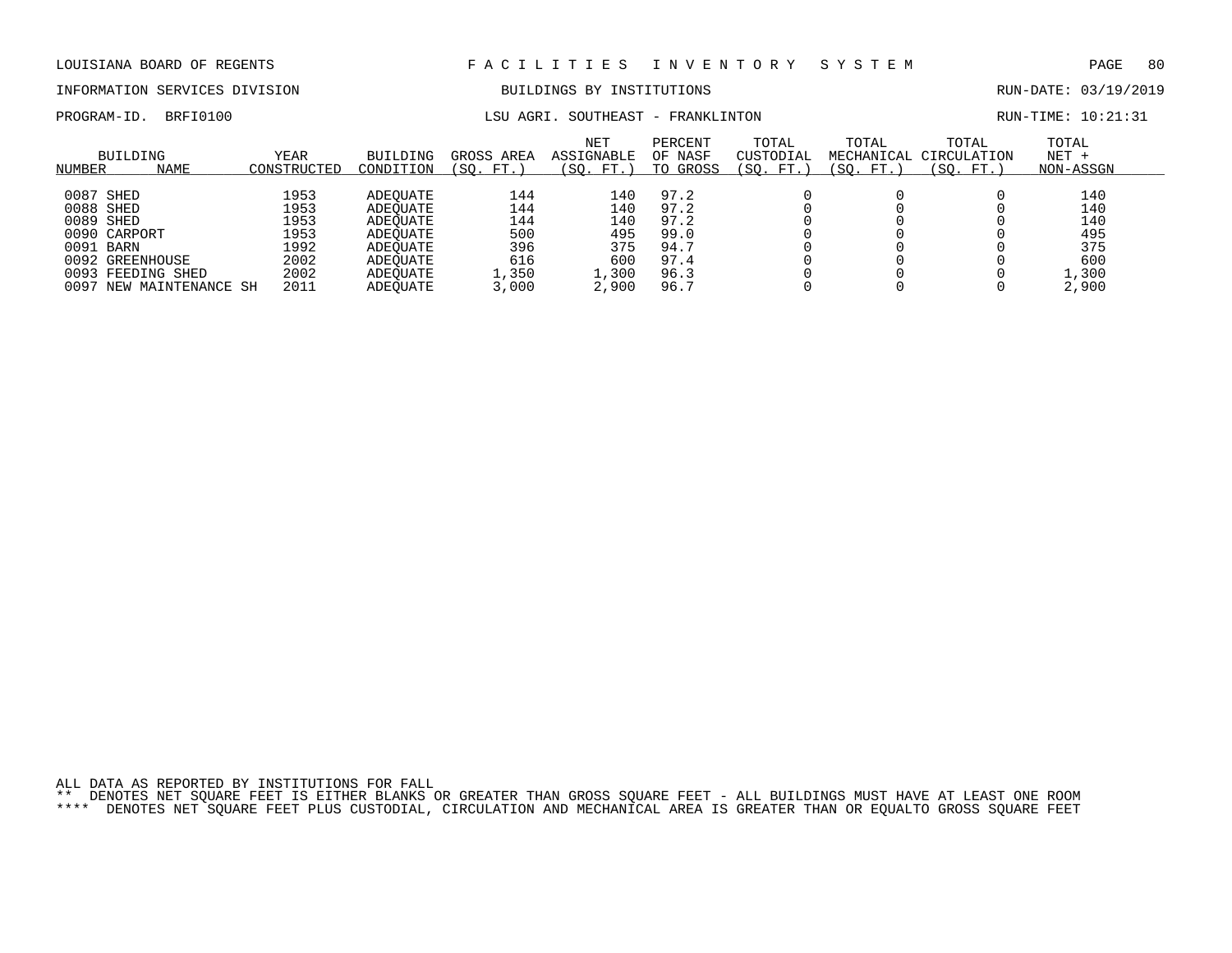### INFORMATION SERVICES DIVISION BUILDINGS BY INSTITUTIONS RUN-DATE: 03/19/2019

### PROGRAM-ID. BRFI0100 CHASE LSU AGRI. SWEET POTATO - CHASE CHASE RUN-TIME: 10:21:31

| <b>BUILDING</b><br><b>NAME</b><br>NUMBER                                                                                                                                                                                                                                          | YEAR<br>CONSTRUCTED                                                                                          | <b>BUILDING</b><br>CONDITION                                                                                                                             | GROSS AREA<br>(SO. FT.)                                                                                                  | NET<br>ASSIGNABLE<br>(SO. FT.)                                                                                       | PERCENT<br>OF NASF<br>TO GROSS                                                                                   | TOTAL<br>CUSTODIAL<br>(SO. FT.) | TOTAL<br>MECHANICAL<br>(SQ. FT.) | TOTAL<br>CIRCULATION<br>(SO. FT.) | TOTAL<br>$NET +$<br>NON-ASSGN                                                                                          |
|-----------------------------------------------------------------------------------------------------------------------------------------------------------------------------------------------------------------------------------------------------------------------------------|--------------------------------------------------------------------------------------------------------------|----------------------------------------------------------------------------------------------------------------------------------------------------------|--------------------------------------------------------------------------------------------------------------------------|----------------------------------------------------------------------------------------------------------------------|------------------------------------------------------------------------------------------------------------------|---------------------------------|----------------------------------|-----------------------------------|------------------------------------------------------------------------------------------------------------------------|
| 0001 HEAD HOUSE<br>0002 SUPT RESIDENCE<br>0005 RESIDENCE<br>0006 LAB<br>0013<br>GREENHOUSE<br>0014 EOUIP SHED<br>0018 SHOP<br>0020<br>PEST STOR BLDG<br>0021<br>OFFICE BLDG<br>0026<br>STOR BLDG<br>0029<br>GREENHOUSE<br>0034 SHED<br>0037<br>SHOP<br>BLDG<br>0041<br>GREENHOUSE | 1950<br>1952<br>1956<br>1956<br>1974<br>1974<br>1974<br>1982<br>1982<br>1989<br>1990<br>1994<br>2001<br>2002 | ADEOUATE<br>ADEOUATE<br>ADEOUATE<br>ADEOUATE<br>ADEOUATE<br>ADEOUATE<br>ADEOUATE<br>ADEOUATE<br>ADEOUATE<br>ADEOUATE<br>ADEOUATE<br>ADEOUATE<br>ADEOUATE | 3,932<br>2,151<br>1,700<br>1,182<br>2,401<br>3,910<br>1,801<br>1,080<br>1,710<br>1,825<br>961<br>2,024<br>6,885<br>3,180 | 3,071<br>2,150<br>1,300<br>1,062<br>2,400<br>3,909<br>1,800<br>633<br>992<br>1,824<br>960<br>2,023<br>6,800<br>3,175 | 78.1<br>100.0<br>76.5<br>89.8<br>100.0<br>100.0<br>99.9<br>58.6<br>58.0<br>99.9<br>99.9<br>100.0<br>98.8<br>99.8 | 15                              | 126<br>110<br>143                |                                   | 3,197<br>2,150<br>1,300<br>1,172<br>2,400<br>3,909<br>1,800<br>633<br>1,150<br>1,824<br>960<br>2,023<br>6,800<br>3,175 |
| 0042 GREENHOUSE<br>0043<br>GREENHOUSE                                                                                                                                                                                                                                             | 1999<br>1998                                                                                                 | ADEOUATE<br>ADEOUATE<br>ADEOUATE                                                                                                                         | 3,180<br>880                                                                                                             | 3,175<br>875                                                                                                         | 99.8<br>99.4                                                                                                     |                                 |                                  |                                   | 3,175<br>875                                                                                                           |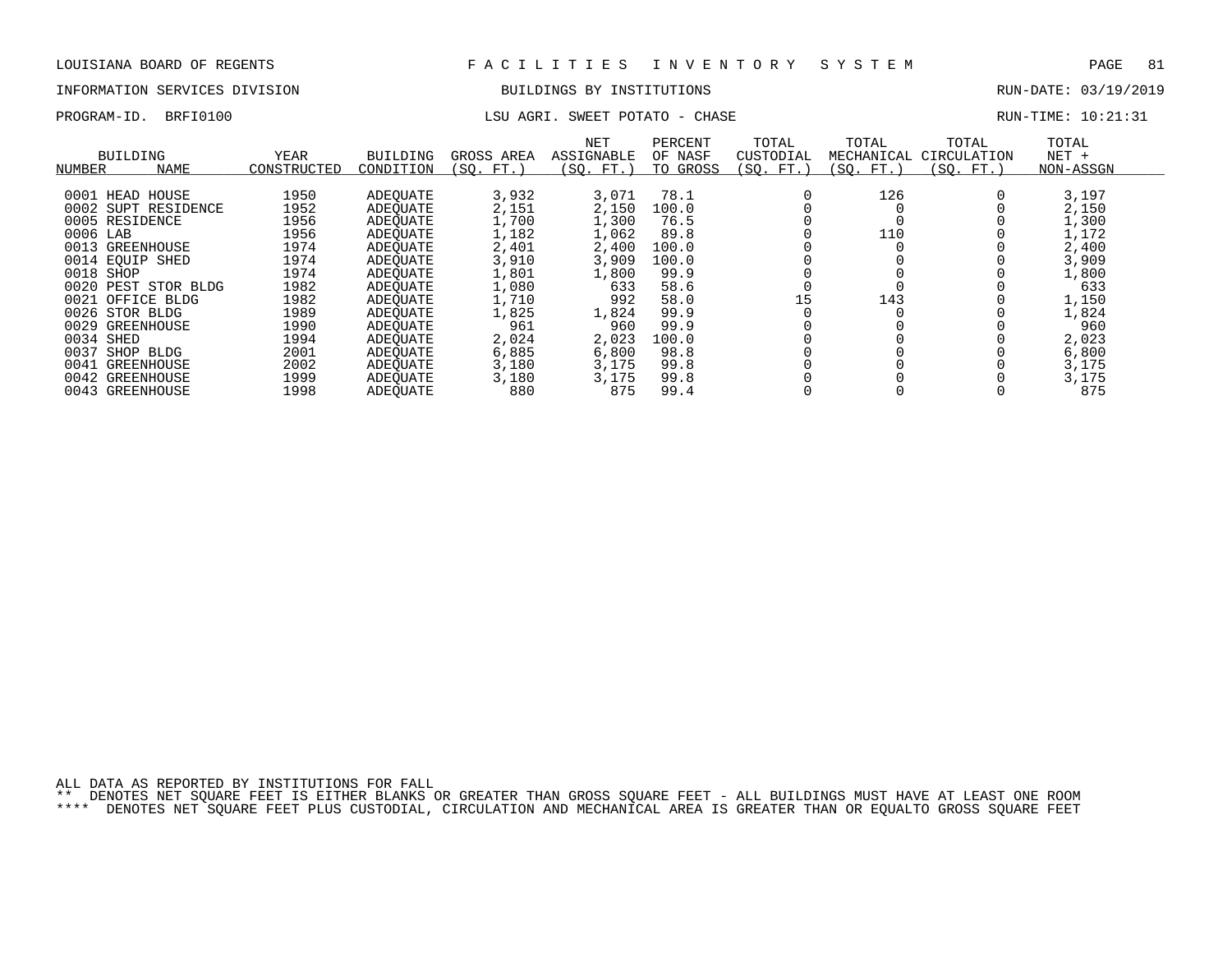# INFORMATION SERVICES DIVISION BUILDINGS BY INSTITUTIONS AND RUN-DATE: 03/19/2019

## PROGRAM-ID. BRFI0100 **EXAM-ID.** BRFI0100 LSU AGRI. WEST LOUISIANA - ROSEPINE RUN-TIME: 10:21:31

| BUILDING<br>NUMBER | <b>NAME</b>           | YEAR<br>CONSTRUCTED | <b>BUILDING</b><br>CONDITION | GROSS AREA<br>(SO. FT. | <b>NET</b><br>ASSIGNABLE<br>(SO.<br>FT. | PERCENT<br>OF NASF<br>TO GROSS | TOTAL<br>CUSTODIAL<br>(SO. FT.) | TOTAL<br>MECHANICAL<br>(SO. FT.) | TOTAL<br>CIRCULATION<br>(SO. FT.) | TOTAL<br>$NET +$<br>NON-ASSGN |  |
|--------------------|-----------------------|---------------------|------------------------------|------------------------|-----------------------------------------|--------------------------------|---------------------------------|----------------------------------|-----------------------------------|-------------------------------|--|
|                    |                       |                     |                              |                        |                                         |                                |                                 |                                  |                                   |                               |  |
|                    | 0001 RESEARCH SUP RES | 1949                | ADEOUATE                     | 3,291                  | 3,290                                   | 100.0                          |                                 |                                  |                                   | 3,290                         |  |
| 0002 OFFICE        |                       | 1949                | ADEOUATE                     | 2,618                  | 1,987                                   | 75.9                           | 30                              | 174                              | 50                                | 2,241                         |  |
|                    | 0003 WARE.& MAC.SHOP  | 1949                | ADEQUATE                     | 4,137                  | 3,576                                   | 86.4                           |                                 | 516                              |                                   | 4,092                         |  |
|                    | 0004 HSE #2 & GARAGE  | 1950                | ADEOUATE                     | 2,178                  | 2,177                                   | 100.0                          |                                 |                                  |                                   | 2,177                         |  |
| 0006 SEEDHOUSE     |                       | 1950                | ADEOUATE                     | 1,433                  | 915                                     | 63.9                           |                                 |                                  |                                   | 915                           |  |
| 0007               | SHEEP SHED            | 1950                | ADEOUATE                     | 3,161                  | 3,160                                   | 100.0                          |                                 |                                  |                                   | 3,160                         |  |
| 0012               | MACHINE SHOP          | 1954                | ADEOUATE                     | 4,101                  | 4,100                                   | 100.0                          |                                 |                                  |                                   | 4,100                         |  |
| 0015 PUMP HOUSE    |                       | 1972                | ADEOUATE                     | 196                    | 100                                     | 51.0                           |                                 | 95                               |                                   | 195                           |  |
|                    | 0016 WATER WELL HSE   | 1974                | ADEOUATE                     | 88                     | 87                                      | 98.9                           |                                 |                                  |                                   | 87                            |  |
| 0017               | SHED&EOUIP.STOR       | 1974                | ADEOUATE                     | 9,716                  | 9,715                                   | 100.0                          |                                 |                                  |                                   | 9,715                         |  |
| 0019               | SHOP STORAGE          | 1983                | ADEOUATE                     | 6,000                  | 5,192                                   | 86.5                           |                                 | 231                              |                                   | 5,423                         |  |
| 0020               | PESTICIDE STOR        | 1983                | ADEOUATE                     | 1,170                  | 720                                     | 61.5                           |                                 |                                  |                                   | 720                           |  |
| 0023               | METAL BLDG            | 1990                | ADEOUATE                     | 3,001                  | 3,000                                   | 100.0                          |                                 |                                  |                                   | 3,000                         |  |
| 0029<br>SHED       |                       | 1960                | ADEOUATE                     | 801                    | 800                                     | 99.9                           |                                 |                                  |                                   | 800                           |  |
| 0030<br>SHED       |                       | 1969                | ADEOUATE                     | 505                    | 504                                     | 99.8                           |                                 |                                  |                                   | 504                           |  |
| 0031 PUMP HSE      |                       | 1990                | ADEOUATE                     | 121                    | 120                                     | 99.2                           |                                 |                                  |                                   | 120                           |  |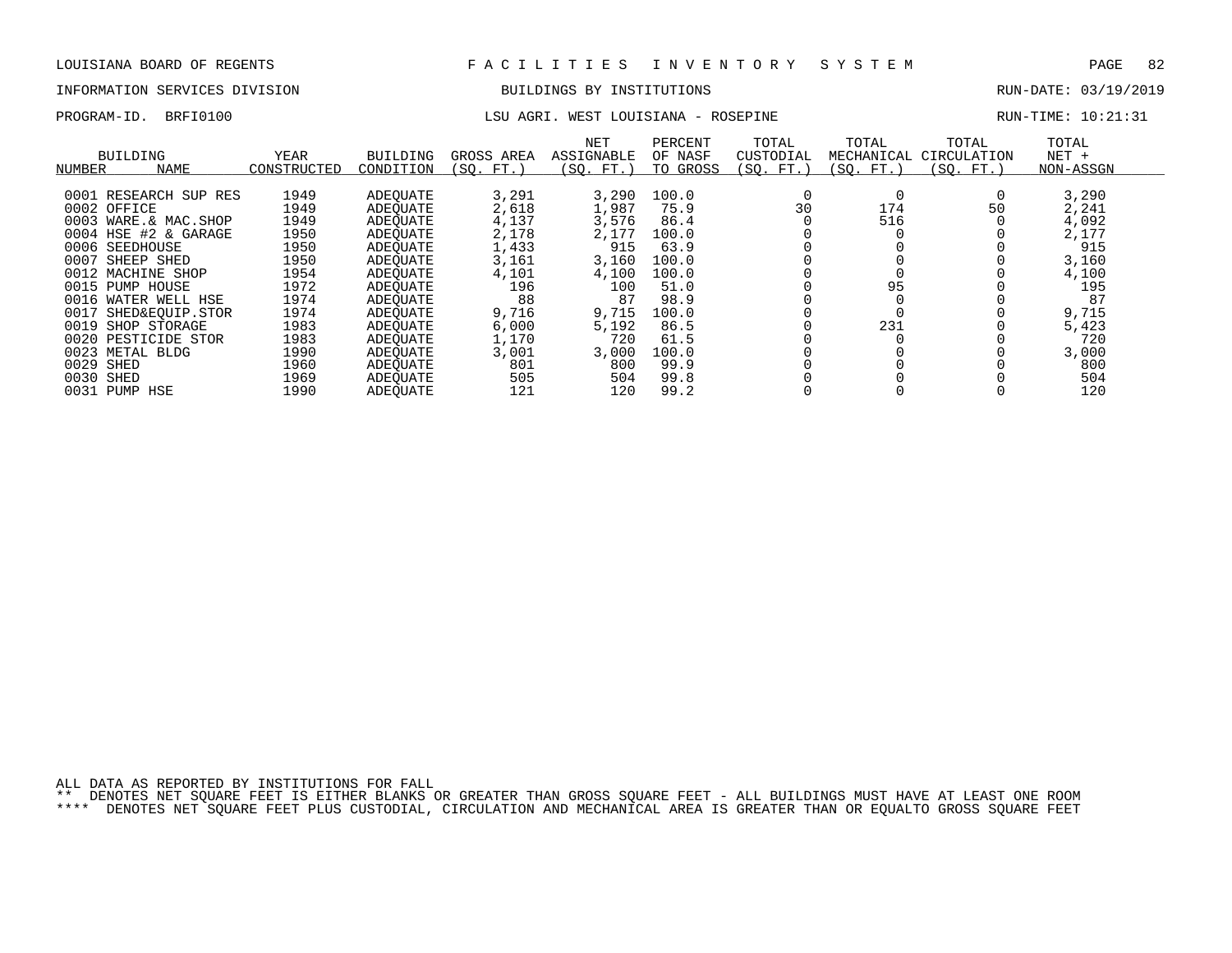### INFORMATION SERVICES DIVISION BUILDINGS BY INSTITUTIONS RUN-DATE: 03/19/2019

PROGRAM-ID. BRFI0100 **RUN-TIME:** 10:21:31

| BUILDING<br><b>NAME</b><br>NUMBER                                                | YEAR<br>CONSTRUCTED          | <b>BUILDING</b><br>CONDITION                 | GROSS AREA<br>SO.<br>FT.        | NET<br>ASSIGNABLE<br>(SO. FT.)        | PERCENT<br>OF NASF<br>TO GROSS | TOTAL<br>CUSTODIAL<br>'SO.<br>FT. | TOTAL<br>MECHANICAL<br>SO.<br>FT. | TOTAL<br>CIRCULATION<br>(SO. FT.) | TOTAL<br>$NET +$<br>NON-ASSGN   |
|----------------------------------------------------------------------------------|------------------------------|----------------------------------------------|---------------------------------|---------------------------------------|--------------------------------|-----------------------------------|-----------------------------------|-----------------------------------|---------------------------------|
| 0001<br>EXHIBIT BLDG<br>0002 OFFICE BLDG<br>0003 LVSTK EXHIBIT<br>0004 RESTROOMS | 1948<br>1950<br>1954<br>1985 | ADEOUATE<br>ADEOUATE<br>ADEOUATE<br>ADEOUATE | 4,278<br>⊥,645<br>24,001<br>385 | 4,277<br>$\pm 0.367$<br>24,000<br>192 | 100.0<br>83.1<br>100.0<br>49.9 |                                   | 277<br>192                        |                                   | 4,277<br>1,644<br>24,000<br>384 |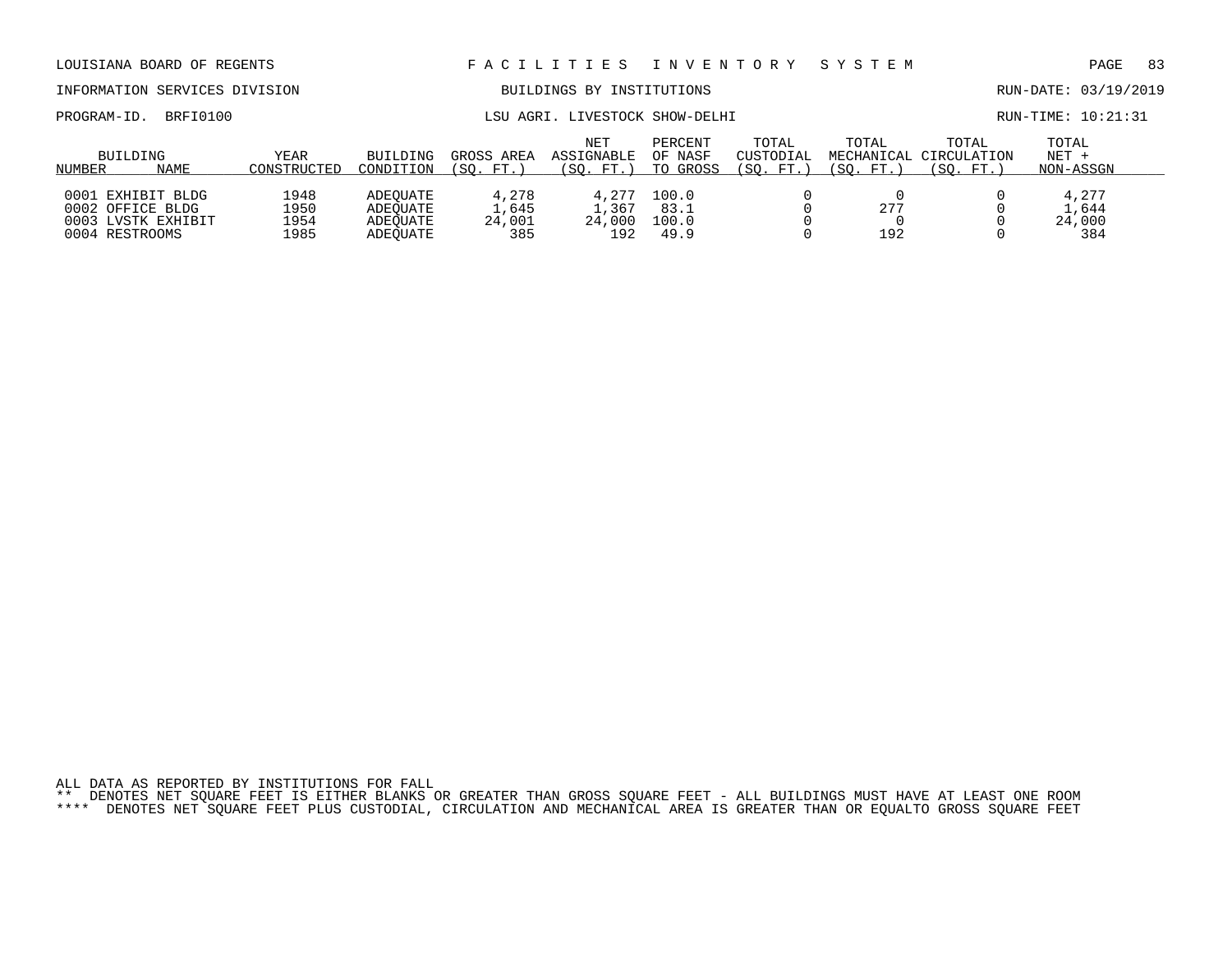# INFORMATION SERVICES DIVISION BUILDINGS BY INSTITUTIONS AND RUN-DATE: 03/19/2019

### PROGRAM-ID. BRFI0100 LSU AGRI. MACON RIDGE-WINNSBORO RUN-TIME: 10:21:31

| BUILDING<br>NAME<br>NUMBER | YEAR<br>CONSTRUCTED | BUILDING<br>CONDITION | GROSS AREA<br>FT.<br>(SO. | NET<br>ASSIGNABLE<br>(SO. FT.) | PERCENT<br>OF NASF<br>TO GROSS | TOTAL<br>CUSTODIAL<br>(SQ. FT.) | TOTAL<br>MECHANICAL<br>(SO. FT.) | TOTAL<br>CIRCULATION<br>(SO. FT.) | TOTAL<br>$NET +$<br>NON-ASSGN |
|----------------------------|---------------------|-----------------------|---------------------------|--------------------------------|--------------------------------|---------------------------------|----------------------------------|-----------------------------------|-------------------------------|
|                            |                     |                       |                           |                                |                                |                                 |                                  |                                   |                               |
| 0003 OFFICE                | 1955                | ADEOUATE              | 978                       | 912                            | 93.3                           |                                 | 65                               |                                   | 977                           |
| 0007<br>STAFF RESIDENCE    | 1959                | ADEOUATE              | 1,441                     | 1,440                          | 99.9                           |                                 |                                  |                                   | 1,440                         |
| 0008<br>WOOD PUMP HOUSE    | 1959                | ADEOUATE              | 267                       | 266                            | 99.6                           |                                 |                                  |                                   | 266                           |
| 0010 OLD SHOP-EOUIP STO    | 1965                | ADEOUATE              | 6,121                     | 6,120                          | 100.0                          |                                 |                                  |                                   | 6,120                         |
| 0019 PESTICIDE             | 1978                | ADEOUATE              | 1,201                     | 1,136                          | 94.6                           |                                 | 64                               |                                   | 1,200                         |
| 0022 FORGAGE/COTTON LAB    | 1986                | ADEOUATE              | 1,800                     | 1,482                          | 82.3                           |                                 | 174                              |                                   | 1,656                         |
| 0025<br>WELL & PUMP SHED   | 1959                | ADEOUATE              | 200                       | 195                            | 97.5                           |                                 |                                  |                                   | 195                           |
| 0031 MRRS OFFICE           | 1993                | ADEOUATE              | 2,340                     | 1,201                          | 51.3                           | 15                              | 264                              |                                   | 1,480                         |
| 0033 EOUIP STOR SOUTH      | 1994                | ADEOUATE              | 5,326                     | 5,325                          | 100.0                          |                                 |                                  |                                   | 5,325                         |
| 0035 T.H. SCOTT CENTER     | 1999                | ADEOUATE              | 4,352                     | 4,000                          | 91.9                           |                                 |                                  |                                   | 4,000                         |
| 0036 SHOP/STOR BLDG        | 1999                | ADEOUATE              | 5,000                     | 4,950                          | 99.0                           |                                 |                                  |                                   | 4,950                         |
| 0038 PEST MGMT LAB BLDG    | 2002                | ADEOUATE              | 3,920                     | 3,850                          | 98.2                           |                                 |                                  |                                   | 3,850                         |
| 0039 GREENHOUSE            | 1992                | ADEOUATE              | 128                       | 125                            | 97.7                           |                                 |                                  |                                   | 125                           |
| 0044 STORAGE               | 2007                | ADEOUATE              | 3,000                     | 2,995                          | 99.8                           |                                 |                                  |                                   | 2,995                         |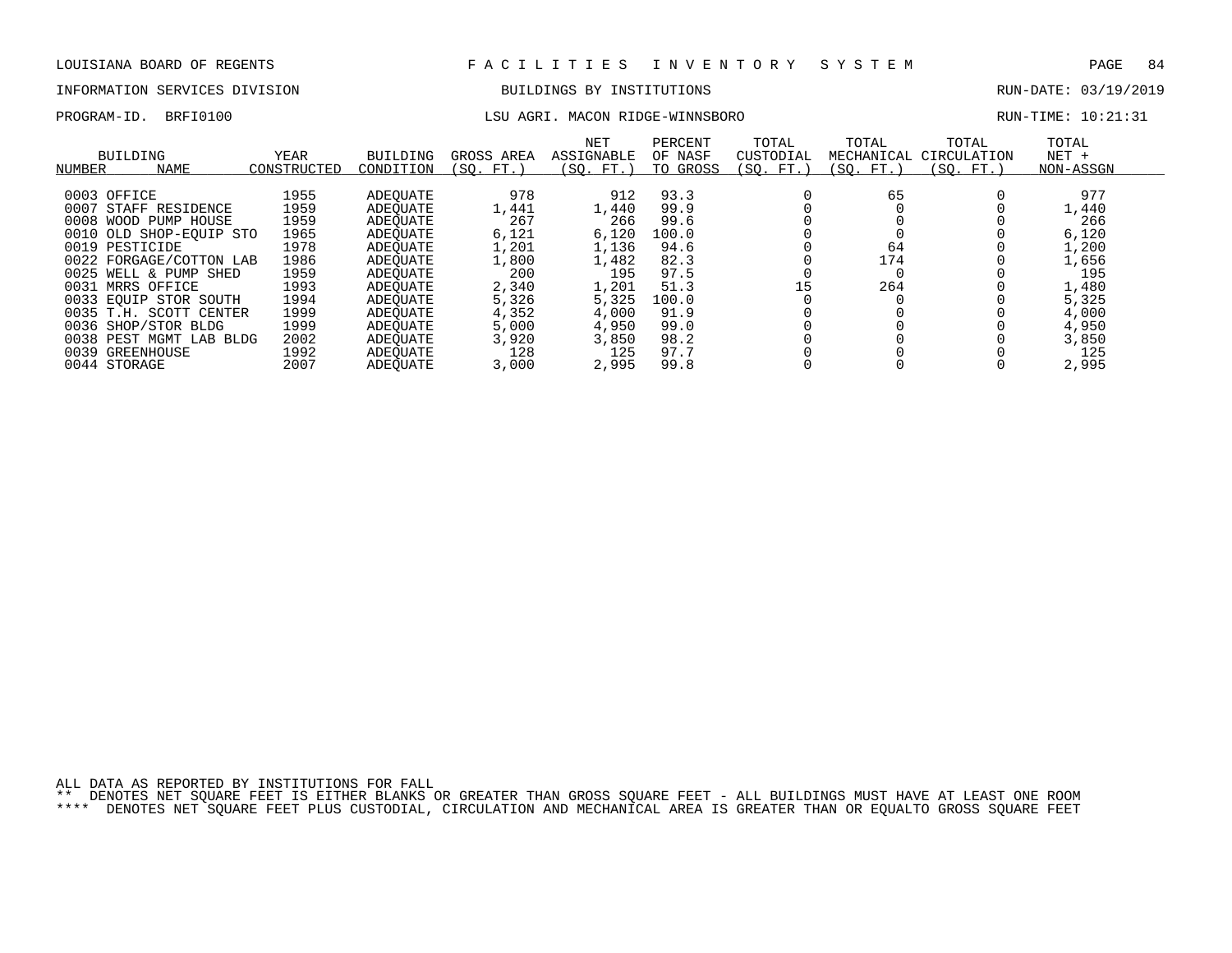# INFORMATION SERVICES DIVISION **EXECUTAS EXAMPLE SUILDINGS BY INSTITUTIONS EXECUTAS** RUN-DATE: 03/19/2019

### PROGRAM-ID. BRFI0100 LSU AGRI. LEE MEMORIAL FOREST-BOGALUSA RUN-TIME: 10:21:31

| NUMBER    | <b>BUILDING</b><br><b>NAME</b> | YEAR<br>CONSTRUCTED | BUILDING<br>CONDITION | GROSS AREA<br>(SO. FT. | NET<br>ASSIGNABLE<br>(SO. FT.) | PERCENT<br>OF NASF<br>TO GROSS | TOTAL<br>CUSTODIAL<br>(SO. FT.) | TOTAL<br>MECHANICAL<br>(SO. FT.) | TOTAL<br>CIRCULATION<br>(SO. FT.) | TOTAL<br>$NET +$<br>NON-ASSGN |  |
|-----------|--------------------------------|---------------------|-----------------------|------------------------|--------------------------------|--------------------------------|---------------------------------|----------------------------------|-----------------------------------|-------------------------------|--|
|           |                                |                     |                       |                        |                                |                                |                                 |                                  |                                   |                               |  |
|           | 0001 EMPLOYEE HSE #1           | 1927                | ADEOUATE              | 1,336                  | 1,270                          | 95.1                           |                                 |                                  |                                   | 1,270                         |  |
| 0002 PUMP | SHED                           | 1927                | ADEOUATE              | 121                    | 120                            | 99.2                           |                                 |                                  |                                   | 120                           |  |
|           | 0003 MAIN LODGE                | 1927                | ADEOUATE              | 2,930                  | 2,929                          | 100.0                          |                                 |                                  |                                   | 2,929                         |  |
|           | 0004 FACULTY CABIN             | 1927                | ADEOUATE              | 375                    | 374                            | 99.7                           |                                 |                                  |                                   | 374                           |  |
| 0029      | LUMBER DRYING<br>SHED          | 1964                | ADEOUATE              | 1,800                  | 1,608                          | 89.3                           |                                 |                                  |                                   | 1,608                         |  |
|           | 0036 WOOD WORKING SHED         | 1973                | ADEOUATE              | 1,935                  | 1,497                          | 77.4                           |                                 |                                  |                                   | 1,497                         |  |
|           | 0037 EMPLOYEE HSE #2           | 1974                | ADEOUATE              | 1,449                  | 1,448                          | 99.9                           |                                 |                                  |                                   | 1,448                         |  |
|           | 0045 OFFICE                    | 1983                | ADEOUATE              | 968                    | 894                            | 92.4                           |                                 |                                  |                                   | 894                           |  |
|           | 0050 TOOL SHOP                 | 1901                | ADEOUATE              | 1,301                  | 1,300                          | 99.9                           |                                 |                                  |                                   | 1,300                         |  |
|           | 0055 LAUNDRY/STORAGE           | 1989                | ADEOUATE              | 331                    | 330                            | 99.7                           |                                 |                                  |                                   | 330                           |  |
| 0057      | SHOWER BLDG                    | 1927                | ADEOUATE              | 330                    | 329                            | 99.7                           |                                 |                                  |                                   | 329                           |  |
|           | 0058 FUEL SHED                 | 1988                | ADEOUATE              | 238                    | 237                            | 99.6                           |                                 |                                  |                                   | 237                           |  |
|           | 0072 KNIGHT HOUSE              | 1940                | ADEOUATE              | 1,825                  | 1,550                          | 84.9                           |                                 |                                  |                                   | 1,550                         |  |
|           | 0073 KNIGHT STOR/GARAGE        | 1940                | ADEOUATE              | 528                    | 504                            | 95.5                           |                                 |                                  |                                   | 504                           |  |

0083 STORAGE SHED 1992 ADEQUATE 2,821 2,820 100.0 0 0 0 2,820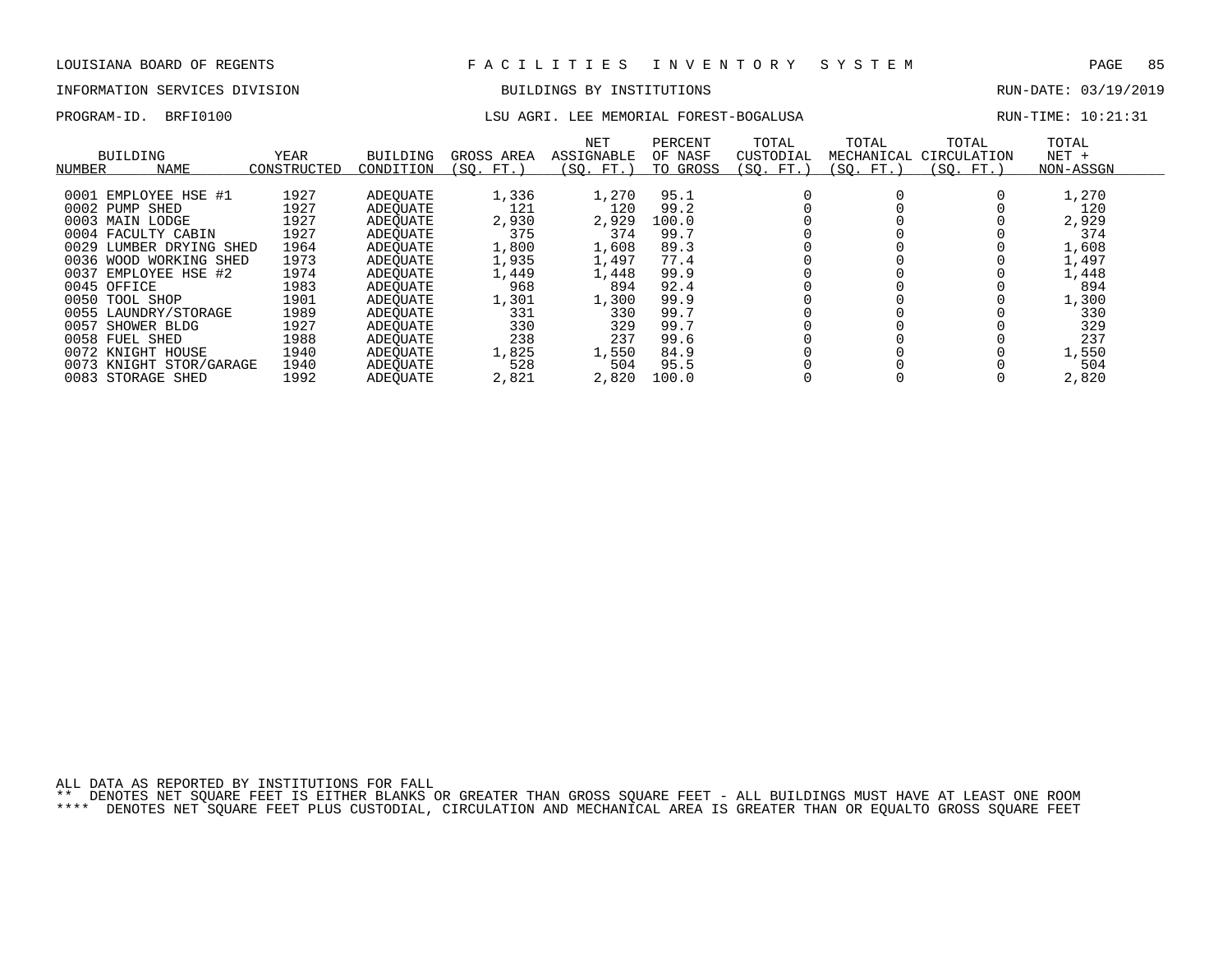# INFORMATION SERVICES DIVISION BUILDINGS BY INSTITUTIONS AND RUN-DATE: 03/19/2019

## PROGRAM-ID. BRFI0100 **EXAMP CRANT CAMP GRANT WALKER-POLLOCK** RUN-TIME: 10:21:31

|                         |             |                 |            | <b>NET</b> | PERCENT  | TOTAL          | TOTAL       | TOTAL                  | TOTAL     |
|-------------------------|-------------|-----------------|------------|------------|----------|----------------|-------------|------------------------|-----------|
| <b>BUILDING</b>         | YEAR        | <b>BUILDING</b> | GROSS AREA | ASSIGNABLE | OF NASF  | CUSTODIAL      |             | MECHANICAL CIRCULATION | $NET +$   |
| <b>NAME</b><br>NUMBER   | CONSTRUCTED | CONDITION       | (SO. FT. ) | (SO. FT. ) | TO GROSS | (SO. FT. )     | (SO. FT.)   | (SO. FT.)              | NON-ASSGN |
|                         |             |                 |            |            |          |                |             |                        |           |
| 0002 DRINK FOUNTAIN 2   | 1968        | <b>ADEQUATE</b> | 161        | 160        | 99.4     | $\overline{0}$ | 0           | $\Omega$               | 160       |
| 0003 DRINK FOUNTAINS 2  | 1968        | <b>ADEOUATE</b> | 193        | 192        | 99.5     | $\mathbf 0$    | $\Omega$    | $\Omega$               | 192       |
| 0004 LOG CABIN #1       | 1974        | ADEQUATE        | 957        | 929        | 97.1     | 0              | 0           | 0                      | 929       |
| 0005 LOG CABIN #2       | 1974        | <b>ADEQUATE</b> | 957        | 912        | 95.3     | $\mathbf 0$    | $\Omega$    | $\Omega$               | 912       |
| 0006 LOG CABIN #3       | 1974        | <b>ADEOUATE</b> | 884        | 876        | 99.1     | $\Omega$       | $\Omega$    | $\Omega$               | 876       |
| 0007 ARTS & CRAFTS BLDG | 1974        | <b>ADEOUATE</b> | 3,201      | 3,200      | 100.0    | 0              | 0           | $\Omega$               | 3,200     |
| 0008 SHADOWS STF CABIN  | 1974        | <b>ADEOUATE</b> | 842        | 841        | 99.9     | $\mathbf 0$    | $\mathbf 0$ | $\Omega$               | 841       |
| 0009 OLD DANCE HALL     | 1974        | ADEQUATE        | 2,401      | 2,400      | 100.0    | $\Omega$       | $\Omega$    | $\Omega$               | 2,400     |
| 0010 OFFICE             | 1974        | ADEQUATE        | 1,200      | 902        | 75.2     | 0              | 40          | $\Omega$               | 942       |
| 0011 EDUCATION CENTER   | 1974        | ADEQUATE        | 4,201      | 4,120      | 98.1     | 0              | 80          | 0                      | 4,200     |
| 0012 SWIMMING POOL      | 1978        | ADEQUATE        | 4,171      | 4,170      | 100.0    | $\mathbf 0$    | 0           | 0                      | 4,170     |
| 0013 MAINT. SHOP        | 1979        | ADEQUATE        | 5,001      | 4,970      | 99.4     | $\Omega$       | 30          | $\Omega$               | 5,000     |
| 0014 GIRLS CABIN #4     | 1983        | ADEQUATE        | 1,801      | 1,730      | 96.1     | $\mathbf 0$    | 70          | 0                      | 1,800     |
| 0015 GIRLS CABIN #5     | 1983        | ADEQUATE        | 1,801      | 1,765      | 98.0     | 0              | 35          | $\Omega$               | 1,800     |
| 0016 GIRLS CABIN #6     | 1983        | ADEQUATE        | 1,801      | 1,765      | 98.0     | $\Omega$       | 35          | $\Omega$               | 1,800     |
| 0017 GIRLS CABIN #7     | 1983        | ADEQUATE        | 1,801      | 1,765      | 98.0     | $\mathbf 0$    | 35          | $\mathbf 0$            | 1,800     |
| 0018 GIRLS CABIN #8     | 1983        | <b>ADEQUATE</b> | 1,801      | 1,765      | 98.0     | 0              | 35          | $\Omega$               | 1,800     |
| 0019 GIRLS CABIN #9     | 1983        | ADEQUATE        | 1,801      | 1,765      | 98.0     | $\Omega$       | 35          | $\Omega$               | 1,800     |
| 0020 BOYS CABIN #16     | 1984        | <b>ADEOUATE</b> | 1,801      | 1,765      | 98.0     | 0              | 35          | 0                      | 1,800     |
| 0021 BOYS CABIN #17     | 1984        | ADEQUATE        | 1,801      | 1,765      | 98.0     | 0              | 35          | $\Omega$               | 1,800     |
| 0022 BOYS CABIN #19     | 1984        | ADEQUATE        | 1,801      | 1,765      | 98.0     | $\Omega$       | 35          | $\Omega$               | 1,800     |
| 0023 CARETAKERS HSE     | 1984        | ADEOUATE        | 2,114      | 2,113      | 100.0    | $\mathbf 0$    | $\mathbf 0$ | 0                      | 2,113     |
| 0024 MULTI BLDG         | 1992        | <b>ADEQUATE</b> | 8,000      | 7,422      | 92.8     | $\mathbf 0$    | 477         | $\Omega$               | 7,899     |
| 0025 GIRLS BATHHOUSE    | 1986        | <b>ADEOUATE</b> | 3,923      | 1,960      | 50.0     | 0              | 1,962       | $\Omega$               | 3,922     |
| 0026 BOYS CABIN #18     | 1986        | <b>ADEOUATE</b> | 1,801      | 1,765      | 98.0     | 0              | 35          | $\Omega$               | 1,800     |
| 0027 BOYS BATHHOUSE     | 1986        | ADEQUATE        | 1,964      | 1,960      | 99.8     | $\mathbf 0$    | $\Omega$    | $\Omega$               | 1,960     |
| 0028 BOYS CABIN #20     | 1986        | ADEQUATE        | 1,801      | 1,765      | 98.0     | $\mathbf 0$    | 35          | $\Omega$               | 1,800     |
| 0030 OUTDOOR PAVILION   | 1901        | ADEQUATE        | 2,305      | 2,304      | 100.0    | 0              | 0           | 0                      | 2,304     |
| 0032 POOL EQUIP BLDG    | 1901        | ADEQUATE        | 321        | 36         | 11.2     | $\mathbf 0$    | 284         | $\mathbf 0$            | 320       |
| 0058 GREEK THEATRE      | 1938        | ADEQUATE        | 1,501      | 1,500      | 99.9     | $\Omega$       | 0           | $\Omega$               | 1,500     |
| 0059 WATER TANK & WELL  | 1955        | ADEQUATE        | 201        | 200        | 99.5     | $\Omega$       | $\Omega$    | $\Omega$               | 200       |
| 0061 CAMP STORE         | 2003        | <b>ADEOUATE</b> | 768        | 750        | 97.7     | $\mathbf 0$    | $\Omega$    | $\Omega$               | 750       |
| 0062 CLASSROOM          | 2003        | <b>ADEQUATE</b> | 768        | 765        | 99.6     | 0              | 0           | $\Omega$               | 765       |
| 0063 STORAGE BUILDING   | 2005        | <b>ADEQUATE</b> | 6,400      | 6,300      | 98.4     | $\Omega$       | $\Omega$    | $\Omega$               | 6,300     |
| 0068 CHAPEL             | 2005        | ADEOUATE        | 2,400      | 2,350      | 97.9     | 0              | 0           | 0                      | 2,350     |
| 0069 RESTROOM           | 2008        | <b>ADEQUATE</b> | 1,381      | 1,380      | 99.9     | 0              | 0           | $\Omega$               | 1,380     |
| 0070 FIELD CLASSROOM    | 2010        | ADEOUATE        | 3,400      | 3,350      | 98.5     | $\Omega$       | 0           | $\Omega$               | 3,350     |
| 0071 RIFLE RANGE COVER  | 2009        | ADEQUATE        | 1,500      | 1,450      | 96.7     | $\mathbf 0$    | 0           | 0                      | 1,450     |
| 0072<br>SKEET HOUSE #1  | 2011        | ADEQUATE        | 64         | 50         | 78.1     | $\Omega$       | $\mathbf 0$ | 0                      | 50        |
| 0073 SKEET HOUSE #2     | 2011        | ADEQUATE        | 64         | 50         | 78.1     | $\Omega$       | $\Omega$    | $\Omega$               | 50        |

ALL DATA AS REPORTED BY INSTITUTIONS FOR FALL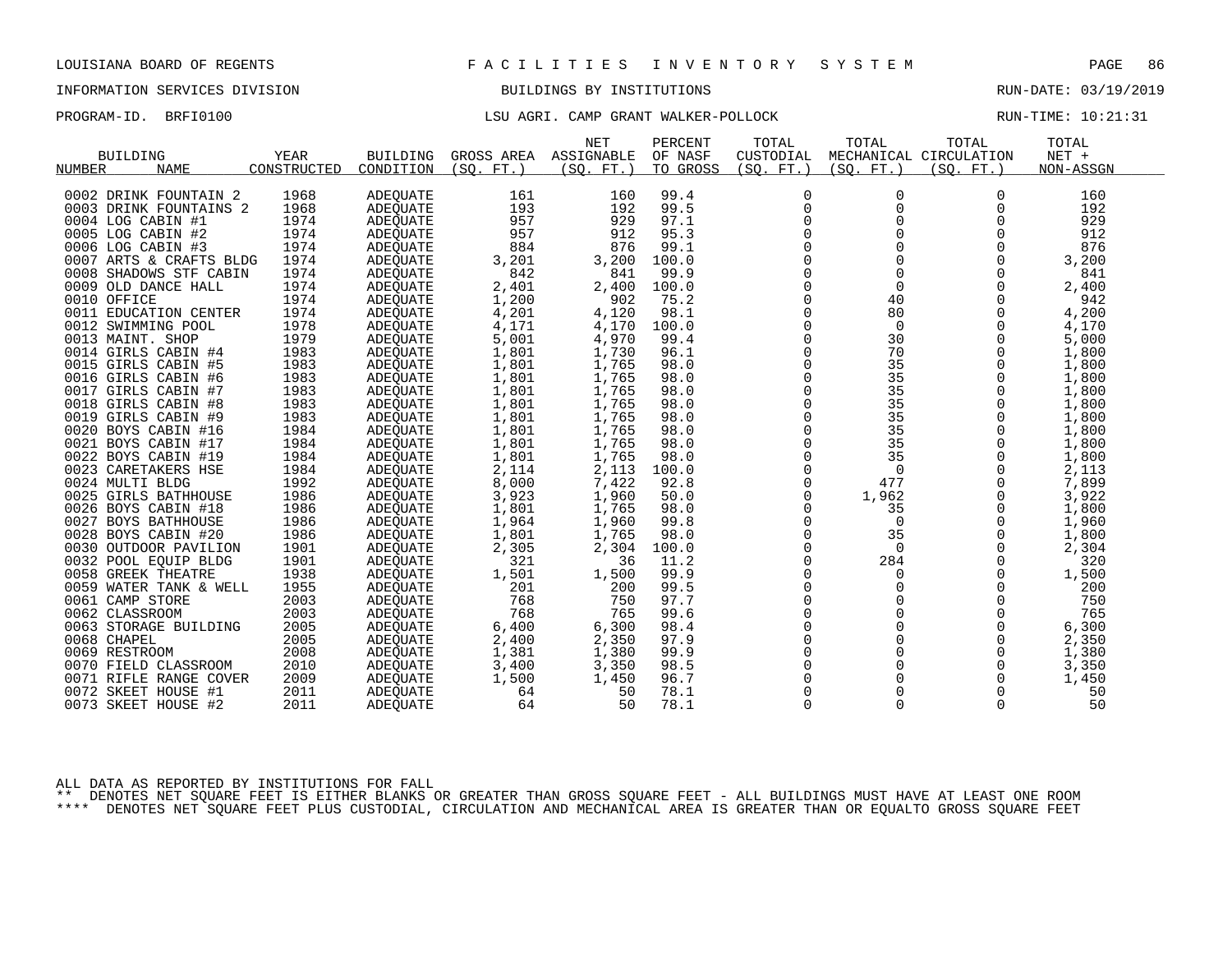| INFORMATION SERVICES DIVISION |                      |             |           |            | BUILDINGS BY INSTITUTIONS           |          |           |           |                        | RUN-DATE: 03/19/2019 |  |
|-------------------------------|----------------------|-------------|-----------|------------|-------------------------------------|----------|-----------|-----------|------------------------|----------------------|--|
|                               | PROGRAM-ID. BRFI0100 |             |           |            | LSU AGRI. CAMP GRANT WALKER-POLLOCK |          |           |           |                        | RUN-TIME: 10:21:31   |  |
|                               |                      |             |           |            | NET                                 | PERCENT  | TOTAL     | TOTAL     | TOTAL                  | TOTAL                |  |
| BUILDING                      |                      | YEAR        | BUILDING  | GROSS AREA | ASSIGNABLE                          | OF NASF  | CUSTODIAL |           | MECHANICAL CIRCULATION | NET +                |  |
| NUMBER                        | NAME                 | CONSTRUCTED | CONDITION | (SO. FT.   | (SO. FT.)                           | TO GROSS | (SO. FT.  | (SO. FT.) | (SO. FT.               | NON-ASSGN            |  |

0074 SKEET HOUSE #3 2011 ADEQUATE 64 50 78.1 0 0 0 0 50

LOUISIANA BOARD OF REGENTS F A C I L I T I E S I N V E N T O R Y S Y S T E M PAGE 87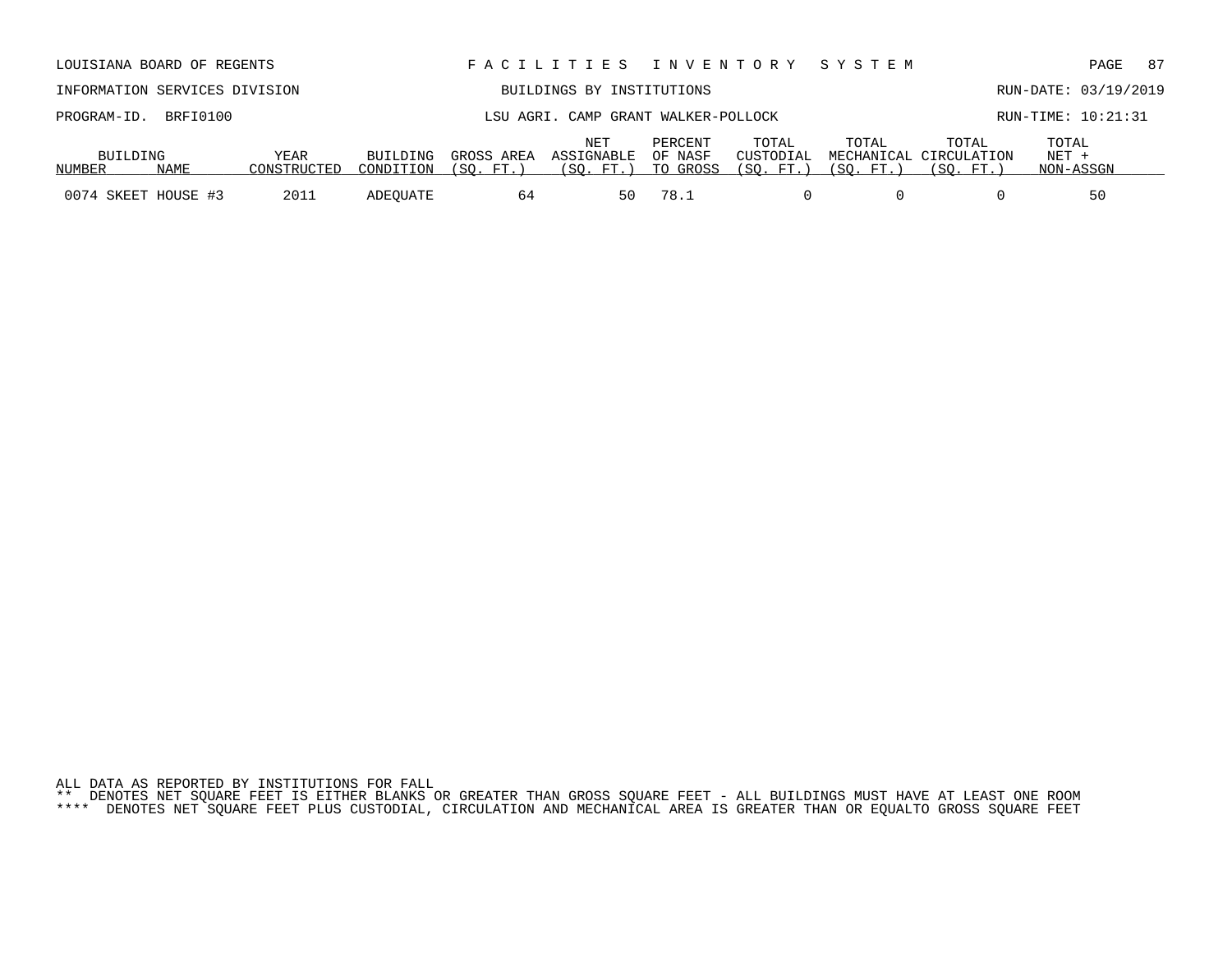| LOUISIANA BOARD OF REGENTS               |                            |                              |                        | FACILITIES                            | I N V E N T O R Y              | SYSTEM                          |                    |                                              | PAGE                          | 88 |  |
|------------------------------------------|----------------------------|------------------------------|------------------------|---------------------------------------|--------------------------------|---------------------------------|--------------------|----------------------------------------------|-------------------------------|----|--|
| INFORMATION SERVICES DIVISION            |                            |                              |                        | BUILDINGS BY INSTITUTIONS             |                                |                                 |                    |                                              | RUN-DATE: 03/19/2019          |    |  |
| BRFI0100<br>PROGRAM-ID.                  |                            | PARISH OFFICE                |                        |                                       |                                |                                 |                    |                                              | RUN-TIME: 10:21:31            |    |  |
| BUILDING<br>NAME<br>NUMBER               | <b>YEAR</b><br>CONSTRUCTED | <b>BUILDING</b><br>CONDITION | GROSS AREA<br>(SO. FT. | <b>NET</b><br>ASSIGNABLE<br>(SO. FT.) | PERCENT<br>OF NASF<br>TO GROSS | TOTAL<br>CUSTODIAL<br>(SO. FT.) | TOTAL<br>(SO. FT.) | TOTAL<br>MECHANICAL CIRCULATION<br>(SO. FT.) | TOTAL<br>$NET +$<br>NON-ASSGN |    |  |
| 0083 SYNGENTA BLDG<br>0105 PARISH OFFICE | 1976<br>1987               | ADEQUATE<br>ADEOUATE         | 26,885<br>5,626        | 26,700<br>5,625                       | 99.3<br>100.0                  |                                 |                    |                                              | 26,700<br>5,625               |    |  |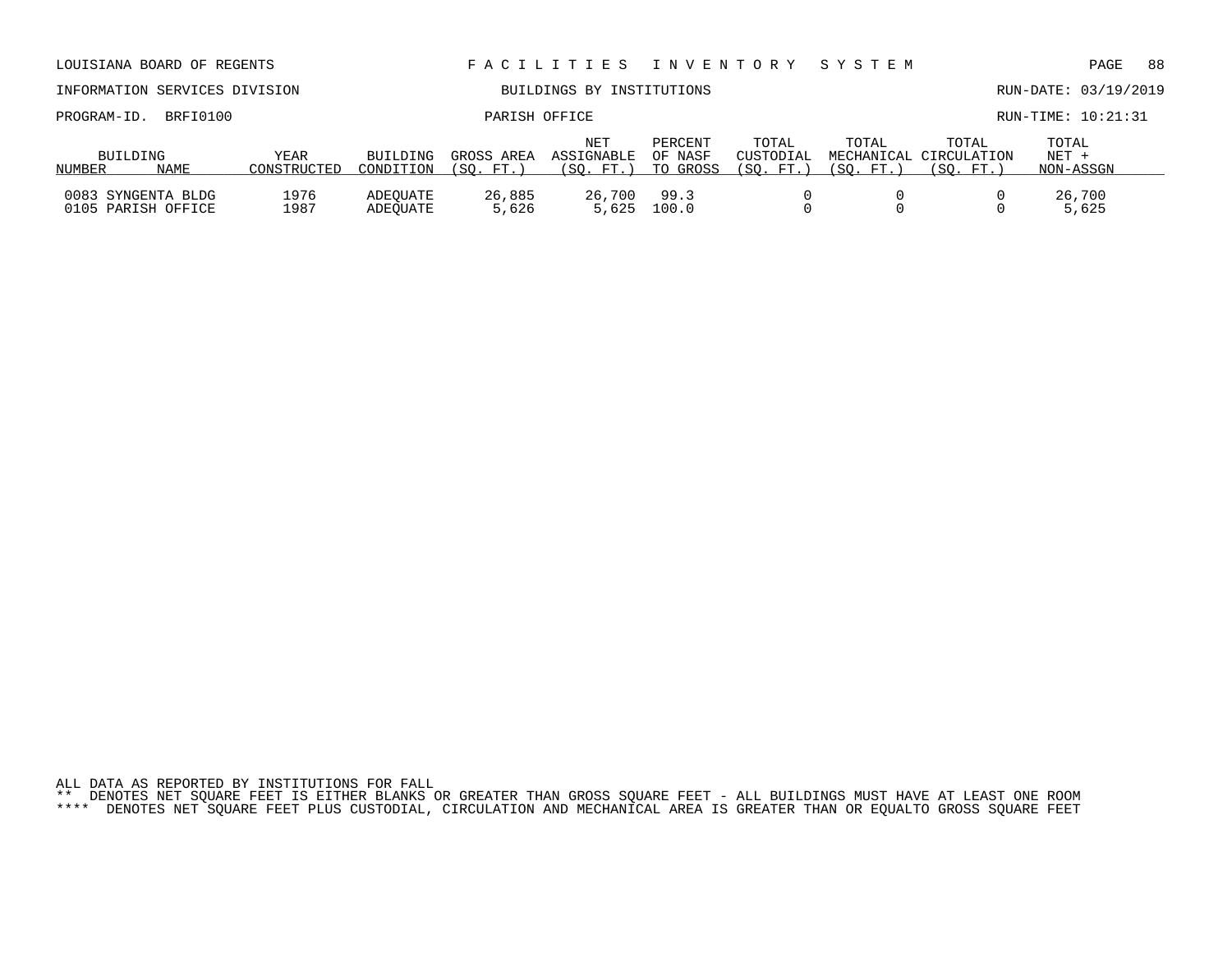| INFORMATION SERVICES DIVISION |                      |                     |                       | BUILDINGS BY INSTITUTIONS |                                 | RUN-DATE: 03/19/2019           |                                  |                    |                                              |                             |  |
|-------------------------------|----------------------|---------------------|-----------------------|---------------------------|---------------------------------|--------------------------------|----------------------------------|--------------------|----------------------------------------------|-----------------------------|--|
|                               | PROGRAM-ID. BRFI0100 |                     |                       |                           | LSU LAW CENTER                  |                                |                                  |                    |                                              | RUN-TIME: 10:21:31          |  |
| BUILDING<br>NUMBER            | NAME                 | YEAR<br>CONSTRUCTED | BUILDING<br>CONDITION | GROSS AREA<br>(SO, FT.)   | NET<br>ASSIGNABLE<br>(SO. FT. ) | PERCENT<br>OF NASF<br>TO GROSS | TOTAL<br>CUSTODIAL<br>(SO. FT. ) | TOTAL<br>(SO. FT.) | TOTAL<br>MECHANICAL CIRCULATION<br>(SO. FT.) | TOTAL<br>NET +<br>NON-ASSGN |  |
|                               | 0069 HEBERT LAW CTR  | 1969                | ADEOUATE              | 226,911                   | 135,685                         | 59.8                           | 966                              | 13,498             | 41,506                                       | 191,655                     |  |

LOUISIANA BOARD OF REGENTS F A C I L I T I E S I N V E N T O R Y S Y S T E M PAGE 89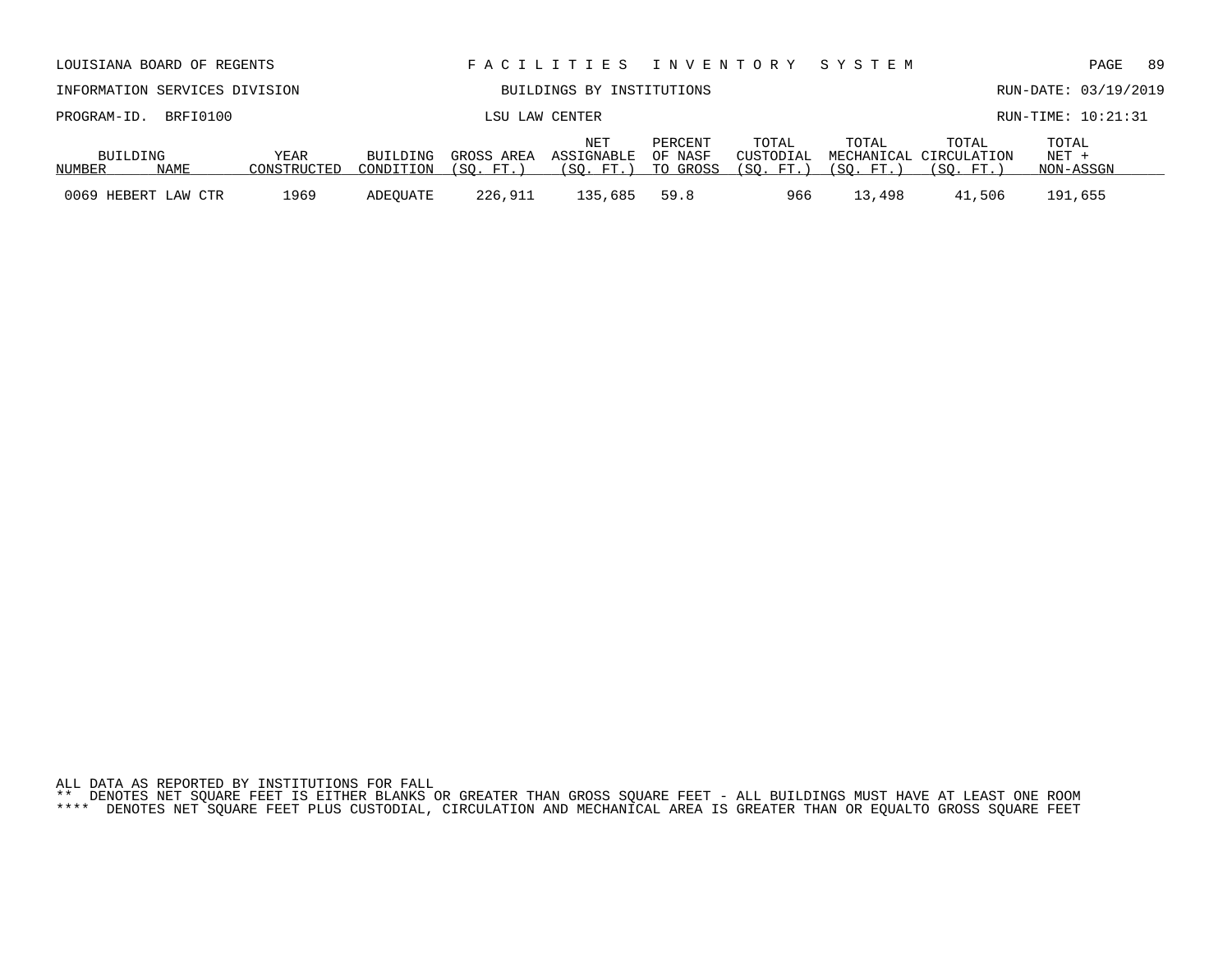INFORMATION SERVICES DIVISION BUILDINGS BY INSTITUTIONS RUN-DATE: 03/19/2019

PROGRAM-ID. BRFI0100 SOUTHERN-BATON ROUGE RUN-TIME: 10:21:31

|                         |             |                 |            | <b>NET</b> | PERCENT  | TOTAL        | TOTAL       | TOTAL                  | TOTAL     |
|-------------------------|-------------|-----------------|------------|------------|----------|--------------|-------------|------------------------|-----------|
| <b>BUILDING</b>         | YEAR        | <b>BUILDING</b> | GROSS AREA | ASSIGNABLE | OF NASF  | CUSTODIAL    |             | MECHANICAL CIRCULATION | NET +     |
| <b>NAME</b><br>NUMBER   | CONSTRUCTED | CONDITION       | (SO. FT. ) | (SO. FT.)  | TO GROSS | (SO. FT. )   | (SO. FT. )  | (SO. FT.)              | NON-ASSGN |
|                         |             |                 |            |            |          |              |             |                        |           |
| LF01 SILOS 1-2-3        | 1978        | <b>ADEQUATE</b> | 540        | 538        | 99.6     | 0            | 0           | $\Omega$               | 538       |
| LF02 Beef Feeding and S | 1980        | <b>ADEQUATE</b> | 13,700     | 13,200     | 96.4     | $\mathbf 0$  | $\Omega$    | $\mathbf 0$            | 13,200    |
| LF03 Butler Feed Tank   | 1980        | ADEQUATE        | 221        | 219        | 99.1     | $\mathbf 0$  | 0           | 0                      | 219       |
| LF04 Cattle Feed Storag | 2006        | <b>ADEOUATE</b> | 21,400     | 21,000     | 98.1     | $\Omega$     | $\Omega$    | $\Omega$               | 21,000    |
| LF05 Cattle Shed        | 2006        | <b>ADEQUATE</b> | 4,800      | 150        | 3.1      | $\Omega$     | $\Omega$    | $\Omega$               | 150       |
| LF06 Equipment Storage  | 1980        | OBSOLETE        | 7,696      | 7,500      | 97.5     | $\mathbf 0$  | $\Omega$    | 0                      | 7,500     |
| LF07 Farm Service Build | 1909        | <b>ADEQUATE</b> | 2,030      | 1,830      | 90.1     | 0            | $\Omega$    | $\Omega$               | 1,830     |
| LF08 Portable BLDG Fish | 1978        | ADEQUATE        | 384        | 382        | 99.5     | $\Omega$     | $\Omega$    | $\Omega$               | 382       |
| LF09 M.E. Livestock Are | 1999        | ADEQUATE        | 84,483     | 78,315     | 92.7     | $\mathbf 0$  | $\Omega$    | $\Omega$               | 78,315    |
| LF10 Metal Feed Tanks   | 1980        | ADEQUATE        | 540        | 538        | 99.6     | 0            | $\Omega$    | $\Omega$               | 538       |
| LF11 Opelousas Building | 2010        | <b>ADEQUATE</b> | 8,703      | 7,777      | 89.4     | 0            | $\Omega$    | 0                      | 7,777     |
| M100 Millennium Apts 10 | 2007        | ADEQUATE        | 59,780     | 30,790     | 51.5     | 900          | 1,083       | 13,197                 | 45,970    |
| M200 Millennium Apts 20 | 2007        | ADEQUATE        | 59,780     | 34,494     | 57.7     | 900          | 361         | 13,197                 | 48,952    |
| M300 Millennium Apts 30 | 2007        | <b>ADEQUATE</b> | 59,780     | 34,967     | 58.5     | 900          | 722         | 10,160                 | 46,749    |
| M400 Millennium Apts 40 | 2007        | <b>ADEQUATE</b> | 59,780     | 35,115     | 58.7     | 900          | 722         | 11,646                 | 48,383    |
| 0002 Archives and Info  | 1914        | ADEQUATE        | 2,670      | 872        | 32.7     | 0            | 0           | 0                      | 872       |
| 0006 Farm Cottage Poult | 1959        | OBSOLETE        | 1,128      | 866        | 76.8     | $\mathbf 0$  | $\Omega$    | $\Omega$               | 866       |
| 0017 Residence Hall     | 1922        | OBSOLETE        | 6,720      | 4,265      | 63.5     | $\Omega$     | $\Omega$    | 0                      | 4,265     |
| 0018 R E McNair Hall    | 1920        | REMOD-B         | 8,480      | 6,116      | 72.1     | 120          | 768         | 1,289                  | 8,293     |
| 0020 AROTC Gathers Hall | 1921        | <b>ADEQUATE</b> | 16,810     | 9,512      | 56.6     | 2,793        | 728         | 2,399                  | 15,432    |
| 0029 Army ROTC Fitness  | 1940        | ADEQUATE        | 2,316      | 1,755      | 75.8     | 0            | 66          | $\Omega$               | 1,821     |
| 0030 Mechanical Bldg RO | 1900        | ADEQUATE        | 750        | 640        | 85.3     | 0            | $\mathbf 0$ | $\Omega$               | 640       |
| 0032 M.L. Harvey Museum | 1928        | REMOD-A         | 8,080      | 6,751      | 83.6     | 0            | $\Omega$    | $\Omega$               | 6,751     |
| 0039 Intramural Aud-Gym | 1928        | ADEQUATE        | 14,854     | 12,603     | 84.8     | $\Omega$     | $\Omega$    | $\Omega$               | 12,603    |
| 0040 J.S. Clark Annex   | 1928        | REMOD-C         | 16,246     | 2,363      | 14.5     | $\Omega$     | $\Omega$    | 4,340                  | 6,703     |
| 0042 Collect and Receiv | 1941        | REMOD-A         | 4,688      | 3,319      | 70.8     | $\mathsf{O}$ | $\Omega$    | 0                      | 3,319     |
| 0043 Wallace L Bradford | 1939        | <b>ADEOUATE</b> | 33,426     | 20,473     | 61.2     | $\mathbf 0$  | $\mathbf 0$ | 0                      | 20,473    |
| 0044 Lottie Anthony Hal | 1948        | REMOD-B         | 22,558     | 14,084     | 62.4     | $\Omega$     | $\Omega$    |                        | 14,084    |
| 0046 Jesse Owens Hall   | 1958        | OBSOLETE        | 14,928     | 8,828      | 59.1     | $\Omega$     | $\Omega$    | $\Omega$               | 8,828     |
| 0048 Grandison Dormitor | 1941        | <b>ADEQUATE</b> | 36,570     | 17,819     | 48.7     | 650          | $\mathbf 0$ | 2,208                  | 20,677    |
| 0049 A.W. Mumford Stadi | 1940        | <b>ADEQUATE</b> | 126,242    |            | 71.5     | $\mathbf 0$  | $\Omega$    | $\Omega$               | 90,300    |
|                         |             |                 |            | 90,300     | 79.5     |              | $\Omega$    |                        |           |
| 0054 Farm Cottage Dairy | 1923        | OBSOLETE        | 1,457      | 1,158      |          | 0            |             | 0                      | 1,158     |
| 0055 J.S. Clark Memoria | 1952        | <b>ADEQUATE</b> | 2,387      | 1,673      | 70.1     | 221          | 284         | 0                      | 2,178     |
| 0056 A.A. LENOIR CTR    | 1952        | <b>ADEOUATE</b> | 97,498     | 61,095     | 62.7     | 977          | 2,621       | 762                    | 65,455    |
| 0066 W. Pass Police Sta | 1957        | ADEQUATE        | 2,442      | 1,580      | 64.7     | 0            | 0           | 0                      | 1,580     |
| 0068 Calf Barn          | 1939        | ADEQUATE        | 2,312      | 2,143      | 92.7     | $\mathbf 0$  | $\Omega$    | $\Omega$               | 2,143     |
| 0074 Horticulture Barn  | 1975        | ADEQUATE        | 3,200      | 3,081      | 96.3     | $\Omega$     |             | 0                      | 3,081     |
| 0085 C T Seymoure       | 1954        | ADEQUATE        | 41,014     | 26,561     | 64.8     | 3,295        | 963         | 4,139                  | 34,958    |
| 0090 John W. Fisher Hal | 1953        | REMOD-A         | 50,415     | 34,784     | 69.0     | 2,109        | 1,220       | 7,571                  | 45,684    |
| 0091 T. A. DeBose Hall  | 1951        | ADEQUATE        | 18,352     | 11,864     | 64.6     | 524          | 347         | 2,776                  | 15,511    |

ALL DATA AS REPORTED BY INSTITUTIONS FOR FALL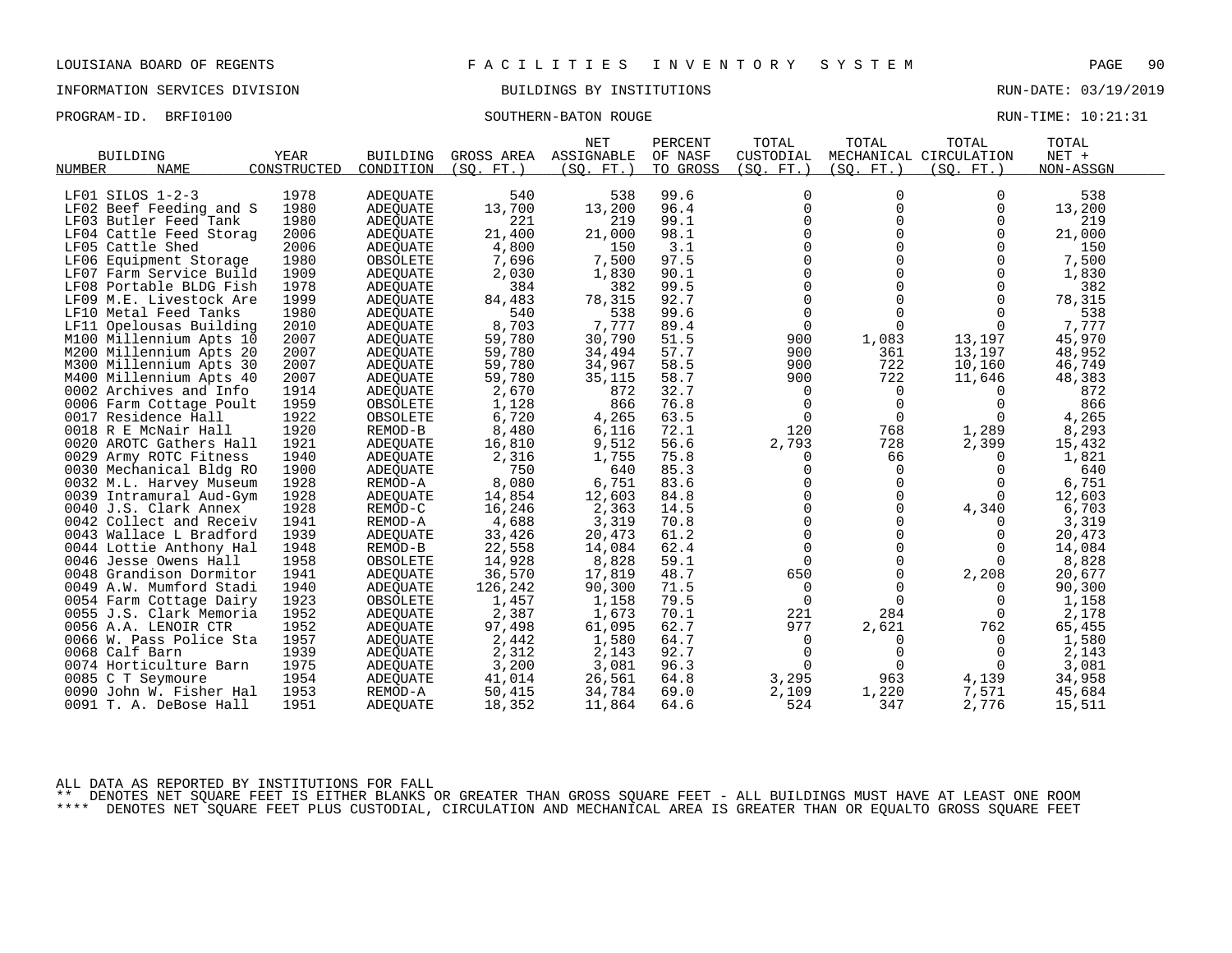INFORMATION SERVICES DIVISION BUILDINGS BY INSTITUTIONS RUN-DATE: 03/19/2019

PROGRAM-ID. BRFI0100 SOUTHERN-BATON ROUGE RUN-TIME: 10:21:31

|                            |             |                 |            | <b>NET</b> | PERCENT  | TOTAL          | TOTAL       | TOTAL                  | TOTAL     |  |
|----------------------------|-------------|-----------------|------------|------------|----------|----------------|-------------|------------------------|-----------|--|
| <b>BUILDING</b>            | <b>YEAR</b> | <b>BUILDING</b> | GROSS AREA | ASSIGNABLE | OF NASF  | CUSTODIAL      |             | MECHANICAL CIRCULATION | NET +     |  |
| NUMBER<br><b>NAME</b>      | CONSTRUCTED | CONDITION       | (SO, FT.)  | (SO, FT.)  | TO GROSS | (SO, FT.)      | (SO. FT. )  | (SO, FT.)              | NON-ASSGN |  |
|                            |             |                 |            |            |          |                |             |                        |           |  |
| 0096 Sewage Pump Sta 1     | 1950        | <b>ADEQUATE</b> | 186        | 156        | 83.9     | 0              | $\Omega$    | $\Omega$               | 156       |  |
| 0097 Sewage Pump Sta 2     | 1957        | ADEQUATE        | 186        | 156        | 83.9     | $\mathbf 0$    | $\Omega$    | $\Omega$               | 156       |  |
| 0098 Washington Hall Do    | 1954        | REMOD-A         | 20,676     | 14,595     | 70.6     | $\mathbf 0$    | $\mathbf 0$ | $\Omega$               | 14,595    |  |
| 0099 Horace G. White Ha    | 1954        | REMOD-A         | 19,124     | 11,575     | 60.5     | 79             | 903         | 1,106                  | 13,663    |  |
| 0100 William E. Reed Ha    | 1954        | REMOD-A         | 19,124     | 11,543     | 60.4     | 117            | $\Omega$    | 1,500                  | 13,160    |  |
| 0122 Student Athletic D    | 1956        | <b>ADEQUATE</b> | 8,857      | 5,381      | 60.8     | $\overline{0}$ | 0           | 0                      | 5,381     |  |
| 0124 Bethune Hall Dormi    | 1956        | REMOD-A         | 27,846     | 16,083     | 57.8     | $\mathbf 0$    | $\Omega$    | $\Omega$               | 16,083    |  |
| 0125 P E Thrift Hall       | 1900        | ADEQUATE        | 28,802     | 18,500     | 64.2     | 235            | 1,386       | 7,182                  | 27,303    |  |
| 0126 LAW CENTER ANNEX      | 1952        | ADEQUATE        | 3,148      | 1,389      | 44.1     | 43             | 426         | 742                    | 2,600     |  |
| Campus Police Dete<br>0127 | 1956        | REMOD-A         | 31,721     | 23,494     | 74.1     | 186            | 820         | 4,741                  | 29,241    |  |
| 0128 H Thurman CMPS Nor    | 1957        | REMOD-B         | 23,700     | 8,818      | 37.2     | 108            | 180         | 2,132                  | 11,238    |  |
| 0129 Lab School High an    | 1956        | REMOD-A         | 46,422     | 38,444     | 82.8     | 0              | $\Omega$    | 132                    | 38,576    |  |
| 0132 Poultry Building B    | 1956        | REMOD-C         | 4,002      | 3,989      | 99.7     | $\mathbf 0$    | $\Omega$    | $\Omega$               | 3,989     |  |
| 0134 Poultry Lab Bldg      | 1956        | REMOD-B         | 4,389      | 2,151      | 49.0     | 816            | 278         | 596                    | 3,841     |  |
| 0135 Smith Brown Memori    | 1959        | ADEQUATE        | 68,862     | 36,817     | 53.5     | 251            | 2,355       | 5,689                  | 45,112    |  |
| 0136 Dairy Creamry         | 1958        | OBSOLETE        | 10,402     | 9,367      | 90.0     | $\overline{0}$ | 0           | $\Omega$               | 9,367     |  |
| 0137<br>Campus Police Main | 1957        | OBSOLETE        | 13,325     | 11,158     | 83.7     | $\mathbf 0$    | $\mathbf 0$ | 0                      | 11,158    |  |
| 0138 Benjamin Kraft Bui    | 1987        | ADEQUATE        | 20,995     | 18,906     | 90.1     | $\mathbf 0$    | $\Omega$    |                        | 18,906    |  |
| 0139 T. H. Harris          | 1958        | <b>ADEQUATE</b> | 52,160     | 24,314     | 46.6     | 479            | 818         | 2,338                  | 27,949    |  |
| 0153 J W Lee Hall          | 1962        | REMOD-B         | 60,882     | 31,659     | 52.0     | 477            | 1,676       | 14                     | 33,826    |  |
| 0154 F. Hayden Hall        | 1965        | ADEQUATE        | 35,409     | 27,426     | 77.5     | 0              | 519         | 2,433                  | 30,378    |  |
| 0155 Donald C. Wade Hou    | 1966        | <b>ADEQUATE</b> | 5,696      | 800        | 14.0     | 0              | 0           | $\Omega$               | 800       |  |
| 0156 T.T. Allain           | 1967        | REMOD-A         | 89,624     | 54,913     | 61.3     | 882            | 2,012       | 22,414                 | 80,221    |  |
| 0159 William H. James H    | 1972        | REMOD-A         | 60,950     | 35,509     | 58.3     | 714            | 548         | 7,700                  | 44,471    |  |
| 0160 W W Steward           | 1971        | ADEOUATE        | 68,241     | 46,875     | 68.7     | 4,112          | 1,287       | 11,878                 | 64,152    |  |
| 0161 J. B. Moore Hall      | 1971        | REMOD-A         | 37,207     | 27,948     | 75.1     | 435            | 1,606       | 5,655                  | 35,644    |  |
| 0162 Lacumba Jaguar Cag    | 1975        | ADEQUATE        | 418        | 394        | 94.3     | 0              | $\mathbf 0$ | $\Omega$               | 394       |  |
| 0163 F G Clark Activity    | 1976        | <b>ADEQUATE</b> | 138,813    | 90,498     | 65.2     | $\Omega$       | $\Omega$    | $\Omega$               | 90,498    |  |
| 0164 University Booksto    | 1975        | REMOD-A         | 6,424      | 4,039      | 62.9     | $\mathbf 0$    | $\mathbf 0$ | $\Omega$               | 4,039     |  |
| 0165 Emma N Mayberry Di    | 1980        | ADEQUATE        | 28,617     | 22,807     | 79.7     | $\mathbf 0$    | $\Omega$    | $\Omega$               | 22,807    |  |
| 0166 J.S. Clark Adminis    | 1982        | ADEQUATE        | 41,171     | 30,921     | 75.1     | $\Omega$       | $\Omega$    | $\Omega$               | 30,921    |  |
| 0167 J B Cade Library      | 1983        | ADEOUATE        | 136,600    | 78,315     | 57.3     | $\Omega$       | $\Omega$    | 1,268                  | 79,583    |  |
| 0169 Meat Processing Pl    | 1982        | ADEQUATE        | 5,005      | 3,892      | 77.8     | 138            | 439         | 521                    | 4,990     |  |
| 0170 J. K. Haynes Schoo    | 1986        | <b>ADEOUATE</b> | 69,069     | 38,936     | 56.4     | 2,047          | 2,147       | 17,066                 | 60,196    |  |
| 0171 Central Stores and    | 1988        | ADEQUATE        | 11,496     | 2,053      | 17.9     | 0              | 0           | 0                      | 2,053     |  |
| 0172 Motor Pool Auto Sh    | 1987        | ADEQUATE        | 4,382      | 4,370      | 99.7     | $\mathbf 0$    | $\mathbf 0$ | $\Omega$               | 4,370     |  |
| 0173 Farrowing House       | 1988        | ADEQUATE        | 2,400      | 2,202      | 91.8     | $\Omega$       | $\Omega$    | $\Omega$               | 2,202     |  |
| 0174 Ruffin Paul Centra    | 1990        | ADEQUATE        | 16,726     | 74         | .4       | $\Omega$       | $\Omega$    | $\Omega$               | 74        |  |
| 0176 Headhouse Greenhou    | 1992        | ADEQUATE        | 8,544      | 2,351      | 27.5     | 160            | 646         | 1,407                  | 4,564     |  |
|                            |             |                 |            |            |          |                |             |                        |           |  |
| 0177 Hazardous Waste St    | 1992        | ADEQUATE        | 870        | 810        | 93.1     | 0              | $\mathbf 0$ | 0                      | 810       |  |

ALL DATA AS REPORTED BY INSTITUTIONS FOR FALL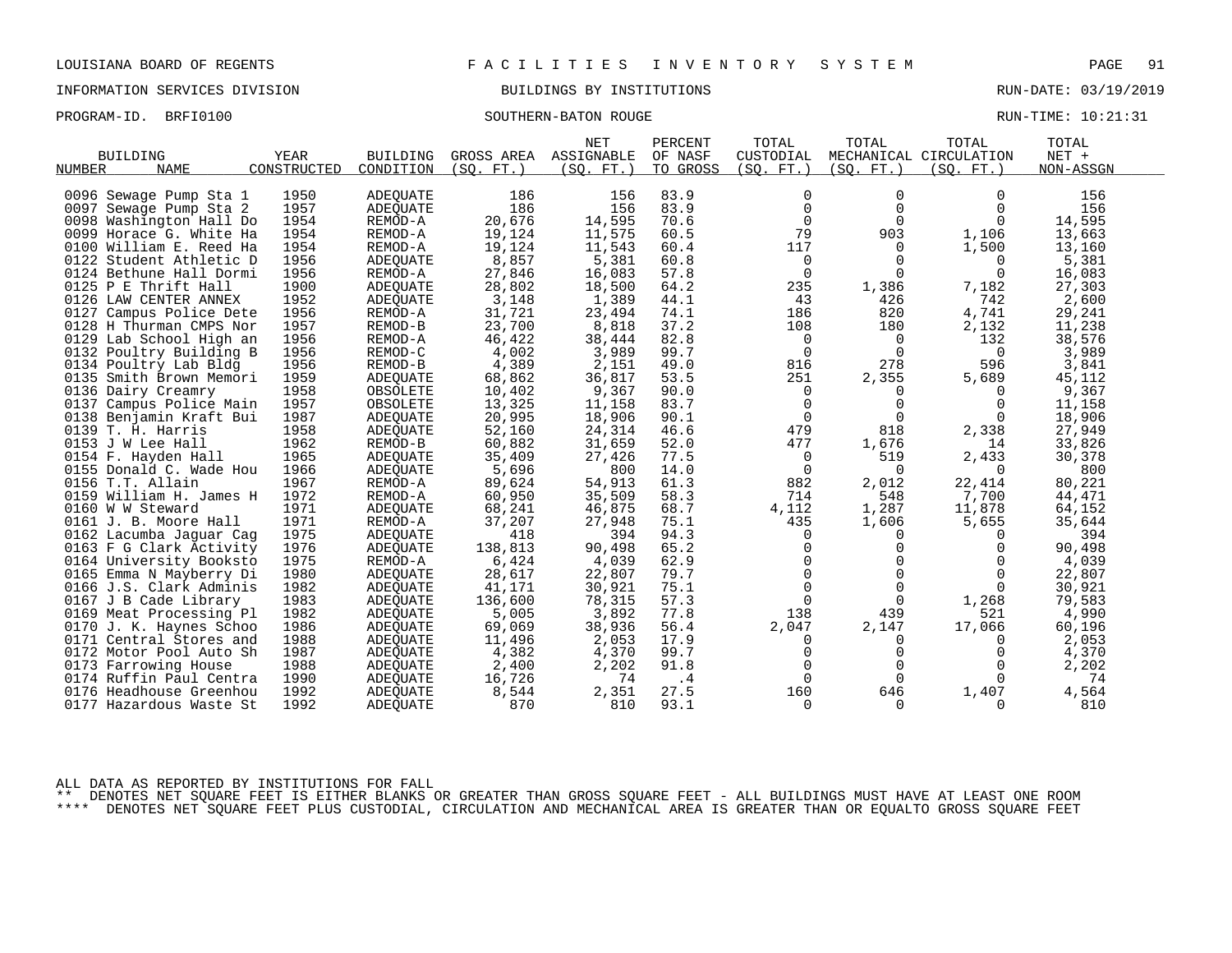INFORMATION SERVICES DIVISION BUILDINGS BY INSTITUTIONS RUN-DATE: 03/19/2019

PROGRAM-ID. BRFI0100 SOUTHERN-BATON ROUGE RUN-TIME: 10:21:31

| <b>NET</b><br>PERCENT<br>TOTAL<br>TOTAL                                                                                  | TOTAL<br>TOTAL         |
|--------------------------------------------------------------------------------------------------------------------------|------------------------|
| <b>BUILDING</b><br>YEAR<br><b>BUILDING</b><br>GROSS AREA<br>ASSIGNABLE<br>OF NASF<br>CUSTODIAL<br>MECHANICAL CIRCULATION | NET +                  |
| CONSTRUCTED<br>TO GROSS<br>(SQ. FT. )<br>NUMBER<br><b>NAME</b><br>CONDITION<br>(SQ. FT.)<br>(SQ. FT.)<br>(SQ. FT. )      | (SQ. FT.)<br>NON-ASSGN |
|                                                                                                                          |                        |
| 1992<br>74,935<br>47,720<br>63.7<br>558<br>0178 R. H. Higgins Hall<br>ADEQUATE<br>268                                    | 21,001<br>69,547       |
| 1993<br>27,557<br>56.2<br>2,612<br>0179 Augustus Blanks Ha<br><b>ADEOUATE</b><br>49,000<br>1,446                         | 1,866<br>33,481        |
| 1996<br>2,460<br>1,491<br>60.6<br>$\mathbf 0$<br>49<br>0180 Agric Financial Of<br><b>ADEQUATE</b>                        | 280<br>1,820           |
| 1998<br>88,700<br>27,348<br>30.8<br>864<br>4,224<br>0181 Samuella V Totty<br><b>ADEQUATE</b>                             | 12,940<br>45,376       |
| 0182 Camille S Shade<br>1999<br>88,700<br>27,348<br>30.8<br>864<br>4,224<br>ADEOUATE                                     | 13,740<br>46,176       |
| 1999<br>55,160<br>46,569<br>0183 Ashford O. William<br>84.4<br>$\mathbf 0$<br>ADEQUATE<br>0                              | 46,569<br>0            |
| 1998<br>2,780<br>9.2<br>255<br>$\Omega$<br>$\Omega$<br>0184 Student Pavilion<br>REMOD-C                                  | $\Omega$<br>255        |
| 0185 Baranco-Hill Healt<br>2000<br><b>ADEQUATE</b><br>4,862<br>1,000<br>20.6<br>$\Omega$<br>$\Omega$                     | 1,000<br>$\Omega$      |
| 25.5<br>1,533<br>4,342<br>0186 PBS Pinchback Engr<br>2000<br>114,000<br>29,061<br>ADEQUATE                               | 14,811<br>49,747       |
| 2001<br>7,796<br>4,285<br>55.0<br>408<br>0187 Delores Spikes Hon<br>845<br>ADEOUATE                                      | 7,238<br>1,700         |
| 2,475<br>1998<br>2,500<br>99.0<br>0188 Athletics Ticket O<br><b>ADEQUATE</b><br>$\Omega$<br>0                            | 2,475<br>$\Omega$      |
| 2000<br>1,936<br>$\Omega$<br>3,560<br>54.4<br>$\Omega$<br>0189 SU Business Center<br>REMOD-B                             | $\Omega$<br>1,936      |
| 2007<br>5,329<br>5,264<br>98.8<br>$\mathbf 0$<br>$\Omega$<br>0190 Child Development<br><b>ADEQUATE</b>                   | 0<br>5,264             |
| 2007<br>88,700<br>864<br>0191 Ulysses S Jones Ha<br><b>ADEOUATE</b><br>27,348<br>30.8<br>4,224                           | 46,176<br>13,740       |
| 2007<br>106<br>0192 Stu Counseling Ctr<br><b>ADEQUATE</b><br>4,094<br>2,638<br>64.4<br>106                               | 1,124<br>3,974         |
| 4,690<br>4,680<br>99.8<br>0193 Lee Hines Baseball<br>2005<br>$\Omega$<br>ADEQUATE<br>0                                   | 4,680<br>$\Omega$      |
| 1998<br>8,990<br>87.9<br>$\Omega$<br>0194 Softball Complx-N.<br><b>ADEQUATE</b><br>7,900<br>$\Omega$                     | 7,900<br>$\Omega$      |
| 4,846<br>$\Omega$<br>0195 SU Business Center<br>1930<br><b>ADEOUATE</b><br>4,700<br>97.0<br>$\Omega$                     | 4,700<br>$\Omega$      |
| 858<br>2013<br>32,212<br>25,936<br>80.5<br>221<br>0196 Moody Intramural S<br>ADEOUATE                                    | 28,929<br>1,914        |
| 2001<br>14,000<br>6,870<br>49.1<br>1,064<br>049A Mumford Sta Pressb<br>80<br>ADEQUATE                                    | 3,045<br>11,059        |
| 1994<br>53,550<br>5,355<br>10.0<br>049B Roscoe Moore Track<br>ADEQUATE<br>0<br>0                                         | 5,355<br>$\Omega$      |
| 2003<br>90,300<br>90,000<br>99.7<br>$\Omega$<br>0<br>049C Mumford Football F<br>ADEQUATE                                 | 90,000<br>$\Omega$     |
| 2009<br>77,893<br>84.6<br>97<br>0<br>049D Mumford Fieldhouse<br>ADEQUATE<br>92,022                                       | $\Omega$<br>77,990     |
| 25<br>$\Omega$<br>066A W. Pass Checkpt 1<br>2005<br>ADEQUATE<br>23<br>92.0<br>$\Omega$                                   | $\Omega$<br>23         |
| 25<br>2005<br>23<br>92.0<br>$\Omega$<br>$\Omega$<br>066B W. Pass Checkpt 2<br>ADEQUATE                                   | 23<br>$\Omega$         |
| 45.2<br>1982<br>12,182<br>5,502<br>734<br>300<br>091A Performing Arts<br>ADEQUATE                                        | 2,356<br>8,892         |
| 297<br>1984<br>15,087<br>7,172<br>47.5<br>1,135<br>091B Issac Greggs Band<br><b>ADEQUATE</b>                             | 2,471<br>11,075        |
| 1984<br>1,800<br>1,717<br>95.4<br>091C Mechanical Bldg91A<br><b>ADEQUATE</b><br>$\Omega$<br><sup>0</sup>                 | 1,717<br>$\Omega$      |
| 1,886<br>62.9<br>1,029<br>1957<br>3,000<br>128A H Thurman CMPS Wes<br>REMOD-A<br>$\Omega$                                | 2,915<br>$\Omega$      |
| 6,608<br>61.2<br>128B H Thurman CMPS Eas<br>1957<br>4,044<br>$\Omega$<br>ADEQUATE<br>0                                   | 4,908<br>864           |
| 2,020<br>1,929<br>95.5<br>$\Omega$<br>$\Omega$<br>128C H Thurman CMPS Sou<br>1957<br>ADEQUATE                            | 1,929<br>$\Omega$      |
| 3,952<br>$\Omega$<br>$\Omega$<br>1956<br>4,350<br>90.9<br>129A Lab School Element<br>REMOD-A                             | 3,952<br>$\Omega$      |
| 52.2<br>0<br>$\Omega$<br>1956<br>REMOD-A<br>12,045<br>6,293<br>129B Lab School Pre-K a                                   | 496<br>6,789           |
| 21,355<br>18,740<br>87.8<br>$\Omega$<br>0<br>129C Lab school GYM and<br>1956<br>REMOD-A                                  | 18,740<br>0            |
| $\Omega$<br>$\Omega$<br>1956<br>2,322<br>56.9<br>132A Poultry Breeder 1<br>4,080<br>REMOD-A                              | 2,322<br>$\Omega$      |
| $\Omega$<br>$\Omega$<br>1956<br>3,000<br>2,842<br>94.7<br>132B Poultry Broiler 2<br>REMOD-A                              | $\mathbf 0$<br>2,842   |
| 920<br>91.0<br>$\Omega$<br>0<br>133A Greenhouse 1<br>1956<br>837<br>ADEQUATE                                             | 837<br>$\Omega$        |
| 920<br>91.0<br>$\Omega$<br>$\Omega$<br>133B Greenhouse 2<br>1956<br>837<br>ADEQUATE                                      | 837<br>$\Omega$        |
| $\mathbf 0$<br>1956<br>920<br>837<br>91.0<br>$\Omega$<br>133C Greenhouse 3<br>ADEOUATE                                   |                        |
|                                                                                                                          | 837<br>$\Omega$        |

ALL DATA AS REPORTED BY INSTITUTIONS FOR FALL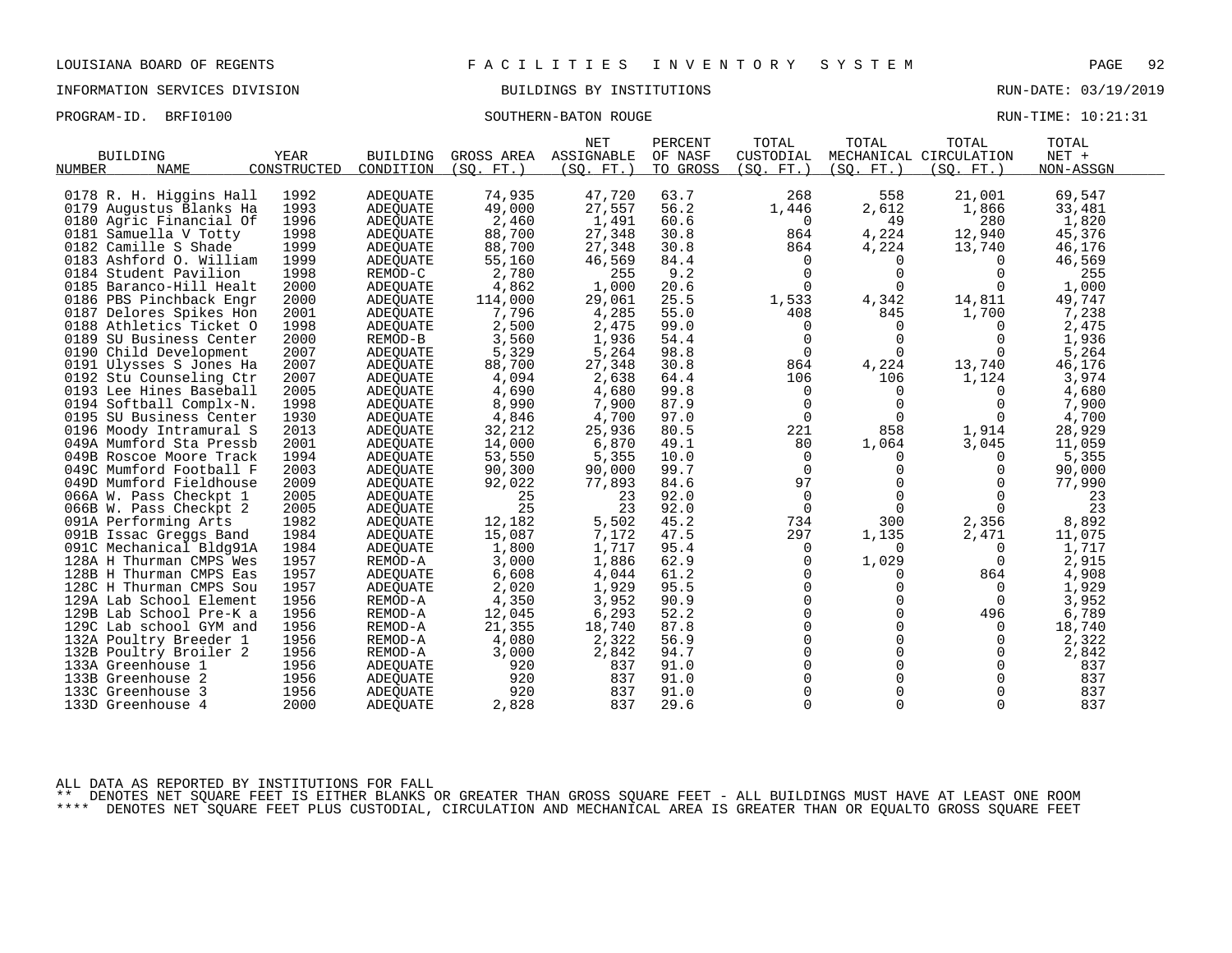## INFORMATION SERVICES DIVISION BUILDINGS BY INSTITUTIONS RUN-DATE: 03/19/2019

PROGRAM-ID. BRFI0100 SOUTHERN-BATON ROUGE RUN-TIME: 10:21:31

| BUILDING                | YEAR        | BUILDING  | GROSS AREA | NET<br>ASSIGNABLE | PERCENT<br>OF NASF | TOTAL<br>CUSTODIAL | TOTAL<br>MECHANICAL | TOTAL<br>CIRCULATION | TOTAL<br>$NET +$ |
|-------------------------|-------------|-----------|------------|-------------------|--------------------|--------------------|---------------------|----------------------|------------------|
| <b>NAME</b><br>NUMBER   | CONSTRUCTED | CONDITION | (SO. FT.)  | (SQ. FT.)         | TO GROSS           | (SQ. FT.)          | (SQ. FT.)           | (SQ. FT.)            | NON-ASSGN        |
|                         |             |           |            |                   |                    |                    |                     |                      |                  |
| 136A Dairy Bull Pens A  | 1958        | ADEQUATE  | 576        | 528               | 91.7               |                    |                     |                      | 528              |
| 136B Dairy Bull Pens B  | 1958        | REMOD-B   | 576        | 416               | 72.2               |                    |                     |                      | 416              |
| 136C Dairy Silo Storage | 1960        | OBSOLETE  | 1,451      | 1,400             | 96.5               |                    |                     |                      | 1,400            |
| 136D Dairy Barn         | 1972        | OBSOLETE  | 15,500     | 15,000            | 96.8               |                    |                     |                      | 15,000           |
| 138A Physical Plant War | 1987        | ADEQUATE  | 7,980      | 2,913             | 36.5               |                    |                     |                      | 2,913            |
| 138B Physical Plant Sto | 1987        | ADEQUATE  | 5,650      | 5,532             | 97.9               |                    |                     |                      | 5,532            |
| 138C Surplus Property B | 1987        | ADEQUATE  | 3,000      | 2,850             | 95.0               |                    |                     |                      | 2,850            |
| 139A Harris Anniex      | 1958        | ADEOUATE  | 22,939     | 12,794            | 55.8               | 74                 | 1,920               | 4,334                | 19,122           |
| 153A Health Research Ct | 1986        | ADEOUATE  | 16,856     | 10,056            | 59.7               |                    |                     |                      | 10,056           |
| 158A Jones Hall Dormito | 1967        | REMOD-A   | 83,338     | 49,930            | 59.9               |                    |                     |                      | 49,930           |
| 158B Dunn Hall Cafeteri | 1958        | REMOD-A   | 44,050     | 18,504            | 42.0               |                    |                     |                      | 18,504           |
| 158C Boley Hall Dornito | 1967        | REMOD-A   | 83,338     | 60,253            | 72.3               |                    |                     |                      | 60,253           |
| 165A Mayberry Dining An | 1980        | ADEOUATE  | 2,468      | 2,350             | 95.2               |                    |                     |                      | 2,350            |
| 172A Motor Pool Car Was | 1987        | ADEQUATE  | 624        | 28                | 4.5                |                    |                     |                      | 28               |
| 173A Swine Growing Pen  | 1990        | ADEQUATE  | 4,000      | 3,880             | 97.0               |                    |                     |                      | 3,880            |
| 193A Hines Baseball Fie | 2006        | ADEOUATE  | 115,200    | 15,200            | 13.2               |                    |                     |                      | 15,200           |
| 193B Hines Baseball Ope | 2014        | ADEQUATE  | 4,000      | 1,950             | 48.8               |                    | 1,165               | 547                  | 3,662            |
| 193C Lee Hines Concessi | 2010        | ADEQUATE  | 1,584      | 1,500             | 94.7               |                    |                     |                      | 1,500            |
| 193D Lee Hines Ticket O | 2010        |           | 196        | 190               | 96.9               |                    |                     |                      | 190              |
|                         |             | ADEOUATE  |            |                   |                    |                    |                     |                      |                  |
| 193E Softball Visit Dug | 2010        | ADEOUATE  | 294        | 290               | 98.6               |                    |                     |                      | 290              |

193F Softball Home Dugo 2010 ADEQUATE 420 397 94.5 0 0 0 397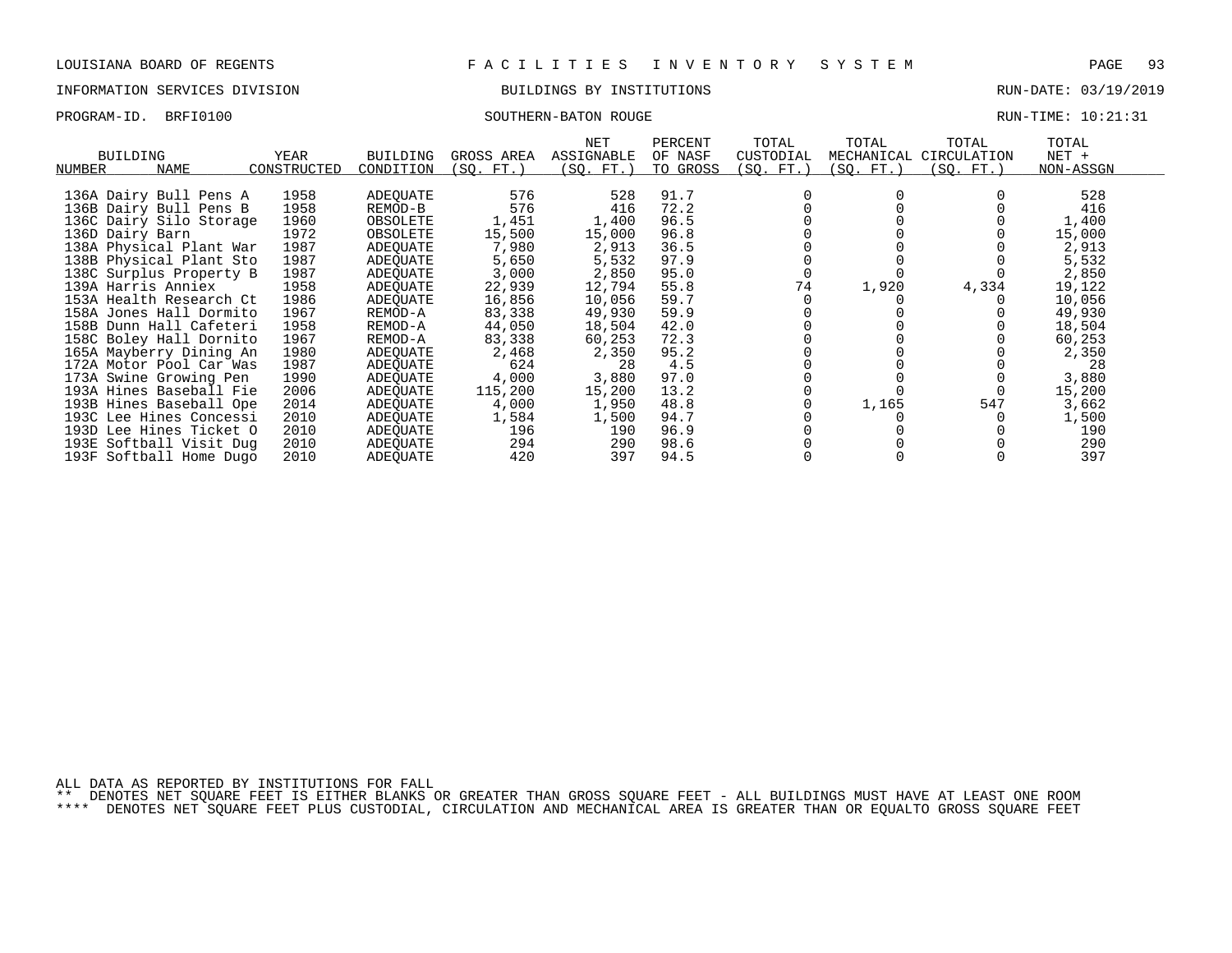# INFORMATION SERVICES DIVISION **EXECUTAS EXAMPLE SUILDINGS BY INSTITUTIONS EXECUTAS** RUN-DATE: 03/19/2019

### PROGRAM-ID. BRFI0100 SOUTHERN-NEW ORLEANS RUN-TIME: 10:21:31

| BUILDING<br>NAME<br>NUMBER                               | <b>YEAR</b><br>CONSTRUCTED | <b>BUILDING</b><br>CONDITION | GROSS AREA<br>(SO. FT.) | <b>NET</b><br>ASSIGNABLE<br>(SO. FT.) | PERCENT<br>OF NASF<br>TO GROSS | TOTAL<br>CUSTODIAL<br>(SO. FT. | TOTAL<br>MECHANICAL<br>(SO. FT.) | TOTAL<br>CIRCULATION<br>(SO. FT.) | TOTAL<br>$NET +$<br>NON-ASSGN |  |
|----------------------------------------------------------|----------------------------|------------------------------|-------------------------|---------------------------------------|--------------------------------|--------------------------------|----------------------------------|-----------------------------------|-------------------------------|--|
| ADMINISTRATION<br>0001                                   | 1959                       | ADEOUATE                     | 46,203                  | 25,121                                | 54.4                           |                                | 4,746                            | 560                               | 30,427                        |  |
| 0002 OLD SCIENCE<br>0003<br>CENTRAL UTILITY              | 1961<br>1963               | ADEOUATE<br>OBSOLETE         | 35,490<br>8,252         | 11,226                                | 31.6<br>$.0**$                 | 18                             | 36                               | 36<br>252                         | 11,316<br>252                 |  |
| 0004 LIBRARY                                             | 1963                       | ADEOUATE                     | 65,868                  | 29,667                                | 45.0                           |                                |                                  | 2,009                             | 31,676                        |  |
| 0005<br>CAFETERIA<br>0006<br>GYM                         | 1963<br>1969               | ADEOUATE<br>REMOD-A          | 11,664<br>36,420        | 305<br>21,274                         | 2.6<br>58.4                    | 60                             | 330<br>1,487                     |                                   | 635<br>22,821                 |  |
| 0007<br>NEW SCIENCE                                      | 1972                       | ADEOUATE                     | 60,242                  | 24,710                                | 41.0                           | 357                            | 16                               | 698                               | 25,781                        |  |
| 0008 UNIVERSITY CENTER<br>0009 MAINTENANCE               | 1978<br>1980               | ADEOUATE<br>ADEOUATE         | 45,468<br>16,848        | 15,362                                | 33.8<br>$.0**$                 |                                | 280                              | 1,350                             | 16,712<br>280                 |  |
| 0010<br>SMALL BUSINESS INS                               | 2015                       | ADEOUATE                     | 30,000                  | 5,216                                 | 17.4                           |                                |                                  |                                   | 5,216                         |  |
| 0011<br>INFORMATION TECHNO<br>0012<br>COLLEGE OF BUSINES | 2010<br>2011               | ADEOUATE<br>ADEOUATE         | 11,000<br>17,784        | 5,171<br>11,382                       | 47.0<br>64.0                   | 60<br>56                       | 2,200<br>1,664                   | 1,470<br>3,685                    | 8,901<br>16,787               |  |
| 0013<br>MODULAR A                                        | 2013                       | ADEOUATE                     | 28,500                  | 19,313                                | 67.8                           | 94                             | 93                               | 3,600                             | 23,100                        |  |
| 0014 MODULAR B<br>0015 MODULAR C                         | 2013<br>2013               | ADEOUATE<br>ADEOUATE         | 28,500<br>12,500        | 20,995                                | 73.7<br>$.0**$                 | 217                            |                                  | 3,440                             | 24,652                        |  |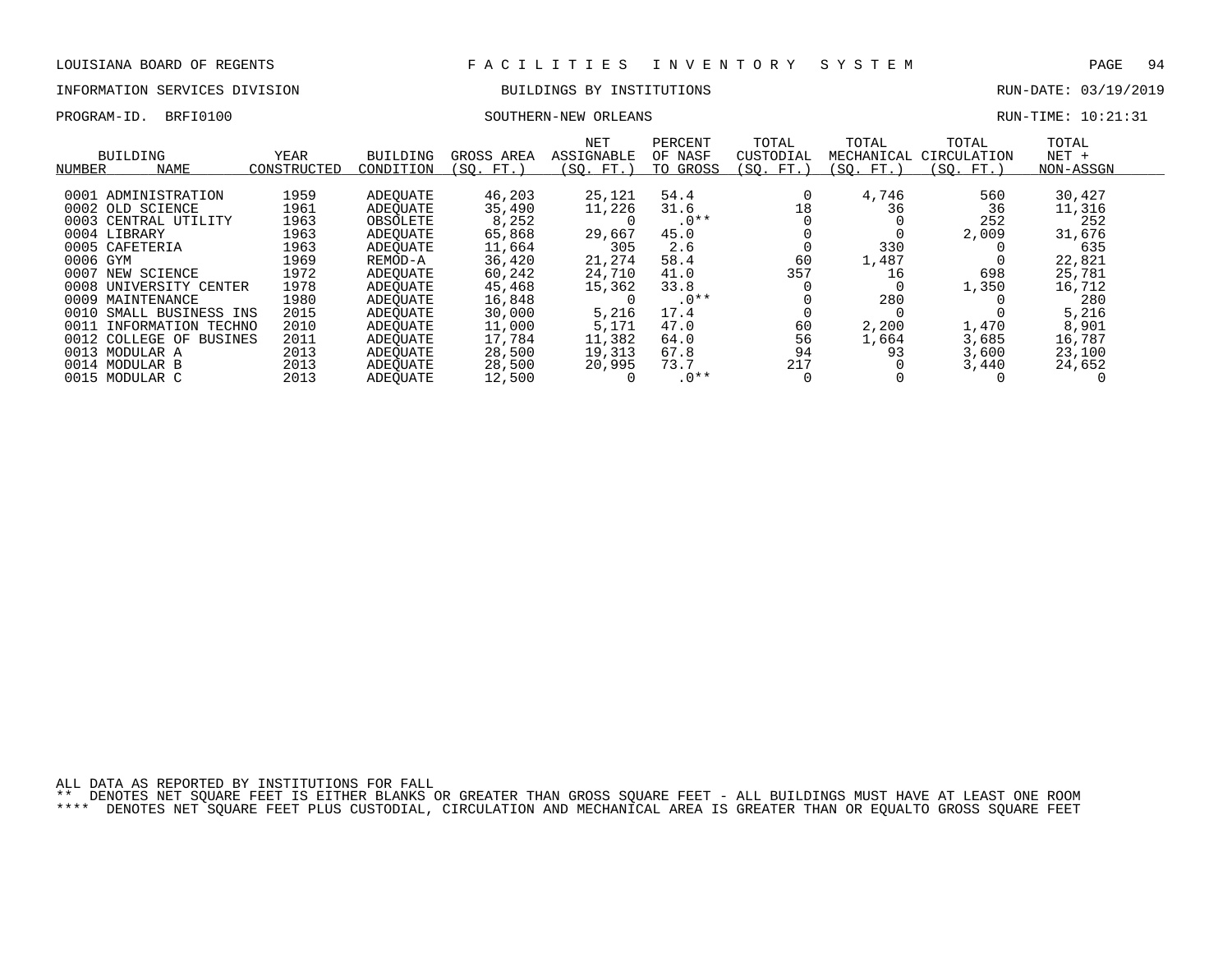### INFORMATION SERVICES DIVISION BUILDINGS BY INSTITUTIONS RUN-DATE: 03/19/2019

### PROGRAM-ID. BRFI0100 SOUTHERN-SHREVEPORT RUN-TIME: 10:21:31

|            |                            |             |                 |            | NET               | PERCENT  | TOTAL     | TOTAL      | TOTAL       | TOTAL     |  |
|------------|----------------------------|-------------|-----------------|------------|-------------------|----------|-----------|------------|-------------|-----------|--|
|            | <b>BUILDING</b>            | YEAR        | <b>BUILDING</b> | GROSS AREA | <b>ASSIGNABLE</b> | OF NASF  | CUSTODIAL | MECHANICAL | CIRCULATION | $NET +$   |  |
| NUMBER     | <b>NAME</b>                | CONSTRUCTED | CONDITION       | (SO. FT.)  | (SQ. FT.)         | TO GROSS | (SQ. FT.) | (SO. FT.)  | (SQ. FT.)   | NON-ASSGN |  |
|            |                            |             |                 |            |                   |          |           |            |             |           |  |
|            | 000A A - Administration    | 1967        | ADEOUATE        | 38,601     | 25,013            | 64.8     | 220       | 2,205      | 10,803      | 38,241    |  |
|            | $000B$ B - Jesse N. Stone  | 1972        | ADEOUATE        | 8,712      | 5,918             | 67.9     | 60        | 541        | 100         | 6,619     |  |
|            | $000C_C -$ Fine Arts       | 1967        | ADEOUATE        | 11,592     | 7,425             | 64.1     | 15        | 318        | 2,056       | 9,814     |  |
|            | 000D D - Health Physica    | 1999        | ADEOUATE        | 49,431     | 37,244            | 75.3     | 129       | 3,309      | 6,621       | 47,303    |  |
|            | 000E E - Maintenance       | 1967        | ADEOUATE        | 6,192      | 147               | 2.4      | 0         | 5,571      |             | 5,718     |  |
|            | $000F$ $F$ - New Classroom | 1972        | ADEOUATE        | 31,600     | 15,319            | 48.5     | 318       | 1,032      | 6,282       | 22,951    |  |
|            | $000G G - Library$         | 1972        | ADEOUATE        | 32,768     | 23,911            | 73.0     | 41        | 1,202      | 4,364       | 29,518    |  |
|            | 000H H - Louis M. Colli    | 1976        | ADEOUATE        | 32,208     | 17,913            | 55.6     | 76        | 1,580      | 7,422       | 26,991    |  |
|            | 000I I - Student Activi    | 1980        | ADEOUATE        | 7,728      | 5,730             | 74.1     | 44        | 763        | 323         | 6,860     |  |
|            | 000J J - University Pol    | 1976        | ADEOUATE        | 1,800      | 1,407             | 78.2     | $\Omega$  | 25         |             | 1,432     |  |
|            | 000K K - Shipping and R    | 1995        | ADEOUATE        | 5,000      | 4,266             | 85.3     | 12        | 286        |             | 4,564     |  |
|            | 000L L - Bus & Communit    | 2009        | ADEOUATE        | 6,633      | 4,838             | 72.9     | $\Omega$  | 457        | 659         | 5,954     |  |
|            | 000M M - Annex Student     | 2009        | ADEOUATE        | 8,970      | 6,986             | 77.9     | 64        | 1,099      | 233         | 8,382     |  |
|            | 000N N - Alphonse Jacks    | 2017        | ADEOUATE        | 36,364     | 19,332            | 53.2     | 102       | 2,805      |             | 22,239    |  |
|            | 0000 0 - Dental Hygiene    | 2018        | ADEOUATE        | 2,691      | 1,306             | 48.5     |           |            |             | 1,306     |  |
| $000P$ $P$ | - Jaguar Courtya           | 2018        | ADEOUATE        | 78,648     | 65,171            | 82.9     | $\Omega$  |            |             | 65,171    |  |
|            | 000X X - Metro Center      | 1910        | ADEOUATE        | 83,032     | 48,184            | 58.0     | 887       | 3,959      | 8,251       | 61,281    |  |

000Y Y - Aerospace Cent 2009 ADEQUATE 2,703 1,040 38.5 0 0 0 1,040

ALL DATA AS REPORTED BY INSTITUTIONS FOR FALL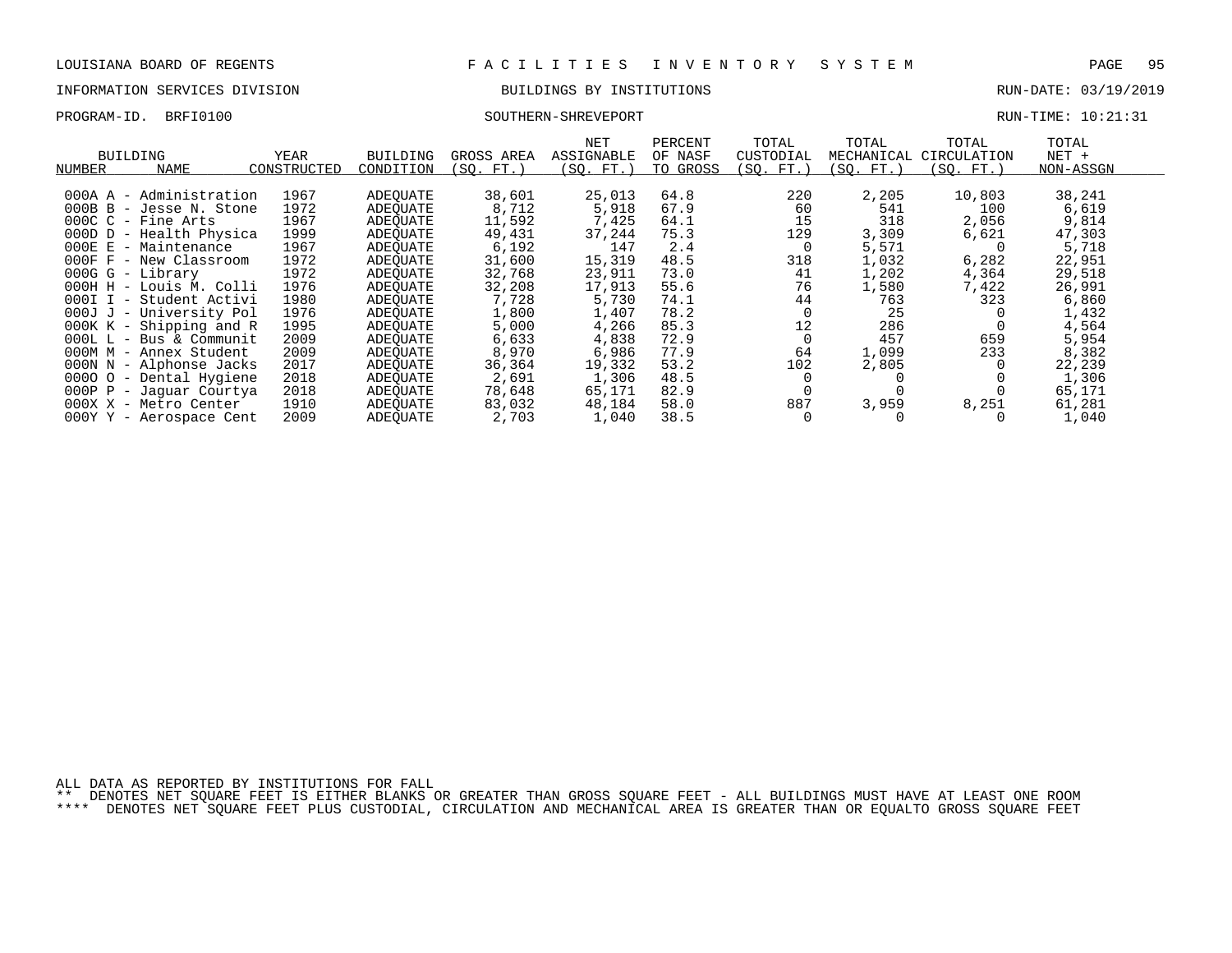### INFORMATION SERVICES DIVISION BUILDINGS BY INSTITUTIONS RUN-DATE: 03/19/2019

### PROGRAM-ID. BRFI0100 BATON ROUGE COMMUNITY COLLEGE RUN-TIME: 10:21:31

|                            |             |                 |            | NET        | PERCENT  | TOTAL     | TOTAL      | TOTAL                  | TOTAL     |  |
|----------------------------|-------------|-----------------|------------|------------|----------|-----------|------------|------------------------|-----------|--|
| <b>BUILDING</b>            | YEAR        | <b>BUILDING</b> | GROSS AREA | ASSIGNABLE | OF NASF  | CUSTODIAL |            | MECHANICAL CIRCULATION | $NET +$   |  |
| <b>NAME</b><br>NUMBER      | CONSTRUCTED | CONDITION       | (SQ. FT.)  | (SO. FT.)  | TO GROSS | (SQ. FT.) | (SQ. FT. ) | (SQ. FT.)              | NON-ASSGN |  |
| AANX BRCC Frazier Annex    | 1983        | ADEQUATE        | 11,310     | 5,413      | 47.9     | 0         | 400        |                        | 5,813     |  |
| ABON BRCC Bonne Sante'     | 2008        | ADEOUATE        | 49,406     | 7,740      | 15.7     | $\Omega$  | 0          |                        | 7,740     |  |
| ABSC BRCC Bienvenue Stu    | 1956        | ADEQUATE        | 60,000     | 1,480      | 2.5      |           |            |                        | 1,480     |  |
| ACYP<br>BRCC Cypress Build | 2005        | ADEQUATE        | 61,400     | 25,732     | 41.9     | 160       |            |                        | 25,892    |  |
| AFAC BRCC Facilities Bu    | 1992        | ADEOUATE        | 3,000      | 2,400      | 80.0     | 0         |            |                        | 2,400     |  |
| AFMR BRCC Frazier Mecha    | 2003        | ADEQUATE        | 456        | $\Omega$   | $.0**$   |           | 440        |                        | 440       |  |
| AFRA BRCC Frazier Build    | 1982        | ADEQUATE        | 50,714     | 26,976     | 53.2     |           |            | 620                    | 27,596    |  |
| AGAR BRCC Parking Garag    | 2004        | ADEQUATE        | 338,985    | 38,985     | 11.5     |           |            |                        | 38,985    |  |
| AGOV BRCC Governors Bui    | 1998        | ADEQUATE        | 54,800     | 14,536     | 26.5     |           |            |                        | 14,536    |  |
| AMAG BRCC Magnolia Perf    | 2005        | ADEOUATE        | 84,365     | 7,134      | 8.5      |           |            |                        | 7,134     |  |
| ASAR BRCC Shipping and     | 1956        | ADEQUATE        | 3,920      | 3,000      | 76.5     |           |            |                        | 3,000     |  |
| BALA BRCC Louisiana Bui    | 2002        | ADEQUATE        | 50,000     | 27,381     | 54.8     |           |            |                        | 27,381    |  |
| BEWE BRCC Acadian Cmp W    | 1978        | ADEQUATE        | 48,775     | 34,315     | 70.4     |           |            |                        | 34,315    |  |
| BFWE BRCC Jackson Cmp I    | 1977        | REMOD-A         | 10,504     | 8,907      | 84.8     |           |            |                        | 8,907     |  |
| BGCL BRCC New Roads Cla    | 1976        | ADEQUATE        | 4,268      | 3,865      | 90.6     |           |            |                        | 3,865     |  |
| BGWE BRCC New Roads Cmp    | 1976        | ADEQUATE        | 4,123      | 3,002      | 72.8     |           |            |                        | 3,002     |  |
| BHCS BRCC Port Allen Ca    | 1983        | ADEQUATE        | 1,260      | 1,020      | 81.0     |           |            |                        | 1,020     |  |
| BHWE BRCC Port Allen Cm    | 1983        | ADEOUATE        | 4,032      | 3,144      | 78.0     |           |            |                        | 3,144     |  |
| GADM BRCC New Roads Adm    | 1976        | ADEOUATE        | 7,376      | 4,170      | 56.5     |           |            |                        | 4,170     |  |
| BRCC Hooper Road B<br>HOOP | 2008        | ADEQUATE        | 80,000     | 55,569     | 69.5     |           |            |                        | 55,569    |  |
| HSPN BRCC Port Allen Sp    | 1983        | ADEQUATE        | 1,338      | 1,076      | 80.4     |           |            |                        | 1,076     |  |
| JKSN BRCC Jackson Campu    | 1977        | REMOD-A         | 15,483     | 10,885     | 70.3     |           |            |                        | 10,885    |  |
| MATC McKay Automotive T    | 2016        | ADEQUATE        | 90,770     | 46,250     | 51.0     |           |            |                        | 46,250    |  |
| MECH BRCC Mechanical Pl    | 2004        | ADEOUATE        | 9,856      | 209        | 2.1      |           | 8,000      |                        | 8,209     |  |
| NWRD BRCC New Roads Cmp    | 1976        | ADEQUATE        | 3,818      | 3,765      | 98.6     |           |            |                        | 3,765     |  |
| PRNT BRCC Acadian Campu    | 1978        | ADEQUATE        | 9,620      | 297        | 3.1      |           |            |                        | 297       |  |
| PTAL BRCC Port Allen Cm    | 1982        | <b>ADEOUATE</b> | 11,484     | 8,602      | 74.9     |           | 648        |                        | 9,250     |  |
| SBTC Small Business Tra    | 2005        | ADEQUATE        | 13,000     | 120        | . 9      | $\Omega$  |            | 100                    | 220       |  |

ALL DATA AS REPORTED BY INSTITUTIONS FOR FALL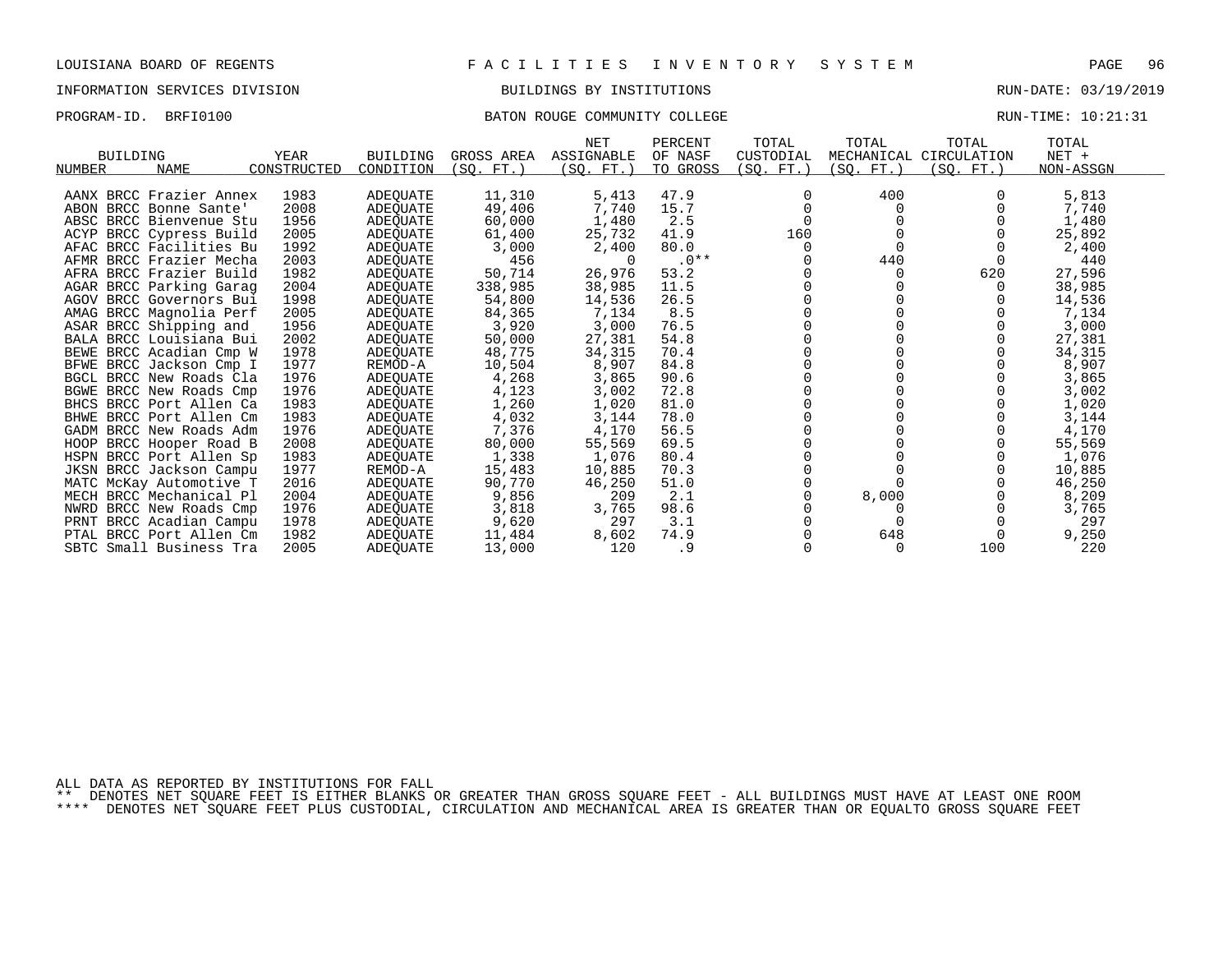# INFORMATION SERVICES DIVISION BUILDINGS BY INSTITUTIONS AND RUN-DATE: 03/19/2019

### PROGRAM-ID. BRFI0100 BOSSIER PARISH COMMUNITY COLLEGE RUN-TIME: 10:21:31

| NUMBER | BUILDING<br>NAME        | YEAR<br>CONSTRUCTED | <b>BUILDING</b><br>CONDITION | GROSS AREA<br>SO.<br>FT. | <b>NET</b><br>ASSIGNABLE<br>(SO. FT.) | PERCENT<br>OF NASF<br>TO GROSS | TOTAL<br>CUSTODIAL<br>(SO. FT.) | TOTAL<br>MECHANICAL<br>SO. FT. | TOTAL<br>CIRCULATION<br>(SO. FT.) | TOTAL<br>$NET +$<br>NON-ASSGN |
|--------|-------------------------|---------------------|------------------------------|--------------------------|---------------------------------------|--------------------------------|---------------------------------|--------------------------------|-----------------------------------|-------------------------------|
|        | OCAA Building A-Adminis | 2004                | ADEOUATE                     | 49,550                   | 34,063                                | 68.7                           | 248                             | 3,853                          | 8,420                             | 46,584                        |
|        |                         |                     |                              |                          |                                       |                                |                                 |                                |                                   |                               |
|        | OCAB Building B-Science | 2004                | ADEOUATE                     | 48,600                   | 30,120                                | 62.0                           | 204                             | 4,109                          | 12,982                            | 47,415                        |
|        | OCAC Building C-Theater | 2006                | ADEOUATE                     | 18,165                   | 10,993                                | 60.5                           | 60                              | 1,828                          | 1,526                             | 14,407                        |
|        | OCAD Building D-Communi | 2004                | ADEOUATE                     | 48,600                   | 29,361                                | 60.4                           | 204                             | 4,366                          | 13,712                            | 47,643                        |
|        | OCAE Building E-Behavio | 2004                | ADEOUATE                     | 48,600                   | 30,346                                | 62.4                           | 204                             | 4,606                          | 11,805                            | 46,961                        |
|        | OCAF Building F-Student | 2004                | ADEOUATE                     | 45,845                   | 23,339                                | 50.9                           | 1,160                           | 3,007                          | 10,966                            | 38,472                        |
|        | OCAG Building G-Busines | 2004                | ADEOUATE                     | 48,600                   | 29,230                                | 60.1                           | 204                             | 4,018                          | 13,906                            | 47,358                        |
|        | OCAH Building-H-Stem    | 2017                | ADEOUATE                     | 81,600                   | 33,351                                | 40.9                           | 92                              | 1,585                          | 36                                | 35,064                        |
|        | OCAI Building I-Health  | 2005                | ADEOUATE                     | 40,095                   | 25,611                                | 63.9                           | 63                              | 3,459                          | 9,576                             | 38,709                        |
|        | OCAJ Building J-Plant M | 2004                | ADEOUATE                     | 11,610                   | 7,585                                 | 65.3                           | 3,208                           | 212                            | 72                                | 11,077                        |
|        | OCAK Building K-Physica | 2004                | ADEOUATE                     | 4,212                    |                                       | $.0**$                         |                                 | 4,048                          |                                   | 4,048                         |
|        | OCAL Building L - Advan | 2014                | ADEOUATE                     | 67,000                   | 51,067                                | 76.2                           | 135                             | 3,942                          | 4,835                             | 59,979                        |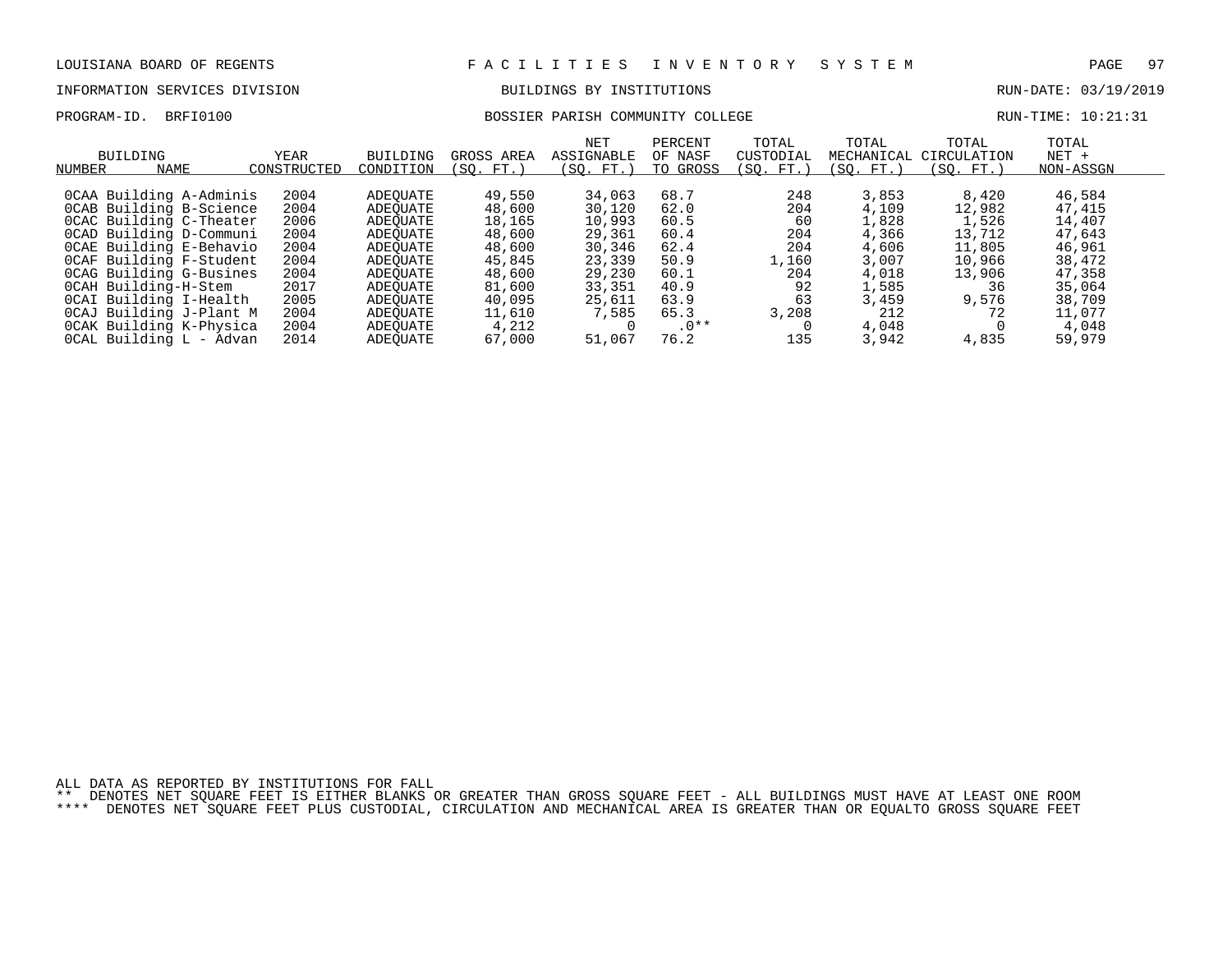## INFORMATION SERVICES DIVISION BUILDINGS BY INSTITUTIONS RUN-DATE: 03/19/2019

### PROGRAM-ID. BRFI0100 CITY PARK CAMPUS DELGADO- CITY PARK CAMPUS RUN-TIME: 10:21:31

|                            |             |                 |            | NET         | PERCENT  | TOTAL     | TOTAL      | TOTAL                  | TOTAL     |  |
|----------------------------|-------------|-----------------|------------|-------------|----------|-----------|------------|------------------------|-----------|--|
| <b>BUILDING</b>            | YEAR        | <b>BUILDING</b> | GROSS AREA | ASSIGNABLE  | OF NASF  | CUSTODIAL |            | MECHANICAL CIRCULATION | NET +     |  |
| <b>NAME</b><br>NUMBER      | CONSTRUCTED | CONDITION       | (SQ. FT.)  | $SO. FT.$ ) | TO GROSS | (SQ. FT.) | (SO. FT. ) | (SQ. FT.)              | NON-ASSGN |  |
|                            |             |                 |            |             |          |           |            |                        |           |  |
| CH01 CSN Education Buil    | 1972        | ADEQUATE        | 190,755    | 119,738     | 62.8     | 314       | 12,250     | 31,526                 | 163,828   |  |
| CP01 Isaac Delgado Hall    | 1921        | <b>ADEQUATE</b> | 212,621    | 101,845     | 47.9     | 537       | 8,181      | 45,002                 | 155,565   |  |
| CP02 Student Service Ce    | 1981        | ADEQUATE        | 182,493    | 91,060      | 49.9     | 285       | 9,682      | 17,829                 | 118,856   |  |
| CP03 Bookstore             | 1942        | ADEQUATE        | 8,500      | 4,120       | 48.5     | 201       | 183        | 48                     | 4,552     |  |
| CP04 Seymour WeissAllie    | 1961        | ADEQUATE        | 35,388     | 21,239      | 60.0     | 173       | 869        | 7,725                  | 30,006    |  |
| CP05 Joey Center for Ch    | 2011        | ADEQUATE        | 7,885      | 5,542       | 70.3     | 25        | 238        | 1,275                  | 7,080     |  |
| CP06 Martin Hall           | 2015        | ADEQUATE        | 14,980     | 9,056       | 60.5     | 89        | 1,183      | 2,813                  | 13,141    |  |
| CP07 Learning Resource     | 2015        | ADEQUATE        | 59,710     | 47,723      | 79.9     | 135       | 4,991      | 4,093                  | 56,942    |  |
| CP08 Classroom Building    | 1959        | <b>ADEQUATE</b> | 8,893      | 6,329       | 71.2     | 0         | 434        | 1,461                  | 8,224     |  |
| CP09 Workforce Developm    | 2016        | ADEQUATE        | 3,944      | 2,815       | 71.4     | 42        | 266        | 421                    | 3,544     |  |
| CP10 Francis Cook Build    | 1974        | ADEQUATE        | 38,160     | 23,999      | 62.9     | 112       | 3,263      | 8,087                  | 35,461    |  |
| CP11 Michael Williamson    | 1967        | <b>ADEOUATE</b> | 48,781     | 26,970      | 55.3     | 880       | 5,085      | 4,332                  | 37,267    |  |
| CP12 Central Utilities     | 1967        | <b>ADEQUATE</b> | 6,186      | 220         | 3.6      | 0         | 5,681      | $\Omega$               | 5,901     |  |
| CP22<br>Technology Buildin | 1970        | ADEQUATE        | 39,451     | 24,122      | 61.1     | 136       | 800        | 10,776                 | 35,834    |  |
| CP23 Student Life Cente    | 1999        | ADEOUATE        | 38,206     | 17,041      | 44.6     | 730       | 4,326      | 15,289                 | 37,386    |  |
| CP37 O'Keefe Administra    | 1981        | ADEQUATE        | 20,741     | 16,009      | 77.2     | 0         | 1,932      | 1,388                  | 19,329    |  |
| CP38 Batt Building         | 1984        | ADEQUATE        | 12,040     | 10,284      | 85.4     | 22        | 262        | 923                    | 11,491    |  |
| CP39 Bagert-Lancaster      | 1984        | ADEQUATE        | 16,174     | 14,673      | 90.7     | 0         | 416        | 544                    | 15,633    |  |
| CP40 Haydel                | 1984        | <b>ADEOUATE</b> | 11,886     | 10,552      | 88.8     |           | 270        | 687                    | 11,509    |  |
| CP41 GM Technology Lab     | 1993        | ADEQUATE        | 8,138      | 7,050       | 86.6     | 0         | 241        | 363                    | 7,654     |  |
| EJ01 Blair Front School    | 1978        | <b>ADEQUATE</b> | 90,268     | 44,830      | 49.7     | 0         | 570        | $\Omega$               | 45,400    |  |
| EJ02 Blair Back Shop Bu    | 1978        | ADEQUATE        | 70,000     | 32,365      | 46.2     | $\Omega$  | 867        | 2,038                  | 35,270    |  |
| FS01 Firefighter School    | 1978        | ADEQUATE        | 3,500      | 2,009       | 57.4     | 67        | 543        | 389                    | 3,008     |  |
| FS02 Firefighter School    | 2016        | ADEQUATE        | 20,662     | 13,569      | 65.7     | 48        | 1,315      | 3,124                  | 18,056    |  |
| RC01 River City            | 2018        | <b>ADEQUATE</b> | 80,886     | 60,889      | 75.3     | 50        | 2,544      | 9,735                  | 73,218    |  |
| SC01 Sidney Collier 1      | 2014        | ADEQUATE        | 9,485      | 3,443       | 36.3     | 65        | 516        | 3,318                  | 7,342     |  |
| SC02 Sidney Collier 2      | 2014        | ADEOUATE        | 32,520     | 19,950      | 61.3     | 271       | 2,954      | 5,820                  | 28,995    |  |
| SC03 Sidney Collier 3      | 2015        | <b>ADEQUATE</b> | 29,762     | 19,624      | 65.9     | 67        | 1,429      | 5,101                  | 26,221    |  |

ALL DATA AS REPORTED BY INSTITUTIONS FOR FALL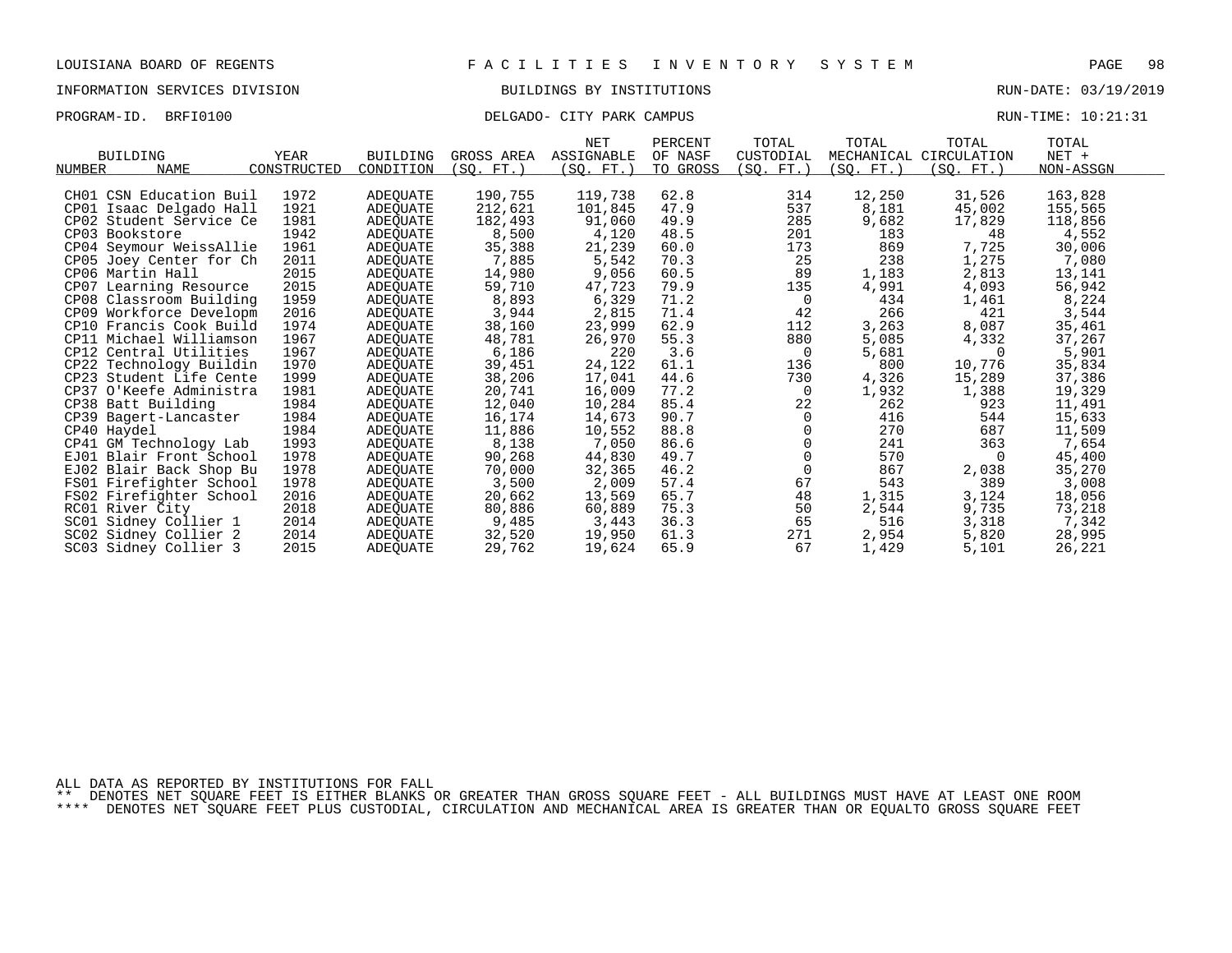| LOUISIANA BOARD OF REGENTS                                                                         |                              |                                             |                                      | FACILITIES                          | I N V E N T O R Y               |                    | SYSTEM                                       |                                  | PAGE                                | -99 |
|----------------------------------------------------------------------------------------------------|------------------------------|---------------------------------------------|--------------------------------------|-------------------------------------|---------------------------------|--------------------|----------------------------------------------|----------------------------------|-------------------------------------|-----|
| INFORMATION SERVICES DIVISION                                                                      |                              |                                             |                                      | BUILDINGS BY INSTITUTIONS           |                                 |                    |                                              |                                  | RUN-DATE: 03/19/2019                |     |
| BRFI0100<br>PROGRAM-ID.                                                                            |                              |                                             |                                      | DELGADO- WEST BANK CAMPUS           |                                 |                    |                                              |                                  | RUN-TIME: 10:21:31                  |     |
| BUILDING<br>NAME<br>NUMBER                                                                         | BUILDING<br>CONDITION        | GROSS AREA<br>(SO. FT.)                     | NET<br>ASSIGNABLE<br>(SO. FT.)       | PERCENT<br>OF NASF<br>TO GROSS      | TOTAL<br>CUSTODIAL<br>(SO. FT.) | TOTAL<br>(SO. FT.) | TOTAL<br>MECHANICAL CIRCULATION<br>(SO. FT.) | TOTAL<br>$NET +$<br>NON-ASSGN    |                                     |     |
| WB01 Classroom and Offi<br>WB02 Vocational Trainin<br>WB03 Larocca Building<br>WB05 Student Center | 1972<br>1978<br>1999<br>1982 | ADEOUATE<br>ADEOUATE<br>REMOD-A<br>ADEOUATE | 21,027<br>22,985<br>41,308<br>10,937 | 15,246<br>17,229<br>19,733<br>7,226 | 72.5<br>75.0<br>47.8<br>66.1    | 222                | 1,334<br>774<br>9,766<br>672                 | 3,635<br>3,570<br>6,831<br>1,629 | 20,215<br>21,573<br>36,552<br>9,527 |     |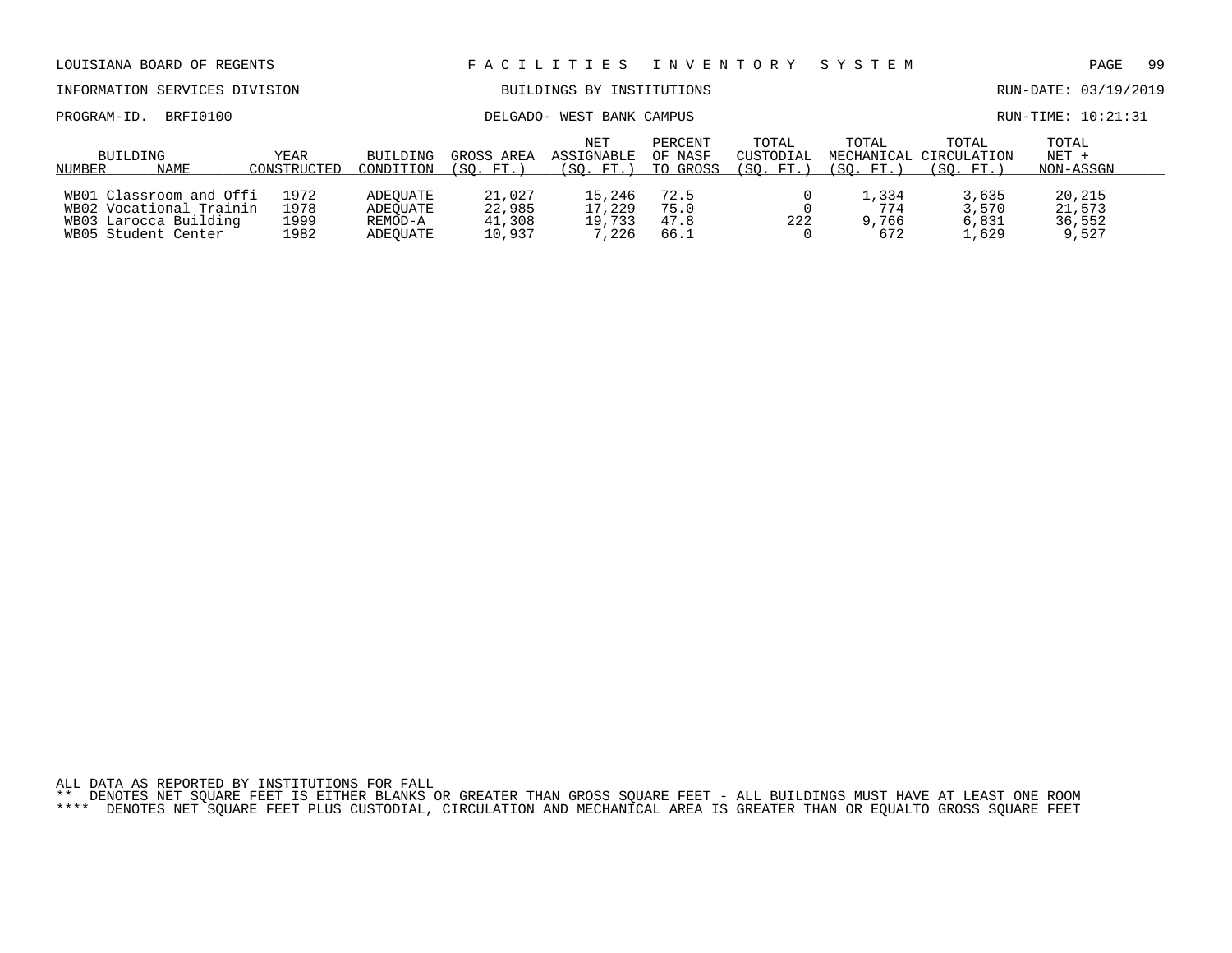### INFORMATION SERVICES DIVISION BUILDINGS BY INSTITUTIONS RUN-DATE: 03/19/2019

## PROGRAM-ID. BRFI0100 COMMUNITY COLLEGE RUN-TIME: 10:21:31

| BUILDING<br><b>NAME</b><br>NUMBER                                             | YEAR<br>CONSTRUCTED | <b>BUILDING</b><br>CONDITION     | GROSS AREA<br>(SO. FT.)  | <b>NET</b><br>ASSIGNABLE<br>(SO. FT.) | PERCENT<br>OF NASF<br>TO GROSS | TOTAL<br>CUSTODIAL<br>(SO. FT.) | TOTAL<br>MECHANICAL<br>(SO. FT.) | TOTAL<br>CIRCULATION<br>(SO. FT.) | TOTAL<br>$NET +$<br>NON-ASSGN |  |
|-------------------------------------------------------------------------------|---------------------|----------------------------------|--------------------------|---------------------------------------|--------------------------------|---------------------------------|----------------------------------|-----------------------------------|-------------------------------|--|
| 01A1 Kane Technology<br>01A2 Building A2 Breeze                               | 2018<br>1981        | ADEQUATE<br>REMOD-C              | 24,707<br>2,671          | 17,141                                | 69.4<br>$.0**$                 | 353                             | 1,630                            | 3,195<br>2,440                    | 22,319<br>2,440               |  |
| 010B Building B<br>010C Bookstore/Storage                                     | 1978<br>1980        | ADEOUATE<br>REMOD-C              | 43,379<br>3,800          | 1,760<br>3,570                        | 4.1<br>93.9                    |                                 |                                  | 145                               | 1,905<br>3,570                |  |
| 010D Building D<br>010F Arts & Sciences                                       | 1993<br>2000        | ADEOUATE<br>ADEQUATE             | 19,702<br>82,138         | 11,082<br>52,726                      | 56.2<br>64.2                   | 90<br>262                       | 1,198<br>6,579                   | 1,500<br>10,127                   | 13,870<br>69,694              |  |
| 010G Physical Activity<br>010I Temp Culinary Buil                             | 2005<br>2007        | REMOD-A<br>ADEOUATE              | 18,700<br>710            | 15,728<br>700                         | 84.1<br>98.6                   | 30                              | 2,311                            | 529                               | 18,598<br>700                 |  |
| 010J Temp J trailers<br>010K Gazebo                                           | 2008<br>2008        | ADEOUATE<br>ADEOUATE             | 1,450<br>1,760           | 1,440                                 | 99.3<br>$.0**$                 |                                 |                                  | 1,076                             | 1,440<br>1,076                |  |
| 010L Methanol Plant<br>010M Administration Bui                                | 2011<br>2015        | ADEOUATE<br>ADEOUATE             | 480<br>30,346            | 319<br>13,581                         | 66.5<br>44.8                   | 59                              | 132<br>4,596                     | 10,102                            | 451<br>28,338                 |  |
| 010N Technical Building<br>0100 Fine Arts Building<br>010P Facilities Buildin | 1988<br>2016        | ADEOUATE<br>ADEOUATE<br>ADEOUATE | 5,200<br>18,557<br>4,600 | 4,747<br>11,695<br>2,334              | 91.3<br>63.0<br>50.7           | 72                              | 150<br>1,652<br>183              | 169<br>3,562<br>483               | 5,066<br>16,981<br>3,000      |  |

ALL DATA AS REPORTED BY INSTITUTIONS FOR FALL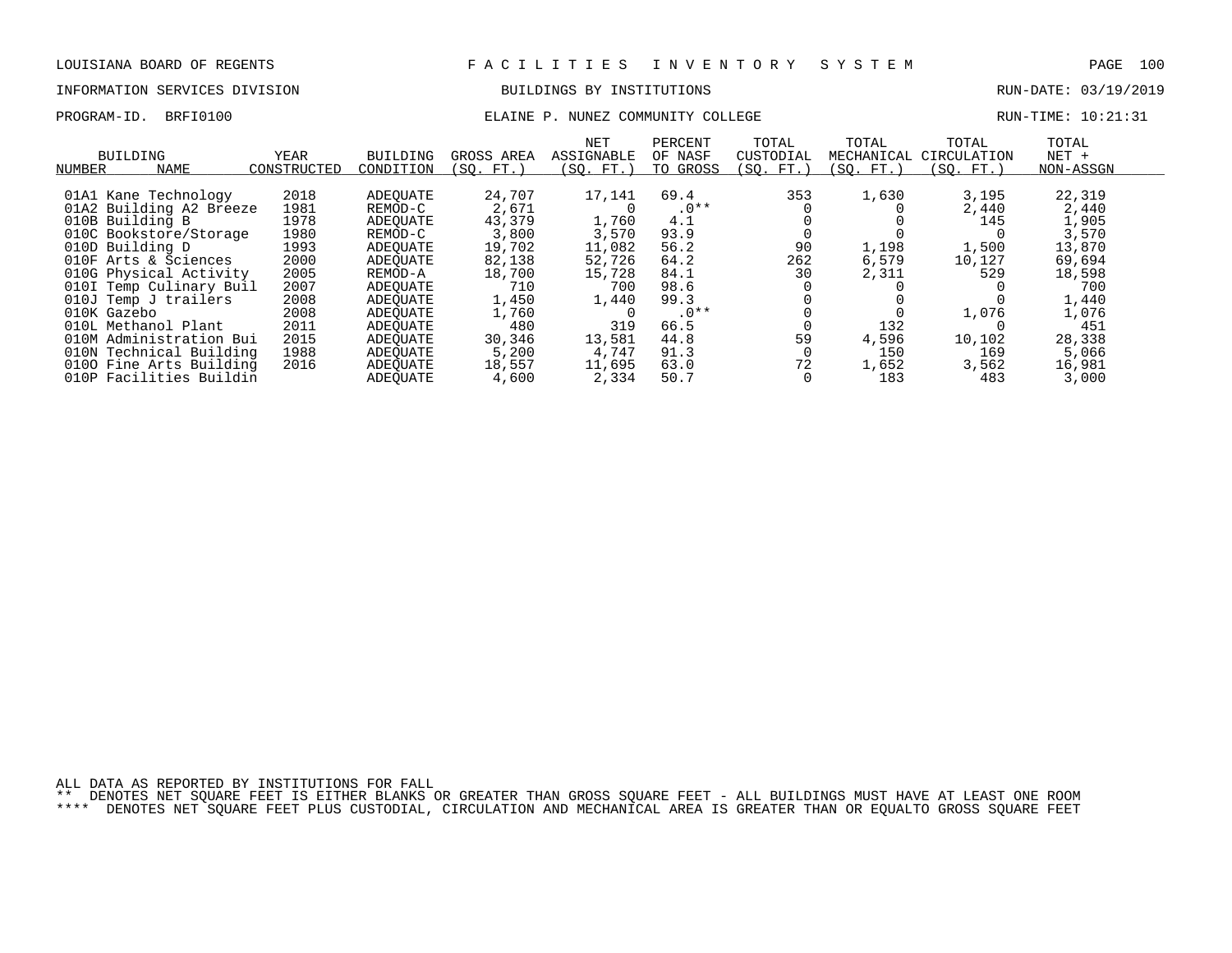# INFORMATION SERVICES DIVISION BUILDINGS BY INSTITUTIONS AND RUN-DATE: 03/19/2019

PROGRAM-ID. BRFI0100 RIVER PARISHES COMMUNITY COLLEGE RUN-TIME: 10:21:31

|        | BUILDING               | YEAR        | BUILDING  | GROSS AREA | <b>NET</b><br>ASSIGNABLE | PERCENT<br>OF NASF | TOTAL<br>CUSTODIAL | TOTAL     | TOTAL<br>MECHANICAL CIRCULATION | TOTAL<br>$NET +$ |
|--------|------------------------|-------------|-----------|------------|--------------------------|--------------------|--------------------|-----------|---------------------------------|------------------|
| NUMBER | NAME                   | CONSTRUCTED | CONDITION | (SO. FT.   | (SO. FT.)                | TO GROSS           | (SO. FT.           | (SO. FT.) | (SO. FT.)                       | NON-ASSGN        |
|        | EDEN Edenborne Parkway | 2014        | ADEOUATE  | 87,354     | 53,369                   | 61.1               | 827                | 801       |                                 | 54,997           |
|        | RESV Reserve Campus    | 2017        | ADEOUATE  | 52,546     | 47,709                   | 90.8               |                    |           |                                 | 47,709           |
| TTCT   | Technical Trainin      | 2017        | ADEOUATE  | 41,291     | 36,833                   | 89.2               |                    | ⊥,543     |                                 | 38,376           |
|        | WEST Westside Building | 2013        | ADEOUATE  | 21,985     | 13,870                   | 63.⊥               | 53                 | , 352     |                                 | 15,275           |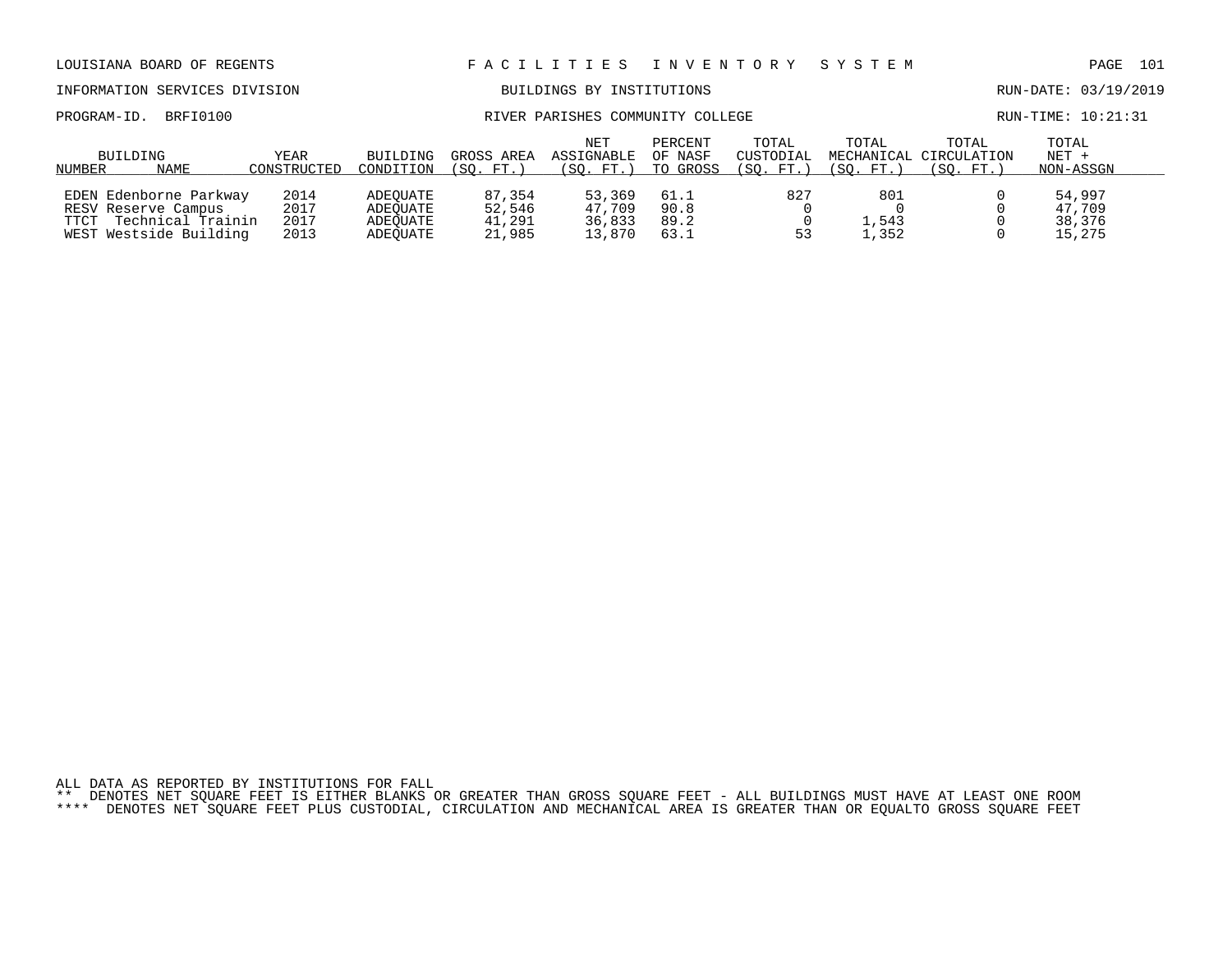## INFORMATION SERVICES DIVISION BUILDINGS BY INSTITUTIONS RUN-DATE: 03/19/2019

### PROGRAM-ID. BRFI0100 SOUTH LOUISIANA COMMUNITY COLLEGE RUN-TIME: 10:21:31

| BUILDING<br>NAME<br>NUMBER | YEAR<br>CONSTRUCTED | <b>BUILDING</b><br>CONDITION | GROSS AREA<br>(SO. FT.) | NET<br>ASSIGNABLE<br>(SO. FT.) | PERCENT<br>OF NASF<br>TO GROSS | TOTAL<br>CUSTODIAL<br>(SQ. FT.) | TOTAL<br>MECHANICAL<br>(SQ. FT.) | TOTAL<br>CIRCULATION<br>(SO. FT.) | TOTAL<br>$NET +$<br>NON-ASSGN |
|----------------------------|---------------------|------------------------------|-------------------------|--------------------------------|--------------------------------|---------------------------------|----------------------------------|-----------------------------------|-------------------------------|
|                            |                     |                              |                         |                                |                                |                                 | 10,770                           |                                   |                               |
| Teche Main Buildin<br>A000 | 1976                | ADEQUATE                     | 60,976                  | 48,263                         | 79.2                           |                                 |                                  |                                   | 59,033                        |
| Teche Child Care B<br>B000 | 1994                | ADEOUATE                     | 3,600                   | 3,307                          | 91.9                           |                                 | 143                              |                                   | 3,450                         |
| Teche Electrical B<br>C000 | 1982                | ADEOUATE                     | 3,748                   | 3,413                          | 91.1                           |                                 | 235                              |                                   | 3,648                         |
| D000 Teche Wood Storage    | 1973                | ADEOUATE                     | 1,340                   | 1,190                          | 88.8                           |                                 |                                  | 50                                | 1,240                         |
| Teche Practical Nu<br>E000 | 1976                | ADEOUATE                     | 2,378                   | 1,458                          | 61.3                           |                                 |                                  | 92                                | 1,550                         |
| F000 Related Room          | 1976                | ADEOUATE                     | 482                     | 408                            | 84.6                           |                                 |                                  | 24                                | 432                           |
| G000 Tractor Shed          | 1982                | ADEOUATE                     | 825                     | 702                            | 85.1                           |                                 |                                  | 73                                | 775                           |
| H000 Lumber Storage Bui    | 1976                | ADEOUATE                     | 700                     | 571                            | 81.6                           |                                 |                                  | 29                                | 600                           |
| 1000 Vehicle Carport       | 1994                | ADEOUATE                     | 1,540                   | 1,440                          | 93.5                           |                                 |                                  |                                   | 1,440                         |
| J000 Aviation Academy      | 2006                | ADEOUATE                     | 11,250                  | 9,703                          | 86.2                           | 36                              | 474                              |                                   | 10,213                        |
| 0001 NEW IBERIA            | 1976                | REMOD-B                      | 47,124                  | 30,120                         | 63.9                           | 380                             | 1,500                            | 8,556                             | 40,556                        |
| 0002 LAFAYETTE             | 2005                | ADEOUATE                     | 67,316                  | 46,960                         | 69.8                           | 60                              | 5,002                            | 14,836                            | 66,858                        |
| 0003<br>FRANKLIN           | 1936                | REMOD-B                      | 17,064                  | 7,084                          | 41.5                           | 30                              | 300                              |                                   | 7,414                         |
| 0004 LAFAYETTE             | 2005                | ADEOUATE                     | 550                     | 500                            | 90.9                           |                                 |                                  |                                   | 500                           |
| 0005<br>LAFAYETTE          | 2013                | ADEOUATE                     | 4,050                   | 4,000                          | 98.8                           |                                 |                                  |                                   | 4,000                         |
| 0006 HEALTH SCIENCES       | 2016                | ADEOUATE                     | 55,139                  | 36,477                         | 66.2                           | 304                             | 3,897                            | 3,448                             | 44,126                        |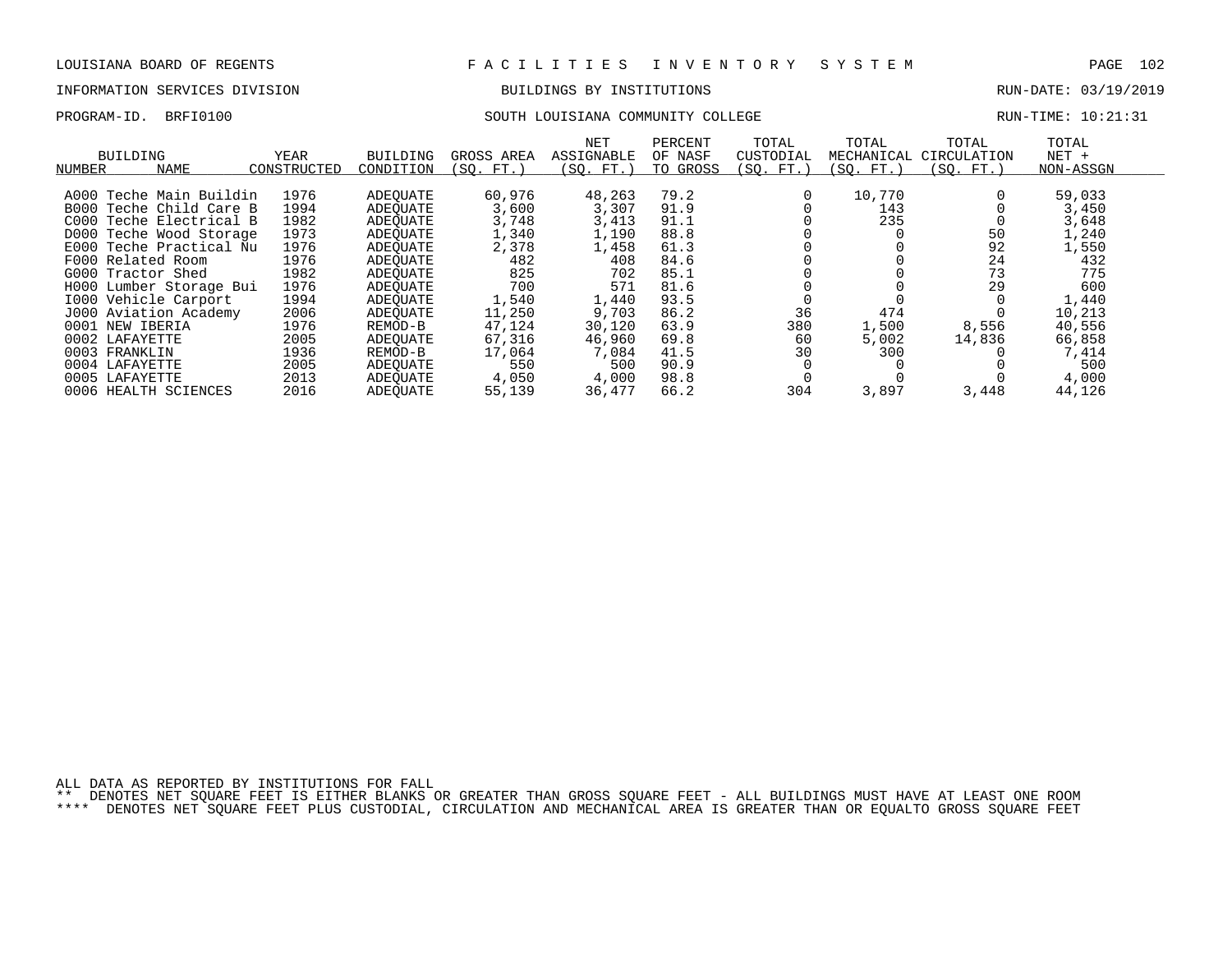# INFORMATION SERVICES DIVISION BUILDINGS BY INSTITUTIONS AND RUN-DATE: 03/19/2019

### PROGRAM-ID. BRFI0100 COMMUNITY COLLEGE COMMUNITY COLLEGE RUN-TIME: 10:21:31

| NUMBER | BUILDING<br>NAME                                                                                         | YEAR<br>CONSTRUCTED  | BUILDING<br>CONDITION                        | GROSS AREA<br>(SO. FT.               | <b>NET</b><br>ASSIGNABLE<br>(SO. FT.) | PERCENT<br>OF NASF<br>TO GROSS | TOTAL<br>CUSTODIAL<br>(SO. FT. | TOTAL<br>(SO. FT.    | TOTAL<br>MECHANICAL CIRCULATION<br>(SO. FT. | TOTAL<br>$NET +$<br>NON-ASSGN       |
|--------|----------------------------------------------------------------------------------------------------------|----------------------|----------------------------------------------|--------------------------------------|---------------------------------------|--------------------------------|--------------------------------|----------------------|---------------------------------------------|-------------------------------------|
|        | 0001 LOUISIANA PURCHASE<br>0002 ADVANCED TECHNOLOG<br>0073 STATE OFFICE BUILD<br>0075 MAINTENANCE BUILDI | 2010<br>2010<br>2012 | ADEOUATE<br>ADEOUATE<br>ADEOUATE<br>ADEOUATE | 117,530<br>26,039<br>40,000<br>1,972 | 70,067<br>15,164<br>11,617<br>,898    | 59.6<br>58.2<br>29.0<br>96.2   | 472<br>71                      | 9,371<br>⊥,847<br>55 | 26,391<br>6,222<br>12,220                   | 106,301<br>23,304<br>23,837<br>,953 |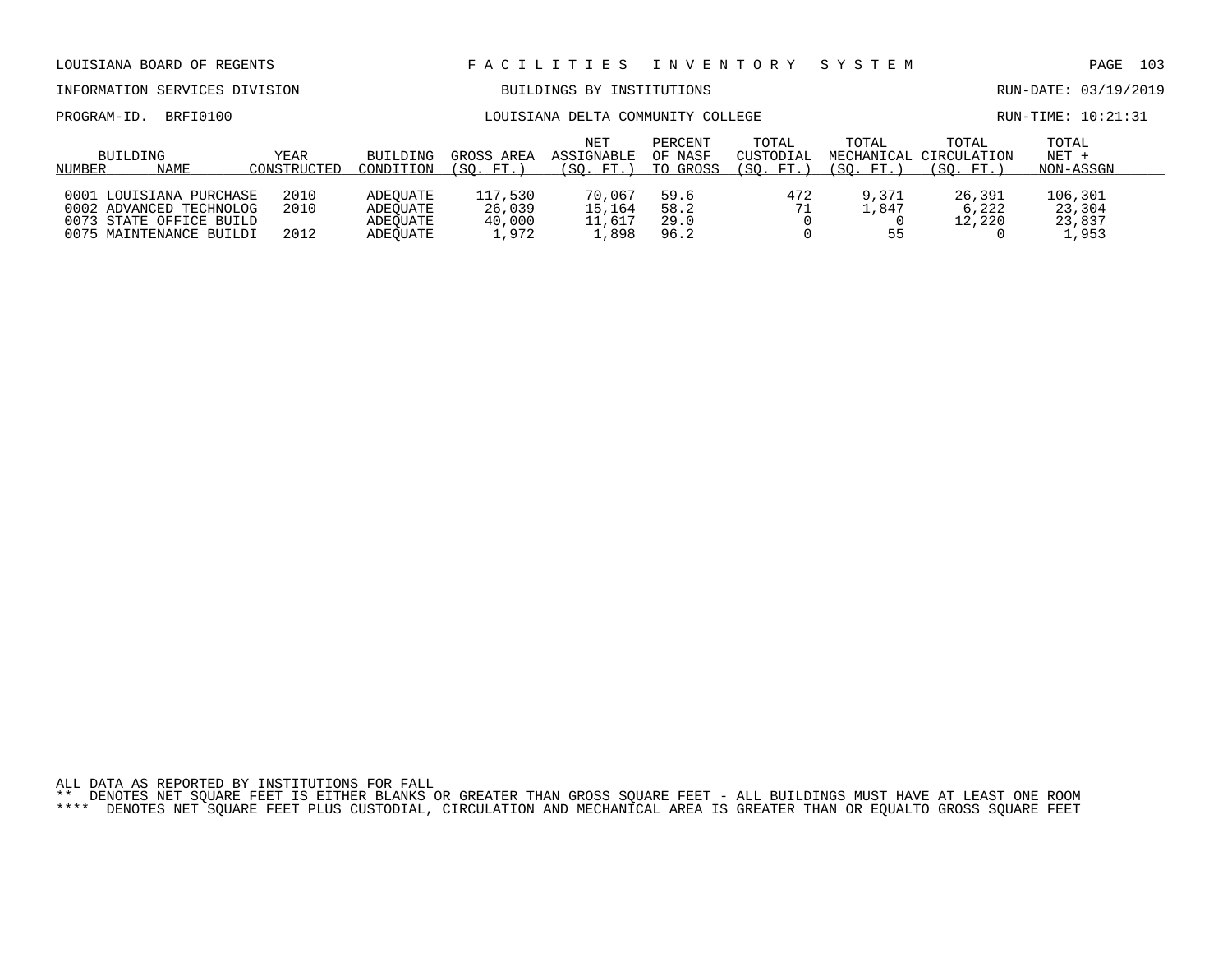| LOUISIANA BOARD OF REGENTS                                                                               |                              |                                              | FACILITIES<br>I N V E N T O R Y    |                                       |                                |                                 |                                  | SYSTEM                            | PAGE                             | - 104 |
|----------------------------------------------------------------------------------------------------------|------------------------------|----------------------------------------------|------------------------------------|---------------------------------------|--------------------------------|---------------------------------|----------------------------------|-----------------------------------|----------------------------------|-------|
| INFORMATION SERVICES DIVISION                                                                            |                              |                                              |                                    | BUILDINGS BY INSTITUTIONS             |                                |                                 |                                  |                                   | RUN-DATE: 03/19/2019             |       |
| BRFI0100<br>PROGRAM-ID.                                                                                  |                              | SLCC - ACADIAN CAMPUS                        |                                    |                                       |                                |                                 |                                  |                                   | $RUN-TIME: 10:21:31$             |       |
| BUILDING<br>NAME<br>NUMBER                                                                               | YEAR<br>CONSTRUCTED          | <b>BUILDING</b><br>CONDITION                 | GROSS AREA<br>(SO. FT.)            | <b>NET</b><br>ASSIGNABLE<br>(SO. FT.) | PERCENT<br>OF NASF<br>TO GROSS | TOTAL<br>CUSTODIAL<br>(SO. FT.) | TOTAL<br>MECHANICAL<br>(SO. FT.) | TOTAL<br>CIRCULATION<br>(SO. FT.) | TOTAL<br>$NET +$<br>NON-ASSGN    |       |
| A000 Administrative & C<br>B000 Shop Courses Build<br>C000 Instructional Buil<br>D000 Maintenance Buildi | 1979<br>1979<br>1979<br>1979 | ADEOUATE<br>ADEOUATE<br>ADEOUATE<br>ADEOUATE | 30,976<br>33,835<br>1,080<br>3,024 | 21,637<br>29,305<br>980<br>2,924      | 69.9<br>86.6<br>90.7<br>96.7   |                                 | 1,054                            |                                   | 22,691<br>29,305<br>980<br>2,924 |       |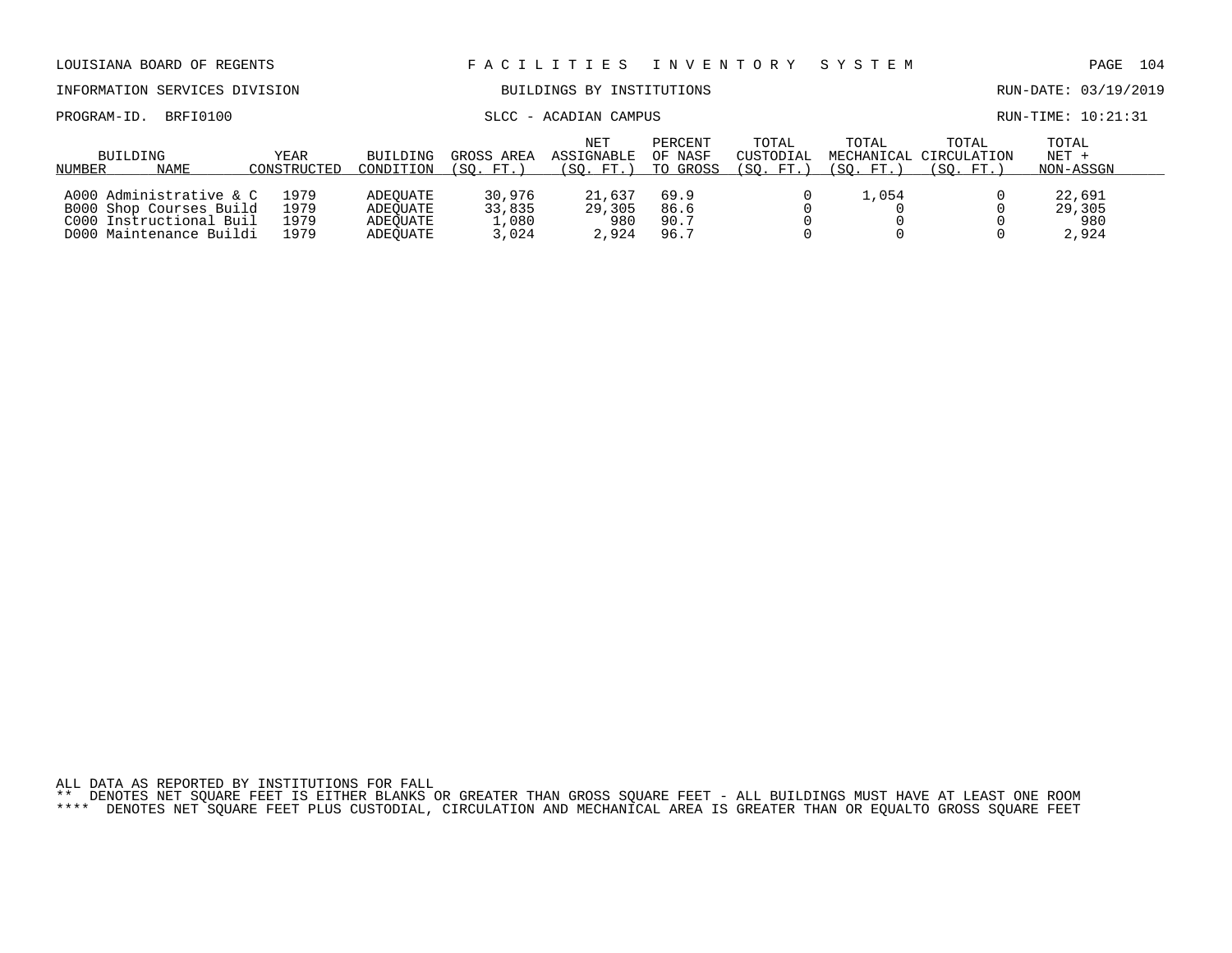# INFORMATION SERVICES DIVISION BUILDINGS BY INSTITUTIONS AND RUN-DATE: 03/19/2019

## PROGRAM-ID. BRFI0100 CLTCC - ALEXANDRIA CAMPUS CLTCC COMPUS RUN-TIME: 10:21:31

| BUILDING<br>NAME<br>NUMBER                                                                                                                                      | <b>YEAR</b><br>CONSTRUCTED                                                   | <b>BUILDING</b><br>CONDITION                                                                             | GROSS AREA<br>FT.<br>SO.                                                        | NET<br><b>ASSIGNABLE</b><br>(SO. FT.                                                   | PERCENT<br>OF NASF<br>TO GROSS                                               | TOTAL<br>CUSTODIAL<br>SO.<br>$FT.$ )  | TOTAL<br>MECHANICAL<br>SO. FT. | TOTAL<br>CIRCULATION<br>$FT.$ )<br>SO. | TOTAL<br>$NET +$<br>NON-ASSGN                                                          |  |
|-----------------------------------------------------------------------------------------------------------------------------------------------------------------|------------------------------------------------------------------------------|----------------------------------------------------------------------------------------------------------|---------------------------------------------------------------------------------|----------------------------------------------------------------------------------------|------------------------------------------------------------------------------|---------------------------------------|--------------------------------|----------------------------------------|----------------------------------------------------------------------------------------|--|
| A000 Building A<br>B000 Building B<br>C000 Building C<br>D000 Building D<br>E000 Building E<br>F000 Building F<br>G000 Maintenance<br>H000 Storage<br>I000 Ford | 1965<br>1965<br>1965<br>1968<br>1979<br>1979<br>1986<br>1996<br>1996<br>1996 | ADEOUATE<br>ADEOUATE<br>ADEOUATE<br>ADEOUATE<br>ADEOUATE<br>ADEOUATE<br>ADEOUATE<br>ADEOUATE<br>ADEOUATE | 20,400<br>8,400<br>10,468<br>6,720<br>14,490<br>23,694<br>2,400<br>288<br>3,120 | 12,260<br>4,944<br>10,399<br>6,518<br>10,511<br>18,274<br>2,372<br>282<br>2,184<br>510 | 60.1<br>58.9<br>99.3<br>97.0<br>72.5<br>77.1<br>98.8<br>97.9<br>70.0<br>99.2 | 633<br>60<br>162<br>410<br>606<br>156 | 340<br>352                     |                                        | 12,893<br>5,284<br>10,459<br>6,680<br>11,273<br>18,880<br>2,372<br>282<br>2,340<br>510 |  |
| J000 Equipment Shed<br>L000 Portable Building<br>M000 Mechanical Buildin                                                                                        | 1995<br>1979                                                                 | ADEOUATE<br>ADEOUATE<br><b>ADEOUATE</b>                                                                  | 514<br>384<br>957                                                               | 370                                                                                    | 96.4<br>$.0**$                                                               |                                       | 838                            |                                        | 370<br>838                                                                             |  |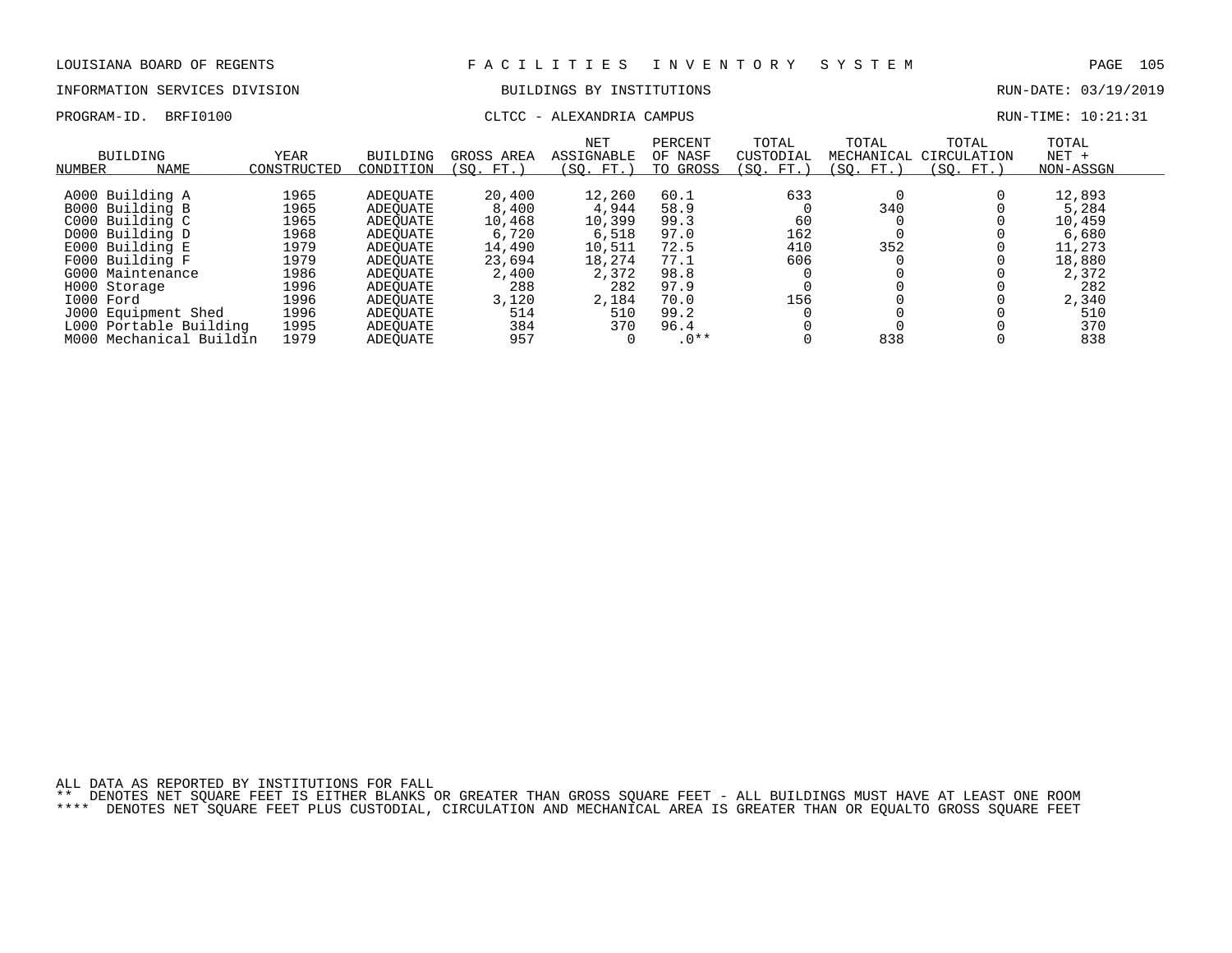# INFORMATION SERVICES DIVISION BUILDINGS BY INSTITUTIONS AND RUN-DATE: 03/19/2019

PROGRAM-ID. BRFI0100 CLTCC - WARD H. NASH-AVOYELLES CAMPUS RUN-TIME: 10:21:31

| BUILDING<br>NUMBER      | <b>NAME</b> | YEAR<br>CONSTRUCTED | BUILDING<br>CONDITION | GROSS AREA<br>FT.<br>SO. | <b>NET</b><br>ASSIGNABLE<br>(SO.<br>FT.) | PERCENT<br>OF NASF<br>TO GROSS | TOTAL<br>CUSTODIAL<br>$^{\prime}$ SO.<br>FT. | TOTAL<br>(SO. FT.) | TOTAL<br>MECHANICAL CIRCULATION<br>(SO. FT.) | TOTAL<br>$NET +$<br>NON-ASSGN |  |
|-------------------------|-------------|---------------------|-----------------------|--------------------------|------------------------------------------|--------------------------------|----------------------------------------------|--------------------|----------------------------------------------|-------------------------------|--|
|                         |             |                     |                       |                          |                                          |                                |                                              |                    |                                              |                               |  |
| A000 Building A         |             | 1976                | ADEOUATE              | 19,974                   | 14,527                                   | 72.7                           | 64                                           | 539                | ,760                                         | 16,890                        |  |
| B000 Building B         |             | 1946                | ADEOUATE              | 13,500                   | 11,004                                   | 81.5                           | 127                                          | 298                | 905                                          | 12,334                        |  |
| C000 Building C         |             | 1981                | ADEOUATE              | 4,048                    | 3,536                                    | 87.4                           |                                              | 104                | 61                                           | 3,701                         |  |
| D000 Maintenance Storag |             | 1985                | ADEOUATE              | 120                      | 119                                      | 99.2                           |                                              |                    |                                              | 119                           |  |
| E000 Storage/Maintenanc |             | 1954                | ADEOUATE              | 1,400                    | 1,285                                    | 91.8                           |                                              |                    |                                              | 1,285                         |  |
| F000 Paint/Fuel Storage |             | 1984                | ADEOUATE              | 185                      | 184                                      | 99.5                           |                                              |                    |                                              | 184                           |  |
| H000 Workshop & Storage |             | 1978                | ADEOUATE              | .,350                    | ,348                                     | 99.9                           |                                              |                    |                                              | 1,348                         |  |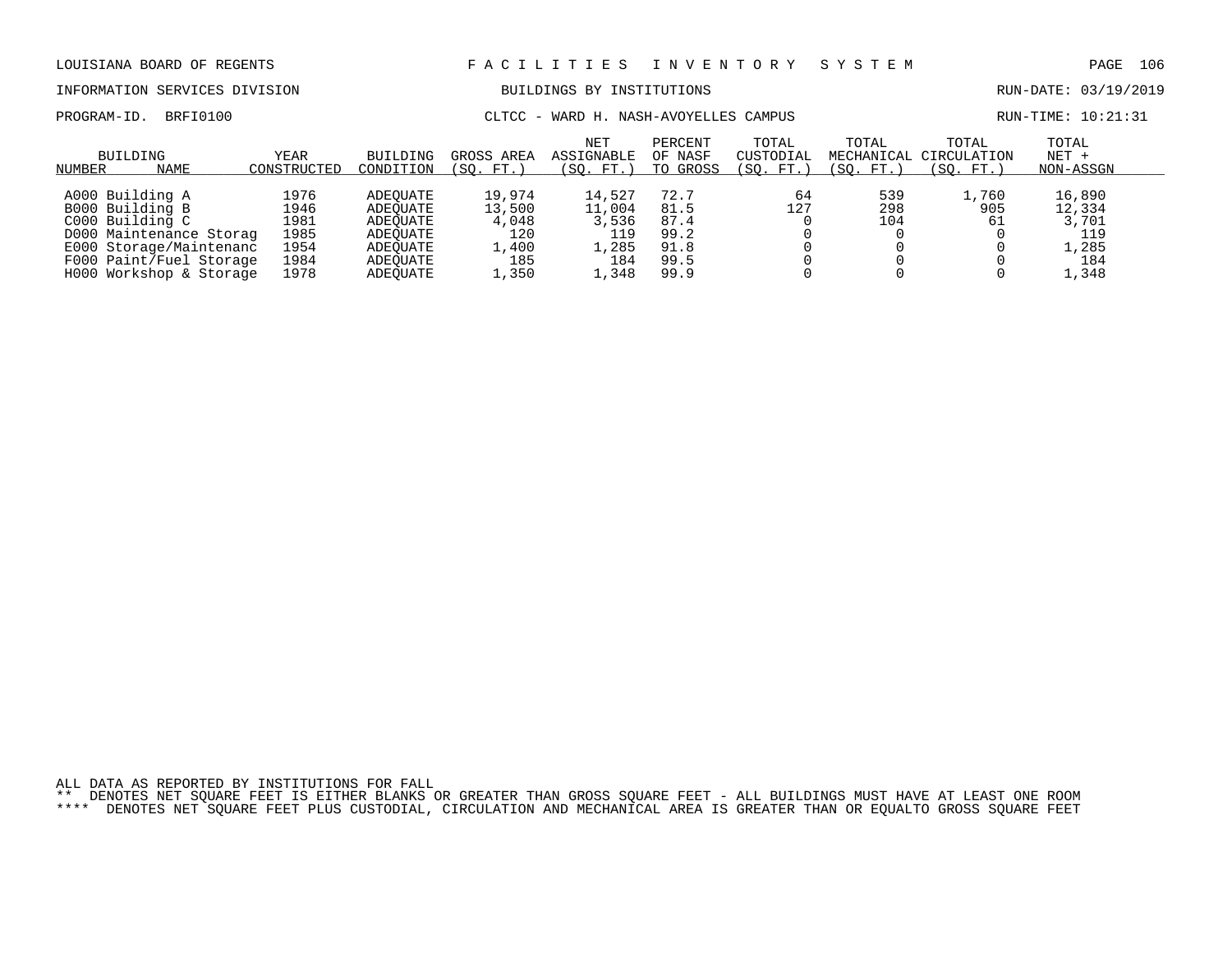INFORMATION SERVICES DIVISION BUILDINGS BY INSTITUTIONS AND RUN-DATE: 03/19/2019

PROGRAM-ID. BRFI0100 COMPUS LOCC - BASTROP CAMPUS COMPUS RUN-TIME: 10:21:31

| BUILDING<br>NAME<br>NUMBER | YEAR<br>CONSTRUCTED | BUILDING<br>CONDITION | GROSS AREA<br>(SO. FT. | <b>NET</b><br>ASSIGNABLE<br>(SO. FT.) | PERCENT<br>OF NASF<br>TO GROSS | TOTAL<br>CUSTODIAL<br>(SO. FT. | TOTAL<br>(SO. FT.) | TOTAL<br>MECHANICAL CIRCULATION<br>(SO. FT. | TOTAL<br>$NET +$<br>NON-ASSGN |  |
|----------------------------|---------------------|-----------------------|------------------------|---------------------------------------|--------------------------------|--------------------------------|--------------------|---------------------------------------------|-------------------------------|--|
|                            |                     |                       |                        |                                       |                                |                                |                    |                                             |                               |  |
| 0044 MAIN BUILDING         | 1977                | ADEOUATE              | 16,311                 | 12,460                                | 76.4                           |                                | 651                |                                             | 13,111                        |  |
| 0045 STORAGE               | 1980                | ADEOUATE              | 4,000                  | 3,600                                 | 90.0                           | 200                            | 100                |                                             | 3,900                         |  |
| 0046 MAIN CAMPUS BUILDI    | 1984                | ADEOUATE              | 4,484                  | 3,219                                 | 71.8                           |                                | 441                |                                             | 3,669                         |  |
| 0047 STORAGE/MAINTENANC    | 1977                | ADEOUATE              | 2,800                  | 2,583                                 | 92.3                           |                                | 123                |                                             | 2,706                         |  |
| 0048 STORAGE/MAINTENANC    | 1977                | ADEOUATE              | 800                    | 790                                   | 98.8                           |                                |                    |                                             | 790                           |  |
| 0049 AIRPORT EXTENSION     | 2004                | ADEOUATE              | 15,862                 | 12,729                                | 80.2                           |                                | .048               |                                             | 13,783                        |  |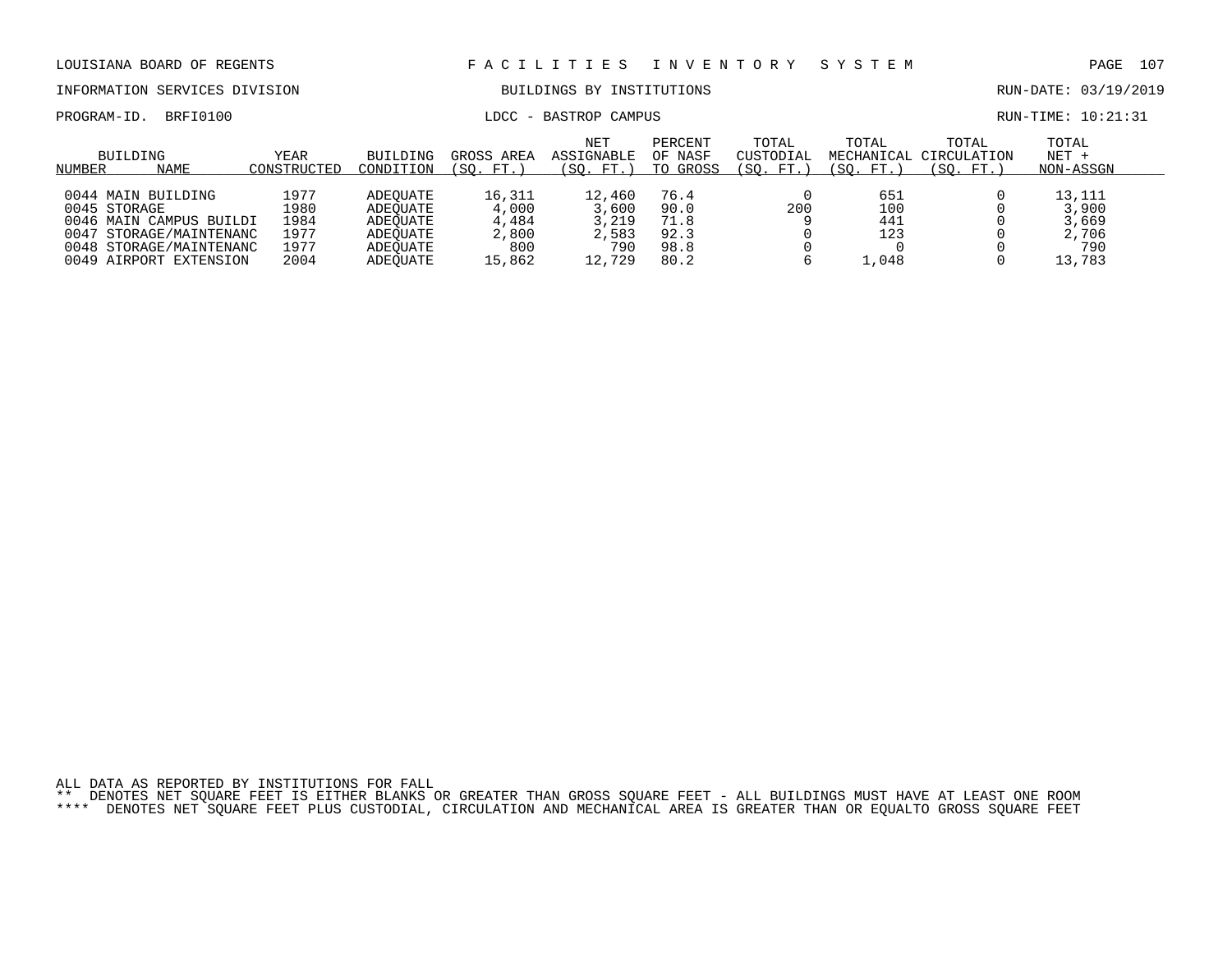INFORMATION SERVICES DIVISION BUILDINGS BY INSTITUTIONS AND RUN-DATE: 03/19/2019

### PROGRAM-ID. BRFI0100 SLCC - CHARLES B. COREIL CAMPUS RUN-TIME: 10:21:31

|        | BUILDING                 | YEAR        | BUILDING<br>CONDITION | GROSS AREA | <b>NET</b><br>ASSIGNABLE | PERCENT<br>OF NASF | TOTAL<br>CUSTODIAL | TOTAL<br>MECHANICAL | TOTAL<br>CIRCULATION<br>'SO. | TOTAL<br>$NET +$ |  |
|--------|--------------------------|-------------|-----------------------|------------|--------------------------|--------------------|--------------------|---------------------|------------------------------|------------------|--|
| NUMBER | NAME                     | CONSTRUCTED |                       | (SO. FT.   | (SO. FT.)                | TO GROSS           | (SO. FT.           | (SO. FT.)           | FT.                          | NON-ASSGN        |  |
|        | A000 ADMINISTRATIVE/MAI  | 1976        | ADEOUATE              | 4,964      | 4,082                    | 82.2               |                    | 175                 | 507                          | 4,764            |  |
|        | <b>B000 WELDING SHOP</b> | L980        | REMOD-A               | 4,492      | 4,138                    | 92.1               |                    | 154                 |                              | 4,292            |  |
|        | C000 MECHANICS BUILDING  | 1976        | REMOD-B               | 12,201     | 9,945                    | 81.5               | 653                | 670                 |                              | 11,268           |  |
|        | D000 INDUSTRIAL MACHINE  | 1983        | ADEOUATE              | 10,625     | 10,525                   | 99.1               |                    |                     |                              | 10,525           |  |
|        | E000 OFFICE OCCUPATIONS  | 1983        | ADEOUATE              | 6,181      | 4,195                    | 67.9               |                    | 640                 | 708                          | 5,543            |  |
|        | F000 GENERAL INSTRUCTIO  | 1994        | ADEOUATE              | 396        | 346                      | 87.4               |                    |                     |                              | 346              |  |
| G000   | GENERAL INSTRUCTIO       | 1994        | ADEOUATE              | 396        | 346                      | 87.4               |                    |                     |                              | 346              |  |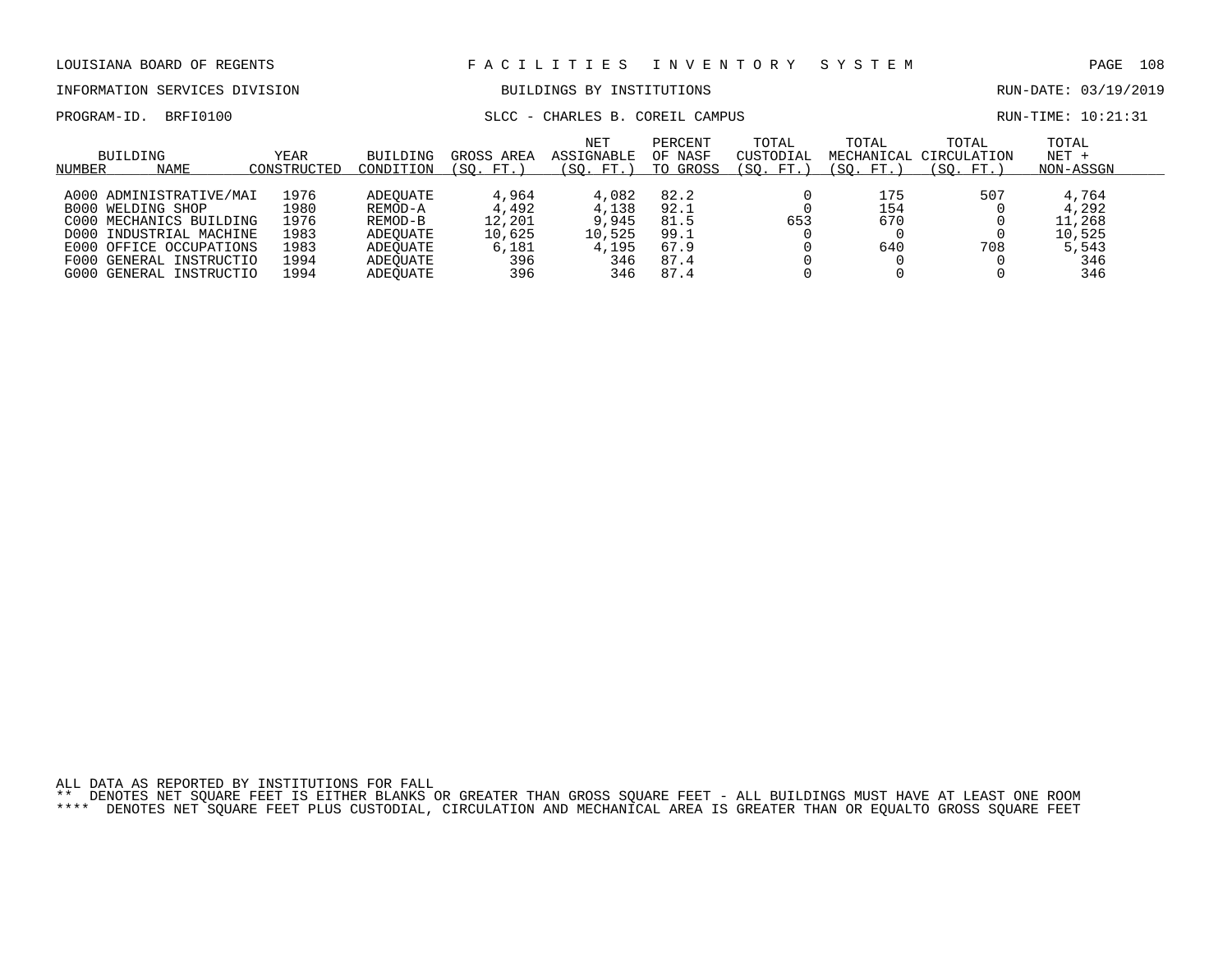| LOUISIANA BOARD OF REGENTS                                                       |                      |                               |                            | FACILITIES INVENTORY SYSTEM     |                                |                                 |                     |                                              | PAGE                          | 109 |
|----------------------------------------------------------------------------------|----------------------|-------------------------------|----------------------------|---------------------------------|--------------------------------|---------------------------------|---------------------|----------------------------------------------|-------------------------------|-----|
| INFORMATION SERVICES DIVISION                                                    |                      |                               |                            | BUILDINGS BY INSTITUTIONS       |                                |                                 |                     |                                              | RUN-DATE: 03/19/2019          |     |
| BRFI0100<br>PROGRAM-ID.                                                          |                      |                               |                            | LDCC - DELTA OUACHITA CAMPUS    |                                |                                 |                     |                                              | $RUN-TIME: 10:21:31$          |     |
| BUILDING<br>NAME<br>NUMBER                                                       | YEAR<br>CONSTRUCTED  | BUILDING<br>CONDITION         | GROSS AREA<br>(SO. FT.)    | NET<br>ASSIGNABLE<br>(SO. FT. ) | PERCENT<br>OF NASF<br>TO GROSS | TOTAL<br>CUSTODIAL<br>(SO. FT.) | TOTAL<br>(SO. FT.)  | TOTAL<br>MECHANICAL CIRCULATION<br>(SO. FT.) | TOTAL<br>$NET +$<br>NON-ASSGN |     |
| 0050 ADMINISTRATIVE BUI<br>TRANSPORTATION BUI<br>0051<br>0052 DELTA BARBER SCHOO | 1981<br>1981<br>1981 | REMOD-B<br>REMOD-A<br>REMOD-A | 75,707<br>23,613<br>11,119 | 41,624<br>18,462<br>8,840       | 55.0<br>78.2<br>79.5           | 36<br>46                        | 5,633<br>900<br>818 | 5,744<br>2,222<br>608                        | 53,037<br>21,630<br>10,266    |     |

0053 INDUSTRIAL TRADES 1981 REMOD-B 31,710 25,236 79.6 90 677 4,463 30,466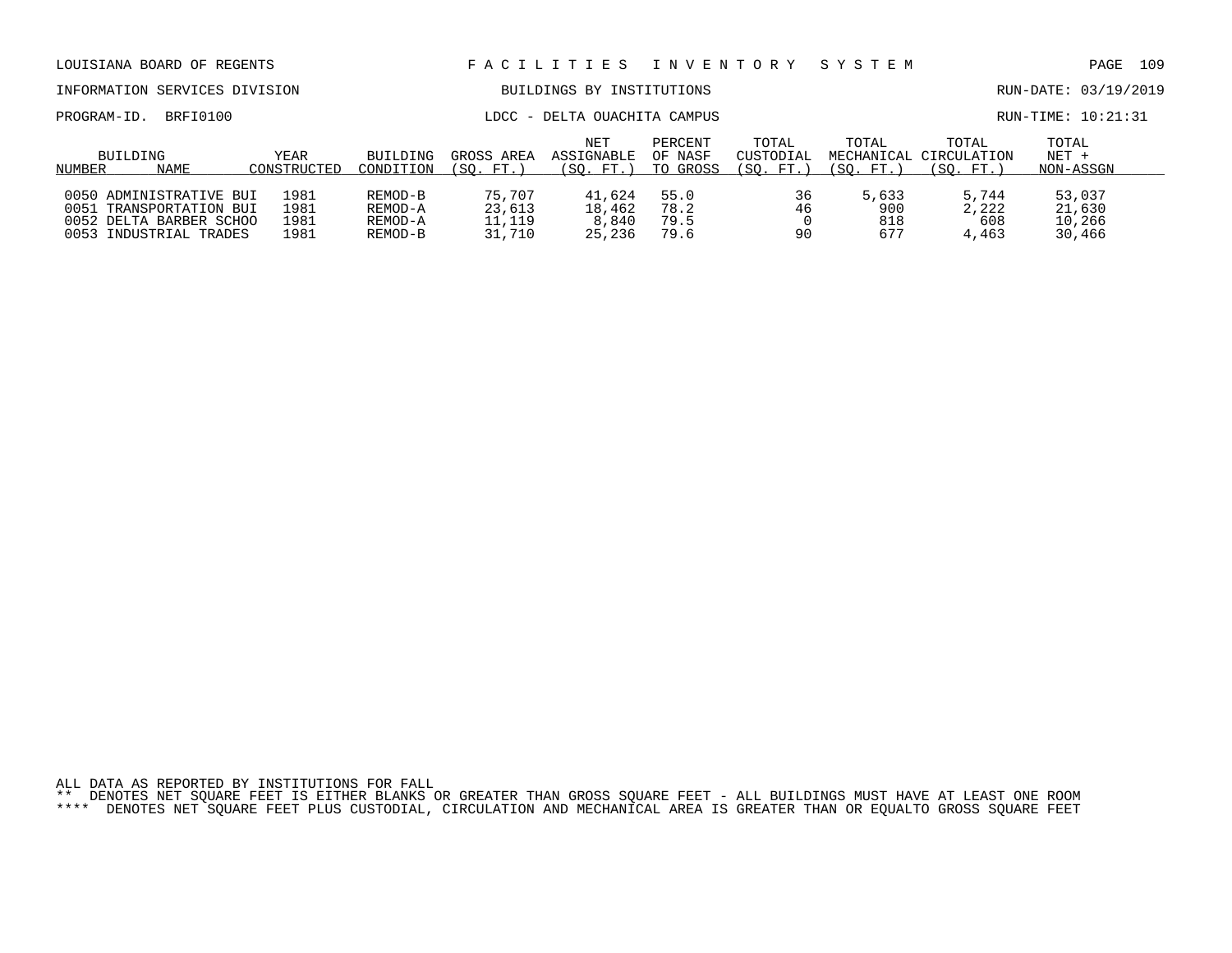| INFORMATION SERVICES DIVISION |      |             |           | BUILDINGS BY INSTITUTIONS |                   | RUN-DATE: 03/19/2019 |                    |             |                                 |                    |  |
|-------------------------------|------|-------------|-----------|---------------------------|-------------------|----------------------|--------------------|-------------|---------------------------------|--------------------|--|
| PROGRAM-ID. BRFI0100          |      |             |           | SLCC - EVANGELINE CAMPUS  |                   |                      |                    |             |                                 | RUN-TIME: 10:21:31 |  |
| BUILDING                      |      | YEAR        | BUILDING  | GROSS AREA                | NET<br>ASSIGNABLE | PERCENT<br>OF NASF   | TOTAL<br>CUSTODIAL | TOTAL       | TOTAL<br>MECHANICAL CIRCULATION | TOTAL<br>NET +     |  |
| NUMBER                        | NAME | CONSTRUCTED | CONDITION | (SO. FT.                  | . FT.)<br>SO.     | TO GROSS             | (SO. FT.           | SO.<br>FT.) | (SO. FT.                        | NON-ASSGN          |  |

0001 EVANGELINE 2016 ADEQUATE 32,151 24,058 74.8 0 4,063 0 28,121

LOUISIANA BOARD OF REGENTS F A C I L I T I E S I N V E N T O R Y S Y S T E M PAGE 110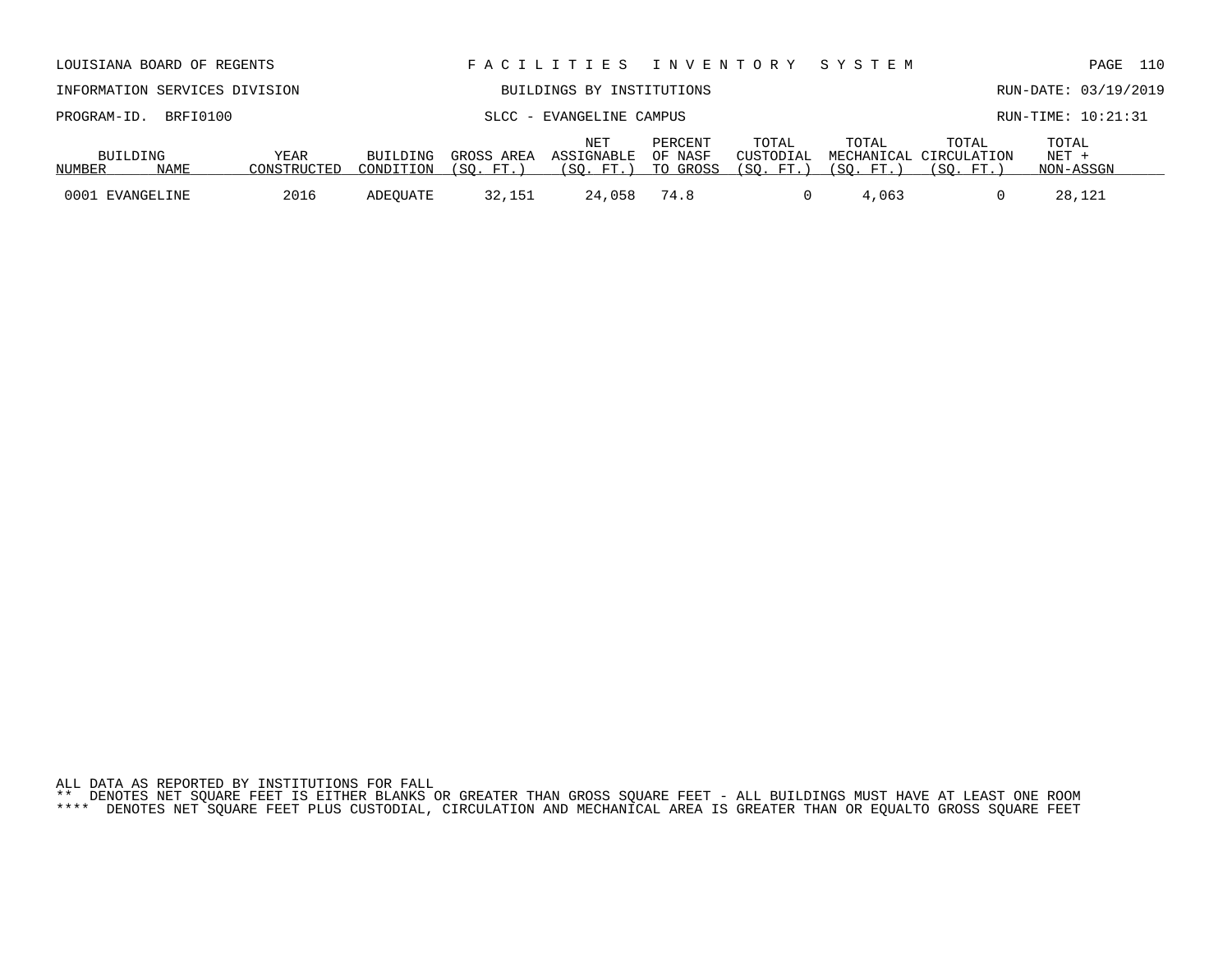### INFORMATION SERVICES DIVISION BUILDINGS BY INSTITUTIONS RUN-DATE: 03/19/2019

# PROGRAM-ID. BRFI0100 SLCC - GULF AREA CAMPUS SLCC - GULF AREA CAMPUS

| RUN-TIME: 10:21:31 |  |  |  |
|--------------------|--|--|--|
|--------------------|--|--|--|

| <b>BUILDING</b><br>NAME<br>NUMBER | YEAR<br>CONSTRUCTED | BUILDING<br>CONDITION | GROSS AREA<br>(SO. FT. ) | NET<br>ASSIGNABLE<br>(SO. FT.) | PERCENT<br>OF NASF<br>TO GROSS | TOTAL<br>CUSTODIAL<br>(SO. FT. | TOTAL<br>MECHANICAL<br>(SO. FT.) | TOTAL<br>CIRCULATION<br>(SO. FT.) | TOTAL<br>$NET +$<br>NON-ASSGN |  |
|-----------------------------------|---------------------|-----------------------|--------------------------|--------------------------------|--------------------------------|--------------------------------|----------------------------------|-----------------------------------|-------------------------------|--|
|                                   |                     |                       |                          |                                |                                |                                |                                  |                                   |                               |  |
| A000 Building A                   | 1977                | ADEOUATE              | 28,090                   | 17,225                         | 61.3                           | 536                            | 1,786                            | 5,521                             | 25,068                        |  |
| B000 Building B                   | 1952                | ADEOUATE              | 22,370                   | 20,274                         | 90.6                           | 20                             | 799                              | 859                               | 21,952                        |  |
| C000 Building C                   | 1977                | ADEOUATE              | 14,000                   | 10,840                         | 77.4                           | 399                            | 1,814                            |                                   | 13,053                        |  |
| D000 Building D                   | 1978                | REMOD-C               | 3,840                    | 3,671                          | 95.6                           |                                | 60                               |                                   | 3,731                         |  |
| F000 Building F                   | 1977                | ADEOUATE              | 1,922                    | 1,501                          | 78.1                           |                                | 149                              |                                   | 1,650                         |  |
| H000 Building H                   | 1978                | ADEOUATE              | 882                      | 832                            | 94.3                           |                                |                                  |                                   | 832                           |  |
| 1000 Building I - Media           | 2001                | ADEOUATE              | 5,550                    | 3,865                          | 69.6                           | 132                            | 404                              | 701                               | 5,102                         |  |
| J000 Steel Canopy                 | 1975                | REMOD-A               | 3,780                    | 3,680                          | 97.4                           |                                |                                  |                                   | 3,680                         |  |
| L000 Vat Dip Building             | 1977                | ADEOUATE              | 478                      | 324                            | 67.8                           |                                |                                  |                                   | 324                           |  |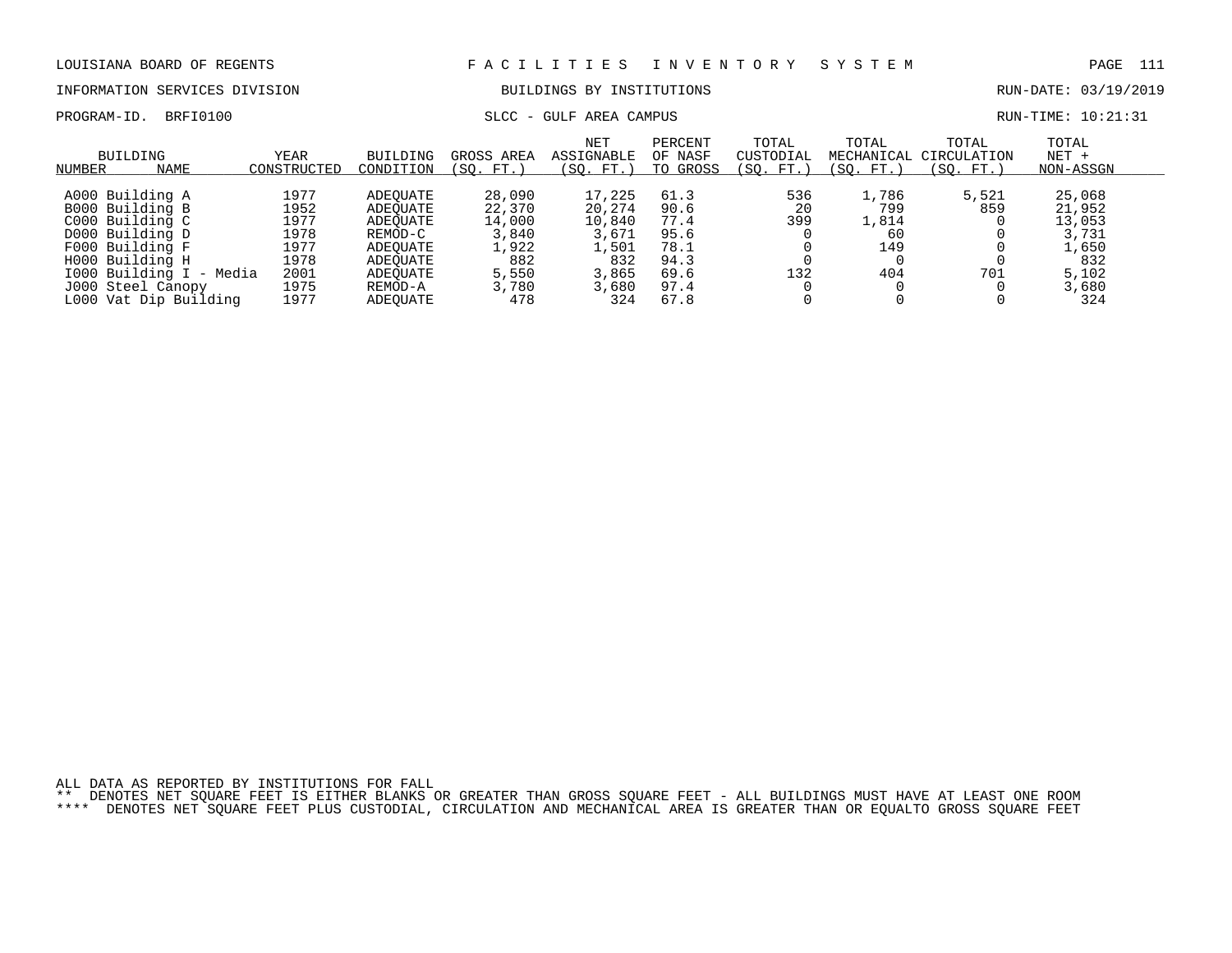|  |  |  | ALL DATA AS REPORTED BY INSTITUTIONS FOR FALL                                                                             |  |  |  |  |  |  |  |  |
|--|--|--|---------------------------------------------------------------------------------------------------------------------------|--|--|--|--|--|--|--|--|
|  |  |  | ** DENOTES NET SOUARE FEET IS EITHER BLANKS OR GREATER THAN GROSS SOUARE FEET - ALL BUILDINGS MUST HAVE AT LEAST ONE ROOM |  |  |  |  |  |  |  |  |
|  |  |  | **** DENOTES NET SOUARE FEET PLUS CUSTODIAL, CIRCULATION AND MECHANICAL AREA IS GREATER THAN OR EOUALTO GROSS SOUARE FEET |  |  |  |  |  |  |  |  |

| LOUISIANA BOARD OF REGENTS    |      |          |                       | FACILITIES INVENTORY SYSTEM |                    |                    |                                 |       |                      | PAGE 112 |  |
|-------------------------------|------|----------|-----------------------|-----------------------------|--------------------|--------------------|---------------------------------|-------|----------------------|----------|--|
| INFORMATION SERVICES DIVISION |      |          |                       | BUILDINGS BY INSTITUTIONS   |                    |                    |                                 |       | RUN-DATE: 03/19/2019 |          |  |
| PROGRAM-ID. BRFI0100          |      |          |                       | CLTCC - HUEY P. LONG CAMPUS |                    |                    |                                 |       | RUN-TIME: 10:21:31   |          |  |
| BUILDING                      | YEAR | BUILDING | GROSS AREA ASSIGNABLE | NET                         | PERCENT<br>OF NASF | TOTAL<br>CUSTODIAL | TOTAL<br>MECHANICAL CIRCULATION | TOTAL | TOTAL<br>NET +       |          |  |

NUMBER NAME CONSTRUCTED CONDITION (SQ. FT.) (SQ. FT.) TO GROSS (SQ. FT.) (SQ. FT.) (SQ. FT.) NON-ASSGN

EB00 Huey P. Long Campu 2012 ADEQUATE 53,417 22,256 41.7 0 0 0 22,256 EE00 Rod Brady Campus B 1984 REMOD-A 16,638 11,617 69.8 0 0 0 11,617

NUMBER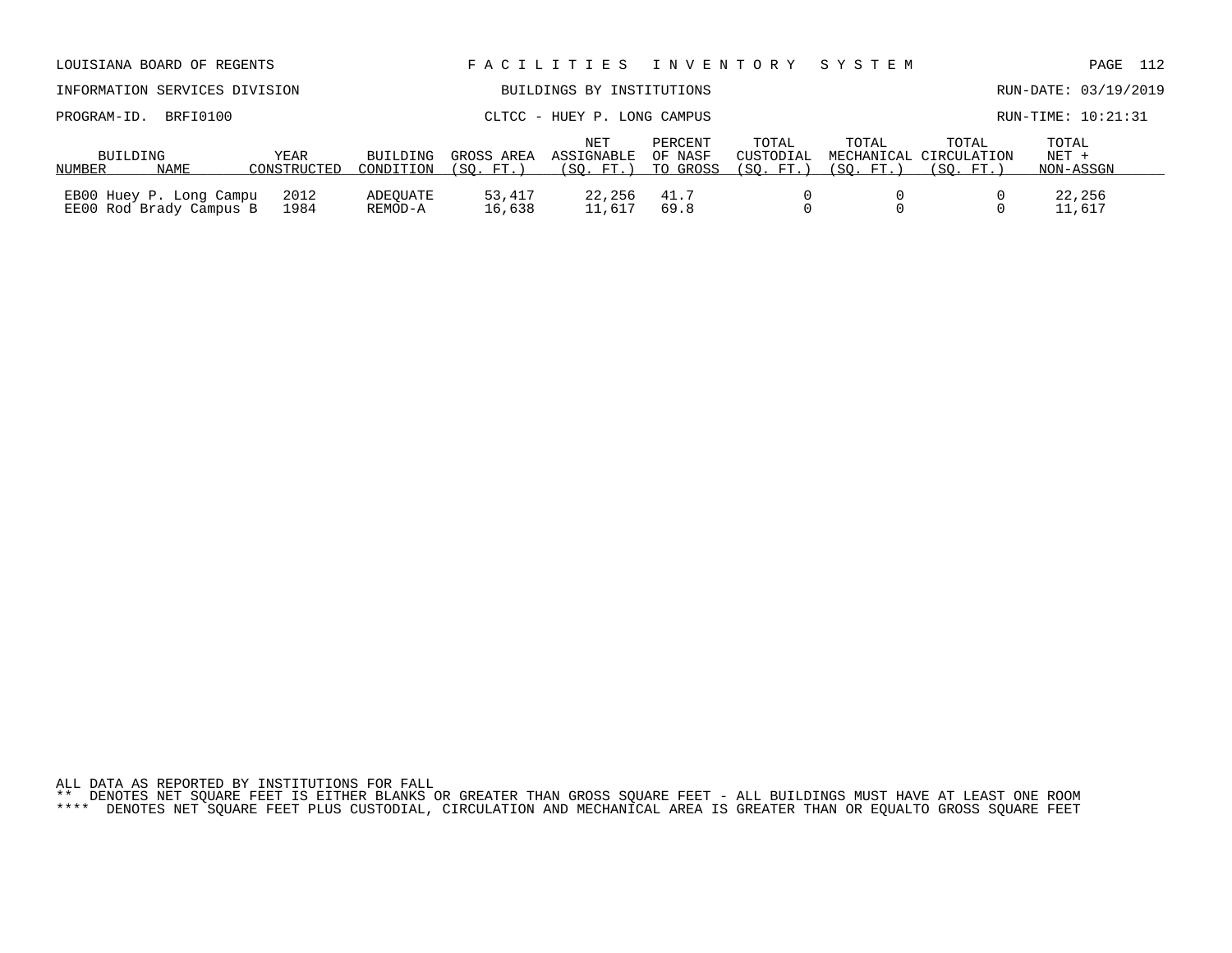PROGRAM-ID. BRFI0100 **Example 2018** L.E. FLETCHER TECHNICAL COMMUNITY COLLEGE RUN-TIME: 10:21:31

# INFORMATION SERVICES DIVISION BUILDINGS BY INSTITUTIONS CONTROLLED BUILDINGS BY ENSEMBLE RUN-DATE: 03/19/2019

| NUMBER | BUILDING<br><b>NAME</b> | YEAR<br>CONSTRUCTED | <b>BUILDING</b><br>CONDITION | GROSS AREA<br>(SO. FT.) | NET<br>ASSIGNABLE<br>$^{\prime}$ SO.<br>FT.) | PERCENT<br>OF NASF<br>TO GROSS | TOTAL<br>CUSTODIAL<br>(SO. FT. | TOTAL<br>MECHANICAL<br>(SO. FT.) | TOTAL<br>CIRCULATION<br>SO.<br>FT. | TOTAL<br>$NET +$<br>NON-ASSGN |
|--------|-------------------------|---------------------|------------------------------|-------------------------|----------------------------------------------|--------------------------------|--------------------------------|----------------------------------|------------------------------------|-------------------------------|
|        |                         |                     |                              |                         |                                              |                                |                                |                                  |                                    |                               |
|        | LAMA LAMPI Main Bldg-33 | 1980                | OBSOLETE                     | 21,034                  | 15,871                                       | 75.5                           |                                | 1,267                            | 3,150                              | 20,288                        |
|        | LEFA Houma Bldg-310 St. | 1951                | ADEOUATE                     | 89,982                  | 54,221                                       | 60.3                           | 2,089                          | 3,297                            | 13,919                             | 73,526                        |
|        | LEFB Storage-310 St. Ch | 1975                | ADEOUATE                     | 2,763                   | 2,762                                        | 100.0                          |                                |                                  |                                    | 2,762                         |
|        | LEFC Portable 1-310 St. | 2003                | ADEOUATE                     | 737                     | 736                                          | 99.9                           |                                |                                  |                                    | 736                           |
|        | LEFD Portable 2-310 St. | 2006                | ADEOUATE                     | 1,473                   | 1,472                                        | 99.9                           |                                |                                  |                                    | 1,472                         |
|        | SCH1 Main Bldg-1407 Hwy | 2012                | ADEOUATE                     | 99,420                  | 59,707                                       | 60.1                           | 185                            | 5,580                            | 33,600                             | 99,072                        |
|        | SCH2 IPT Bldg-224 Weath | 2014                | ADEOUATE                     | 25,475                  | 14,320                                       | 56.2                           | 92                             | 2,480                            | 4,938                              | 21,830                        |
|        | SCH3 Storage Bldg-240 W | 2018                | ADEOUATE                     | 1,601                   | 1,600                                        | 99.9                           |                                |                                  |                                    | 1,600                         |
|        | THI1 Main Bldg-1425 Tig | 1978                | ADEOUATE                     | 29,500                  | 23,460                                       | 79.5                           | 242                            | 692                              | 2,630                              | 27,024                        |
|        | THI2 Elec Bldg-1425 Tig | 2009                | ADEOUATE                     | 3,992                   | 3,488                                        | 87.4                           |                                |                                  |                                    | 3,488                         |
|        | THI3 Storage Bldg-1425  | 1978                | ADEOUATE                     | 2,160                   | 2,100                                        | 97.2                           |                                |                                  |                                    | 2,100                         |

ALL DATA AS REPORTED BY INSTITUTIONS FOR FALL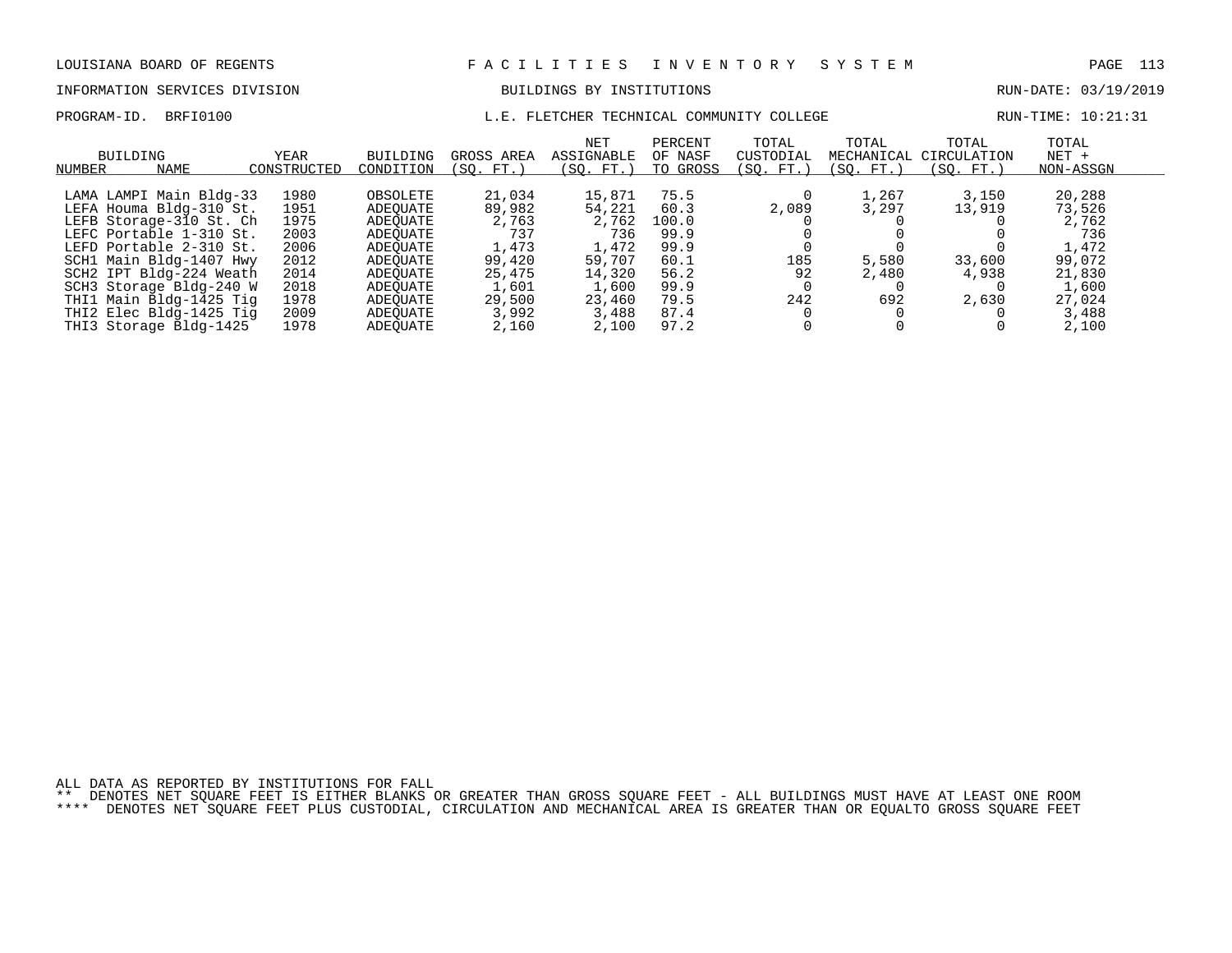INFORMATION SERVICES DIVISION BUILDINGS BY INSTITUTIONS AND RUN-DATE: 03/19/2019

PROGRAM-ID. BRFI0100 SLCC - LAFAYETTE CAMPUS SLCC - SAFAYETTE SAMPUS RUN-TIME: 10:21:31

| BUILDING<br>NAME<br>NUMBER | YEAR<br>CONSTRUCTED | BUILDING<br>CONDITION | GROSS AREA<br>(SO. FT. | <b>NET</b><br>ASSIGNABLE<br>(SO. FT.) | PERCENT<br>OF NASF<br>TO GROSS | TOTAL<br>CUSTODIAL<br>'SO.<br>FT. | TOTAL<br>MECHANICAL<br>(SO. FT. | TOTAL<br>CIRCULATION<br>(SO. FT.) | TOTAL<br>$NET +$<br>NON-ASSGN |  |
|----------------------------|---------------------|-----------------------|------------------------|---------------------------------------|--------------------------------|-----------------------------------|---------------------------------|-----------------------------------|-------------------------------|--|
|                            |                     |                       |                        |                                       |                                |                                   |                                 |                                   |                               |  |
| A000 Main Building         | 1978                | ADEOUATE              | 127,531                | 98,953                                | 77.6                           | ⊥,710                             | 1,983                           | 13,499                            | 116,145                       |  |
| B000 Storage Building      | 1978                | ADEOUATE              | 264                    | 250                                   | 94.7                           |                                   |                                 |                                   | 250                           |  |
| D000 Power House           | 1984                | ADEOUATE              | 1,334                  |                                       | $.0**$                         |                                   | .,300                           |                                   | , 300                         |  |
| E000 Welding Storage       | 1984                | ADEOUATE              | 250                    | 200                                   | 80.0                           |                                   |                                 |                                   | 200                           |  |
| F000 Auto Restoration S    | 1984                | ADEOUATE              | 150                    | 125                                   | 83.3                           |                                   |                                 |                                   | 125                           |  |
| G000 Aircraft Hanger       | 1980                | ADEOUATE              | 19,449                 | 19.036                                | 97.9                           |                                   |                                 |                                   | 19,147                        |  |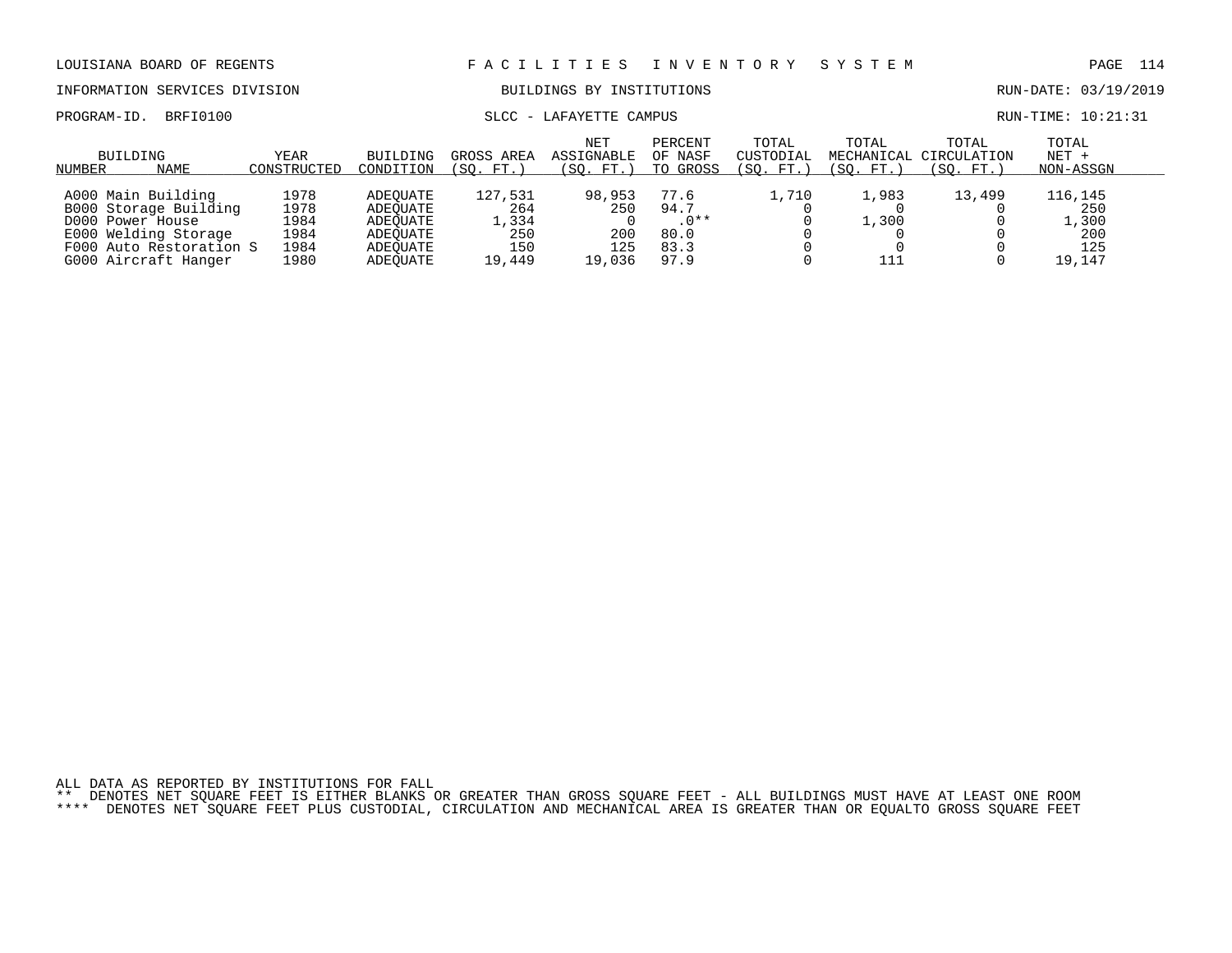| LOUISIANA BOARD OF REGENTS    |                                                                              |                      |                               |                             | FACILITIES INVENTORY           |                                |                                 | SYSTEM             |                                              | 115<br>PAGE                 |
|-------------------------------|------------------------------------------------------------------------------|----------------------|-------------------------------|-----------------------------|--------------------------------|--------------------------------|---------------------------------|--------------------|----------------------------------------------|-----------------------------|
| INFORMATION SERVICES DIVISION |                                                                              |                      |                               |                             | BUILDINGS BY INSTITUTIONS      |                                |                                 |                    |                                              | RUN-DATE: 03/19/2019        |
| PROGRAM-ID.                   | BRFI0100                                                                     |                      |                               | CLTCC - LAMAR SALTER CAMPUS |                                |                                |                                 |                    |                                              | $RUN-TIME: 10:21:31$        |
| BUILDING<br>NUMBER            | NAME                                                                         | YEAR<br>CONSTRUCTED  | BUILDING<br>CONDITION         | GROSS AREA<br>(SO. FT.)     | NET<br>ASSIGNABLE<br>(SO. FT.) | PERCENT<br>OF NASF<br>TO GROSS | TOTAL<br>CUSTODIAL<br>(SO. FT.) | TOTAL<br>(SO. FT.) | TOTAL<br>MECHANICAL CIRCULATION<br>(SO. FT.) | TOTAL<br>NET +<br>NON-ASSGN |
|                               | 000A Lamar Salter Main<br>000B Lamar Salter B Bui<br>000C Lamar Salter C Bui | 1976<br>1981<br>1985 | REMOD-A<br>REMOD-B<br>REMOD-A | 39,736<br>5,920<br>7,200    | 33,961<br>5,900<br>6,359       | 85.5<br>99.7<br>88.3           | 20                              | 1,624<br>288       | 1,385<br>152                                 | 36,970<br>5,900<br>6,819    |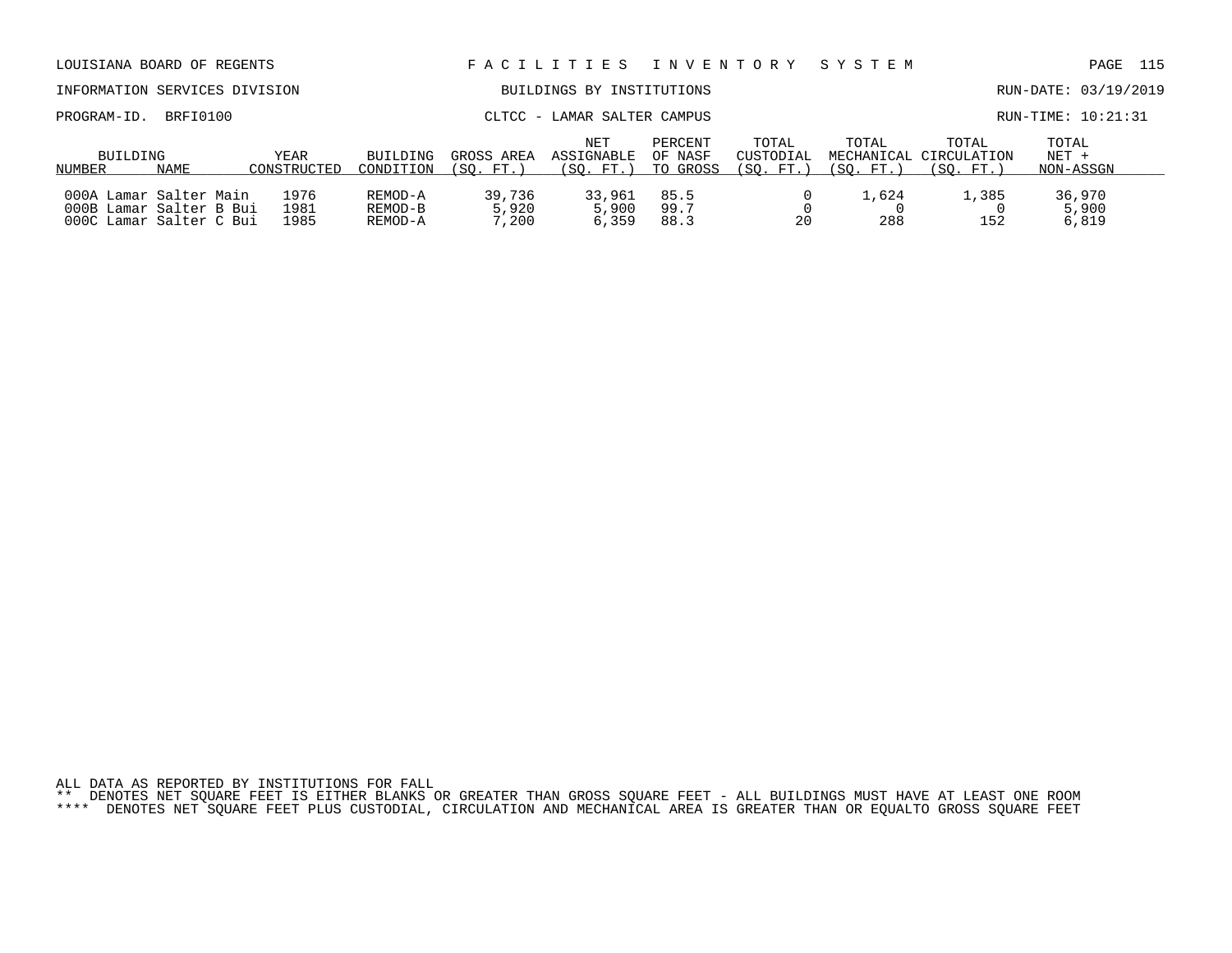| LOUISIANA BOARD OF REGENTS                         |                     |                       |                        | FACILITIES INVENTORY SYSTEM           |                                |                                  |                    |                                              | PAGE                          | 116 |
|----------------------------------------------------|---------------------|-----------------------|------------------------|---------------------------------------|--------------------------------|----------------------------------|--------------------|----------------------------------------------|-------------------------------|-----|
| INFORMATION SERVICES DIVISION                      |                     |                       |                        | BUILDINGS BY INSTITUTIONS             |                                |                                  |                    |                                              | RUN-DATE: 03/19/2019          |     |
| BRFI0100<br>PROGRAM-ID.                            |                     |                       |                        | NWLTC - MANSFIELD CAMPUS              |                                |                                  |                    |                                              | RUN-TIME: 10:21:31            |     |
| BUILDING<br>NAME<br>NUMBER                         | YEAR<br>CONSTRUCTED | BUILDING<br>CONDITION | GROSS AREA<br>(SO. FT. | <b>NET</b><br>ASSIGNABLE<br>(SO. FT.) | PERCENT<br>OF NASF<br>TO GROSS | TOTAL<br>CUSTODIAL<br>(SO. FT. ) | TOTAL<br>(SO. FT.) | TOTAL<br>MECHANICAL CIRCULATION<br>(SO. FT.) | TOTAL<br>$NET +$<br>NON-ASSGN |     |
| OMAA Mansfield Building<br>OMAB Mansfield Health O | 1981<br>1996        | ADEOUATE<br>ADEOUATE  | 19,368<br>1,568        | 15,658<br>1,500                       | 80.8<br>95.7                   | 176                              | 928                | 1,776                                        | 18,538<br>1,500               |     |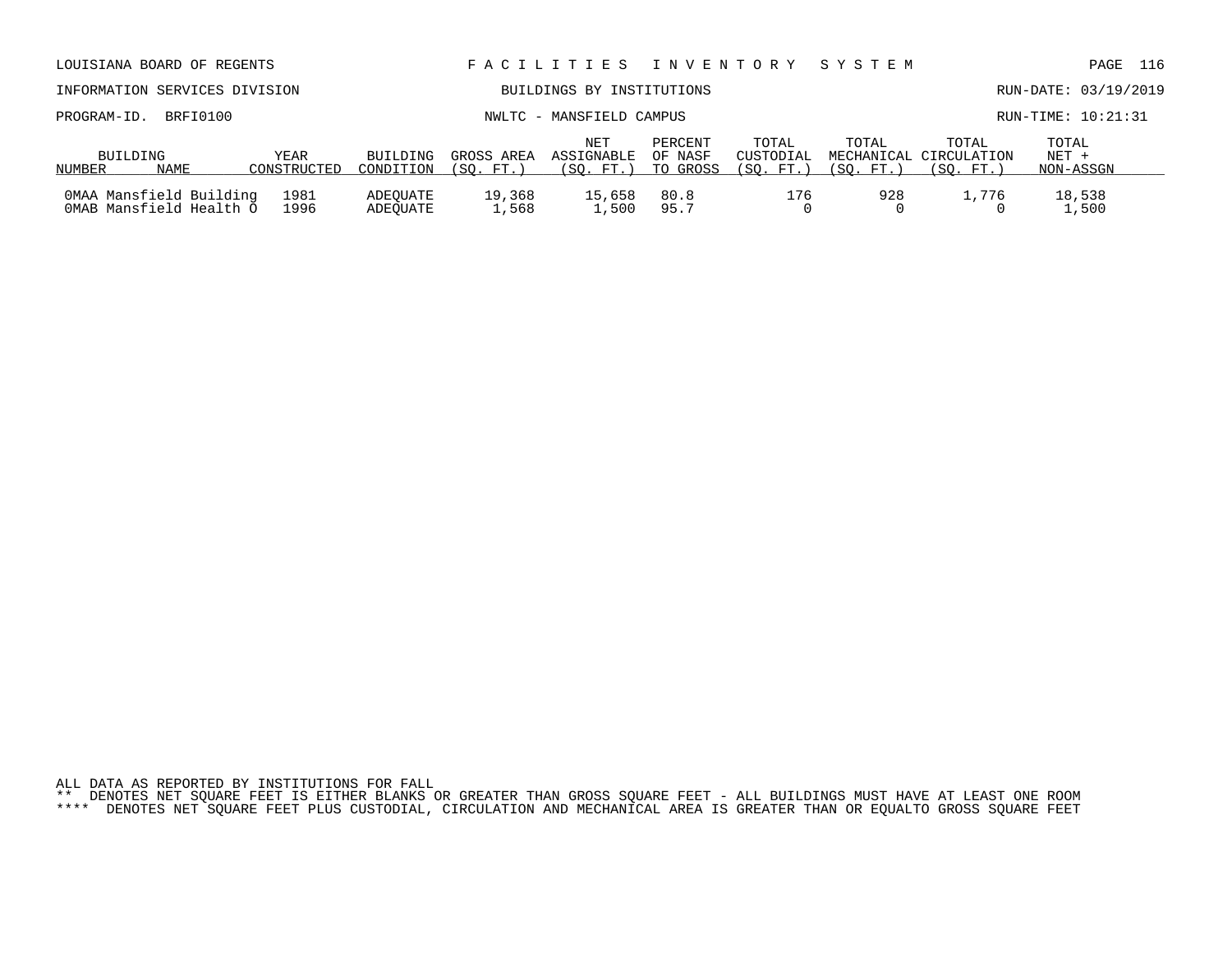| LOUISIANA BOARD OF REGENTS                                                                               |                              |                                              |                                 | FACILITIES                            | I N V E N T O R Y               |                                 | SYSTEM                           |                                   | 117<br>PAGE                   |
|----------------------------------------------------------------------------------------------------------|------------------------------|----------------------------------------------|---------------------------------|---------------------------------------|---------------------------------|---------------------------------|----------------------------------|-----------------------------------|-------------------------------|
| INFORMATION SERVICES DIVISION                                                                            |                              |                                              |                                 | BUILDINGS BY INSTITUTIONS             |                                 |                                 |                                  |                                   | RUN-DATE: 03/19/2019          |
| BRFI0100<br>PROGRAM-ID.                                                                                  |                              |                                              |                                 | NWLTC - NATCHITOCHES CAMPUS           |                                 |                                 |                                  |                                   | RUN-TIME: 10:21:31            |
| <b>BUILDING</b><br>NAME<br>NUMBER                                                                        | YEAR<br>CONSTRUCTED          | <b>BUILDING</b><br>CONDITION                 | GROSS AREA<br>(SO.<br>. FT.)    | <b>NET</b><br>ASSIGNABLE<br>(SO. FT.) | PERCENT<br>OF NASF<br>TO GROSS  | TOTAL<br>CUSTODIAL<br>(SO. FT.) | TOTAL<br>MECHANICAL<br>(SO. FT.) | TOTAL<br>CIRCULATION<br>(SO. FT.) | TOTAL<br>$NET +$<br>NON-ASSGN |
| MB0A Natchitoches Build<br>MB0B Natchitoches Build<br>MBOC Natchitoches Build<br>MBOE Natchitoches Build | 1978<br>1978<br>1978<br>2006 | ADEOUATE<br>ADEOUATE<br>ADEOUATE<br>ADEOUATE | 61,245<br>1,251<br>6,923<br>512 | 48,879<br>1,250<br>6,922              | 79.8<br>99.9<br>100.0<br>$.0**$ | 62                              |                                  | 5,930                             | 54,871<br>1,250<br>6,922      |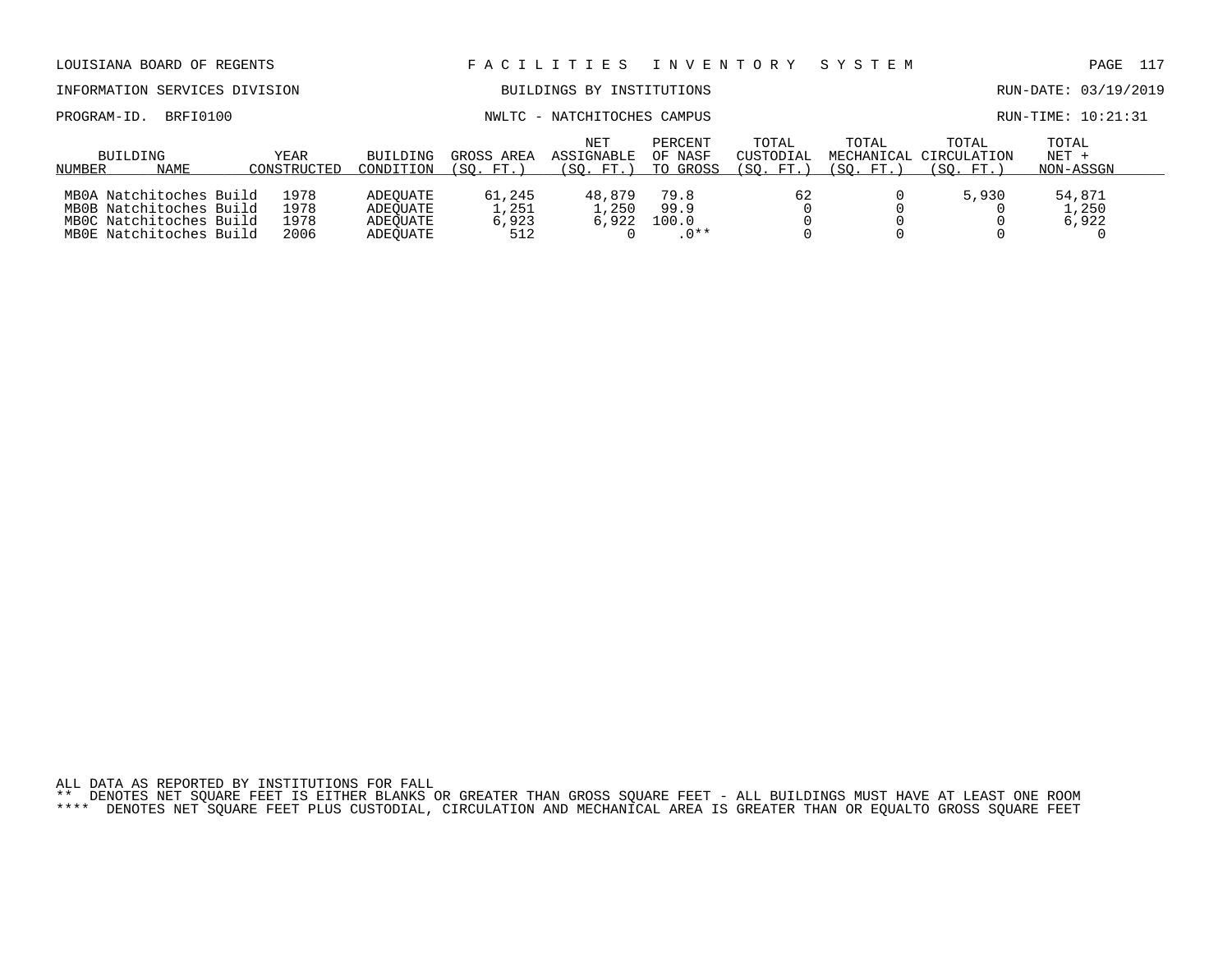| PROGRAM-ID. BRFI0100 |      |             |           |            | LDCC - NORTHEAST LA BRANCH CAMPUS |         | RUN-TIME: 10:21:31 |           |                                 |                  |  |
|----------------------|------|-------------|-----------|------------|-----------------------------------|---------|--------------------|-----------|---------------------------------|------------------|--|
| BUILDING             |      | YEAR        | BUILDING  | GROSS AREA | NET<br>ASSIGNABLE OF NASF         | PERCENT | TOTAL<br>CUSTODIAL | TOTAL     | TOTAL<br>MECHANICAL CIRCULATION | TOTAL<br>$NET +$ |  |
| NUMBER               | NAME | CONSTRUCTED | CONDITION | (SO. FT.)  | (SO. FT.) TO GROSS                |         | (SO. FT.)          | (SO. FT.) | (SO. FT. )                      | NON-ASSGN        |  |
| 0076 WINNSBORO MAIN  |      | 2017        | ADEOUATE  | 95,946     | 27.299                            | 28.5    | 82                 | ⊥,153     | 5,168                           | 33,702           |  |

LOUISIANA BOARD OF REGENTS F A C I L I T I E S I N V E N T O R Y S Y S T E M PAGE 118 INFORMATION SERVICES DIVISION BUILDINGS BY INSTITUTIONS RUN-DATE: 03/19/2019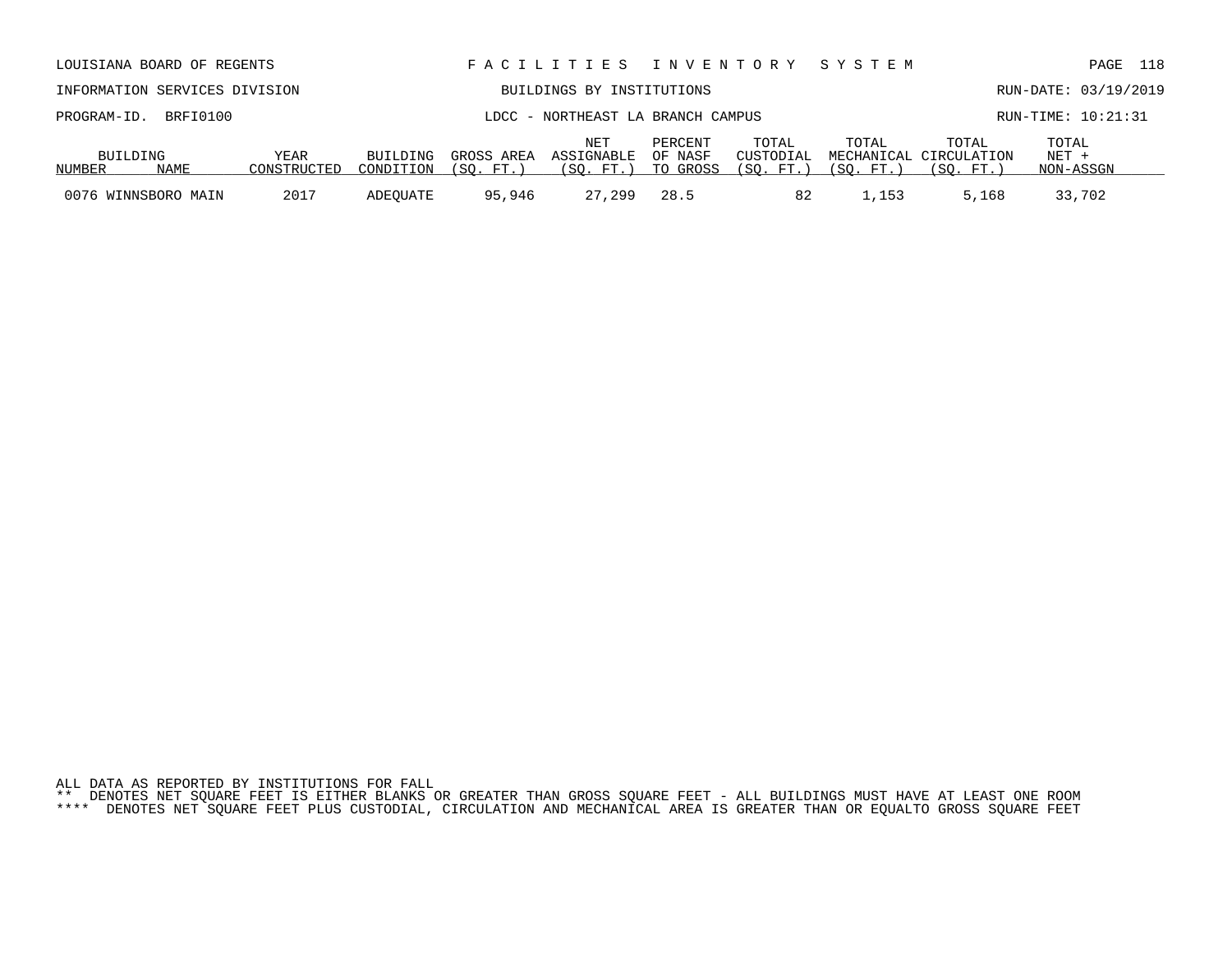| LOUISIANA BOARD OF REGENTS                                                                               |                              |                                              | FACILITIES                         | I N V E N T O R Y                     |                                | S Y S T E M                     |                                  | 119<br>PAGE                       |                                    |
|----------------------------------------------------------------------------------------------------------|------------------------------|----------------------------------------------|------------------------------------|---------------------------------------|--------------------------------|---------------------------------|----------------------------------|-----------------------------------|------------------------------------|
| INFORMATION SERVICES DIVISION                                                                            |                              |                                              |                                    | BUILDINGS BY INSTITUTIONS             |                                |                                 |                                  |                                   | RUN-DATE: 03/19/2019               |
| BRFI0100<br>PROGRAM-ID.                                                                                  |                              |                                              |                                    | NWLTC - NORTHWEST LA CAMPUS           |                                |                                 | RUN-TIME: 10:21:31               |                                   |                                    |
| BUILDING<br>NAME<br>NUMBER                                                                               | <b>YEAR</b><br>CONSTRUCTED   | <b>BUILDING</b><br>CONDITION                 | GROSS AREA<br>(SO. FT.)            | NET<br><b>ASSIGNABLE</b><br>(SO. FT.) | PERCENT<br>OF NASF<br>TO GROSS | TOTAL<br>CUSTODIAL<br>(SO. FT.) | TOTAL<br>MECHANICAL<br>(SO. FT.) | TOTAL<br>CIRCULATION<br>(SO. FT.) | TOTAL<br>$NET +$<br>NON-ASSGN      |
| OMCS Minden Admin Build<br>OMCT Minden Technical B<br>OMCW Minden Workforce D<br>OMIA Camp Minden Buildi | 2013<br>2013<br>2017<br>1981 | ADEOUATE<br>ADEOUATE<br>ADEOUATE<br>ADEOUATE | 48,835<br>53,109<br>6,462<br>1,832 | 26,207<br>29,790<br>5,003<br>1,831    | 53.7<br>56.1<br>77.4<br>99.9   | 348<br>210<br>40                | 4,462<br>1,344<br>295            | 9,618<br>2,487<br>870             | 40,635<br>33,831<br>6,208<br>1,831 |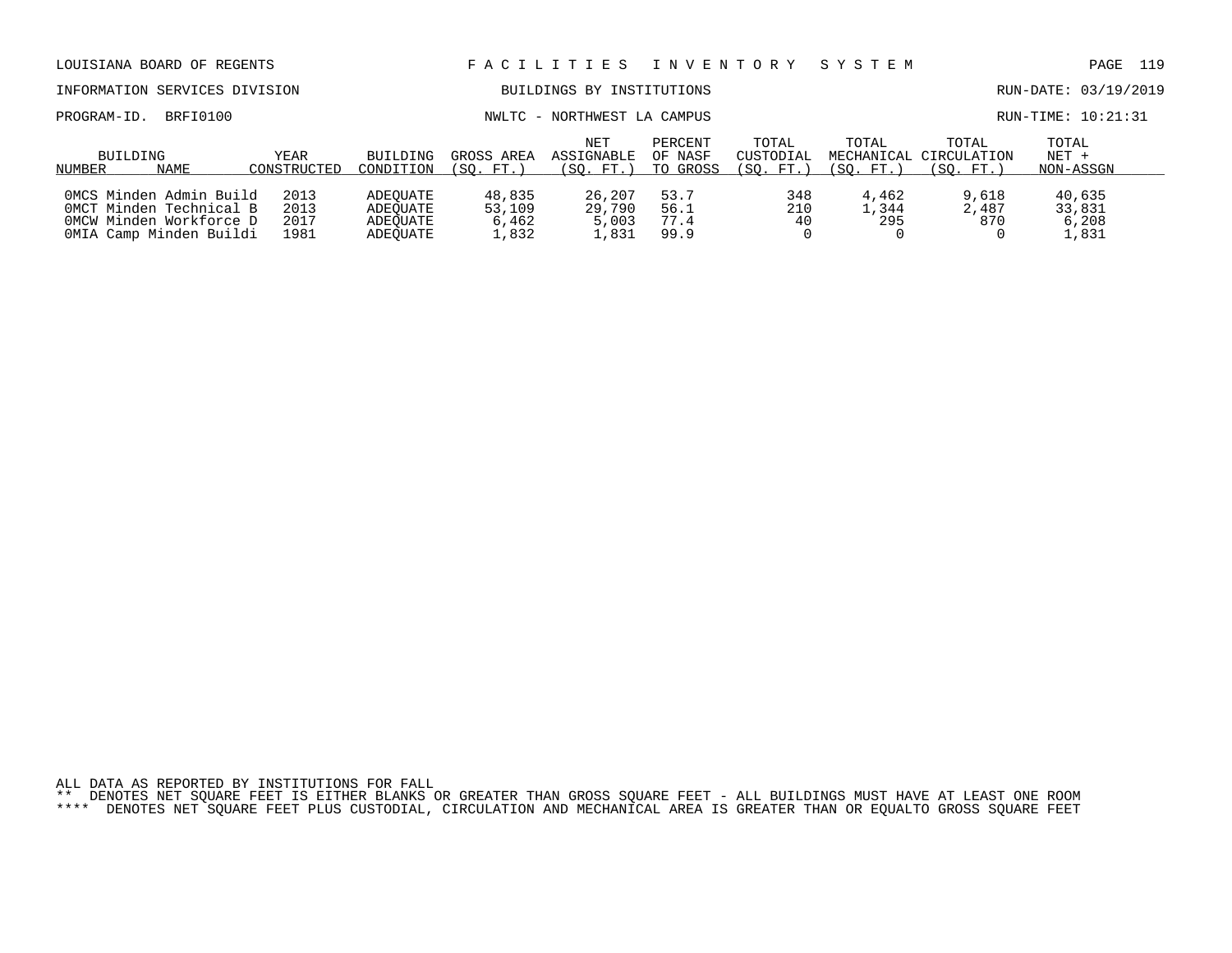### INFORMATION SERVICES DIVISION BUILDINGS BY INSTITUTIONS RUN-DATE: 03/19/2019

# PROGRAM-ID. BRFI0100 LDCC - RUSTON CAMPUS LOCC - RUSTON CAMPUS

| RUN-TIME: 10:21:31 |  |  |  |
|--------------------|--|--|--|
|--------------------|--|--|--|

| BUILDING<br>NUMBER<br>NAME | YEAR<br>CONSTRUCTED | BUILDING<br>CONDITION | GROSS AREA<br>(SO. FT.) | NET<br>ASSIGNABLE<br>(SO. FT.) | PERCENT<br>OF NASF<br>TO GROSS | TOTAL<br>CUSTODIAL<br>(SO. FT.) | TOTAL<br>MECHANICAL<br>(SO. FT.) | TOTAL<br>CIRCULATION<br>(SO. FT.) | TOTAL<br>$NET +$<br>NON-ASSGN |  |
|----------------------------|---------------------|-----------------------|-------------------------|--------------------------------|--------------------------------|---------------------------------|----------------------------------|-----------------------------------|-------------------------------|--|
|                            |                     |                       |                         |                                |                                |                                 |                                  |                                   |                               |  |
| 0061 ADMINISTRATION BUI    | 1977                | ADEOUATE              | 9,802                   | 5,944                          | 60.6                           | 564                             | 576                              | 1,432                             | 8,516                         |  |
| 0062 AIR CONDITIONING S    | 1950                | ADEOUATE              | 4,240                   | 4,115                          | 97.1                           |                                 |                                  |                                   | 4,115                         |  |
| 0063 PORTABLE BLDG. (DE    | 1995                | ADEOUATE              | ,344                    | 1,312                          | 97.6                           |                                 |                                  |                                   | 1,312                         |  |
| 0064 DRAFTING SCHOOL BU    | 1950                | ADEOUATE              | 3,200                   | 3.022                          | 94.4                           |                                 | 42                               |                                   | 3,064                         |  |
| 0065 ELECTRONICS SHOP      | 1979                | ADEOUATE              | 4,000                   | 3,845                          | 96.1                           |                                 |                                  | 108                               | 3,953                         |  |
| 0066 WELDING SHOP          | 1977                | ADEOUATE              | 7,344                   | 4,742                          | 64.6                           |                                 | 108                              |                                   | 4,850                         |  |
| 0067<br>PORTABLE BLDG. (NU | 1993                | ADEOUATE              | .344                    | 1,180                          | 87.8                           |                                 |                                  |                                   | 1,180                         |  |
| 0068 STORAGE SHED          | 1977                | OBSOLETE              | 120                     | 110                            | 91.7                           |                                 |                                  |                                   | 110                           |  |
| 0074 JONESBORO MAIN        | 2016                | <b>ADEOUATE</b>       | 21,750                  | 15,084                         | 69.4                           | 56                              | .,547                            | 3,752                             | 20,439                        |  |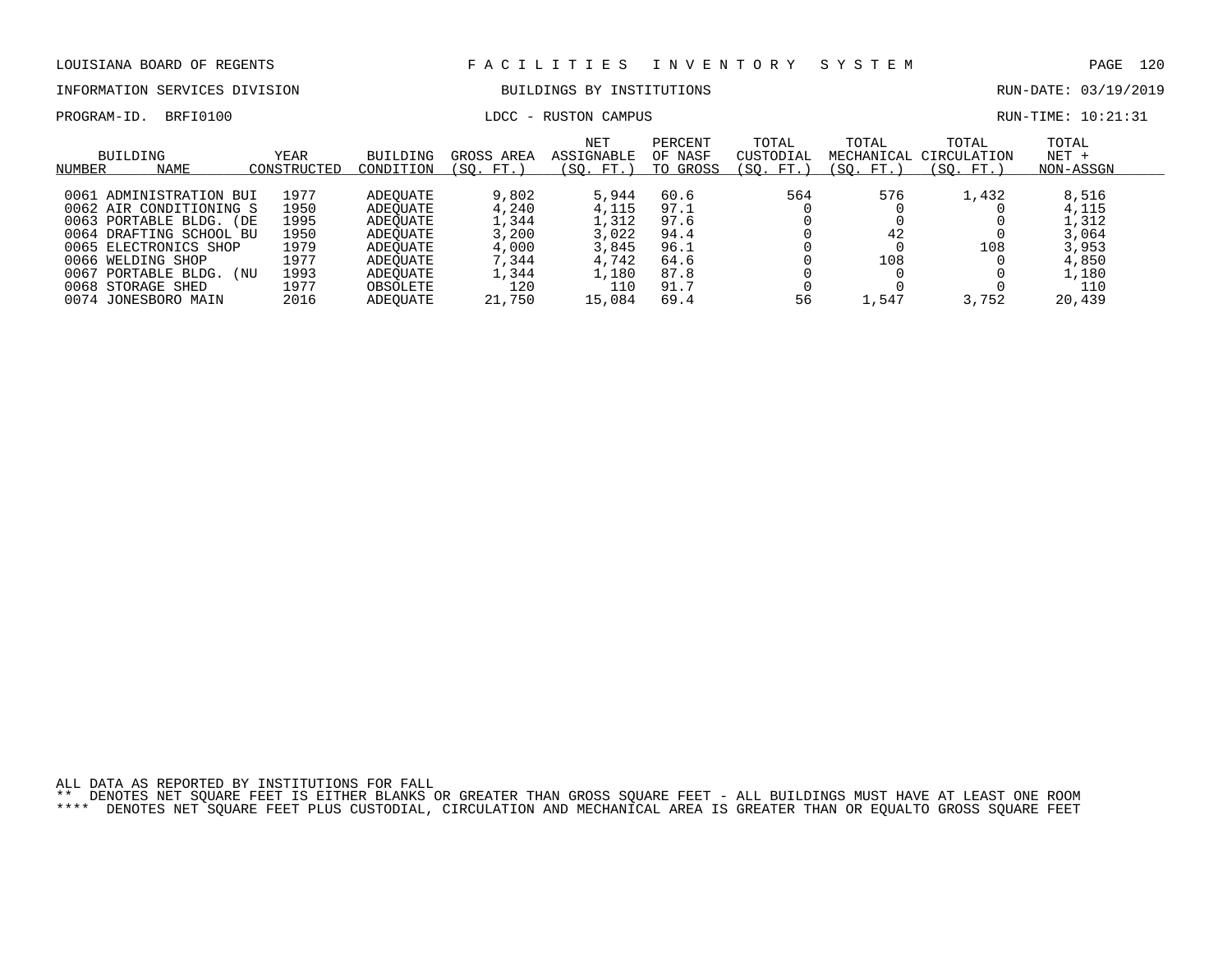# INFORMATION SERVICES DIVISION BUILDINGS BY INSTITUTIONS AND RUN-DATE: 03/19/2019

### PROGRAM-ID. BRFI0100 SCLTC - YOUNG MEMORIAL CAMPUS SCLTC - YOUNG MEMORIAL CAMPUS

| BUILDING<br>NAME<br>NUMBER | YEAR<br>CONSTRUCTED | <b>BUILDING</b><br>CONDITION | GROSS AREA<br>FT.<br>(SO. | <b>NET</b><br>ASSIGNABLE<br>(SO. FT.) | PERCENT<br>OF NASF<br>TO GROSS | TOTAL<br>CUSTODIAL<br>(SO. FT.) | TOTAL<br>MECHANICAL<br>(SO. FT.) | TOTAL<br>CIRCULATION<br>(SO. FT.) | TOTAL<br>$NET +$<br>NON-ASSGN |  |
|----------------------------|---------------------|------------------------------|---------------------------|---------------------------------------|--------------------------------|---------------------------------|----------------------------------|-----------------------------------|-------------------------------|--|
|                            |                     |                              |                           |                                       |                                |                                 |                                  |                                   |                               |  |
| A000 Young Memorial Mai    | 1965                | ADEOUATE                     | 74,163                    | 53,849                                | 72.6                           |                                 | 1,654                            | 13,533                            | 69,036                        |  |
| 1000 Young Memorial MET    | 1999                | ADEOUATE                     | 2,801                     | 2,800                                 | 100.0                          |                                 |                                  |                                   | 2,800                         |  |
| J000 DIVING TANKS          | 1990                | ADEOUATE                     | 366                       | 365                                   | 99.7                           |                                 |                                  |                                   | 365                           |  |
| L000<br>WELDING ADDITION   | 1979                | ADEOUATE                     | 5,850                     | 5,843                                 | 99.9                           |                                 |                                  |                                   | 5,843                         |  |
| M000 YM BARN               | 1964                | ADEOUATE                     | 847                       | 846                                   | 99.9                           |                                 |                                  |                                   | 846                           |  |
| N000 Marine Morgan City    | 2017                | ADEOUATE                     | 11,776                    | 8,655                                 | 73.5                           |                                 | 690                              | 2,034                             | 11,379                        |  |
| P000 Living Quarters 1     | 2011                | REMOD-A                      | 2,667                     | 2,666                                 | 100.0                          |                                 |                                  |                                   | 2,666                         |  |
| 0000 Living Quarters 2     | 2011                | REMOD-A                      | 5,419                     | 5,418                                 | 100.0                          |                                 |                                  |                                   | 5,418                         |  |
| R000 MARINE 2 POOL         | 2011                | ADEOUATE                     | 10,001                    | 10,000                                | 100.0                          |                                 |                                  |                                   | 10,000                        |  |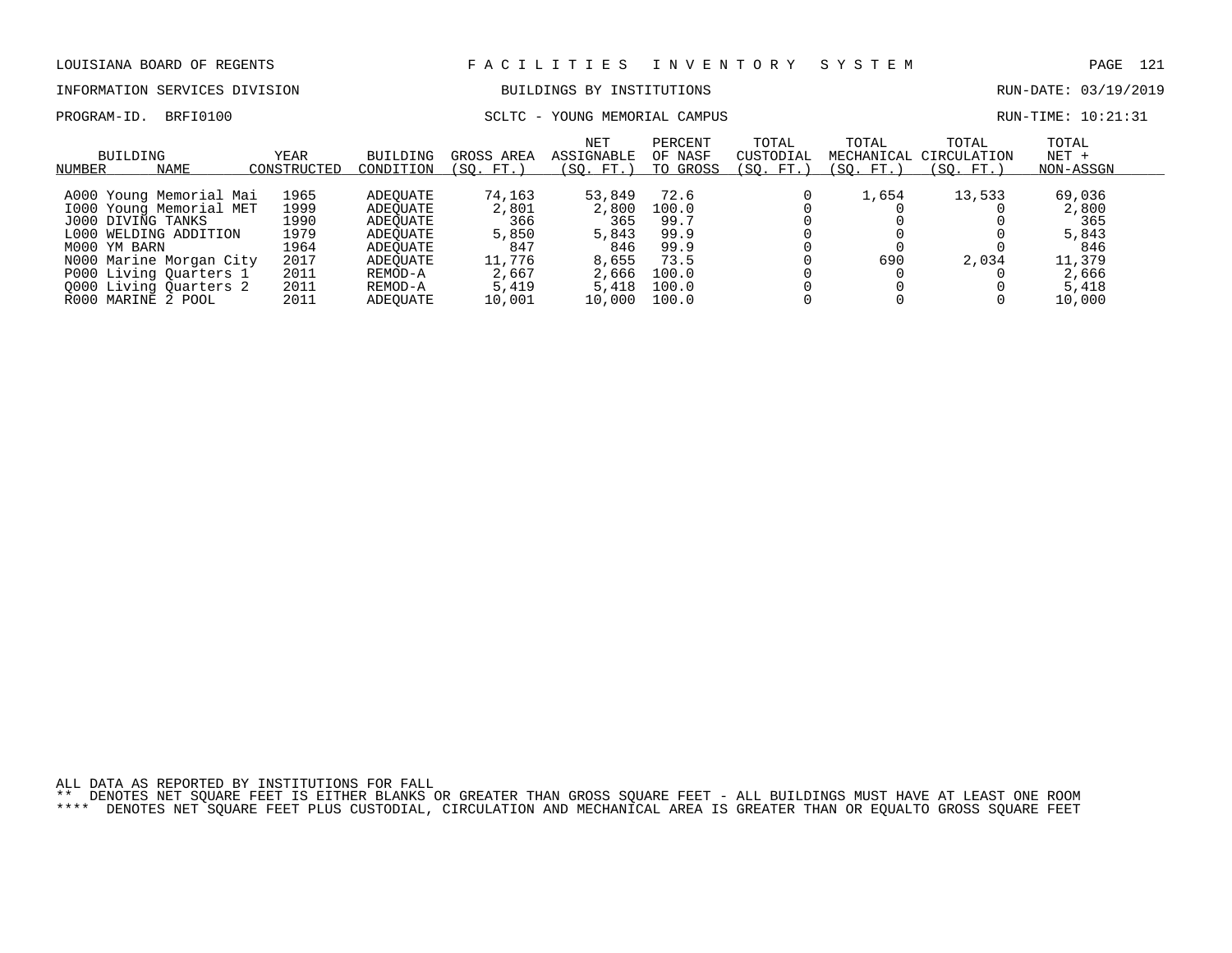|  | ALL DATA AS REPORTED BY INSTITUTIONS FOR FALL |  |  |  |                                                                                                                           |  |  |  |  |  |  |  |
|--|-----------------------------------------------|--|--|--|---------------------------------------------------------------------------------------------------------------------------|--|--|--|--|--|--|--|
|  |                                               |  |  |  | ** DENOTES NET SOUARE FEET IS EITHER BLANKS OR GREATER THAN GROSS SOUARE FEET - ALL BUILDINGS MUST HAVE AT LEAST ONE ROOM |  |  |  |  |  |  |  |
|  |                                               |  |  |  | **** DENOTES NET SOUARE FEET PLUS CUSTODIAL, CIRCULATION AND MECHANICAL AREA IS GREATER THAN OR EOUALTO GROSS SOUARE FEET |  |  |  |  |  |  |  |

| BUILDING |                                                  | YEAR         | BUILDING             | GROSS AREA      | ASSIGNABLE      | OF NASF      |           | CUSTODIAL MECHANICAL CIRCULATION |           | $NET +$         |
|----------|--------------------------------------------------|--------------|----------------------|-----------------|-----------------|--------------|-----------|----------------------------------|-----------|-----------------|
| NUMBER   | NAME                                             | CONSTRUCTED  | CONDITION            | (SO. FT.)       | (SO. FT.)       | TO GROSS     | (SO, FT.) | (SO, FT.)                        | (SO. FT.) | NON-ASSGN       |
|          | MDAO Sabine Building A<br>MDB0 Sabine Building B | 1977<br>1997 | ADEOUATE<br>ADEOUATE | 29,766<br>2,700 | 19,236<br>2,280 | 64.6<br>84.4 | TР        | 168                              | 520       | 19,940<br>2,280 |

| NUMBER<br>NAME                | CONSTRUCTED | CONDITION | (SO. FT.)                   | (SO. FT.)                    | TO GROSS | (SO. FT. ) | (SO. FT. ) | (SO. FT.)              | NON-ASSGN            |  |
|-------------------------------|-------------|-----------|-----------------------------|------------------------------|----------|------------|------------|------------------------|----------------------|--|
| BUILDING                      | YEAR        | BUILDING  | GROSS AREA                  | ASSIGNABLE                   | OF NASF  | CUSTODIAL  |            | MECHANICAL CIRCULATION | NET +                |  |
|                               |             |           |                             | NET                          | PERCENT  | TOTAL      | TOTAL      | TOTAL                  | TOTAL                |  |
| PROGRAM-ID. BRFI0100          |             |           |                             | NWLTC - SABINE VALLEY CAMPUS |          |            |            |                        | RUN-TIME: 10:21:31   |  |
| INFORMATION SERVICES DIVISION |             |           |                             | BUILDINGS BY INSTITUTIONS    |          |            |            |                        | RUN-DATE: 03/19/2019 |  |
| LOUISIANA BOARD OF REGENTS    |             |           | FACILITIES INVENTORY SYSTEM |                              |          |            |            | PAGE                   | 122                  |  |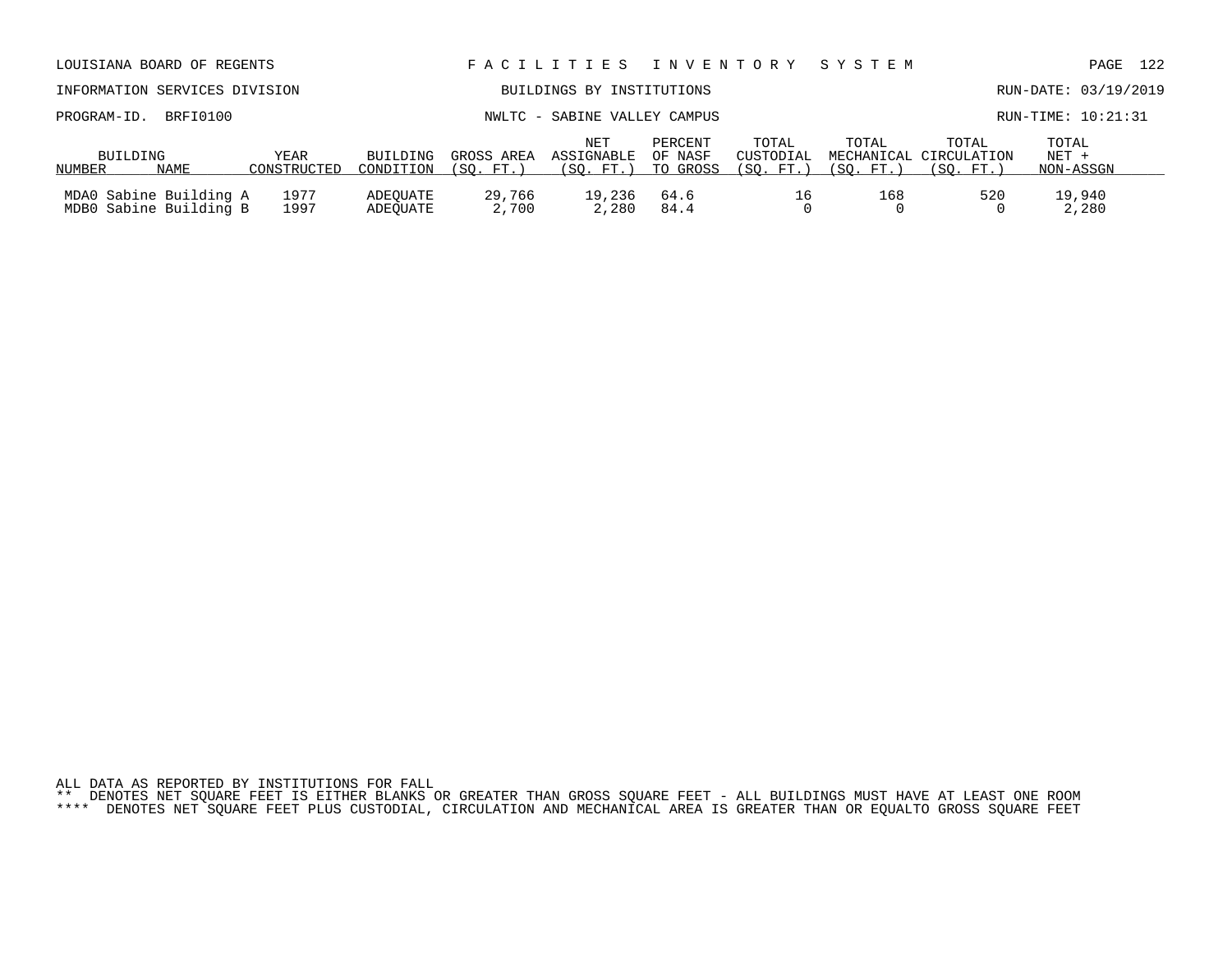| LOUISIANA BOARD OF REGENTS                                                                            |                              |                                              | FACILITIES                       | I N V E N T O R Y                            |                                | SYSTEM                          |                                   | PAGE                              | 123                           |  |
|-------------------------------------------------------------------------------------------------------|------------------------------|----------------------------------------------|----------------------------------|----------------------------------------------|--------------------------------|---------------------------------|-----------------------------------|-----------------------------------|-------------------------------|--|
| INFORMATION SERVICES DIVISION                                                                         |                              |                                              |                                  | BUILDINGS BY INSTITUTIONS                    |                                |                                 |                                   |                                   | RUN-DATE: 03/19/2019          |  |
| BRFI0100<br>PROGRAM-ID.                                                                               |                              |                                              | CLTCC                            | - SHELBY JACKSON CAMPUS                      |                                |                                 |                                   |                                   | RUN-TIME: 10:21:31            |  |
| BUILDING<br><b>NAME</b><br>NUMBER                                                                     | <b>YEAR</b><br>CONSTRUCTED   | <b>BUILDING</b><br>CONDITION                 | GROSS AREA<br>(SO. FT.)          | <b>NET</b><br><b>ASSIGNABLE</b><br>(SO. FT.) | PERCENT<br>OF NASF<br>TO GROSS | TOTAL<br>CUSTODIAL<br>(SO. FT.) | TOTAL<br>MECHANICAL<br>(SO. FT. ) | TOTAL<br>CIRCULATION<br>(SO. FT.) | TOTAL<br>$NET +$<br>NON-ASSGN |  |
| OEFA Building A - Main<br>OEFB Building B - Trade<br>OEFC Building C - Adult<br>OEFD Storage Building | 1979<br>1979<br>1980<br>1981 | ADEOUATE<br>ADEOUATE<br>ADEOUATE<br>ADEOUATE | 22,542<br>15,059<br>1,891<br>610 | 8,366<br>5,948<br>1,440                      | 37.1<br>39.5<br>76.2<br>$.0**$ |                                 |                                   |                                   | 8,366<br>5,948<br>1,440       |  |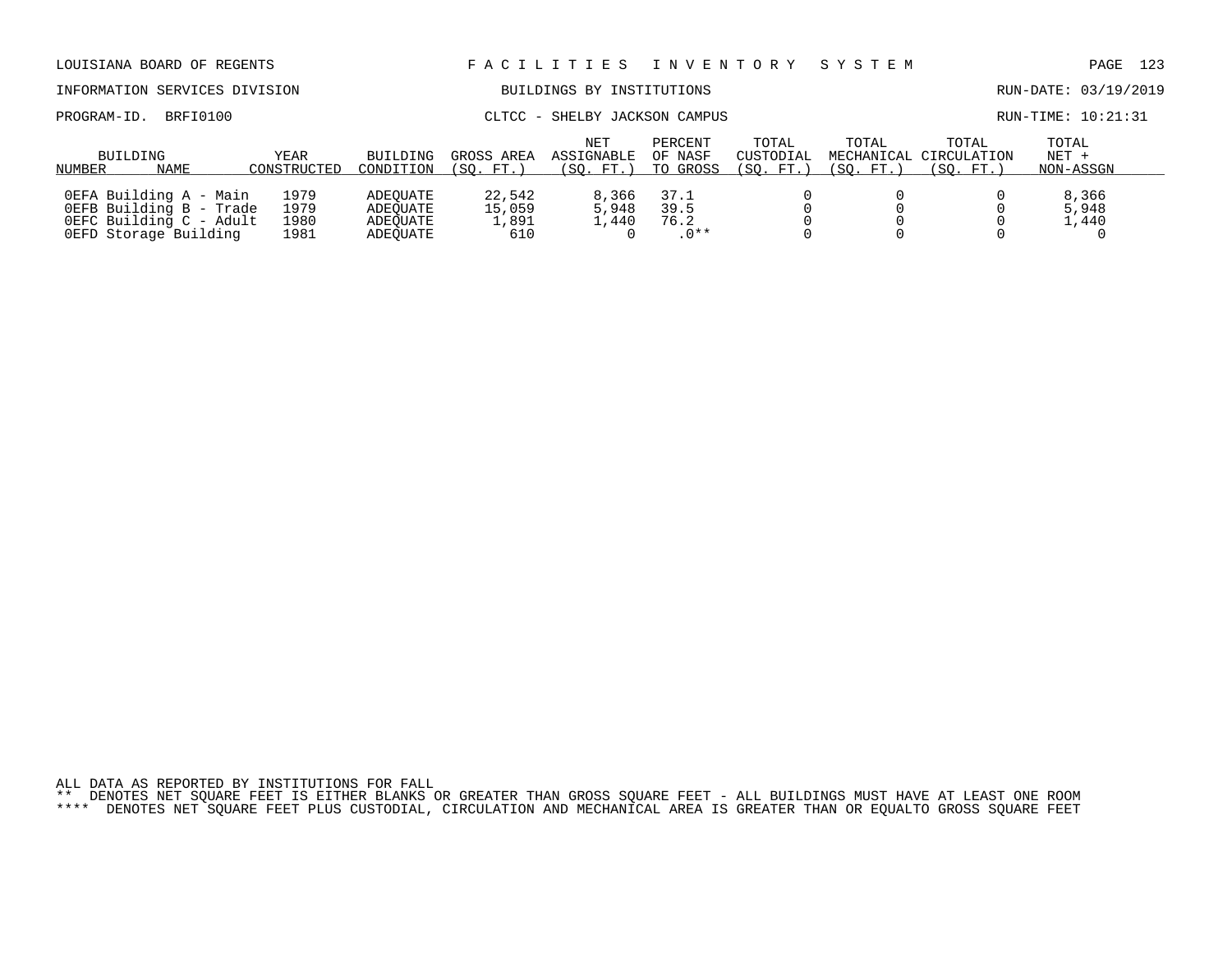INFORMATION SERVICES DIVISION BUILDINGS BY INSTITUTIONS RUN-DATE: 03/19/2019

PROGRAM-ID. BRFI0100 NWLTC - SHREVEPORT-BOSSIER CAMPUS RUN-TIME: 10:21:31

| NUMBER | BUILDING<br><b>NAME</b> | YEAR<br>CONSTRUCTED | BUILDING<br>CONDITION | GROSS AREA<br>'SO.<br>FT. | <b>NET</b><br>ASSIGNABLE<br>(SO. FT.) | PERCENT<br>OF NASF<br>TO GROSS | TOTAL<br>CUSTODIAL<br>$^{\prime}$ SO .<br>FT. | TOTAL<br>MECHANICAL<br>(SO. FT.) | TOTAL<br>CIRCULATION<br>(SO. FT.) | TOTAL<br>$NET +$<br>NON-ASSGN |  |
|--------|-------------------------|---------------------|-----------------------|---------------------------|---------------------------------------|--------------------------------|-----------------------------------------------|----------------------------------|-----------------------------------|-------------------------------|--|
|        |                         |                     |                       |                           |                                       |                                |                                               |                                  |                                   |                               |  |
|        | MEAA Building A         | 1965                | ADEOUATE              | 158,400                   | 7,858                                 | 5.0                            |                                               |                                  |                                   | 7,858                         |  |
|        | MEBB Building B         | 1968                | ADEOUATE              | 436,500                   | 7,610                                 | 1.7                            |                                               |                                  |                                   | 7,610                         |  |
|        | MECC Building C         | 1968                | ADEOUATE              | 436,500                   | 4,857                                 | 1.1                            |                                               |                                  |                                   | 4,857                         |  |
|        | MEDD Building D         | 1970                | ADEOUATE              | 354,300                   | 11,856                                | 3.3                            |                                               |                                  | 67                                | 11,923                        |  |
|        | MEEE Building E         | 1963                | ADEOUATE              | 294,500                   | 33,943                                | 11.5                           |                                               |                                  |                                   | 33,943                        |  |
|        | MEFF Building F         | 1979                | ADEOUATE              | 441,000                   | 15,349                                | 3.5                            |                                               |                                  |                                   | 15,349                        |  |
|        | MEGG Building G         | 1988                | ADEOUATE              | 556,000                   |                                       | $.0**$                         |                                               |                                  |                                   |                               |  |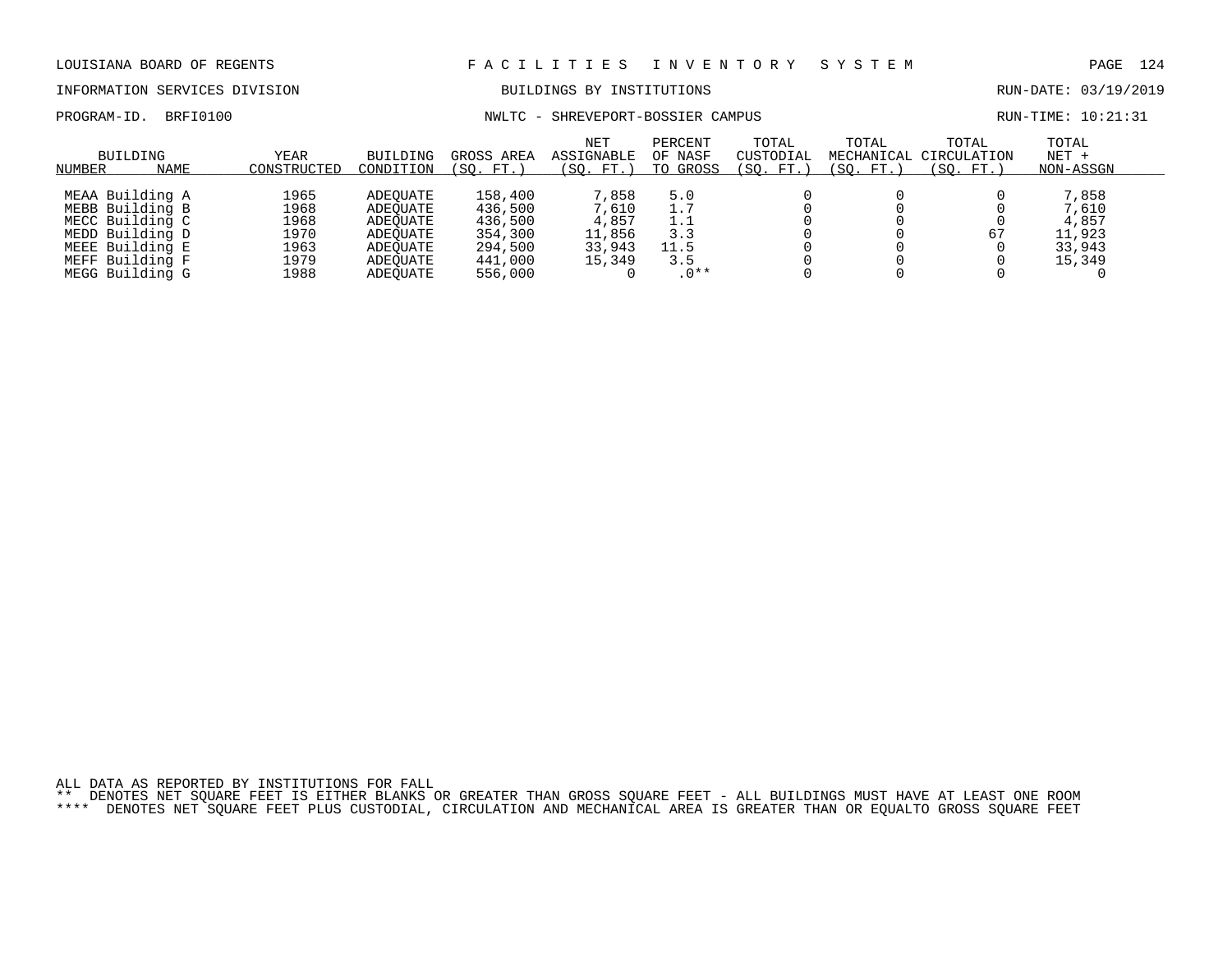### INFORMATION SERVICES DIVISION BUILDINGS BY INSTITUTIONS RUN-DATE: 03/19/2019

### PROGRAM-ID. BRFI0100 SOWELA TECHNICAL COMMUNITY COLLEGE RUN-TIME: 10:21:31

| <b>BUILDING</b><br><b>NAME</b><br>NUMBER | YEAR<br>CONSTRUCTED | <b>BUILDING</b><br>CONDITION | GROSS AREA<br>(SQ. FT.) | <b>NET</b><br>ASSIGNABLE<br>(SQ. FT.) | PERCENT<br>OF NASF<br>TO GROSS | TOTAL<br>CUSTODIAL<br>(SQ. FT.) | TOTAL<br>MECHANICAL<br>(SQ. FT. ) | TOTAL<br>CIRCULATION<br>(SQ. FT.) | TOTAL<br>NET +<br>NON-ASSGN |
|------------------------------------------|---------------------|------------------------------|-------------------------|---------------------------------------|--------------------------------|---------------------------------|-----------------------------------|-----------------------------------|-----------------------------|
| CALC Calcasieu Building                  | 1948                | ADEQUATE                     | 38,416                  | 31,505                                | 82.0                           | 32                              | 956                               | 3,470                             | 35,963                      |
| CHAR Charleston Buildin                  | 1979                | ADEQUATE                     | 54,640                  | 38,250                                | 70.0                           | 0                               | 6,155                             | 9,722                             | 54,127                      |
| CHEN Chennault Building                  | 1948                | ADEQUATE                     | 61,412                  | 59,491                                | 96.9                           |                                 | 331                               | 135                               | 59,957                      |
| CMSC Morgan Smith Instr                  | 1951                | REMOD-C                      | 36,024                  | 25,952                                | 72.0                           |                                 | $\Omega$                          |                                   | 25,952                      |
| CYPR Cypress Building                    | 1948                | ADEQUATE                     | 35,386                  | 30,697                                | 86.7                           | $\Omega$                        | 636                               | 2,637                             | 33,970                      |
| GRST Gerstner Building                   | 2000                | ADEQUATE                     | 6,095                   | 3,508                                 | 57.6                           | 35                              | 606                               | 1,008                             | 5,157                       |
| JMSC Jennings Morgan Sm                  | 2017                | ADEQUATE                     | 52,241                  | 27,938                                | 53.5                           | 160                             | 6,763                             | 3,538                             | 38,399                      |
| MAGN Magnolia Building                   | 1983                | ADEQUATE                     | 28,346                  | 22,949                                | 81.0                           | 300                             | 792                               | 1,903                             | 25,944                      |
| MTLA Metals Trades Buil                  | 1976                | ADEQUATE                     | 856                     | 756                                   | 88.3                           | 0                               |                                   |                                   | 756                         |
| MTLW Metals Trades Buil                  | 1977                | ADEQUATE                     | 1,500                   | 1,400                                 | 93.3                           | $\Omega$                        |                                   |                                   | 1,400                       |
| NAAH Nursing & Allied H                  | 2013                | ADEQUATE                     | 45,770                  | 27,073                                | 59.2                           | 98                              | 2,854                             | 8,359                             | 38,384                      |
| OAKD Oakdale - STCC Sit                  | 1977                | ADEQUATE                     | 21,333                  | 14,838                                | 69.6                           | 75                              | 956                               | 5,382                             | 21,251                      |
| OKB0 Automotive Shop                     | 1977                | ADEQUATE                     | 4,000                   | 3,078                                 | 77.0                           | 30                              | 126                               |                                   | 3,234                       |
| OKB1 Welding Storage                     | 1977                | ADEQUATE                     | 1,440                   | 942                                   | 65.4                           | $\Omega$                        | $\Omega$                          |                                   | 942                         |
| OKB2 Supply Building                     | 1977                | ADEQUATE                     | 512                     | $\Omega$                              | $.0**$                         | 480                             |                                   |                                   | 480                         |
| OKB4 Forestry Vehicle S                  | 1977                | ADEQUATE                     | 1,120                   | 1,092                                 | 97.5                           | $\Omega$                        |                                   |                                   | 1,092                       |
| OKB5 Nursing Storage                     | 1977                | ADEQUATE                     | 216                     | 192                                   | 88.9                           |                                 |                                   |                                   | 192                         |
| OKB6 File Storage                        | 1977                | ADEQUATE                     | 495                     | 416                                   | 84.0                           |                                 |                                   |                                   | 416                         |
| PELI Pelican Building                    | 1979                | ADEQUATE                     | 21,850                  | 19,312                                | 88.4                           | $\Omega$                        | 597                               | 1,008                             | 20,917                      |
| PTEC Process Technology                  | 2012                | ADEQUATE                     | 13,250                  | 9,612                                 | 72.5                           | 31                              | 703                               | 2,712                             | 13,058                      |
| RAAH Arts & Humanities                   | 2013                | ADEQUATE                     | 48,544                  | 33,472                                | 69.0                           | 104                             | 5,120                             | 7,799                             | 46,495                      |
| SRDA Rotundra Areas                      | 2016                | ADEQUATE                     | 1,440                   | 1,350                                 | 93.8                           | 0                               | $\Omega$                          | $\Omega$                          | 1,350                       |
| SRTC Regional Training                   | 2016                | ADEQUATE                     | 65,265                  | 47,444                                | 72.7                           | 181                             | 4,042                             | 12,670                            | 64,337                      |
| SSSC Sycamore Student C                  | 2017                | ADEQUATE                     | 26,931                  | 21,166                                | 78.6                           | 40                              | 1,097                             | 1,041                             | 23,344                      |
| TRAN Transportation Tec                  | 2008                | ADEQUATE                     | 21,211                  | 16,656                                | 78.5                           | $\Omega$                        | 610                               | 2,380                             | 19,646                      |
| TRSB Transportation Sto                  | 1950                | ADEQUATE                     | 1,845                   | 1,745                                 | 94.6                           | $\Omega$                        | $\Omega$                          |                                   | 1,745                       |

ALL DATA AS REPORTED BY INSTITUTIONS FOR FALL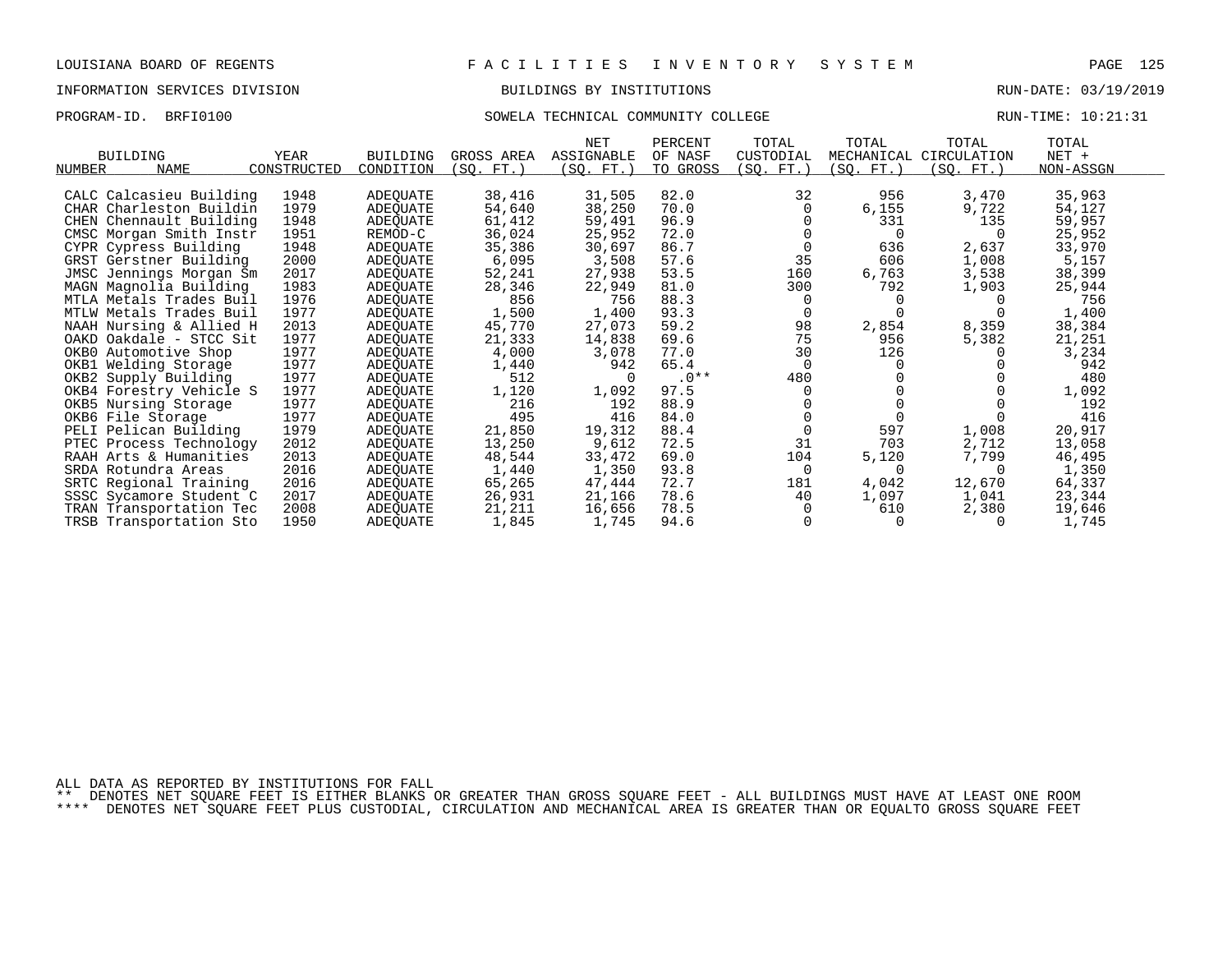### INFORMATION SERVICES DIVISION BUILDINGS BY INSTITUTIONS RUN-DATE: 03/19/2019

## PROGRAM-ID. BRFI0100 NTCC - SULLIVAN CAMPUS RUN-TIME: 10:21:31

| NUMBER           | <b>BUILDING</b><br>NAME                                                                                                                                                                                                                                                                                                                                                                                                                 | <b>YEAR</b><br>CONSTRUCTED                                                                                                           | <b>BUILDING</b><br>CONDITION                                                                                                                                                                             | GROSS AREA<br>(SO. FT.)                                                                                                                                | NET<br>ASSIGNABLE<br>(SO. FT. )                                                                                                                      | PERCENT<br>OF NASF<br>TO GROSS                                                                                                       | TOTAL<br>CUSTODIAL<br>(SO. FT.)    | TOTAL<br>MECHANICAL<br>(SO. FT.)                                                   | TOTAL<br>CIRCULATION<br>(SO. FT.)                                         | TOTAL<br>$NET +$<br>NON-ASSGN                                                                                                                        |  |
|------------------|-----------------------------------------------------------------------------------------------------------------------------------------------------------------------------------------------------------------------------------------------------------------------------------------------------------------------------------------------------------------------------------------------------------------------------------------|--------------------------------------------------------------------------------------------------------------------------------------|----------------------------------------------------------------------------------------------------------------------------------------------------------------------------------------------------------|--------------------------------------------------------------------------------------------------------------------------------------------------------|------------------------------------------------------------------------------------------------------------------------------------------------------|--------------------------------------------------------------------------------------------------------------------------------------|------------------------------------|------------------------------------------------------------------------------------|---------------------------------------------------------------------------|------------------------------------------------------------------------------------------------------------------------------------------------------|--|
|                  | OLAA Sullivan Main<br>OLAC Sullivan Apprentic<br>OLAD Sullivan Welding<br>OLAE Sullivan Fitting/F<br>OLAF Sullivan Const Tra<br>OLAH Janitorial Supply<br>OLAI Sullivan Auto Clas<br>OLAJ Storage Building<br>OLAK Office Suite<br>OLAM Sullivan Shop<br>OLAY Bogalusa YouthBuil<br>OLBA Florida Parishes A<br>OLBB Florida Parishes T<br>OLBC Florida Parishes C<br>OLCA Hammond Main<br>OLFA STEM Building<br>OLFB Advanced Technolog | 1970<br>1979<br>1976<br>1976<br>1981<br>1978<br>1974<br>1990<br>1982<br>1970<br>1970<br>2012<br>2012<br>2013<br>1976<br>2017<br>2018 | ADEOUATE<br>ADEOUATE<br>ADEQUATE<br>ADEOUATE<br>ADEOUATE<br>ADEOUATE<br>ADEOUATE<br>OBSOLETE<br>ADEOUATE<br>ADEOUATE<br>ADEQUATE<br>ADEOUATE<br>ADEOUATE<br>ADEOUATE<br>ADEOUATE<br>ADEOUATE<br>ADEOUATE | 54,234<br>2,520<br>3,040<br>3,840<br>2,000<br>845<br>448<br>1,445<br>972<br>23,822<br>6,868<br>31,910<br>14,635<br>1,225<br>49,810<br>27,297<br>21,015 | 28,261<br>2,333<br>2,446<br>2,706<br>1,400<br>840<br>320<br>1,440<br>442<br>18,807<br>4,980<br>22,360<br>12,488<br>784<br>41,162<br>21,946<br>13,994 | 52.1<br>92.6<br>80.5<br>70.5<br>70.0<br>99.4<br>71.4<br>99.7<br>45.5<br>78.9<br>72.5<br>70.1<br>85.3<br>64.0<br>82.6<br>80.4<br>66.6 | 395<br>50<br>65<br>89<br>28<br>216 | 1,325<br>186<br>60<br>540<br>70<br>3,867<br>642<br>$\Omega$<br>3,183<br>709<br>518 | 4,486<br>2,051<br>1,810<br>5,616<br>690<br>104<br>4,961<br>2,719<br>3,164 | 34,467<br>2,519<br>2,446<br>2,706<br>1,400<br>840<br>320<br>1,440<br>502<br>21,448<br>6,860<br>31,908<br>13,909<br>916<br>49,522<br>25,374<br>17,676 |  |
| 0L <sub>II</sub> | CTS Southeastern N                                                                                                                                                                                                                                                                                                                                                                                                                      | 1961                                                                                                                                 | ADEOUATE                                                                                                                                                                                                 | 18,875                                                                                                                                                 | 18,266                                                                                                                                               | 96.8                                                                                                                                 |                                    |                                                                                    | 387                                                                       | 18,653                                                                                                                                               |  |

ALL DATA AS REPORTED BY INSTITUTIONS FOR FALL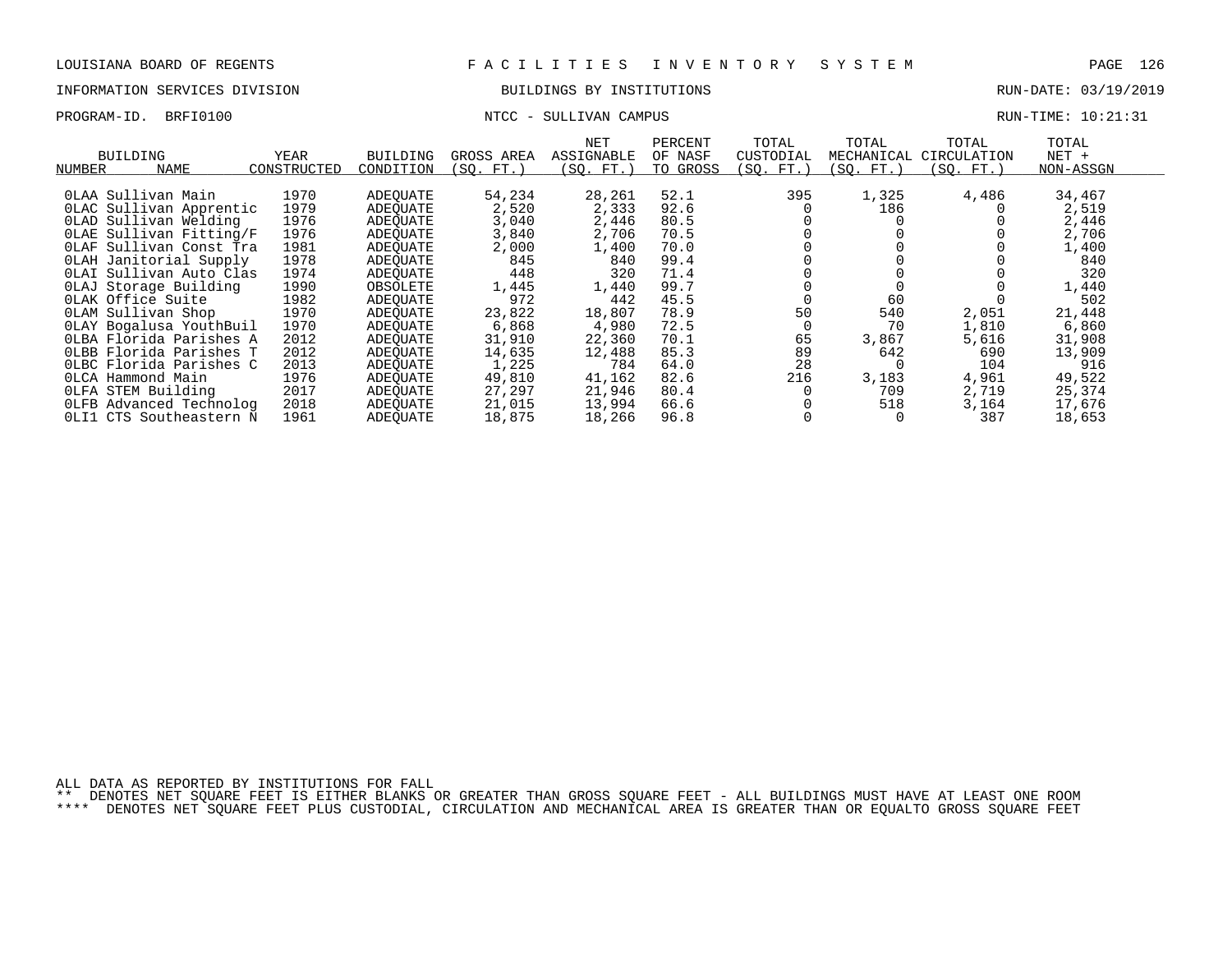# INFORMATION SERVICES DIVISION BUILDINGS BY INSTITUTIONS AND RUN-DATE: 03/19/2019

# PROGRAM-ID. BRFI0100 SLCC - T.H. HARRIS CAMPUS SLCC - T.H. HARRIS CAMPUS

| NUMBER        | BUILDING<br><b>NAME</b> | YEAR<br>CONSTRUCTED | <b>BUILDING</b><br>CONDITION | GROSS AREA<br>(SO. FT.) | NET<br>ASSIGNABLE<br>(SO. FT.) | PERCENT<br>OF NASF<br>TO GROSS | TOTAL<br>CUSTODIAL<br>(SO. FT.) | TOTAL<br>MECHANICAL<br>(SO. FT.) | TOTAL<br>CIRCULATION<br>(SO. FT. ) | TOTAL<br>$NET +$<br>NON-ASSGN |  |
|---------------|-------------------------|---------------------|------------------------------|-------------------------|--------------------------------|--------------------------------|---------------------------------|----------------------------------|------------------------------------|-------------------------------|--|
|               |                         |                     |                              |                         |                                |                                |                                 |                                  |                                    |                               |  |
|               | A000 Technical Building | 1966                | ADEOUATE                     | 32,790                  | 25,358                         | 77.3                           | 668                             | 5,703                            |                                    | 31,729                        |  |
|               | B000 Cafeteria and Clas | 1976                | ADEOUATE                     | 14,070                  | 12,755                         | 90.7                           |                                 | 244                              | 1,029                              | 14,028                        |  |
|               | C000 Nursing/Office Occ | 1958                | ADEOUATE                     | 27,564                  | 21,675                         | 78.6                           | 170                             | 687                              | 4,825                              | 27,357                        |  |
| D000 NDT Shop |                         | 1967                | ADEOUATE                     | 3,300                   | 2,750                          | 83.3                           |                                 | 450                              |                                    | 3,200                         |  |
|               | E000 Welding Shop       | 1986                | ADEOUATE                     | 5,460                   | 4,827                          | 88.4                           | 44                              | 488                              |                                    | 5,359                         |  |
|               | F000 Old Two Story Buil | 1957                | ADEOUATE                     | 25,978                  | 18,988                         | 73.1                           |                                 | 707                              | 1,533                              | 21,228                        |  |
|               | G000 Classroom/Refriger | 1957                | ADEOUATE                     | 8,160                   | 7,635                          | 93.6                           |                                 | 262                              | 219                                | 8,116                         |  |
|               | H000 Main Building Bran | 1977                | ADEOUATE                     | 6,480                   | 4,751                          | 73.3                           | 110                             | 628                              | 977                                | 6,466                         |  |
|               | 1000 Auto Body Building | 1979                | ADEOUATE                     | 6,190                   | 5,326                          | 86.0                           | 340                             | 127                              |                                    | 5,793                         |  |
|               | J000 New Diesel Shop    | 1986                | ADEOUATE                     | 8,100                   | 7,684                          | 94.9                           | 42                              |                                  |                                    | 7,726                         |  |
|               | K000 Shop Building (Aut | 1977                | ADEOUATE                     | 17,640                  | 10,651                         | 60.4                           |                                 | 506                              |                                    | 11,157                        |  |
|               | L000 Bfrick Masonry Bui | 1957                | ADEOUATE                     | 1,549                   | 1,449                          | 93.5                           |                                 |                                  |                                    | 1,449                         |  |
|               | M000 Maintenance Shop   | 1957                | ADEOUATE                     | 877                     | 777                            | 88.6                           |                                 |                                  |                                    | 777                           |  |
|               | N000 Storage/Garage Bra | 1995                | ADEOUATE                     | 3,100                   | 3,000                          | 96.8                           |                                 |                                  |                                    | 3,000                         |  |

ALL DATA AS REPORTED BY INSTITUTIONS FOR FALL